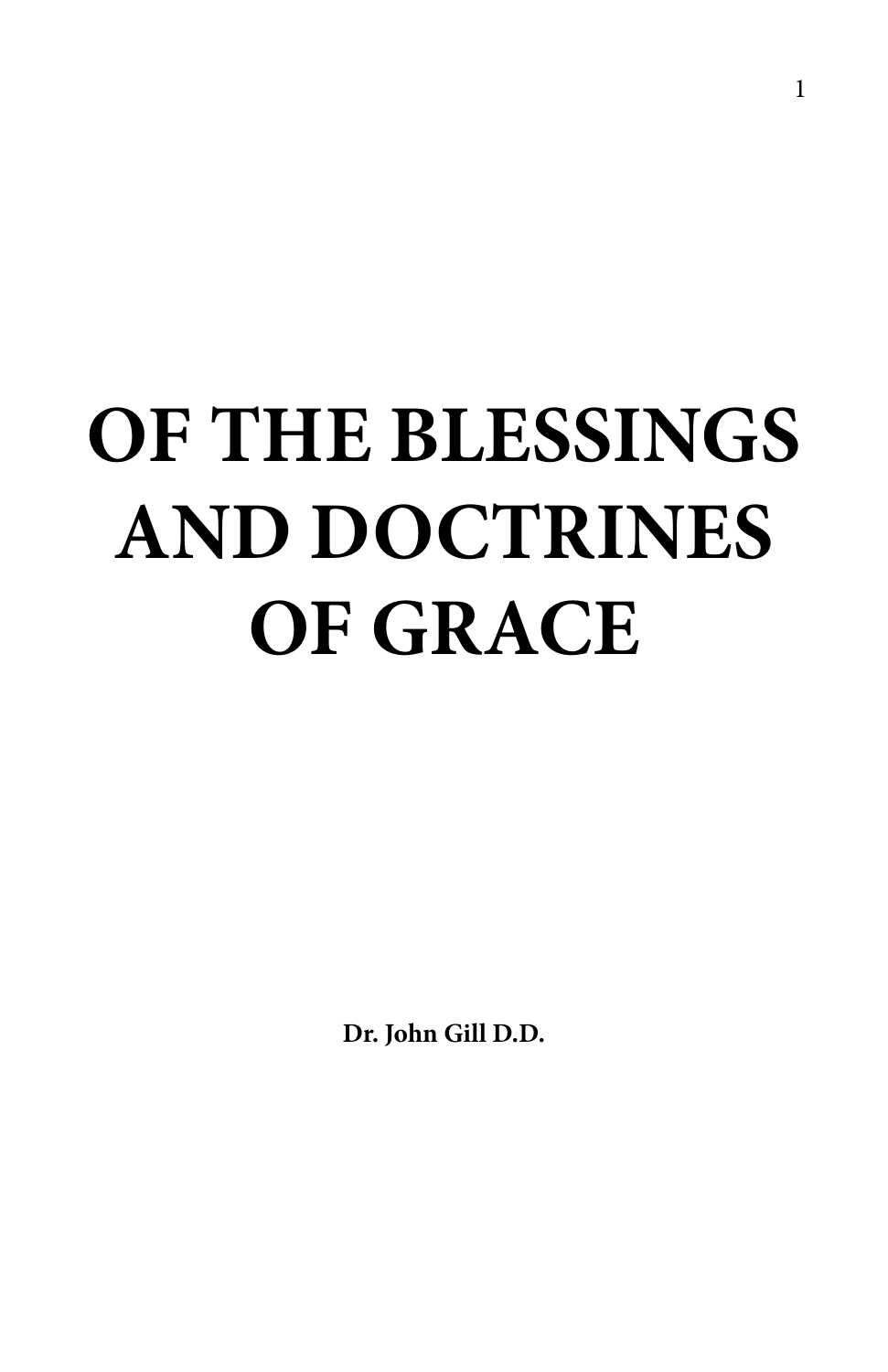Bierton Particular Baptists 11 Hayling Close Fareham Hampshire PO143AE

**http://www.BiertonparticularBaptists.co.uk Email [nbpttc@yahoo.co.uk](http://nbpttc@yahoo.co.uk)**

# 2 PRESENTATION AN DEDICATION

## **Presentation and Dedication**

This new edition of Dr. John Gills, ''**Body of Doctrinal and**  Practical Divinity", contains 11 books, now in 5 volumes. It is presented and dedicated to the students, pastors and teachers of Christ-Centered Church Inc. Ministries, Philippines, under the care of William Ola Poloc, its founder and senior pastor (Bishop) on the, 16th January 2020, by David Clarke, founder of Trojan Horse International (TULIP) Inc.

### **Brief History of the Baguio Christ-Centered Churches Ministries lnc.**

Pstr William O. Poloc Sr. was released from the New Bilibid prison in August 2002, where he graduated with a Degree in Theology, and started prison ministries in his hometown Baguio City, with his wife and the aid of a certain missionary from UK , by name David Clarke, the founder of Trojan Horse International. In December 2002 they were able to baptize 22 inmates in Baguio City Jail, 9 inmates in Benguet Provincial jail, along with William's wife Beth Poloc and Josephine Ortis, along with her daughter Karen Basoon, who had all confessed their faith in the lord Jesus Christ. David Clarke returned to the UK in 2003 after his mission.

Later, God gave them a burden to open a church within the city so as to reach out to their families, relatives and the families of my co inmates who are still incarcerated at the New Bilibid Prison.

By His grace the Baguio Christ-Centered Church Inc. Stood up. As years go by God continued to bless the church by drawing more souls into it. He also bless us with a bible school to train ministers unable to study in an expensive bible schools. Graduates of our school were sent out to reach lost souls and augment Christ Centered mission churches to different places around the archipelago. As a result, by God's grace and providence Christ Centered Churches were established to the different places in the country.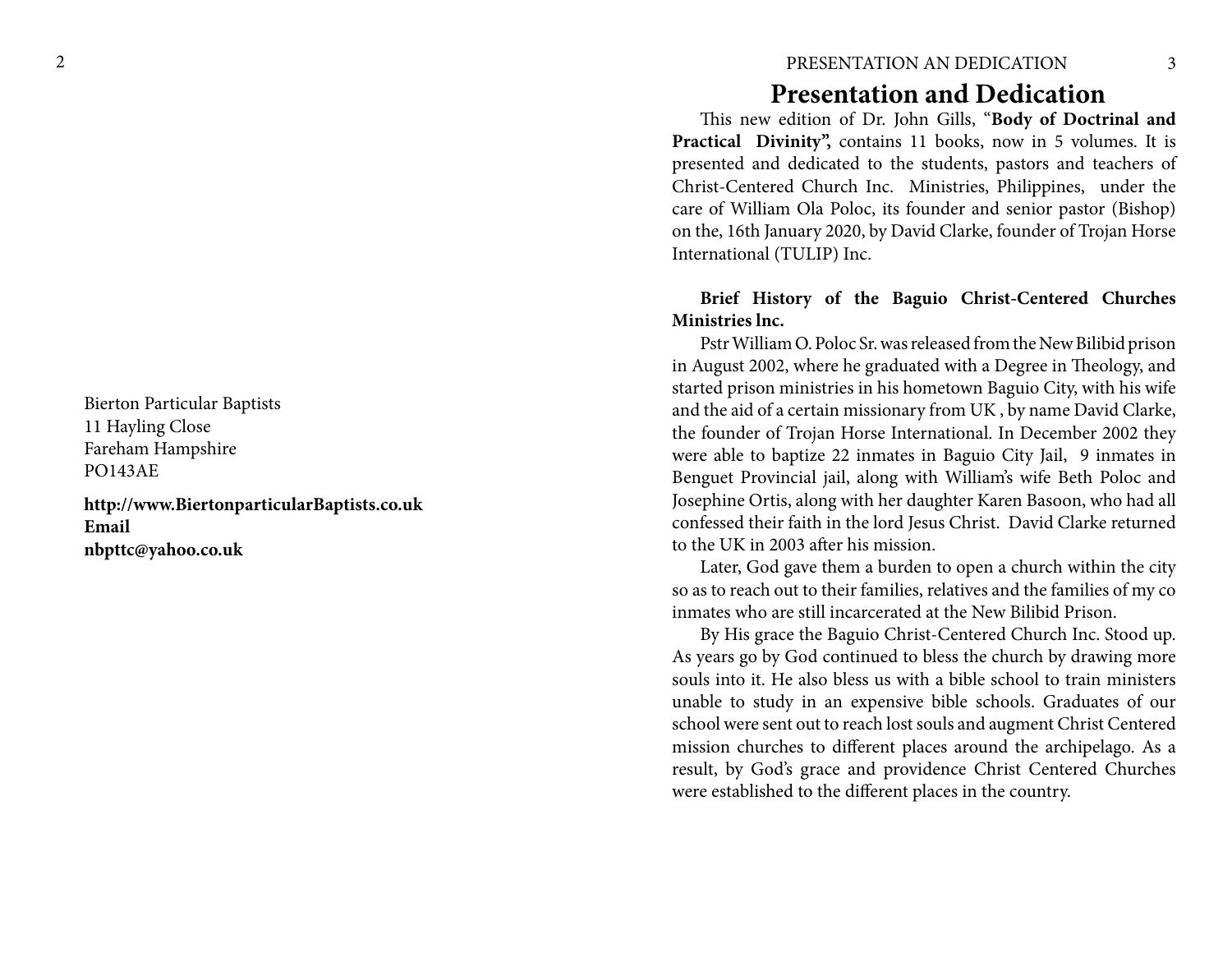#### 4 PRESENTATION AN DEDICATION CONTENT 5



God's work here in the Northern Philippines bloomed most especially here in the city of Baguio. The Baguio Christ-Centred Church is the mother church of all the Christ Centered Churches in the Philippines namely; The Pilot-Christ-Centred Church, The Kamog Christ-Centred Church, The Christ-Centered-Church

Theological School(TULIP), The Christ-Centred Radio Ministry, The Christ-Centred Jail Ministries etc.). We'll, we are truly blessed by these works He has entrusted to us. To God be the glory!

Website **[http://www.bccc.com \(Facebook\)](http://www.bccc.com (Facebook))** Email: **[williampolocsr@yahoo.com](Email: williampolocsr@yahoo.com)** Christ-Centered Ministries Philippines

#### **Personal note from the publisher**

It is noted and remarked that this date of publication is the Golden Jubilee <sup>1</sup>(Leviticus 25:8-13 King) of conversion of David Clarke, which took place on, 16th January 1971.

**<http://www.Biertonparticularbaptists.co.uk>**



David Clarke is the sole remaining member of Bierton Particular Baptists who was called by the Lord and sent by the church to preach the gospel in 1982. The doctrinal foundation of Trojan Horse Mission are those of the Bierton Particular Baptists Articles of religion.

View the Wikipedia Entry for Bierton and view [None Conformist](https://en.wikipedia.org/wiki/Bierton#Bierton_Particular_Baptists_non-conformist_place_of_worship) [Place of Worship](https://en.wikipedia.org/wiki/Bierton#Bierton_Particular_Baptists_non-conformist_place_of_worship)

| <b>PUBLISHERS FOREWORD</b>             | 7              |
|----------------------------------------|----------------|
| Chapter 1                              | $\overline{7}$ |
| OF REDEMPTION BY CHRIST                | $\overline{7}$ |
| Chapter 2                              | 14             |
| OF THE CAUSES OF REDEMPTION BY CHRIST  | 14             |
| Chapter 3                              | 21             |
| OF THE OBJECTS OF REDEMPTION BY CHRIST | 21             |
| Chapter 4                              | 34             |
| OF THOSE TEXTS OF SCRIPTURE WHICH SEEM |                |
| TO FAVOUR UNIVERSAL REDEMPTION         | 34             |
| Chapter 5                              | 51             |
| OF THE SATISFACTION OF CHRIST          | 51             |
| Chapter 6                              | 76             |
| OF PROPITIATION, ATONEMENT, AND        |                |
| RECONCILIATION, AS ASCRIBED TO CHRIST  | 76             |
| Chapter 7                              | 85             |
| OF THE PARDON OF SIN                   | 85             |
| Chapter 8                              | 102            |
| OF JUSTIFICATION                       | 102            |
| Chapter 9                              | 137            |
| <b>OF ADOPTION</b>                     | 137            |
| Chapter 10                             | 150            |
| OF THE LIBERTY OF THE SONS OF GOD      | 150            |
| Chapter 11                             | 157            |
| OF REGENERATION                        | 157            |
| Chapter 12                             | 176            |
| OF EFFECTUAL CALLING                   | 176            |
| Chapter 13                             | 191            |
| OF CONVERSION                          | 191            |
| Chapter 14                             | 205            |
| OF SANCTIFICATION                      | 205            |
| Chapter 15                             | 220            |
| OF THE PERSEVERANCE OF THE SAINTS      | 220            |

<sup>1</sup> 8 And thou shalt number seven Sabbaths of years unto thee, seven times seven years; and the space of the seven Sabbaths of years shall be unto thee forty and nine years.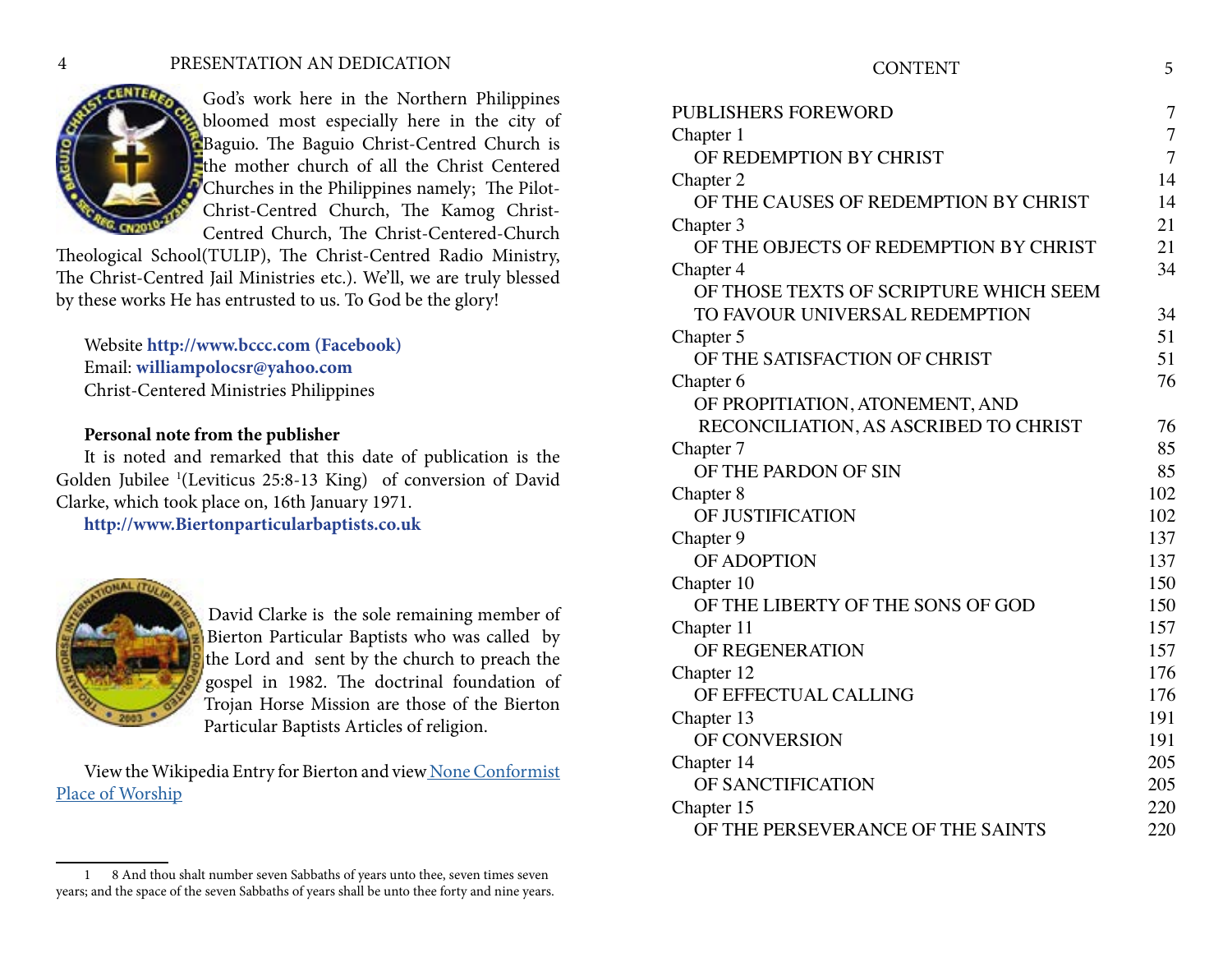# <span id="page-3-0"></span>6 CONTENT 6 CONTENT 5 CONTENT 5 CONTENT 5 CONTENT 5 CONTENT 5 CONTENT 5 CONTENT 5 CONTENT 5 CONTENT 5 CONTENT **[FURTHER PUBLICATIONS](#page-130-0)** 260 [A BODY OF DOCTRINAL DIVINITY](#page-130-0) 260 [THE BIERTON CRISIS](#page-131-0) 262 [DIFFICULTIES ASSOCIATED WITH ARTICLES 264](#page-132-0) [WHAT VERSION AUTHORISED OR REVISED](#page-133-0) 266 [A COMMENTARY ON THE GOSPEL OF MATTHEW 268](#page-134-0) [WHAT HAPPENED IN A.D. 70](#page-134-0) 269 THE [FINAL DECADE BEFORE THE END](#page-135-0) 271

| THE PAROUSIA 2ND EDITION |  |
|--------------------------|--|

# **PUBLISHERS FOREWORD**

This republication of Dr. John Gill's work is taken from his book VI, of A Body of Doctrinal Divinity. It treats the subject of the blessings of grace and the doctrines that holds them forth. It is presented to assit in the understanding of the subject and to promote discussions relating to the death resurrection and assenstion of the lord Jesus Christ.

It treats the subject of the extent of the atonment due to the fact that most professing Christians today misunderstand the subject and speak against those who differ from them. This is due to ignorance and the need to understamd the word of God more fully.

We recomend a carful study of Dr. John Gill's works, as set out in his A Body of Doctrinal and Practical Divinity ( as listed at the back of this book). This book will assist those who are familiar with the disputes that have taken place in the past as those who will be aware of the Synod of Dort ( also known as the Synod of Dordrecht) which was an international Synod held in Dordrecht in 1618–1619, by the Dutch Reformed Church, to settle a divisive controversy initiated by the rise of Arminianism.

### **OF THE BLESSINGS OF GRACE, WHICH COME BY CHRIST; AND OF THE DOCTRINES IN WHICH THEY ARE HELD FORTH Chapter 1**

### **OF REDEMPTION BY CHRIST**

Having, in the preceding book, gone through the twofold state of Christ, his humiliation and exaltation; and considered each of the offices of Prophet, Priest, and King, sustained and exercised by him therein; I shall now proceed to consider the blessings of grace, which come by him, through the exercise of them; and especially his priestly office; for he is "come an High Priest of good things to come" (Heb. 9:11), which were future, under the former dispensation, were promised, prophesied of, and prefigured in it; but not accomplished; for "the law" had only a shadow of these good things to come, (Heb. 10:1), but now they are come, and are actually obtained, through Christ's coming in the flesh; and through what he has done and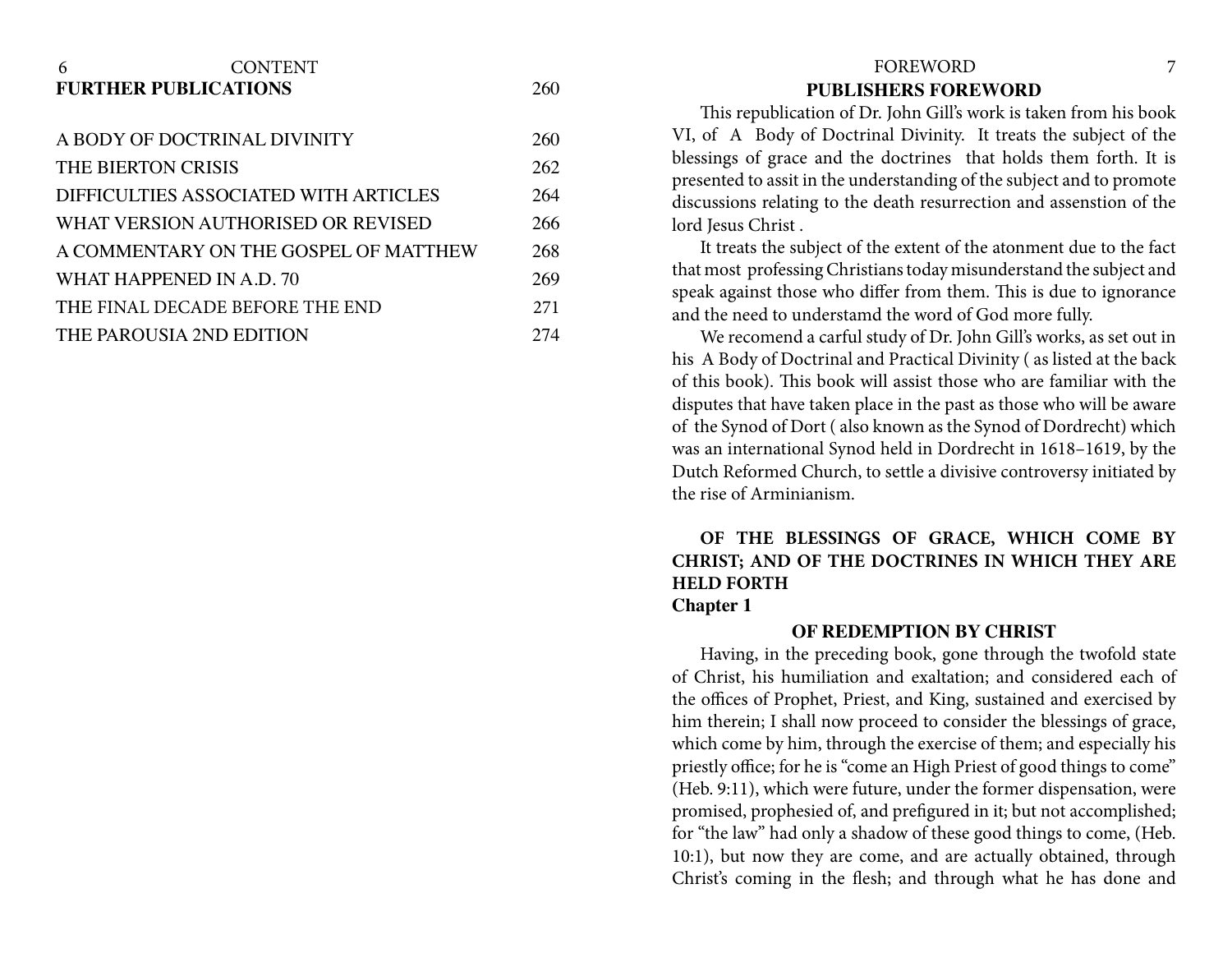suffered in it; as redemption, satisfaction, and reconciliation for sin, remission of sin, justification, adoption, &c. and as redemption stands in the first place; and is a principal and most important blessing and doctrine of grace, I shall begin with that. And,

*First,* I shall settle the meaning of the word; and show what it supposes, includes, and is designed by it. Our English word Redemption, is from the Latin tongue, and signifies, buying again; and several words in the Greek language, of the New Testament, are used in the affair of our Redemption, which signify the obtaining of something by paying a proper price for it; sometimes the simple verb ayopaco, to "buy", is used: so the redeemed are said to be "bought unto God" by the blood of Christ; and to be "bought" from the earth; and to be "bought" from among men; and to be "bought" with a price; that is, with the price of Christ's blood, (Rev. 5:9; 14:3, 4; 1 Cor. 6:20), hence the church of God is said to be purchased with it, (Acts 20:28). Sometimes the compound word eqxyopatco, is used; which signifies, to buy again, or out of the hands of another; as the redeemed are bought out of the hands of justice; as in (Gal. 3:13; 4:5). In other places auxpogw, is used, or others derived from it; which signifies, the deliverance of a slave, or captive, from his thraldom, by paying a ransom price for him: so the saints are said to be redeemed, not with silver or gold, the usual price paid for a ransom; but with a far greater one, the blood and life of Christ, which he came into this world to give, as a ransom price for many; and even himself, which is ccvxiauxpov, an answerable, adequate, and full price for them (1 Pet. 1:18; Matt. 20:28; 1 Tim. 2:6). There are various typical redemptions, and that are of a civil nature, which may serve to illustrate our spiritual and eternal redemption by Christ. As,

**l.** The deliverances of the people of Israel out of their captivities, Egyptian and Babylonian; the latter I shall not much insist upon; since, though the Jews were exiles in Babylon, they did not appear to be in much slavery and thraldom; but built houses, planted gardens, and had many privileges; insomuch that some of them, when they might have had their liberty, chose rather to continue where they were; and though their deliverance is sometimes called a redemption, yet sparingly, and in an improper sense (Jer. 15:21), for they were redeemed without money; and Cyrus, their deliverer, neither gave nor took a price for them; and is never called a redeemer; (see Isa. 14:13; 52:3). But the deliverance of the people of Israel out of Egypt, was a very special and remarkable type of redemption by Christ, out of a worse state of bondage than that of Egypt. The Israelites were made to serve with rigor, and their lives were made bitter with hard bondage, in brick and mortar, and service in the field; and they cried to God, by reason of their bondage, it was so intolerable; and it was aggravated by the taskmasters set over them; who, by the order of Pharaoh, obliged them to provide themselves with straw, and yet bring in the full tale of brick as before: which fitly expresses the state and condition that men are in; who, through sin, are weak and unable to fullfill the law; yet is it as regardless of want of strength, as the Egyptian taskmasters were of want of straw: it requires sinless and perfect obedience to it; and curses and condemns such as continue not in all things to do it. The deliverance of the people of Israel, is called a redemption; God promised to rid them out of their bondage, and to "redeem" them with a stretched out arm; and when they were delivered, he is said to have led forth the people he had "redeemed": and the bringing them out of the house of bondage, or redeeming them out of the house of bondmen, is used as an argument to engage them to regard the commandments of God (Ex. 6:6; 15:13; 20:9; Deut. 7:8). And which redemption by Christ, from sin, the law, and death, lay the redeemed under a still greater obligation to do; Moses, who was the instrument God raised up, and whom he called and sent to redeem Israel, is said to be a "deliverer", or as it should be rendered, a "redeemer" (Acts 7:35), in which he was a type of Christ, whom God raised up, called, and sent to be a Redeemer of his spiritual Israel: and there was, in some sense, a price paid for the redemption of literal Israel; since they are expressly said to be a purchased people, bought by the Lord (Ex. 15:16; Deut. 32:6), and their deliverance was owing to blood, the blood of the passover lamb, sprinkled on their door posts; typical of the blood of Christ, the price of our redemption. Besides, as it has been observed by some, the redemption of the people of Israel, being the Lord's people, was by virtue of their future redemption by Christ; whose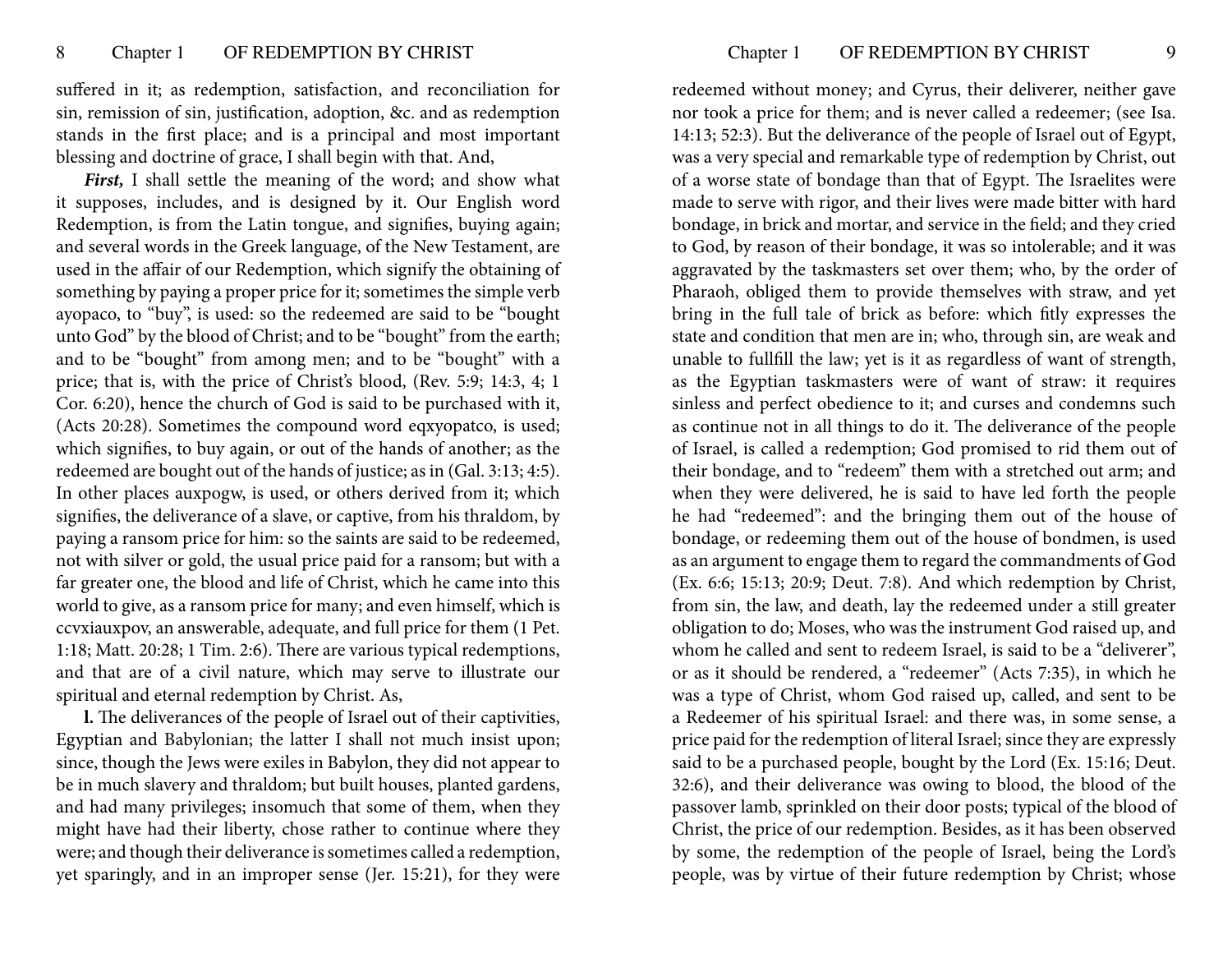sufferings and death were for the "redemption of transgressions", or of transgressors, who were "under the first testament"; and that the temporal deliverance of none but the Lord's people, is called a redemption, not that of his and their enemies.

**2.** The ransom of the people of Israel, when numbered, was typical of the ransom by Christ; which was made by paying half a shekel, called the atonement money for their souls, and which was paid alike for a rich man, as a poor man; whereby they were preserved from any plague among them (Ex. 30:12-16). None but Israelites were ransomed; and none are ransomed by Christ, but the spiritual Israel of God, whom he has chosen, Christ has redeemed, and who shall be saved with an everlasting salvation; even the whole Israel of God, Jews and Gentiles: they were a numbered people for whom the ransom was paid; and so are they that are redeemed and ransomed by Christ; whose names are written in the Lamb's book of life; who have passed under the hands of him that telleth them, and have been told into the hands of Christ; and are particularly and distinctly known by him, even by name; the sheep for whom he has laid down his life; and are a special and peculiar people. The half shekel was paid alike for rich and poor, for one neither more nor less. Christ's people, though some may be redeemed from more and greater sins than others; yet they are all redeemed from all their sins, and with the same price, the price of his blood; and which is, as the half shekel was, an atonement for their souls; by which peace and reconciliation, and full satisfaction are made for sin, so that no plague shall come nigh them; they are delivered from going down to the pit of destruction; and are saved from the second death; (see Job 33:24).

**3.** The buying again of an Israelite, waxen poor, and sold to another, by any near akin to him; is a lively representation of the purchase and redemption of the Lord's poor people (Lev. 25:47-49) who, in a state of nature, are poor, and wretched, and miserable; even so as to be like beggars on the dunghill; when such was the grace of Christ, who, though rich, for their sakes became poor, that they, through his poverty might be made rich; and to such a degree, as to be raised from the dunghill and sit among princes, and inherit

the throne of glory. Though some may not sell themselves to work wickedness, as Ahab did, yet all are sold under sin; for if this was the case of the apostle Paul, though regenerate, much more must it be the case of an unregenerate man; who, through sin, is brought into subjection to it, a servant of it, and a slave to it; as the poor Israelite, sold to a stranger, was a bondman to him: and such an one cannot redeem himself, being without strength, unable to fulfil the law, and to make atonement for sin; nor can any of his friends, though ever so rich, redeem him, or give to God a ransom for him; such may redeem a poor relation, or friend from a prison, by paying his pecuniary debts for him; but cannot redeem his soul from hell and destruction; may give a ransom price to man for one in slavery and bondage; but cannot give to God a ransom to deliver from wrath to come: only Christ, the near Kinsman of his people, can do this, and has done it; he that is their "Gaol", their near "Kinsman", partaker of the same flesh and blood with them, is their Redeemer, who has given himself a ransom for them.

**4.** The delivery of a debtor from prison, by paying his debts for him, is an emblem of deliverance and redemption by Christ: a man that is in debt, is liable to be arrested, and cast into prison, as is often the case; where he must lie till the debt his discharged, by himself or another: sins are debts; and a sinner owes more than ten thousand talents, and has nothing to pay; he cannot answer to the justice of God for one debt of a thousand; nor can he, by paying a debt of obedience he owes to God, pay off one debt of sin, or obligation to punishment; and so is liable to a prison, and is in one; is concluded under sin, under the guilt of it, which exposes him to punishment; and he is held with the cords and fetters of it; which he cannot loose himself from; and he is shut up under the law, in which he is held, until delivered and released by Christ; who, as he has engaged to pay the debts of his people, has paid them, cleared the whole score, and blotted out the hand writing that was against them; in consequence of which is proclaimed, in the gospel, liberty to the captives, and the opening of the prison to them that are bound; and in the effectual calling Christ says "to the prisoners", "Go forth", opening the prison doors for them; and to them that sit in darkness, in the gloomy cells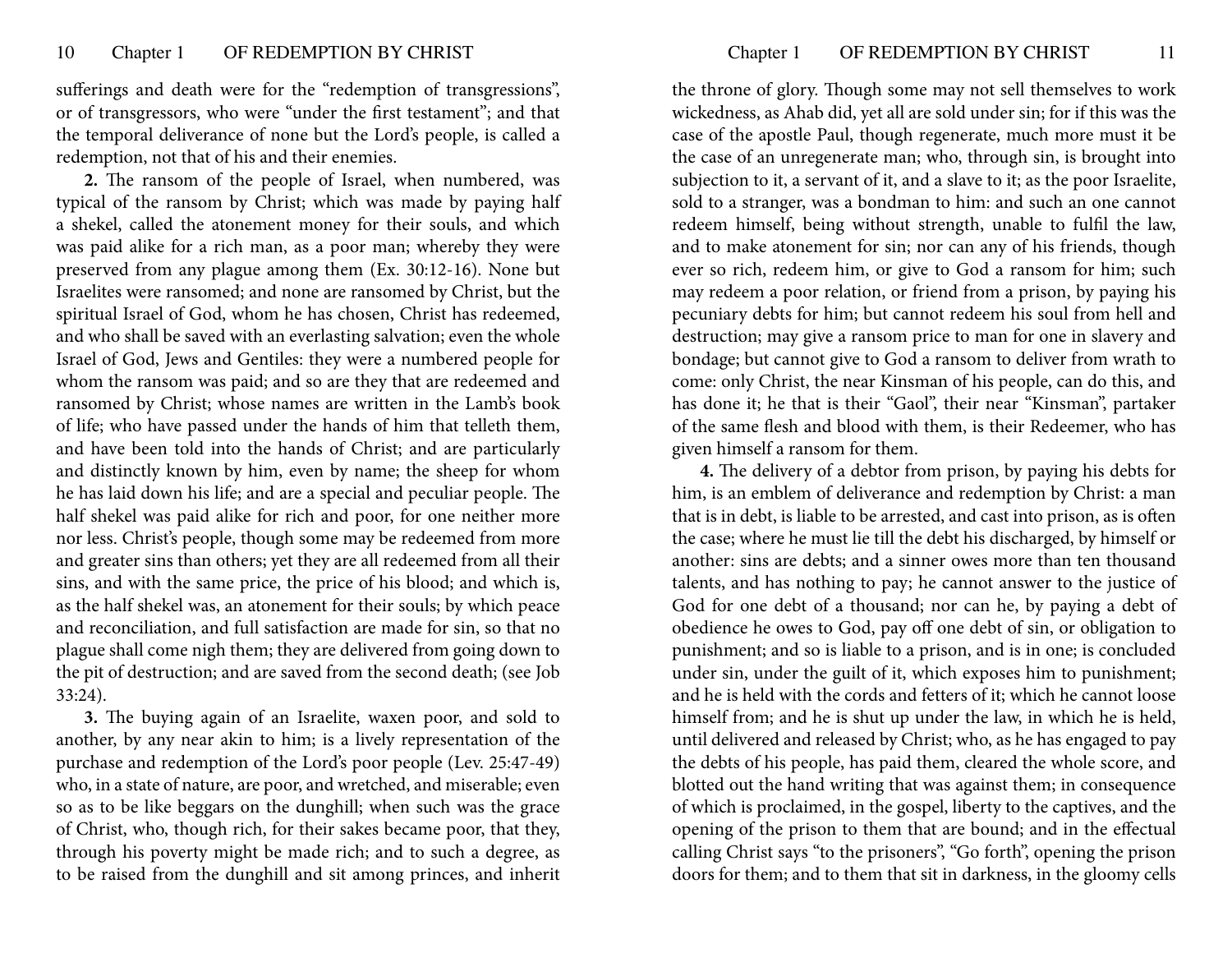of the prison, "show yourselves"; all which is done in virtue of the redemption price paid by Christ for his people.

**5.** The ransoming of persons out of slavery, by paying a ransom price for them, serves to give an idea of the redemption of the Lord's people by Christ. They are in a state of slavery, out of which they cannot deliver themselves; Christ is the ransomer of them out of the hands of such that are stronger than they; his life and blood are the ransom price he has paid for them; and they are called, the ransomed of the Lord; their deliverance from present bondage, and future ruin and destruction, is in consequence of a ransom found and given; "Deliver him from going down to the pit; I have found a ransom" (Job 33:24; Zech. 9:11). In which there is an allusion to a custom in the eastern countries, to put their slaves in an evening into a pit, where they are close shut up till the morning, and then taken out, to be put to their slavish employments; but not delivered, unless a sufficient ransom is given for them; and such is the blood of the covenant. Now all these views of redemption plainly point out to us the following things with respect to the redemption of the Lord's people.

**1.** That they are previous to their redemption, and which that supposes, in a state of captivity and bondage; they are sinners in Adam, and by actual transgressions; and so come into the hands of vindictive justice, offended by sin; and which will not clear the guilty without satisfaction given to it; which is made by paying a price: redemption by Christ is nothing more nor less than buying his people out of the hands of justice, in which they are held for sin; and that is with the price of his blood; which is therefore paid into the hands of justice for them: hence they are said to be redeemed, or bought unto God by his blood (Rev. 5:9). Being sinners, and offenders of the justice of God, that holds under sin; under the guilt of it, which binds over to punishment, unless delivered from it; it holds them under the sentence of the law, transgressed by them; which not only accuses of and charges with sin, but pronounces guilty, and condemns and curses: it holds them in subjection to death, even eternal death; which is the wages and just demerit of sin: the law threatened with it in case of sin; sin being committed, the sentence of death passed upon

all men; all having sinned, judgment, or the judicial sentence, came upon all men to condemnation in a legal way; and sin reigned unto death in a tyrannical manner; or, in other words, man became not only deserving of wrath, but obnoxious to it; the wrath of God was revealed from heaven against all unrighteousness and ungodliness of men; and indignation and wrath, tribulation and anguish, come upon every soul of man, as upon the children of disobedience, unless delivered from it, through the redemption that is by Christ. In such an enthralled state are men to sin, to the justice of God, to death, and wrath to come.

Ie2. That redemption by Christ is a deliverance from all this. It is a redemption from sin; from all iniquities whatever, original and actual (Ps. 130:8; Titus 2:14), from avenging justice, on account of sin; from the guilt of sin; for there is no condemnation by it to them that are interested in redemption by Christ; "Who shall condemn? it is Christ that died!" and by dying, has redeemed his people from sin, and secured them from condemnation (Rom. 8:1, 33) and in virtue of this they are delivered from the dominion of sin; for though this is done in the effectual calling, by the power of divine grace, it is in virtue of redemption by Christ, by whom sin is crucified, and the body of it destroyed; so that it shall not reign in them, or have dominion over them: one branch of redemption lies in being delivered from a vain conversation; and, ere long, the redeemed shall be delivered from the very being of sin; when their redemption, as to the application of it, will be complete; as it will be in the resurrection; when the soul will not only be among the spirits of just men made perfect; but the body will be clear of sin, mortality, and death; which is called redemption that draws near, the redemption of the body waited for, and the day of redemption (Luke 21:28; Rom. 8:23; Eph. 1:14; 4:30). Redemption is a deliverance from the law, from the bondage of it, and from the curse and condemnation by it; so that there shall be no more curse; and from eternal death and wrath to come: life is forfeited into the hands of justice by sin; which life is redeemed from destruction by Christ, giving his life a ransom for it; he, by redeeming his people, has delivered them from wrath to come; being justified through the redemption that is in Christ, by his blood, they are, and shall be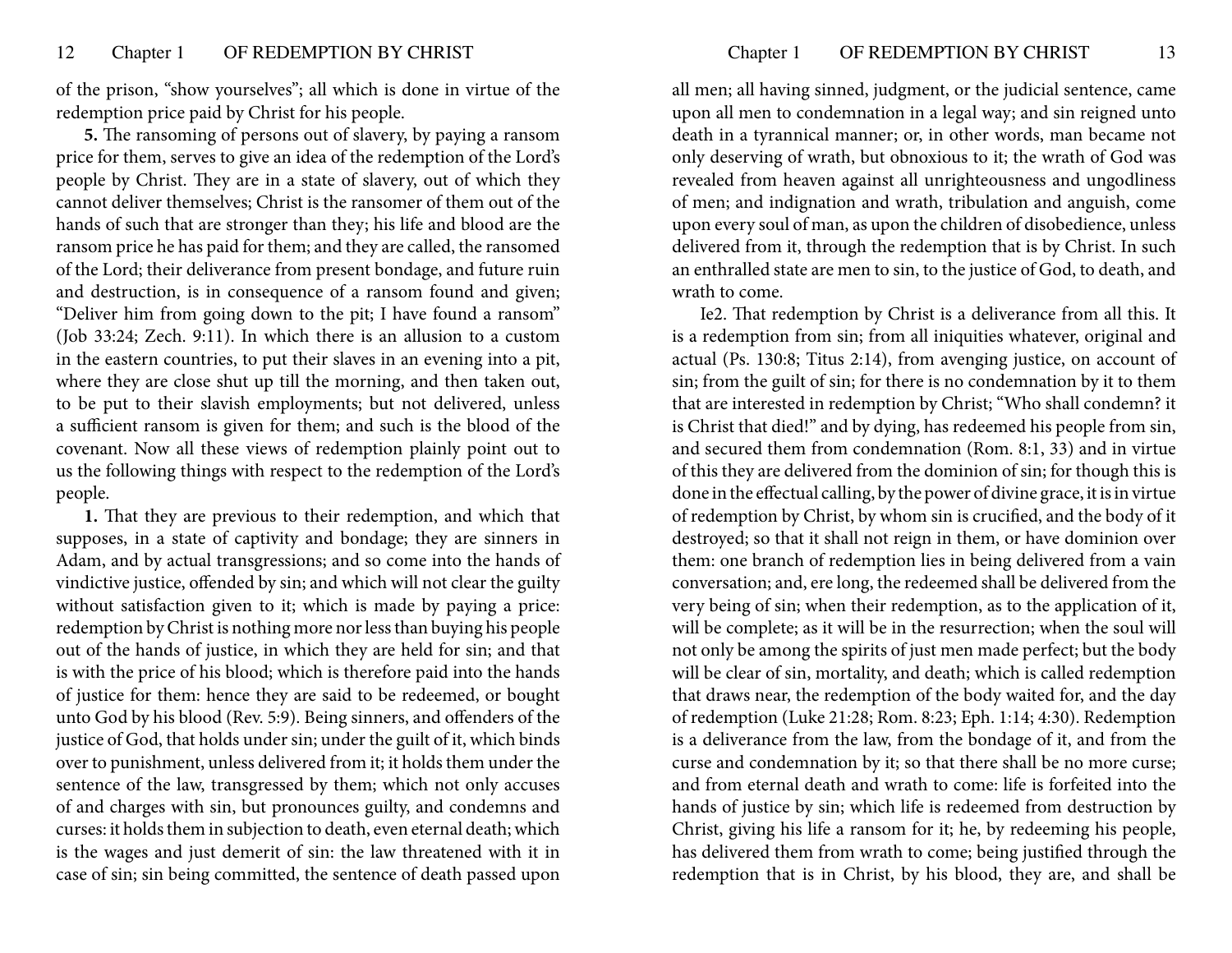<span id="page-7-0"></span>saved, from everlasting wrath, ruin, and destruction.

Ie3. That redemption by Christ is such a deliverance, as that it is setting persons quite free and at entire liberty; such who are dead to sin by Christ are freed from it, from the damning power of it, and from its dominion and tyranny; and though, not as yet, from the being of it; yet, ere long, they will be; when, with the rest of the members of the church, they will be presented glorious, without spot or wrinkle, or any such thing: and such are free from the law; though not from obedience to it, yet from the bondage of it; they are delivered from it, and are no longer held in it, as in a prison; but are directed and exhorted to stand fast in the liberty from it, with which Christ has made them free; and this will have its full completion on all accounts, when the saints shall be delivered from every degree of bondage into the glorious liberty of the children of God.

#### **Chapter 2**

#### **OF THE CAUSES OF REDEMPTION BY CHRIST**

*Secondly,* The next thing to be considered are the causes of redemption; what it springs from, by whom, and by what means it is obtained; and for what ends and purposes it is wrought out.

*First*, the moving cause of it, or from whence it springs and flows; and that is, the everlasting love of God; which, as it is the source and spring of every blessing of grace; as of election, regeneration, and effectual calling; so of redemption. The gift of Christ to be the Redeemer of his people flows from this love. Christ was given to be a Redeemer before he was sent; when he was given for a covenant to the people he was given in covenant to be the Redeemer of them; and this gift was the effect of love; to this Christ himself ascribes it; "God so loved the world, that he gave his only begotten Son"; that is, to he their Redeemer; hence, before he came, Job had knowledge of him as his living Redeemer; and all the Old Testament saints waited for him as such. The mission of Christ in the fulness of time, to be the propitiation for the sins of men, and to redeem them from them, is given as a manifest, clear, and undoubted instance of his love; "In this was manifested the love of God", &c. "Herein is love", &c. (1 John 4:9,10) and God's not sparing his Son, but delivering him into the

#### Chapter 2 OF THE CAUSES OF REDEMPTION 15 BY CHRIST

hands of justice and death, to die in the room and stead of sinners, while they were such, is a full demonstration and high commendation of his great love unto them (Rom. 5:8). The free grace of God, for grace, if it is not altogether free is not grace; and which is no other than unmerited love, clear of all conditions, merit and motives in the creature; it is at the bottom of our redemption by Christ; for as we are "justified freely by his grace, through the redemption that is in Jesus

Christ"; so that redemption that is in and by Christ is of free grace; the gift of Christ is a free grace gift; his being sent and delivered up to death are owing to the grace of God; it is "by the grace of God he tasted death for everyone"; for everyone of the sons of God: and this cannot be attributed to any merit or desert in those for whom Christ died; since they were without strength, ungodly wicked sinners, the chief of sinners, and enemies in their minds, by wicked works (Rom. 5:6-8, 10). Mercy, which is no other than the love and grace of God, exercised towards miserable creatures, gives rise to this blessing of redemption: God first resolved to have mercy on sinful men; and then determined to redeem and save them by his Son; and it is through the tender mercy of our God, that Christ, the dayspring from on high, visited and redeemed his people; and so performed the mercy promised to men (Luke 1:68, 69, 72, 78), hence God is said to save men according to his mercy; and mercy is glorified in their salvation and redemption by Christ; and they are under obligation to sing of mercy, to praise the Lord, and give thanks unto him, on account of it (Titus 3:5; Ps. 107:1, 2; 136:23, 24), it is now, by the love, grace, and mercy of God to sinful men, that his will is determined, and his resolution fixed, to redeem them; for redemption is according to an eternal purpose he has purposed in Christ; who was foreordained before the foundation of the world, to redeem men from a vain conversation, with his precious blood: he was set forth, in the decrees and purposes of God, to be the propitiation for sin; God appointed him to be the Redeemer and Saviour; and appointed men, not unto wrath, which they deserved, but to obtain salvation by him; even the vessels of mercy afore prepared for glory; and being moved, from his love, grace, and mercy, within himself, to determine upon the redemption of them, his wisdom was set to work to find out the best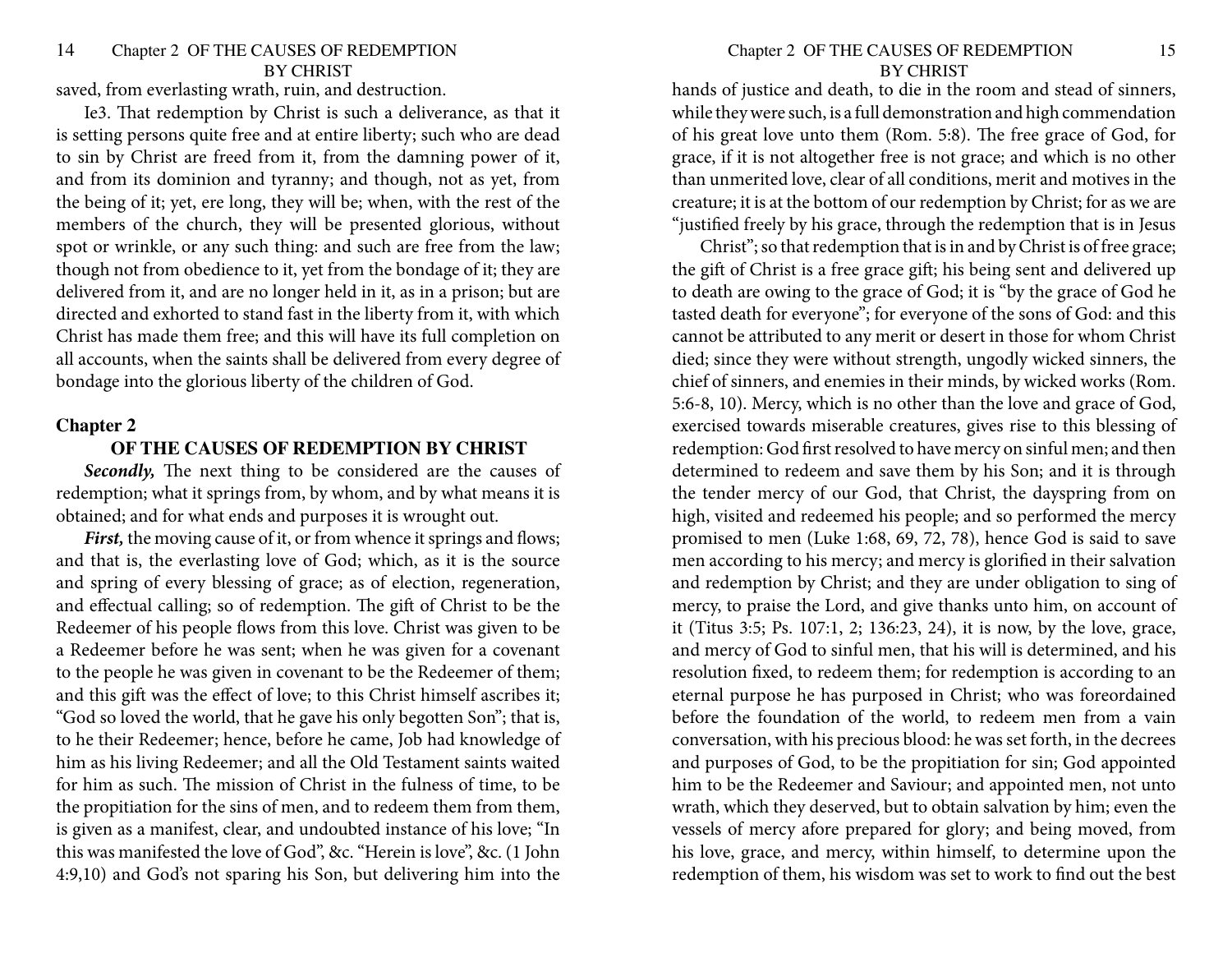way and method of doing it: upon this a council was held; God was, in Christ, forming a scheme of peace, reconciliation, and redemption; in which he has "abounded toward us in all wisdom and prudence", in fixing upon the most proper person, and the most proper means, whereby to effect it: and hence the scheme of redemption, as formed in the eternal mind and council of God, is called "the manifold wisdom of God" (Eph. 1:7, 8; 3:10). But of the wisdom of God, as it appears in redemption by Christ, I have more largely treated when on the attribute of Wisdom. All these workings in the heart and will of God, issued in a covenant between him and his Son; in which he proposed to his Son, that he should be the Raiser up, Restorer, and Redeemer of his people, both among Jews and Gentiles; and to which he agreed, and said, "Lo, I come to do thy will!" which was no other, than to work out the redemption of his people (Isa. 49:5, 6; Ps. 40:7, 8). Hence this covenant is by some called, the covenant of redemption, in which this great affair was settled and secured. Now upon all this, the love, grace, and mercy of God, the good will and purpose of his heart, his council and covenant, the plot of man's redemption is formed; this is the source and spring of it.

*Secondly,* The procuring cause, or author of redemption, is Christ, the Son of God; he was appointed to it, and assented to it; was prophesied of as the Redeemer that should come to Zion; he was sent to redeem them that were under the law; and he has obtained eternal redemption; and in him believers have it, through his blood, and he is of God made redemption to them.

**1.** If it be asked, how Christ came to be the Redeemer? it may be answered, as the love, grace, and mercy of God the Father moved him to resolve upon redemption, and appoint his Son, and call him to this work; so like love, grace, and mercy, wrought in the heart of the Son of God to accept of this call, and engage in this work; the love of Christ, which was in his heart from everlasting, and was a love of complacency and delight; this showed itself in various acts, and especially in giving himself for his people to redeem them; in giving himself an offering and a sacrifice for their sins; in laying down his life for them; all which is frequently ascribed to his love (Titus 2:14; Eph. 5:2, 25; 1 John 3:16), and this love is unmerited, as appears from

#### Chapter 2 OF THE CAUSES OF REDEMPTION 17 BY CHRIST

the characters of the persons for whom he died, observed before; and so is called the grace of Christ, free grace, unmoved and unmerited by anything in the creature; and to this is attributed the whole affair of our redemption and salvation by Christ (2 Cor. 8:5), pity and compassion in his heart towards his people in their miserable and enthralled state, moved him to undertake and perform the work of their redemption: "in his love and in his pity he redeemed them", as he did Israel of old (Isa. 63:9). This love, grace, and mercy, influenced and engaged him to resolve upon the redemption of them; hence he said, "I will ransom them, I will redeem them"; as from the grave and death, so from every other enemy (Hosea 13:14), and as he entered into covenant engagements with his Father from everlasting, he considered himself as under obligation to perform this work, and therefore spoke in language which imports the same; as that he must work the works of him that sent him, of which this is the principal; that he "ought" to suffer and die as he did; and that he "must" bring in those the Father gave him, and he undertook for, and bring them safe to glory.

**2.** The fitness of Christ to be a Redeemer of his people is worthy of notice. As he engaged in it he was every way fit for it; none so fit as he, none fit for it but himself; no creature, man or angel: no man, for all have sinned, and so everyone needs a redeemer from sin, and can neither redeem himself nor any other; nor could an angel redeem any of the sons of men; God has put no trust of this kind in those his servants the angels, knowing that they were unequal to it: the angel Jacob speaks of, that redeemed him from all evil, was not a created but the uncreated angel; the angel and messenger of the covenant, the Messiah. Now Christ's fitness for the work of redemption lies in his being God and man in one person. It was the Son of God that was sent to redeem men, who is of the same nature, and possessed of the same perfections his divine Father is; the brightness of his glory, and the express image of his person; who was in the form of God, and thought it no robbery to be equal to him: this Son of God is the true God, the great God, and so fit to be the Redeemer and Saviour of men; and a mighty redeemer he must be, since he is Jehovah, the Lord of hosts, and therefore equal to such a work as this (Gal. 4:4;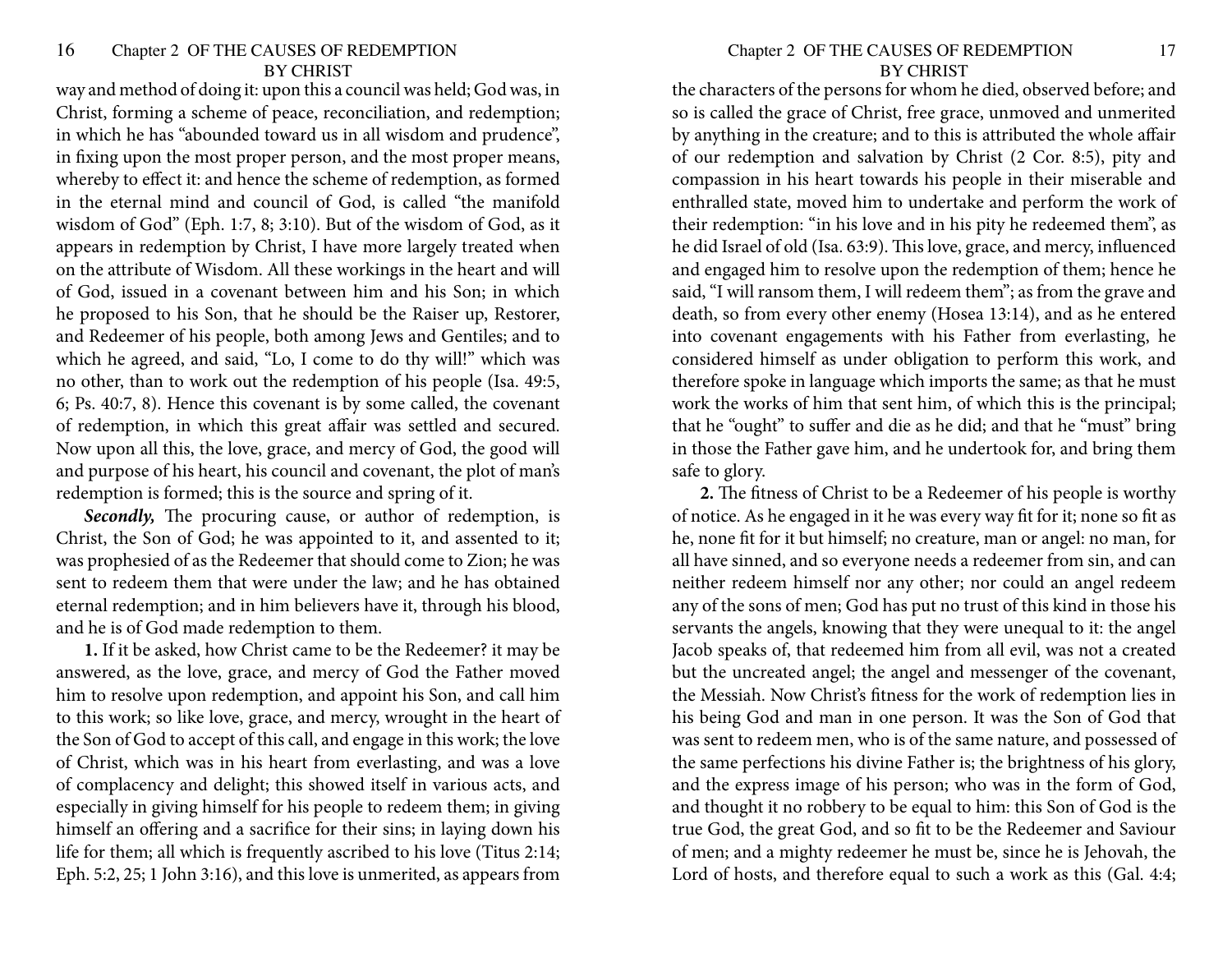1 John 5:20; Titus 2:13; Jer. 50:34), and he is both God and man; he is the child born, as man, and the son given, as a divine person; he is Immanuel, God with us, God in our nature, God manifest in the flesh, and so fit to be a mediator between God and man; and to be an umpire, a daysman to lay hands on both; and to do the work required of a redeemer of men, to make reconciliation for their sins, and to take care of things pertaining to the glory of God, his justice and holiness. As man he could bemade, as he was made, under the law, and so capable of yielding obedience to it, and of bearing the penalty of it; which it was necessary he should, as the surety and redeemer of men; as man, he had blood to shed, with which most precious blood he could redeem them unto God; had a life to lay down, a sufficient ransom price for his people, and was capable of suffering and dying in their room and stead, and so of making full satisfaction for them. As God, he would be zealously concerned for the glory of the divine perfections, and secure the honour of them in the redemption wrought out by him; as such, he could put an infinite virtue into his blood, and make it a full and adequate price for the purchase of his church, and the redemption of it; as such, he could support the human nature under the load of sin and of sufferings for it, and of carrying it through the work, otherwise insupportable; and as both God and man he had a right to redeem; as Lord of all, he had a right as well as power to redeem them that were his; and being, as man, their near kinsman, the right of redemption belonged to him, and therefore bears the name of Gaol which signifies a redeemer, and a near kinsman; see the law in Leviticus 25:47-49 and who so fit to be the redeemer of the church as he who is her head and her husband?

**3.** The means by which redemption is wrought out by Christ; and that is by his blood, his life, to which it is often ascribed (Eph. 1:7; 1 Pet. 1:18, 19; Rev. 5:9), this was shed, and shed freely, for the remission of sins, and for the redemption of men; had it been shed involuntarily, by accident, or by force, against his will, it would not have been a proper redemption price, or have answered such an end; but it was purposely and voluntarily shed, and with full consent; Christ, as he had the full disposal of his own life, freely gave his life a ransom price for many; "Hay down my life for the sheep", says he,

#### Chapter 2 OF THE CAUSES OF REDEMPTION 19 BY CHRIST

as a ransom price for them; "I lay it down of myself" (Matt. 20:28; John 10:15,18), and the blood that was thus freely shed was the same with that of those for whom it was shed, which was necessary; not the blood of bulls and goats, which could not be an adequate price of redemption, but human blood; Christ partook of the same flesh and blood with the children for whom he died; only with this difference, it was not tainted with sin as theirs is; which is another requisite of the ransom price; it must be the blood of an innocent person, as Christ was: much notice is taken in scripture of the innocence, holiness, and righteousness of the Redeemer; that he was holy in his nature, blameless in life, knew no sin, nor ever committed any; that he, the just and Holy One, suffered for the unjust; a great emphasis is put upon this, that the price with which men are redeemed is "the precious blood of Christ, as of a Lamb without blemish and without spot" (1 Pet. 1:18,19), for if he had had any sin in him, he could not have been a redeemer from sin, nor his blood the price of redemption: and yet more than all this, it is necessary to make this price a full and adequate one, it must not be the blood of a mere creature, but of one that is God as well as man, and such is Christ; hence God, who is Christ, is said to "purchase the church with his own blood"; being God and man in one person, this gave his blood a sufficient virtue to make such a purchase; and a peculiar emphasis is put upon his blood, being the "blood of" Jesus Christ "the Son of God", which cleanses from all sin (Acts 20:28; 1 John 1:7). Now this price is paid into the hands of God, whose justice is offended, whose law is broken, and who is the lawgiver, that is able to save and to destroy; and against whom all sin is committed: and who will not clear the guilty unless his justice is satisfied; for he is the judge of all the earth, who will do right; wherefore Christ is said "to redeem" men "unto God by his blood" (Rev. 5:9). The price of redemption, which is the blood of Christ, was paid unto God, whereby redemption from vindictive justice was obtained; it was not paid into the hands of Satan, or any other enemy that had power over the redeemed; for the power of Satan was only an usurpation; he had no legal right to hold them captives; and therefore the delivery of them out of his hand is by power and not by price: but the justice of God had a legal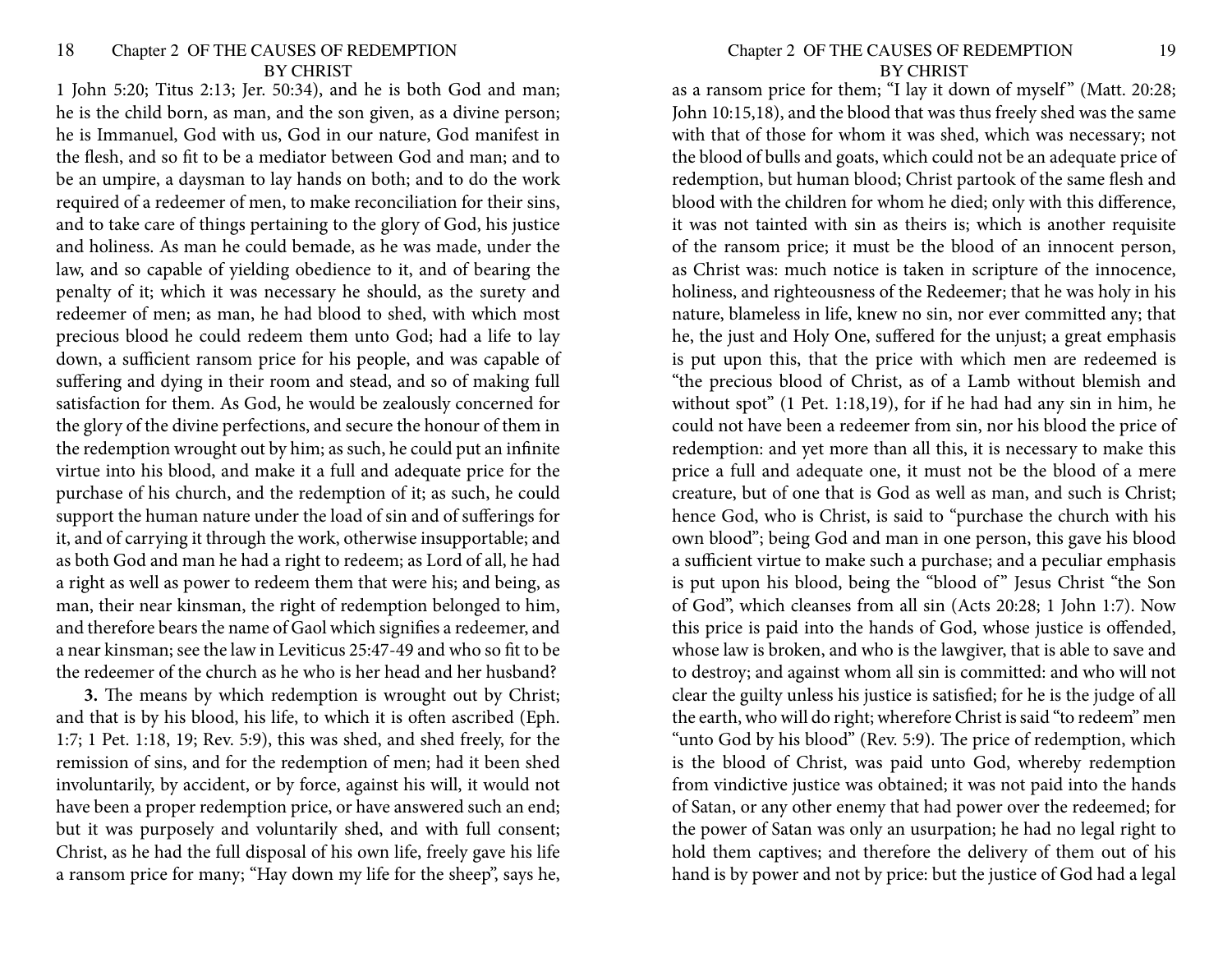<span id="page-10-0"></span>right to shut them up, and detain them as prisoners, till satisfaction was given; and therefore redemption from avenging justice, which is properly the redemption that is by Christ, is by a price paid to justice for the ransom of them.

*Thirdly*, The final cause, or causes, or ends, for which redemption was wrought out and obtained by Christ in this way; and they are these.

**1.** That the justice of God might be satisfied in the salvation of a sinner; that God might appear to be just, while he is the justifier of him that believes in Jesus; and be just and faithful in forgiving sins, and cleansing from all unrighteousness; that the attributes of his justice, holiness, truth, and faithfulness, might be glorified in the redemption of men, as well as the other perfections of his (Rom. 3:25, 26; 1 John 1:9; Ps. 85:10).

**2.** That the people of God might be reconciled unto him, and have peace with him, and joy through believing in Christ; for the price of redemption being paid for them, and satisfaction given, they are reconciled to God by the death of his Son; even to his justice, as they always stood in his love and favour; and peace being made by the blood of Christ on such a footing, they may joy in God through Christ,

by whom they have received the atonement (Rom. 5:10,11)

**3.** Another end of redemption by Christ is, that the redeemed might enjoy the blessing of adoption; for so it is said, that God sent his Son "to redeem them that were under the law, that we might receive the adoption of sons", (Gal. 4:4, 5) for though the saints are predestinated to the adoption of children in the purpose of God from everlasting; and this blessing is provided and secured in the covenant of grace; yet sin having thrown an obstruction in the way of the enjoyment of it in their own persons, consistent with the holiness and justice of God, this is removed by the redemption which is through Christ; so that they come to receive and enjoy this blessing of grace in themselves in virtue of their redemption by Christ, and through believing in him.

**4.** The sanctification of God's elect is another end of redemption by Christ; "who gave himself for them, that he might redeem them from all iniquity, and purify unto himself a peculiar people zealous of good works" (Titus 2:14), and again, Christ is said to love the church, and give himself for it, a ransom price for it, "that he might sanctify and cleanse it" (Eph. 5:25,26) and the redeemed are said to be redeemed by his blood "from a vain conversation" (1 Pet. 1:18), for in consequence of redemption by Christ, the Spirit of Christ comes as a Spirit of sanctification, and begins and carries on that work in the souls of God's people; and by applying the grace and benefit of redemption, lays them under the highest obligation to holiness of life and conversation; see Galatians 3:14.

**5.** In a word, the end of Christ's redeeming his people is, that they might be freed from all evil, from every enemy, and all that is hurtful, sin, Satan, the world, law, hell, and death; and that they might be put into the possession of every good thing. "Christ has redeemed them from the curse of the law, being made a curse for them, that the blessing of Abraham", even all the blessings of the covenant of grace, in which Abraham was interested, "might come on them through Jesus Christ" (Gal.3:13,14)

**6.** And lastly, The subordinate end of redemption is the everlasting salvation of God's elect, and their eternal life and happiness; and the ultimate end is the glory of God, of his grace and justice, and of all the perfections of his nature.

#### **Chapter 3**

### **OF THE OBJECTS OF REDEMPTION BY CHRIST**

Thirdly, the objects of redemption come next under consideration. These are a special and distinct people; they are said to be "redeemed from the earth"; that is, from among the inhabitants of the earth, as after explained, "redeemed from among men"; and one end of Christ's redemption of them is, "to purify to himself a peculiar people" (Rev. 14:3,4; Titus 2:14). The inspired writers seem to delight in using the pronoun "us", when speaking of the death of Christ, and redemption by it; thereby pointing at a particular people, as the context shows: "Christ died for us"; God "delivered him up for us all; who gave himself for us, that he might redeem us; hath redeemed us unto God by thy blood" (Rom. 5:8; 8:32; Titus 2:14; Rev. 5:9). They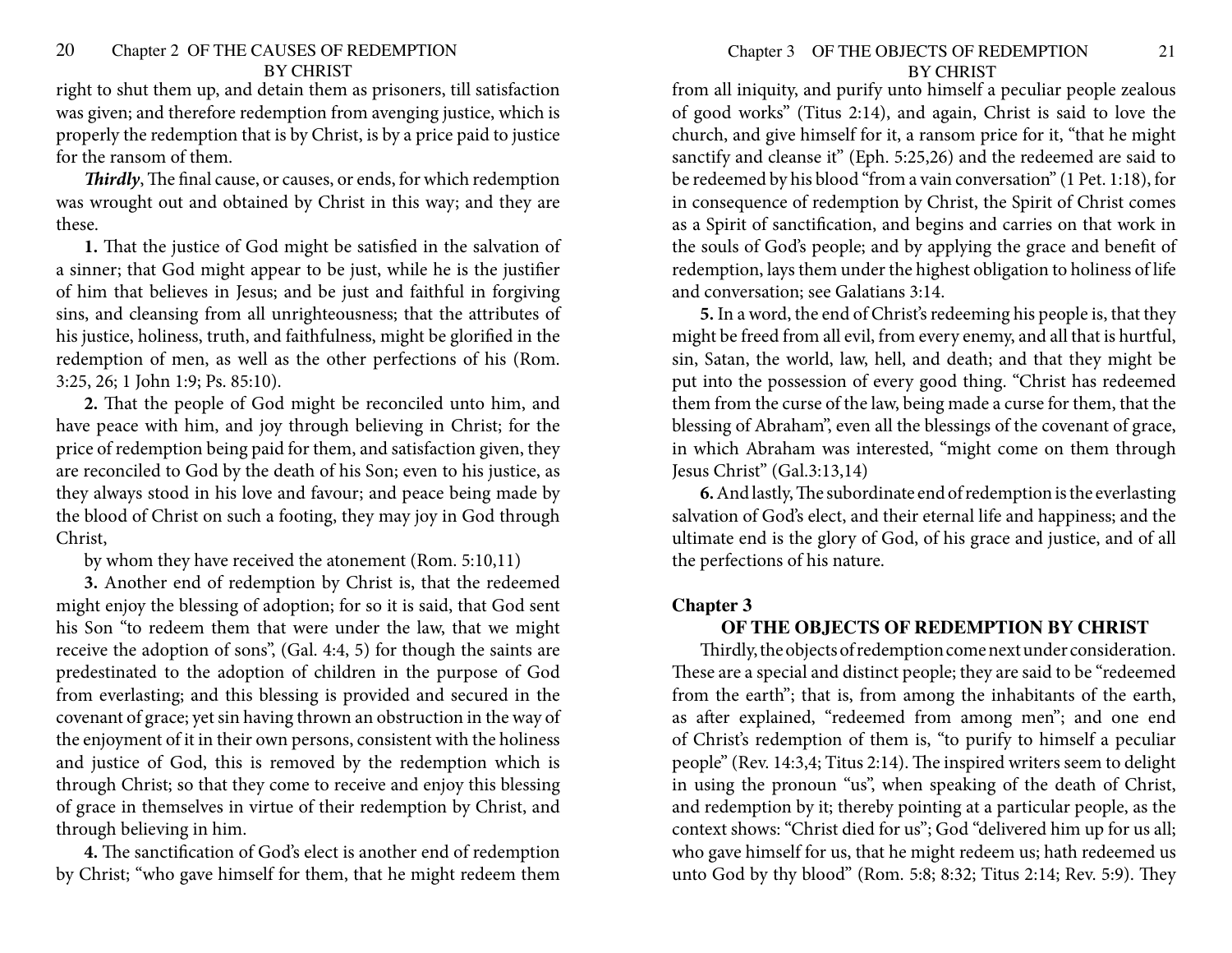are many indeed for whom Christ has given "his life a ransom", a ransom price, the price of their redemption (Matthew 20:28). But then these are so described as show they are a peculiar people; they are the "many" who are ordained unto eternal life; the "many" the Father has given to Christ; the many whose sins he bore on the cross; the "many" for whom his blood was shed for the remission of their sins; the "many" who are made righteous by his obedience; the "many" sons, he, the Captain of their salvation, brings to glory. That the objects of redemption are a special people, will appear by the following observations.

**1.** The objects of redemption are such who are the objects of God's love; for redemption, as has been observed, flows from the love of God and Christ; and which love is not that general kindness shown in providence to all men, as the creatures of God; but is special and discriminating; the favour which he bears to his own people, as distinct from others; "Jacob have I loved, but Esau have I hated":and the love which Christ has expressed in redemption is towards his own that were in the world, whom he has a special right and property in, "his" people, "his" sheep, "his" church; as will be seen hereafter.

**2.** The objects of election and redemption are the same; "Who shall lay anything to the charge of God's elect?~It is Christ that died!" died for the elect: so the same, us all, for whom God delivered up his Son, are those whom he foreknew, and whom he predestinated; and whose calling, justification, and glorification are secured thereby (Rom. 8:30-33), and the same us, who are said to be chosen in Christ, before the foundation of the world, have redemption in him through his blood (Eph. 1:4, 7). Election and redemption are of equal extent; no more are redeemed by Christ than are chosen in him; and these are a special people: what is said of the objects of the one is true of the objects of the other. Are the elect the beloved of the Lord? and does the act of election spring from love? Election presupposes love: so the redeemed are the beloved of God and Christ; and their redemption flows from love. Are the elect a people whom God has chosen for his peculiar treasure? the redeemed are purified by Christ, to be a peculiar people to himself. Do the vessels of mercy, afore prepared

for glory, consist of Jews and Gentiles; even of them who are called of both? so Christ is the propitiation, not for the sins of the Jews only, or the Redeemer of them only; but for the sins of the Gentile world also, or the Redeemer of his people among them. Are the elect of God a great number, of all nations, kindreds, people, and tongues? Christ has redeemed those he has redeemed unto God, out of every kindred, tongue, people, and nation. Is it true of the elect, that they cannot be totally and finally deceived and perish? it is true of the ransomed of the Lord, that they shall come to Zion with everlasting joy; Christ will never lose any part of the purchase of his blood.

**3.** Those for whom Christ has died, and has redeemed by his blood, are no other than those for whom he became a Surety. Now Christ was the Surety of the better testament, or covenant of grace; and of course became a Surety for those, and for no other, than who were interested in that covenant, in which he engaged to be the Redeemer: Christ's suretyship is the ground and foundation of redemption; the true reason of the sin of his people, and the punishment of it, being laid upon him, and of his bearing it; of the payment of the debts of his people, and of redeeming them out of the hands of justice; was because he engaged as a Surety, and laid himself under obligation to do all this. But for those for whom he did not become a Surety, he was not obliged to pay their debts, nor to suffer and die in their room and stead. Christ's suretyship and redemption are of equal extent, and reach to the same objects; they are the Lord's Benjamins, the sons of his right hand, his beloved sons, that Christ, the antitype of Judah, became a surety for, and laid himself under obligation to bring them safe to glory, and present them to his divine Father,

**4.** The objects of redemption are described by such characters as show them to be a special and distinct people; particularly they are called, the people of God and Christ; "for the transgressions of my people", saith the Lord, "was he stricken"; that is, Christ was, or would be, stricken by the rod of justice, to make satisfaction for their sins, and thereby redeem them from them (Isa. 53:8), and when he was about to come and redeem them, Zacharias, the father of John the Baptist, at his birth said, "Blessed be the Lord God of Israel! for he hath visited and redeemed his people"; by sending Christ, the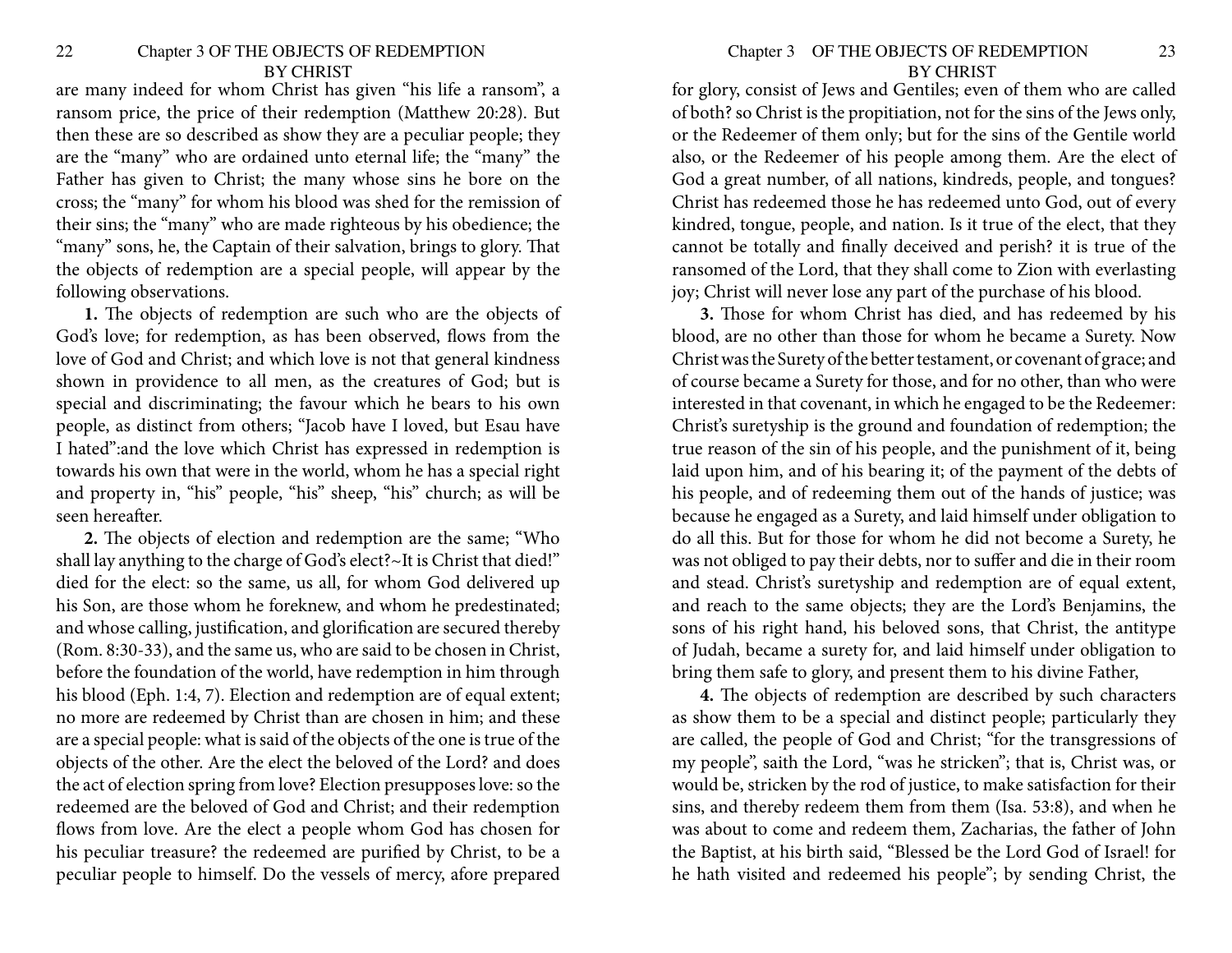dayspring from on high, as he afterwards calls him, to visit them, and redeem them by his blood (Luke 1:68, 78). Hence, also, the angel that appeared to Joseph, and instructed him to call the Son that should be born of his wife by the name of Jesus, gives this reason, "for he shall save his people from their sins" (Matthew 1:21). Now though all men are, in a sense, the people of God, as they are his creatures, and the care of his providence; yet they are not all redeemed by Christ; because those that are redeemed by Christ are redeemed "out of every people"; and therefore cannot be every or all people (Rev. 5:9), the redeemed are God's covenant people; of whom he says, "They shall be my people, and I will be their God": they are his portion and his inheritance; a people near unto him, both with respect to union and communion; a people given to Christ, to be redeemed and saved by him; of whom it is said, "Thy people shall be willing", &c.

**5.** The objects of redemption; or those for whom Christ laid down his life a ransom price, are described as "sheep"; as the sheep of Christ, in whom he has a special property, being given him of his Father; and who are represented as distinct from others, who are not his sheep (John 10:15, 26, 29), and such things are said of them as can only agree with some particular persons; as, that they are known by Christ; "I know my sheep", not merely by his omniscience, so he knows all men; but he knows them distinctly as his own; "the Lord knows them that are his", from others; he has knowledge of them, joined with special love and affection for them; as he has not brothers, to whom he will say, "Depart from me: I know you not". Likewise Christ is "known" by those sheep of his he has laid down his life for; they know him in his person, offices, and grace; whereas there are some that neither know the Father nor the Son; but those know the voice of Christ; that is, the gospel of Christ, the joyful sound; whereas the gospel is hid to them that are lost: and the sheep Christ has died for "follow" him, imitate him in the exercise of grace, of love, patience, humility, &c. and in the performance of duty; and this is said of the redeemed from among men; that they "follow the Lamb whithersoever he goes" (Rev. 14:4). It is also affirmed of those sheep, that they shall "never perish"; whereas the goats, set on Christ's left hand, shall he bid to go, as "cursed", into everlasting fire (Matthew

#### 25:33, 34).

**6.** The objects of redemption are the sons of God; redemption and adoption belong to the same persons; according to the prophecy of Caiaphas, Christ was to die, not for the nation of the Jews only, but to "gather together in one the children of God that were scattered abroad" throughout the Gentile world (John 11:52), and those who are predestinated to adoption by Christ are said to have redemption in him, through his blood (Eph. 1:5, 7), and the blessing of adoption, in the full enjoyment of it, in the resurrection, is called "the redemption of the body"; when redemption, as to the application of it, will be complete also (Rom. 8:23). Now these sons, or children of God, are a peculiar number of men, who are given of God to Christ, to redeem; the seed promised to him in covenant, that he should see and enjoy; and to whom he stands in the relation of the everlasting Father; these are they on whose account he became incarnate, "took part of the same flesh and blood"; and these are the many sons he brings to glory (Heb 2:10, 13,14). Now these are not all men; "the children of the flesh", or such as are never born again, they are "not the children of God"; only such are openly and manifestly the children of God who believe in Christ; and this is owing to special grace, to distinguishing love; and is a favour that is only conferred on some (Rom. 9:8; Gal. 3:26; John 1:12; 1 John 3:1).

**7.** The objects of redemption are the church and spouse of Christ; it is the church he has loved, and given himself as a sacrifice and ransom price for; it is the church he has purchased with his blood; even the general assembly, the church of the firstborn, whose names are written in heaven; that is, the elect of God, whose names are written in the Lamb's book of life (Eph. 5:25; Acts 20:28), of that church of which Christ is the head and husband, he is the Redeemer; "thy Maker is thine husband; and thy Redeemer the Holy One of Israel!" (Isa. 54:5). This cannot be said of all communities and bodies of men: the whore of Babylon is not the spouse of Christ; nor sects under the influence of false teachers, though there may be "threescore queens, and fourscore concubines", of this sort; yet, says Christ, "my dove, my undefiled, is but one"; and who only is redeemed by Christ, and espoused to him (Song of Sol. 6:9).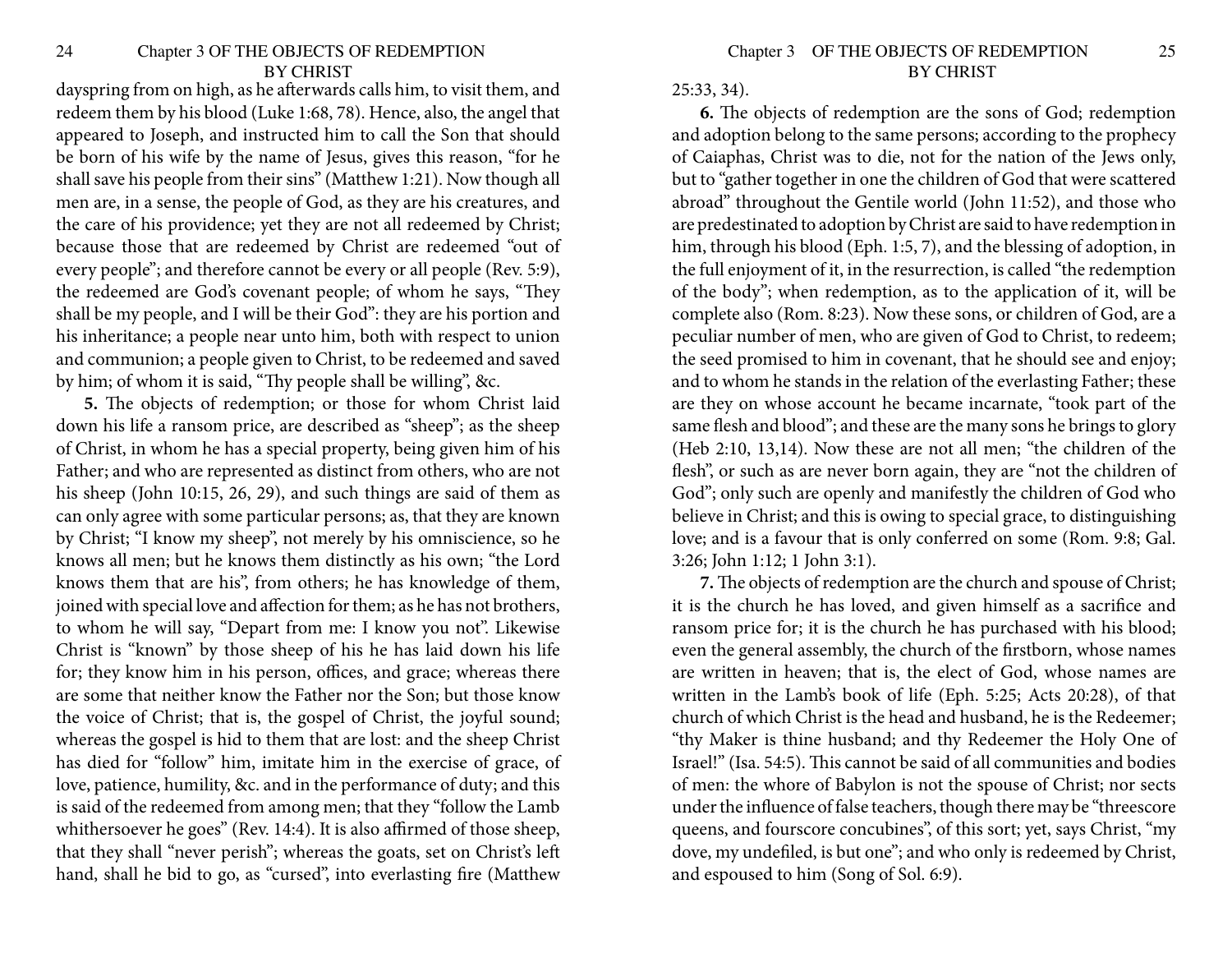#### 26 Chapter 3 OF THE OBJECTS OF REDEMPTION BY CHRIST

Now from all this it appears, that redemption is not universal, is not of all men; for though they are many for whom the ransom price is paid; yet though all are many, many are not all; and if the redeemed are such who are the objects of God's special love and favour, then not all men; for there are some of whom it is said, "He that made them, will not have mercy on them; and he that formed them, will show them no favour" (Isa. 27:11). If they are the elect of God who are redeemed by Christ, and them only, then not all men; for all are not chosen; "The election hath obtained it"; and "the rest are blinded" (Rom. 11:7), if only those are redeemed for whom Christ became a surety, then not all men; since Christ did not engage to pay the debts of all men; and if they are the people of God and Christ, then not all; since there are some on whom God writes a "loammi", saying, "Ye are not my people; and I will not be your God" (Hosea 1:9). And if they are the sheep of Christ, to whom he gives eternal life; then not the goats, who will go into everlasting punishment; and if they are the children of God, and the church and spouse of Christ; then not all men; for all do not bear these characters, nor stand in these relations. What may be further necessary, will be to produce some reasons, or arguments, against universal redemption; and to give answer to such scriptures as are brought in favour of it. It should be observed, that it is agreed on both sides, that all are not eventually saved: could universal salvation be established, there would be no objection to universal redemption; the former not being the case the latter cannot be true; Christ certainly saves all whom he redeems.

*First,* I shall give some reasons, or produce some arguments against the universal scheme of redemption. And,

 *1st.* The first set of arguments shall be taken from hence, that universal redemption reflects highly on the perfections of God; and what is contrary to the divine perfections, cannot be true; for God cannot deny himself, nor say, nor do anything contrary to his nature and attributes.

**1.** The universal scheme greatly reflects on the love of God to men: it may, at first sight, seem to magnify it, since it extends it to all; but it will not appear so; it lessens it, and reduces it to nothing. The scriptures highly commend the love of God, as displayed in the

#### Chapter 3 OF THE OBJECTS OF REDEMPTION 27 BY CHRIST

death of his Son, and in redemption by him; but what kind of love must that be, which does not secure the salvation of any by it? it is not that love which God bears to his own people, which is special and distinguishing; when, according to the universal scheme, God loved Peter no more than he did Judas; nor the saints now in heaven, any more than those that are damned in hell; since they were both loved alike, and equally redeemed by Christ; nor is it that love of God, which is immutable, invariable, and unalterable; since, according to this scheme, God loves men with so intense a love, at one time, as to give his Son to die for them, and wills that they all should be saved; and afterwards this love is turned into wrath and fury; and he is determined to punish them with everlasting destruction. What sort of hove must this be in God, not to spare his Son, but deliver him up to death for all the individuals of mankind, for their redemption; and yet, to multitudes of them, does not send them so much as the gospel, to acquaint them with the blessing of redemption by Christ; and much less his Spirit, to apply the benefit of redemption to them; nor give them faith to lay hold upon it for themselves? Such love as this is unworthy of God, and of no service to the creature.

**2.** The universal scheme, highly reflects on the wisdom of God: it is certain, God is "wonderful in counsel", in contriving the scheme of redemption; and is "excellent in working", in the execution of it: he is the wise God, and our Saviour; and is wise as such. But where is his wisdom in forming a scheme, in which he fails of his end? there must be some deficiency in it; a want of wisdom, to concert a scheme, which is not, or cannot be carried into execution, at least as to some considerable part of it. Should it be said, that the failure is owing to some men not performing the conditions of their redemption required of them; it may be observed, either God did know, or did not know, that these men would not perform the conditions required: if he did not know, this ascribes want of knowledge to him; which surely ought not to be ascribed to him that knows all things: if he did know they would not perform them, where is his wisdom, to provide the blessing of redemption, which he knew beforehand, would be of no service to them? Let not such a charge of folly, be brought against infinite Wisdom.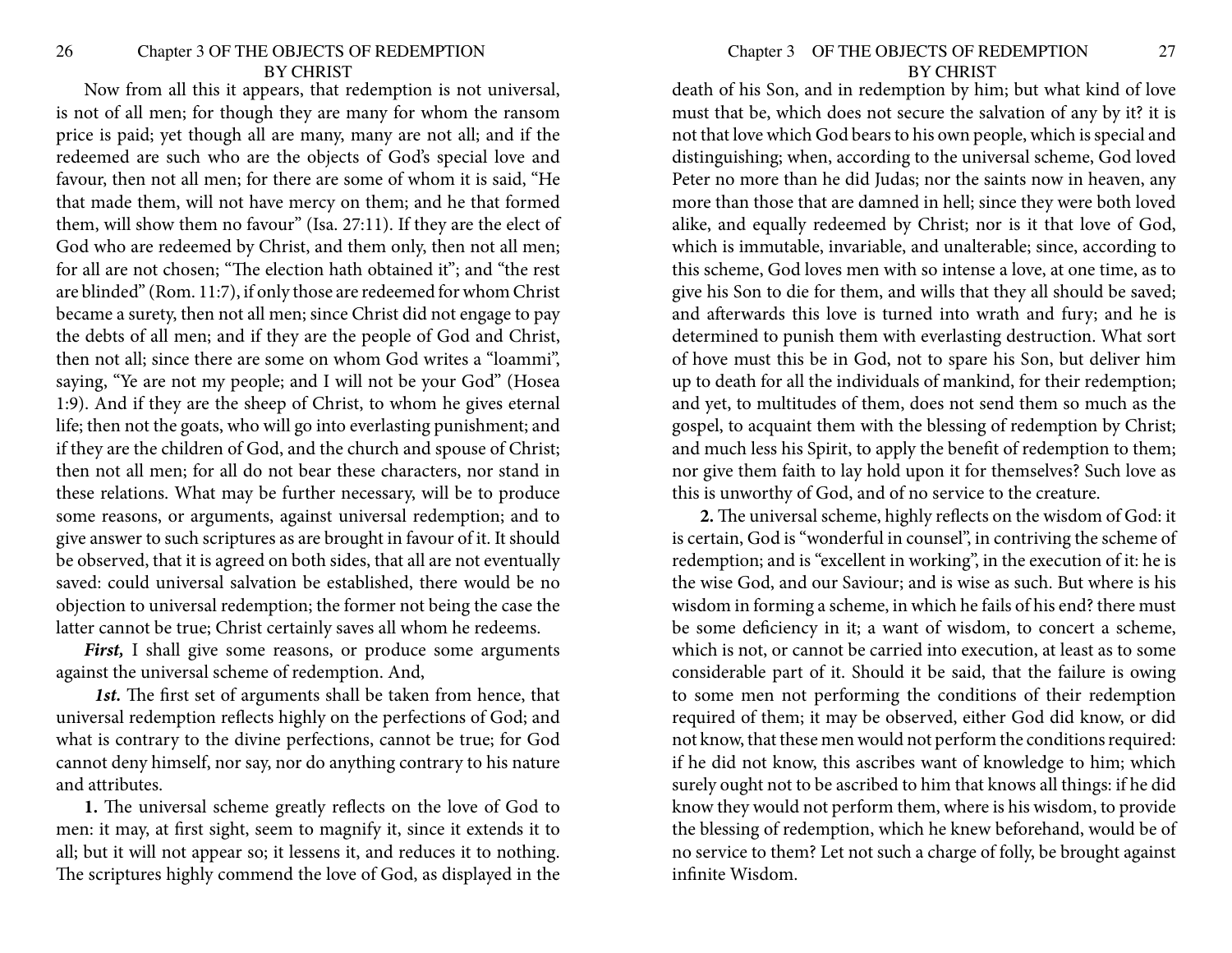**3.** The universal scheme, highly reflects on the justice of God: God is righteous in all his ways and works; and so in this of redemption by Christ; and, indeed, one principal end of it is, "To declare the righteousness of God, that he might be just", or appear to be just, "and the justifier of him which believeth in Jesus". But if Christ died for the sins of all men, and the punishment of their sins is inflicted on him, and bore by him, and yet multitudes of them are everlastingly punished for them, where is the justice of God? It is reckoned unjust with men, to punish twice for the same act of offence: if one man pays another man's debts, would it be just with the creditor to exact, require, and receive payment again at the hands of the debtor? If Christ has paid the debts of all men, can it be just with God to arrest such persons, and cast them into the prison of hell, till they have paid the uttermost farthing? Far be it from the Judge of all the earth to do so, who will do right.

**4.** The universal scheme, reflects on the power of God; as if he was not able to carry his designs into execution; whereas, "The Lord's hand is not shortened, that it cannot save"; but, according to this scheme, it seems as if it was; for if Christ has redeemed all men, and all men are not saved, it must be either from want of will in God to save them, or from want of power: not from want of will; for, according to this scheme, it is the will of God that every individual man should be saved: it must be therefore for want of power; and so he is not omnipotent. Should it be said, that some men not being saved, is owing to evil dispositions in them, obstructing the kind influences and intentions of God towards them; to the perverseness of their wills, and the strength of their unbelief. But, what is man mightier than his Maker? Are the kind influences of God, and his gracious intentions, to be obstructed by the corrupt dispositions of men? Is not be able to work in them, both to will and to do, of his good pleasure? Cannot he remove the perverseness of their wills, and the hardness of their hearts? Cannot he, by his power, take away their unbelief, and work faith in them, to believe in a living Redeemer? Far be it to think otherwise of him, with whom nothing is too hard, nor anything impossible.

**5.** The universal scheme reflects on the immutability of God, of

#### Chapter 3 OF THE OBJECTS OF REDEMPTION 29 BY CHRIST

his love, and of his counsel: God, in the scripture, says, "I am the Lord, I change not; therefore ye sons of Jacob are not consumed" (Mai. 3:6). But, according to this scheme, it should be, rather, I am the Lord, I change; and therefore the sons of men, or at least some of them, are consumed, are lost and perish, though redeemed by Christ; for the love of God, as has been observed, is changeable with respect unto them: one while he loves them, so that he wills their salvation; at another time his love is changed into hatred, and he is resolved to stir up his wrath to the uttermost against them. He is said to be "in one mind, and who can turn him?" and yet, according to this scheme, he is sometimes in one mind, and sometimes in another; sometimes his mind is to save them; and at another time his mind is to damn them. But let not this be said of him, "with whom there is no variableness, nor shadow of turning".

**6.** The universal scheme disappoints God of his chief end, and robs him of his glory. The ultimate end of God, in the redemption of men; as has been observed; is his own glory, the glory of his rich grace and mercy; and of his righteousness, truth, and faithfulness: but if men, any of them who are redeemed, are not saved, so far God loses his end, and is deprived of his glory; for should this be the case, where would be the glory of God the Father, in forming a scheme which does not succeed, at least with respect to multitudes? and where would be the glory of the Son of God, the Redeemer, in working out the redemption of men, and yet they not saved by him? And where would be the glory of the Spirit of God, if the redemption wrought out, is not effectually applied by him? But, on the contrary, the "glory of God", Father, Son, and Spirit, "is great in the salvation" of all the redeemed ones (Ps. 21:5).

**2ndly,** Another set of arguments against universal redemption, might be taken from its reflecting on the grace and work of Christ: whatever obscures, or lessens, the grace of Christ in redemption, or depreciates his work as a Redeemer, can never be true. Whereas,

**1.** The universal scheme reflects on the love and grace of Christ. The scripture speaks highly of the love of Christ, as displayed in redemption; and Christ himself intimates, that he was about to give the greatest instance of his love to his people, by dying for them,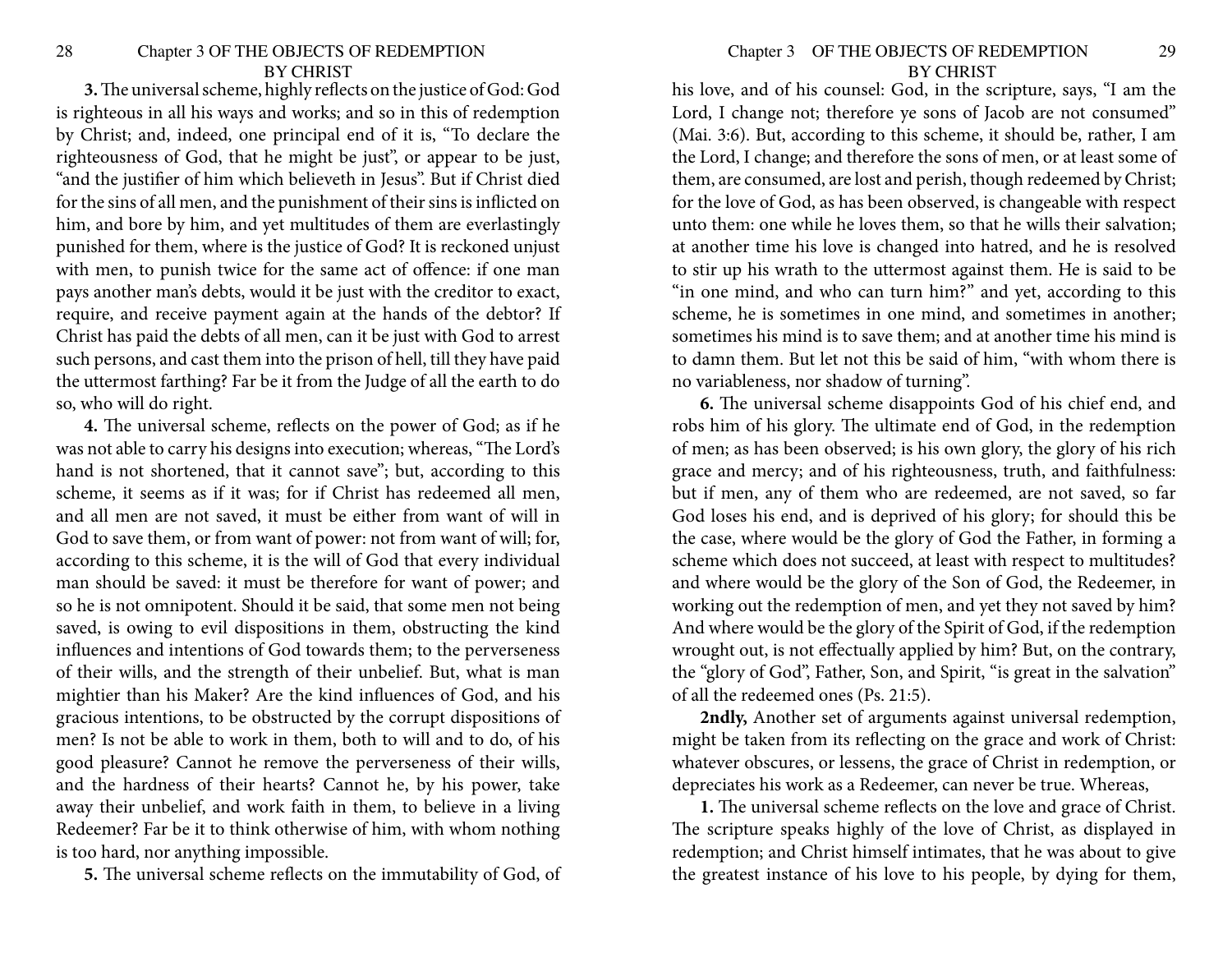that could be given; even though and while they were enemies to him, (John 15:13). But what sort of love is that, to love men to such a degree as to die for them, and yet withhold the means of grace from multitudes of them, bestow no grace upon them, and at last say to them, "Depart from me, ye cursed, into everlasting fire!"

**2.** The universal scheme reflects upon the work of Christ; particularly his work of satisfaction, which was to finish transgression, to make an end of sin, by satisfying divine justice for it; by putting away sin by the sacrifice of himself. Now, either he has made satisfaction for every man, or he has not: if he has, then they ought to be set free, and fully discharged, and not punishment inflicted on them, or their debts exacted of them: if he has not made satisfaction by redeeming them, this lessens the value of Christ's work, and makes it of no use, and ineffectual; and indeed, generally, if not always, the advocates for general redemption deny the proper satisfaction, and real atonement by Christ; plainly discerning, that if he has made full satisfaction for the sins of all men, they must all be saved; and so the work of reconciliation, which is closely connected with, and involved in satisfaction, is not perfect according to the scriptures: Christ, by redeeming then with the price of his blood, has made satisfaction to justice for them, and thereby has procured their reconciliation; for they are said to be reconciled unto God by the death of his Son; and peace is said to be made by the blood of his cross, which is the redemption price for them; and he is pacified towards them for all that they have done; which is meant by Christ being a propitiation for sin, whereby justice is appeased. But, according to the universal scheme, God is only made reconcilable, not reconciled, nor men reconciled to him: notwithstanding what Christ has done, there may be no peace to them, not any being actually made for them; and, indeed, the work of redemption must be very incomplete; though Christ is a "Rock", as a Saviour and Redeemer, and his work is "perfect", his world of redemption; and hence called a "plenteous" one; and Christ is said to have obtained "eternal redemption" for us; and yet if all are not saved through it, it must be imperfect; it cannot be a full redemption, nor of eternal efficacy; the benefit of it, can at most, be only for a time to some, if any at all, and not be for ever;

#### Chapter 3 OF THE OBJECTS OF REDEMPTION 31 BY CHRIST

which is greatly to depreciate the efficacy of this work of Christ.

**3.** According to the universal scheme, the death of Christ, with respect to multitudes, for whom he is said to die, must be in vain; for if Christ died to redeem all men, and all men are not saved by his death, so far his death must be in vain: if he paid a ransom for all, and all are not ransomed; or if he has paid the debts of all, and they are not discharged, the price is given, and the payment made, in vain. According to this scheme, the death of Christ is no security against condemnation; though the apostle says, "Who shall condemn? It is Christ that died!" so that there is no condemnation to them whose sins are condemned in Christ; and he has condemned them in the flesh (Rom. 8:1, 33), and yet there is a world of men that will be condemned (ICor. 11:32), and therefore it may be concluded, that Christ did not die for them, or otherwise they would not come into condemnation; or else Christ's death has no efficacy against condemnation.

**4.** The universal scheme separates the works of Christ, the work of redemption, and the work of intercession; and makes them to belong to different persons; whereas they are of equal extent, and belong to the same; for whom Christ died, for them he rose again from the dead; and that was for their justification; which is not true of all men: for those he ascended to heaven, to God, as their God and Father, for the same he entered into heaven, as their forerunner, and appears in the presence of God for them and ever lives to make intercession for them; and for the same for whom he is an advocate, he is the propitiation; for his advocacy is founded upon his propitiatory sacrifice: now those for whom he prays and intercedes, are not all men, himself being witness; "I pray for them; I pray not for the world" (John 17:9). Yet, according to the universal scheme, he died for them for whom he would not pray; which is absurd and incredible.

**5.** If Christ died for all men, and all men are not saved, Christ will not see of the travail of his soul and be satisfied; as was promised him (Isa. 53:11), for what satisfaction can he have to see his labour, with respect to multitudes, all lost labour, or labour in vain? it was the joy that was set before him, of having those for whom he suffered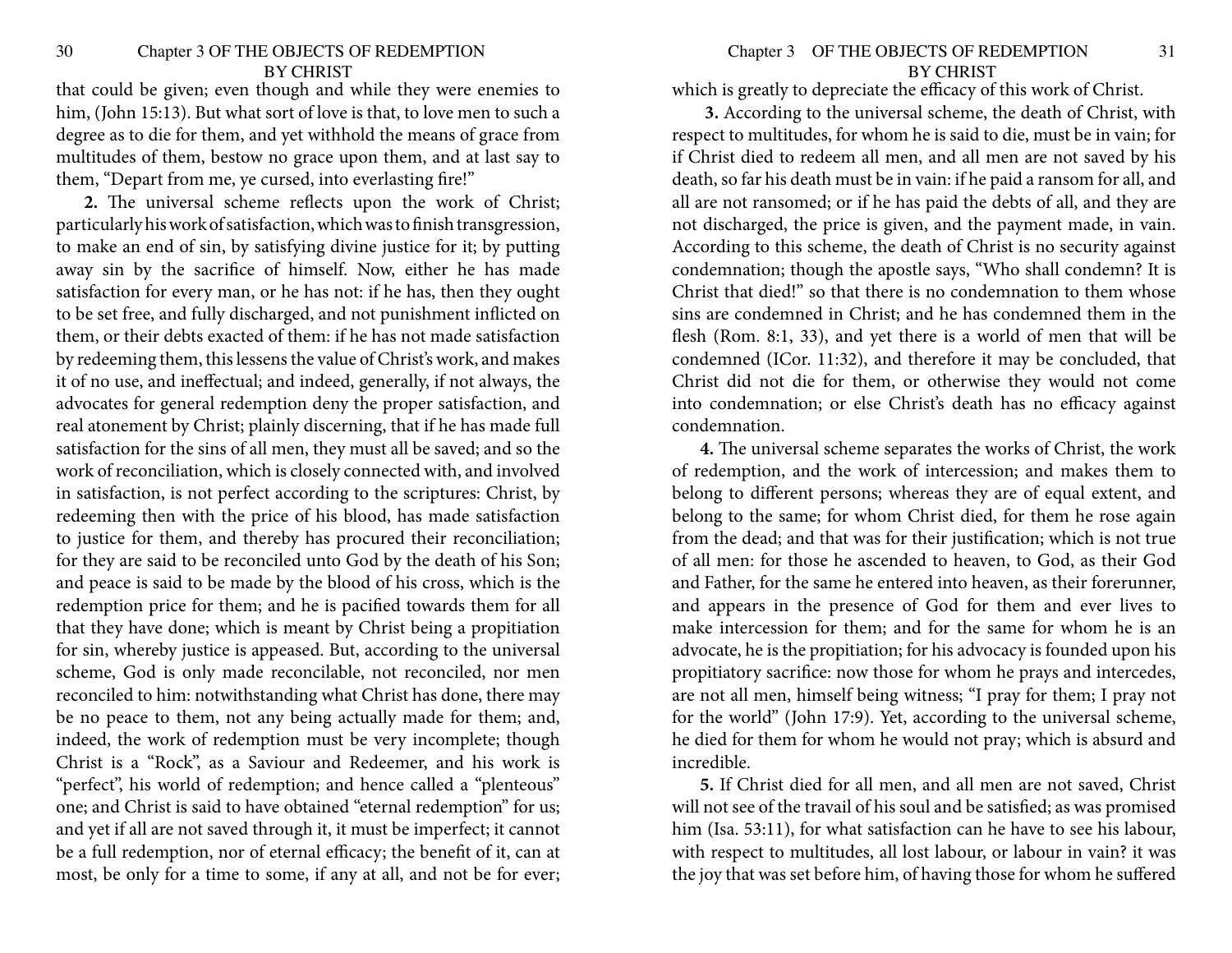#### 32 Chapter 3 OF THE OBJECTS OF REDEMPTION BY CHRIST

and died, with him in heaven: but what joy can he have, and what a disappointment must it be to him, to see thousands and millions whom he so loved as to give himself for, howling in hell, under the everlasting displeasure and wrath of God?

*Thirdly,* Other arguments against universal redemption, may be taken from the uselessness of it to great numbers of men. As,

**1.** To those whose sins are irremissible; whose sins will never be forgiven, neither in this world, nor in that which is to come: that there are such sinners, and such sins committed by them, is certain, from what Christ himself says (Matthew 12:31, 32), and the apostle speaks of a sin which is "unto death", unto eternal death; which he does not advise to pray for (1 John 5:16), and surely Christ cannot be thought to die for such sins, for which there is no forgiveness with God, and no prayer to be made by men for the remission of them; to say that Christ died for those, is to say that he died in vain: besides, there were multitudes in hell at the time when Christ died; and it cannot be thought that he died for those, as he must, if he died for all the individuals of mankind; as the men of Sodom, who were then, as Jude says, "suffering the vengeance of eternal fire"; and the inhabitants of the whole world, the world of the ungodly, destroyed by the flood; those that were disobedient in the times of Noah; whose spirits, as the apostle Peter says, were, in his time, in the prison of hell (Jude 5:7; 1 Pet. 3:20), if he died for these, his death must be fruitless and useless; unless it can be thought, that a jail delivery was made at his death, and the dominions and regions of hell were cleared of their subjects.

**2.** Redemption, if for all, must be useless to those who never were favored with the means of grace; as all the nations of the world, excepting Israel, for many hundred of years were; whose times of ignorance God winked at and overlooked, and sent no messengers, nor messages of grace unto them; (see Ps. 147:19, 20; Acts 17:30), and since the coming of Christ, though the gospel has, in some ages, had a greater spread, yet not preached to all; nor is it now, to many nations, who have never heard of Christ, and of redemption by him (Rom. 10:14).

**3.** The universal scheme affords no encouragement to faith and

#### Chapter 3 OF THE OBJECTS OF REDEMPTION 33 BY CHRIST

hope in Christ: redemption, as it ascertains salvation to some, it encourages sensible sinners to hope in Christ for it; "Let Israel hope in the Lord, for with him is plenteous redemption" (Ps 130:7), a redemption full of salvation; and which secures that blessing to all that believe. But, according to the universal scheme, men may be redeemed by Christ, and yet not saved, but eternally perish: what hope of salvation can a man have upon such a scheme? it requires no great discernment, nor judgment of things, to determine, which is most eligible of the two schemes, that which makes the salvation of some certain; or that which leaves the salvation of all precarious and uncertain; which, though it asserts a redemption of all; yet it is possible none may be saved.

**4.** Hence, even to those who are redeemed and saved, it lays no foundation for, nor does it furnish with any argument to engage to love Christ, to be thankful to him, and to praise him for the redemption of them; since the difference between them and others, is not owing to the efficacy of Christ's death, but to their own wills and works; they are not beholden to Christ, who has done no more for them than for those that perish; they are not, from any such consideration, obliged to walk in love, as Christ has loved them, and given himself for them; since he has loved them no more, and given himself for them no otherwise, than for them that are lost; nor are they under obligation to be thankful to him, and bless his name, that he has redeemed their lives from destruction; since, notwithstanding his redemption of them, they might have been destroyed with an everlasting destruction; it is not owing to what Christ has done, but to what they have done themselves, performing the conditions of salvation required, that they are saved from destruction, if ever they are, according to this scheme: nor can they indeed sing the song of praise to the Lamb, for their redemption; saying, "Thou art worthy~for thou wast slain, and hast redeemed us to God by that blood, out of every kindred, and tongue, and people, and nation!" since, according to this scheme, Christ has redeemed every kindred, every tongue, every people, and every nation.

#### **Chapter 4**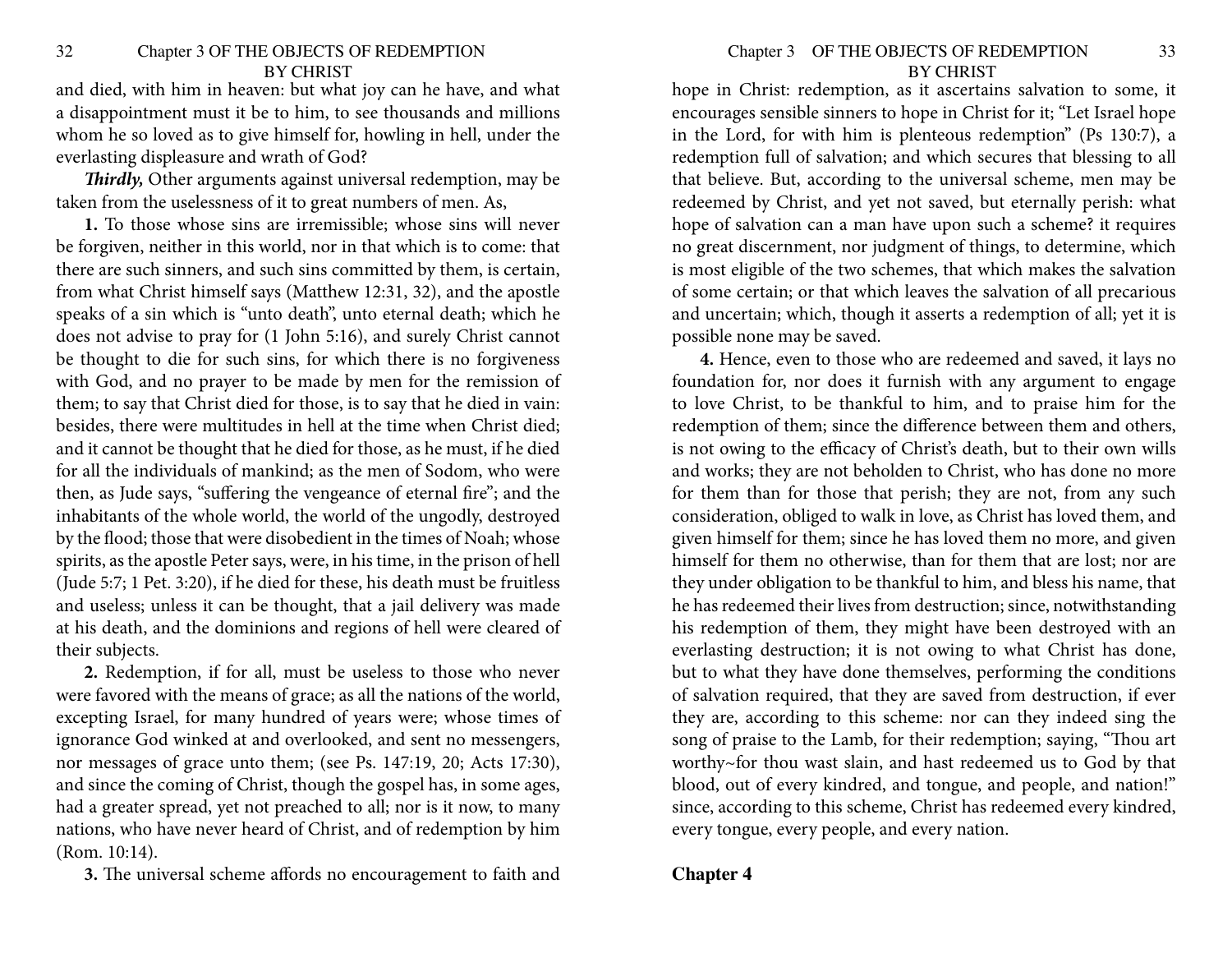### <span id="page-17-0"></span>34 Chapter 4 OF THOSE TEXTS OF SCRIPTURE WHICH SEEM TO FAVOUR UNIVERSAL REDEMPTION **OF THOSE TEXTS OF SCRIPTURE WHICH SEEM TO FAVOUR UNIVERSAL REDEMPTION**

There are several passages of scripture, which, at first sight, may seem to countenance the universal scheme; and which are usually brought in support of it; and which it will be necessary to take under consideration: and these may be divided into "three" classes,

**1.** Such in which the words"all",and"every"one,are used,when the death of Christ, and the benefits of it are spoken of.

**2.** Those in which the words "world", and the "whole world", occur, where the same subjects are treated of. And,

**3.** Those that seem to intimate, as if Christ died for some that may be destroyed and perish.

**1.** Such in which the words "all", and "every" one, are used; when the death of Christ, and the benefits of it, particularly redemption and salvation by him, are spoken of. As,

**l.** The declaration of the angel, in Luke 2:10, 11. "Behold, I bring good tidings of great joy, which shall be to all people; for unto you is born this day, in the city of David, a Saviour, which is Christ the Lord". Let it be observed, that Christ is not here said to be the Saviour of all men; but to be born for the sake of some, that he might be the Saviour of them; "Unto You is born a Saviour"; to you the shepherds, who appear to be good men, waiting for the salvation of God, and the coming of their Saviour, and therefore praised and glorified God for what they heard and saw; the words fully agree with the prophetic language, in which the birth of Christ is signified, in Isaiah 9:6. "To us a Child is born": indeed, it is said, that the news of the birth of a Saviour, would be great joy "to all people", or "to all the people"; not to all the people of the world, many of whom never heard of it; nor to all the people of the Jews, who did hear of it; not to Herod the king, and to the Scribes and Pharisees, and to many, at least, of the inhabitants of Jerusalem; for when he and they heard the report the wise men from the East made, of the birth of the king of the Jews, "Herod was troubled, and all Jerusalem with him" (Matthew 2:3), but to all the people of God and Christ; to the people Christ came to save, and does save; on whose account his name was called "Jesus, for he shall save HIS people from their sins"; the people

### Chapter 4 OF THOSE TEXTS OF SCRIPTURE WHICH 35 SEEM TO FAVOUR UNIVERSAL REDEMPTION

given him in covenant, and for whose transgressions he was stricken, and for whose sins he made reconciliation (Matthew 1:21; Isa. 53:8; Heb. 2:17), at most, the birth of Christ, as a Saviour, can only be matter of great joy to whom the tidings of it come; whereas, there are multitudes that come into the world, and go out of it, who never hear of the birth of Christ, and of salvation by him; and where the gospel, the good tidings of salvation by Christ, does come, it is only matter of great joy to them to whom it comes in power, and who are, by it, made sensible of their lost, perishing estate, of their want of a Saviour, and of the suitableness of salvation; such as the three thousand convinced and converted under Peter's sermon; and the jailer and his household, who cried out, sirs, what must I do to be saved? To such, and to such only, the news of Christ as a Saviour, is matter of great joy.

**2.** The account given of John's ministry, and the end of it; "That all men, through him, might believe" (John 1:7), from whence it is concluded, that all men are bound to believe that Christ came to save them, and that he died for them; and if he did not die for them, then they are bound to believe a lie; and if condemned for not believing, they are condemned for not believing an untruth. But John's ministry only reached to the Jews, among whom he came preaching; and the report he made of Christ they were bound to believe, was, not that he died for them; as yet he had not died; but that he was the Messiah: and their disbelief of this was their sin and condemnation: as it is the sin of the deists, and of all unbelievers, to whom the gospel revelation comes; and they give not credit to it; for such are bound to believe the report it makes, and give an assent to the truth of it; and which is no other than an historical faith, and which men may have and not be saved; and which the devils themselves have: so that men may be bound to believe, and yet not to the saving of their souls; or that Christ died for them. As is the revelation that is made to men, so they are under obligation to believe; if no revelation is made, no faith is required; "How shall they believe in him, of whom they have not heard?" The Indians who have never heard of Christ, are not bound to believe in him; nor will they be condemned for their unbelief; but for their sins against the light of nature, they have been guilty of;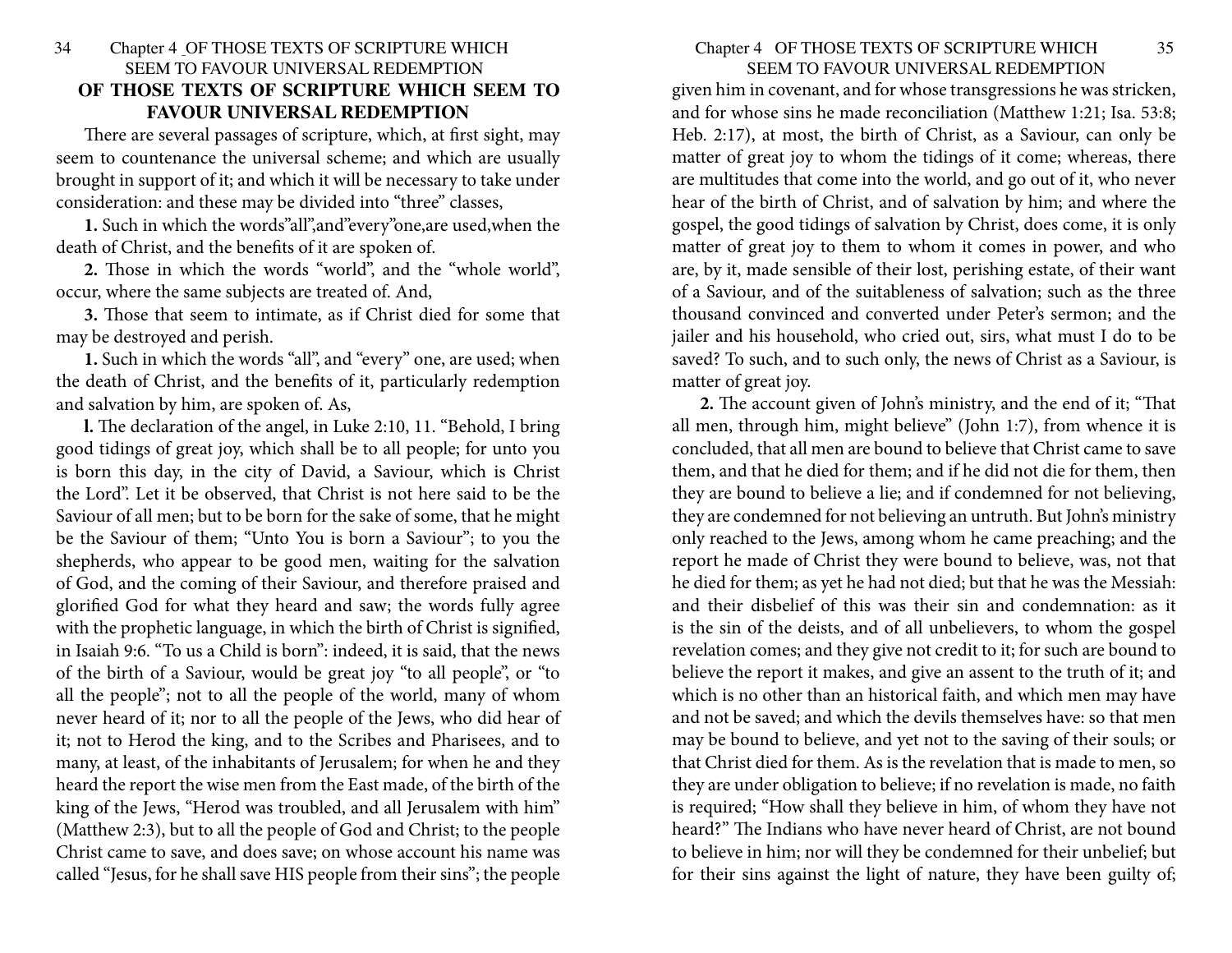(see Rom. 10:14; 2:12). Where a revelation is made, and that is only external, and lies in the outward ministry of the word, declaring in general such and such things, concerning the person and office of Christ, men are obliged to give credit to them, upon the evidence they bring with them, and for their unbelief will be condemned; not because they did not believe that Christ died for them, to which they were not obliged; but because they did not believe him to be God, the Son of God, the Messiah, and the Saviour of men. Where the revelation is internal, "By the Spirit of wisdom, and revelation in the knowledge of Christ"; showing to men their lost estate, and need of a Saviour; acquainting them with Christ, as an able and willing Saviour; setting before them the fulness and suitableness of his salvation; such are, by the Spirit and grace of God, influenced and engaged to venture their souls on Christ, and to believe in him, to the saving of them; but then the first act of faith, even in such, is not to believe that Christ died for them; for it is the plerophory, the full assurance of faith to say, "He hath loved me, and given himself for me!" (Gal. 2:20).

**3.** The words of Christ in John 12:32. "And I, if I be lifted up from the earth will draw all men to me"; are expressive of the death of Christ, and of the manner of it, crucifixion; which would be the occasion of drawing a great number of persons together, as is usual at executions; and more especially would be and was at Christ's, he being a remarkable and extraordinary person; some to deplore his case and bewail him, and others to mock at him and reproach him. Though rather this is to be understood of the great multitude of souls who should be gathered to Christ through the ministry of the word after his death, as the fruit and consequence of it; who should be "drawn" and influenced by the powerful and efficacious grace of God to come to Christ, and believe in him; in which sense the word "draw" is used by Christ in John 6:44 but this is not true of all and every individual person; for there were multitudes then, as now, who will have no will to come to Christ, and are never wrought upon by the grace of God, or drawn by it to come unto him and believe in him; and will be so far from being gathered to him, and into fellowship with him, that they will be bid to depart from him

#### Chapter 4 OF THOSE TEXTS OF SCRIPTURE WHICH 37 SEEM TO FAVOUR UNIVERSAL REDEMPTION

another day, with a "Go, ye cursed"; and in the words before the text, mention is made of the "judgment", or condemnation of the world, as being then come; as well as of the prince of it being cast out. But by all men, are meant some of all sorts, Jews and Gentiles, more especially the latter, that should be gathered to Christ after his death, through the gospel preached unto then; as was foretold, that when Shiloh, the Messiah, came, who now was come, "to him should the gathering of the people be"; that is, the Gentiles: and it may be observed, that at this time, when Christ spoke these words, there were certain Greeks that were come to the feast to worship, who were desirous of seeing Jesus; with which he was made acquainted by his disciples, and occasioned the discourse of which these words are a part; and in which our Lord suggests, that at present these Greeks could not be admitted to him, but the time was at hand when he should be "lifted up from the earth", or die; by which, like a grain of wheat falling into the ground and dying, he should bring forth much fruit; and should be lifted up also as an ensign in the ministry of the word, when the Gentiles in great numbers should flock and seek unto him.

**4.** The passage of the apostle in Romans 5:18. "By the righteousness of one, the free gift came upon all men unto justification of life"; is undoubtedly meant of the righteousness of Christ, called the free gift, because it was freely wrought out by Christ, and is freely imputed without works; and faith, which receives it, is the gift of God; but then this does not come upon, or is imputed to, every individual son and daughter of Adam; for then they would be all justified by it, and entitled to eternal life through it; and would be glorified, for "whom he justified, them also he glorified": and being justified by the blood and righteousness of Christ, they would be secure from condemnation, and saved from wrath to come; but this is not true of everyone; there are some who are righteously "foreordained to condemnation"; yea, there is a "world" of ungodly men, a multitude of them, that will he "condemned" (Jude 1:4; 1 Cor. 11:32). The design of the apostle in the text and context is to show, that as all men are sinners, and are originally so through the sin and offence of the first man Adam; so all that are righteous become righteous, or are justified, only through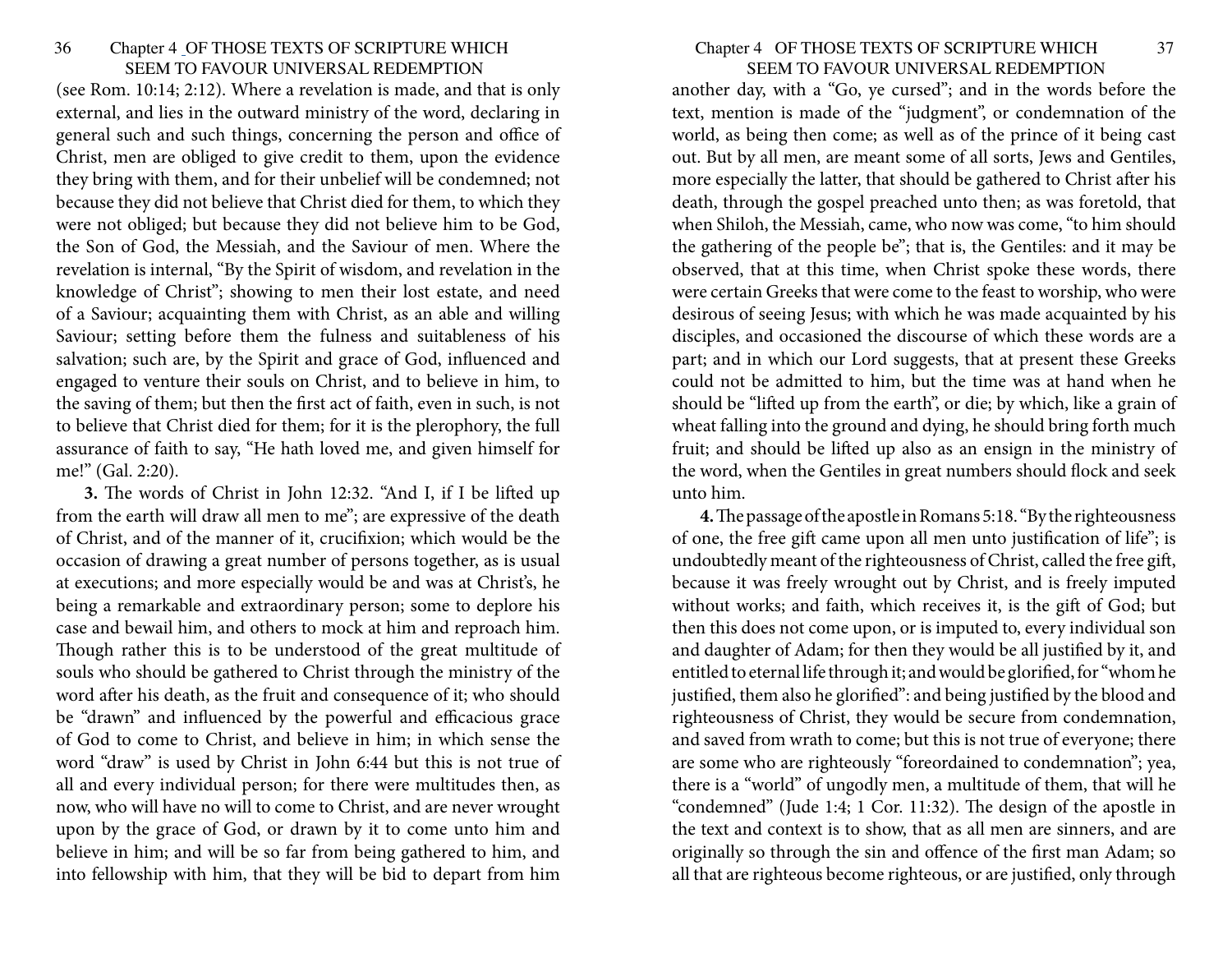the righteousness of Christ imputed to them to their justification; and those who are justified by it, are described by the apostle in this epistle as the elect of God; "Who shall lay anything to the charge of God's elect? it is God that justifies"; as believers in Christ, on whom his righteousness comes, or is imputed to their justification; that is, "unto all, and upon all them that believe"; and such who receive that, receive also "abundance of grace" (Rom. 8:33; 3:22; 5:17), all which cannot be said of every individual of mankind. But what will set this matter in a clear light is, that Adam and Christ, throughout the whole context, are to be considered as two covenant heads, having their respective seed and offspring under them; the one as conveying sin and death to all his natural seed, and the other as conveying grace, righteousness, and life to all his spiritual seed; now as through the offence of the first Adam judgment came upon all to condemnation, who descended from him by natural generation, and upon none else; as not upon the human nature of Christ, which did not so descend from him; nor upon the angels that sinned, who were condemned and punished for their own offences, and not his, being none of his offspring; so the free gift of Christ's righteousness comes upon all to justification, and to none else, but those who are the spiritual seed of Christ; given to him as such in the covenant of grace in which he stands an head to them; and "in whom all the seed of Israel", the spiritual Israel of God, "are justified", and shall glory (Isa. 45:24, 25).

**5.** The parallel place in 1 Corinthians 15:22. "As in Adam all die, so in Christ shall all be made alive"; which is similar to the preceding in some respect, though not in everything; it is similar to it in that Adam and Christ are to be considered as representative heads of their respective offspring. Though these words have no respect at all to justification of life, nor to men being quickened together with Christ, nor to the quickening of them by the Spirit and grace of God; but of the resurrection of the dead, when men that have been dead will be made alive, or quickened; (see 1 Cor 15:36), and the design of them is to show, as in the preceding verse, that "as by man came death, by man came also the resurrection of the dead"; as death came by the first Adam, the resurrection of the dead comes by the second Adam; as the first Adam was a federal head and representative of

#### Chapter 4 OF THOSE TEXTS OF SCRIPTURE WHICH 39 SEEM TO FAVOUR UNIVERSAL REDEMPTION

all that naturally descended from him, and they were considered in him, and sinned in him, and death passed upon all in him, and actually reigns over all his posterity in all generations; so Christ is a federal head and representative of all his spiritual seed, given to him in covenant, and who, though they die a corporal death, shall be made alive, or raised from the dead, by virtue of union to him; for of those only is the apostle speaking in the context, even of such of whom Christ is the first fruits, and who belong to him (1 Cor. 15:23), for though all shah be made alive, or raised from the dead, by Christ, through his mighty power; yet only those that belong to him, as his seed and offspring, or the members of his body, shall be raised through union to him, and in the first place, and to everlasting life; others will be raised to shame and everlasting contempt, and to the resurrection of damnation.

**6.** The text in 2 Corinthians 5:14, 15 is sometimes brought as a proof of Christ's dying for all men in an unlimited sense; "if one died for all, then were all dead": now let it be observed, that in the supposition "if one died for all", the word "men" is not used; it is not "all men", but all, and may be supplied from other scriptures, "all" his "people", whom Christ came to save; and "all the sheep", he laid down his life for; all the members of the "church" for whom he gave himself; "all the sons" whom he brings to glory: and the conclusion, "then were all dead", is not to be understood of their being dead "in" sin, which is no consequence of the death of Christ; but of their being dead to sin in virtue of it; and could it be understood in the first sense, it would only prove that all for whom Christ died are dead in sin, which is true of the elect of God as of others (Eph. 2:1), but it would not prove that Christ died for all those that are dead in sin, which is the case of every man; but the latter sense is best, for to be dead to sin is the fruit and effect of Christ's death; Christ bore the sins of his people on the cross, that they being "dead to sin, should live unto righteousness"; through the death of Christ they become dead to the damning power of sin; and to the law, as a cursing law; that they might serve the Lord in newness of spirit: this puts them into a capacity of living to him, and affords the strongest argument, drawn from his love in dying for them, to such purposes; to influence and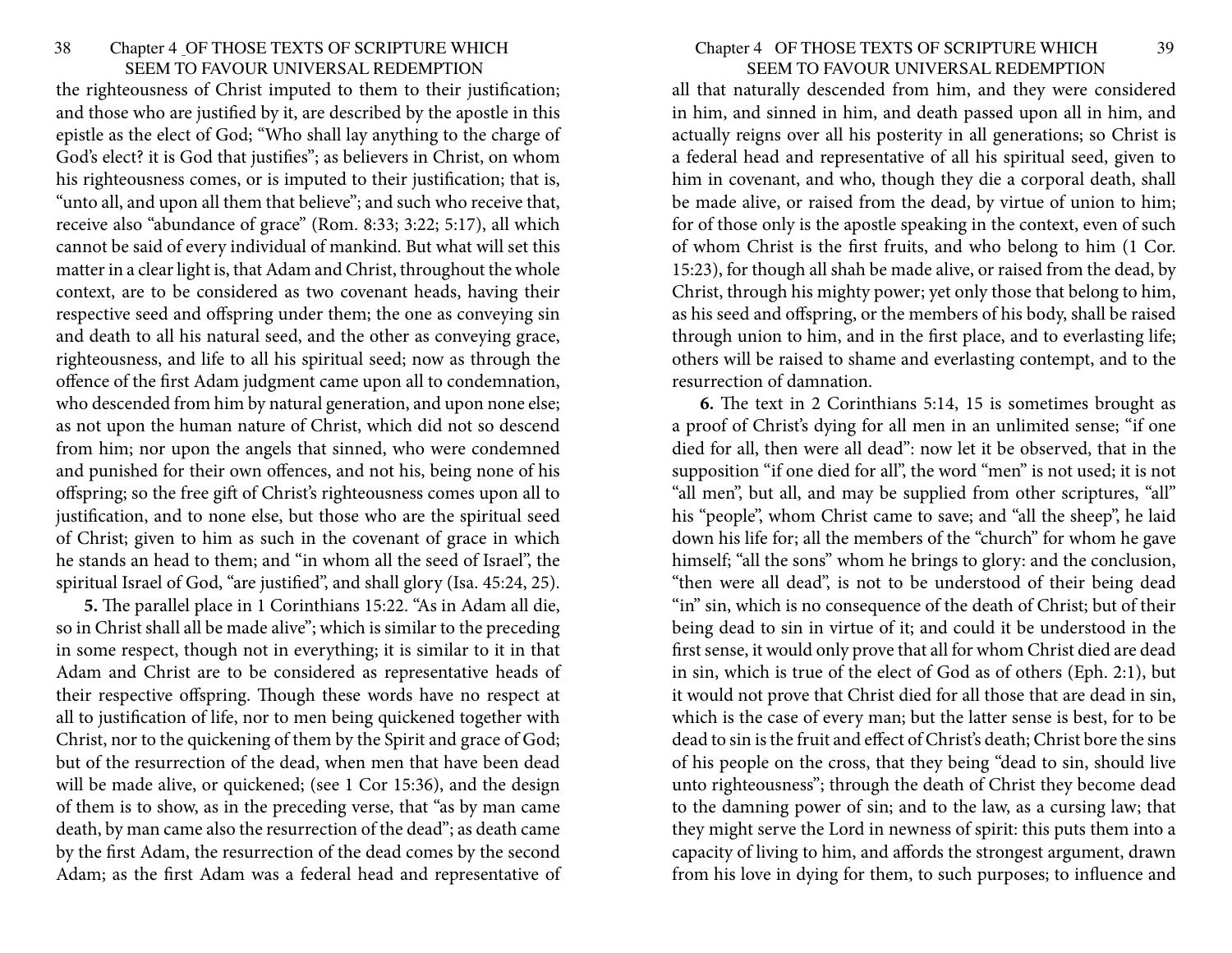engage them to live to his glory; (see Rom. 6:2, 6; 7:4, 6). And let it be further observed; that the same persons Christ died for, for them he rose again; now as Christ was delivered for the offences of men unto death, he was raised again for their justification; and if he rose for the justification of all men, then all would be justified; whereas they are not, as before observed.

**7.** The words in 1 Timothy 2:4. "Who will have all men to be saved, and to come unto the knowledge of the truth". It is certain that all that are saved, it is the will of God they should be saved, and that by Christ, and by him only; "I will save them by the Lord their God"; salvation of whomsoever, is not of the will of men, but flows from the sovereign will and pleasure of God; and if it was the will of God that every individual of mankind should be saved, they would be saved; for "who hath resisted his will?" he works all things after the counsel of it; he does according to it in heaven and in earth; but as it is certain in fact that all are not saved, it is as certain that it is not the will of God that every man and woman should be saved; since there are some who are "foreordained to condemnation"; and if there are any he appoints to condemnation, it cannot be his will that the selfsame individuals should be saved; besides, there are some of whom it is clearly signified that it is his will they should be damned; as the man of sin and the son of perdition, Antichrist and his followers; to whom "God sends strong delusions, that they should believe a lie, that they might be damned" (2 Thessalonians 2:11, 12). Besides, those it is the will of God that they should be saved, it is his will that they should "come unto the knowledge of the truth"; both of Christ, who is the way, the truth, and the life, the true way to eternal life; through the faith of whom, as well as through sanctification of the Spirit, men are chosen unto salvation; and of the truth of the gospel; not a notional and superficial, but an experimental knowledge of it; now to all men it is not the will of God to give the means of knowledge, of Christ, and the truths of the gospel: for hundreds of years together God gave his word to Jacob, and his statutes unto Israel, a small people in one part of the world; and as for other nations, they knew them not; God winked at and overlooked the times of their ignorance, and sent not the gospel, the means of knowledge, unto them; and this is

#### Chapter 4 OF THOSE TEXTS OF SCRIPTURE WHICH 41 SEEM TO FAVOUR UNIVERSAL REDEMPTION

the case of many nations at this day; yea, where the gospel is sent and preached, it is the will of God to hide the truths of it from many, and even from those who have the most penetrating abilities; "even so, Father", says Christ, "for so it seemeth good in thy sight" (Matthew 11:25, 26), it was his will it should be so, and therefore it could not be his will they should be saved, and come to the knowledge of the truth. It is best therefore to understand by "all", some of all sorts, as the word "all" must be understood in many places, particularly in Genesis 7:14, and this sense agrees with the context, in which the apostle exhorts that prayers and thanksgivings be made for all men, for kings, and for all in authority; not only for men of low degree, but for men of high degree also; for all sorts of men; this being agreeable to God, and acceptable in his sight; whose will it is that men of all sons should be saved, and know the truth. Though it is best of all to understand this of the Gentiles, some of whom God would have saved as well as of the Jews; and therefore had chosen some of both unto salvation; and had appointed his Son to be his salvation to the ends of the earth; and therefore had sent his gospel among them, declaring that whoever believed in Christ should be saved, whether Jew or Gentile; and had made it the power of God unto salvation to the Jew first, and also to the Gentile; and therefore it was proper that prayers and thanksgivings should be made for Gentiles in every class of life.

**8.** Another passage in the same context, in which Christ is said to "give himself a ransom for all" (1 Tim. 2:6), or a ransom price, avxiA/ uxpov, in the room and stead of all; but this cannot be understood of all and every individual man; for then all would be ransomed, or else the ransom price must be paid in vain; but of many, as it is expressed by Christ (Matthew 20:28), and particularly of the Gentiles, as before; the truth contained herein being what has been testified in the gospel, of which the apostle was ordained a preacher, a teacher of the Gentiles in faith and verity, when the Jews forbid him and other apostles to preach unto them; but as he opposed this prohibition of theirs, so another notion of theirs in the next verse, which confined public prayer to a certain place; all which show whom the apostle had in view throughout the whole context, and intended by the word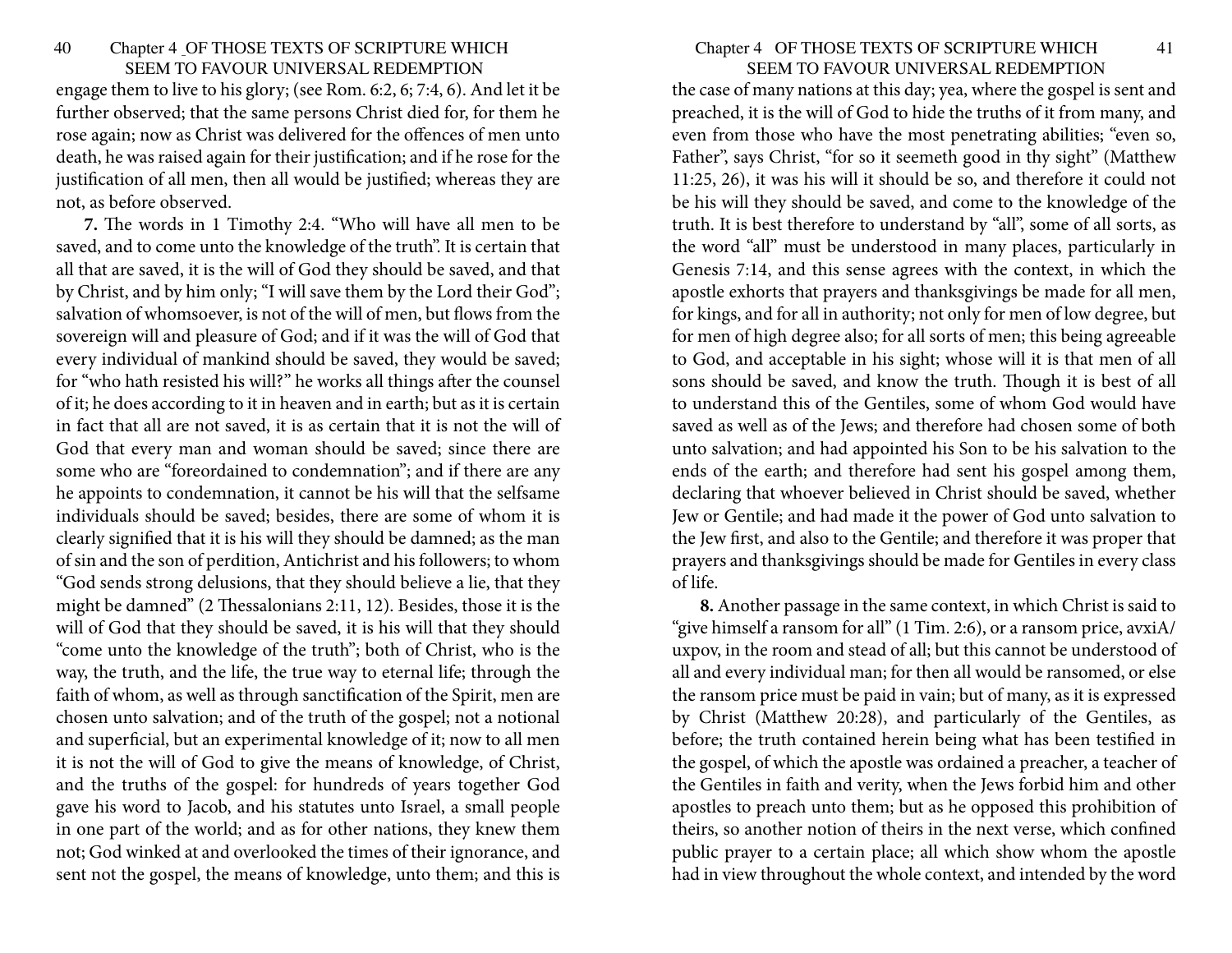**9.** Another passage in the same epistle is sometimes brought in favour of the general scheme (1 Tim. 4:10), where God is said to be "the Saviour of all men"; but the passage is not to be understood of Christ, and of spiritual and eternal salvation by him; which it is certain all men do not share in; but of God the Father, and of temporal salvation by him; and of his preservation of all his creatures; who is the "preserver of men", supports and upholds them in being, and supplies them with the necessaries of life; and in a providential way is "good to all"; but his providence is extended in a special manner towards those that trust and believe in him; he takes a particular care of them, and makes particular provisions for them; these being his people, his portion, and the lot of his inheritance, like Israel of old, he surrounds them by his power, leads them about by his wisdom, and keeps them as tenderly as the apple of his eye.

**10.** So the words of the apostle, in Titus 2:11, 12. "For the grace of God, that bringeth salvation, hath appeared to all men": but it is not said, that this grace brings salvation to all men, but has appeared to all men; nor that it teaches all men to deny ungodliness, &c. but only us, to whom the gospel of the grace of God comes with power; for that is to be understood by it; not the grace and love of God, in his own heart, towards men; for this is not manifested to all men; but is a favour he bears to his own people: nor grace, as wrought in the heart by the Spirit of God for this is not vouchsafed unto all men; all men have not faith; and some are without hope and God in the world, and have no love to God and Christ, and to his people; but the gospel, which often goes by this name, because of the doctrines of grace contained in it; this had been like a candle lighted up in a small part of the world, in Judea; but now it was like the sun in its meridian glory, and appeared to Gentiles as well as Jews, being no longer confined to the latter; and where it came with power, as it did not to every individual, it produced the effects herein mentioned; from whence it appears, the apostle is speaking only of the external ministration of the gospel, and of the extent of that; and not of redemption and salvation by Christ; of which when he speaks, in a following verse, it is in a very different form; "Who gave himself

#### Chapter 4 OF THOSE TEXTS OF SCRIPTURE WHICH 43 SEEM TO FAVOUR UNIVERSAL REDEMPTION

for us", not for all, "that he might redeem us", not every man, "from all iniquity, and purify unto himself a peculiar people", a special and distinct people, "zealous of good works".

**11.** Likewise what the author of the epistle to the Hebrews says (Heb. 2:9), "That he (Christ) by the grace of God, should taste death for every man"; but the word "man" is not in the text; it is only for "every one"; and is to be interpreted, and supplied, by the context, for everyone of the sons Christ brings to glory (Heb. 2:10), for everyone of the brethren whom he sanctifies, and is not ashamed to own in that relation (Heb. 2:11), and for every one of the members of the church, in the midst of which he sung praise, and for the whole of it (Heb. 2:12), for everyone of the children given him by his Father, and for whose sake he became incarnate (Heb. 2:13,14). Besides, the words may be rendered, "that he should taste of every death", of every kind of death, which it was proper he should, in bringing many sons to glory (Heb. 2:10), and as he did; of the death of afflictions, of which he had waters of a full cup wrung out to him; of corporal death, being put to death in the flesh; and of spiritual and eternal death, or what had a semblance thereof, and was tantamount thereunto, when he was deprived of the divine presence, and had a sense of divine wrath; as both in the garden, when his soul was "exceeding sorrowful, even unto death"; and on the cross, when he said, "My God, my God, why hast thou forsaken me!"

**12**. One passage more, is in 2 Peter 3:9. "God is longsuffering toward us, not willing that any should perish; but that all should come to repentance". This cannot be understood of every individual of mankind; for certain it is, that God is willing that some should perish; "What if God willing", &c. (Rom. 9:22). Nor is it true, that it is the will of God that all men should have repentance unto life; for then he would give it to them; for it is solely in his own gift; at least, he could give them the means of it, which he does not: the key to this text lies in the phrase, "toward us", to whom God is longsuffering; these design a society to which the apostle belonged, and not all mankind; and who are distinguished, in the context, from scoffers and mockers, that would be in the last days (1 Pet. 3:3, 4), and are described by the character of beloved (1 Pet. 3:8), beloved of God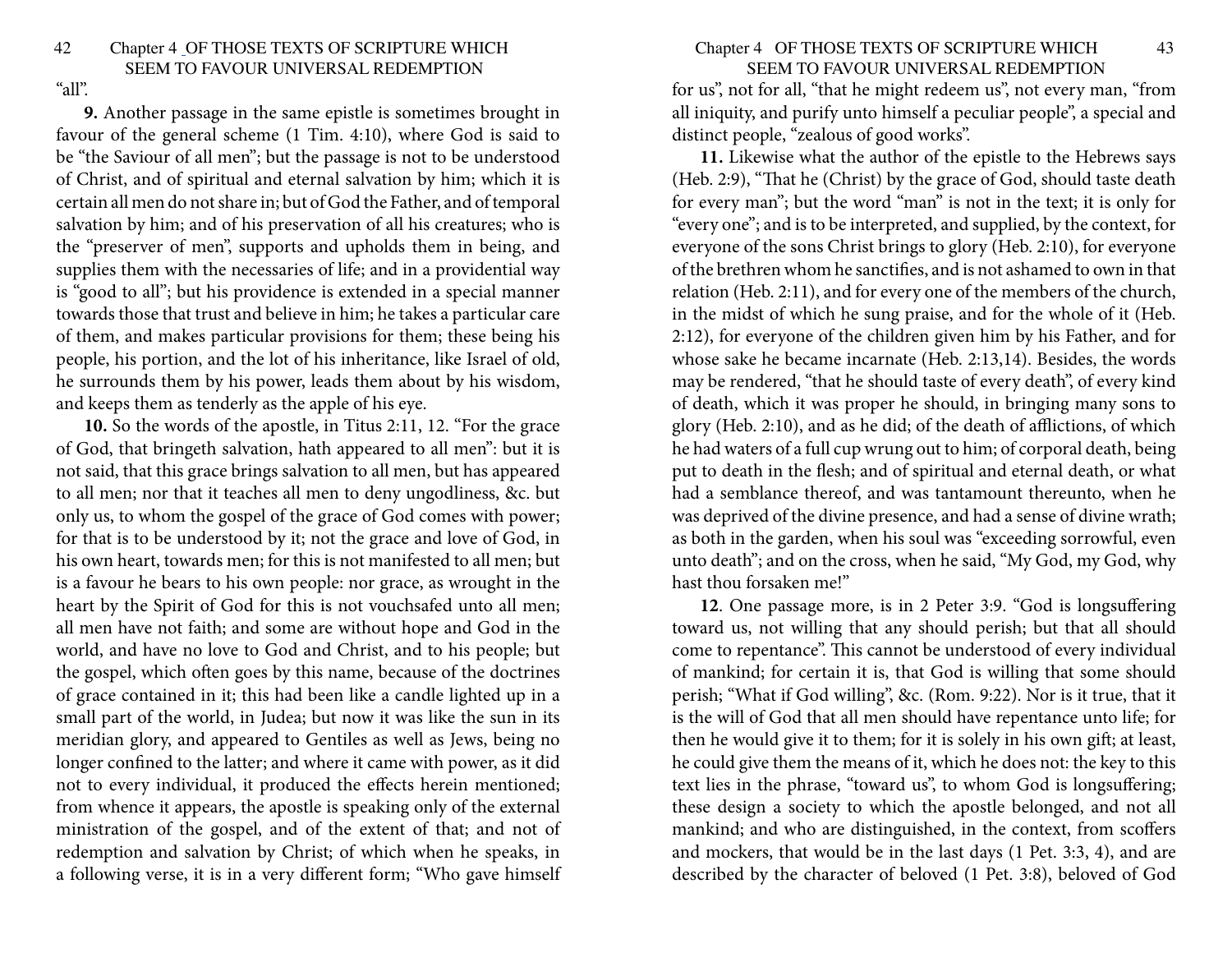and Christ, and of his people; for whose sake he waited, did not bring on the destruction of the world so soon as, according to his promise, it might be expected; but this was not owing to any dilatoriness in him; but to his longsuffering towards his beloved and chosen ones, being unwilling that any of them should perish; but that they should all come to, and partake of, repentance towards God, and faith in Christ; and when everyone of them are brought thereunto, he would delay the coming of Christ, and the destruction of the world, no longer; when the last man was called by grace, and converted, and become a true believer, and a real penitent; when the head, or last, stone was laid upon the top of the building, the church, and that edifice completed thereby, he would stay no longer, but come suddenly, as a thief in the night, and burn the world about the ears of the ungodly: this world is but like scaffolding to a building, which, when finished, the scaffolding is taken down and destroyed, and not before; the building is the church, for the sake of which this world was made; and when this edifice is finished, which will be when all the elect of God are called, and brought to repentance, then it will be destroyed; the earth, and all therein, will be burnt with fire; as in 1 Peter 3:10.

**II.** A second class of scriptures, which may seem to favour, and are sometimes brought in support of the universal scheme, are such in which the words "world", and the "whole world", are used; when the death of Christ, and the benefits of it, are spoken of. As,

**1.** The words of John the Baptist to his hearers, in John 1:29. "Behold the Lamb of God, which taketh away the sin of the world!" which are to be understood, neither of original sin, which is common to the whole world; but is not taken away, with respect to all: nor of the actual transgressions of every person; which is not true in fact; and is only true of such whose sins are laid on Christ, and imputed to him; and which he bore, and the whole punishment of them; and so has taken them away, as to be seen no more; which cannot be said of the sins of all men (1 Tim. 5:24), they are the sins of "many", and not all, which have been made to meet on Christ, and he has bore them, and took them away (Isa. 53:6,12)

**2.** The words of Christ himself, in John 3:16. "God so loved the

#### Chapter 4 OF THOSE TEXTS OF SCRIPTURE WHICH 45 SEEM TO FAVOUR UNIVERSAL REDEMPTION

world, that he gave his only begotten Son", &c. But all the individuals in the world are not loved by God in such a manner; nor is Christ the special gift of God to them all; nor have all faith in him; nor can it be said of all, that they shall never perish, but have everlasting life; since many will go into everlasting punishment: but by the world, is meant the Gentiles; and Christ opposes a notion of the Jews, that they themselves only were the objects of God's love, and that the Gentiles had no share in it, and would not enjoy any benefit by the Messiah when he came; but, says Christ, I tell you, God has so loved the world of the Gentiles, as to give his Son, that whosoever believes in him, be he of what nation soever, shall be saved with an everlasting salvation.

**3.** The words of the Samaritans to the woman of Samaria, in John 4:42. "We know that this is indeed the Christ, the Saviour of the world", of Gentiles as well as Jews; this they learnt from what Christ had made known of himself, and of his grace to them; for they were originally Gentiles, and were now reckoned by the Jews as heathens; (see also 1 John 4:14.)

**4.** The words of our Lord in his discourse about himself, as the bread which "giveth life unto the world"; and which "is his flesh he gave for the life of the world": now no more can be designed by the "world", than those who are quickened by this bread applied unto them, and received by them, and for the obtaining of eternal life; for whom the flesh, or human nature of Christ, was given, as a sacrifice for sin, whereby that is secured unto them: but this is not true of all men; since even the gospel, which exhibits the heavenly manna, and holds forth Christ, the bread of life, is to some "the savour of death unto death", while to others it is, "the savour of life unto life" (2 Cor. 2:16).

**5.** The words of the apostle, in 2 Corinthians 5:19. "God was in Christ, reconciling the world unto himself ": these are the same with the us, in the preceding verse, which were a special and distinct people; for it cannot be said of every man what follows, "not imputing their trespasses unto them"; which is a special blessing, that belongs to some; for though it comes upon both Jews and Gentiles, that believe, yet not upon all and every man (Rom. 4:6-8), for some men's sins will be charged upon them; and they will be punished for them, with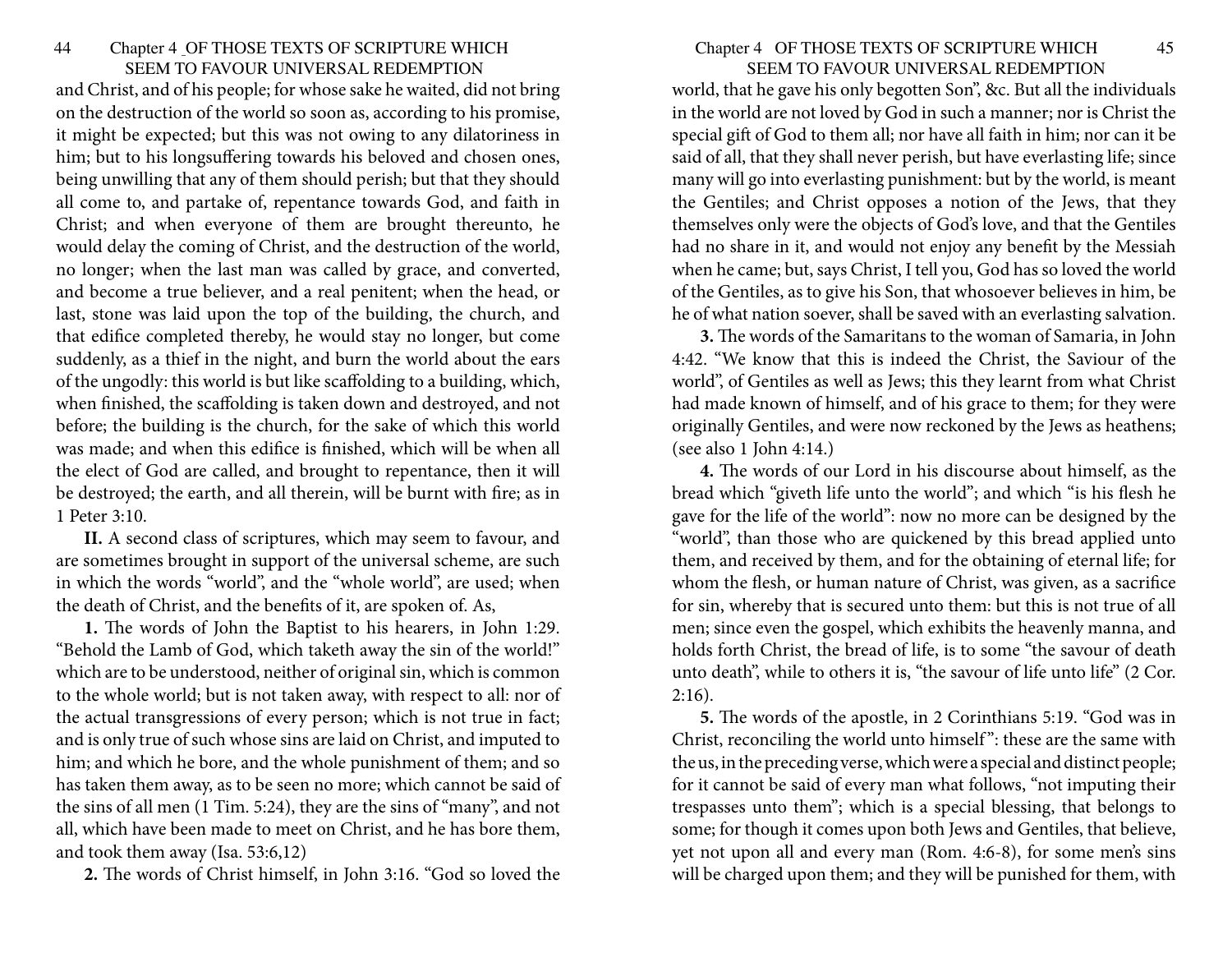46 Chapter 4 OF THOSE TEXTS OF SCRIPTURE WHICH SEEM TO FAVOUR UNIVERSAL REDEMPTION an everlasting destruction; by various circumstances in the context it seems, that by the "world" the Gentiles are meant.

**6.** The famous, and well known text, in this controversy, is 1 John 2:2 where Christ is said to be, "the propitiation for the sins of the whole world". Now let it be observed, that these phrases, "all the world", and "the whole world", are often in scripture to be taken in a limited sense; as in Luke 2:1 "that all the world should be taxed"; it can mean no more than that part of the world the Roman empire, which was under the dominion of Caesar Augustus: and in Romans 1:8 it can only design the Christians throughout the world, not the heathens; and when the gospel is said to be "in all the world, and bring forth fruit" (Col. 1:6), it can only intend true believers in Christ, in all places, in whom only it brings forth fruit; and when it is said, "all the world wondered after the beast" (Rev. 13:3), at that same time, there were saints he made war with, because they would not worship him: and so in other places; and in this epistle of John, the phrase is used in a restrained sense (1 John 5:19), where those that belong to God, are distinguished from the whole world, described by lying in wickedness, which they do not. And as John was a Jew, he spake in the language of the Jews, who frequently, in their writings, use the phrase 31V \$has "the whole world", in a limited sense: sometimes it only signifies a large number of people; sometimes a majority of their doctors; sometimes a congregation; or a whole synagogue; and sometimes very few: and so here in the text under consideration, it cannot be understood of all men; only of those for whom Christ is an advocate (1 John 5:1), whose advocacy is founded on his propitiatory sacrifice; now Christ is not an advocate, or does not make intercession for all men; for he himself says, "I pray not for the world": and Christ can be a propitiation for no more than he is an advocate; if he was a propitiation for all, he would surely be an advocate for all; and plead on their behalf his propitiatory sacrifice; but Christ was "set forth", or preordained, to be "a propitiation", not for all men; but for such only, who, "through faith in his blood", receive the benefit of it, and rejoice in it (Rom. 3:25; 5:11), moreover, in this epistle, the persons for whom Christ is a propitiation, are represented as a peculiar people, and the objects of God's special love (1 John 4:10), but what

### Chapter 4 OF THOSE TEXTS OF SCRIPTURE WHICH 47 SEEM TO FAVOUR UNIVERSAL REDEMPTION

may be observed, and will lead more clearly into the sense of the passage before us, is, that the apostle John was a Jew, and wrote to Jews; and in the text speaks of them, and of the Gentiles, as to be distinguished; and therefore says of Christ, "he is" the propitiation "for our sins; and not for ours only", for the sins of us Jews only; "but for the sins of the whole world"; of the Gentiles also, of all the elect of God throughout the Gentile world: in which a notion of the Jews is opposed, that the Gentiles would receive no benefit by the Messiah, as has been observed, on John 3:16 and here the apostle takes up the sentiment of his Lord and Master, in whose bosom he lay, and expresses it. Nothing is more common in Jewish writings, than to call the Gentiles the world, the whole world, and the nations of the world; as they are by the apostle Paul, in distinction from the Jews

(Rom. 11:12,15)

3. Another class of scriptures, which may seem to favour the universal scheme, and are usually brought in support of it, are such which it is thought, intimate that Christ died for some that may be destroyed and perish.

**1.** The first passage is in Romans 14:15. "Destroy not him with thy meat for whom Christ died": which can never design eternal destruction; for that cannot be thought to be neither in the will nor power of men; could it be supposed, that it was in the will of any, or that any were of such a malicious disposition, as to wish for, and seek the eternal damnation of another; which surely cannot be imagined among men professing religion; yet it could never be in their power; for none but God can destroy soul and body in hell (Matthew 10:28), nor can one instance be produced, of any that were eventually destroyed for whom Christ died; nor can such destruction be brought about by eating meat, of indifferent use, that might, or might not be eaten, of which the apostle is speaking, neither through themselves nor others eating it: for that can never affect the eternal state of men, which makes a man neither better nor worse (1 Cor. 8:8). But the passage is to be understood of the destruction of a weak brother's peace and comfort, through the imprudent use of things indifferent, by a stronger brother; who thereby may be the occasion of offending and grieving his brother, and of his stumbling and falling, so as to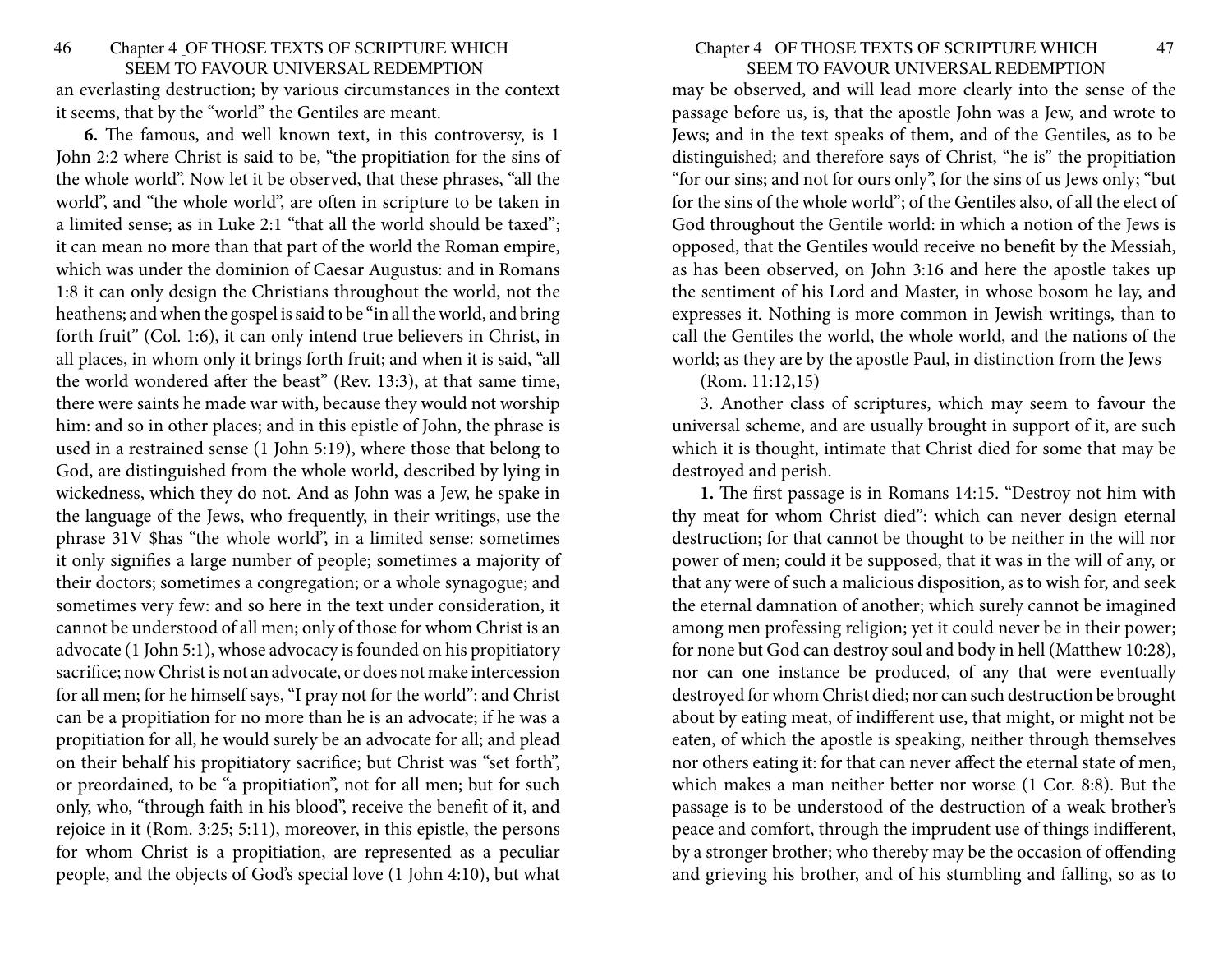wound and distress him, though not as to perish eternally; thus it is explained (Rom. 14:13, 21), and is to be taken in the same sense as the phrase in Romans 14:20 "for meat destroy not the work of God"; not saints, as the workmanship of God; for as that is not of man's making, it is not of man's marring; nor the work of grace, which being begun, will be perfected; nor the work of faith, which will be performed with power; but the work of peace in individual persons, and in the church of God.

**2.** A similar passage, and to be understood in much the same manner, is in 1 Corinthians 8:12. "And through thy knowledge shall thy weak brother perish, for whom Christ died?" which intends, not the perishing of his immortal soul; or of his perishing eternally in hell; which can never be the case of any for whom Christ died; for then the death of Christ would be so far in vain; and not be a security from condemnation; contrary to Romans 8:33 nor be a full satisfaction to justice; or God must be unjust, to punish twice for the same offence: but it intends, the perishing of his peace and comfort for a time; and is explained by "defiling" and "wounding" his conscience, and making him to "offend", through the imprudent use of Christian liberty, in those who had stronger faith and greater knowledge (1 Cor. 8:7, 12, 13), of which they should be careful, from this consideration; that a weak brother is as near and dear to Christ, since he died for him, as a stronger brother is.

**3.** Another passage urged for the same purpose, is in 2 Peter 2:1 which speaks of false teachers that should be among the saints, who would bring in "damnable heresies, denying the Lord that bought them; and bring upon themselves swift destruction": from whence it is concluded, that such as are bought by Christ, may be destroyed; but Christ is not here spoken of, but God the Father; and of him the word yesiys; is always used, when applied to a divine Person, and not of Christ; nor is there anything in this text that obliges us to understand it of him; nor is there here anything said of Christ's dying for any persons, in any sense whatever; nor of the redemption of any by his blood; and which is not intended by the word "bought": where Christ's redemption is spoken of, the price is usually mentioned; or some circumstance or another, which plainly determines the sense;

### Chapter 4 OF THOSE TEXTS OF SCRIPTURE WHICH 49 SEEM TO FAVOUR UNIVERSAL REDEMPTION

(see Acts 20:28; 1 Cor. 6:20; Eph. 1:7; 1 Pet. 1:18, 19; Rev. 5:9; 14:3, 4). Besides, if such as Christ has bought with his blood, should be left so to deny him, as to bring upon themselves eternal destruction, Christ's purchase would be in vain, and the ransom price be paid for nought; which can never be true. The "buying", spoken of in the text, respects temporal deliverance, particularly the redemption of Israel out of Egypt; who are therefore called, a "purchased" people (Ex. 15:16), the phrase is borrowed from Deuteronomy 32:6 where, to aggravate the ingratitude of the people of Israel, it is said, "Is not he thy Father that hath bought thee?" And this is not the only place Peter refers to in this chapter; (see 1 Pet. 2:12, 13 compared with Deut. 32:5). Now the persons the apostle writes unto were Jews, scattered about in divers places; a people that in all ages valued themselves upon, and boasted of their being the Lord's peculiar people, bought and purchased by him: wherefore the phrase is used here as by Moses, to aggravate the ingratitude and impiety of the false teachers among the Jews; that they should deny, in works at least, if not in words, that mighty Jehovah who had of old redeemed their fathers out of Egypt, and had distinguished them with peculiar favours.

Of these various passages of scripture, see more at large, in my "Cause of God and Truth", Part I and of the objections and answers to them, taken from reason, and the absurd consequences following the denial of universal redemption, as supposed; see the same Treatise, Part III.

From what has been observed concerning redemption, the nature and properties of it may be learnt. As,

**1.** That it is agreeable to all the perfections of God: it springs from his love, grace, and mercy, and glorifies them: it is planned and conducted by his infinite wisdom, which is illustriously displayed in it; and it is wrought out to declare his justice and honour; that all the perfections of God meet in it, mercy and truth, peace and righteousness: the glory of all his attributes is great, in the redemption and salvation of his people.

**2.** It is what a creature could never obtain; none but the Son of God: no man could have redeemed himself, or any other, nor given to God a ransom for either: a creature could never have redeemed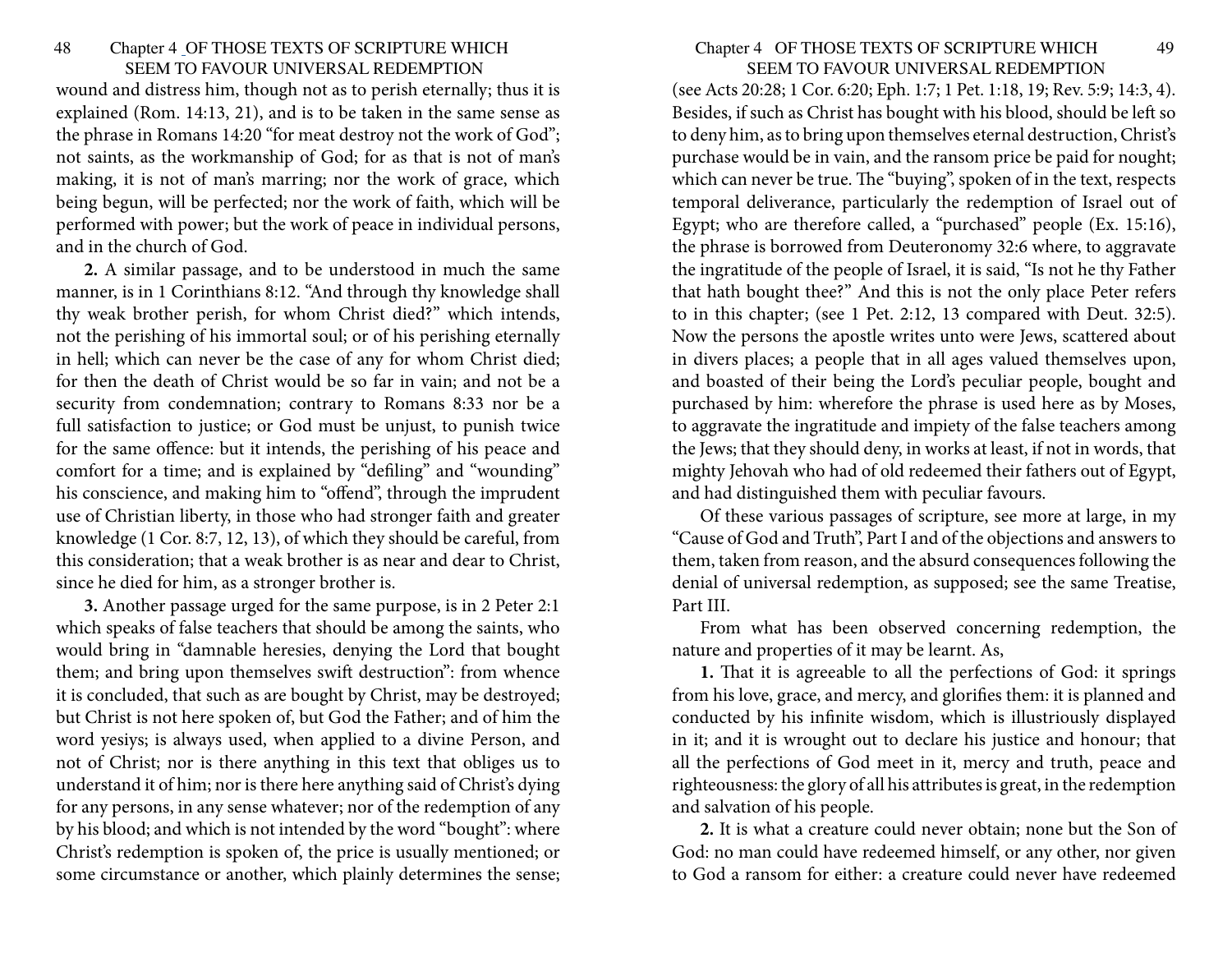<span id="page-25-0"></span>himself, neither by power nor by price; not by power, he could not have loosed the fetters of sin, with which he was held; nor delivered himself out of the hands of Satan, the gaoler [jailer], stronger than he: nor by price; for the infinite justice of God being offended by sin, required an infinite satisfaction, an infinite price to be paid into its hands, for redemption and deliverance; and to which no price was adequate, but the precious blood of Christ.

**3.** The redemption obtained by Christ resides in him, as the subject of it, who is the author of it; "In him we have redemption, through his blood" (Eph. 1:7), and the benefits of it are communicated from him by the Father, through his gracious imputation and application of it, and of them to his people (1 Cor. 1:30).

**4.** It is special and particular; they are many, and not all that are ransomed and redeemed; they that are redeemed, are redeemed out of every kindred, tongue, people, and nation; they are the elect of God, and sheep of Christ; a peculiar people (Rev. 5:9).

**5.** It is a plenteous one, full and complete (Ps. 130:7), by it men are brought, not into a mere salvable state; but are actually, and to all intents and purposes, saved by it; God, through it, is not made merely reconcilable to them; but the redeemed are actually reconciled to God, through the death of his Son. Salvation is obtained for them, not conditionally, but absolutely; Christ came to seek and save what was lost; even the lost sheep of the house of Israel; and he has found them in redemption, and saved them. Redemption includes the several blessings of grace; as justification, pardon of sin, adoption, and eternal life; and secures all to the redeemed ones.

**6.** It is eternal (Heb. 9:12), so called, in distinction from the typical and temporary expiation, by the blood of slain beasts, which could not take away sin; but there was an annual remembrance of them; but by the blood of Christ men are eternally redeemed from all iniquity: and in distinction from temporary redemption and salvation: as of the people of Israel out of Egypt and Babylon; which were types of this; and because it extends, as to ages past, and was a redemption of transgressions and of transgressors, that were under the first testament; so to ages to come; the benefits and blessings of which reach to the saints in all generations: the blessings of it are

eternal; an everlasting righteousness for justification; pardon of sin is once and for ever; and once a child of God, always so, and the inheritance secured by it: redemption is eternal; and the redeemed ones shall be saved in the Lord, with an everlasting salvation; none of them shall ever perish, but have everlasting life.

#### **Chapter 5**

#### **OF THE SATISFACTION OF CHRIST**

Though the doctrine of satisfaction is not only closely connected with, but even included in, the doctrine of redemption, made by paying a satisfactory price into the hands of justice, and is a part of it; yet it is of such importance, that it requires it should be distinctly and separately treated of: it is the glory of the Christian religion, which distinguishes it from others; what gives it the preference to all others, and without which it would be of no value itself: and though the word "satisfaction" is not syllabically expressed in scripture, as used in the doctrine under consideration, the thing is abundantly declared in it; which yet Socinus denies; though he himself owns, that a thing is not to be rejected, because not expressly found in scripture; for he says, it is enough with all lovers of truth, that the thing in question is confirmed by reason and testimony; though the words which are used in explaining the question are not found expressly written. What Christ has done and suffered, in the room and stead of sinners, with content, well pleasedness, and acceptance in the sight of God, is what may, with propriety, be called "satisfaction;" and this is plentifully spoken of in the word of God; as when God is said to be "well pleased for Christ's righteousness sake," and with it, it being answerable to the demands of law and justice; and is an honoring and magnifying of it; and when the sacrifice of Christ, and such his sufferings are, is said to be of a "sweet smelling savor to God;" because it has expiated sin, atoned for it; that is, made satisfaction for it, and taken it away; which the sacrifices under the law could not do; hence here was a remembrance of it every year (Isa. 42:21; Eph 5:2), and there are terms and phrases which are used of Christ, and of his work; as "propitiation, reconciliation, atonement," &c. which are equivalent and synonymous to satisfaction for sin, and expressive of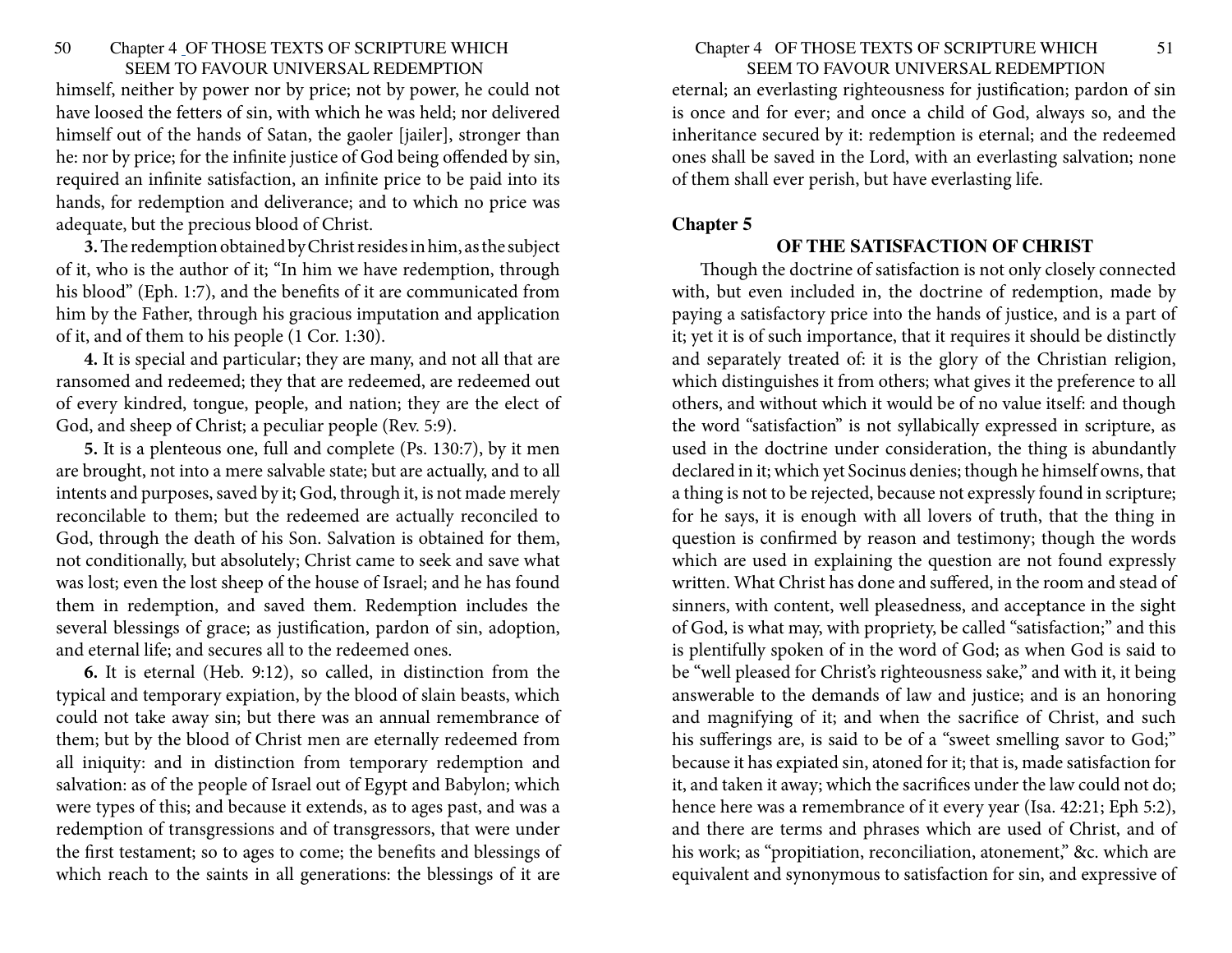52 Chapter 5-OF THE SATISFACTION OF CHRIST Chapter 5-OF THE SATISFACTION OF CHRIST 53 it; concerning which may be observed the following things:

 **1.** The necessity of satisfaction to be made for sin, in order to the salvation of sinners; for without satisfaction for sin, there can be no salvation from it; "for it became him for whom are all things, and by whom are all things, in bringing many sons unto glory, to make the Captain of their salvation perfect through sufferings;" that is, it became the all wise and all powerful Former and Maker of all things for himself; it was agreeable to his nature and perfections; it was fitting, and so necessary, that it should be done; that whereas it was his pleasure to bring many of the sons of men, even as many as are made the sons of God, to eternal glory and happiness by Christ; that the author of their salvation should perfectly and completely suffer, in their room and stead, all that the law and justice of God could require; without which not a sinner could be saved, nor a son brought to glory. If two things are granted, which surely must be easily granted, satisfaction for sin will appear necessary:

**l.** That men are sinners; and this must be owned, unless any can work themselves up into such a fancy, that they are an innocent sort of beings, whose natures are not depraved, nor their actions wrong; neither offensive to God, nor injurious to their fellow creatures; and if so, indeed then a satisfaction for sin would be unnecessary: and one would think the opposers of Christ's satisfaction must have entertained such a conceit of themselves; but if they have, scripture, all experience, the consciences of men, and facts, are against them; all which declare men are sinners, are transgressors of the law, and pronounced guilty by it before God; and are subject to its curse, condemnation, and death, the sanction of it; and "every transgression" of it, and "disobedience" to it, has "received," does receive, or will receive, "a just recompence of reward;" that is, righteous judgment and punishment, either in the sinner himself, or in a surety for him (Heb 2:2). God never relaxes the sanction of the law; that is, the punishment for sin it threatens; though he favorably admits one to suffer it for the delinquent. By sin men are alienated from God, set at a distance from him, with respect to communion; and without reconciliation or satisfaction for sin, they never can be admitted to it; a sinner, not reconciled to God, can never enjoy nearness to him, and

fellowship with him; and this, when ever had, is the fruit of Christ's sufferings and death; he suffered, in the room and stead of the unjust, to bring them to God; and it is by his blood making peace for them, that they that were afar off, with respect to communion, are made nigh, and favored with it (1 Pet. 3:18; Eph 2:13, 14), the satisfaction of Christ does not procure the love of God, being the effect of it; yet it opens the way to the embraces of his arms, stopped by sin. Moreover, men by sin, are declared rebels against God, and enemies to him; hence reconciliation, atonement, or satisfaction, became necessary; as they are enemies in their minds, by wicked works; yea, their carnal mind is enmity itself against God. And, on the other hand, on the part of God, there is a law enmity, which must be slain, and was slain, through the sufferings of Christ on the cross; "Having slain the enmity thereby" (Eph. 2:16), and so made peace and reconciliation; for this designs not any internal disposition in the mind of God's people, before conversion, which is overcome in it, by the love of God implanted in them; but the declared enmity of the moral law against them, broken by them; of which the ceremonial law was a symbol, in the slain sacrifices of it, and stood as an handwriting against them; all which were necessary to be removed.

**2.** The other thing to be taken for granted is, that it is the will of God to save sinners, at least some of them; for if it was not his will to save any from sin, there would be no need of a satisfaction for, it. Now it is certain, that it is the will and resolution of God to save some; whom he appointed not to the wrath they deserve, but to salvation by Christ; whom he has ordained to eternal life, and are vessels of mercy, afore prepared for glory; and for whose salvation a provision is made in the council and covenant of grace, in which it was consulted, contrived, and settled, and Christ appointed to be the author of it; and who, in the fulness of time, was sent and came about it, and has obtained it; and which is ascribed to his blood, his sufferings, and death, which were necessary for the accomplishment of it.

Some have affirmed that God could forgive sin, and save sinners, without a satisfaction; and this is said, not only by Socinians, but by some, as Twisse, Dr. Goodwin, Rutherford, &c. who own that a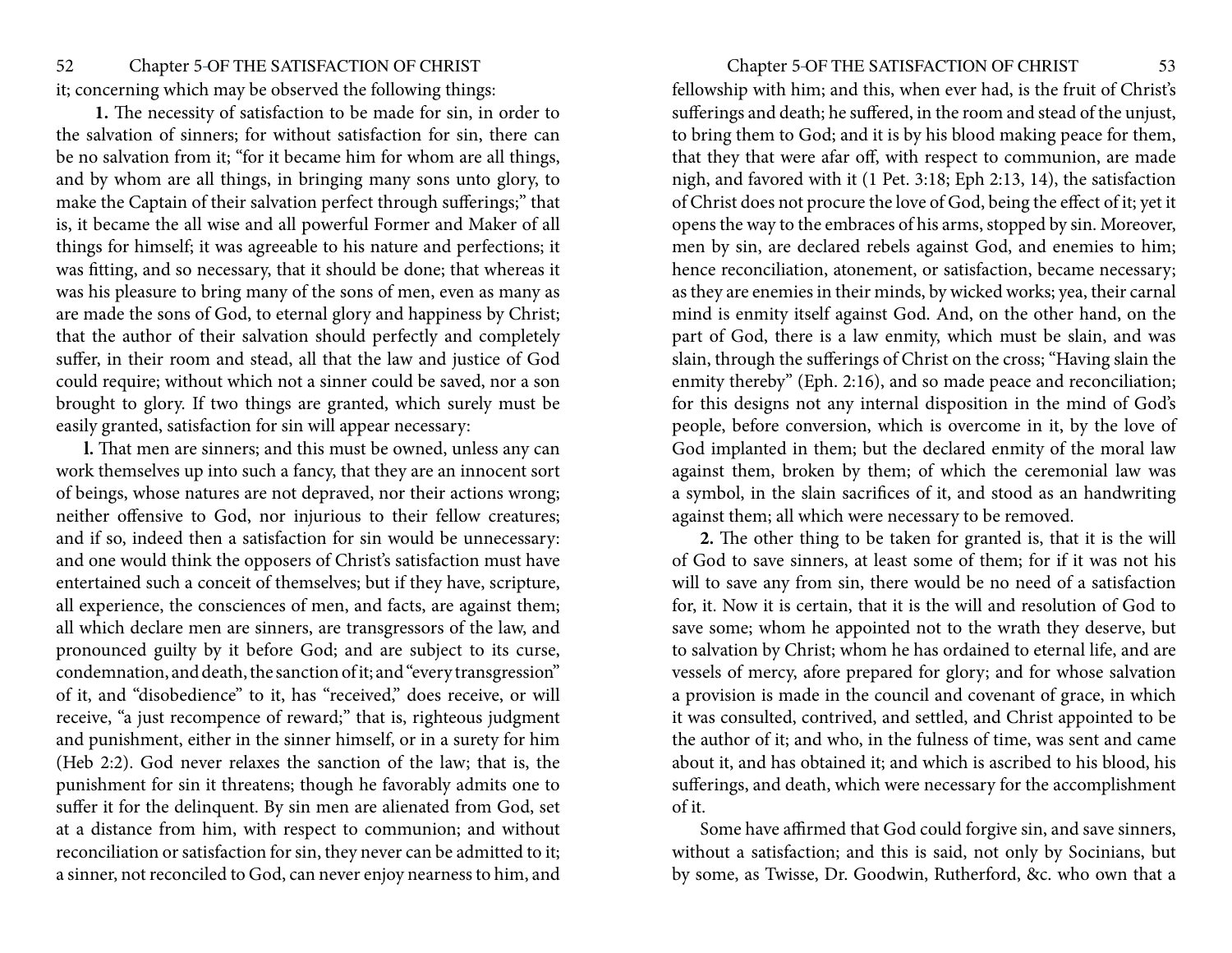satisfaction is made, and the fitness and expedience of it: but then this is giving up the point; for if it is fitting and expedient to be done, it is necessary; for whatever is fitting to be done in the affair of salvation, God cannot but do it, or will it to be done. Besides, such a way of talking, as it tends to undermine and weaken the doctrine of satisfaction; so to encourage and strengthen the hands of the Socinians, the opposers of it; much the same arguments being used by the one as by the other. It is not indeed proper to limit the Holy One of Israel, or lay a restraint on his power, which is unlimited, boundless, and infinite; with whom nothing is impossible, and who is able to do more than we can conceive of; yet it is no ways derogatory to the glory of his power, nor is it any impeachment of it, nor argues any imperfection or weakness in him, to say there are some things he cannot do; for not to be able to do them is his glory; as that he cannot commit iniquity, which is contrary to the purity and holiness of his nature; he cannot do an act of injustice to any of his creatures, that is contrary to his justice and righteousness; he cannot lie, that is contrary to his veracity and truth; he cannot deny himself, for that is against his nature and perfections; and for the same reason he cannot forgive sin without a satisfaction, because so to do, does not agree with the perfections of his nature. It is a vain thing to dispute about the power of God; what he can do, or what he cannot do, in any case where it is plain, what it is his will to do, as it is in the case before us; at the same time he declared himself a God gracious and merciful, forgiving iniquity, transgression, and sin; he has, in the strongest terms, affirmed, that he "will by no means clear the guilty;" (see Ex 34:6, 7; Jer 30:11; Nahum 1:3; Num. 14:18), or let him go unpunished; that is, without a satisfaction. Besides, if any other method could have been taken, consistent with the will of God, the prayer of Christ would have brought it out; "Father, if it be possible, let this cup of suffering death pass from me:" and then adds, "not my will, but thine be done!" what that will was, is obvious; (see Heb. 10:5-10). It may be said, this is to make God weaker than man, and to represent him as not able to do what man can do; one man can forgive another the debts that are owing to him; and in some cases he should, and is to be commended for it; and

one may forgive another an offence committed against himself, and ought to do it; especially when the offender expresses repentance. But it should be observed, that sins are not pecuniary debts, and to be remitted as they are: they are not properly debts, only so called allusively: if they were proper debts, they might be paid in their kind, one sin by committing another, which is absurd; but they are called debts, because as debts oblige to payment, these oblige to punishment; which debt of punishment must be paid, either by the debtor, the sinner, or by a surety for him; sins are criminal debts, and can be remitted no other way. God, therefore, in this affair, is to be considered not merely as a creditor, but as the Judge of all the earth, who will do right; and as the Rector and Governor of the world; that great Lawgiver, who is able to save and to destroy; who will secure his own authority as such, do justice to himself, and honour to his law, and show a proper concern for the good of the community, or universe, of which he is the moral Governor. So though one man may forgive another a private offence, committed against himself, as it is an injury to him, yet he cannot forgive one, as it is an injury to the commonwealth, of which he is a part; a private person, as he cannot execute vengeance and wrath, or inflict punishment on an offender; so neither can he, of right, let go unpunished one that has offended against the peace and good of the commonwealth; these are things that belong to the civil magistrate, to one in power and authority: and a judge that acts under another, and according to a law which he is obliged to regard, can neither inflict punishment, nor remit it, especially the latter, without the order of his superior. God indeed is not trader another; he is of himself, and can do what he pleases; he is the Maker and Judge of the law, but then he is a law to himself; his nature is his law, and he cannot act contrary to that; wherefore, as Joshua says, "he is an holy God; he is a jealous God; he will not forgive your transgressions, nor your sins;" that is, without a satisfaction; and which comports with his own honour and glory; of which he is a jealous God. Sin is "crimen laesae Majestatis;" a crime committed against the majesty of God; it disturbs the universe, of which he is Governor, and tends to shake and overthrow his moral government of the world; to introduce atheism into it, and bring it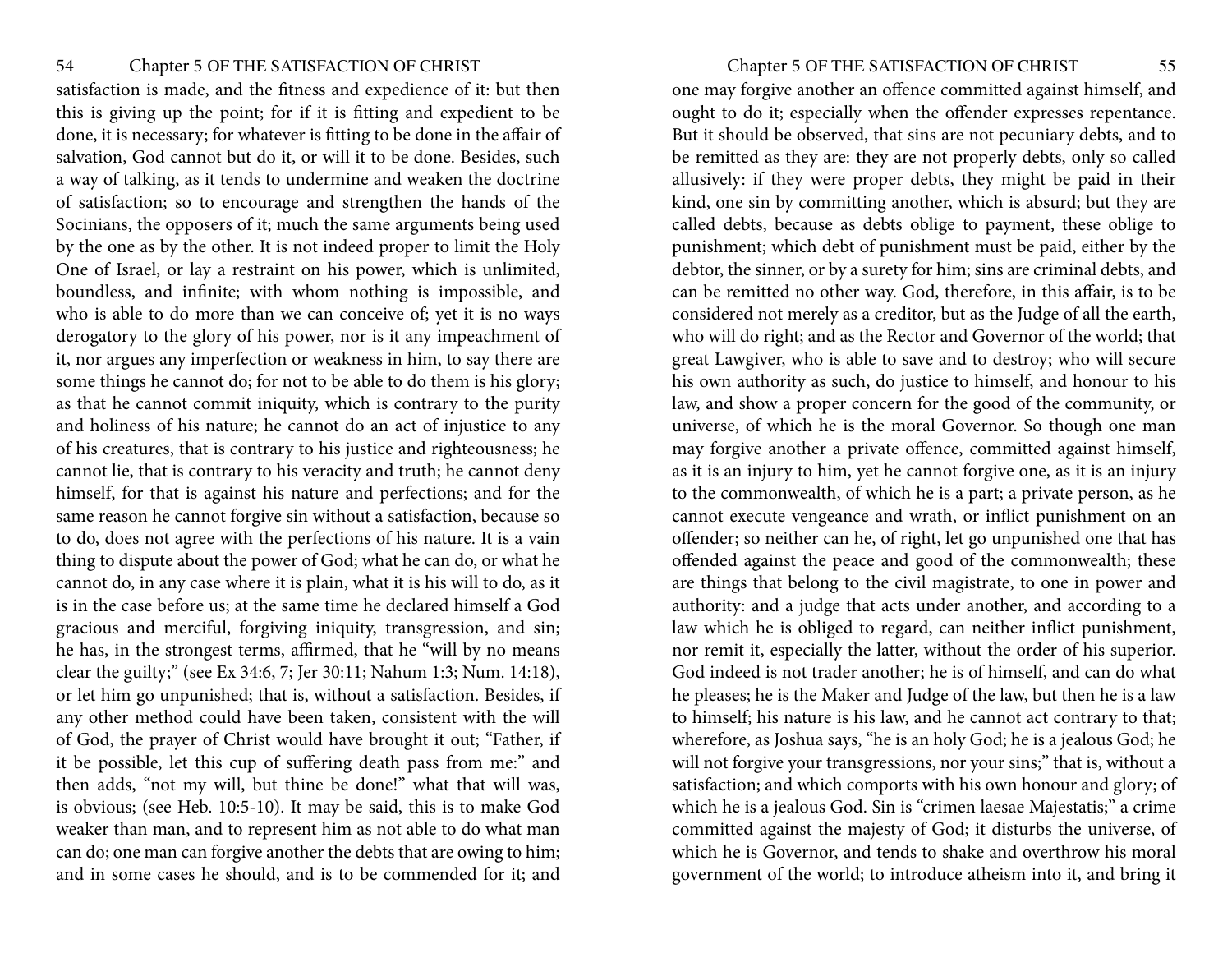into disorder and confusion, and to withdraw creatures from their dependence on God, and obedience to him, as the moral Governor of it; and therefore requires satisfaction, and an infinite one, as the object of it is; and cannot be made, but by an infinite Person, as Christ is; such a satisfaction the honour of the divine Being, and of his righteous law, transgressed by sin, requires. Which leads to observe,

That to forgive sin, without a satisfaction, does not accord with the perfections of God.

**l.** Not with his justice and holiness; God is naturally and essentially just and holy; all his ways and works proclaim him to be so; and his creatures own it, angels and men, good and bad; as he is righteous, he naturally loves righteousness; and naturally hates evil, and cannot but show his barred of it; and which is shown by punishing it. God is a consuming fire; and as fire naturally burns combustible matter, so it is natural to God to punish sin. Wherefore, punitive justice, though denied by Socinians, in order to subvert the satisfaction of Christ, is natural and essential to him; he cannot but punish sin: it is a righteous thing with him to do it; the justice of God requires it; and there is no salvation without bearing it; and he is praised and applauded for it, by saints and holy angels; and to do otherwise, or not to punish sin, would be acting against himself and his own glory.

**2.** To forgive sin, without satisfaction for it, does not agree with his veracity, truth, and faithfulness, with respect to his holy and righteous law: it became him, as the Governor of the universe, to give a law to his creatures; for where there is no law, there is no transgression; men may sin with impunity, no charge can be brought against them; sin is not imputed, where there is no law; but God has given a law, which is holy, just, and good; and which shows what is his good and perfect will; and this law has a sanction annexed to it, as every law should have, or it will be of no force to oblige to an observance of it, and deter from disobedience to it; and the sanction of the law of God is nothing less than death, than death eternal; which is the just wages, and proper demerit of sin, and which God has declared he will inflict upon the transgressor; "In the day thou

eatest thereof thou shalt surely die:" now the veracity, truth, and faithfulness of God, are engaged to see this sanction established, and threatening executed; either upon the transgressor himself, or upon a surety for him; for the judgment of God is, that such a person is worthy of death; and his judgment is according to truth; and will and does most certainly take place.

**3.** The wisdom of God makes it necessary that sin should not be forgiven, without a satisfaction; for it is not the wisdom of any legislature, to suffer the law not to take place in a delinquent; it is always through weakness that it is admitted, either through fear, or through favour and affection; and this may be called tenderness, lenity, and clemency; but it is not justice: and it tends to weaken the authority of the legislator, to bring government under contempt, and to embolden transgressors of the law, in hope of impunity. The all wise Lawgiver can never be thought to act such a part: besides, the scheme of men's peace and reconciliation by Christ, is represented as the highest act of wisdom, known to be wrought by God; for "herein he has abounded towards us in all wisdom and prudence:" but where is the consummate wisdom of it, if it could have been in an easier way, at less expense, without the sufferings and death of his Son? had there been another and a better way, infinite wisdom would have found it out, and divine grace and mercy would have pursued it.

**4.** Nor does it seem so well to agree with the great love and affection of God, to his Son Jesus Christ, said to be his beloved Son, the dear Son of his love; to send him into this world in the likeness of sinful flesh~to be vilified and abused by the worst of men~to be buffeted, lashed, and tortured, by a set of miscreants and to put him to the most cruel and shameful death, to make reconciliation for sin, if sin could have been forgiven, and the sinner saved, without all this, by a hint, a nod, a word speaking; "Thy sins are forgiven thee," and thou shall be saved! Nor does it so fully express the love of God to his saved ones; but tends to lessen and lower that love. God giving his Son to suffer and die, in the room and stead of sinners, and to be the propitiation for their sins, is always ascribed to the love of God, and represented as the strongest expression of it! But where is the greatness of this love, if salvation could have been done at an easier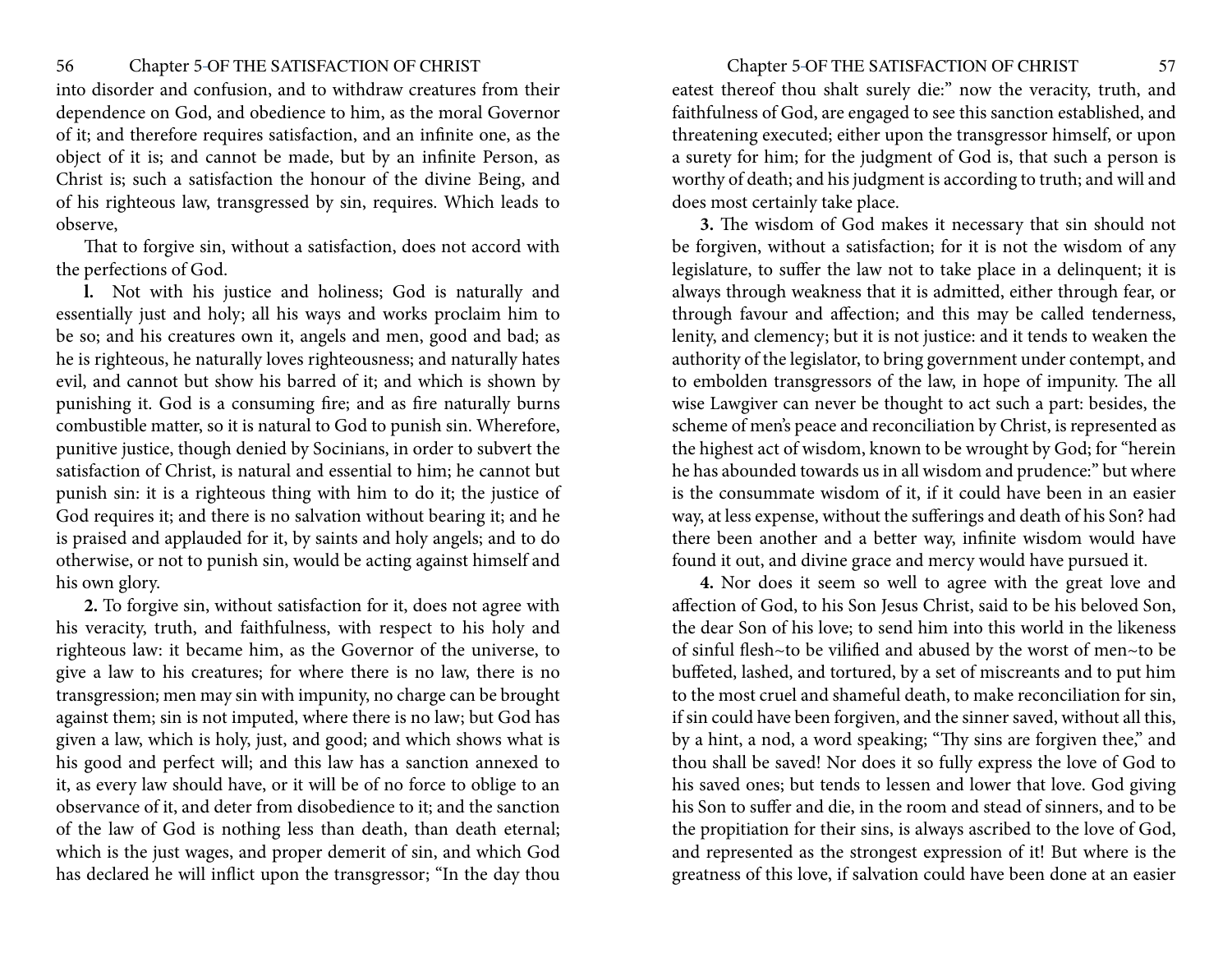rate? and, indeed, if it could have been done in another way: the greatness of it appears, in that either the sinner must die, or Christ die for him; such was the love of God, that he chose the latter! To all this may be added, as evincing the necessity of a satisfaction for sin, that there is something of it appears by the very light of nature, in the heathens, who have nothing else to direct them; they are sensible by it, when sin is committed, deity is offended; else what mean those accusations of conscience upon sinning, and dreadful horrors and terrors of mind? witness also, the various, though foolish and fruitless methods they have taken, to appease the anger of God; as even to give their firstborn for their transgression, and the fruit of their body for the sin of their souls; which shows their sense of a necessity of making some sort of satisfaction for offences committed; and of appeasing justice, or vengeance, as they call their deity (Acts 28:4). The various sacrifices of the Jews, they were directed to under the former dispensation, plainly show the necessity of a satisfaction for sin; and plainly point out forgiveness of sin, as proceeding upon it; though they themselves could not really, only typically, expiate sin, make atonement and satisfaction for it. But if God could forgive sin without any satisfaction at all, why not forgive it upon the foot of those sacrifices? The reason is plain, Because he could not, consistent with himself, do it without the sacrifice of his Son, typified by them. Therefore it may be strongly concluded, that a plenary satisfaction for sin, by what Christ has done and suffered, was absolutely necessary to the forgiveness of sin; "Without shedding of blood is no remission," neither typical nor real; without it there never was, never will be, nor never could be, any forgiveness of sin (Heb. 9:22).

**II.** The ground and foundation of satisfaction for sin by Christ, and the cause and spring of it.

*First,* The ground and foundation on which it is laid, and upon which it proceeds, are the council and covenant of grace, and the suretyship engagements of Christ therein.

**l.** The scheme of making peace with God, or of appeasing divine justice, and of making reconciliation for sin, that is, satisfaction for it, was planned in the everlasting council; which, from thence is called, "the council of peace," (Zech. 6:13). "God was" then "in

Christ," or with Christ, "reconciling the world," the whole number of the elect, "to himself;" that is, they were consulting together to form the plan of their reconciliation and salvation; and the method they pitched upon was, "not imputing their trespasses to them;" not to reckon and place to their account, their sins and iniquities, and insist upon a satisfaction for them from themselves; for God knew, that if he made a demand of satisfaction for them on them, they could not answer him, one man of a thousand, no, not one at all; nor for one sin of a thousand, no, not for a single one; and that if he brought a charge of sin against them, they must be condemned; for they would not be able to give one reason, or say anything on their own behalf, why judgment should not proceed against them; wherefore, "Who shall lay anything to the charge of God's elect?" since God will not, whoever does, it will be of no avail against them; for "it is God that justifies" them: and happy are the persons interested in this glorious scheme, to whom the Lord "imputeth not iniquity:" and it was also further devised in this council, to impute the transgressions of the said persons to Christ, the Son of God; which, though not expressed in the text referred to (2 Cor. 5:19), yet it is implied and understood, and in clear and full terms signified, in the verse following but one, in which the account of the scheme of reconciliation is continued; "For he hath made him to be sin for us, who knew no sin;" that is, the sinless Jesus, who was made sin, not inherently, by a transfusion of sin into him, which his holy nature would not admit of; but imputatively, by a transfer of the guilt of sin unto him, by placing it to his account, and making him answerable for it; which was done, not merely at the time of his sufferings and death, though then God openly and manifestly "laid upon him," or made to meet on him, "the iniquity of us all," of all the Lord's people, when "the chastisement of their peace was on him;" or the punishment of their sin was inflicted on him, to make peace for them; but as early as the council of peace was held, and the above method was concerted and agreed to, or Christ became a Surety for his people, so early were their sins imputed to him, and he became responsible for them; and this laid the foundation of his making satisfaction for sin. For,

**2.** The scheme drawn in council, was settled in covenant; which,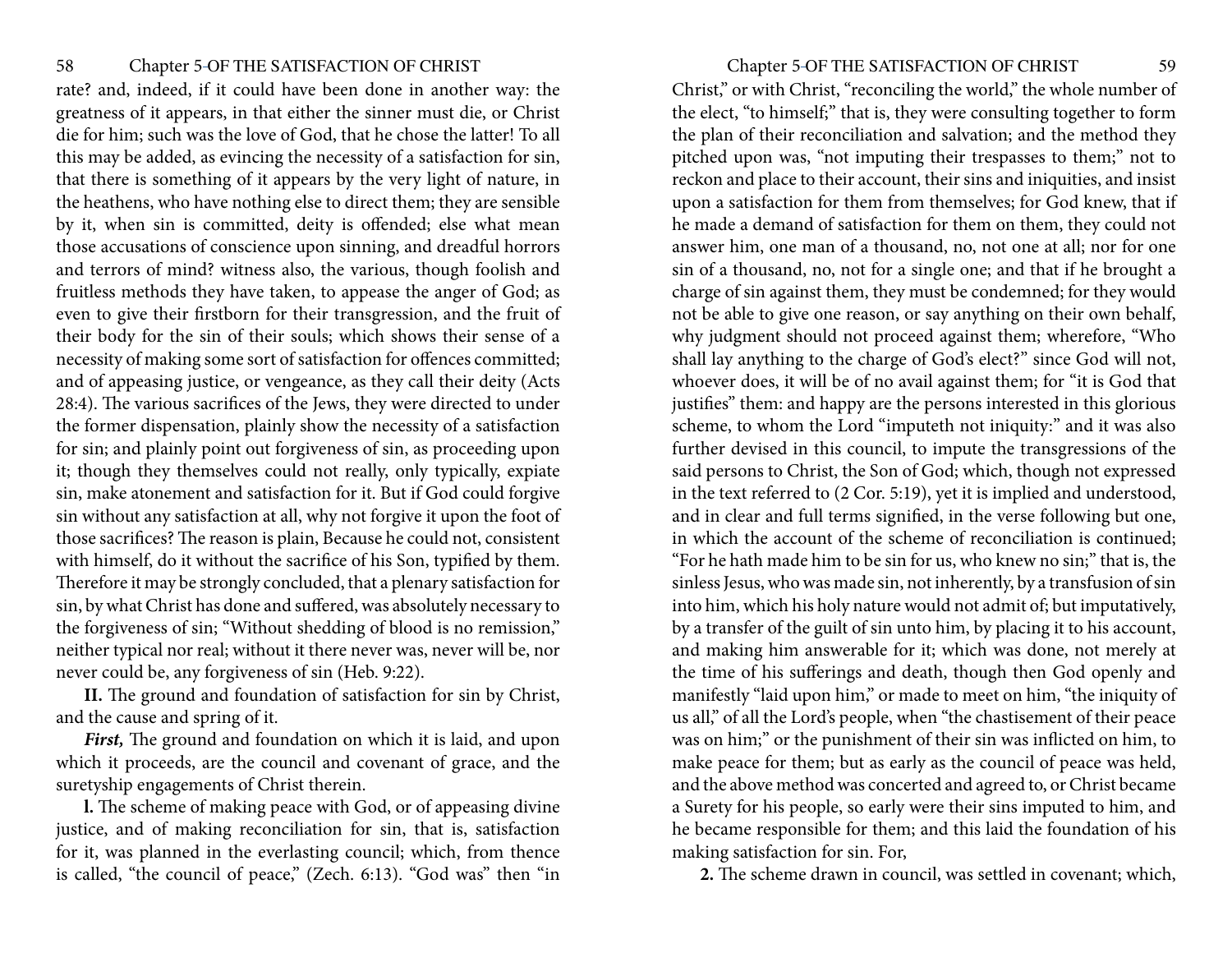on that account, is called "the covenant of peace," (Isa. 54:10; Mai. 2:5) in which covenant Christ was called to be a Priest; for Christ glorified not himself to be called one; but his father bestowed this honour on him, and consecrated, constituted, and ordained him a Priest with an oath (Ps. 110:4). Now the principal business of a priest, was to make reconciliation and atonement for sin; for the sake of this Christ was called to this office; and it was signified to him in covenant, that he should not offer such sacrifices and offerings as were offered up under the law, which could not take away sin, or atone for it; and though God would have these offered, as typical of Christ's atoning sacrifice, from the beginning, throughout the former dispensation, to the coming of Christ; yet it was not his will that any of this sort should be offered by him; "Sacrifice and offering thou wouldst not:" and therefore, though Christ was a Priest, he never offered any legal sacrifice; but when anything of this kind was necessary to be done for persons he was concerned with, he always sent them to carry their offerings to a priest; as in the case of cleansing lepers (Matthew 8:4; Luke 17:14), a sacrifice of another kind, and to answer a greater purpose, was to be offered by him, and which in covenant was provided; "A body hast thou prepared me," which is put for the whole human nature; for not the body of Christ only, but his soul also, were made an offering for sin (Heb. 10:5, 10; Isa. 53:10), and this offering for sin was made by Christ's suffering and dying in the room and stead of sinners, when he was wounded for their transgressions, and bruised for their sins, and stricken for their iniquities; that is, to make satisfaction for them; this was what was enjoined in covenant; this commandment he received from his Father, and he was obedient to it, even to die the death of the cross; and this work was proposed and appointed to him in covenant, and declared in prophecy, in order to finish transgression, make an end of sin, and make reconciliation for iniquity; and this he did by the sacrifice of himself. Now as this whole scheme was drawn in council, and settled in covenant, it was proposed to Christ, and he readily agreed to it, and became the surety of the covenant, the better testament; and engaged to assume human nature, to do and suffer in it, all that the law and justice of God could require, and

should demand of him, in the room and stead of sinners, in order to make full satisfaction for their sins, of which the above things are the ground and foundation. Now,

**3.** There is nothing in this whole transaction that is injurious to any person or thing, or that is chargeable with any unrighteousness; but all is agreeable to the rules of justice and judgment.

**(1).** No injury is done to Christ by his voluntary substitution in the room and stead of sinners, to make satisfaction for their sins; for as he was able, so he was willing to make it; he assuming human nature, was qualified to obey and suffer, he had somewhat to offer as a sacrifice; as man, he had blood to shed for the remission of sin, and a life to lay down for the ransom of sinners; and as God, he could support the human nature in union with him under the weight of sin laid on it; and bear the whole of the punishment due unto it with cheerfulness, courage, and strength: and as he was able, so he was willing; he said in covenant, when it was proposed to him, "Lo, I come to do thy will;" and at the fullness of time he readily came to do it, went about it as soon as possible, counted it his meat and drink to perform it, and was constant at it; and what was most distressing and disagreeable to flesh and blood, he most earnestly wished for, even his bloody baptism, sufferings, and death; and "volenti non fit injuria". Besides, he had a right to dispose of his own life; and therefore in laying it down did no injustice to any: the civil law will not admit that one man should die for another; the reason is, because no man has a right to dispose of his own life; but Christ had, "I have power," says he, "to lay it down;" that is, his life (John 10:18), hence he is called, "The prince of life," both with respect to his own life, and the life of others (Acts 3:15), and accordingly it was in his power to give it as a redemption price for his people; wherefore he says, he came "to give his life a ransom for many" (Matthew 20:28), and which he did give; and he also had a power to take it up again: was a good man admitted by the civil law to die for a bad man, it would be a loss to the commonwealth, and is another reason why it is not allowed of; but Christ, as he laid down his life for sinners, so he could and did take it up again, and that quickly; he was delivered to death for the offences of men, to satisfy justice for them; and then he rose again for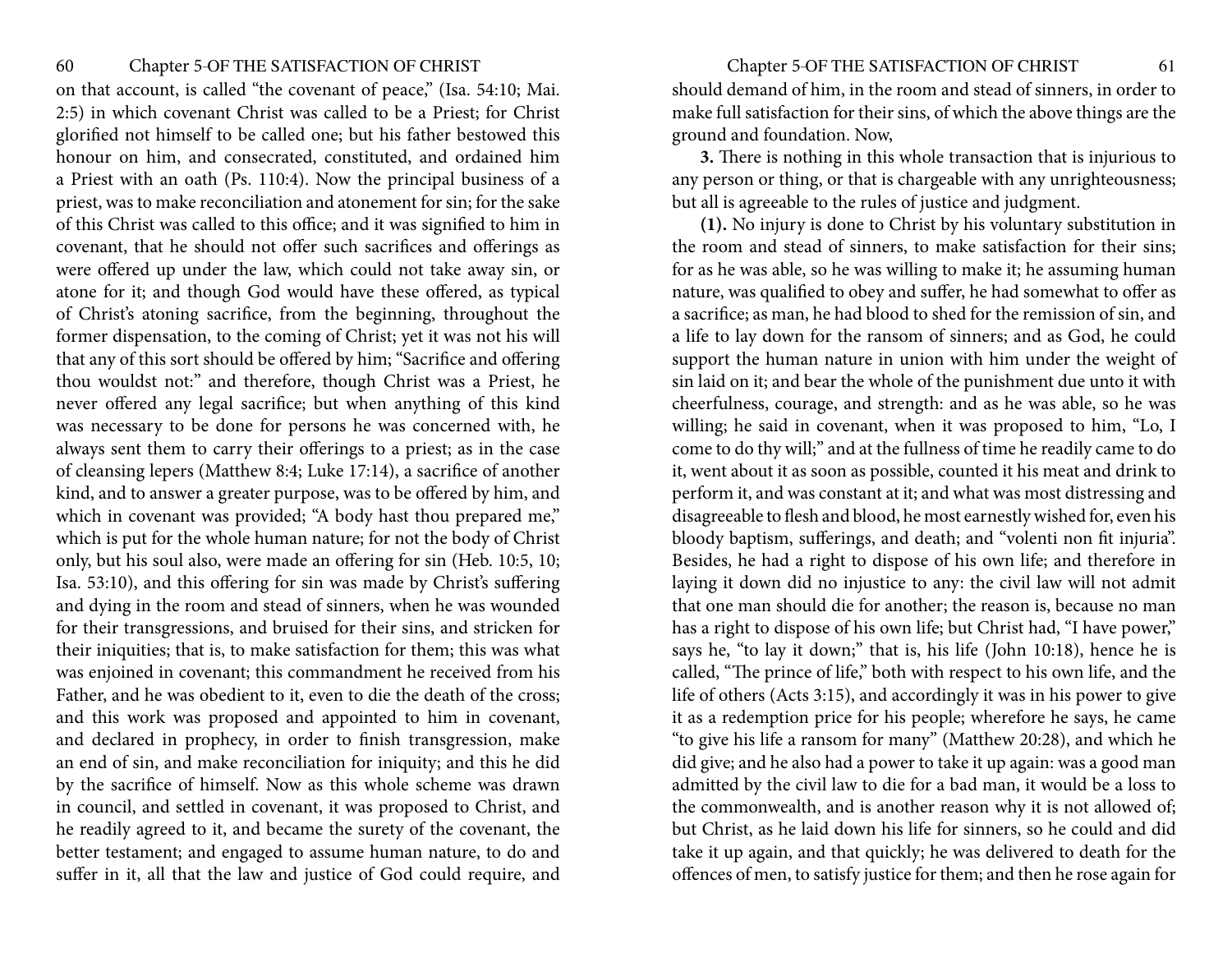the justification of them; he died once, and continued a little while under the power of death, but it was not possible for him to be held long by it; when through it he had made satisfaction for sin, he rose from the dead, and will die no more, but will live for ever for the good of his people. Nor is the human nature of Christ a loser but a gainer by his sufferings and death; for having finished his work, he is glorified with the glory promised him in covenant before the world was; is crowned with glory and honour, highly exalted above every creature, has a place at the right hand of God, where angels have not; angels, authorities, and powers, being subject to him; nor has the human nature any reason to complain, nor did it ever complain of any loss sustained by suffering in the room and stead of sinners, and by working out their salvation.

**(2).** Nor is there any unjust thing done by God throughout this whole transaction; there is no unrighteousness in him, in his nature, nor in any of his ways and works; nor in this affair, which was done "to declare his righteousness, that he might be just," appear to be just, "and be the justifier of him that believes in Jesus;" upon the foot of a perfect righteousness, and full satisfaction made for sin. The person sent to do this work, and who was given up into the hands of justice, and not spared, was one God had a property in, he was his own Son, his only begotten Son; and it was with his own consent he delivered him up for all his people; and who being their surety, and having engaged to pay their debts, and to answer for any hurt, damage, or wrong done by them; and having voluntarily taken their sins upon him, and these being found on him by the justice of God; it could be no unrighteous thing to make a demand of satisfaction for them; and accordingly "it was exacted, and he answered," as the former part of Isaiah 53:7 may be rendered; that is, satisfaction was required of him, and he answered to the demand made upon him; and where is the unrighteousness of this? Christ's name was in the obligation, and that only; and therefore he was the only person that justice could lay hold upon, and get satisfaction from: besides, there was a conjunction, an union, a relation between Christ and his people, previous to his making satisfaction for them; which lay at the bottom of it, and showed a reason for it; as in all such cases where the sins

of one have been punished on another; as when God has visited the iniquities of fathers upon the children, there is the relation of fathers and children; and the fathers are punished in the children, as being parts of them; thus Ham, the son of Noah, was the transgressor, but the curse was denounced and fell on Canaan his son, and Ham was punished in him; when David numbered the people, and so many thousands suffered for it, here was a relation of king and subjects, who were one in a civil sense, and the one were punished for the other. Thus Christ and his people are one, both in a natural sense, being of the same nature, and partakers of the same flesh and blood; and so satisfaction for sin was made in the same nature that sinned, as it was fit it should; and in a law sense, as a surety and debtor are one, so that if one pay the debt it is the same as if the other did it; and in a mystical sense, as head and members are one, as Christ and his people be head and members of the same body, so that if one suffer, the rest suffer with it; nor is it any unjust thing, if one part of the body sins another suffers for it; as, if the head commits the offence, and the back is punished: Christ and his people are one, as husband and wife are, who are one flesh; and therefore there can be no impropriety, much less injustice, in Christ's giving himself a ransom price for his church, to redeem her from slavery; or an offering and sacrifice for her, to make atonement for her transgressions: and as there appears to be no unrighteousness in God through this whole affair, so far as he was concerned in it, so there is no injury done him through a satisfaction being made by another; for hereby all the divine perfections are glorified (Ps. 85:10).

**(3).** Nor is there any injury done to the law of God; it has the whole of its demands, no part remaining unsatisfied; for it is neither abrogated nor relaxed; there is a change of the person making satisfaction to it, which is favorably allowed by the lawgiver; but there is no change of the sanction of the law, of the punishment it requires; that is not abated. The law is so far from being a loser by the change of persons in giving it satisfaction, that it is a great gainer; the law is magnified and made honorable; more honorable by Christ's obedience to it, than by the obedience of the saints and angels in heaven; and is made more honorable by the sufferings of Christ,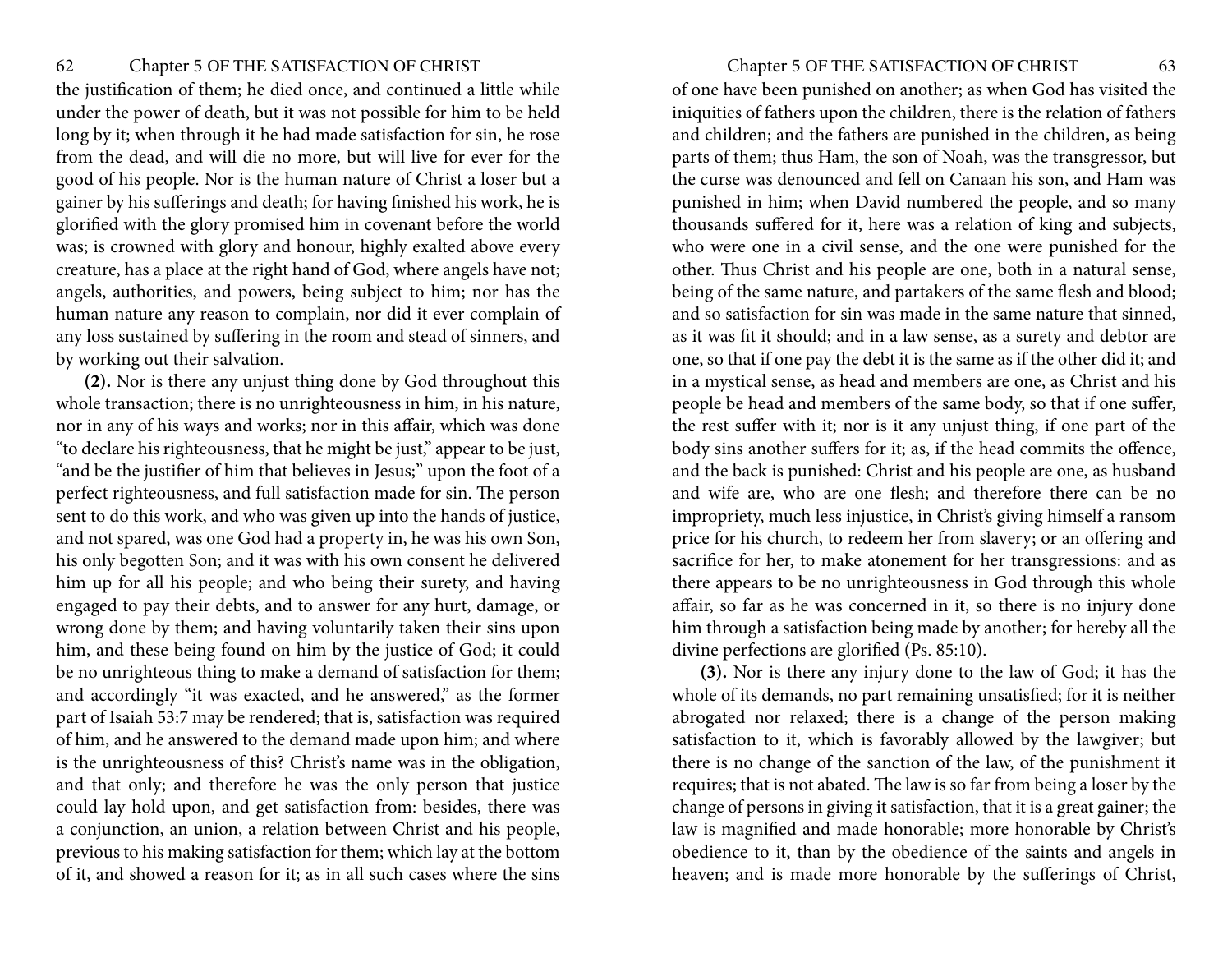in bearing the penal sanction of it, than by all the sufferings of the damned in hell to all eternity (Isa. 42:21).

*Secondly,* The causes, spring, and source of satisfaction.

**1.** So far as God the Father was concerned in it, he may be said to be an efficient cause of it, and his love the moving cause; he was at the first of it, he began it, made the first motion, set it in motion; "All things are of God, who hath reconciled us to himself by Jesus Christ" (2 Cor. 5:18), he called a council upon it, he contrived the scheme of it, he set forth Christ in his eternal purposes and decrees to be the propitiation for sin, to make satisfaction for it; and he sent him in the fullness of time for that purpose; he laid on him the iniquities of his people, and made him sin for them by imputation; he bruised him, and put him to grief, and made his soul an offering for sin; he spared him not, but delivered him into the hands of justice and death; and what moved him to this, was his great love to his people (John 3:16; 1 John 4:10).

**2.** In like manner Christ may be considered as an efficient cause, and his love as a moving cause in this affair; he came into the world to die for sinners, and redeem them to God by his blood; he laid down his life for them; he gave himself for them an offering and a sacrifice unto God, a propitiatory, expiatory one; and what moved him to it, was his great love to them, and kindness for them; "Hereby perceive we the love of God," that is, of God the Son, "because he laid down his life for us" (1 John 3:16), and the love of Christ is frequently premised to his giving himself to die in the room of his people (Gal. 2:20; Eph 5:2, 25).

III. The matter of satisfaction, or what that is which gives satisfaction to the justice of God; so that a sinner upon it, or in consideration of it, is acquitted and discharged; and this is no other than Christ's fulfilling the whole law, in the room and stead of sinners; this was what he undertook in covenant; hence he said, "Thy law is within my heart;" he was willing and ready to fulfil it; and when he came into the world, by his incarnation he was made under it voluntarily, and became subject to it, for he came not to destroy it, but to fulfil it; and he is become "the end of the law," the fulfilling end of it, to everyone that believes: he has fulfilled it,

**1.** By obeying the precepts of it, and answering all that it requires. Does it require an holy nature? it has it in him, who is "holy, harmless, and undefiled;" does it require perfect and sinless obedience? it is found in him, who did no sin, never transgressed the law in one instance, but always did the things which pleased his Father; and who has declared himself "well pleased for his righteousness sake," and with it; and that as wrought out for his people by his active obedience to the law, which is so approved of by God, that he imputes it without works for the justification of them (Rom. 4:6; 5:19). Nor is it any objection to this doctrine that Christ, as man, was obliged to yield obedience to the law for himself, which is true; but then it should be observed, that as he assumed human nature, or became man, for the sake of his people, "to us," or for us, "a child is born;" so it was for their sake he yielded obedience to the law. Besides, though he was obliged to it as man, yet he was not obliged to yield it in such a state and condition as he did; in a state of humiliation, in a course of sorrow and affliction, in a suffering state throughout the whole of his life, even unto death; for the human nature of Christ, from the moment of its union to the Son of God, was entitled to glory and happiness; so that its obedience to the law in such a low estate was quite voluntary, and what he was not obliged unto: nor is it to be argued from Christ's yielding obedience for his people, that then they are exempted from it; they are not; they are under the law to Christ, and under greater obligation to obey it; they are not obliged to obey it in like manner, or for such purposes that Christ obeyed it, even to justify them before God, and entitle them to eternal life.

**2.** Christ has fulfilled the law and satisfied it, by bearing the penalty of it in the room and stead of his people, which is death of every kind (Gen. 3:19; Rom. 6:23), corporal death, which includes all afflictions, griefs, sorrows, poverty, and disgrace, which Christ endured throughout his state of humiliation; for he took our infirmities, and bare our sicknesses; and was a man of sorrows, and acquainted with griefs all his days; and all that he suffered in his body, when he gave his back to the smiters, and his cheeks to them that plucked off the hair; when he was buffeted and smitten with the palms of the hand in the palace of the high priest; and was whipped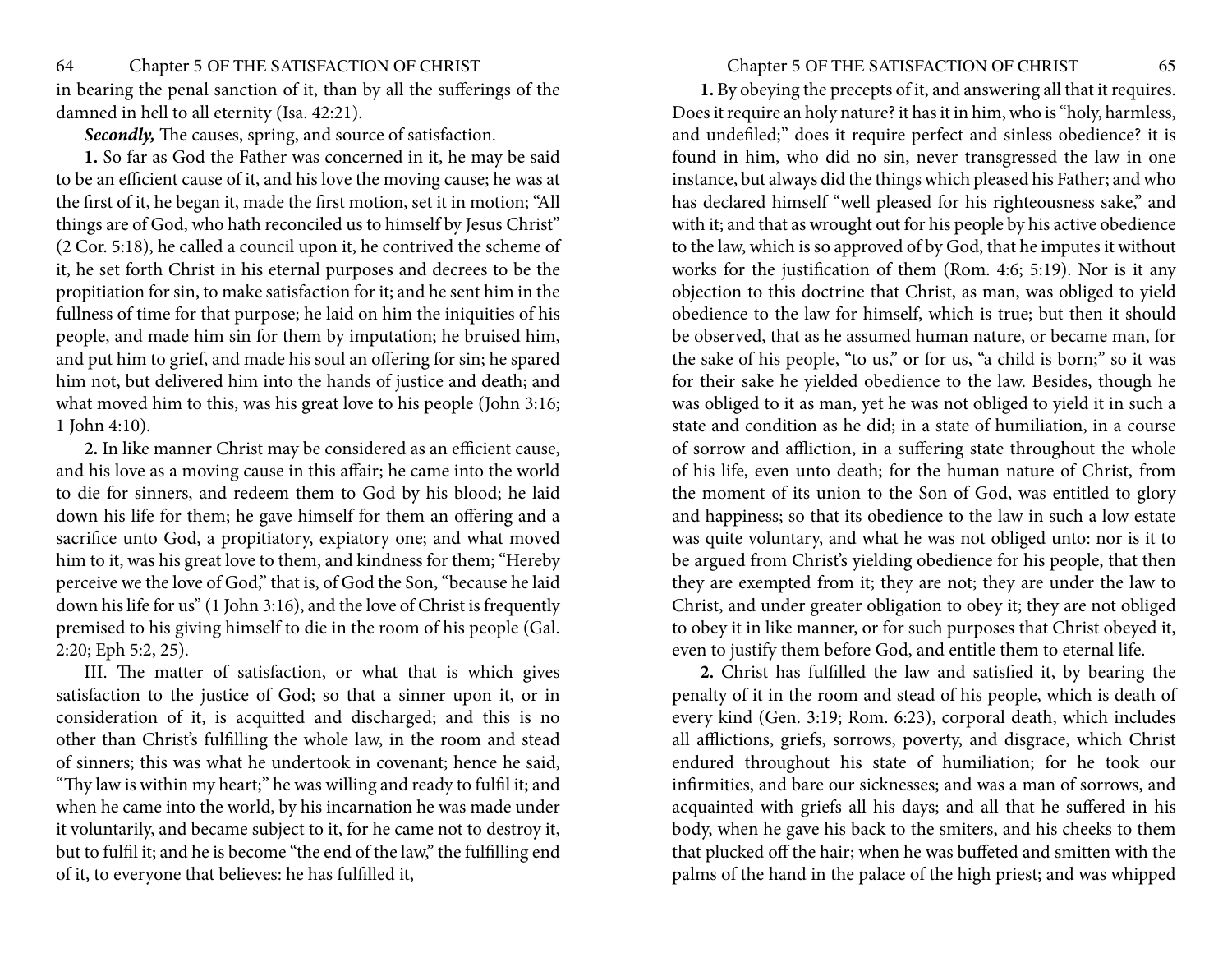and scourged by the order of Pilate; his head crowned with thorns, and his hands and feet pierced with nails on the cross, where he hung for the space of three hours in great agonies and distress; and some have confined his satisfactory sufferings to what tie underwent during that time, which though very great indeed, and none can tell what he endured in soul and body, in that space of time; yet these, exclusive of what he endured before and after, must not be considered as the only punishment he endured by way of satisfaction for the sins of men; the finishing and closing part of which was death, and what the law required; and hence making peace and reconciliation are ascribed to the bloodshed and death of Christ on the cross (Col. 1:20; Rom. 5:10), which death was a bloody, cruel, and painful one, as the thing itself speaks, and the description of it shows (Ps. 22:15, 16), and was also a very shameful and ignominious one, the death of slaves, and of the worst of malefactors; and was likewise an accursed one, and showed, that as Christ was made sin for his people, and had their sins charged upon him, so he was made a curse for them, and bore the whole curse of the law that was due unto them (Gal. 3:13). Moreover, Christ not only endured a corporal death, and all that was contained in it, and connected with it, or suffered in his body; but in his soul also, through the violent temptations of Satan, "he suffered, being tempted;" and through the reproaches that were cast upon him, which entered into his soul, and broke his heart; and through his agonies in the garden, when his soul was exceeding sorrowful, even unto death; and especially through his sufferings on the cross, when his soul, as well as his body, was made au offering for sin; and when he sustained what was tantamount to an eternal death, which lies in a separation from God, and a sense of divine wrath; both which Christ then endured, when God deserted him, and hid his face from him; which made him say, "My God, my God, why hast thou forsaken me!" and he a dreadful sense of divine wrath, on the account of the sins of his people laid upon him, the punishment of which he bore; when he said, "Thou hast cast off and abhorred, thou hast been wrath with thine anointed," thy Messiah (Ps. 89:38), and thus by doing and suffering all that the law and justice of God could require, he made full and complete satisfaction thereunto for

his people; it was not barely some thing, some little matter, which Christ gave, and with which God was content, and what is called "acceptilation;" but a proper, full, and adequate satisfaction, which he gave, so that nothing more in point of justice could be required of him.

**IV.** The form or manner in which satisfaction was made by Christ; which was by bearing the sins of his people, under an imputation of them to him, and by dying for their sins, and for sinners; that is, in their room and stead, as their substitute; these are the phrases by which it is expressed in scripture.

*First*, By bearing the sins of his people, which we first read of in Isaiah 53:11,12 where two words are made use of, both alike translated: "And he bare the sin of many," he took, he lifted them up, he took them off of his people, and took them upon himself; and again, "He shall bear their iniquities," '03\*?, as a man bears and carries a burden upon his shoulders; and from hence is the use of the phrase in the New Testament: the author of the epistle to Hebrews in 9:28 observes, that "Christ was once offered to bear the sins of many;" pointing at the time when he bore the sins of many; it was when he was offered up a sacrifice to make atonement for them; and the apostle Peter observes where he bore them; "Who his own self bare our sins in his own body on the tree!" (1 Pet. 2:24). "He bore them in his own body," in the body of his flesh; when that was offered once for all; and "on the tree," upon the cross, when he was crucified on it. Now his bearing sin, supposes it was upon him: there was no sin "in" him, inherently, in his nature and life; had there been any, he would not have been a fit person to take away sin, to expiate it, and make satisfaction for it; he was manifested to take away our sins; that is, by the sacrifice of himself; and in him is no sin (1 John 3:5), and so a fit sacrifice for it: but sin was upon him, it was "put" upon him, as the sins of Israel were "put upon" the scapegoat, by Aaron. Sin was put upon Christ by his divine Father; no creature could have done it, neither angel nor men; but "the Lord hath laid on him," or "made to meet on him," "the iniquity of us all" (Isa. 53:6), not a single iniquity, but a whole mass and lump of sins collected together, and laid, as a common burden, upon him; even of us all, of all the elect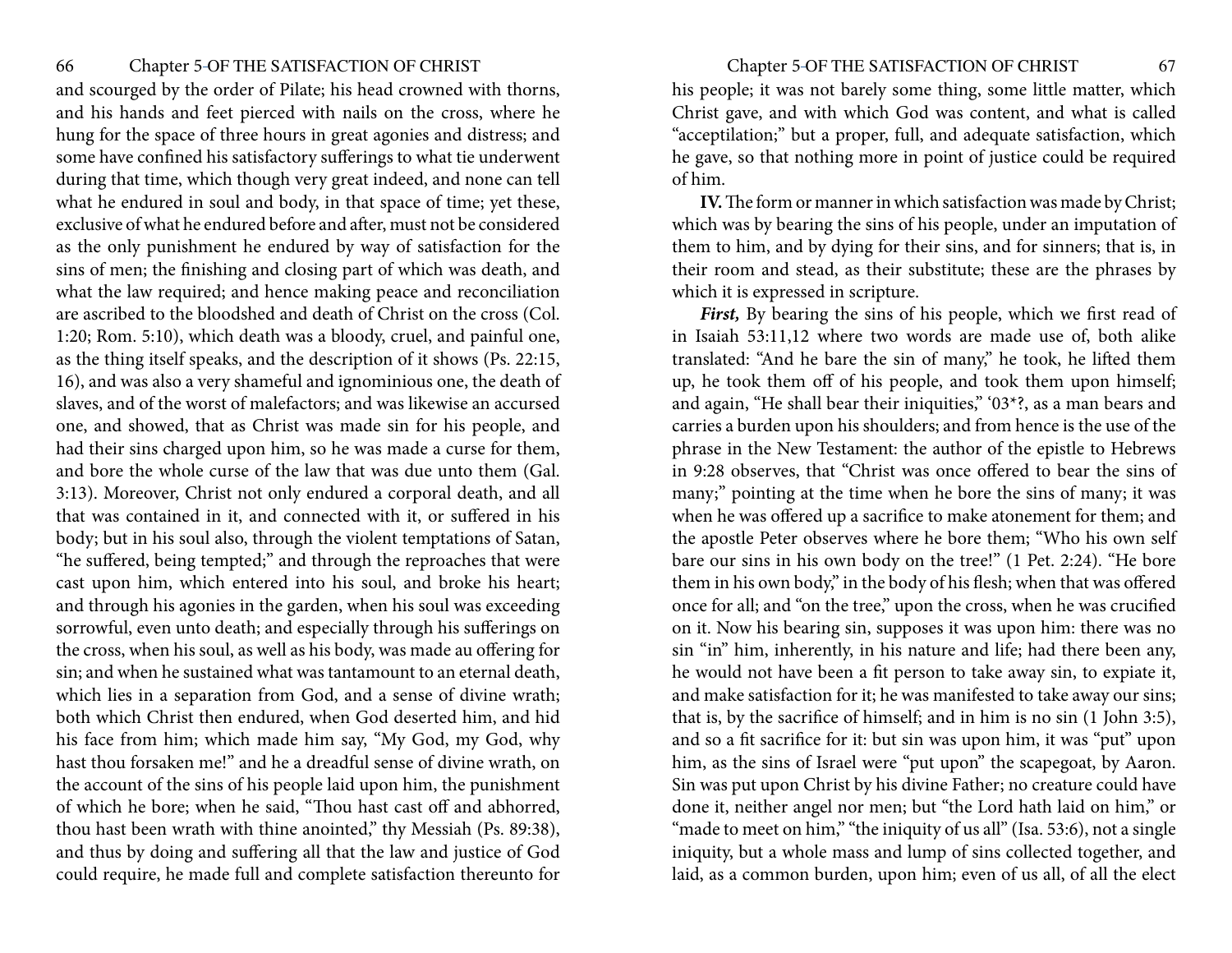of God, both Jews and Gentiles; for Christ became the propitiation, or made satisfaction, for the sins of both (1 John 2:2). This phrase, of laying sin on Christ, is expressive of the imputation of it to him; for as it was the will of God, not to impute the trespasses of his elect to themselves; it was his pleasure they should be imputed to Christ, which was done by an act of his own; "For he hath made him to be sin for us;" that is, by imputation, in which way we are "made the righteousness of God in him;" that being imputed to us by him, as our sins were to Christ: the sense is, a charge of sin was brought against him, as the surety of his people; "he was numbered with the transgressors;" bearing the sins of many, he was reckoned as if he had been one, sin being imputed to him; and was dealt with, by the justice of God, as such; sin being found on him, through imputation, a demand of satisfaction for sin was made; and he answered it to the full. All this was with his own consent; he agreed to have sin laid on him, and imputed to him, and a charge of it brought against him, to which he engaged to be responsible; yea, he himself took the sins of his people on him; so the evangelist Matthew has it: "Himself took our infirmities, and bare our sicknesses" (Matthew 8:17), as he took their nature, so he took their sins, which made his flesh to have "the likeness of sinful flesh," though it really was not sinful.

What Christ bore, being laid on him, and imputed to him, were sins, all sorts of sin, original and actual; sins of every kind, open and secret, of heart, lip, and life; all acts of sin committed by his people; for he has redeemed them from all their iniquities; and God, for Christ's sake, forgives all trespasses; his blood cleanses from all sin, and his righteousness justifies from all; all being imputed to him, as that is to them: all that is in sin, and belongs to sin, were bore by him; the turpitude and filth of sin, without being defiled by it, which cannot be separated from it; and the guilt of sin, which was transferred to him, and obliged to punishment; and particularly the punishment itself, sin is often put for the punishment of sin (Gen. 4:13; Lam. 5:7), and is greatly meant, and always included, when Christ is said to bear it; even all the punishment due to the sins of his people: and which is called, "the chastisement of our peace," said to be "upon him" (Isa. 53:5), that is, the punishment inflicted on him, in

order to make peace, reconciliation, and atonement for sin. Bearing sin, supposes it to be a burden; and, indeed, it is a burden too heavy to bear by a sensible sinner: when sin is charged home upon the conscience, and a saint groans, being burdened with it, what must that burden be, and how heavy the load Christ bore, consisting of all the sins of all the elect; from the beginning of the world to the end of it? and yet he sunk not, but stood up under it, failed not, nor was he discouraged, being the mighty God, and the Man of God's right hand, made strong for himself: and he himself bore it; not any with him, to take any part with him, to help and assist him; his shoulders alone bore it, on which it was laid; and his own arm alone brought salvation to him. And he bore it, and bore it away; he removed the iniquity of his people in one day; and that as far as the East is from the West: and in this he was typified by the scapegoat, on whom were put all the iniquities, transgressions, and sins, of all the children of Israel, on the day of atonement, and which were all borne by the scapegoat to a land not inhabited (Lev. 16:21, 22). Aaron was also a type of Christ, in bearing the sins of the holy things of the people of Israel, when he went into the holy place (Ex. 28:38). And the sin offering was typical of the sacrifice of Christ, which is said to bear the iniquities of the congregation, and to make atonement for them (Lev. 10:17).

*Secondly*, The form and manner in which Christ made satisfaction for sin, is expressed by "dying for sin," that is, to make atonement for it; and "for sinners;" that is, in their room and stead, as their substitute.

**1.** By dying for the sins of his people; this the apostle represents as the first and principal article of the Christian faith, "that Christ died for our sins, according to the scriptures" (1 Cor. 15:3), according to the scriptures of the Old Testament, which speak of Christ being "cut off," in a judicial way, by death, but not for himself, for any sin of his own; and of his being wounded, bruised, and stricken, but not for his own transgressions and iniquities; but as "wounded for our transgressions, bruised for our iniquities, and stricken for the transgressions of his people" (Dan. 9:26; Isa. 53:5, 8), that is, wounded and bruised unto death, and stricken with death; which death was inflicted on him as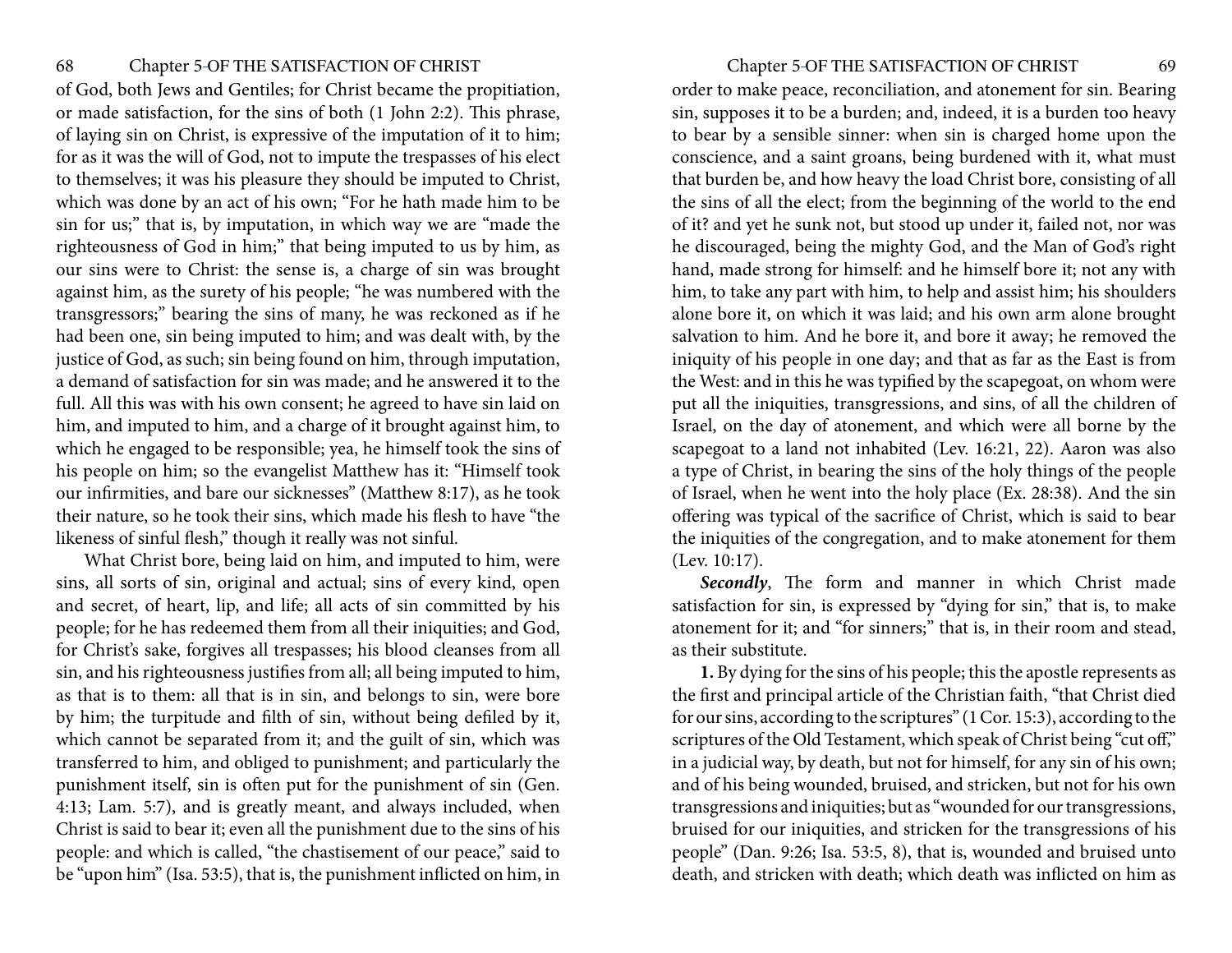a punishment for the sins of his people, to expiate them, and make atonement for them, being laid on him, and bore by him: the meaning of the phrases is, that the sins of his people were the procuring and meritorious causes of his death; just as when the apostle says, "for which things sake;" that is, for sins before mentioned; "the wrath of God cometh on the children of disobedience" (Col. 3:6), the sense is, that sins are the procuring, meritorious causes of the wrath of God, being stirred up, and poured down upon disobedient sinners: so, in like manner, when Christ is said to be delivered into the hands of justice and death, "for our offences;" the sense is, that our offences were the meritorious cause why he was put to death, he bearing them, and standing in our room and stead; as his resurrection from the dead, having made satisfaction for sins, was the meritorious and procuring cause of our justification from them; as follows, "and was raised again for our justification" (Rom. 4:25). The Socinians urge, and insist upon it, that the particle "for," used in the above phrases, signifies not the procuring, meritorious cause, but the final cause of Christ's death; which they say was this, to confirm the doctrines and practices he taught, that men, by obedience to them, might have the forgiveness of their sins: which is a doctrine very false; for though Christ did, both by the example of his life, and by his sufferings and death, confirm the truths he taught, which is but what a martyr does; and that though through the grace of God, his people do obey from the heart the doctrines and ordinances delivered to them; yet it is not by their obedience of faith and duty, that they obtain the forgiveness of their sins; but through the blood of Christ, shed for many, for the remission of sins.

**2.** By dying for sinners, as their substitute, in their room; so the several Greek particles, ocvxi, x>ite.p, 7t£pi, used in this phrase, and others equivalent to it, signify a surrogation, a substitute of one for another; as in various passages in the New Testament; (see Matthew 2:21; 5:38) and in various writers, as has been observed by many, with full proof and evidence, and most dearly in the scriptures, where Christ's sufferings and death are spoken of as for others; thus Christ gave his life "a ransom for many," in the room and stead of many (Matthew 20:28), so he himself is said to be avxiA/uxpov, "a

ransom for all," in the room and stead of "all" his people, Jews and Gentiles. The prophecy of Caiaphas was, "That one Man should die for the people," in the room and stead of them (John 11:50). "Christ died for the ungodly," in the room and stead of the ungodly; "While we were yet sinners Christ died for us," in our room and stead (Rom. 5:6-8). Again, "Christ also hath once suffered for sins, the just for the unjust," in the room and stead of the unjust (IPet. 3:18). The Socinians say, that these phrases only mean, Christ died for the good of men: that Christ became a Surety for good to his people, and has obtained good for them, by performing his suretyship engagements, is certain; yet this good he has obtained by obeying, suffering, and dying, in their room and stead: thus that the blessing of Abraham, even all the spiritual blessings of the everlasting covenant, might come upon the Gentiles, through Christ, he was "made a curse for them," in their room; he bore the whole curse of the law for them, as their substitute, and so opened a way for their enjoyment of the blessings, or good things, in the covenant of grace; and that sinners might be made the righteousness of God in him, or have his righteousness imputed to them for their justification; he was "made sin for them," had their sins laid on him, and imputed to him, as their substitute; and was made a sacrifice for sin in their room and stead, to make atonement for it (see Gal. 3:13,14; 2 Cor. 5:21). This is the greatest instance of love among men, "that a man lay down his life" x>itep, "for," in the room and stead of, "his friend" (John 15:13), and such was the love of Christ to his church, "that he gave," delivered "himself" to death x>itep ai)TT|<;, for her, in her room and stead (Eph 5:25).

**V.** The effects of satisfaction made by Christ, or the ends that were to be, and have been answered by it.

**1.** The finishing and making an entire end of sin; this was Christ's work assigned him in covenant, and asserted in prophecy; and which was done when he made reconciliation or atonement for sin (Dan. 9:24), not that the being of sin was removed thereby; for that remains in all the justified and sanctified ones, in this life, but the damning power of it; such for Christ has made satisfaction, shall never come into condemnation, nor be hurt by the second death, that shall have no power over them; sin is so done, and put away, and abolished,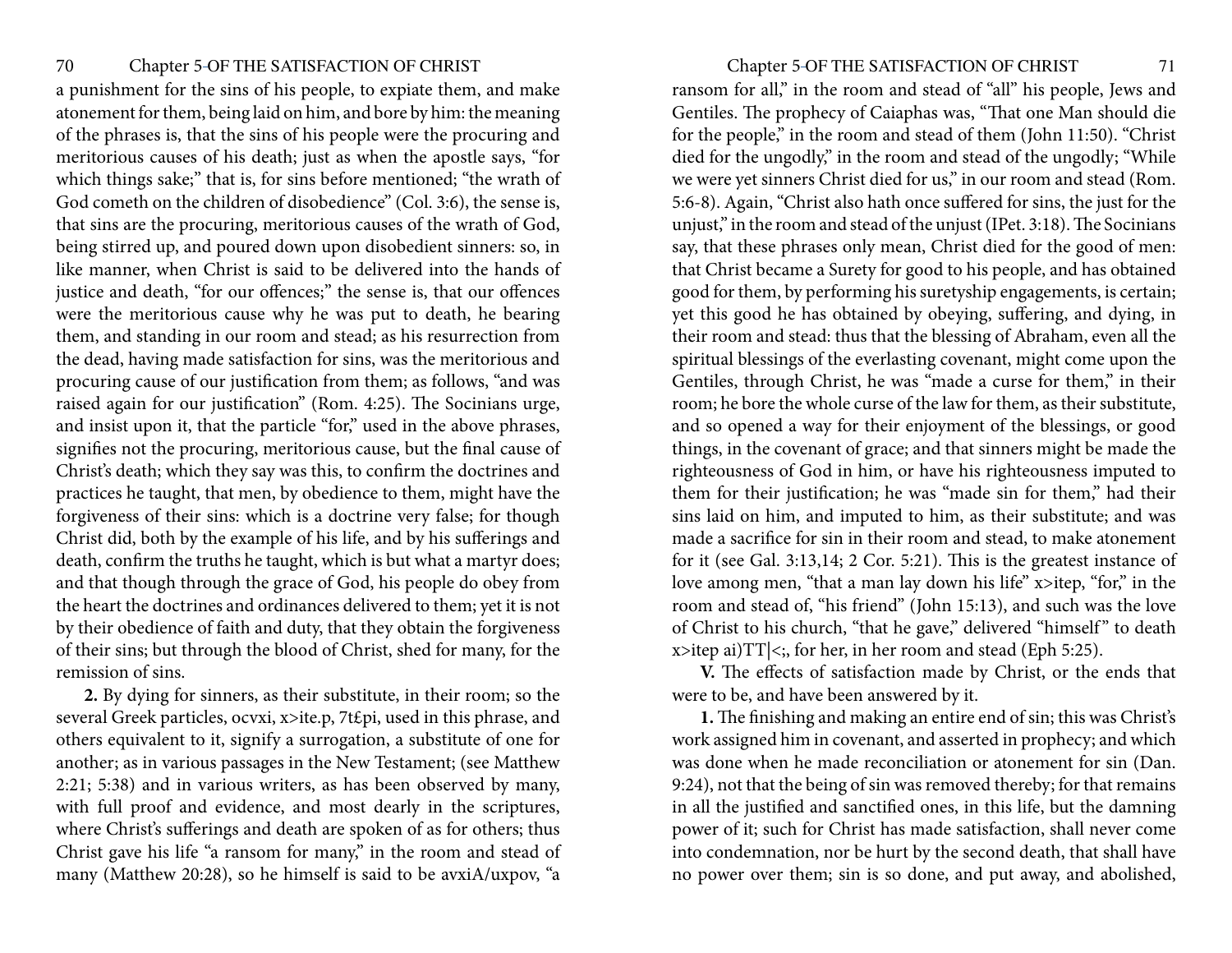### 72 Chapter 5 OF THE SATISFACTION OF CHRIST Chapter 5 OF THE SATISFACTION OF CHRIST 73

by the sacrifice of Christ for it, that no charge can ever be brought against his people for it; the curse of the law cannot reach them, nor light upon them; nor any sentence of condemnation and death can be executed on them; nor any punishment inflicted on them; they are secure from wrath to come. Sin is so finished and made an end of, by Christ's satisfaction for it, that it will be seen no more by the eye of avenging Justice; it is so put away, and out of sight, that when it is sought for, it shall not be found; God, for Christ's sake, has cast it behind his back, and into the depths of the sea.

**2.** In virtue of Christ's satisfaction for sin, his people are brought into an open state of reconciliation with God; atonement being made for their sins, their persons are reconciled to God, and they are admitted into open favour with him; and he declares himself "pacified towards them, for all that they have done" (Ezek. 16:63).

**3.** Sin being atoned for, and made an end of, an everlasting righteousness is brought in, with which God is well pleased; because by it his law is magnified and made honorable; all its demands being fully answered, by Christ's obeying its precepts, and bearing its penalty; which righteousness God so approves of, that he imputes it to his people, without works; and so it is unto all, and upon all, them that believe, as their justifying righteousness; which acquits them from sin, and entitles them to eternal life.

**4.** Immunity from all evil; that is, from all penal evil, both in this life, and in that to come, is an effect of Christ's satisfaction for sin; since sin being removed by it, no evil can come nigh them; no curse attends their blessings; no wrath is in their afflictions; all things work together for their good; it is always well with them in life, in all the circumstances of it; at death, they die in the Lord, in union to him, in faith, and hope of being for ever with him; and at judgment, the Judge will be their Friend and Saviour, and it will be well with them to all eternity; they will be eternally delivered from wrath to come.

**5.** With respect to God, the effect of Christ's satisfaction is the glorifying of his justice; for, for that end was Christ "set forth to be the propitiation," or to make atonement for sin; to declare the righteousness of God, to show it in all its strictness, "that he might be just, and the justifier of him that believes in Jesus;" appear to be just

in so doing; yea, all the divine perfections are glorified hereby; (see Rom. 3:25, 26; Ps 21:5).

There are many objections made by the Socinians, to this important doctrine, and article of faith; some of the principal of which are as follow:

**l.** It is suggested, as if the doctrine of satisfaction for sin to the justice of God, is inconsistent with the mercy of God, and leaves no room for that. But the attributes of mercy and justice, are not contrary to each other. They subsist and accord together, in the same divine nature; "Gracious is the Lord, and righteous; yea, our God is merciful" (Ps. 116:5), merciful, though righteous; and righteous, though gracious and merciful; (see Ex. 34:6, 7) and as they agree as perfections in the divine Being; so in the exercise of them, they do not clash with one another, no, not in this affair of satisfaction; justice being satisfied, a way is opened for mercy to display her stores (Ps. 85:10).

**2.** It is objected, that pardon of sin, upon the foot of a full satisfaction for it, cannot be said to be free; but eclipses the glory of God's free grace in it: it is certain, that remission of sin is through the tender mercy of God, and is owing to the multitude of it; it is according to the riches of free grace, and yet through the blood of Christ: and both are expressed in one verse, as entirely agreeing together; "In whom (Christ) we have redemption through his blood, the forgiveness of sins, according to the riches of his grace" (Eph 1:7), the free grace of God is so far from being eclipsed, in the forgiveness of sin, through the satisfaction of Christ, that it shines the brighter for it; for consider, that it was the free grace of God which provided Christ to be a sacrifice for sin, to atone for it; as Abraham said to Isaac, when he asked, "Where is the lamb for a burnt offering? My son," says he, "God will provide himself a lamb for a burnt offering" (Gen. 22:7, 8), so God, of his rich grace and mercy, has provided Christ to bean offering for sin; and his grace appears more, in that it is his own Son, his only begotten Son, he provided to be the atoning sacrifice; it was grace that set forth Christ in purpose, proposed him in council and covenant, and sent him forth in time to be the propitiation for sin: it was grace to us that he spared him not, but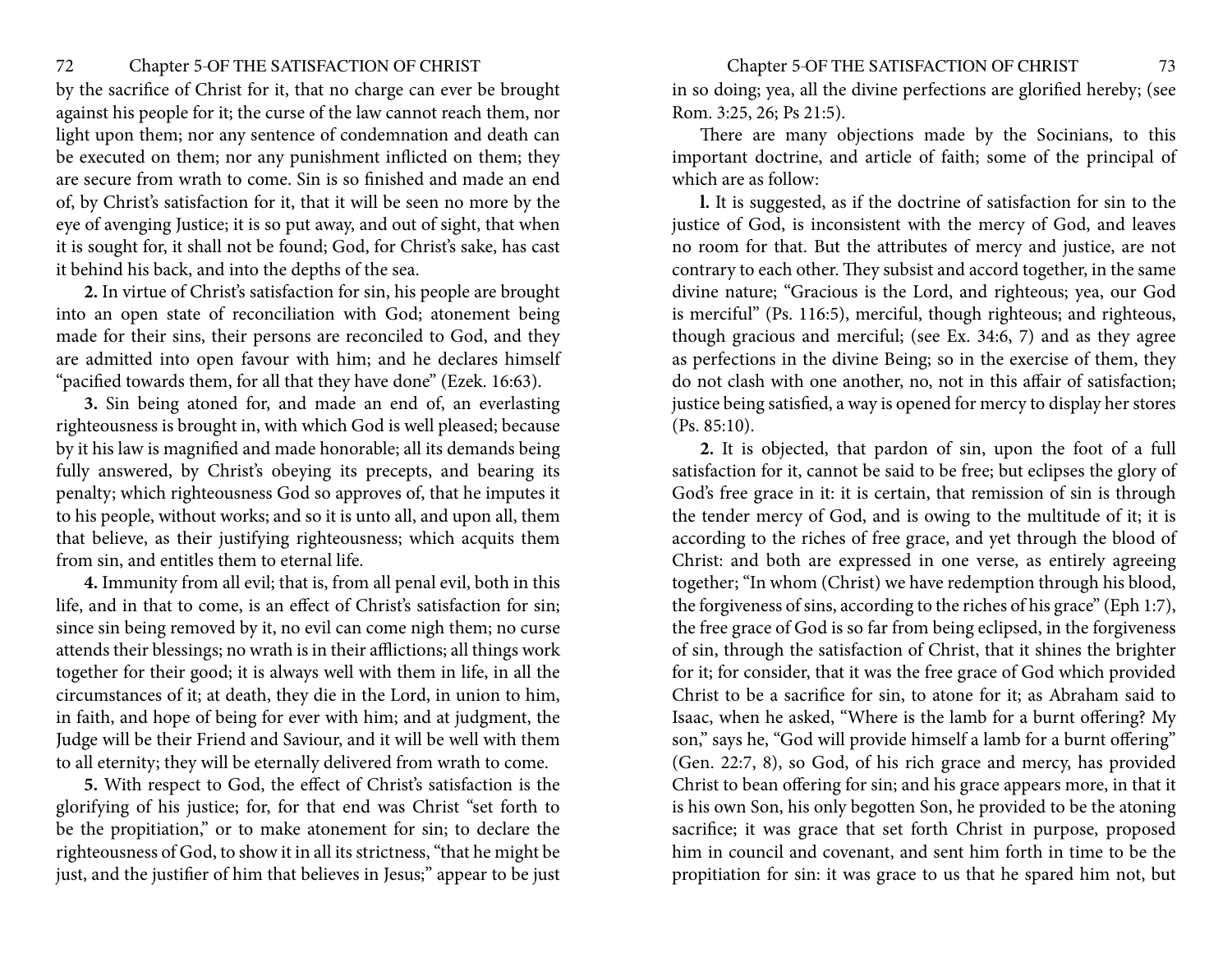## 74 Chapter 5 OF THE SATISFACTION OF CHRIST Chapter 5 OF THE SATISFACTION OF CHRIST 75

delivered him up for us all: and it was grace in God to accept of the satisfaction made by Christ; for though it was so full and complete, as nothing could be more so; yet it would have been a refusable one, had he not allowed Christ's name to be put in the obligation: had it not been for the compact and covenant agreed to between them, God might have marked, in strict justice, our iniquities, and insisted on a satisfaction at our own hands; he might have declared, and stood by it, that the soul that sinned, that should die: it was therefore owing to the free grace and favour of God, to admit of a Surety in our room, to make satisfaction for us, and to accept of that satisfaction, as if made by ourselves. Moreover, though it cost Christ much, his blood, his life, and the sufferings of death, to make the satisfaction for sin, and to procure forgiveness by it; it cost us nothing; it is all of free grace to us. Besides, grace in scripture is only opposed to the works of men, and satisfaction by them, and not to the works of Christ, and to his satisfaction.

**3.** It is pretended, that this scheme of pardon, upon the foot of satisfaction, makes the love of Christ to men, to be greater than the love of the Father; it represents the one as tenderly affectionate, compassionate, and kind to sinners; and the other as inexorable, not to be appeased, nor his wrath turned away without satisfaction to his justice; and so men are more beholden to the one than to the other: but the love of both is most strongly expressed in this business of Christ's satisfaction; and he must be a daring man that will take upon him to say, who of them showed the greatest love, the Father in giving his Son, or the Son in giving himself, to be the propitiatory sacrifice for sin; for as it is said of Christ, that he loved the people, and gave himself for them, an offering and a sacrifice of a sweet smelling savor to God (Eph. 5:2, 25; Gal. 2:20), so it is said of the Father, that he "so loved the world," that he gave his only begotten Son to suffer and die for men; and that herein his love was manifested; and that he commended it towards us, in sending Christ to be the propitiation for sin (John 3:16; 1 John 4:9,10; Rom. 5:8). Can there be greater love than this expressed by both? and which is greatest is not for us to say.

**4.** It is said, that if Christ is a divine Person, he must be a party offended by sin; and if he has made satisfaction for it, he must have

made satisfaction to himself; which is represented as an absurdity. All this will be allowed, that Christ is God, and, as such, equally offended as his Father; and that he made satisfaction to the offended, and that, in some sense, to himself too; and yet no absurdity in it. Indeed, in case of private satisfaction, for a private loss, it would be quite absurd for one to make satisfaction to himself; but in case of public satisfaction, for a public offence to a community, of which he is a part, he may be said, by making satisfaction to the whole body, to make satisfaction to himself, without any absurdity. A member of parliament, having violated the rules and laws of the house, when he makes satisfaction for the same to it, may be said to make satisfaction to himself, being a member of it. It is possible for a lawgiver to make satisfaction to his own law broken, and so to himself, as the lawgiver: thus Zaleucus, a famous legislator, made a law which punished adultery with the loss of both eyes; his own son first broke this law, and in order that the law might have full satisfaction, and yet mercy shown to his son, he ordered one of his son's eyes, and one of his own, to be put out; and so he might be said to satisfy his own law, and to make satisfaction to himself, the lawgiver. But in the case before us, the satisfaction made by Christ, is made to the justice of God, subsisting in the divine nature, common to all the three Persons; this perfection subsisting in the divine nature, as possessed by the first Person, is offended with sin, resents it, requires satisfaction for it; and it is given it by the second Person, in human nature, as God man: the same divine perfection subsisting in the divine nature, as possessed by the second Person, shows itself in like manner, loving righteousness, and hating iniquity; affronted by sin, and demanding satisfaction for it, it is given to it by him, as the God man and Mediator; who, though a Person offended, can mediate for the offender, and make satisfaction for him. And the same may be observed concerning the justice of God, as a perfection of the divine nature, possessed by the third Person, the Spirit of God; the satisfaction is made to the justice of God, as subsisting in the divine nature, common to the three Persons; and is not made to one Person only, singly and separately, and personally; but to God, essentially considered, in all his Persons; and to his justice, as equally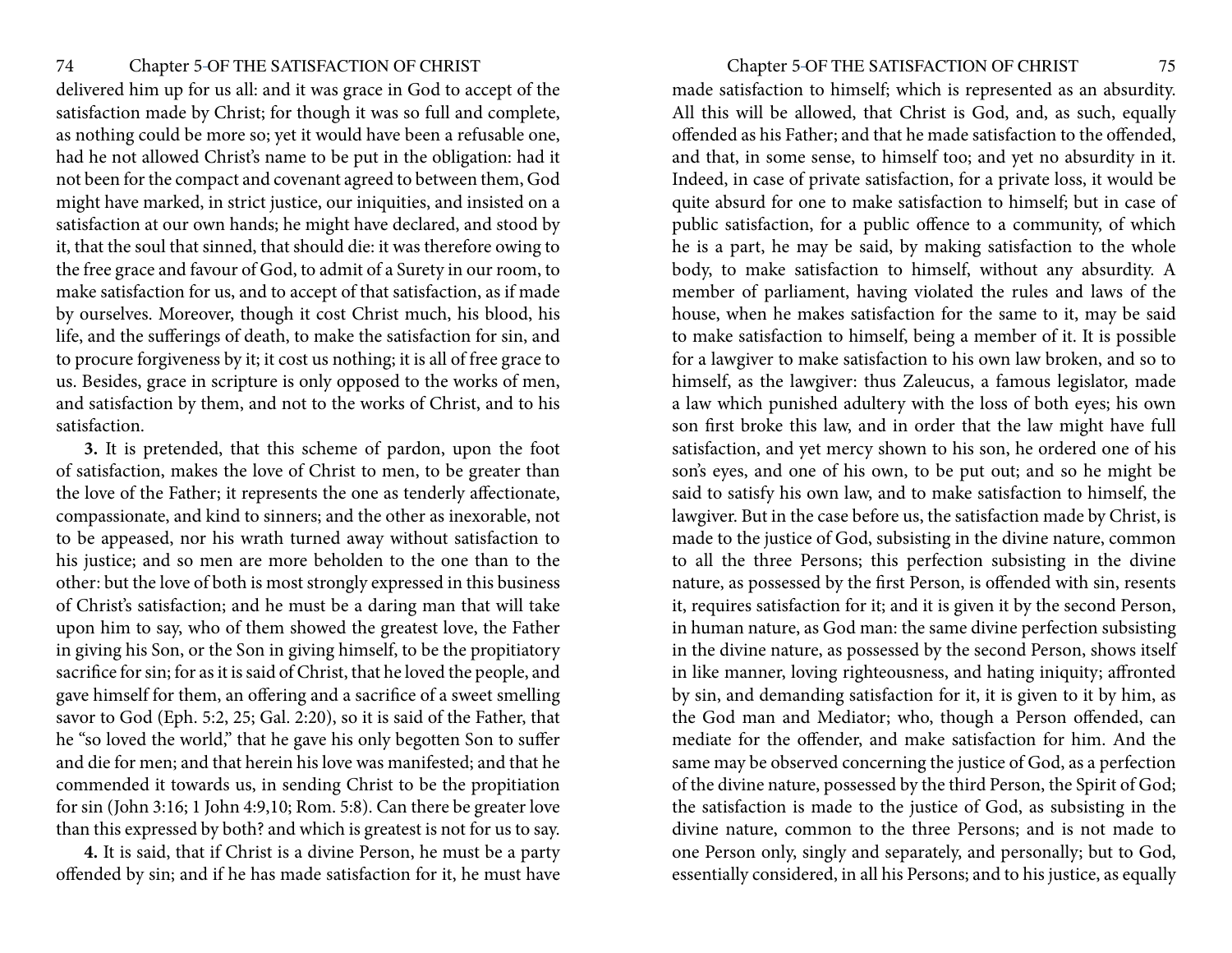possessed by them; and that as the Lord, Judge, and Governor of the whole world; who ought to maintain, and must and does maintain, the honour of his Majesty, and of his law.

**5.** Once more, it is said that this doctrine of Christ's satisfaction for sin, weakens men's obligation to duty, and opens a door to licentiousness. But this is so far from being true, that, on the contrary, it strengthens the obligation, and excites a greater regard to duty, in those who have reason to believe that Christ has made satisfaction for their sins; for the love of Christ in dying for them—in being made sin and a curse for them, to satisfy for their sins, constrains them, in the most pressing manner, to live to him, according to his will, and to his glory; being bought with the price of Christ's blood, and redeemed from a vain conversation by it; they are moved the more strongly to glorify God with their bodies and spirits, which are his, and to pass the time of their sojourning here in fear; the grace of God, which has appeared in God's gift of his Son, and in Christ's gift of himself to be their Redeemer and Saviour, to be their atoning sacrifice; teaches them most effectually to deny ungodliness and worldly lusts, and to live soberly, righteously, and godly in this evil world (2 Cor. 5:14; 1 Cor. 6:20; 1 Pet. 1:17,18; Tit. 2:11,12)

## **Chapter 6**

## **OF PROPITIATION, ATONEMENT, AND RECONCILIATION, AS ASCRIBED TO CHRIST**

Having observed, that though the word "satisfaction" is not syllabically used in scripture, when the doctrine of Christ's satisfaction is spoken of; yet that there are words and terms equivalent to it, and synonymous with it; as "propitiation, atonement", and "reconciliation": it may be proper to explain these terms, and give the sense of them; which may serve the more to clear and confirm the doctrine of satisfaction; and to begin,

*First,* with "Propitiation": the first time we meet with this word, and as applied to Christ, is in Romans 3:25. "Whom God hath set forth to be a propitiation"; either to be the author of propitiation; for whose sake, and on account of what he was to do and suffer, God would be propitious to men—his justice be appeased—and he be at

# Chapter 6 OF PROPITIATION, ATONEMENT, AND 77 RECONCILIATION, AS ASCRIBED TO CHRIST

peace with them; laying aside all marks of displeasure, anger, and resentment against them: for this was Christ's work as Mediator; he drew nigh to God, and treated with him about terms of peace, and entered into measures of peace with him; interposed between justice and them, became a Mediator between God and man, to bring them together; hence he has the names of Shiloh, the Prince of peace, the Man the Peace, and Jesus our peace, who has made both one: or else to be the propitiatory sacrifice for sin; such hilastic, propitiatory, and expiatory sacrifices there were under the law; typical of the expiatory and propitiatory sacrifice of Christ; and as God in them smelled a sweet savor of rest, as types of Christ; so his sacrifice was an offering of a sweet smelling savor to him; he was well pleased with it, it gave him content and satisfaction, because his justice was appeased by it, and the demands of his law were answered, yea, it was magnified and made honorable; the word used in the above text iA,omt|piov, is the same which the Greek version of Exodus 25:21 and which the apostle, in Hebrews 9:5 use of the mercy seat; which, with the cherubim upon it, and the ark, with the law therein under it, to which it was a lid or cover, formed a seat for the divine Majesty; and which was an emblem of his mercy and justice shining in the atonement made by Christ, which this exhibited to view; and gave encouragement to draw nigh to this mercy seat, or throne of grace, in hope of finding grace and mercy, and enjoying communion with God: a glimpse of this the poor publican had, when he said, "God be merciful", iA,OCT0T|Ti, "propitious, to me a sinner!" or be merciful to me, through the propitiation of the Messiah. Now Christ was "set forth" to be the propitiation in the purposes and decrees of God, 7tpoe6£TO, God "foreordained" him, as he was foreordained to be the Lamb slain, as the ransom price and propitiatory sacrifice; whose sufferings and death, which were the sacrifice, were according to the determinate counsel and foreknowledge of God (1 Pet. 1:19; Acts 2:23; 4:28), and he was set forth in the promises and prophecies spoken of by all the holy prophets that were from the beginning of the world; as the seed of the woman that should bruise the serpents head, destroy him and his works, among which this is a principal one, making an end of sin, by a complete atonement for it; and he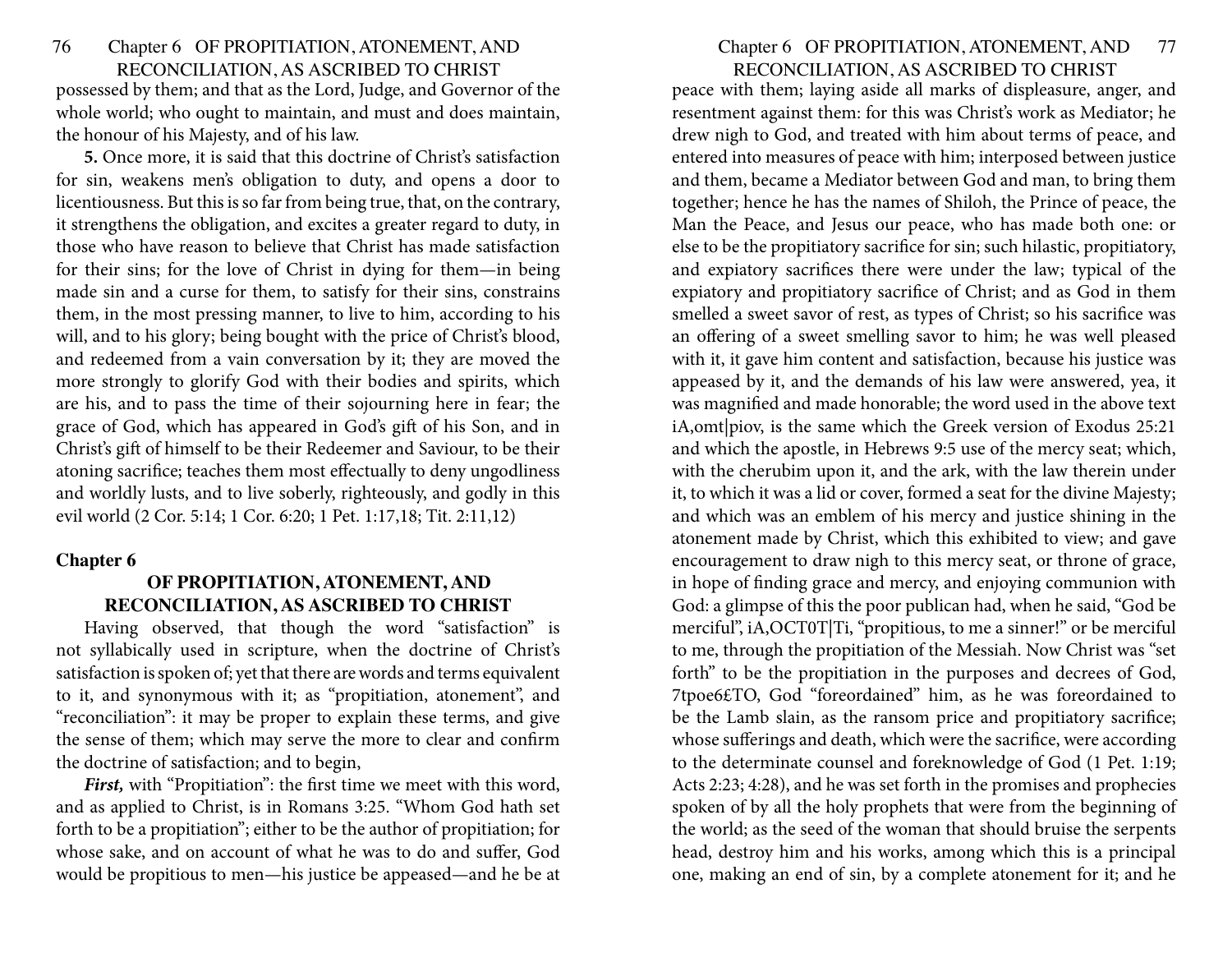was set forth as such in the types and shadows of the law, the trespass offerings, and sin offerings, which are said to bear the sins of the congregation, and to make atonement for them; which were typical of Christ, who was made an offering for sin, bore the sins of many, and made atonement for them (Lev. 10:17), and he has been set forth, in the fulness of time, in the exhibition of him, in human nature, in which he was manifested to take away sin; and he has put it away, and even abolished it, by the propitiatory sacrifice of himself; and he is still set forth in the gospel, as the sin bearing and sin atoning Saviour who has satisfied law and justice, and made peace by the blood of his cross; and therefore it is called the word of reconciliation, the gospel of peace, and the word preaching peace by Jesus Christ, who is Lord of all.

There are two other places where Christ is spoken of as , t h e "propitiation"; and these are in the first epistle of the apostle John; in one of them (1 John 4:10), it is said, "God sent his Son to be the propitiation of our sins"; that is, sent him in human nature, to offer up soul and body as a sacrifice, and thereby make expiation of sin, and full atonement for it; and in the other it is said (1 John 2:9). "And he is the propitiation for our sins", the sins both of Jews and Gentiles; for which he is become a propitiatory sacrifice; upon which God is "merciful", ikeox,, "propitious" to his people, notwithstanding all their "unrighteousness, sins, and transgressions", or is "pacified towards them for all that they have done" (Heb. 8:12; Ezek. 16:63).

**2.** Secondly, the word atonement, though often used in the Old Testament, of typical sacrifices, making expiation of sin; as in Leviticus 1:4; 4:20, 26, 31, 35; 5:6, 10, 13, 16, 18; 16:6, 10, 11, 16-18, 27, 30, 32- 34; 17:11 where the word rpk is used, which signifies to "cover"; and Christ, by his sacrifice, the antitype of these, is a covering to his people, from the curses of the law they have broken—from the wrath of God they have deserved—and from avenging justice their sins exposed them to. Yet it is but once used in the New Testament (Rom. 5:11). "By whom we have received the atonement" made for them by Christ their surety, head, and representative; that is, the benefit of it, the application of it by the Spirit of God, who takes the blood, righteousness, and sacrifice of Christ, and applies to his people, and

# Chapter 6 OF PROPITIATION, ATONEMENT, AND 79 RECONCILIATION, AS ASCRIBED TO CHRIST

shows them their interest therein; the effect of which is joy, peace, and comfort. The word used properly signifies "reconciliation"; and so it is elsewhere translated; and the Hebrew word isa is sometimes rendered to "reconcile" (Lev. 6:30), atonement and reconciliation for sin, design the same thing, and both satisfaction for it. Which leads to observe,

**Thirdly**, that the word "reconciliation" is frequently used with respect to this doctrine. Reconciliation began with God himself; "All things are of God", originally, in nature, providence, and grace; particularly this, "Who hath reconciled us to himself by Jesus Christ" (2 Cor. 5:18). It began in the thoughts of his heart, which were thoughts of peace; it was brought into council and settled in covenant, called the council and covenant of peace. It was carried into execution by Christ, who is frequently represented as the author of it, by his death, and the blood of his cross (Rom. 5:10; Eph. 2:16; Col. 1:20-22), and it was made unto God, against whom sin is committed, whose law is broken, and his justice offended; and who is the Lawgiver, who is able to save and to destroy (Rom. 5:10; Eph. 2:16), and it is a reconciliation for sin, to make atonement for it (Dan. 9:24; Heb 2:17), and of sinners and enemies in their minds to God (Rom. 5:10; Col. 1:21), which may be further illustrated,

First, by observing the character of the persons reconciled; which will show the cause, reason, and necessity of a reconciliation to be made; they are "enemies"; and in one of the texts referred to, they are said to be "enemies in their minds by wicked works": which is expressive,

**1.** Of the internal enmity there is in their minds and hearts; the carnal mind, as every man's mind is naturally carnal, is not only an enemy, but "enmity" itself, "against God" (Rom. 8:7), to the Being of God—wishing there was no God—to the nature and perfections of God, denying some of them, misrepresenting others, and framing him in their minds, as altogether such an one as themselves—to the purposes and decrees of God, which they cannot bear, and to which they insolently reply; and to the providences of God, they charge with inequality and unrighteousness: and they are inwardly and secretly enemies to Christ, to his person and offices; particularly his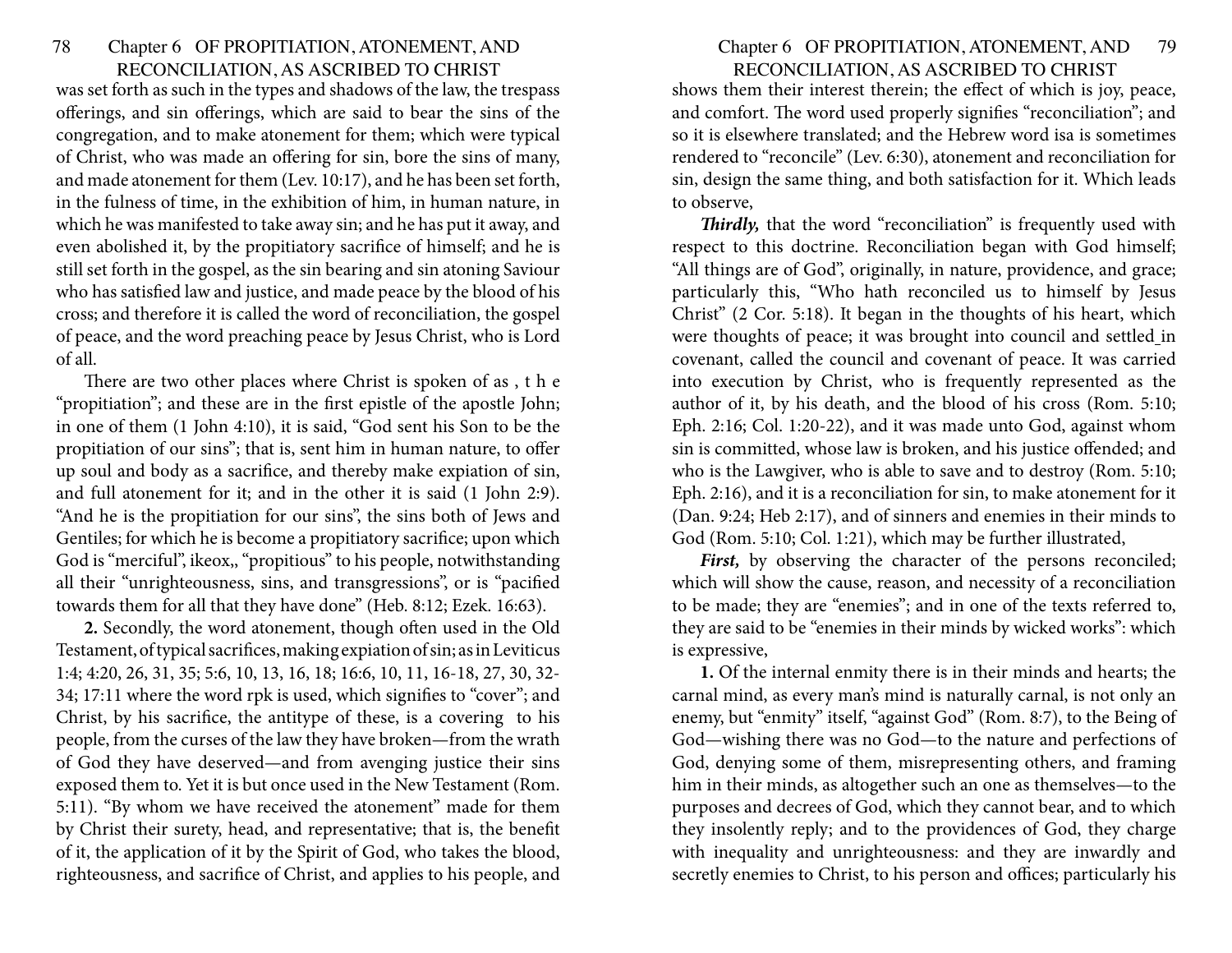kingly office, being unwilling that he should reign over them; and to his gospel, and the special doctrines of it; and to his ordinances, they care not to be subject unto: and so they are to the Spirit, to his Person, whom they know not, nor can receive; to his operations, which they deride and ridicule; the things of the Spirit of God are foolishness to them: and they are enemies to the people of God, there is an old and implacable enmity between the seed of the woman and the seed of the serpent; the saints are hated by the world, because chosen and called out of the world; God's elect themselves, while in a state of nature, are hateful, and hating one another; Paul, a chosen vessel of salvation, was, while unregenerate, exceeding mad against the saints. But

**2.** There is an external enmity, which appears by wicked works and sinful actions openly committed: which are acts of hostility against God, are contrary to his nature and will are abominable in his sight provoke the eyes of his glory, excite his wrath, and cause it to be revealed from heaven, and for which it comes on the children of disobedience; and all are deserving of it: sins are breaches of the law of God, render men liable to the curses of it, and to death itself, the sanction of it; they not only all with enmity to God, and show it to him, but set men at a distance from him; so that they have no communion with him, are far off, are without him, and separate from him. But,

**3.** Men are not only enemies internally, and externally to God, but there is an enmity on the part of God to them; there is a law enmity, or an enmity declared in the law against them; they are declared by the law of God as enemies; traitors, and rebels to him; and as such God's elect were considered, when Christ died to make reconciliation for them; for it is said, "while they were sinners Christ died for them, and when they were enemies they were reconciled to God, the death of his Son" (Rom. 5:8, 10). Now the far greater part of those for whom Christ died, were not then in an actual sinful state, nor in actual rebellion and enmity against God; for then they were not in actual being; but they were considered as in their apostate head, as sinners in him, and so as rebels and traitors; as such they were deemed by the law, and proceeded against, proclaimed guilty,

# Chapter 6 OF PROPITIATION, ATONEMENT, AND 81 RECONCILIATION, AS ASCRIBED TO CHRIST

judgment came upon them to condemnation; they were, in the eye of the law, and in the sight of justice, viewed as enemies, and declared such: and this law enmity is what was slain by Christ, and removed at his death; and not that enmity that was in their minds; that was not removed by and at the death of Christ; that is removed at conversion, when the arrows of the word become sharp in these enemies, which bring them to fall under, and be subject to Christ; when they are made willing in the day of his power, to be saved by him, to submit to his righteousness, and to have him to reign over them: this is the work of the Spirit of Christ: there is a two fold reconciliation, one of which is the work of Christ, and was made at his death: the other the work of his Spirit, at conversion; when, by his grace, men are reconciled to the way of salvation by Christ; and both may be seen in one text (Rom. 5:10). If there had been no other enmity than what is in the hearts of men against God, there would have been no need of the sufferings and death of Christ to make reconciliation; but there was a law enmity on the part of God, and his justice, which required the death of Christ to take it away. Not that there was any enmity in the heart of God to his elect; that would be inconsistent with his everlasting and unchangeable love, which appeared strongly towards them at the time Christ died for them, reconciled them, and became the propitiation for their sins (Rom. 5:8,10; Titus 3:3, 4; 1 John 4:10). But they were, according to the law, and in the view of justice, deemed and declared as the enemies of God. So when the subjects of a king rise up in rebellion against him, there may be no enmity in his heart to them; yet they are, according to law, proclaimed rebels, and enemies to him, and may be treated as such, and proceeded against in due form of law; and yet, after all, be pardoned by him. There was, in some sense, a reciprocal enmity between God and men, which made a reconciliation necessary; and which was brought about by the bloodshed, sufferings, and death of Christ, when he slew the enmity of the law, and blotted out the handwriting of ordinances that were against sinners, so making peace (Eph. 2:14-16; Col. 2:14). Which will further appear,

**2dly,** By observing what reconciliation signifies and imports: there is something similar and analogous in a case when it is made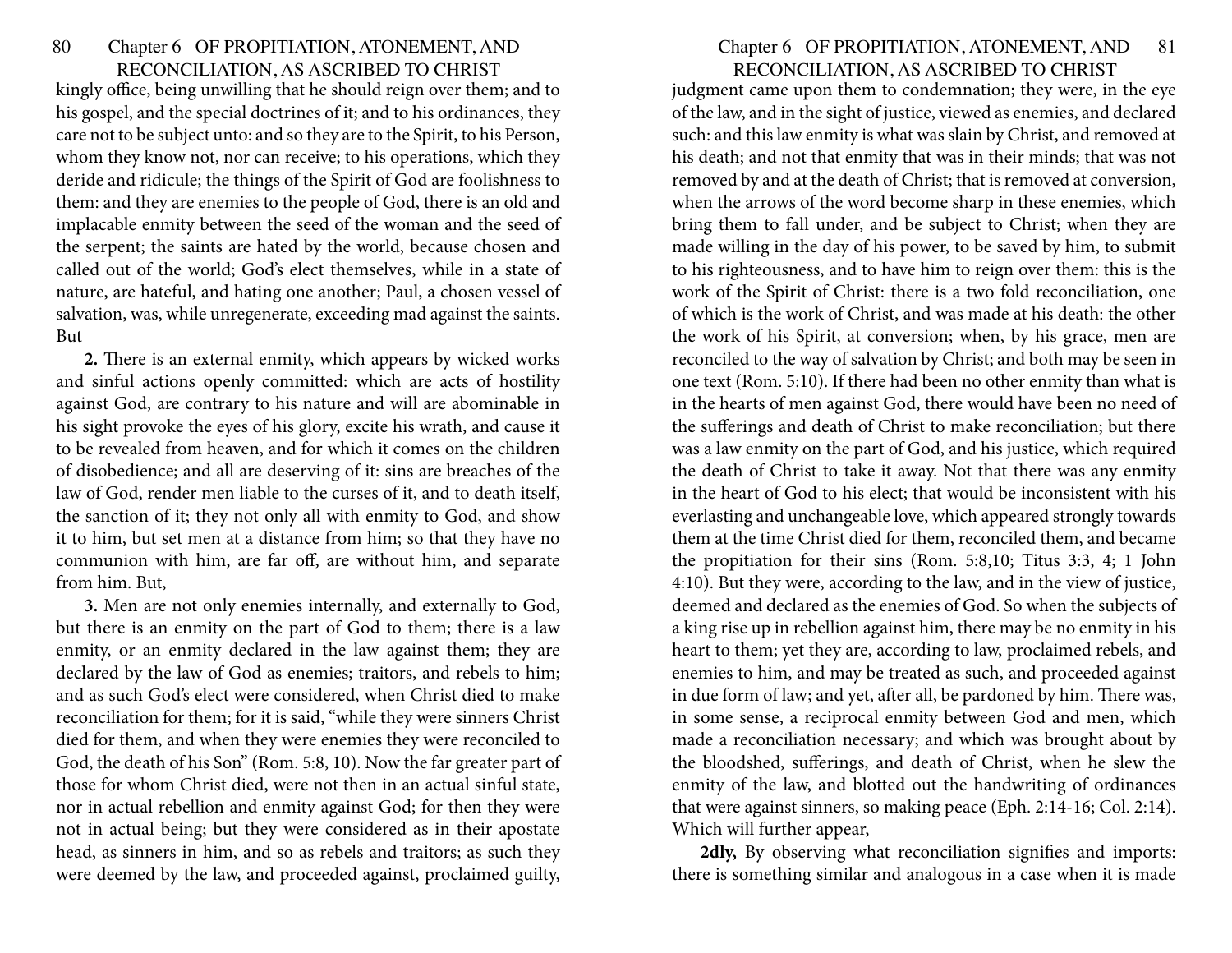between man and man, though not altogether the same; and some caution must be taken, lest we go into mistakes: reconciliation between man and man, supposes a former state of friendship subsisting between them, a breach of that friendship, and a renewing and restoration of it: and there is something like it in reconciliation between God and man; man, in his primeval state, was in strict friendship with God, not only Adam personally being made after the image, and in the likeness of God, having dominion over all the creatures, made for his use, and which were brought to him, to be named by him; and having an habitation in a most delightful garden, where he was allowed to eat of all kind of fruit in it, but one; and where he enjoyed communion with God: in all this honour he was; and not he only, but all his posterity, considered in him, as their head and representative, were in a state of friendship with God; hence the covenant made with him, in which he was their federal head, is rightly called by divines, "foedus amicitiae", a covenant of friendship: but man abode not long in this state; sin, that whisperer and agitator, soon separated chief friends; alienated man from the life of God, caused him to apostatize from him, and to become a traitor to him; filled him with enmity to him, and set him at a distance from him; and in this state of alienation and enmity, all his posterity naturally are; with respect to the elect of God among them, Christ has interposed, appeased justice, satisfied the law, and made reconciliation for them, and brought them into an open state of friendship with God; so that they are considered, in consequence of this, as Abraham was, the friends of God, and are treated as such (Jas. 2:23; Song of Sol. 5:1; John 15:15), have the blessings of divine favour bestowed upon them, and rich communications of grace made unto them.

But here we must proceed warily, and observe some things to prevent mistakes and misrepresentations; for perhaps there is not one thing in the whole scheme of evangelical truths more difficult rightly to fix than this. It should be considered, that properly speaking there are no passions nor perturbations of mind in God, who is a spirit, simple and uncompounded, and not capable of such things; when therefore displeasure, anger, provocation, resentment, &c. are ascribed to him, it must be understood after the manner of men; that he says

## Chapter 6 OF PROPITIATION, ATONEMENT, AND 83 RECONCILIATION, AS ASCRIBED TO CHRIST

something in his word, and does something in his providence, and the outward dispensations of it, which is somewhat similar to what men say and do, when the above is the case with them; otherwise we are not to conceive that God is in a passion, and is ruffled, and his mind disturbed, as they are. Nor are we to imagine there is any change in God, as in men, who are sometimes friends, then enemies, and then friends again; he changes not, there is no variableness nor shadow of turning in him; he may change his voice to his people, and speak comfortably to them in his gospel, who before spoke terribly to them in his law; he may change his outward conduct and behavior towards them, and carry it friendly to them, when before as at a distance: but he never changes his mind, counsel and affections to them; his love is everlasting and invariable; he ever rested in it, and nothing can separate from it; his love is never changed to enmity, and from enmity to love again; his special secret favour, as it is never lost, needed no recovery; nor did Christ, by making satisfaction and reconciliation for sin, procure the love and favour of God to his people; for Christ's being sent to be the propitiation, his sufferings and death, sacrifice and satisfaction, were the fruit and effect of the love of God, and not the cause of it (John 3:16; Rom. 5:8; 1 John 4:10). The reconciliation made by Christ was not to the love of God, which was never lost, but to the justice of God, offended by sin; the flaming sword, which turned every way and threatened vengeance, was plunged into the heart of Christ, the surety of his people, which was done to declare the righteousness and satisfy the justice of God; and to open a way for mercy to display itself, and turn its hand upon the little ones; and thus justice and mercy happily met together, and were reconciled to one another in their different pleas and demands (Zech. 13:7; Rom. 3:25, 26; Ps. 85:10). The reconciliation made by Christ is for sin, to make satisfaction for it (Dan. 9:24; Heb. 2:17), and on that account it is a reconciliation of sinners to God, he being thereby pacified towards them for all that they have done; being well pleased with what Christ has done and suffered for them; he is well pleased with him, and with all that are considered in him, who are accepted in him the beloved, and are admitted into an open state of favour; which is meant by their having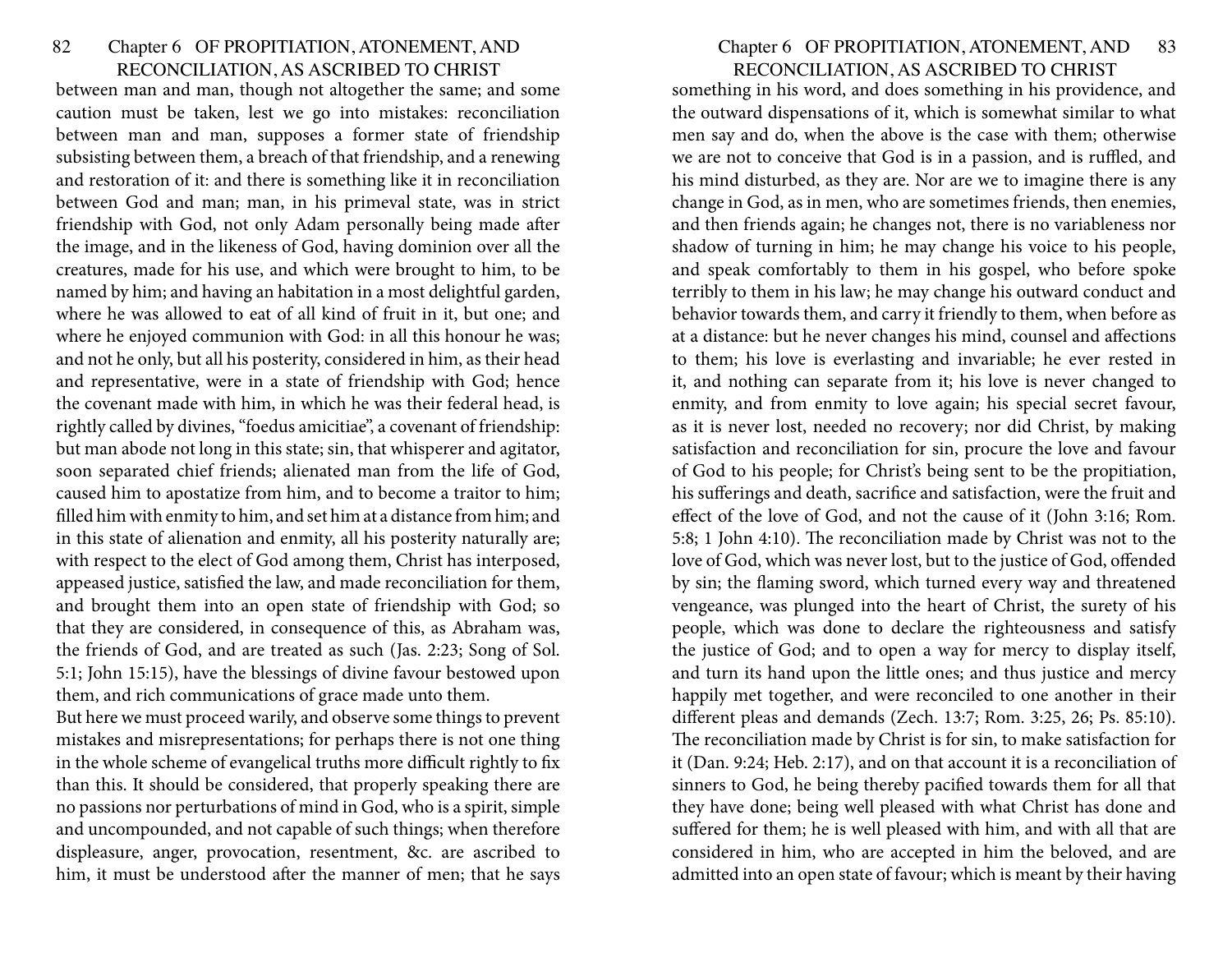access through Christ into the grace wherein they stand (Matthew 3:17; Eph. 1:6; Rom. 5:2), for though the love of God to his elect is invariable and unchangeable in itself, yet the manifestation of it is different; and it may be distinguished into secret and open love; there are obstructions by sin thrown in the way of love, which must be removed, in order to enjoy open favour and the blessings of it, and which are removed by Christ; thus Christ was made under the law, to redeem his people, that they might receive the adoption of children; and was made a curse for them, that the blessings of grace love had provided in covenant for them, might come upon them; and he was made sin, and a sin offering for them, that they might be made the righteousness of God in him; and be brought into a state of open fellowship and communion with him, who before were kept at a distance. Thus David, though he most affectionately loved his son Absalom, and longed for him, when for an offence he fled; and though through the mediation of Joab he was allowed to return to Jerusalem, yet the king would not suffer him to see his face for the space of full two years; when by the mediation of the same person he was admitted into the king's presence, taken into open favour, and kissed by him (2 Sam. 13:39; 14:1, 21, 24, 33).

*Thirdly,* the means by which this reconciliation is made, are the bloodshed and death of Christ; he only is the reconciler and peace maker; a sinner cannot make peace with God or reconciliation, that is, satisfaction for his sins; not by his works of righteousness, which are impure and imperfect; nor by repentance, which the law does not admit of, nor is it any satisfaction to it; nor by faith, for that does not make, only receives the atonement made by Christ; there is nothing a sinner can do, will make peace and reconciliation for him; and what will, he cannot do; which is no less than fulfilling the whole law, and answering all the demands of law and justice (Rom. 8:3, 4), death being the sanction of the law, and the wages of sin, there is no reconciliation to be made but by death; not by the death of slain beasts, which could not take away sin; nor by the death of the sinner himself: the Jews having lost the true notion of the atonement by the Messiah, fancy that a man's death atones for his sins; but it is a false notion, there is no other way of peace, reconciliation, and atonement

Chapter 7 OF THE PARDON OF SIN 85 being made, but by the death of the Son of God; who being God as well as man, could and did give virtue and efficacy to his blood, sufferings, and death in human nature united to his person, as to make them adequate to the said purposes.

# **Chapter 7**

## **OF THE PARDON OF SIN**

The doctrine of pardon properly follows the doctrine of satisfaction; for pardon of sin proceeds upon satisfactory made for it. Forgiveness of sin, under the law, followed upon typical atonement for it: four times, in one chapter, it is said, the priest shall make atonement for sin, and it shall be forgiven (Lev. 4:20, 26, 31, 35), and as often in the next chapter (Lev. 5:10, 13, 16, 18), and in other places. This doctrine is of pure revelation; it is not to be known by the light of nature; "as many as have sinned without law shall also perish without law" (Rom. 2:12), for anything the light of nature suggests, concerning the pardon of it; men may fancy, from the goodness and mercy of God, that he will forgive their sins; but they cannot be certain of it that he will, since he is just as well as merciful; and how to reconcile justice and mercy in the pardon of sin the light of nature leaves men in the dark; they may conjecture, that because one man forgives another, upon repentance, God will do the same; but they cannot be sure of it: besides, grace must be given to a man to repent, as well as remission of sins, or else he never will repent. Nor is this a doctrine of the law, which gives not the least hint of pardon, nor any encouragement to expect it; "as many as have sinned in the law shall be judged by the law", condemned without any hope of pardon (Rom. 2:12). "Every transgression and disobedience" of the law, or word spoken by angels, "received a just recompense of reward"; that is, proper and righteous punishment (Heb. 2:2). Nor does the law regard a man's repentance, nor admit of any; "he that despised Moses' law died without mercy!" (Heb. 10:28). But the doctrine of pardon is a pure doctrine of the gospel, which Christ gave in commission to his disciples to preach, and which they preached in his name, and to which all the evangelic prophets bore witness (Luke 24:47; Acts 13:38; 10:43). Concerning which may be observed,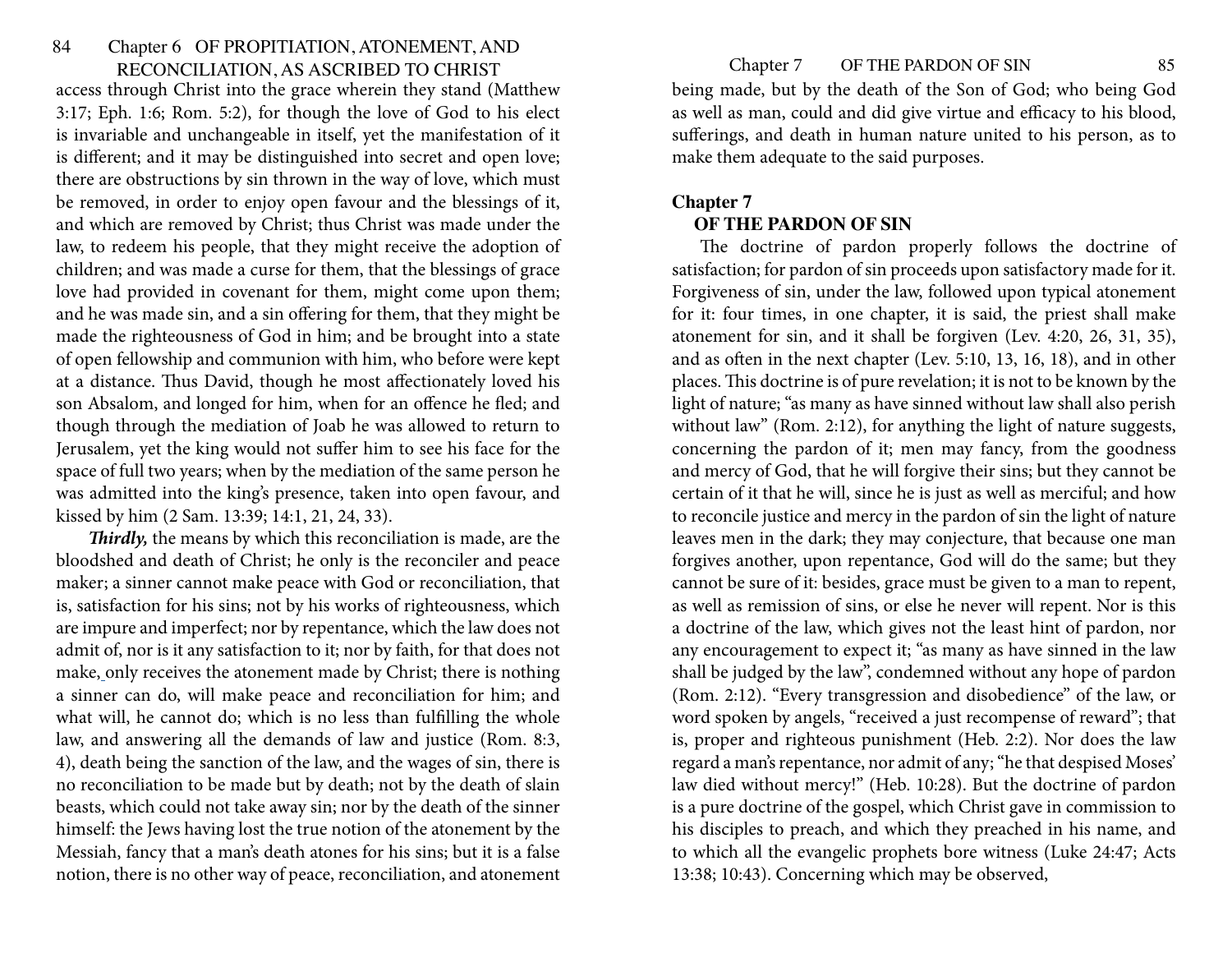**1.** First, The proof that may be given of it, that there is such a thing as pardon of sin: this is asserted in express words by David; "There is forgiveness with thee" (Ps. 130:4), and by Daniel, "To the Lord our God belong mercies and forgivenesses", full and free pardon of sin (Dan. 9:9). It is a blessing provided and promised in the covenant of grace, ordered in all things, which, without this, it would not be; this is a principal blessing in it; the promise of which runs thus; "I will be merciful to their unrighteousnesses, and their sins and their iniquities will I remember no more" (Heb. 8:12. It is in the gracious proclamation the Lord has made of his name, and makes a considerable part of it as "the Lord, the Lord God, merciful and gracious, forgiving iniquity, transgression, and sin!" (Ex. 34:7). Christ was "set forth", in the purposes of God, to be "a propitiation, through faith in his blood, for the remission of sins"; and he was sent forth, in the fullness of time, to shed his blood for it; and his blood has been "shed for many for the remission of sins!" and it is procured by it; or otherwise his bloodshed and death would be in vain (Rom. 3:25; Matthew 26:28; Eph. 1:7), and it is in his hands to bestow it; having ascended on high, he has received gifts for men, "even for the rebellious"; and among the gifts for them pardon of sin is one; Christ is "exalted to be a Prince and a Savior, to give repentance unto Israel and forgiveness of sins" (Acts 5:31), and it is by his orders, published in the gospel, as before observed; to which may be added, the numerous instances of it, both under the Old and under the New Testament; as of the Israelites, who, as they often sinned, God had compassion on them, and forgave their iniquities; even though he took vengeance on their inventions, (Ps. 78:38; 99:8) and of David, Manasseh, and others, and of Saul the blasphemer, the persecutor, and injurious person; and of other notorious sinners (Ps 32:5; 1 Tim. 1:13; Luke 7:37, 47). It is in this way God would have his people comforted, when burdened grid distressed with the guilt of sin, (Isa. 40:1,2 Mt 9:2 and they are, at times, favored with a comfortable experience of it, and peace of soul from it (Ps. 85:1-3; Rom. 5:11), they are directed to pray for it, anti do pray for it; to which there would be no encouragement if there was no such thing (Ps 32:5; 51:1, 2, 7-9; Dan. 9:19; Matthew 6:12). To add no more, forgiveness of sin

is included in complete salvation, and is a part of it, and without which it would not be complete; nay, without it there could be no salvation; forgiveness of sin is a branch of redemption by the blood of Christ, which is explained by it (Eph. 1:7).

*Secondly,* The phrases by which the pardon of sin is expressed, and which will serve to lead into the nature of it.

**1.** By lifting it up, and taking it away; "Blessed he whose transgression is forgiven", J7W (ywvn) is "lifted up", taken off from him, and carried away (Ps 32:1). Sin lies upon the sinner, and lays him under obligation to punishment, unless it is taken off; and the sins of God's elect are taken off of them, and laid on Christ, and bore by him, and removed from them, as far as the East is from the West; so that when sought for they shall not be found, God having pardoned those he has reserved for himself: and sin lies upon the conscience of an awakened sinner as a burden too heavy for him to bear; which is taken away by the application of the blood of Christ; and who gives orders to take away the filthy garments of his people, and clothe them with change of raiment, and puts away their sins, that they shall not die.

**2.** By the covering of it; "Blessed is he whose sin is covered" (Ps. 32:1). "Thou hast forgiven the iniquity of thy people; thou hast covered all their sin" (Ps. 85:2). Sin is something impure, nauseous, and abominable, in the sight of God, and provoking to the eyes of his glory, and must be covered out of sight; and this cannot be done by anything of man's; not by his righteousness, which is but rags, a covering too narrow to be wrapped in, and can no more hide his nakedness than Adam's fig leaves could hide his; nay, it is no better than a spider's web; and of which it may be said, "Their webs shall not become garments, neither shall they cover themselves with their works" (Isa.. 59:6), sin is only covered by Christ, who is the antitype of the mercy seat which was a lid or cover to the ark of the same dimensions with it, in which was the law, and prefigured Christ, as the covering of the transgressions of it by his people, from the sight of avenging Justice; and whose blood is the purple covering in the chariot of the covenant of grace, under which his people ride safe to glory; all their iniquities being out of sight; and whose righteousness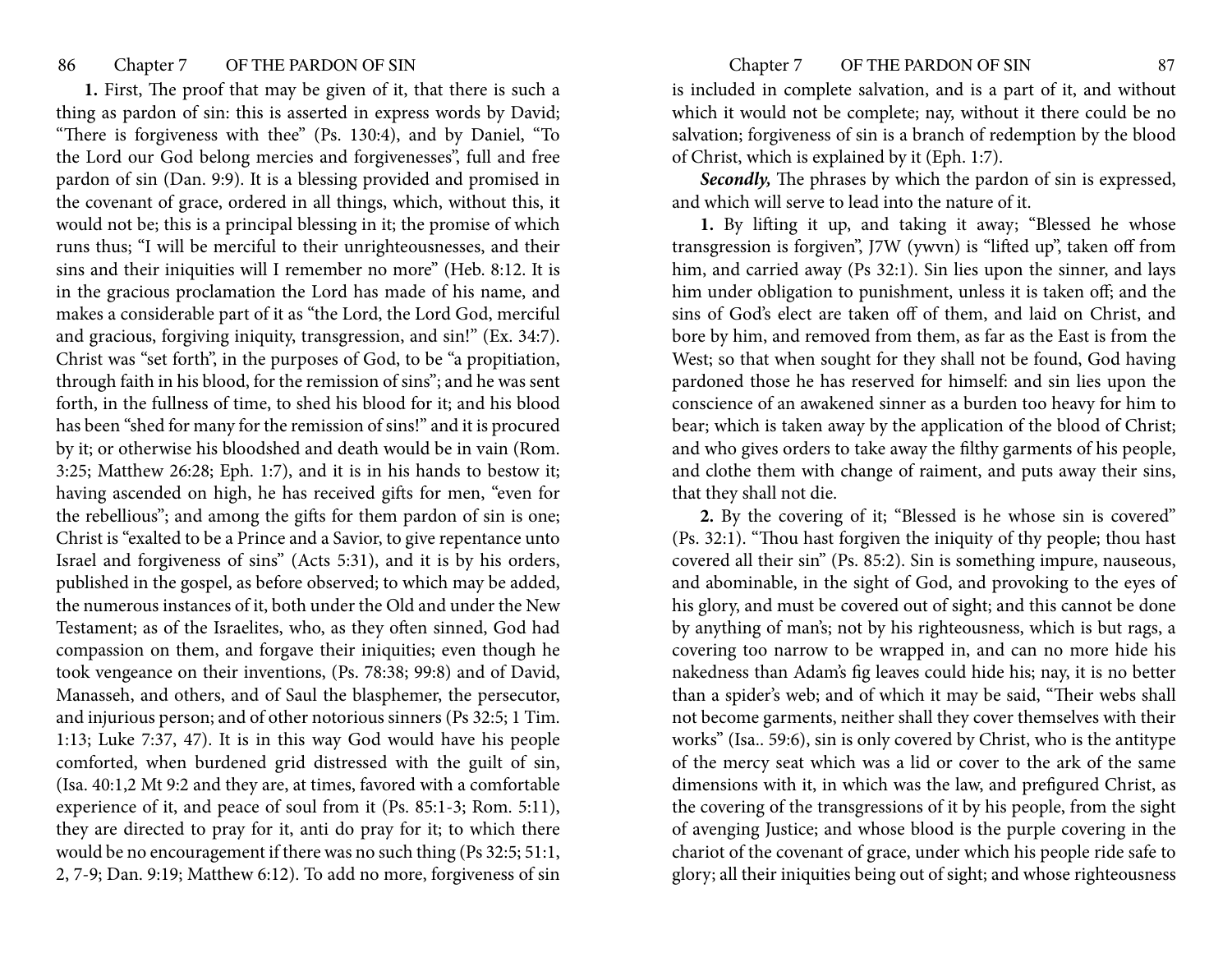is unto and upon all that believe; a garment that reaches to the feet, that white raiment with which being clothed, the shame of their nakedness does not appear; yea, being clothed with this robe of righteousness and garments of salvation, are as ornamented as the bridegroom and bride on the wedding day; hereby their sins are covered, so as not to be seen any more, and they appear unblameable and irreproveable in the sight of God.

**3.** By a non-imputation of it; "Blessed is the man to whom the Lord imputeth not iniquity" (Ps. 32:2), does not reckon it, or place it to his account, or bring any charge against him for it, or punishes for it; but acquits him from it, having imputed it to Christ, placed it to his account, charged him with it, laid the chastisement of it on him, or the punishment of it on him, and received satisfaction from him for it.

**4.** By a blotting of it out: in such language David prays for the forgiveness of sin; "Blot out my transgressions, and blot out all mine iniquities" (Ps 51:1, 9), and in the same way God declares his will to forgive the sins of his people; "I, even I, am he that blotteth out thy transgressions" (Isa. 43:25), which language is used, either in allusion to the crossing of debt books, drawing a line over them; or to the blotting out a man's handwriting to a bond or note, obliging to payment of money; hence the phrase of "blotting out the handwriting of ordinances that was against us" (Col. 2:14). Sins are debts, and these are numerous, and sinners poor, and unable to pay them; wherefore God, for Christ's sake, freely forgives, and draws the line of Christ's blood over them, and cancels the obligation to payment: or else to the dissipation of a cloud, by the sun rising or breaking out through it; "I have blotted out, as a thick cloud, thy transgressions; and as a cloud thy sins" (Isa. 44:22). Sins may be compared to clouds for their quantity, their number being many; for their quality, being exhaled out of the earth and sea, and mount up to heaven, cause darkness, and intercept light; sin rises out of the earthly minds of men, who mind earthly things, and who are like the troubled sea which cannot rest; and the sins of some, like those of Babylon, reach up to heaven, and call for wrath and vengeance to come down from thence; sin causes the darkness of unregeneracy, and is often the reason of darkness to

such who have been made light in the Lord; it intercepts the light of his countenance, and of Christ, the Sun of righteousness: now as a cloud is dispersed and dissipated by the breaking forth of the sun, which, overcoming the cloud, scatters it, so as it is seen no more: in like manner, through the rising of the Sun of righteousness, with healing in his wings, an application of pardoning grace is made for his sake; upon which darkness is dispersed, light and joy introduced, a serene heaven of peace and comfort follow: and as a cloud is so dispersed that it is seen no more, so sin is pardoned, in such sort as not to be seen any more, or to be set in the light of God's countenance unto condemnation; and though as fresh clouds may arise, so new sins may be committed, which yet are removed and cleansed from, by the blood of Christ, and the efficacy of it, for the continual pardon of it, through the repeated application of that blood.

**5.** By a non-remembrance of it; "And their iniquities will I remember no more" (Heb. 8:12; Isa. 43:25). God forgives and forgets; having once forgiven them, he thinks of them no more; they are out of sight and out of mind; his thoughts are thoughts of peace, and not of evil; he remembers not former iniquities, but his tender mercies, which have been ever of old.

**6.** By making sin, or rather sinners, "white as snow": so David prays, "Wash me, and I shall be whiter than snow" (Ps. 51:7). So the Lord promises; "Thy sins shall be as white as snow" (Isa. 1:18). "Her Nazarites are purer than snow" (Lam. 4:7). Being justified by the righteousness of Christ, clothed with that fine linen, clean and white, washed in his blood, and their garments made white therein, and all their sins forgiven for his sake, and so all fair without spot or blemish.

*Thirdly,* What sins are pardoned; sins both with respect to quality and quantity.

*1st*, For quality; they are called "trespasses". Sin is a walking on forbidden ground, for which a man must suffer, unless forgiven: and "transgressions" of the law of God; a passing over and going beyond the bounds and limits prescribed by it: and "iniquities", which are contrary to the rules of justice and equity; and sins, errors, aberrations, strayings from the rule of God's word: when God is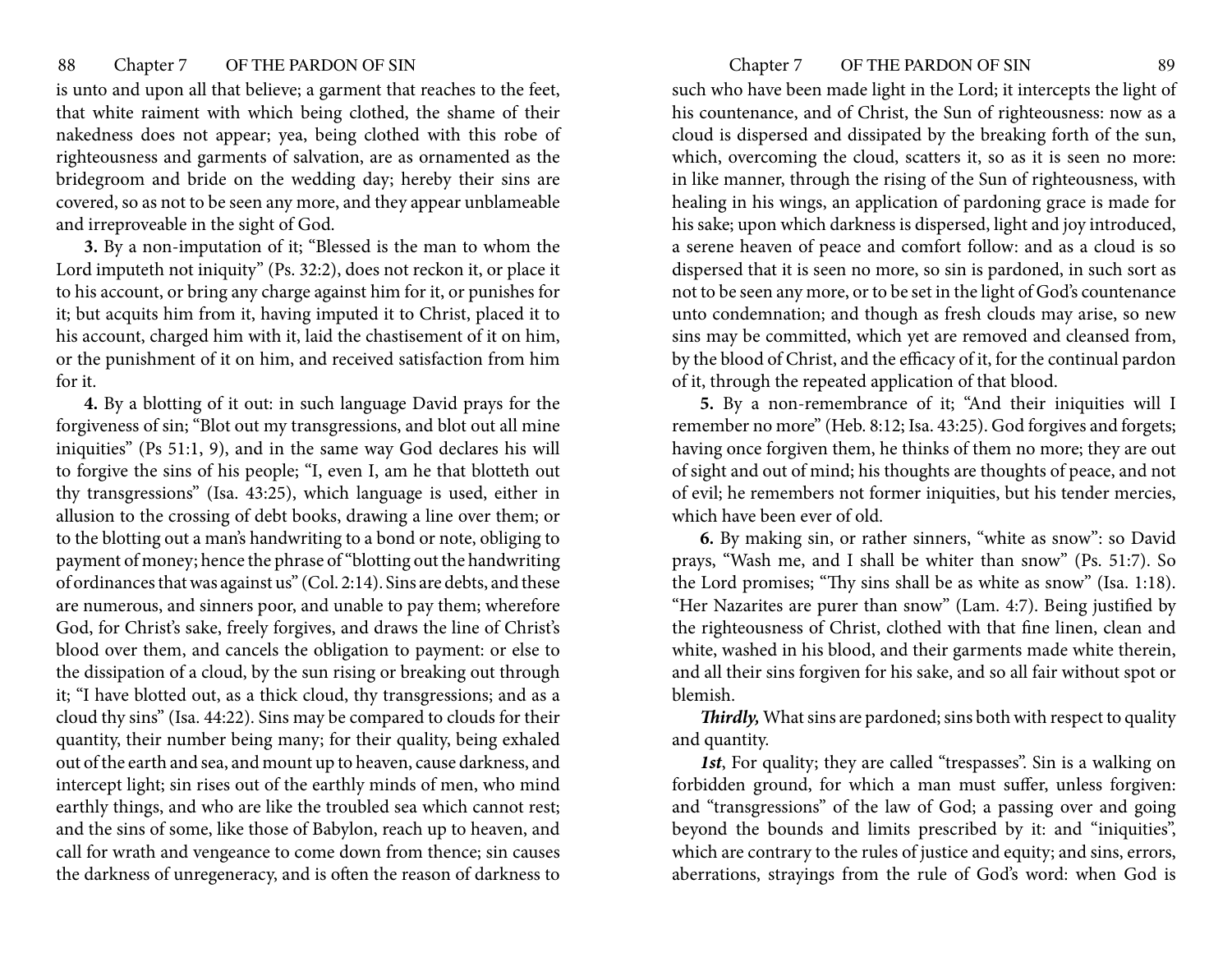said to forgive "iniquity, transgression", and "sin", it takes in every kind and sort of sin; every sin is against God, though some are more immediately against him than others; they are contrary to his nature, which is pure and holy; whereas, nothing is more impure and unholy than sin is; and therefore it is abominable to him, and hated by him; and hence sins arc called abominations; not that they are so to sinners, for they delight in them; but to God, to whom they are so very disagreeable: there is an enmity in sin, and in every sinner's heart, to God; every sin is an act of hostility against him, it is a stretching out the hand against God, and a strengthening a man's self against the Almighty; it strikes at his Deity, and is a contempt of his authority; and yet he forgives it: it being committed against him, an infinite Being, it is objectively infinite, and requires an infinite satisfaction; and without it is punished "ad infinitum". Sin is defined, "a transgression of the law" (1 John 3:4), a breach, a violation of it; which accuses of it, pronounces guilty for it, and curses and condemns; and is only forgiven by the Lawgiver, who is able to save and to destroy. Sins are sometimes represented as "debts"; because, being committed, they oblige to the debt of punishment, which God remits; the sinner owing more than ten thousand talents, and not able to pay, he frankly forgives all for Christ's sake; of which the year of release from debts under the law was typical: sins, with respect to men, are called diseases, and they are incurable, but by the grace of God and blood of Christ; and pardon of sin is expressed by healing them; "who forgiveth all thine iniquities, who healeth all thy diseases" (Ps. 103:3; Isa. 33:24; Mai. 4:2).

*Secondly,* for quantity; all trespasses, sins, and transgressions are forgiven (Col. 2:13; Ps. 103:3). Original sin, the sin of the first man, and the sin of all men in him, by which all are made, constituted, and accounted sinners; which is the source and fountain of all sin, and is the iniquity of us all, which was laid on Christ, and he satisfied for, and is forgiven for his sake; of all sin, it cannot be thought this should be left unforgiven: all actual sins which spring from thence; the works of the flesh, which are many and manifest; some are more secret, some more open, some lesser, others greater, more daring and presumptuous; some sins of commission, others sins of omission;

but all are forgiven; see (Isa. 43:22-25 and not only daily failings and infirmities, but all backslidings, revolts, and partial apostasies, (Jer 3:12-14,22 Ho 14:4 and, indeed, every sin, excepting the sin against the Holy Ghost (Matthew 12:31, 32),and why that is unpardonable has been observed, (see Gill on "Matthew 12:31" and on "Matthew 12:32").

*Fourthly,* The causes of the pardon of sin.

1*st* The efficient cause is God, and not any creature, angels or men.

**l.** It is not in the power of men to forgive sin; one man may forgive another an offence, as committed against himself, but not as committed against God; saints ought to forgive one another's offences that arise among them; as God, for Christ's sake, has forgiven them, (Eph. 4:32; Col. 2:13). Ministers can remit sin ministerially and declaratively, but not authoritatively; no man that goes under the name of a priest, or a minister of the word, has a power of absolution, or has authority to absolve men from their sins: all that a true and faithful preacher of the gospel can do is to preach remission of sins in the name of Christ; and to declare, that whoever repent of their sins, and believe in Christ, shall receive the forgiveness of them; and which declaration of theirs God abides by and confirms; and whose sins, in this sense, they remit, they are remitted (John 20:23). To assume a power to forgive sin, and absolve from it, is the height of antichristianism; it is with respect to this that antichrist is said to sit in the temple of God, "showing himself that he is god", by taking that to himself which belongs to God only; namely, to forgive sin; this is one of the blasphemies, and a principal one, which his mouth is opened to utter, to dispense with sin, grant indulgences of it, and pardons for it (2 Thess. 2:4; Rev. 13:5, 6), the highest angel in heaven cannot forgive, nor procure the forgiveness, of one sin; they could not for those of their own kind that sinned; nor can they for any of the sons of men.

**2.** There is nothing a man has, or can do, by which he can procure the pardon of sin, either for himself or for others: no man, by his riches, and the multitude of his wealth, can give to God a ransom for himself, or his brother, make atonement and satisfaction for sin, and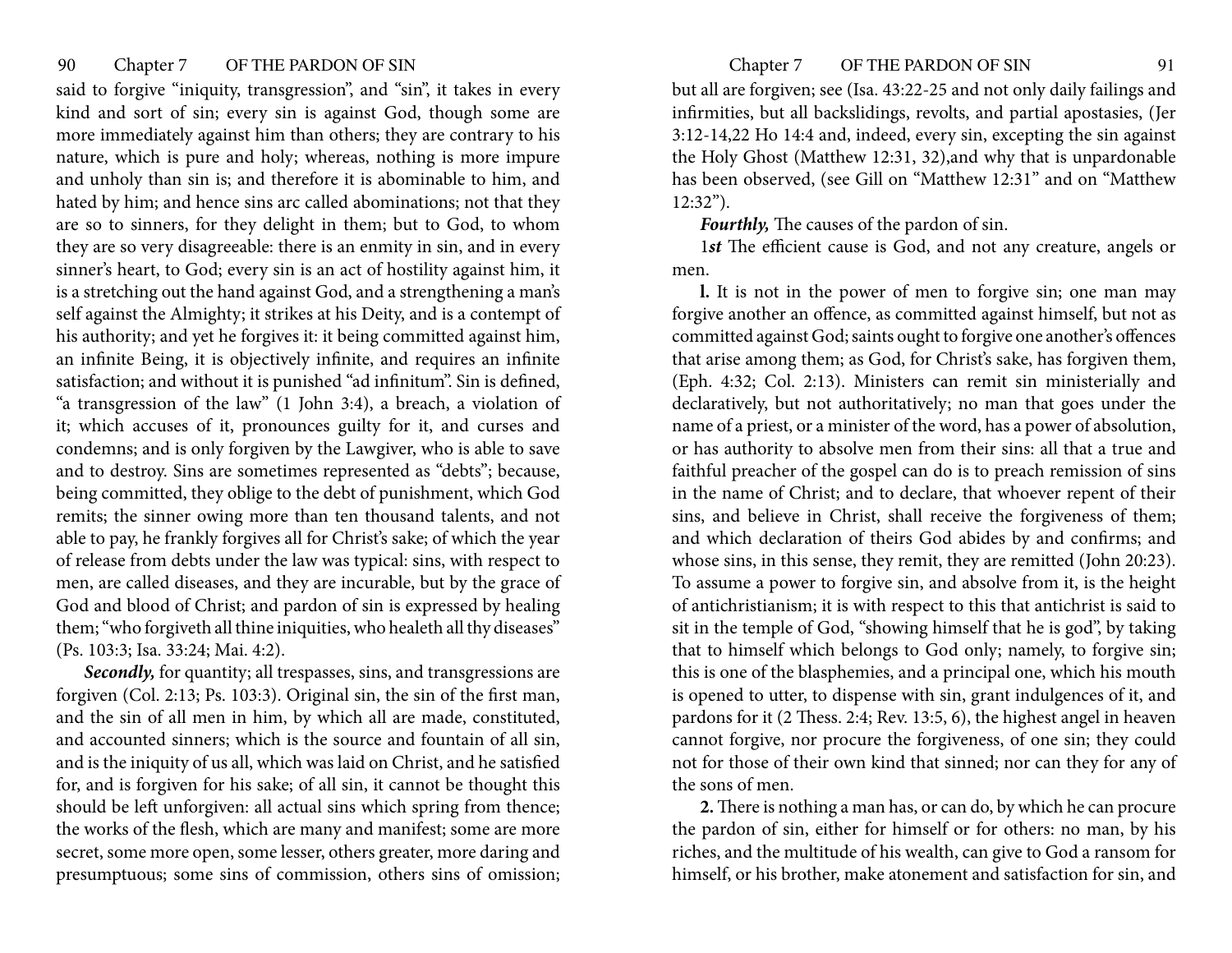obtain the pardon of it; "riches profit not in the day of wrath": when God comes to deal with men for their sins, and pour out his wrath upon them for them, bags of gold and silver will be of no avail. Nor is pardon of sin to be obtained by works of righteousness; could it, it would not be of grace; for grace and works are opposed to each other; men would be saved by works, contrary to the scriptures, since pardon is included in salvation, and that is by grace, and not works: besides the blood of Christ would be shed in vain; for as if righteousness, or justification, came by the law, then Christ died in vain; so if pardon of sin came by the works of the law, and obedience to it; in like manner Christ must have died in vain. Once more, the best works of men are due to God; he has a prior right unto them, and therefore cannot be meritorious of pardon; nor is there any just proportion between them and pardon, and eternal life; one debt cannot be paid by another, or the debt of punishment be remitted by the debt of obedience. Nor is pardon procured by repentance; they are both gifts of grace; and though given to the same persons, the one is not the cause of the other; at least, repentance is not the cause of remission; for true, evangelical repentance, flows from, and in the exercise of it is influenced by the discovery and application of pardoning grace; (see Ezek. 16:63). Brinish tears will not wash away sin, notwithstanding these, it will remain marked before God; the tears the woman, a sinner, shed, and with which she washed Christ's feet, were not shed to procure the pardon of her sins; but flowed from a sense of pardoning love manifested to her (Luke 7:37, 47). Nor is pardon procured by faith, as the cause of it; faith does not obtain it by any virtue of its own, but receives it as obtained by the blood of Christ (Acts 10:43; 26:18). Nor is it procured by a submission to the ordinance of water baptism; baptism neither takes away original sin, nor actual sin; not as to the guilt thereof, as the case of Simon Magus shows; for though the three thousand are directed to be "baptized in the name of Christ, for the remission of sins"; and Saul was advised by Ananias, to "arise, and be baptized, and wash away his sins" (Acts 2:38; 22:16), yet the meaning is not, as if remission of sins was to be obtained by baptism, or sinners to be cleansed from them by it; but that by means of this ordinance, they might be led to the sufferings,

death, and bloodshed of Christ, represented in it; for whose name's sake remission of sins is granted, and whose blood was shed for it, and cleanses from it.

**3.** God only can forgive sin; it is his sole prerogative; it belongs to him, and to no other (Mark 2:7; Isa. 43:25; Dan. 9:9). And this appears from the nature of sin itself; it is committed against God; and none but he against whom it is committed can forgive it; it is a breach of his righteous law; and none but the Lawgiver, who is able to save and to destroy, can remit it, or free from obligation to punishment for it. Besides, if there was any other that could forgive sin, then there would be one equal to God; whereas, "Who is a God like unto him that pardoneth iniquity?" (Micah 7:18), and it may be observed, that saints in all ages, under the Old and under the New Testament, never made their application to any other but to God for the forgiveness of sin; nor are they ever directed to any other for it (Ps. 51:1; Dan. 9:19; Matthew 6:9,12; Acts 8:22).

**4.** Yet all the three Persons, Father, Son, and Spirit, have a concern in it. God the Father made an early provision of this blessing of pardon in his heart, in his purposes, in his council and covenant; and sent his Son to be the propitiation for it, and for the remission of it, through faith in his blood; and does bestow it for his sake; in which he shows, not only his grace, but his justice and faithfulness; for upon the bloodshed of his Son for it, he is "just and faithful to forgive sin"; just, in that the blood of Christ is a sufficient atonement for it; and faithful to his counsels, covenant, and promises, concerning it. Christ, as God, and the Son of God, has power to forgive sin, even as Immanuel, God with us. God in our nature, and when he was here on earth; of which he gave proof, by another act of his divine power, bidding a lame man take up his bed and walk (Matthew 9:2, 6). As God man and Mediator, his blood was shed for the remission of sin; and by it was obtained; as the Advocate of his people he calls for it, and demands and requires the application of it when it is wanted; and as the exalted Savior he gives it, and in his name it is preached, according to his orders, by the ministers of the gospel. The Holy Spirit of God has also a concern in it: he convinces men of sin, and of their need of the pardon of it; he makes it manifest; he takes the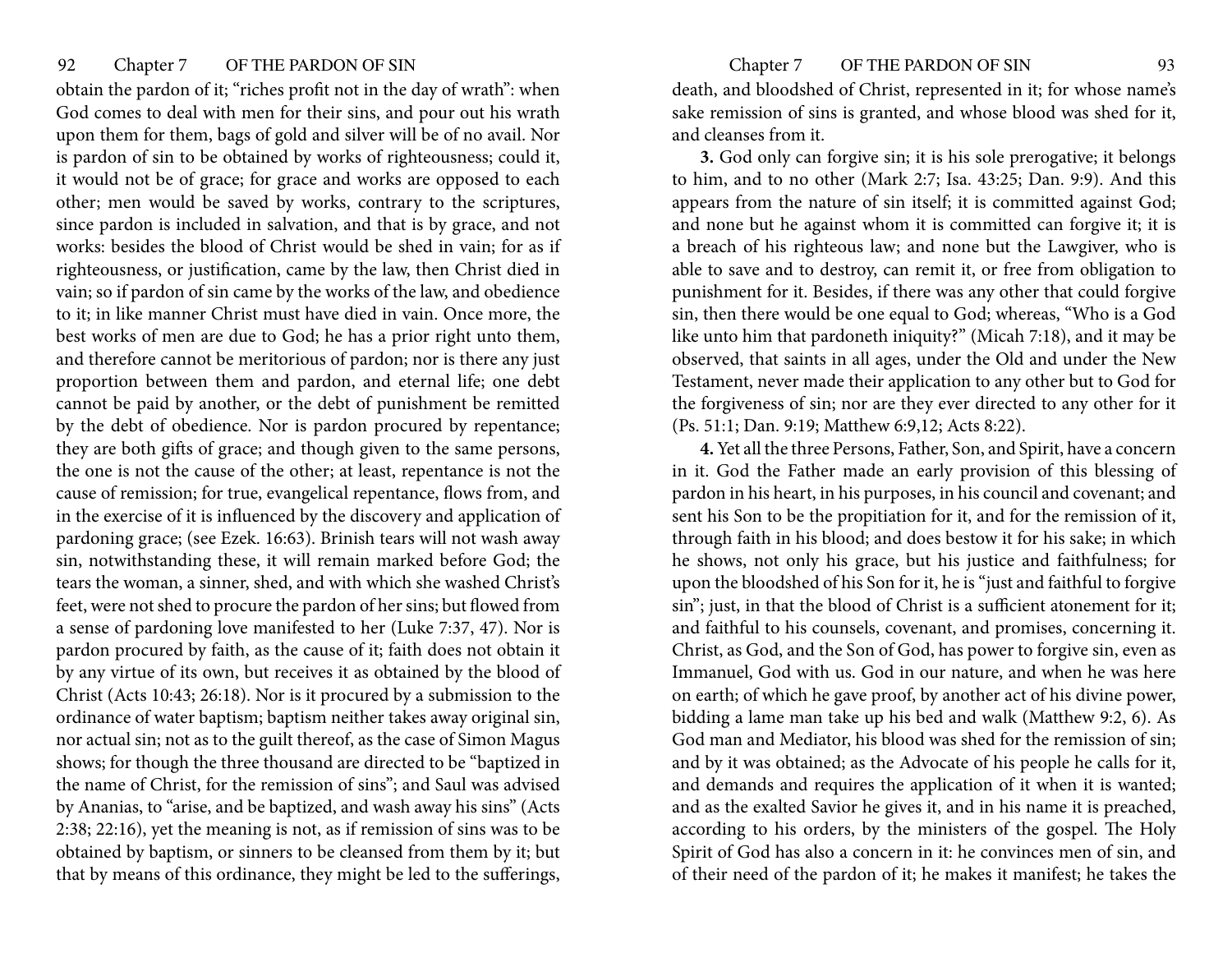blood of Christ, and applies it to the conscience, which speaks peace and pardon; he pronounces the sentence of it in the conscience of a sinner; he is the Holy Spirit of promise, and he seals up the pardon of sin in a promise; and witnesses to the spirits of God's people that they are pardoned ones.

**2***dly***.** The impulsive moving cause of pardon, is not neither man's misery nor his merits; not any works of righteousness done by him; nor even any of the graces of the Spirit in him; but the sovereign grace and mercy of God, through Christ, (Eph 1:7; Ps. 51:1; Luke 1:77, 78).

3*dly*, The procuring meritorious cause of it, is the blood of Christ, which was shed for it, has obtained it, and for the sake of which God forgives sin; which virtue it has from the human nature being in union with the divine Person of the Son of God; see (Heb. 9:14; 1 John 1:7).

*Fifthly,* The effects of pardon, that is, when applied; for the effects of it are not sensibly perceived unless applied; which are,

**1.** Peace of conscience; when sin is charged upon the conscience, and there is no sight and sense of pardon, there is no peace; but no sooner is there a view of interest in justification, by the righteousness of Christ, and pardon by his blood, but there is peace, which that blood speaks and gives; and which the world cannot take away; a peace that passeth all understanding, and is better experienced than expressed.

 **2.** Cheerfulness of spirit: when sin lies as an heavy burden, without a view of pardon, the mind is depressed; it is filled with gloominess, and melancholy apprehensions of things, if not with despair, as in the case of Cain: a spirit, wounded with a sense of sin, and without a view of pardon, who can bear? But when the Lord says, "Son", or "daughter, be of good cheer, thy sins are forgiven thee!" cheerfulness takes place; the spirits, that were sunk, are raised; the head, that was bowed down, is lifted up; that countenance, that looked dejected, smiles; the soul is caused to hear joy and gladness; and the bones that were broken are made to rejoice.

**3.** Comfort of soul: while a gracious soul, under a sense of sin, apprehends that God is angry with him, he has no comfort; but when he manifests his pardoning grace, then he concludes his anger is turned away, and he is comforted: and this is one of the ways and means in which God would have his people comforted by his ministers; "Speak ye comfortably to Jerusalem; cry unto her, that her iniquity is pardoned" (Isa. 40:1, 2), and when their ministry is accompanied by the Spirit of God, comfort is enjoyed.

**4.** Access to God with boldness and confidence: a soul, under the weight and pressure of the guilt of sin, moves heavily to the throne of grace; and when it comes there cannot lift up his eyes, but looking downward, and smiting on his breast, says, "God be merciful", or propitious, "to me, a sinner!" but when it has a view of the blood, righteousness, and sacrifice of Christ, it comes with liberty, boldness, and confidence; particularly when it has a clear and comfortable sight of the pardon of sin, through the blood of Jesus, it has boldness to enter into the holiest of all, and come up to the seat of God, and claims interest in him.

**5.** Attendance on divine worship with pleasure and delight: this flows from a sense of forgiveness of sin, and is one end of it; "there is forgiveness with thee, that thou mayest be feared", that is, worshipped; for fear is put for worship, both inward and outward; and especially denotes, serving the Lord with reverence and godly fear. And to have the conscience purged from dead works by the blood of Christ, both puts a soul into the best capacity, and into the most suitable frame to serve the living God, (Ps. 130:4; Heb. 12:28; 9:14).

**6.** Love to God and Christ is raised, promoted, and increased, by an application of pardon; which, as it is an evidence of the love of God to a sinner, it produces love again; the poor woman in the gospel, the notorious sinner as she had been, loved much, many sins having been forgiven her (Luke 7:47).

**7.** Evangelical repentance, and the exercise of it, are much influenced by pardon of sin being applied: the tears of repentance, shed by the poor woman before mentioned, flowed from a sense of pardoning grace and mercy; sin never appears more odious than in the glass of forgiving love; shame, confusion of face, and silence, are never more manifest, than when a soul knows that God is pacified towards it for all that it has done; this produces a godly sorrow, a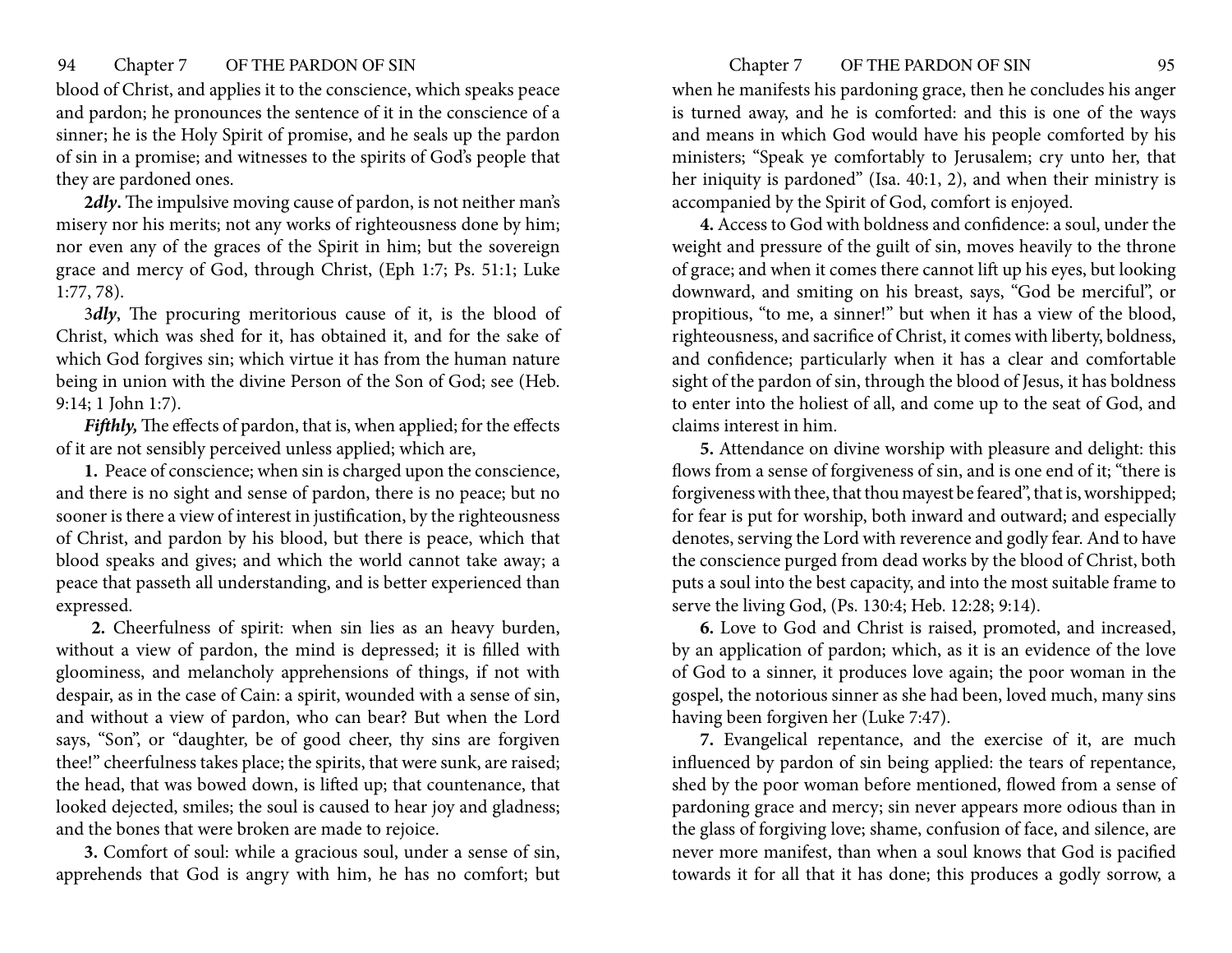sorrow after a godly sort, for sin committed against a God of love, grace, and mercy; faith first looks to Christ, and beholds pardon through him; and then evangelical mourning and repentance follow upon it (Ezek. 16:63; (Zech. 12:10).

**8.** Thankfulness of soul for such a mercy; than which there cannot be a greater: if a man is truly impressed with a sense of it, he will call upon his soul, and all within him, to bless and praise the Lord for all his benefits; and particularly for this, "who forgiveth all thine iniquities" (Ps. 103:2, 3). Think with what gratitude and thankfulness a condemned malefactor, and just ready to be executed, receives his pardon from the king! with that, and much more, souls sensible of sin, the demerit of it, and danger by it, receive pardon of all their sins, through the blood of Christ, from the King of kings.

*Sixthly,* The properties of pardon.

**1.** It is an act of God's free grace; it is according to the "riches" of it; that is, the plenty of it, which is abundantly displayed in it; and according to the "multitude of his tender mercies", mercy being richly shown forth in it, (Eph 1:7 Ps 51:1. It is an act of the Father's grace, who has found the ransom; and, upon it, delivered men from going down to the pit of corruption; has set forth Christ to be the propitiation, through faith in his blood, for the remission of sins, and does, for his sake, freely forgive them: and it is an act of the Son's grace, in shedding his blood for the remission of it: and it is an act of the Spirit's grace, to lead to the blood of Jesus, which speaks peace and pardon; to that fountain opened to wash in for sin and uncleanness; to take of the things of Christ, his blood, righteousness, and sacrifice, and show interest in them, and make application of them. Pardon of sin is one of the things freely given of God, which the Spirit gives knowledge of; and it is an act of sovereign, unmerited, and distinguishing grace. God bestows it on whom he pleases, according to his sovereign will, and on persons altogether undeserving of it, who have been guilty of all manner of sin, of sins of omission and commission; and yet to such he says, "I, even I, am he that blotteth out thy transgressions for mine own sake" (Isa. 43:25), and it is bestowed on some, and not others, who are equally as bad as the others; and on men, and not angels; for to the angels that sinned

no sparing pardoning mercy is extended; only to rebellious, sinful men.

**2.** It is a point of justice; God is just, while he pardons those that repent of their sins, confess them, and believe in Christ; "If we confess our sins, he is faithful and just to forgive us our sins" (1 John 1:9), just on account of the blood of his Son being shed for the remission of sin, and faithful to his counsel, covenant, and promises, to grant it upon that footing; and hence also Christ, as an advocate, calls for it, and demands it in right of justice; that it be applied to his people, for whom he shed his blood; and became the propitiatory sacrifice for their sins; which he powerfully and effectually pleads on their behalf, (ljo 2:1,2.

**3.** It is a complete act; it is a forgiveness of all the sins and trespasses of God's people, not one is left unforgiven; and it is done "simul" and "semel", together and at once; though the manifestation and application may be made at different times, as wanted by believers; yet in the mind of God it passed at once; even a full as well as free forgiveness of all sins, past, present, and to come. Nor is it any objection to this, that then sins must be forgiven before they are committed; so they are, in virtue of Christ's suretyship engagements, and the performance of them.

**4.** It is an act that will never be repealed; it is one of those gifts of grace which are without repentance, and will never be revoked; it is a blessing God has given in covenant, and in and with his Son Jesus Christ, and it is irreversible; it is one of those things which God does, which are for ever; sins once pardoned are always so; when sought for they shall not be found; they are removed from the pardoned sinner as far as the east is from the west; God has cast them behind his back, and will never set them more in the light of his countenance; he has cast them into the depths of the sea, and wild never fetch them up again.

**5.** It is one of the chief articles of faith, and blessings of grace; it stands the first of those benefits, on account of which the Psalmist called upon his soul to bless God for, (Ps 103:2,3 next to eternal election, it is reckoned among the spiritual blessings saints are blessed with in Christ; being a branch of redemption through his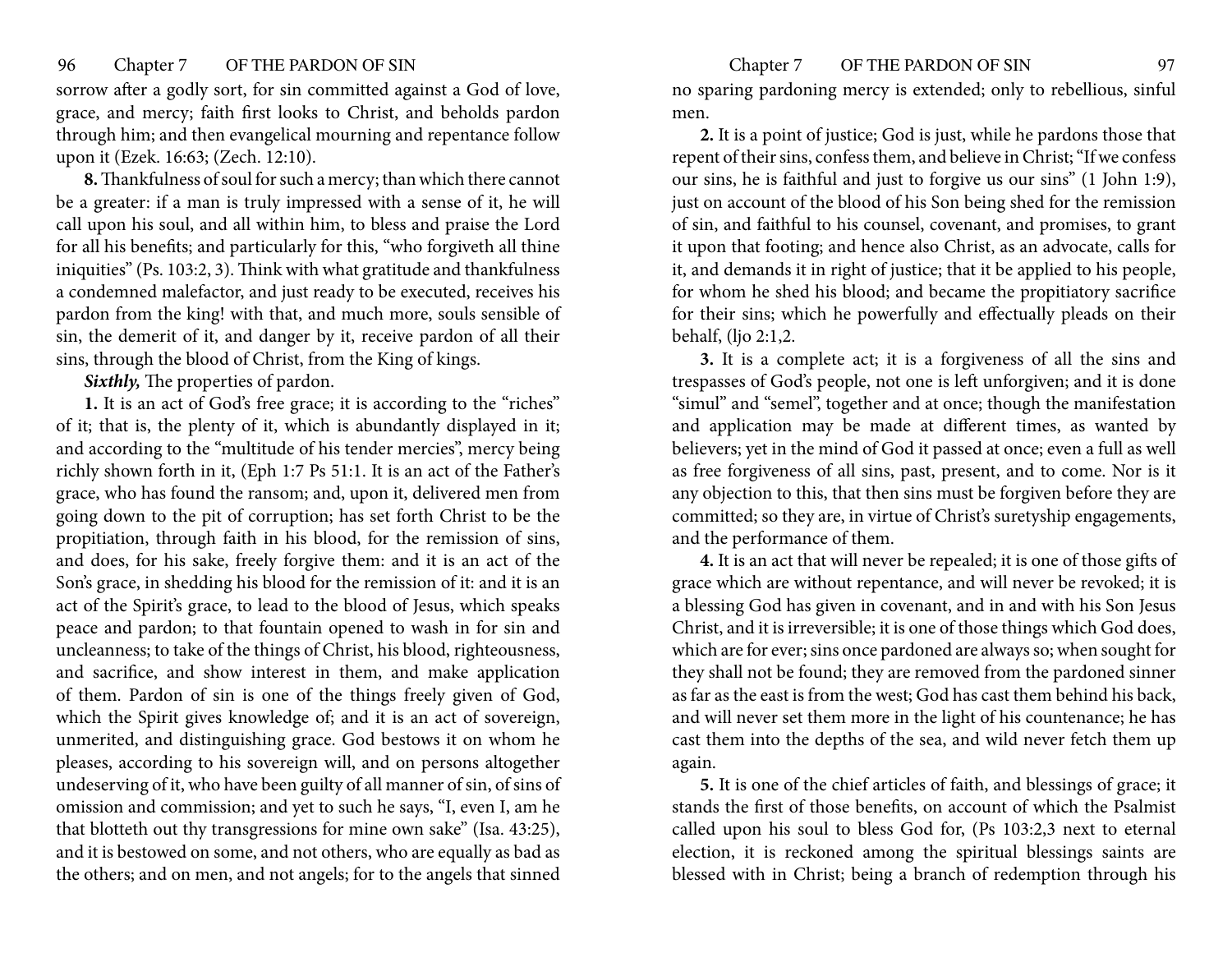blood (Eph. 1:3, 4, 7), and happy is the man that has an interest in it; he has peace and comfort now, and may rejoice in hope of the glory of God hereafter!

*Seventhly,* answer some questions relating to pardon of sin; which do not so naturally fall under any of the above points.

*Q1.* Whether any sin is venial or pardonable in its own nature, and does not deserve eternal death? The reason of this question is, the distinction the Papists make between venial and mortal sins; some sins, they say, are in their own nature venial, pardonable, or not deserving of eternal death, only some lesser chastisement, while others are mortal, and deserving of death: but there is no room nor reason for such a distinction; no sin is venial or pardonable in itself but mortal, and deserving of death; though every kind of sin is venial or pardonable, or rather is pardoned through the grace of God and blood of Christ, excepting one. There is a difference in sins, some are greater, others lesser; (see John 19:11) some are breaches of the more weightier matters, or precepts of the law, as those against the first table of it; others of the lesser matters, or precepts of it, as those against the second table; some are attended with more aggravated circumstances than others, being committed against light and knowledge, and under the enjoyment of great blessings and privileges (Luke 12:47, 48; Matthew 11:22, 24) while others are done ignorantly without knowledge of the Lord's will, and not favored with means that others have; yet every sin is mortal, or deserving of death: death was threatened to sin before it was committed, in case it should: and the first sin brought death into the world with it, and the end of all other sins is death; death is the wages and just demerit of sin; every sin is committed against God, and is objectively infinite, and deserving of infinite and everlasting punishment; it is a breach of his law, and every disobedience to that has a just recompense of reward annexed to it; righteous punishment, or the wrath of God it reveals and works; the breach of the least of the commands of it is liable to divine resentment; and he that offends in one point is guilty of all; the least sin leaves a stain which what is done or used by the sinner cannot remove; and such pollution excludes from the kingdom of God; the least sin, even every sin of thought, word, and deed, will be brought

into judgment, and must be accounted for: though all manner of sin is venial, or pardonable, or is pardoned through the grace of God and blood of Christ; God forgives iniquity, transgression, and sin, which include all sorts of sin; sins of the greatest magnitude, and of the deepest die, are blotted out for Christ's sake; such as are like crimson and scarlet become through him as white as wool, as white as snow; his blood cleanses from sin; every sin is forgiven, but the sin against the Holy Ghost (Matthew 12:31,32)

**Q2.** Whether any sin will be forgiven in the world to come? The reason of this question is, because it is said of the sin against the Holy Ghost, that it shall "not be forgiven, neither in this world nor in the world to come"; which seems to imply, that though that sin shall not then be forgiven, others may: but the meaning of the expression is, that it shall never be forgiven; it is a phrase expressive of endless duration, that that sin shall always remain unpardonable, and does not suppose anything concerning other sins; and therefore the answer to be returned to the question is, that there will be no forgiveness of any sin at all in the other world. As for the sins of God's people, the remission of them is perfect; all of them have been laid on Christ, and bore by him; and he has finished and made an end of them all; and has made perfect reconciliation and satisfaction for them; and God, Christ's sake, has forgiven all trespasses, and no new sins will he committed by them; the will of God will be done by them with the same perfection as by the angels; there will be no sin in them, and done by them, to be pardoned; there will be indeed a general declaration of pardon, and of their being blessed with that and all other blessings comprehended in Christ's address to them, "Come, ye blessed of my Father"; and they will live under a continual sense of pardoning grace, and in admiration of it, and thankfulness for it; but no particular act of pardon will be passed by God, nor applied to them for any particular sin: and as for others, the door will be shut upon them at the day judgment; the door of the ministry of the word; repentance and remission of sins will be no more preached in the name of Christ; after this there will be no repentance of sin in sinners, nor faith to believe in Christ for the remission of sins; these graces will not be bestowed on any in the other world, the door of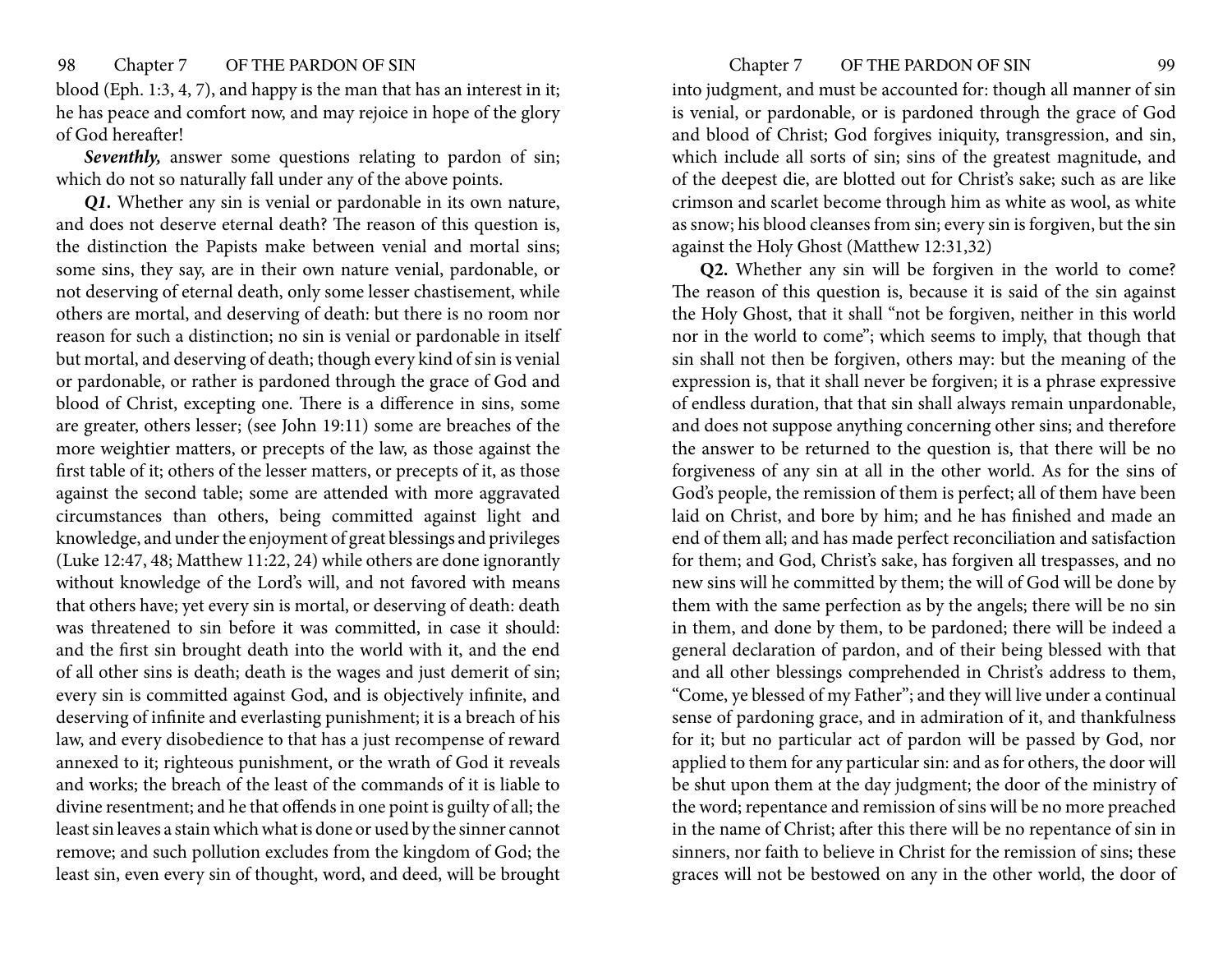100 Chapter 7 OF THE PARDON OF SIN Chapter 7 OF THE PARDON OF SIN 101 mercy will be shut, and never opened to men any more.

**Q3.** Whether the sins of pardoned ones will be made known and exposed to others in the day of judgment! I think not; my reasons are, because none but their good works are taken notice of in Matthew 25:1-46 because it does not seem consistent with the nature of pardon: pardon of sin is expressed by a covering of it; when God forgives sins he covers them, and he will never uncover them, or take off the blood and righteousness of his Son; and if he does not uncover them, who can? neither angels, nor men, nor devils: it is a blotting them as a cloud; and when a cloud is broke to pieces and scattered, it can never be collected together any more; sins are cast behind the hack of God, and into the depths of the sea; and are removed as far as the east is from the west, and can never, though sought for, be found more. Nor does it consist with the state and condition of the pardoned ones that their sins should be exposed; Christ, who has taken so much pains to sanctify and cleanse his church, that he might present her to himself a glorious church, without spot or wrinkle or any such thing, will never suffer their sins ever more to appear; the church will now descend from heaven as a bride adorned and prepared for her husband, having the glory of God upon her, and clothed with the shining robes of immortality and glory, as well as with the fine linen, clean and white, the righteousness of her Lord; it will now be her open consummate marriage with the Lamb; and it seems quite out of all character, that he should suffer her faults, failings, sins, and transgressions, to be exposed on her wedding day; and which would, one would think, cause shame and blushing, which seems not consistent with that state of happiness.

**Q4.** Whether it is now the duty of saints to pray for the pardon of sin? Prayer itself is a moral duty, and incumbent on all; and the light of nature will direct persons in distress to pray to God for relief; and when they suppose they have offended. Deity by sin, and he is angry with them, and his judgments are, or they fear will come upon them; it is natural to them to pray unto him to forgive them, and deliver them out of present troubles, or what they fear are coming upon them; as may be observed in Jonah's mariners, who were heathens; and the apostle directed Simon Magus, an unregenerate

man, and known by him to be so, to "pray" to God if perhaps "the thought of his heart" might be "forgiven" him (Acts 8:22). But this comes not up to the question, which is, Whether pardoned sinners should pray for the pardon of sin? to which it may be answered, That either these pardoned ones have a comfortable sense and perception of the pardon of their sins, or they have not; if they have, they have no need, at present at least, to pray even for the manifestation of it to them, since they have it already; if they have not a comfortable view of it, which is sometimes the case of pardoned ones, as it was of the church, when she said, "We have transgressed and rebelled, thou hast not pardoned" (Lam. 3:42), they will then see it both their duty, and privilege, and interest, to pray for a comfortable view and fresh manifestation of it: and whereas saints are daily sinning in thought, word, or deed, Christ has directed to make a daily petition of it, that when we pray that God would give us "day by day our daily bread", that he would also "forgive us our sins" (Luke 11:3, 4), and it appears to have been the practice of saints in all ages to pray for the pardon of sin in some sense, and as it seems in the sense suggested; so Moses prayed when the people of Israel had sinned at Sinai, "Pardon our iniquity and our sin" (Ex. 34:9), so David prayed, "For thy name's sake, O Lord, pardon mine iniquity, for it is great" (Ps. 25:11). A strange plea this! a reason, one would think, why it should not be pardoned, than why it should be pardoned; and it was so great in his apprehension, that if he had not a discovery and application of pardon made to him, he could not bear up under it; and as he prayed thus, and with success, he observes it for the encouragement of other saints to do so likewise; "I said, I will confess my transgressions unto the Lord", and so he did; "and thou forgavest the iniquity of my sin; for this shall everyone that is godly pray unto thee in a time when thou mayest be found" (Ps. 32:5, 6), that is, for the pardon of their sins, and the evidence of it, when they stood in need thereof; so Daniel prayed for himself and others, "O Lord hear, O Lord forgive" (Dan. 9:19), and so New Testament saints are directed by Christ to pray, as has been observed: but then it must he understood in an explained sense, consistent with the nature of pardon, as procured by Christ, and passed by God; it cannot be supposed that saints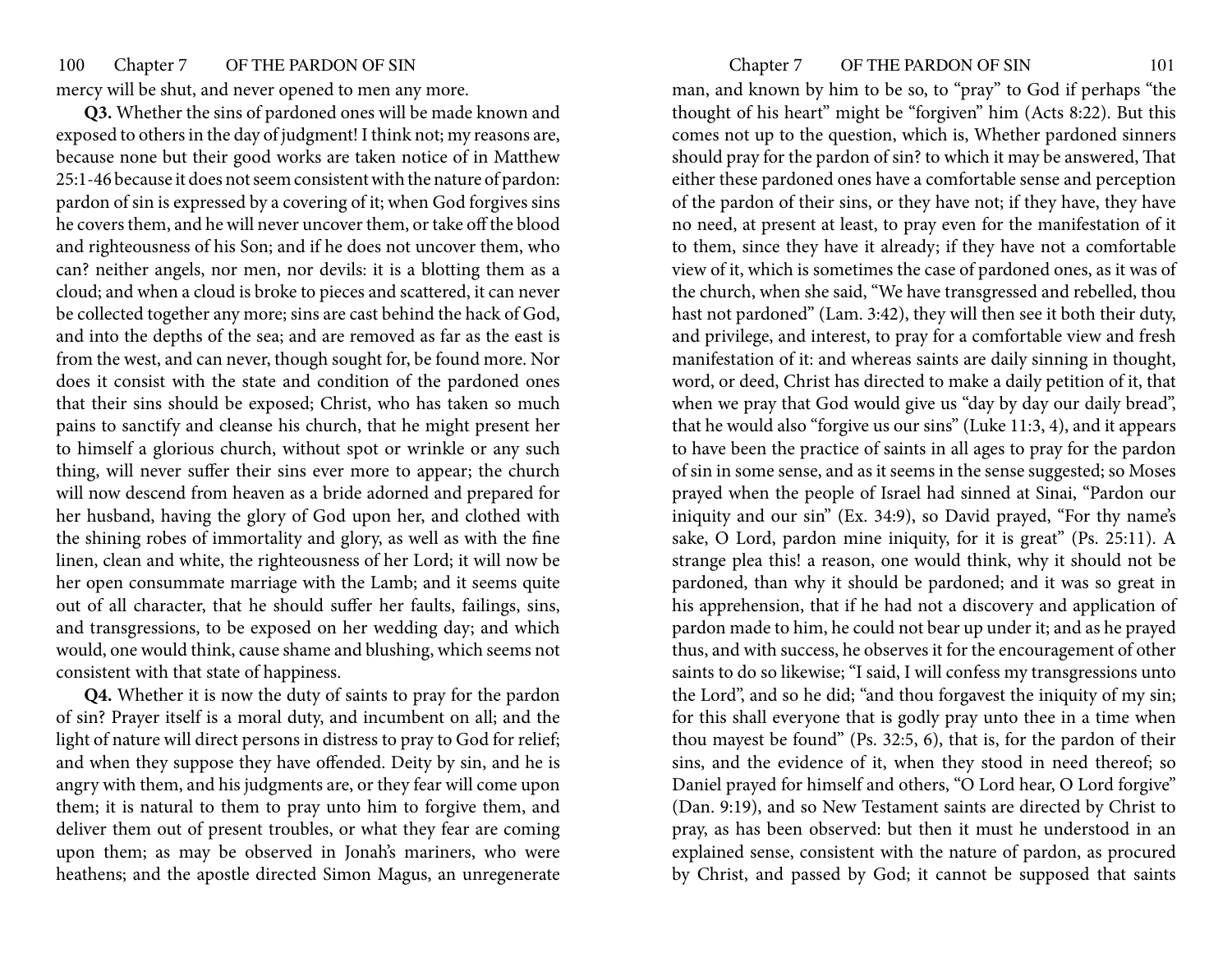should pray that Christ's blood may be shed again to procure fresh pardon for them; nor that any fresh act of pardon should be passed in the divine mind, since God has forgiven all trespasses through the blood of his Son, shed once for all; but that they might have fresh manifestations, discoveries, and application of pardon, as they stand in need of them, being continually sinning against God: in no other sense can I understand that pardon of sin can be prayed for by the saints.

There are several other questions that might be put, but they are superseded by what has been already said concerning them; as, Why the sin against the Holy Ghost is said to be unpardonable? the reason of which is given (see on "Of Actual Sins &c"). And whether one man can forgive another? and in what sense? to which the answer is, He may, and in some cases, ought; as it is an injury and offence to himself: and whether sins against God can be forgiven by himself without a satisfaction to his justice? and whether if, upon a satisfaction, how can pardon be free, or of free grace? The answer to these questions may be found in a preceding chapter.

### **Chapter 8**

## **OF JUSTIFICATION**

Pardon of sin, and justification from it, are very closely connected; the one follows upon the other; according to the position of them in some passages of scripture, pardon is first, and justification next; (as in Acts 13:38, 39; 26:18), though they are not, the one, in reality, prior to the other; they are both together in the divine mind, and in the application of them to the conscience of a sinner; indeed, according to the order of causes, justification by the righteousness of Christ, imputed, may be considered as before pardon; since God forgives sin for Christ's sake; that is, for the sake of his righteousness imputed. Now that for the sake of which a thing is, must be before that for which it is, as the cause is before the effect. Some take them to be the same, and that justification lies solely in the remission of sins; and others more rightly make the imputation of Christ's righteousness, and forgiveness of sins, the two parts of justification, distinct ones; while others think they are not two integral parts, really distinct, but only one act, respecting two terms, "a quo et ad quern"; just as by one and the same act darkness is expelled from the air, and light is introduced; so by one and the same act of justification, the sinner is absolved from guilt, and pronounced righteous; hence they suppose such express the whole of justification, who say, it consists in the remission of sins, and those that say it consists in the imputation of righteousness; because when God forgives men their sins, he pronounces them righteous, through the imputation of Christ's righteousness to them; and when he pronounces them righteous, by that he forgives them their sins; remission of sin supposes the imputation of Christ's righteousness; and the imputation of Christ's righteousness infers the remission of sin. But though these are not to be separated, yet they are to be distinguished; and I should choose to consider them, not as distinct parts of the same thing, but as distinct blessings of grace; for though pardon and justification agree in some things, in others they differ. In some things they agree.

**1.** In their efficient cause, God: as God only can and does forgive sin, it is his prerogative, it is peculiar to him; so it is God that justifies the sinner, and he only; "there is one God, who justifies the circumcision by faith, and the uncircumcision through faith"; that is, that justifies both Jews and Gentiles, who believe in Christ (Mark 2:7; Rom. 3:30).

**2.** In their moving cause, the free grace of God: pardon of sin is owing to the riches of God's grace, and the multitude of his tender mercy; and justification is ascribed to the grace of God, and is said to be freely by his grace (Eph 1:7; Ps. 51:1; Titus 3:7; Rom. 3:24).

**3.** In their procuring cause, the blood of Christ: the blood of Christ was shed to procure the remission of sins, and it is by it; and so likewise justification is by the same blood (Matthew 26:28; Rom. 5:9).

**4.** In the objects of it: the same persons that are pardoned are justified, and the same that are justified are pardoned; to whom God imputes the righteousness of Christ, to their justification, to them he gives the remission of sin; and to whom he does not impute sin, but forgives it, he imputes righteousness without works (Rom. 4:6-8).

**5.** In their commencement and completion: pardon and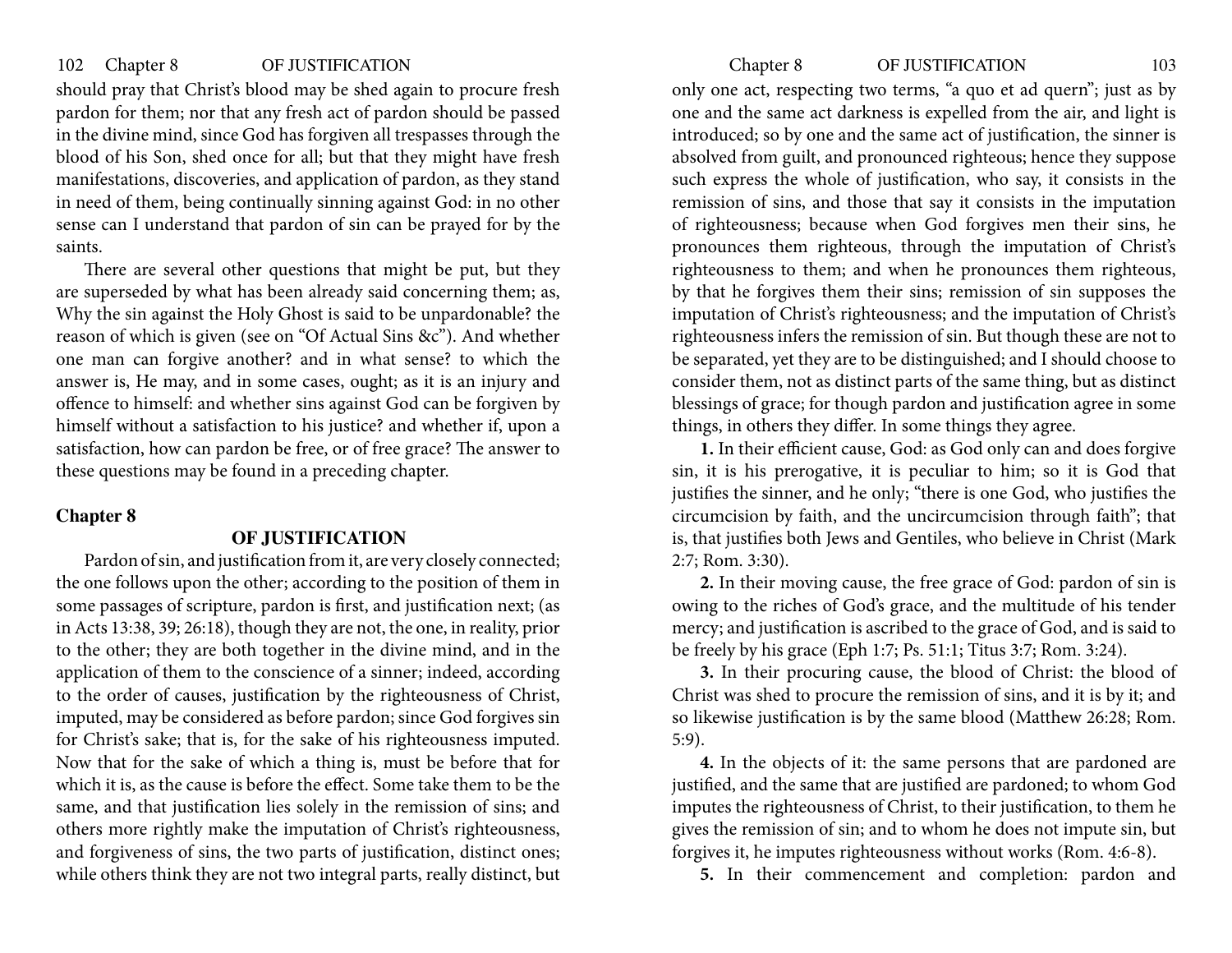justification commence together, and both are finished at once, "simul" and "semel"; and are not carried on in a gradual and progressive way, as sanctification is (Col. 2:13; Acts 13:39).

**6.** In the manner of actual enjoying them, which is in a way of receiving, and that by faith; it is by faith men receive the forgiveness of sins; and by it they receive abundance of grace, and the gift of righteousness to justification of life; and, this is what the Scriptures call justification by faith (Acts 26:18; Rom. 5:1, 17, 18). But though they agree in these things, in others they differ.

**1.** Pardon is of men that are sinners, and who remain such, and may be called so, though pardoned sinners; but justification is a pronouncing persons righteous, as if they had never sinned; it is one thing for a man to be arraigned at the bar as a criminal, and be tried, cast, and condemned, and after that be pardoned; and another thing for a man to be tried by law, and to be found and declared righteous by it, as though he had not transgressed it.

**2.** Pardon takes away sin from the sinner, but does not give him a righteousness, as justification does; pardon takes away the filthy garments; but it is justification that clothes with change of raiment, with the robe of Christ's righteousness; these are two distinct things (Zech. 3:4).

**3.** Pardon frees from punishment, and an obligation to it, as it takes away guilt; "the Lord hath put away thy sin; thou shalt not die" (2 Sam. 12:13), but does not entitle to everlasting life, happiness, and glory: that justification does, and therefore is called "justification of life"; and in consequence of which men are made heirs, according to the hope of eternal life (Rom. 5:18; Titus 3:7). When a king pardons a criminal, he does not by that act entitle him to an estate, much less to his crown and kingdom; but if he will, when he has pardoned him, take him to court, and make him his son and heir, it must be by another distinct act of royal favour.

**4.** More is required for justification than for pardon; the blood of Christ was, sufficient to procure pardon, and did procure it: but to the justification of a sinner, the holiness of the human nature of Christ, the perfect obedience of his life, and his bloodshed, and sufferings of death, are and must be imputed.

**5.** The righteousness of Christ, by which men are justified, is the fulfilling of the law; Christ came to fulfil it in the room of his people; and he is the fulfilling end of it to them, for righteousness; which is inherent in him, the author of it: not so pardon; that does not fulfill the law, gives no righteousness; nor does it reside in Christ, as righteousness does (Rom. 10:4; Isa. 45:24).

**6.** Pardon lies in the non-imputation of sin; justification in the imputation of righteousness: righteousness is imputed, but pardon is not (Rom. 4:6,7).

**7.** Justification passed on Christ, as the head and representative of his people; but not pardon: Christ having had the sins of his people imputed to him, and having made satisfaction to the justice of God for them, he was acquitted, discharged, and justified; but not pardoned: we may truly say, Christ was justified, and that God justified him, because the Scriptures say so; but not that he was pardoned; such an expression would sound harsh, and be very unwarrantable; see (Isa 50:8, 9; 1 Tim. 3:16).

**8.** An innocent person, falsely charged, may be acquitted and justified, when he cannot be said to be pardoned; yea, such who need no pardon, as Adam did not in his state of innocence, and the elect angels in heaven; yet may be said to he justified, that is declared to be just and righteous: so men, in the present state, could they perfectly fulfil the law, as they cannot, would be justified by it; for "the doers of the law are justified; he that does these things shall live by them" (Rom. 2:13; 10:5). Moreover, if justification and pardon are to be considered as cause and effect, as before observed, they must be distinct, and are not to be confounded.

The doctrine of justification by the righteousness of Christ is a doctrine of great importance; the apostle speaks of it as if the essence of the gospel lay in it; and calls the opposite to it, justification by the works of the law, another gospel; (see Gal. 1:6,7; 3:8), it is a fundamental article of the gospel; some have called it, the "basis" of Christianity; it was the great doctrine of the reformation; what our first reformers made their chief study; and by it cut the sinews of "popery", the antichristian doctrines of penance and purgatory, of pardons and indulgences, of the merit of good works, works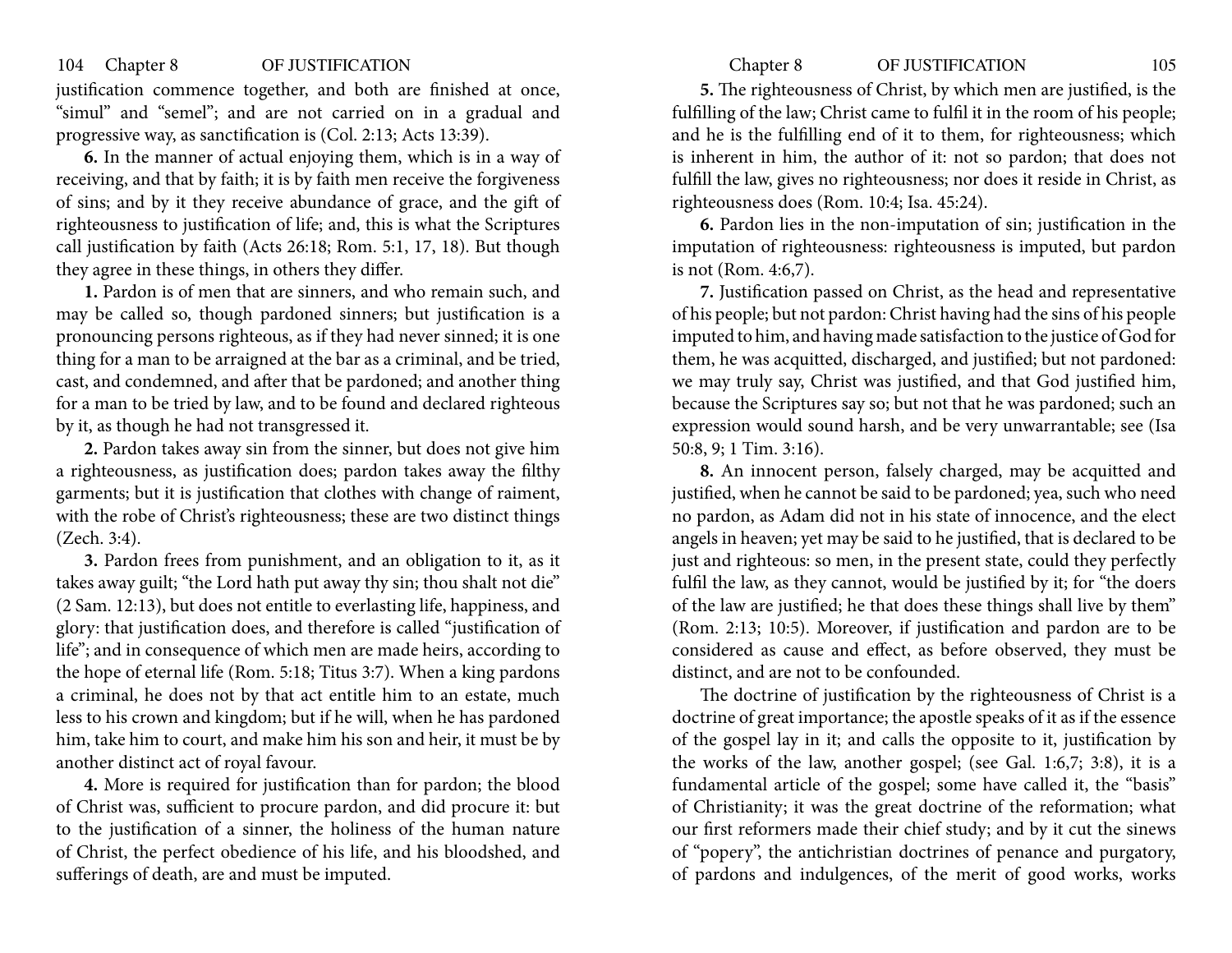of supererogation, &c. Luther used to call it, "articulus stantis vel cedentis ecclesiae" the article of the church, by which it stands or falls; as this is, the church is; if this obtains, the church is in a well settled and prosperous state; but if this loses ground, and is rejected, it is in a ruinous one: if this is a rule to judge by, it may be easily discerned, in what case the church, and interest of religion, now are. This doctrine is the ground and foundation of all solid joy, peace, and comfort, in this life, and hope of eternal glory hereafter.

I have, in a former part of this work, see "Justification", treated of justification, as an immanent and eternal act in God; and so it may be said to be from eternity, and before faith; and in what sense it is so, with a removal of objections, has been shown in the place referred to; and therefore shall only now discourse concerning justification, as it terminates in the conscience of a believer; and which the scriptures style justification by faith. I shall,

**I.** Consider the act of justification, and in what sense the word is to be taken. And,

**1.** It is not to be understood of instructing men in the scheme and method of justification, whether in a legal or evangelical way (Acts 15:1; 1 Tim. 1:7; Dan.

12:3).

**2.** Nor is it to be understood of making men righteous, by infusing righteousness into them; for this is to confound justification and sanctification together, which are two distinct things (1 Cor. 1:30; 6:11), this is sanctification: the righteousness by which men are justified, is imputed to them; but the righteousness of sanctification is inherent in them; that by which men are justified, are the obedience and blood of Christ; but infused holiness is neither of these.

The word "justify" is never used in a physical sense, for producing any real internal change in men; but in a forensic sense, and stands opposed, not to a state of impurity and unholiness, but to a state of condemnation; it is a law term, and used of judicial affairs, transacted in a court of judicature; (see Deut. 25:1; Prov. 17:15; Isa. 5:22; Matthew 12:37), where justification stands opposed to condemnation; and this is the sense of the word whenever it is used in the doctrine under consideration; so in Job 9:2, 3 and 25:4

so by David (Ps. 143:2), and in all Paul's epistles, where the doctrine of justification is treated of, respect is had to courts of judicature, and to a judicial process in them; men are represented as sinners, charged with sin, and pronounced guilty before God, and subject to condemnation and death; when, according to this evangelic doctrine, they are justified by the obedience and blood of Christ, cleared of all charges, acquitted and absolved, and freed from condemnation and death, and condemned to eternal life; (see Rom. 3:9,19; 5:9,16,18,19; 8:1, 33, 34; Gal. 2:16,17; Titus 3:7).

**3.** Justification is to be understood in this doctrine, not of justification before men, before whom men may appear righteous (Matthew 23:28), but in the sight of God, in whose sight they cannot be justified by the works of the law (Rom. 3:20). Nor of the justification of a man's cause; or of his vindication from the calumnies of men (1 Sam. 12:5, 6; Ps. 7:8; Job 13:18). Nor of the justification of a man's faith by his works; thereby proving the genuineness and sincerity of it: so the faith of Abraham, and of Rahab, was justified by their works; or their faith in the promises made unto them, was proved to be genuine and sincere; the one by offering up his Son; and the other by hiding the spies (Jas. 2:21-25). But of the justification of the persons of men before God; and this is either legal or evangelical: legal, on condition of a person's fulfilling the whole law, or yielding perfect obedience to it; which, in man's present state and circumstances, is impossible (Rom. 2:13; 10:5; 8:3, 4). Evangelical; which is an act of God's grace, accounting and pronouncing a person righteous, through the righteousness of Christ imputed to him, and received by faith; so "by the obedience of one many are made righteous"; and, Christ is of God, "made righteousness to them"; and they are "made the righteousness of God in him"; are reckoned perfectly righteous through him, and so stand justified and accepted in the sight of God (Rom. 5:19; 1 Cor. 1:30; 2 Cor. 5:21), and this is the justification we are treating of; concerning which further observe,

**II.** The causes of it. The "moving cause" is the grace of God; it was the sovereign grace, favour, and goodwill of God, which put him upon forming the scheme and method of justification; which moved him to appoint and send his Son, to work out, and bring in a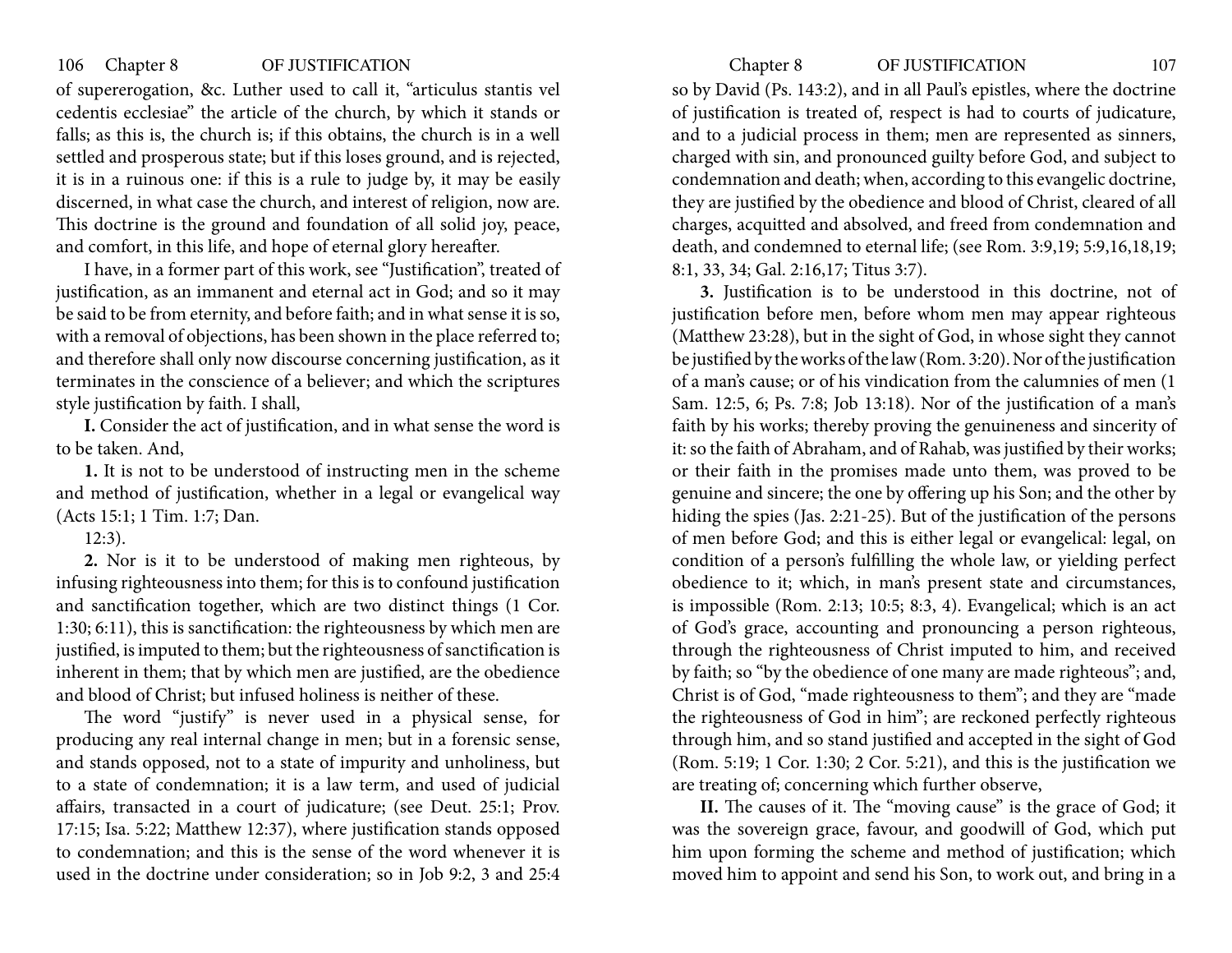righteousness for the justification of his people; and then to accept of it as their justifying righteousness, and to impute it freely to them, without works: the procuring, meritorious, or material cause of justification, is the righteousness of Christ imputed, which will be treated of more largely, when we come to consider the matter of justification; or what that is, for the sake of which, any of the sons of men are justified before God. At present I shall only attend to the efficient cause of justification, who is God; "It is God that justifies" (Rom. 8:33; 3:26, 30; Gal. 3:8), which is marvelous; since,

**1.** He is the Judge of all the earth, who will do right, and will by no means clear the guilty. Judges among men, by his orders and instructions, and as they would forfeit his displeasure, were not to justify the wicked; and yet he, who is Judge himself in the earth, "justifies the ungodly": but then it should be observed, that he does not justify them without a righteousness, but upon the foot of Christ's righteousness; so that though he justifies the ungodly, yet not as ungodly, but as righteous, through the righteousness of his Son; hence it is, that it is one of the privileges of such persons, that they can "come to God, the Judge of all", without fear and dread, appearing before him perfectly righteous in Christ the Mediator (Heb. 12:23, 24).

**2.** Whose law is the rule by which he judges, and that law broken by men, and yet he justifies them. The law is holy, just, and good, and requires perfect, sinless obedience of men, but is broken by them in ten thousand instances; and he that offends in one point, is guilty of all, and the law pronounces him guilty, and curses and condemns him; and yet God, who judges according to this law, justifies them (Rom. 2:12), but then it should be observed, that Christ has fulfilled the law, in the room and stead of these persons; so that "the righteousness of the law" is said to be "fulfilled in them"; and it is considered as if it was fulfilled by them; and on this account they are legally acquitted, discharged, and justified, according to this law; its demands being fully satisfied by Christ.

**3.** Sin, the breach of the law of God, is committed against him, and is hateful to him, and yet he justifies from it; every sin, being a transgression of the law, is against God, the Lawgiver, and cannot but

be resented by him, and be an abomination to him; he hates it, and the workers of it; well then might Bildad say, "How then can man be justified with God?" (Job 25:4), and yet he is.

**4.** It is that God that justifies, who will not admit of an imperfect righteousness, in the room of a perfect one: man's righteousness is imperfect, and cannot be reckoned as a perfect one by him, whose judgment is according to truth; nor will it stand in judgment, nor answer for the sinner at the bar of God, and justify in his sight; and yet God justifies; but then it is through the perfect righteousness of Christ, who is "the end of the law for righteousness to everyone that believes" (Rom. 10:4).

**5.** That God, who is the Lawgiver, and is able to save and to destroy, who has power to destroy both body and soul in hell, and would be just in so doing, and into whose hands it is a fearful thing to fall, yet he justifies. Now this act of justification, as ascribed to God, belongs to all the three Persons in the Godhead; they are all concerned in it, Father, Son, and Spirit.

*First,* God the Father; who, in many places where he is spoken of as a justifier, is distinguished from Christ; as where it is said, "It is God that justifieth—who shall condemn? It is Christ that died!" Again, God is said to "be just, and the justifier of him that believeth in Jesus" (Rom. 8:34; 3:25, 26), the same that justifies the head, justifies the members; now it is the Father that justified Christ, the head of his elect, of whom Christ says, He is near that justifieth me (Isa. 50:8).

**l.** God the Father contrived the scheme and method of justification; it would have been a puzzling question to angels and men, had not he resolved it; "How should man", sinful man, "be just with God?" But God, in his infinite wisdom, "found a ransom", a Ransomer, a Redeemer of his people, to bring in everlasting righteousness for them, and thereby acquit and discharge them, and "deliver them from going down to the pit" of ruin and destruction; "God was in Christ reconciling the world to himself"; was, with him, forming the scheme of their peace and reconciliation, of their redemption, justification, and salvation; "not imputing their trespasses", but the righteousness of his Son unto them (Job 33:24; 2 Cor. 5:19).

**2.** He sent his Son, in the fullness of time, to execute this scheme;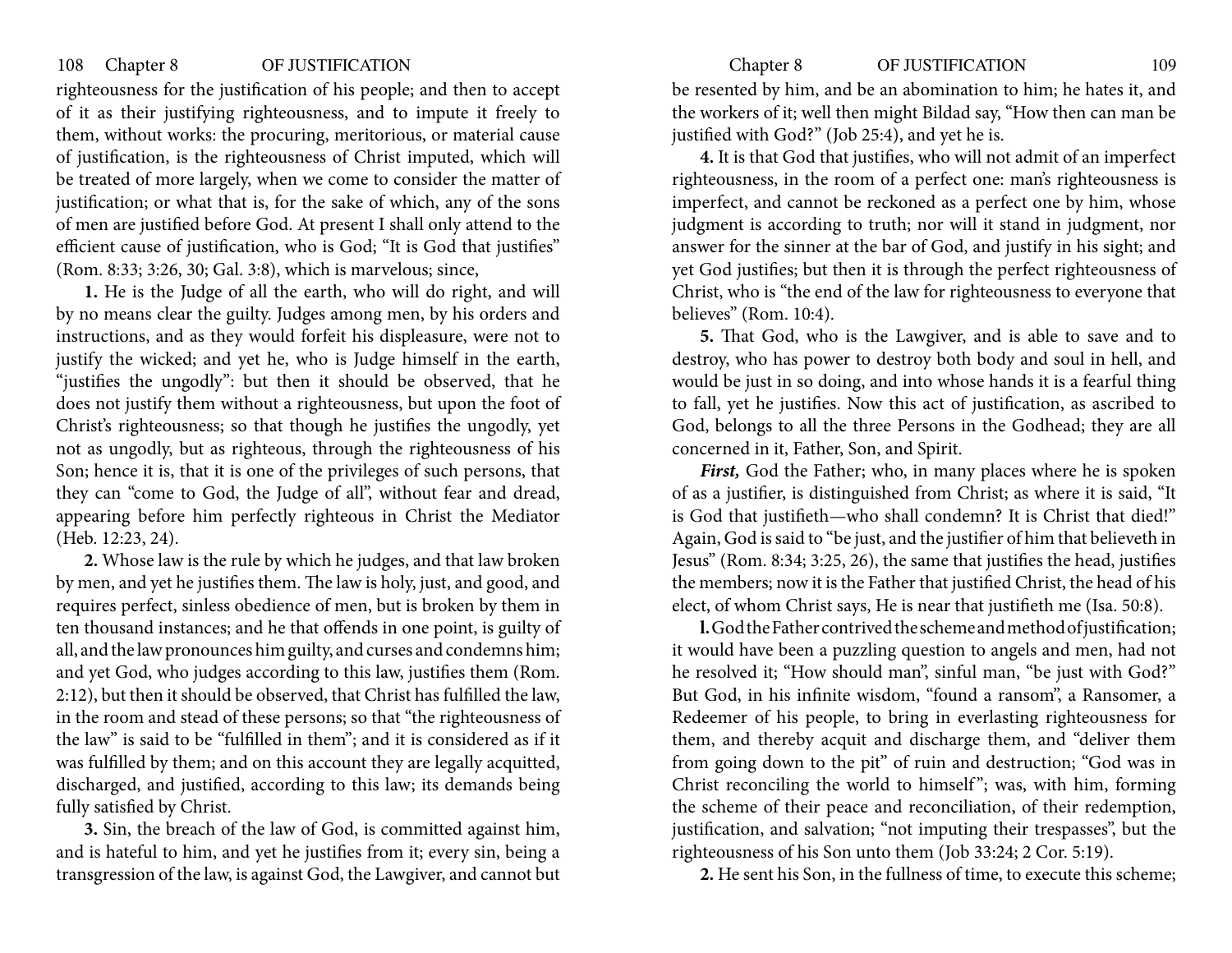he sent him in human nature, "made under the law", subject to it, in the room and stead of his people, and to yield a perfect obedience to it; and he sent him "in the likeness of sinful flesh", with their sins imputed to him; and by making him a sacrifice for sin, through his sufferings and death, he bore the penalty of the law, that so the whole "righteousness of the law", or all it could demand, both with respect to precept and penalty, "might be fulfilled in" them; they being represented by him (Gal. 4:4; Rom. 8:3,4).

**3.** A perfect righteousness being wrought out by Christ, agreeable to the requirements of law and justice, by which the law is magnified and made honourable, and justice satisfied; God the Father approves of it, is well pleased with it, and accepts of it as the justifying righteousness of them that believe in Christ.

**4.** He imputes this righteousness to believers as their own: this is the Father's act of grace (Rom. 4:6). "Of Him", that is, of God the Father, "are ye in Christ Jesus", chosen in him, and united to him; "who, of God" (the Father) "is made unto us righteousness"; which is done by his act of imputation (Rom. 4:6; 1 Co 1:30).

*Secondly,* God the Son, the second Person, is concerned in the justification of men; "By his knowledge", says Jehovah the Father, "shall my righteous Servant justify many" (Isa. 53:11).

**1.** Christ, as a divine Person, as he has power to forgive sin, so to absolve and justify from it; of which we have some instances, even when he was here on earth, in human nature, as to the man sick of the palsy he said, "Thy sins are forgiven thee!" and to the woman taken in adultery, "Neither do I condemn thee!" which was a full acquittal and discharge; and to his apostles he said, "Ye are clean", every whit clean, free from sin, and fully absolved from it, "Through the word I have spoken to you"; the sentence of justification by his blood and righteousness he had pronounced upon them (Matthew 9:2; John 8:11; 15:3; 13:10).

**2.** As Mediator, Christ is the author of that righteousness by which sinners are justified; as he was to bring in an everlasting righteousness, he has brought in one; hence he is called, The Lord our Righteousness, the Son of righteousness, and the end of the law for righteousness; and men are made righteous by his obedience,

110 Chapter 8 OF JUSTIFICATION Chapter 8 OF JUSTIFICATION 111

and justified by his blood (Jer. 23:6; Mal. 4:2; Rom. 10:4; 5:9,19)

**3.** As the head and representative of his people, they are justified in him; as Adam's natural posterity, sinning in him, were condemned in him, judgment came upon them all unto condemnation: so all Christ's spiritual seed and offspring are justified in him; for "in the Lord shall all the seed of Israel be justified, and shall glory"; as he was "delivered" into the hands of justice and death "for their offences", to make satisfaction for them, so he was "raised again for their justification"; and when he was raised, he was justified, acquitted, and discharged himself from all the sins of his people, imputed to him, having satisfied for them; and then they were justified in him (Isa. 45:25; Rom. 4:25; 1 Tim. 3:16).

**4.** As Christ has wrought out a righteousness for is people, so he actually puts it upon them, clothes them with it: says the church, "He hath covered me with the robe of righteousness": he is that Angel of the Lord before whom Joshua was brought, and accused Satan; and to whom he himself said, "I will clothe with change of raiment" (Isa. 61:10; Zech. 3:4).

**5.** As it is to faith the righteousness of Christ is revealed, and by faith it is received, hence believers are said to be justified by faith; so this faith, as well as righteousness, is of Christ; as he is the object of it, "Ye believe in God, believe also in me"; so he is the "author" and "finisher" of it (John 14:1; Heb. 12:2).

*Thirdly*, The Holy Spirit of God, the third Person, has also a concern in the justification of sinners.

**1.** He convinces men of righteousness, of their want of righteousness; of the weakness, imperfection, and insufficiency of their own righteousness, that they have none that can be called a righteousness; and that unless they have a better righteousness than that, they will never enter into the kingdom of heaven (John 16:8).

**2.** He brings near the righteousness of Christ; not only externally, in the ministry of the word; but internally, by the illumination of his grace; this is one of the things of Christ he takes and shows to souls enlightened by him; he shows them the fulness, glory, and suitableness of the righteousness of Christ, how perfect it is, how adequate to all the demands of law and justice, and how suitable to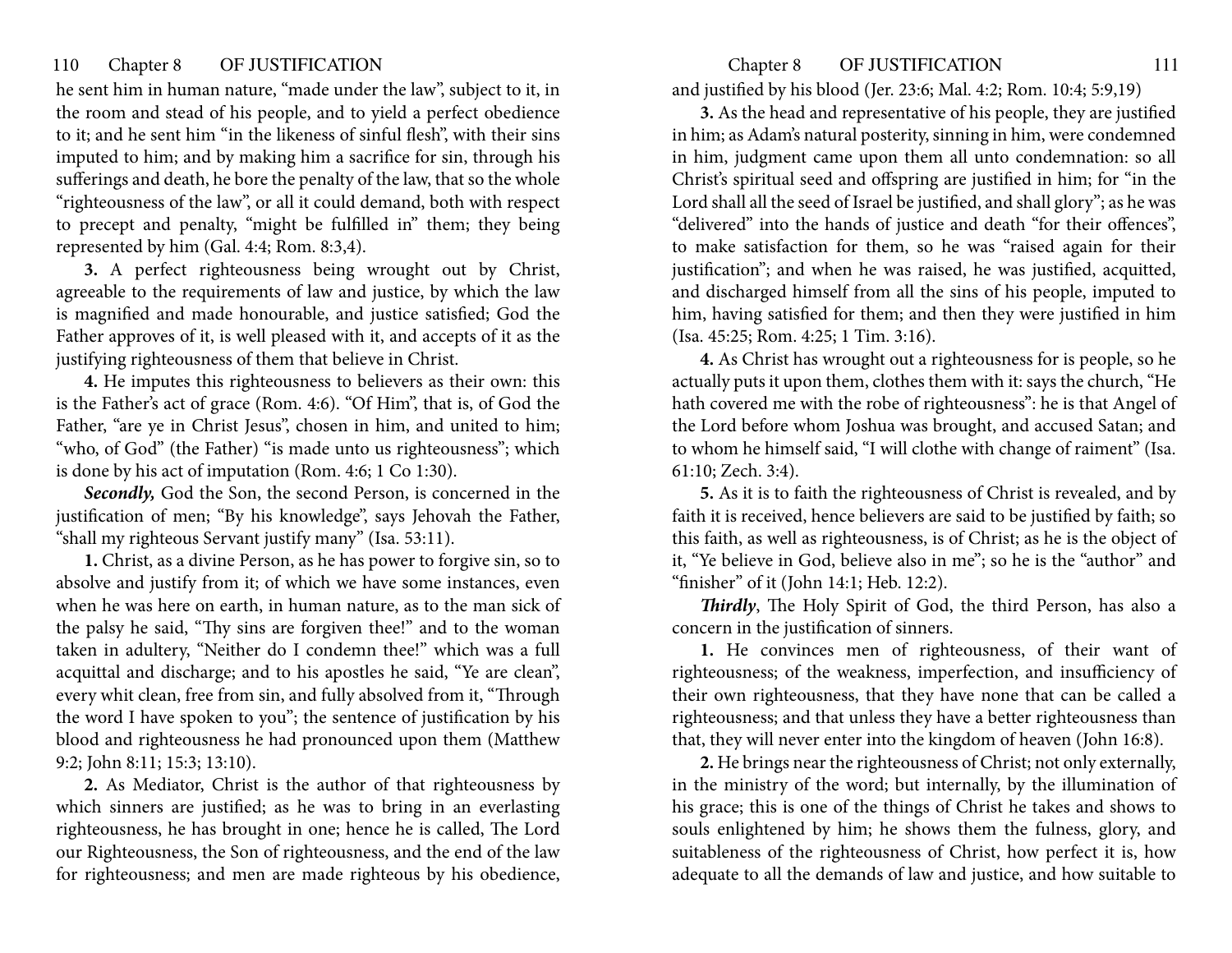them; to cover their naked souls, to secure them from condemnation and death, to justify them before God, and render them acceptable in his sight, and entitle them to eternal life.

**3.** He works faith in convinced and enlightened persons, to look at the righteousness of Christ, and take a view of its glories and excellencies; to approve of it, desire it, and to lay hold on it, and receive it as their justifying righteousness. Such a faith is of the operation of God, of the Spirit of God; it is what he works in the saints, and enables them to exercise it; hence he is called, "the Spirit of faith" (Col. 2:13; 2 Cor. 4:13).

**4.** He bears witness to their spirits, that they are interested in the righteousness of Christ, and are justified by it; and he pronounces the sentence of justification in their consciences, or declares them justified, in the name of Christ, and on account of his righteousness; and which is the meaning of their being justified "in the name of the Lord Jesus, and by the Spirit of our God" (1 Cor. 6:11).

**III.** The objects of justification; and they are the elect;. "Who shall lay anything to the charge of God's elect? It is God that justifieth!" that is, the elect (Rom. 8:33), for who else can be meant?

**1.** Elect men, and not elect angels; for though there are elect angels, and these are holy, just, and righteous; and so may be declared to be what they are, just and righteous, and in that sense justified; yet, since they never laboured under the suspicion of a crime, nor were ever chargeable with any, they cannot, in a strict sense, be said to be justified. But elect men, who are sinners in Adam, as chosen in Christ their Head, are reckoned righteous; for justification is a branch of election, in which the elect are reckoned as righteous, through the righteousness of Christ: and these being the objects of justification, show the eternity of that act, since election was from the beginning, and before the foundation, of the world; and the specialty of it, since the elect are a special and peculiar people; and the security of it, for it is certain, being closely connected with predestination, whom God predestinates, he calls and justifies; and its being a security from wrath and condemnation; for whom he justifies he glorifies, (Rom. 8:30).

**2.** Redeemed ones are the objects of justification; all that are

chosen are redeemed; and all that are redeemed are justified; justification proceeds upon redemption; "Being justified freely by his grace, through the redemption that is in Christ Jesus" (Rom. 3:24), by which they are redeemed from all their iniquities, and from all the curses of the law due unto them, and so are acquitted and discharged.

**3.** Pardoned ones; for all that are chosen and redeemed are pardoned, and those are justified: the chosen are pardoned; for the Lord says, "I will pardon them whom I reserve" (Jer. 50:20), that is, whom he has reserved for himself by the act of election: and the redeemed are pardoned; for forgiveness of sin is a branch of redemption; "In whom we have redemption, through his blood, the forgiveness of sin" (Eph 1:7), and whose sins are forgiven, they are justified, (Rom. 4:6, 7).

**4.** Hence it appears, that the objects of justification are not all men; for all men are not chosen; they are only a remnant, according to the election of grace: nor are all men redeemed; for those that are redeemed, are redeemed from among men, and out of every kindred, tongue, people, and nation: nor are all pardoned; for there are some whose sins go beforehand to judgment, and are never forgiven: nor do all men believe; faith is peculiar to God's elect: nor are all men saved from wrath, as they would be, if justified by the blood of Christ; some will go into everlasting punishment, when the righteous shall go into everlasting life: and so all are not justified; though there is an all that are justified, even all the seed and offspring of Christ, the seed of Israel on whom the gift of righteousness comes to justification of life (Isa. 45:25; Rom. 5:18).

**5.** Yet they are many (Isa. 53:11; Rom. 5:19), for whom Christ gave his life a ransom; and whose blood was shed for the remission of their sins; those are said to be many (Matthew 20:28; 26:28).

**6.** The objects of justification are described as sinners, and ungodly: "sinners" (Gal. 2:17), "ungodly" (Rom. 4:5). So they are, in their unregenerate state: but when converted, they are described as believers in Christ; for the righteousness of Christ is "unto all, and upon all them that believe"; it is applied unto them, and put upon them; and they have a comfortable sense and perception of their justification by it; they "believe in Jesus Christ, that they might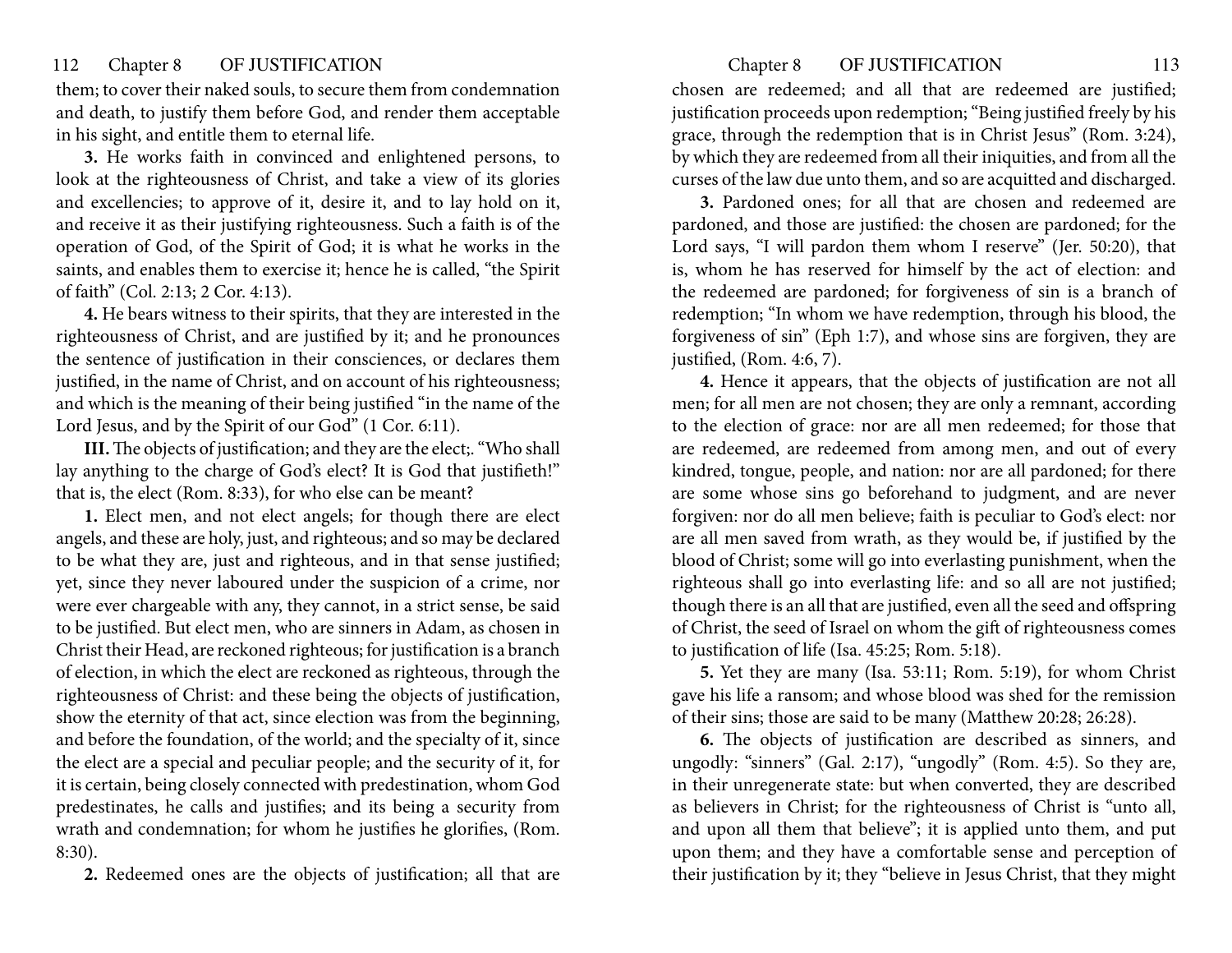be justified by the faith of Christ"; by Christ, the object of faith, and through believing in him, have a comfortable view of their justification before God, and acceptance with him; hence it is said, that "by him all that believe are justified", openly and manifestatively, and have the testimony and comfort of it within themselves; and these may be said to be "justified by faith"; by Christ, and his righteousness received by faith, (Rom. 5:1 3:22 Gal. 2:16 Acts 13:39) and such are not nominal believers, who only have a notional, historical faith, or who only profess to believe, as Simon Magus did; but who, "with the heart, believe unto righteousness"; who truly and heartily believe in the righteousness of Christ for their justification before God; and such shall never come into condemnation, (Rom. 10:10 John 5:24).

**IV.** The charges, or sins, such are justified from. "Who shall lay any thing to the charge of God's elect? It is God that justifieth", (Rom. 8:33) from all charges, all that may be truly brought against them, all criminal charges they are chargeable with.

**1.** They are chargeable with original sin, the sin of the first man; they were, seminally, in his loins, when he eat the forbidden fruit; as Levi was in the loins of Abraham, when be paid tithes to Melchizedek: they were federally in him, as their covenant head and representative, and sinning in him, they became chargeable therewith; and judgment so far proceeded against them, as to bring them under the sentence of condemnation and death; but God justifies and acquits them from that offence, through the gift of his Son's righteousness, which comes unto them to justification of life; and he frees them from the charge of that disobedience by which they were made sinners, through the imputation of Christ's obedience to them,

(Rom. 5:12,18,19)

**2.** They are chargeable with impurity of nature, and a want of original righteousness; which Adam, by sinning, lost, and all his posterity are without it; they are conceived in sin, and bring an impure nature into the world with them; which is the case of all, even of God's elect. The law requires purity and holiness of nature, and charges with the want of it; but God justifies from this charge, through the imputation of the holiness of Christ; human nature to them, which is a branch of their justification; and is thought,

by some divines, to be "the law of the Spirit, of life" in him, which "frees from the law of sin and death"; and who is made, to his people, "sanctification" and righteousness; and was typified by the high priest, having an inscription on his forehead, "Holiness to the Lord" (Rom. 8:21; Cor. 1:30; Ex. 28:36).

3. They are chargeable with actual sins, before conversion, and those many, and some very heinous; and yet God justifies from them all; as Saul was chargeable with blasphemy, persecution, and doing injury to others; but obtained pardoning mercy, and a justifying righteousness: the Corinthians were guilty of some of the blackest crimes, and most enormous sins, yet were justified, in the name of the Lord Jesus, and by the Spirit of our God: the apostles, and others, before conversion, were disobedient, serving divers lusts and pleasures; and yet were justified, by the grace of God, and made heirs, according to the hope of eternal life (1 Tim. 1:13; 1 Cor. 6:9-11; Titus 3:3, 7).

**4.** They are chargeable with a multitude of sins, after conversion; with many revoltings, and sometimes with great backslidings; their failings and infirmities, errors and mistakes, are innumerable; yet all are forgiven, and they are cleansed and justified from them (Jas. 3:2; Ps. 19:12; Hosea 14:4).

**5.** They are justified from all their sins, of whatsoever kind, that they can be charged with; for they that believe in Christ, "are justified from all things", from all sins, from all criminal charges; God forgives all their trespasses, for Christ's sake, and his blood cleanses from all sin (Acts 13:39; Col. 2:13; 1 John 1:7).

**6.** They are justified by the righteousness of Christ, "from all things, from which they could not be justified by the law of Moses"; for there were some sins which the law made no provision of sacrifice for, as adultery and murder; such therefore that despised Moses' law, by breaking it in such instances, "died without mercy"; but God justifies from all such sins, as well as others, through the righteousness of Christ (Acts 13:39; Heb. 10:28; 9:15, 26).

**7.** God justifies his elect from all charges brought against them, from what quarter soever, and whether true or false; do they bring charges against themselves, as they often do? conscience, which is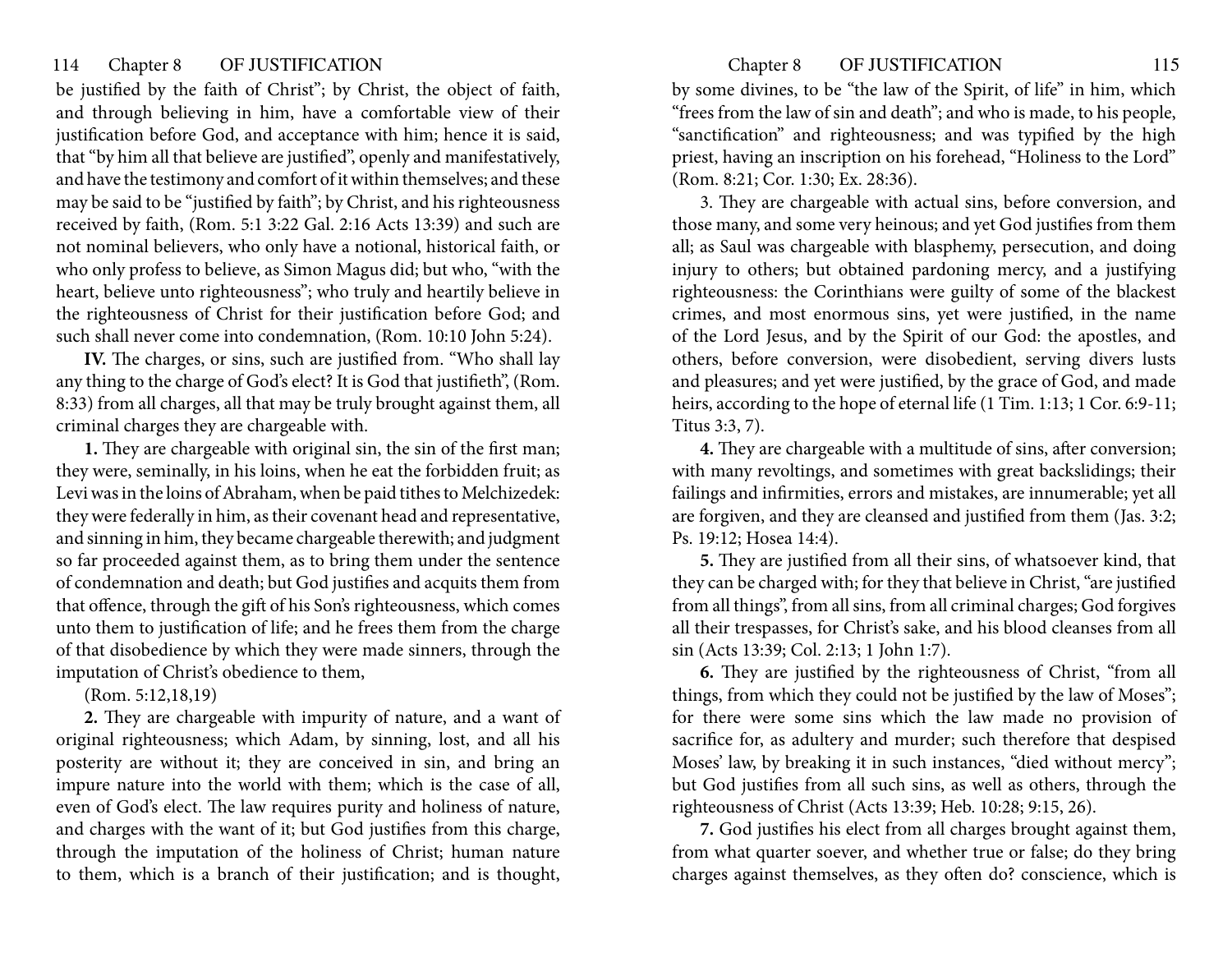as a thousand witnesses, accuses and condemns them; but though their hearts and consciences condemn them, God is greater than their hearts, and knows all things; what provisions he has made for them in covenant, what a righteousness his Son has wrought out for their justification; and though as on one hand, if a good man knows nothing by himself, yet he is not hereby justified; so on the other, though he knows much by himself and against himself, yet God clears him from all. Do saints bring chargers one against another, sore crimes rightly, and sometimes wrongly, whether privately or publicly: and do not forgive one another, as they should do, since God, for Christ's sake, forgives them? yet God forgives all, and clears from all charges, true or false. Does the world bring charges against them, as they frequently do, even speak all manner of evil of them falsely, for Christ's sake, as Tertullius the orator, against the apostle Paul? yet every tongue that riseth up in judgment against them God will condemn; for their "righteousness is of me, saith the Lord"; plainly suggesting, that he would justify and acquit them from all (Isa. 54:17). Does Satan go about the earth to pick up charges against the people of God, and then accuse them to him, as he did Job, whence he is called, "the accuser of the brethren?" Jehovah repels his charges, and rebukes him for them; an instance of this we have in the vision of Zechariah (Zech. 3:1-4). In a word, whatever charges the law of God brings against the elect, which is broken by them, and for which it accuses, pronounces guilty, curses and condemns, and whatever charges the justice of God can produce against them, the mouth of the one, and of the other, is stopped by the righteousness of Christ; by which the one is honoured and magnified; and the other is satisfied and well pleased; and so a full justification from all charges takes place, and God is Just while he is the justifier of him that believes in Jesus.

**5.** The matter and form of justification, the righteousness of Christ imputed: the matter of justification, or that for the sake of which a sinner is justified, is the righteousness of Christ; the form and manner in which it is made over to such an one, and becomes his, is by imputation.

*First,* The matter of justification, the righteousness of Christ; and

116 Chapter 8 OF JUSTIFICATION Chapter 8 OF JUSTIFICATION 117

everything else must be removed from it, and denied of it. As,

**1.** First, a man's own righteousness, or his obedience to the law; this is expressly denied to be that by which a sinner can be justified; "By the deeds of the law, there shall no flesh be justified in his sight", in the sight of God; that is, by works done in obedience to the law; and which is meant, not of the ceremonial, but the moral law; that law by which is the knowledge of sin, and which pronounces a man guilty of it before God, and stops his mouth, as the context shows; and is opposed to grace, which the ceremonial law is not, being of grace, given to relieve, under a sense of sin, by pointing to the Saviour, and his propitiatory sacrifice; and hence this conclusion is drawn, "Therefore we conclude, that a man is justified by faith"; by Christ and his righteousness, the object of faith; "without the works of the law"; being joined to Christ, and his righteousness, or considered as any part of a justifying righteousness, (Rom. 3:20,28). And to the same purpose are the words of the apostle, in Galatians 2:16. The reasons why a man's own righteousness cannot be the matter of his justification before God, are,

**1.** Because it is imperfect, and the law will not admit of an imperfect righteousness for justification; it requires perfect, sinless obedience; and not anything short of that will it allow to be a righteousness; "It shall be our righteousness", says Moses, "if we observe to do all these commandments, before the Lord our God, as he hath commanded us" (Deut. 6:25), so that if there is any failure, either in the matter or manner of obedience, it is no righteousness; and such obedience and righteousness, men, since the fall, were never capable of; the people of Israel, in general, followed after the law of righteousness; but did not attain to it, seeking it not by faith in Christ, in whom it is only found; but, as it were, by the works of the law, in which there is a deficiency, and so no righteousness: And those among them who made the largest pretensions to righteousness, fell short of it, as the Scribes and Pharisees; insomuch, that if a man's righteousness does not exceed theirs, he cannot enter into the kingdom of heaven; nay, even the works of the truly just and good, are not perfect; "There is not a just man upon earth, that doeth good and sinneth not" (Eccl. 7:20), hence good men, sensible of the insufficiency of their own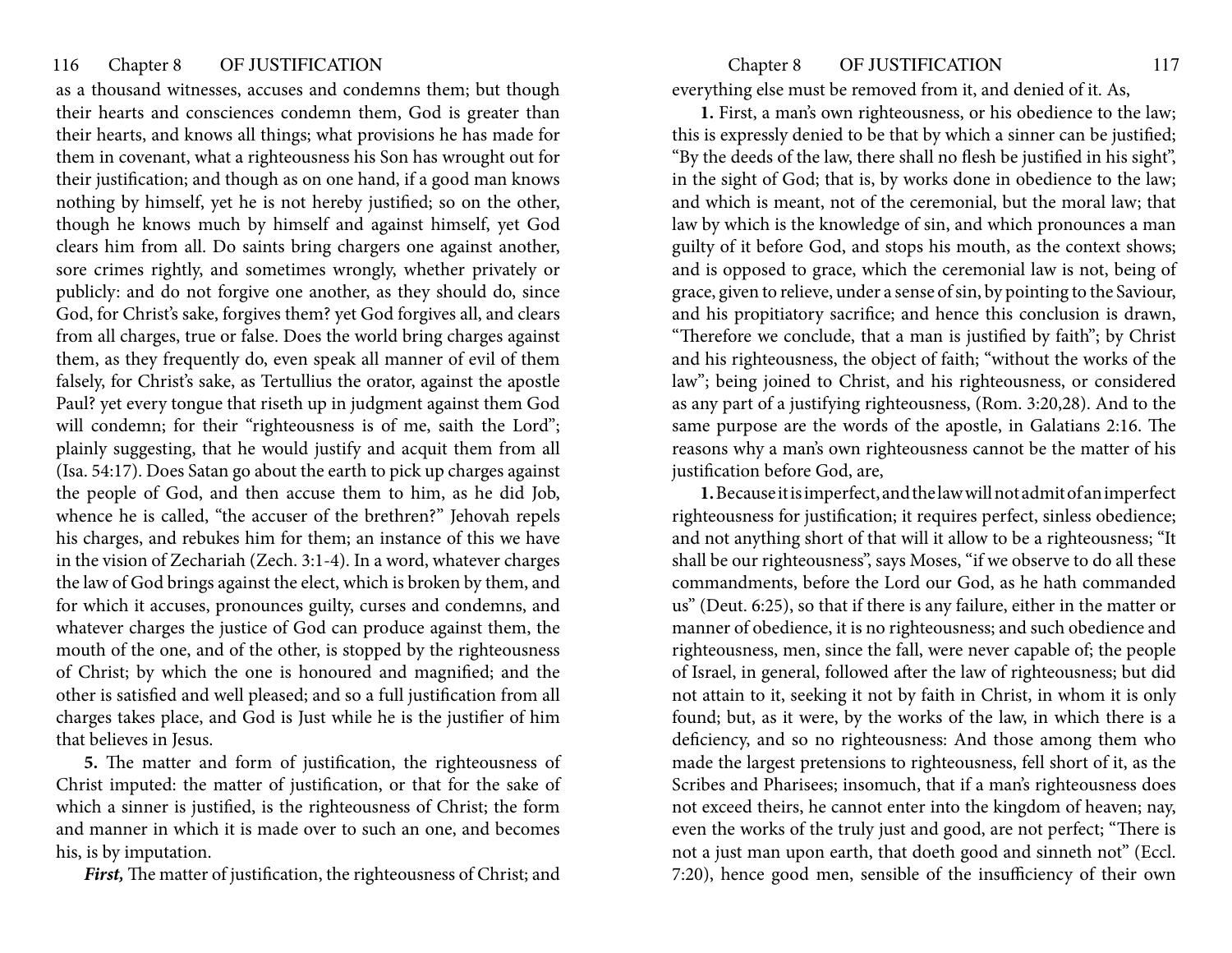righteousness, decline and deprecate entering into judgment with God upon that foot, acknowledging the impurity and imperfection of their obedience; on account of which, they know they could not be just with God (Job 9:2, 3, 20, 32; Ps. 143:2; Isa. 64:6).

**2.** If justification was by the works of men, it could not be by grace; for grace and works are opposed, and cannot consist together in the business of justification; for if it is of grace, then not of works; but justification is by grace, and therefore not by works; "Being justified freely by his grace" (Rom. 3:24), not only by grace, but freely by it; or by grace that is altogether free; and, indeed, as Austin says, it would not be grace if it was not so, or was any ways clogged with the works of men.

**3.** If justification was by man's obedience, it would not be by a righteousness without works, and that imputed, as it is; if it is by a man's own righteousness, then not by a righteousness without works, for that consists entirely of works; and if a man's own, then not imputed; whereas, the blessedness of justification, lies in the imputation of a righteousness without works, (Rom. 4:6).

**4.** If justification could be by men's obedience to the law, then there would have been no need of the righteousness of Christ, nor of his coming into the world to work out one; it would have been an unnecessary thing for God to send his Son, that the righteousness of the law might be fulfilled in us, by him, if we could have fulfilled it ourselves; and not only his life, and the obedience of it, would have been useless, but his death also; for, as the apostle argues, "If righteousness came by the law, then Christ is dead in vain" (Gal. 2:21).

**5.** If justification was by the works of men, boasting would be encouraged; whereas, God's design in the whole scheme of salvation, and so in this branch of it, is to prevent it, lest any man should boast; "Where is boasting then? It is excluded. By what law? of works? Nay, but by the law of faith"; that is, not by the doctrine of justification, by the works of men, that would establish boasting; but by the doctrine of justification by faith in the righteousness of Christ, which leaves no room for it, (Rom. 3:27).

*Secondly,* Nor is man's obedience to the gospel, as to a new and

milder law, the matter of his justification before God. It was a notion, that some years ago obtained, that a relaxation of the law, and the severity of it, has been obtained by Christ; and a new law, a remedial law, a law of milder terms, has been introduced by him, which is the gospel; the terms of which are, faith, repentance, and new obedience; and though these are imperfect, yet being sincere, they are accepted of by God, in the room of a perfect righteousness. But every article of this scheme is wrong; for,

**1.** The law is not relaxed, nor any of its severity abated; there is no alteration made in it; neither with respect to its precepts, nor its penalty; it requires the same holy, just, and good things, it ever did; Christ came not to destroy it, but to fulfil it: nor is the sanction of it removed; though it is not made for, or does not lie against, a righteous man; yet it is made for, and lies against, the sinner and transgressor; and as it has the same commanding, so the same condemning power, to them that are under it; it accuses, pronounces guilty, condemns, and curses, even such who continue not in all things to observe it.

**2.** Nor is the gospel a new law; there is nothing in it that looks like a law; it has no commands in it, but all promises; it is a pure declaration of grace and salvation by Christ; therefore called, the gospel of the grace of God, and the gospel of our salvation.

**3.** Nor are faith, repentance, and new obedience, the terms of it, and required by it, as conditions of men's acceptance with God; faith and repentance, as doctrines, are gospel doctrines, and parts of the gospel ministry; and as graces, are not terms and conditions required in it, to be performed by men of themselves; they are blessings of grace, declared in it, and are gifts of grace bestowed on men; faith is the gift of God, and repentance is a grant from him; and both they, and new and spiritual obedience, are provided for in the covenant of grace (Ezek. 36:26, 27).

**4.** If these were terms and conditions, required of men, in the gospel, to be performed by them, in order to their acceptance with God, the gospel would not be a remedial law; nor these milder terms than those of the old law; for it was easier for Adam, in a state of innocence, to have kept the whole law, than it is for man, in his fallen state, to repent and believe in Christ, and perform new and spiritual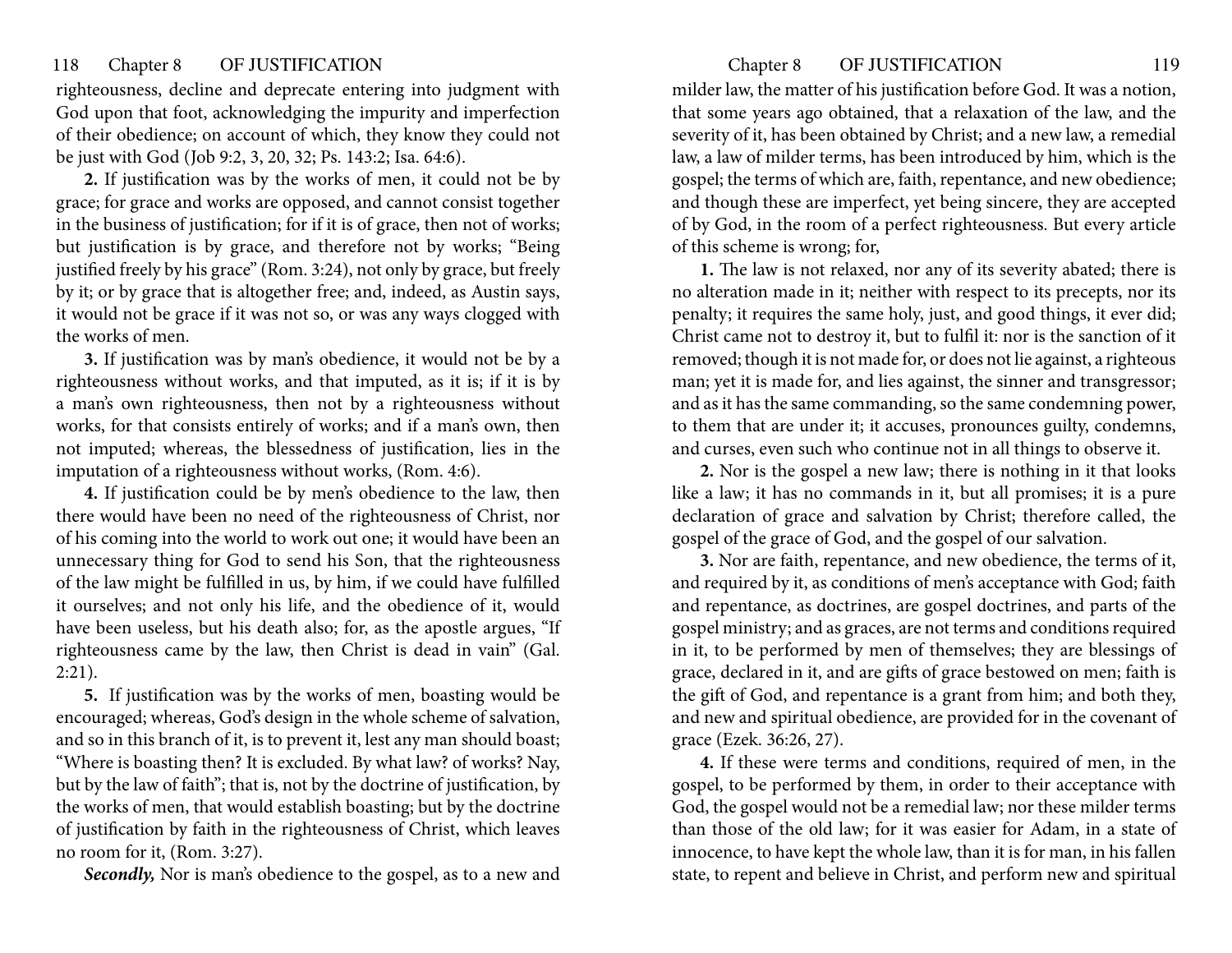obedience of himself; till God takes away the stony heart, and gives an heart of flesh, and gives grace, as well as time and space, to repent, men never will nor can repent of their sins: and faith is not of a man's self; no man can come to Christ, that is, believe in him, unless it be given to him, and the Father draws him; and without Christ, his Spirit and grace, a man cannot do any good thing.

**5.** Nor is it true, that God will accept of an imperfect righteousness in the room of a perfect one: nor can any thing more highly reflect upon the justice and truth of God, who is the Judge of all the earth, and will do right, and whose judgment is according to truth, and can never account that a righteousness which is not one.

5a3. Thirdly, nor is a profession of religion, even of the best religion, the Christian religion, the matter of justification before God; men may have a form of godliness without the power of it; they may submit to the ordinances of Christ, baptism, and the Lord's Supper, and attend every duty of religion, and yet be far from righteousness: and even if a profession of religion was taken up upon right principles, on a good foundation, and held and maintained in an honorable manner, and even though a man may be ever so sincere in it, it is not the matter of his justification. For,

*4thly,* sincerity itself, in any religion, even in the best religion, is not a justifying righteousness. There may be sincerity in a bad religion, as well as in a good one; a man may be sincerely wrong, as well as sincerely right; may be a sincere Pagan, a sincere Papist, and a sincere Mohammedan, as well as a sincere Christian; yea, a man may be a sincere blasphemer of Christ, and a sincere persecutor of his followers, as the apostle Paul was, before conversion, and as the persecutors of Christ's disciples (Acts 26:9; John 16:2), and taking sincerity in the best sense, as a grace of the Spirit of God, which accompanies all other graces, and denominates faith unfeigned, hope without hypocrisy, and love without dissimulation; it belongs to sanctification, and not justification; and is not the whole, nor any part of justifying righteousness.

*Fifthly*, nor faith, the "to credere", or act of believing; this is, by some, said to be imputed for righteousness; but is not so; for,

**1.** Faith, as a man's act, is his own; and is called "his" faith, "thy"

faith, and "my" faith (Hab. 2:5; Matthew 9:22; 15:28; Jas. 2:18), whereas, the righteousness by which a man is justified, is not his own, but another's, and therefore not faith.

**2.** Faith is imperfect; it is so in the greatest believers; the disciples of Christ saw need to pray, Lord, "increase our faith!" whereas, a righteousness to justify must be perfect; nothing else can be accounted a righteousness.

**3.** Faith is not everlasting; as to its use; is only for the present life; it will be changed into vision: but the righteousness by which sinners are justified before God, and which was brought in by Christ for that purpose, is "everlasting righteousness" (Dan. 9:24).

**4.** Faith and righteousness are manifestly distinguished; "The righteousness of God is revealed from faith to faith"; and therefore faith cannot be that righteousness. "With the heart man believeth unto righteousness"; and therefore righteousness must be a distinct thing from faith; which "righteousness is unto all, and upon all them that believe"; and therefore must be different from that faith with which they believe, (Rom. 1:17; 10:10; 3:22).

**5.** Something else, and not faith, is said to be that by which men are made righteous, and justified; as "the obedience of one", Jesus Christ, by which "many are made righteous"; and the blood of Christ; "being justified by his blood" (Rom. 5:9, 19). Now faith is neither the one nor the other; and though men are said to be "justified by faith", yet not as an act of men; for then they would be justified by works, contrary to express scripture; nor by it as a grace of the Spirit in men; for this would confound justification and sanctification together; but by the object of it, Christ, and his righteousness, apprehended, received, and embraced by faith. And though believers are said to be justified by faith, yet faith is never said to justify them.

**6.** The passages produced to establish this notion, that faith is a man's righteousness, are insufficient; "Abraham believed God, and it was counted to him for righteousness" (Rom. 4:3). And again (Rom. 4:5), "His faith is counted for righteousness". And in (Rom. 4:9), "We say, that faith was reckoned to Abraham for righteousness". Now this can not be understood of the act of Abraham's faith; but of the object of it, or that which he believed in, the righteousness of Christ, which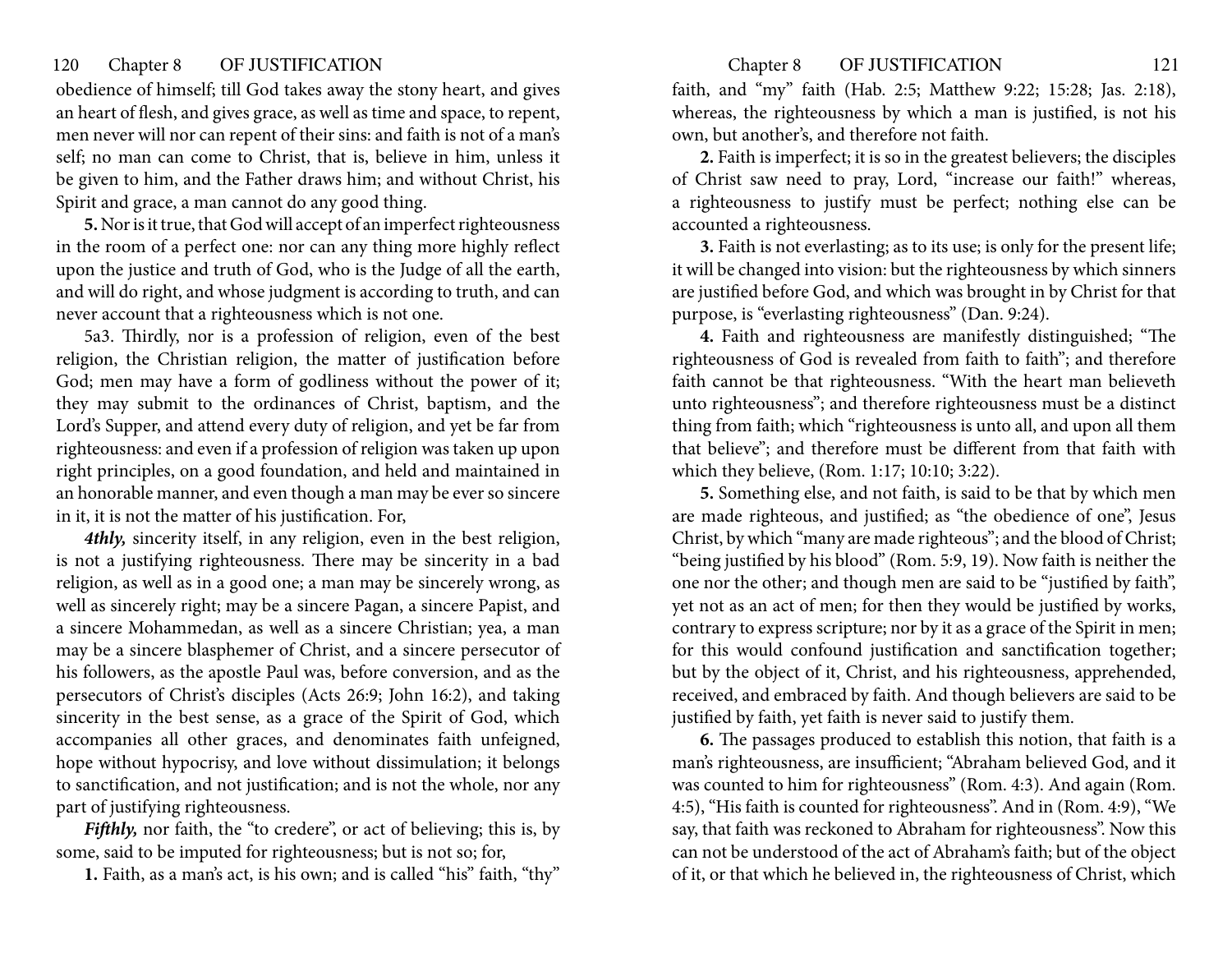God imputes, without works (Rom. 4:6), and that this must be the sense is clear, from this one single consideration, that the same "it" which was imputed to Abraham for righteousness, is imputed to all those who believe in God, who raised up Christ from the dead (Rom. 4:22-24). Now supposing Abraham's faith was imputed to him for a justifying righteousness; it cannot reasonably be thought that it should be imputed also for righteousness to all that believe in all succeeding ages.

Sixthly, Nor is the whole of sanctification the matter of justification; these two are distinct things, and not to be confounded; the one is a work of grace within men, the other an act of God's grace towards and upon men; the one is imperfect, the other perfect; the one is carried on gradually, the other done at once. But the sole matter of justification, or that for the sake of which a sinner is justified before God, is the righteousness of Christ; and which is,

**1.** Not his essential righteousness, as God; the righteousness by which men are justified is the righteousness of God, which was wrought out by Christ, who is God as well as man; but it is not that righteousness which is essential to him as God; he that is their righteousness is Jehovah, but the righteousness by which he is Jehovah, or which belongs to him as such, is not their righteousness, as Osiander dreamed; for this would be to deify them.

**2.** Nor his righteousness, integrity, and fidelity, which he exercised in the discharge of his mediatorial office; that was personal and respected himself, and not relative to others; he was faithful to him that appointed him to that office, and he did his work in so upright a manner, that he obtained the character of God's "righteous servant" (Isa. 11:5; 53:11), but though it is a righteousness he wrought out as mediator, which is imputed for justification, yet it is not his mediatorial righteousness, or the righteousness of his office, or that by which he showed the discharge of it.

**3.** Nor does it consist of all the actions and works he did here on earth, nor of what he is doing in heaven; it wholly consists of those he wrought in his state of humiliation here on earth, yet not all of these; not his extraordinary and miraculous works, these were proofs of his Deity, and of his Messiahship; they were done and

recorded to engage men to believe in him, and in his righteousness; but were no ingredients, as one observes, in that righteousness on which they were to believe. Nor is his work in heaven, appearing for his people there, interceding for them, and preparing mansions of glory for them, any part of the righteousness wrought out for them, and imputed to them. But,

**4.** What he did and suffered in their nature on earth, and in their room and stead, and as their substitute and representative, commonly called his active and passive obedience; to which may be added the purity and holiness of his nature, and which altogether made up the (vouoi), "the righteousness of the law", which was "fulfilled" by him, as their head and representative (Rom. 8:4), for whatever the law required is necessary to a sinner's justification before God; and that requires of sinners more than it did of man in innocence. Man was created with a pure and holy nature, conformable to the pure and holy law of God; and it was incumbent on him to continue so, and to yield in it perfect and sinless obedience; and in failure thereof he was threatened with death; and now having sinned, whereby his nature is vitiated and corrupted, and his obedience become faulty and imperfect, suffering the penalty of the law is required; and all this is requisite to the justification of a sinner, purity of nature, perfection of obedience, and sufferings of death; all which meet in Christ, the representative of his people, in whom they are justified.

**(1).** Holiness of nature: some consider this only as a qualification for his office, and the due performance of it in human nature; whereby he was capable of yielding sinless obedience to the law, and was qualified as an high priest to offer himself a spotless sacrifice, and to be a proper advocate for sinners, being Jesus Christ the righteous; but this not only fitted him for his work, but made him suitable to us, "Such an high priest became us, who is holy, harmless"; the law required an holy nature in conformity to it; it is wanting in us, it is found in Christ, "who is of God made to us sanctification"; see more of this under the "fourth head".

**(2).** The obedience of Christ's life, commonly called his active obedience, which was sinless and perfect; his whole life was in perfect conformity to the law, and was a continued series of holiness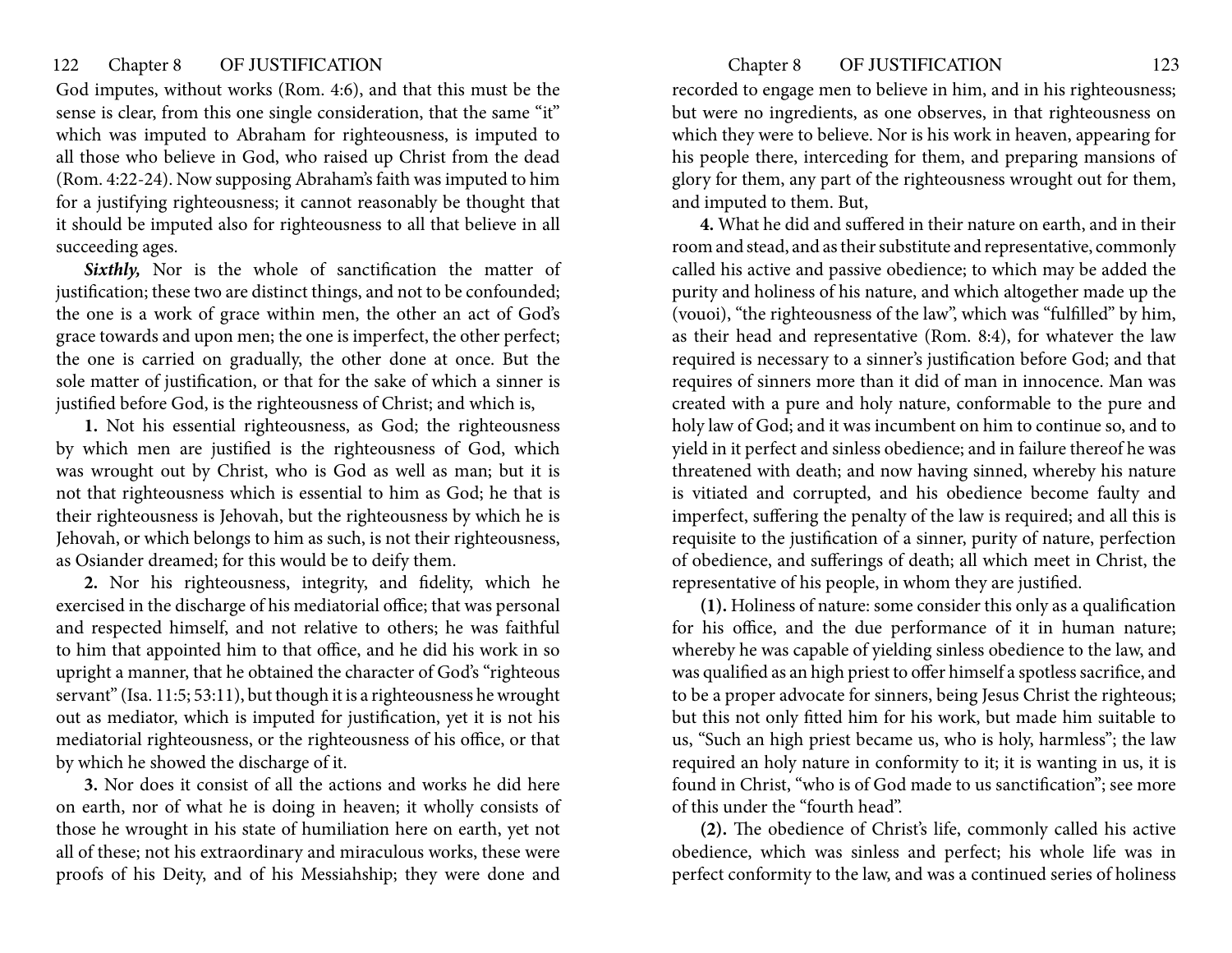and obedience; the holiness of his nature appeared in all his actions, throughout his whole state of humiliation, from his birth to his death; in all which he was the representative of his people; what he did, he did in their room and stead, and therefore was reckoned as if done by them, and is imputed to them as their righteousness: there are some divines who exclude the active obedience of Christ from being any part of the righteousness by which men are justified; they allow it is a condition requisite in him as mediator, qualifying him for his office; but deny that it is the matter of justification, or that it is imputed and reckoned for righteousness to men. They suppose that Christ was obliged to this obedience for himself as a creature, and that it is unnecessary to his people, because his sufferings and death are sufficient for their justification. But,

**1.** Though the human nature of Christ being a creature, and so considered, was subject to a law and obliged to obedience; yet it was not obliged to a course of obedience in such a low, mean, and suffering state, being entitled to glory and happiness from the moment of its union to the Son of God; this was voluntary: besides, the human nature being taken into personal union with the Son of God, the person of Christ, who was not subject to the law, but was above it, and Lord of it; it was an act of his will to submit to it, and a wonderful instance of his condescension it was; moreover, as Christ being made of a woman, and was made under the law, he was made both for the sake of his people; he became man for their sake, "to us or for us a child is born" (Isa. 9:6), and for their sake he became subject to the law, that he might yield obedience to it in their room and stead, and that he might redeem them from the curse of it; and this was the kind and gracious design of his divine Father in sending him in the likeness of sinful flesh, that he might both obey and suffer for them, that so the whole righteousness of the law might be fulfilled in them (Gal. 4:4; Rom. 8:3, 4).

**2.** Without the active obedience of Christ the law would not be satisfied, the language of which is "Do and live"; and unless its precepts are obeyed, as well as its penalty endured, it cannot be satisfied; and unless it is satisfied, there can be no justification by it; Christ, as a surety, in the room and stead of his people, must both

obey the precepts of the law and bear its penalty; his submitting to the one, without conforming to the other, is not sufficient; one debt is not paid by another; his paying off the debt of punishment did not exempt from obedience, as the paying off the debt of obedience did not exempt from punishment: Christ did not satisfy the whole law by either of them separately, but by both conjunctly [joined together]; by his sufferings and death he satisfied the threatenings, the sanction of the law, but not the precepts of it thereby; and by his active obedience he satisfied the preceptive part of the law, but not the penal part; but by both he satisfied the whole of the law and made it honorable.

**3.** It is by a righteousness that men are justified, and that is the righteousness of Christ; now righteousness, strictly speaking lies in doing, in actual obedience to the commands of the law, "This shall be our righteousness, if we observe to do", &c. (Deut. 6:25). Christ's righteousness lay in doing, not in suffering; "all righteousness, as one says, is either an habit or an act; but sufferings are neither, and therefore not righteousness; no man is righteous because he is punished; if so, the devils and damned in hell would be righteous in proportion to their punishment; the more severe their punishment, and the more grievous their torments, the greater their righteousness must be; if there is any righteousness in punishment, it must be in the punisher, and not in the punished."

If therefore men are justified by the righteousness of Christ imputed to them, it must be by his active obedience, and not merely by his sufferings and death; because these, though they free from death, yet, strictly speaking, do not make men righteous.

**4.** It is expressly said, that "by the obedience of one shall many be made righteous" (Rom. 5:19), which cannot be meant of the sufferings and death of Christ; because, properly speaking, they are not his obedience, but the effect of it; besides, the antithesis in the text determines the sense of the words; for if by one man's actual disobedience, which was the case, many were made sinners, so by the rule of opposition, by one man's actual obedience, which is Christ's, many are made righteous, or justified.

**5.** The reward of life is not promised to suffering, but to doing; the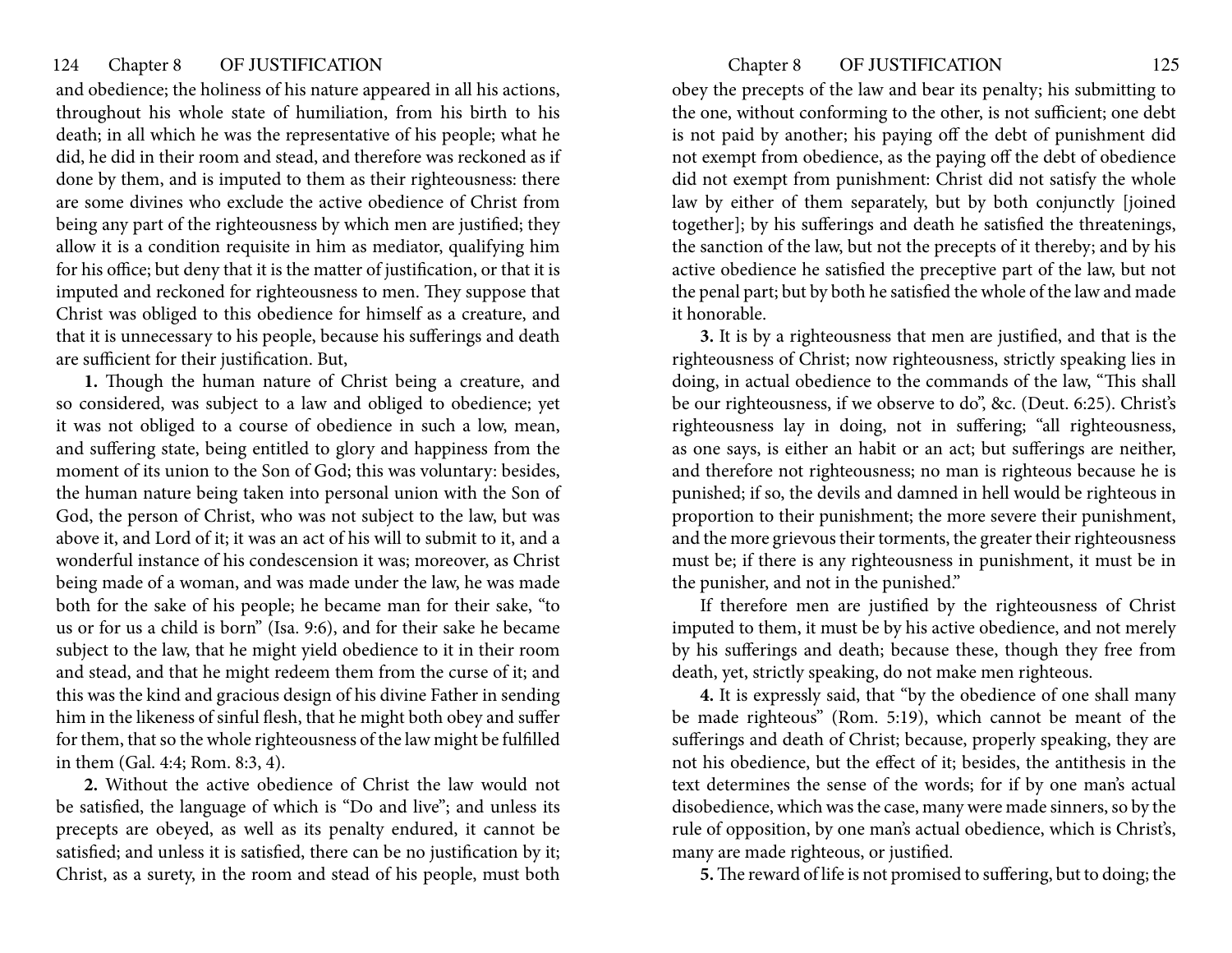law says, "Do this and live"; it promises life, not to him that suffers the penalty, but to him that obeys the precept; "there never was a law, as an excellent divine observes, even among men, either promising or declaring a reward due to the criminal, because he had undergone the punishment of his crimes."

Christ's sufferings and death being satisfactory to the comminatory [a formal denunciation] or threatening part of the law, are reckoned to us for justification, that so we may be freed and discharged from the curse of it, and from hell and wrath to come; but as they do not constitute us righteous, they do not entitle us to eternal life; but the active obedience or righteousness of Christ being imputed to us, is "unto justification of life", or is what gives the title to eternal life.

**(3).** Nevertheless the sufferings and death of Christ, or what is commonly called his passive obedience, are requisite to our justification before God. Passive obedience is a phrase that may be objected to as not accurate, being a seeming contradiction in terms; suffering and obedience convey different ideas, and belong to different classes; suffering belongs to the predicament or class of passion, obedience to that of action; yet as Christ's sufferings flow from his obedience, and were the effect of his submission to his Father's will, with respect to which he said, "Not my will but thine be done"; and as he was obedient throughout his life, in all the actions and in all the sufferings of it, even to the moment of his death; and was also obedient in death, laying down his life at the command received from his Father; "For though a Son, yet learned he obedience by the things he suffered"; and was even active in his sufferings; he laid down his life of himself, he poured out his soul unto death, and gave himself an offering, and a sacrifice for sin; considering these things, the phrase, passive obedience, may be admitted of; especially as it is well known what is meant by it, the voluntary sufferings and death of Christ, which are most certainly ingredients in the justification of a sinner.

It may be asked, if Christ was the representative of his people in his active obedience, which constitutes them just or righteous, and is their justification of life, or what entitles to eternal life, what need was there of his sufferings and death? to which it may be answered, that it was necessary that Christ, as the surety and representative of his people, should satisfy the law in everything it could require of them, both as creatures, and as sinful creatures. As creatures, the law could require of them purity of nature, and perfect obedience to it, which were in their first parents, but were lost by them, and are wanting in them; as sinful creatures, it could require of them to endure the penalty of it. Christ now as the surety of his people, represented them as creatures, in the purity of his nature and in the perfection of his life, or in his active obedience; and presented that to the law for them which it could require of them as creatures: and as it is certain he represented them in his sufferings and death, hence he is said to die for them, that is, in their room and stead, and they to be crucified and buried with him; in these he represented them as sinful creatures, and bore the penalty or curse of the law; and in both obediences he satisfied the whole of it; and as by the one they are freed from death the sanction of the law, so by the other they are entitled to life, and by both Christ is the fulfilling end of the law for righteousness unto them. For that the sufferings and death of Christ, as well as his active obedience, are requisite to the complete justification of a sinner, appears,

**1.** That without these the law would not be satisfied, and all its demands answered; and unless it is satisfied; there can be no justification by it; and it cannot be satisfied unless its penalty is endured; for,

**2.** The law, in case of disobedience to it, threatened with death, and death is the just wages and due demerit of sin; and therefore this must be endured, either by the sinner or a surety for him, or else he cannot be discharged by the law.

**3.** The justification of a sinner is expressly ascribed to the blood of Christ, which is put for the whole of his sufferings and death, (Rom. 5:9).

**4.** Justification proceeds upon redemption, "being justified freely by his grace, through the redemption that is in Christ Jesus", (Rom. 3:24) now redemption is by the blood of Christ, and through his sufferings and death (Eph. 1:7; 1 Pet. 3:18,19; Rev. 5:9).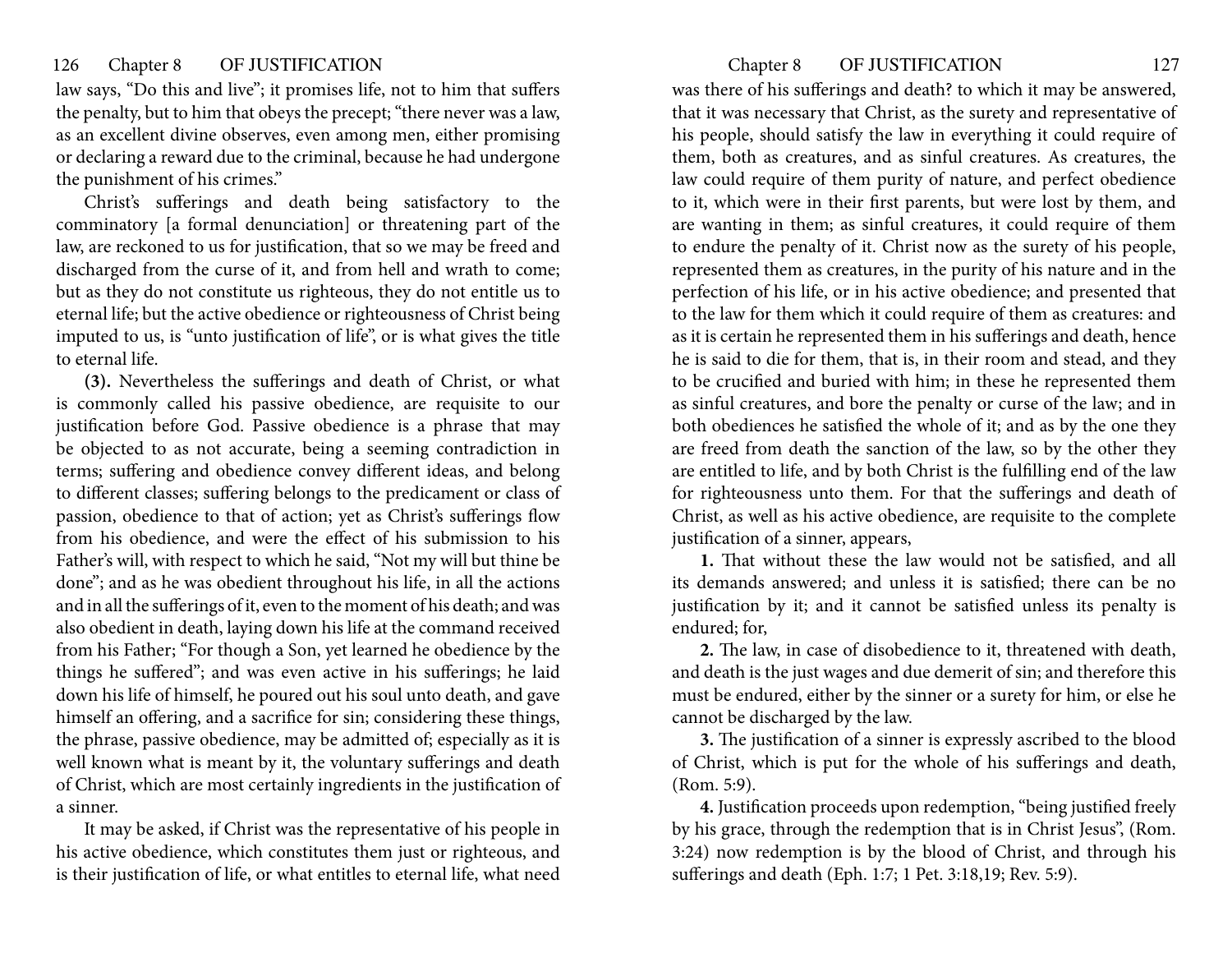**5.** It is upon the foot of Christ's satisfaction that justification takes place, and satisfaction is made by Christ's doing and suffering all the law requires; and so as by his obedience, likewise by his blood and death, to which it is more frequently ascribed, peace is made by his blood, reconciliation by his death, atonement and expiation by his sacrifice, which is of a sweet smelling savor to God (Col. 1:20; Rom. 5:10; Heb. 9:26; Eph. 5:2).

**5.** The complete justification of a sinner, does not seem to be finished by Christ until his resurrection, after his obedience and sufferings of death; for he "was delivered for our offences, and was raised again for our justification" (Rom. 4:25). In short, the righteousness by which we are justified, as Dr. Ames says, is not to be sought for in different operations of Christ, but arises from his whole obedience, both active and passive; which is both satisfactory and meritorious, and frees from condemnation and death, and adjudges and entitles to eternal life; even as one and the same disobedience of Adam, stripped us of original righteousness, and rendered us obnoxious to condemnation. So much for the matter of justification.

Secondly, The form of it, is imputation; or the manner in which the righteousness of Christ is made over to a sinner, and it becomes his, is by imputing it to him; "Even as David describeth the blessedness of the man unto whom God imputeth righteousness without works" (Rom. 4:6). The words used both in Hebrew and Greek, ma and Axyyi£ou. ai, eA,A,oyeco, &c. signify, to reckon, repute, estimate, attribute, and place something to the account of another: as when the apostle said to Philemon, concerning Onesimus, "If he hath wronged thee, or oweth thee ought, put that on my account", TOOHO euoi EAAoyBi, let it be reckoned, or imputed to me. So when God is said to impute the righteousness of Christ to any, the sense is, that he reckons it as theirs, being wrought out for them, and accounts them righteous by it, as though they had performed it in their own persons: and that it is by the righteousness of Christ, imputed to his people, that they are justified, is clear, when it is observed,

**1.** That those whom God justifies, are, in themselves, ungodly; for God "justifieth the ungodly" (Rom. 4:5), if ungodly, then without a righteousness; and if without a righteousness, then, if they are justified, it must be by a righteousness imputed to them, or placed to their account; which can be no other than the righteousness of Christ.

**2.** They that are justified, are justified either by an inherent, or by an imputed righteousness: not by an inherent one, for that is imperfect, and so not justifying; and if not by an inherent righteousness, then it must be by one imputed to them, for there remains no other.

**3.** The righteousness by which any are justified, is the righteousness of another, and not their own, even the righteousness of Christ; "Not having on mine own righteousness", says the apostle (Phil. 3:9). Now the righteousness of another, cannot be made a man's, or he is justified by it, any other way than by an imputation of it to him.

**4.** The same way that Adam's sin, became the sin of his posterity, or they were made sinners by it, the same way Christ's righteousness becomes his people's, or they are made righteous by it. Now the former is by imputation; and so the latter; "As by one man's disobedience many were made sinners"; that is, by the imputation of it to them; "so by the obedience of one shall many be made righteous"; that is, by placing it to their account, (Rom. 5:19).

**5.** The same way that the sins of Christ's people became his, his righteousness becomes theirs. Now their sins became Christ's by imputation only; the Father hid them on him, or made them to meet upon him, imputed them to him, placed them to his account; and he took them upon him, and looked upon himself as answerable to justice for them; and so, in the same way, his righteousness is made over to, and put upon his people; "For he who knew no sin, was made sin for us", by imputation, "that we might be made the righteousness of God in him"; accounted righteous in him, through his righteousness imputed (2 Cor. 5:21). Now there are several things which are said of this imputed righteousness of Christ, which serve greatly to recommend it, and set forth the excellency of it; as,

**(1).** That it is called "the righteousness of God" (Rom. 1:17; 3:22), being wrought by Christ, who is God as well as man; approved and accepted of by God, and freely imputed by him to believers, as their justifying righteousness.

**(2).** It is called, "the righteousness of One" (Rom. 5:18), of one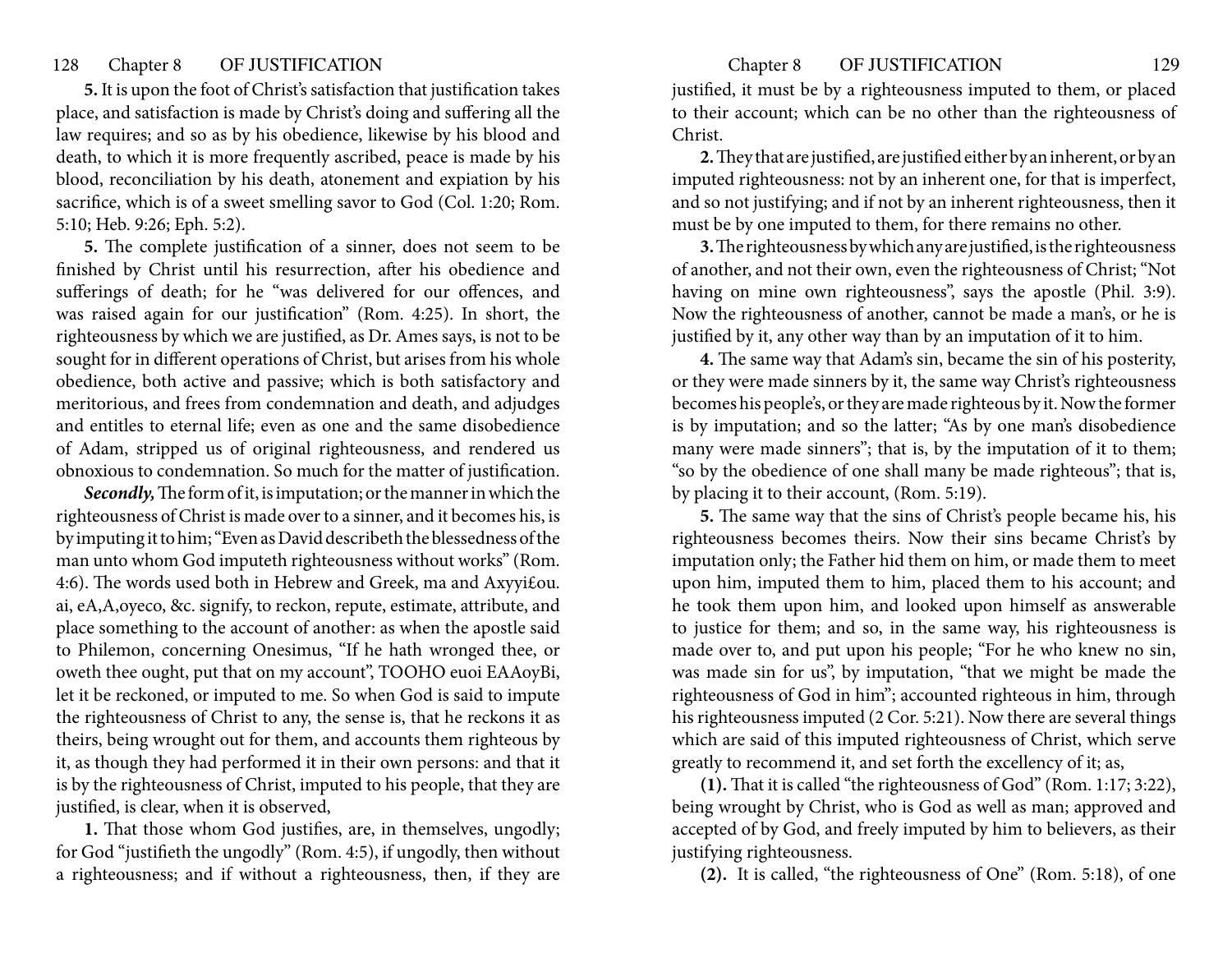of the Persons in the Trinity, the Son of God; of him, who, though he has two natures united in him, is but one Person, and who is the one common Head to all his seed; and though his obedience, or righteousness, serves for many, it is "the obedience of One" (Rom. 5:19), and therefore they are justified, not partly by their own obedience, and partly by Christ's, but by his only.

**3.** It is called, "the righteousness of the law" (Rom. 8:4), being wrought by Christ in conformity to the law; so that this righteousness is a legal righteousness, as performed by Christ, being every way commensurate to the demands of it; though evangelical, as made over to his people, and revealed in the gospel; for it is manifested without the law, though witnessed to by law and prophets.

**4.** It is called, "the righteousness of faith" (Rom. 4:13), not that faith is righteousness, or imputed for it, or is the matter of a justifying righteousness, or any part of it; but because the righteousness of Christ is revealed to faith, and that lays hold on it, receives it, rejoices in it, and boasts of it.

**5.** It is called, "the gift of righteousness", and "the free gift", and "the gift by grace" (Rom. 5:15-17), because freely wrought out by Christ, and freely imputed by God the Father; and faith is freely given to receive and embrace it.

**6.** It is called, "a robe of righteousness", a garment down to the feet, which covers the whole mystical body of Christ (Isa. 61:10; Rev. 1:13), it is signified by gold of Ophir, of wrought gold, and raiment of needle work; setting forth the preciousness of it (Ps. 45:9, 13, 14). It is said to be change of raiment, and the wedding garment (Zech. 3:4; Matthew 22:12), yea, the "best robe" (Luke 15:22), a better robe than Adam had in Eden, or the angels in heaven; theirs, at best, being but the righteousness of a creature, and that loseable, as the event showed; but Christ's righteousness is the righteousness of God, and an everlasting one; it may rendered, the "first robe", being first in designation, and in the provision of the covenant of grace; though Adam's robe of righteousness was first in wear and use.

**VI.** The effects of justification by the righteousness of Christ may be next considered, which are as follow.

**1.** An entire freedom from all penal evils, in this life and in that

which is to come. Justified ones are not freed from all evils; they have their evil things now, as Lazarus had, but they are not brought upon them by way of punishment; afflictions are evils in themselves, being not joyous but grievous; but then they are not penal ones; they are fatherly chastisements, they are fruits and evidences of the love of God to them, and not of his vindictive wrath, (Rev. 3:19; 1 Cor. 11:32), death was threatened as a punishment for sin, and is the just demerit of it, and as such is inflicted on unrighteous ones, but is no penal evil to justified ones; it is their privilege and not their punishment (1 Cor. 3:22; Rev. 14:13), and therefore their death is desirable, even by wicked men, as it was by Balaam: nor will any penal evil befall the justified ones after death; for "being now justified" by his (Christ's) blood, they "shall be saved from wrath through him"; from wrath to come, the vengeance of eternal fire: should any penal evil be inflicted on them here or hereafter, it would highly reflect upon the justice of God, in punishing twice for the same offences, once in their surety, and again in themselves; since the chastisement, or punishment of their sins has been laid on Christ, and he has endured it; and therefore it would be a lessening of the value of Christ's satisfaction, as if it was not made to full content, should punishment be inflicted in any degree upon those for whom it is made; and it would be contrary to the gospel declaration, that they that believe in Christ are justified, and shall not enter into condemnation.

2. Peace with God is another fruit and effect of justification; being "justified by faith, we have peace with God" (Rom. 5:1), peace with God is made by the blood of Christ, and reconciliation by his death; and besides that, there is a peace of conscience which is had in a way of believing, and through a comfortable sense and perception of an interest in the righteousness of Christ, the effect of which is peace and quietness (Isa. 32:17).

**3.** Access to God through Christ; for having a comfortable view by faith of interest in the righteousness of Christ unto justification, it follows, "by whom also we have access by faith into this grace wherein we stand" (Rom. 5:2), access to God as the God of grace, to him as on a throne of grace, to all the blessings of grace which come from God through Christ; and through the blood and righteousness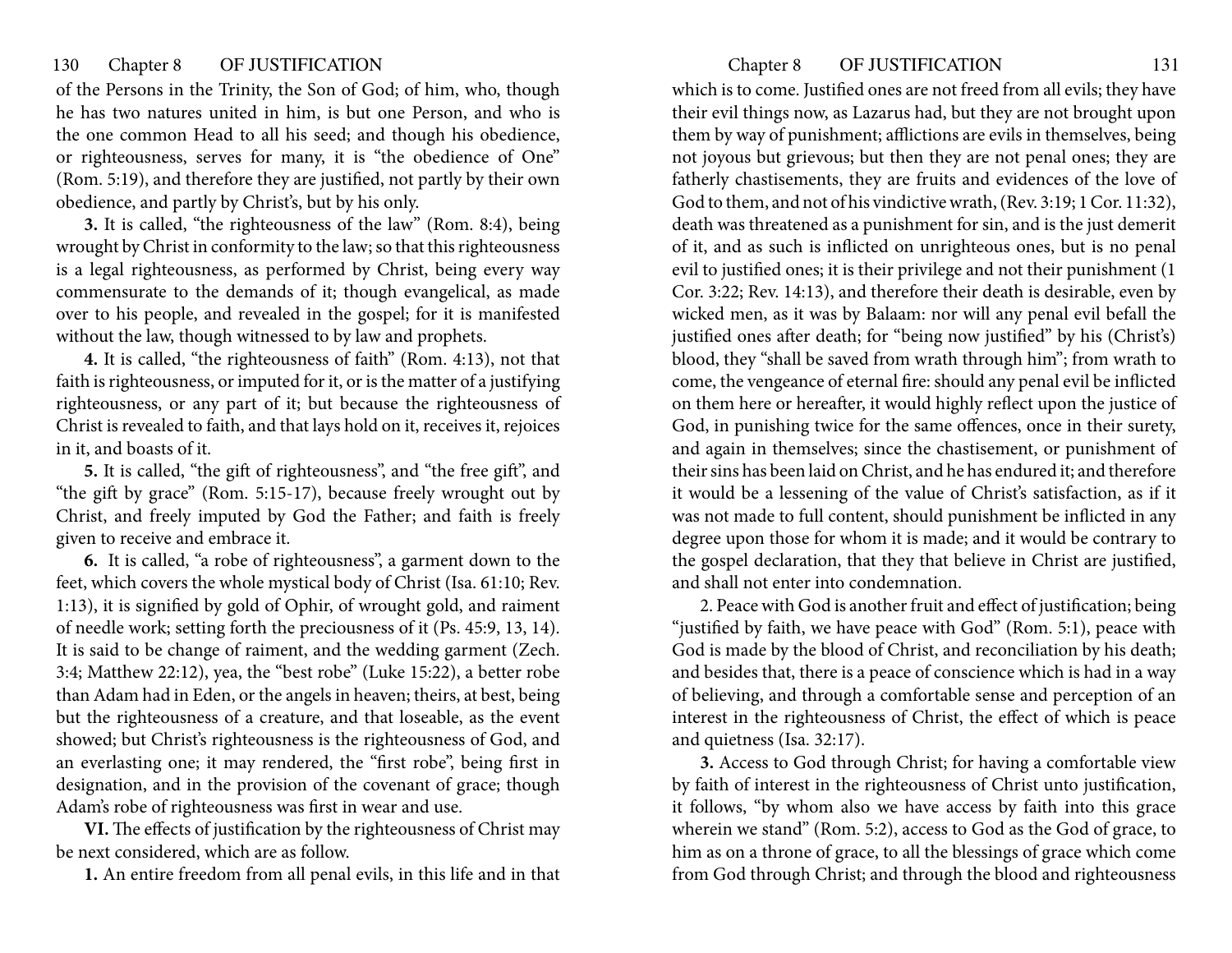of Christ justified ones have great freedom, boldness and confidence, to go to God, and present their supplication to him for what they want; not for their righteousness sake, but in their requests making mention of the righteousness of Christ, and only pleading the worth and virtue of that.

**4.** Acceptance with God through Christ follows upon justification by his righteousness; there can be no acceptance with God upon the foot of a man's own righteousness, which cannot render him acceptable to God; but through the righteousness of Christ there is an acceptance both of persons and services; first of persons and then of services; as God had respect to Abel, and so to his offering, and accepted it; so he has respect to the persons of his justified ones, as considered in Christ; he has respect to him, and is well pleased with him, and with all that are in him; they are accepted of God in the beloved, being clothed with the robe of his righteousness, and the garments of his salvation; and their services being done in the strength of Christ, and through faith in him, and to the glory of God by him, and their spiritual sacrifices being offered up by him their great high-priest, they become acceptable to God through him.

**5.** The well being of God's people here and hereafter depends upon their justification, and is a consequent of it; "Say ye to the righteous", one that is justified by the righteousness of Christ, "that it shall be well with him" (Isa. 3:10), it is well with the justified ones in life; be it with them as it may, all is well with them and for the best; all things work together for their good, adversity and prosperity; what they have of worldly things, though but little (Ps. 37:16; Prov. 15:16,17), are blessings to them: it is well with such an one at death, he has hope in it, and rejoices in hope of the glory of God; peace is the end of the perfect and upright man, who is perfectly righteous through the righteousness of Christ imputed to him; and it is well with him at judgment, he has a righteousness that will answer for him in that time to come; and he shall have an abundant entrance into the everlasting kingdom and glory of our Lord Jesus Christ; and it will be well with him to all eternity; he that is righteous will then be righteous still, and ever continue so, and shall go into everlasting life.

 **6.** Glorying, or boasting, is another effect of justification; not in

a man's self, in his own righteousness; not of his duties, services, and performance; nor of blessings of goodness enjoyed through his own merit; nor of heaven and happiness, as his own acquisition; all such boasting is excluded, by the doctrine of justification by faith in the righteousness of Christ; but such as are justified in Christ glory of him, in whom they are justified; and glory in this, that he is "of God, made to them righteousness" (Isa. 45:25; 1 Cor. 1:30).

**7.** Justified ones have an undoubted title to eternal life; hence justification by Christ's righteousness is called, "justification of life", because it entitles to it; and such are "made heirs, according to the hope of eternal life"; are heirs of the inheritance, incorruptible and undefiled, and reserved in the heavens, and shall be possessed of it, (Rom. 5:18; Titus 3:7). For,

**8.** Certainty of salvation may be concluded from justification; such as are justified, shall most assuredly be "saved from wrath"; there is an inseparable connection between justification and glorification; "Whom he justified, them he also glorified" (Rom. 5:9; 8:30).

VII. The properties of justification.

**1.** It is an act of God's grace, of pure grace, without any consideration of merit, worthiness, and works of men; grace is the moving cause of it, as has been already observed; it was according to the purpose and grace of God, that he resolved upon the justification of any of the sons of men; "The scripture foreseeing that God would justify the heathen through faith" (Gal. 3:8), the scripture foresaw, or predicted, the justification of them; because God, of his sovereign grace and good will, determined on it; grace set wisdom at work to find out a proper way and method of making men just with God, which could never have been found out by men or angels; and having found a way to impute their sins, not to themselves but to Christ, and to impute his righteousness to them; he was "gracious, and said, Deliver them from going down to the pit". Grace put him on calling Christ to be their surety, to bring in an everlasting righteousness for them; and it was grace in Christ to accept the call, and say, "Lo, I come to do thy will!" one part of which was, to work out a righteousness for his people; and it was grace in God to send his Son to obey, suffer, and die for them, in their nature, that the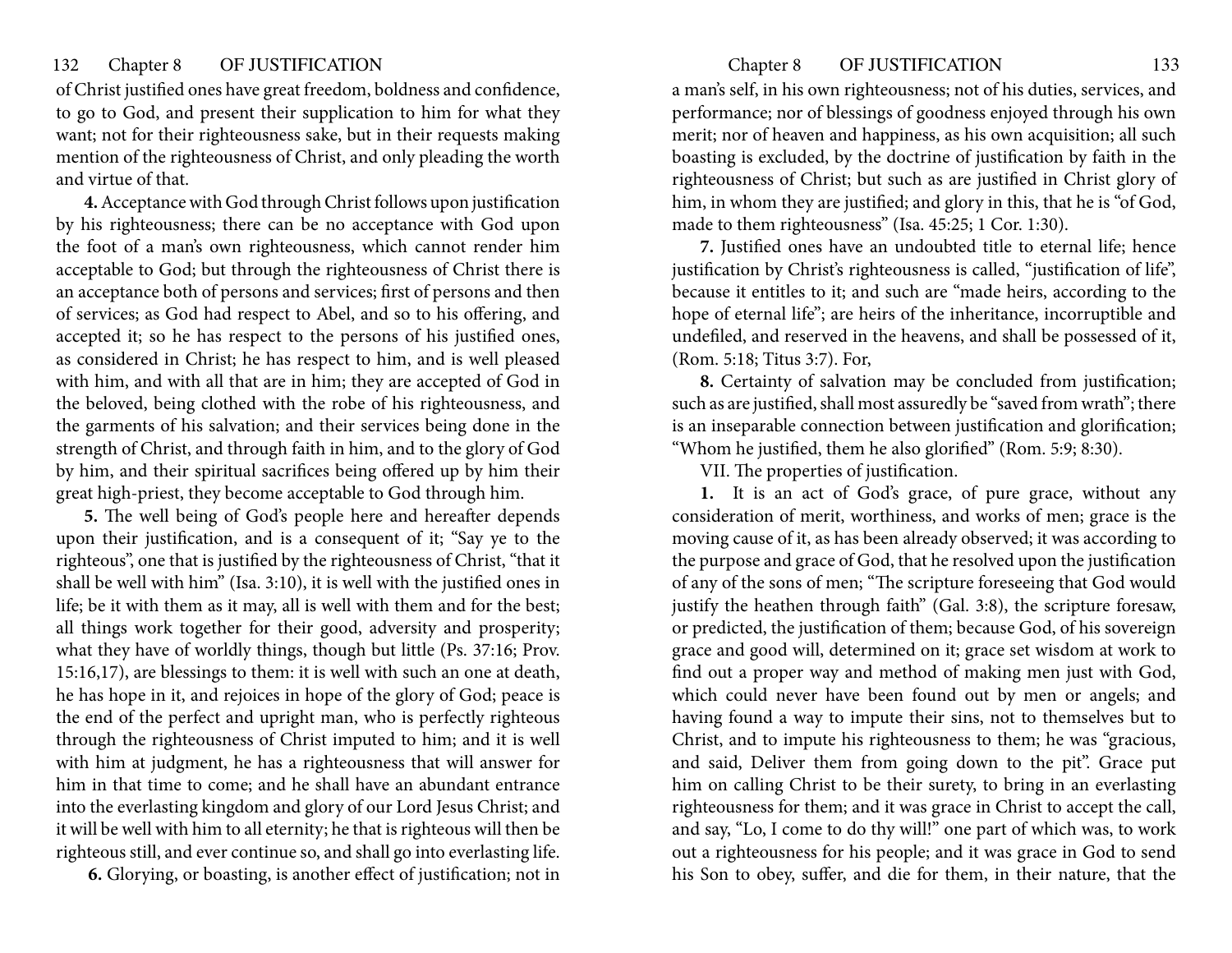righteousness of the law might be fulfilled in them; and it was grace in him to accept of that righteousness as if done by them, and to impute it to them freely without works, and to give them faith to lay hold upon it for themselves; and it appears the more to be an act of grace, in that they are "ungodly" whom God justifies, sinners, even some, the chief of sinners, (Rom. 4:5; 1 Cor. 6:11).

**2.** It is an act of justice, as well as of grace: God is righteous in all his ways and works, and so in this; the law being perfectly fulfilled by Christ, the surety, both with respect to precept and penalty; justice is fully satisfied, and so God is "just, and the justifier of him that believeth in Jesus", (Rom. 3:26).

**3.** It is universal, as to persons, sins, and punishment: as to persons, all the seed of Israel are justified; that is, all the elect of God and seed of Christ; as there was an "all" on whom judgment came to condemnation, through the offence of the first Adam, even all his natural posterity; so there is an all on whom the free gift by the righteousness of Christ comes, to the justification of life; even all the children of God, and offspring of Christ, the second Adam, whose righteousness is "unto all", and "upon all" them that believe (Isa. 45:25; Rom. 5:18; 3:22). And with respect to sins, they that are justified, are justified from all sins whatever; Christ has redeemed his people from all their iniquities; all are forgiven for his sake; his blood cleanses from all, and his righteousness clears and acquits them of all: and as to punishment, they are entirely secure from it, even to the least degree; they are saved from wrath; they are secure from all condemnation; they are delivered from the curse of the law; nor shall they be hurt by the second death, the wages of sin; it shall not have any power at all over them: the whole righteousness of Christ is imputed to them; a whole Christ is made to them righteousness; and in such a manner, that they are made the righteousness of God in him; and they are complete in him, are perfectly comely through his comeliness put upon them, a perfection of beauty, all fair, and without spot.

**4.** It is an individual act, done at once, and admits of no degrees; the sins of God's elect were altogether and at once laid on Christ, and satisfaction for them was made by him at once; he removed the

iniquity of his people in one day, and by one sacrifice put away sin for ever; all sins were pardoned at once, upon this sacrifice offered, and satisfaction made; and the righteousness of Christ was accepted of, and imputed to his people at once. The sense of justification, indeed, admits of degrees; "The righteousness of God is revealed from faith to faith"; from one degree of faith to another; from a lesser, and lower degree of it, to an higher; it is gradually that faith rises to a full assurance of interest in it, so that a man knows with certainty, that he is and shall be justified; the manifestations of it are various and different, at different times; but the act itself, as in God, is always the same, perfect and complete. Indeed, there are fresh declarations and repetitions of the sentence of it was first conceived in the divine mind from all eternity; it was virtually pronounced on the elect in Christ, their representative, at his resurrection from the dead; and it is afresh pronounced in the conscience of a believer, by the Spirit, and he bearing testimony to it; and it will be again notified at the general judgment, before angels and men; but justification, as an act of God, is but one, and done at once, and admits of no degrees; and is not carried on in a gradual, progressive way, as sanctification is.

**5.** It is equal to all, or all are alike justified, that are justified; the price of redemption, on which justification proceeds, is the same, the precious blood of Christ; even as the ransom price, and atonement money paid for the children of Israel, was the same, an half shekel for the rich and for the poor: and it is the same righteousness of Christ that is imputed to one as to another; it is a garment down to the feet, and covers the whole mystical body, the lowest and meanest members of it, as well as the more principal; it is unto all, and upon all them that believe; there is no difference, they have all the same righteousness, and the same precious faith, though not to the same degree; yet the weakest believer is as much justified, as the strongest believer; and so the greatest, as well as the smallest sinner, though one may be justified from more sins than another, having committed more: yet one is not more justified than the other; though one man may have more faith, and more sanctifying grace than another, yet no man has more righteousness, or a more justifying righteousness than another.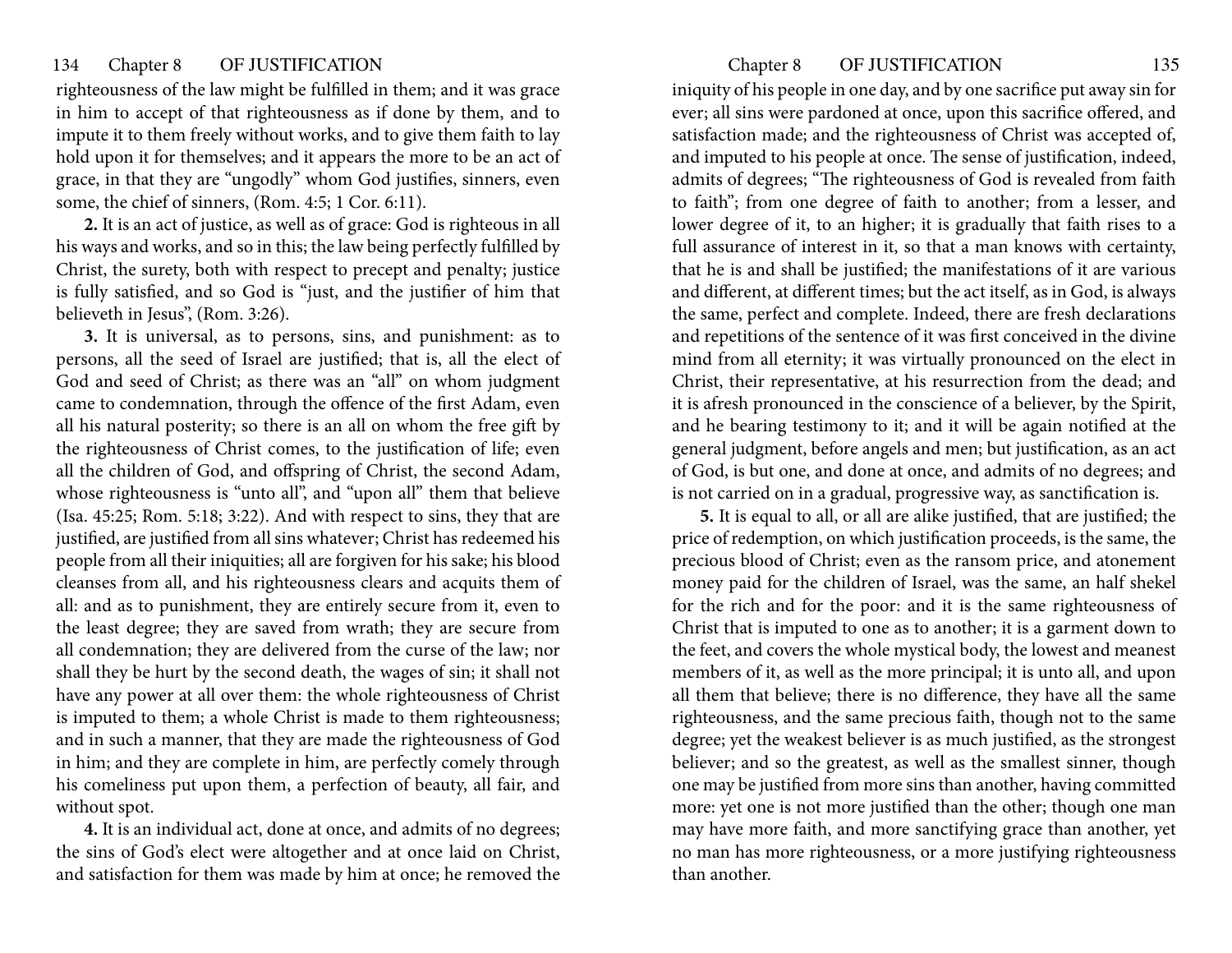# 136 Chapter 8 OF JUSTIFICATION Chapter 9 OF ADOPTION 137

**6.** It is irreversible, and an unalterable act; it is according to the immutable purpose and grace of God, which can never be frustrated; it is part of that grace given, and one of those spiritual blessings wherewith the elect were blessed in Christ before the world began; it is one of those things which God does, and are for ever. Neither the righteousness by which they are justified, nor the faith by which they receive the justifying righteousness from the Lord, ever fail. The righteousness is an everlasting righteousness; and faith fails not; Christ is the author and finisher of it. Though a righteous man falls, he never falls from his righteousness: a man that is only seemingly and outwardly righteous, may turn away from his own righteousness, and go into a course of sin, and die; but one that is truly righteous, through the righteousness of Christ, can never turn and fall from that, nor shall ever enter into condemnation; but shall be eternally saved and glorified.

**7.** Though by the act of justification, persons are freed from sin, and from obligation to punishment for it, sin is not thereby taken out of them. They are, indeed, so freed from it, that God sees no iniquity in them, to condemn them for it; he sees all the sins of his people in the article of providence, and chastises for them; but in the article of justification he sees none in them; they are acquitted, discharged, and justified from all; yet sin dwells in them, as it did in the apostle Paul, who, undoubtedly, was a justified person; yea, "There is not a just man upon earth"; one that is truly righteous, in an evangelic sense, "that doth good and sinneth not" (Eccl. 7:20).

**8.** Through justification by the righteousness of Christ, neither the law is made void and of none effect, nor is the performance of good works discouraged. The Law is not made void; "Do we make void the law through faith?" that is, through the doctrine of justification by faith in the righteousness of Christ; "God forbid! yea, we establish the law"; by presenting to it a righteousness every way commensurate to its demands, by which it is magnified and made honourable: nor does this doctrine discourage duty, but animates to it; and is to be constantly preached for this end, "That they which have believed in God, might be careful to maintain good works" (Titus 3:7, 8).

## **Chapter 9**

## **OF ADOPTION**

Some think that adoption is a part and branch of justification, and included in it; since that part of justification which lies in the imputation of the righteousness of Christ entitles to eternal life, hence called, "the justification of life", as adoption does; so that the children of God may be said to have a twofold title to eternal life; the one by the free grace of God making them sons, which entitles them to it; the other by justification in a legal way, and confirms the former, and opens a way for it; or that it may appear to be founded on justice as well as grace: the learned Dr. Ames seems to have a respect to both these. And such that are justified by the grace of God, through the righteousness of Christ, are "heirs" of it, as adopted ones be; "if children, then heirs" (Rom. 5:18; Titus 3:7; Rom. 8:17). Some consider adoption as the effect of justification; and Junius calls it, "via adoptionis", the way to adoption: it is certain, they have a close connection with each other, and agree in their author, causes, and objects; the "white stone" of absolution, or justification, and the "new name" of adoption, go together in the gift of Christ to the overcomer (Rev. 2:17). Though I am of opinion they are distinct blessings of grace, and so to be considered: adoption is a distinct thing from either justification or pardon. A subject may be acquitted by his sovereign from charges laid against him; and a criminal, convicted and condemned, may be pardoned, yet does not become his son; if adopted, and taken into his family, it must be by a distinct and fresh act of royal favour.

I have treated already, see on Adoption in vil. book ii. chapter 5 of adoption as an immanent act of the divine will, which was in God from eternity; hence the elect of God were not only predestinated to the adoption of children, to the blessing itself, openly and actually to enjoy it in time, and to the inheritance adopted to; but this blessing itself was provided and bestowed in the everlasting covenant of grace, in which the elect of God had not only the promise of this relation, but were in it given to Christ under this relation and character (Eph 1:5; 2 Cor. 6:18; Heb. 2:13), hence they are spoken of as the children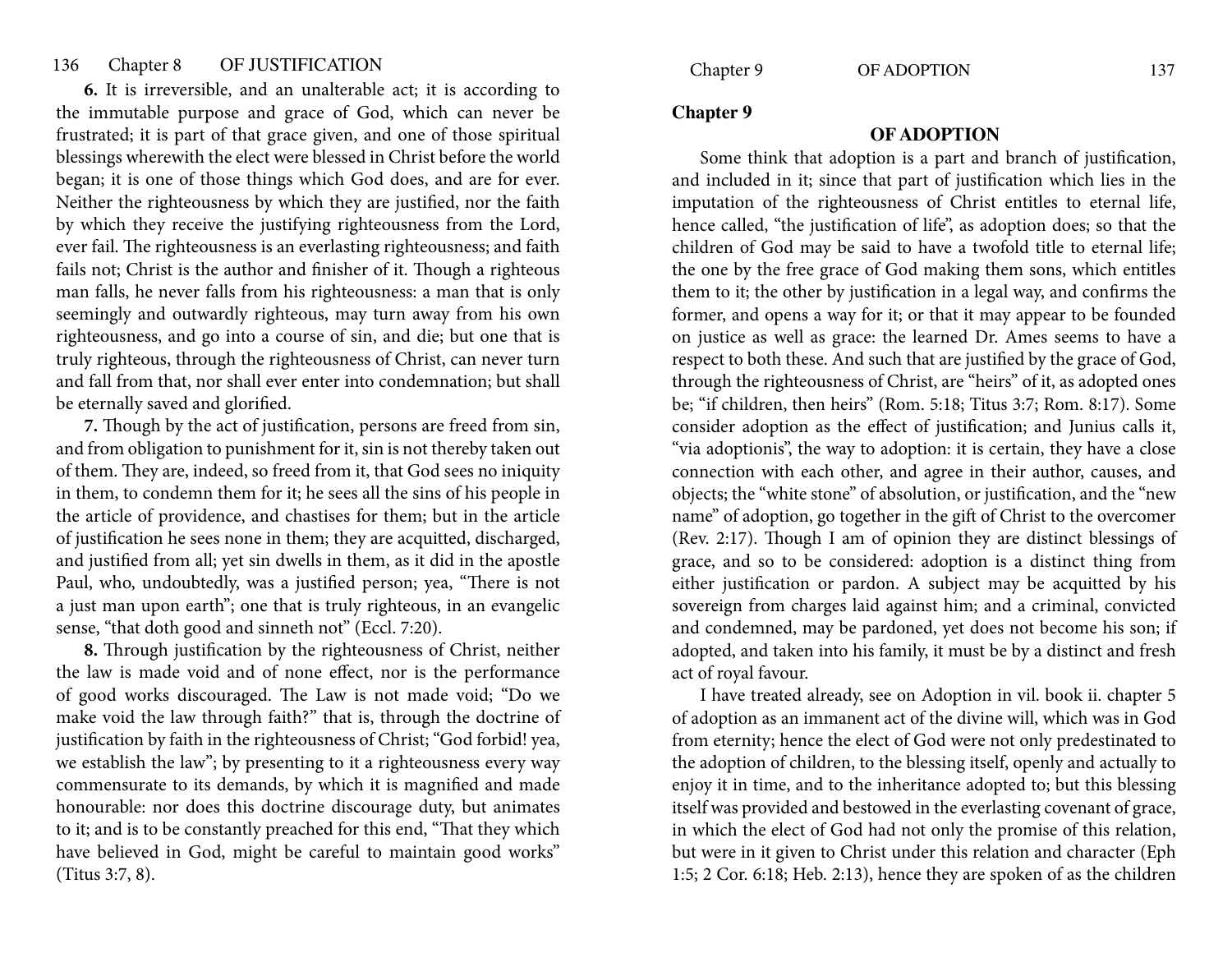of God and Christ, previous to the incarnation of Christ, and to his sufferings and death; as well as to the mission of the Spirit into their hearts, as the Spirit of regeneration and adoption (Heb. 2:14; John 11:52; Gal. 4:6). I shall therefore now consider it as openly bestowed upon believing in Christ, and as manifested, applied, and evidenced by the Spirit of God. And,

**I.** Shall consider, in what sense believers are the sons of God; which is by adoption, and the nature of that: they are not the sons of God in so high a sense as Christ is, who is God's own Son, his proper Son, his only begotten Son; which cannot be said either of angels or men; for as "to which of the angels", so to which of the sons of men "said God at any time, Thou art son, this day have I begotten thee?" Nor in the sense that their fellow creatures are, whether angels or men, who are the sons of God by creation, as the former, so the latter; for they are all "his offspring": nor in the sense that magistrates be, who are so by office, and, on that account, called "the children of the most High", being his representatives: nor as professors of religion, who are called the sons of God, in distinction from the children of men; but by adoption; hence we read of the adoption of children, these are predestinated unto, and which they receive, through redemption by Christ, and of which the Spirit of God is the witness; hence called the Spirit of "adoption": and even the inheritance to which they are entitled, bears the name of "adoption" (Eph. 1:5; Gal. 4:5; Rom. 8:15, 23). There is a civil and a religious adoption. A civil adoption, and which obtained among all nations; among the Egyptians, so Moses was adopted by Pharaoh's daughter; and among the Hebrews, so Esther by Mordecai; and it obtained much among the Romans, to which, as used by them, the allusion is in the New Testament, in a religious sense; it is sometimes used of the whole people of the Jews, to whom belonged "the adoption" (Rom. 9:4) and at other times, of some special and particular persons, both among Jews and Gentiles; for of the former all were "not the children of God"; and of the latter, if they were believers in Christ, they were Abraham's spiritual seed, "and heirs according to the promise", (Rom. 9:7, 8; Gal. 3:26, 29). Between civil and spiritual adoption, in some things there is an agreement, and in some things a difference.

138 Chapter 9 **OF ADOPTION** Chapter 9 OF ADOPTION 139

*First*, In some things they agree.

**1.** In the name and thing, vioseoioc, a putting among the children; so spiritual adoption is called (Jer 3:19), or putting, or taking, one for a son, who was not so by nature and birth; which is the case of adoption by special grace; it is of such who are, "by nature, children of wrath", and "aliens from the commonwealth of Israel"; and taking these from the family of the world, to which they originally belonged, into the family of God, and household of faith (Eph. 2:3,12,19)

**2.** As civil adoption is of one to an inheritance who has no legal right to it; so is special and spiritual adoption. None, in a civil sense, are adopted, but to an inheritance of which they are made heirs; and so such who are adopted in sense are adopted to an inheritance incorruptible, undefiled, and eternal; and as the one are adopted to an inheritance they had no natural right unto, nor any legal claim upon; so the other are such who have sinned, and come short of the eternal inheritance, and can make no legal pretension to it by works of the law, (Rom. 4:14; Gal. 3:18).

**3.** Civil adoption is the voluntary act of the adopter. Among the Romans, when a man adopted one for his son, they both appeared before a proper magistrate, and the adopter declared his will and pleasure to adopt the person presented, he consenting to it. Special and spiritual adoption is an act of the sovereign goodwill and pleasure of God, who has predestinated his to the adoption of children, by Jesus Christ, to himself, according to the "good pleasure of his will"; it is a pure act of his grace to make them his sons and heirs, and to give them the kingdom, the inheritance, even eternal life, which is the free gift of God, through Christ (Eph. 1:5; Luke 12:32; Rom. 6:23).

**4.** In civil adoption the adopted took and bore the name of the adopter: so the adopted sons of God have a new name, which the mouth of the Lord their God names, a new, famous, and excellent name, which no man knoweth, saving he that receives it; a name better than that of sons and daughters of the greatest earthly potentate; a name by which they are called the sons and daughters of the Lord God Almighty (Isa. 62:2; 56:5; Rev. 2:17; 1 John 3:1).

**5.** Such who are adopted in a civil sense are taken into the family of the adopter, and make a part of it; and stand in the relation, not of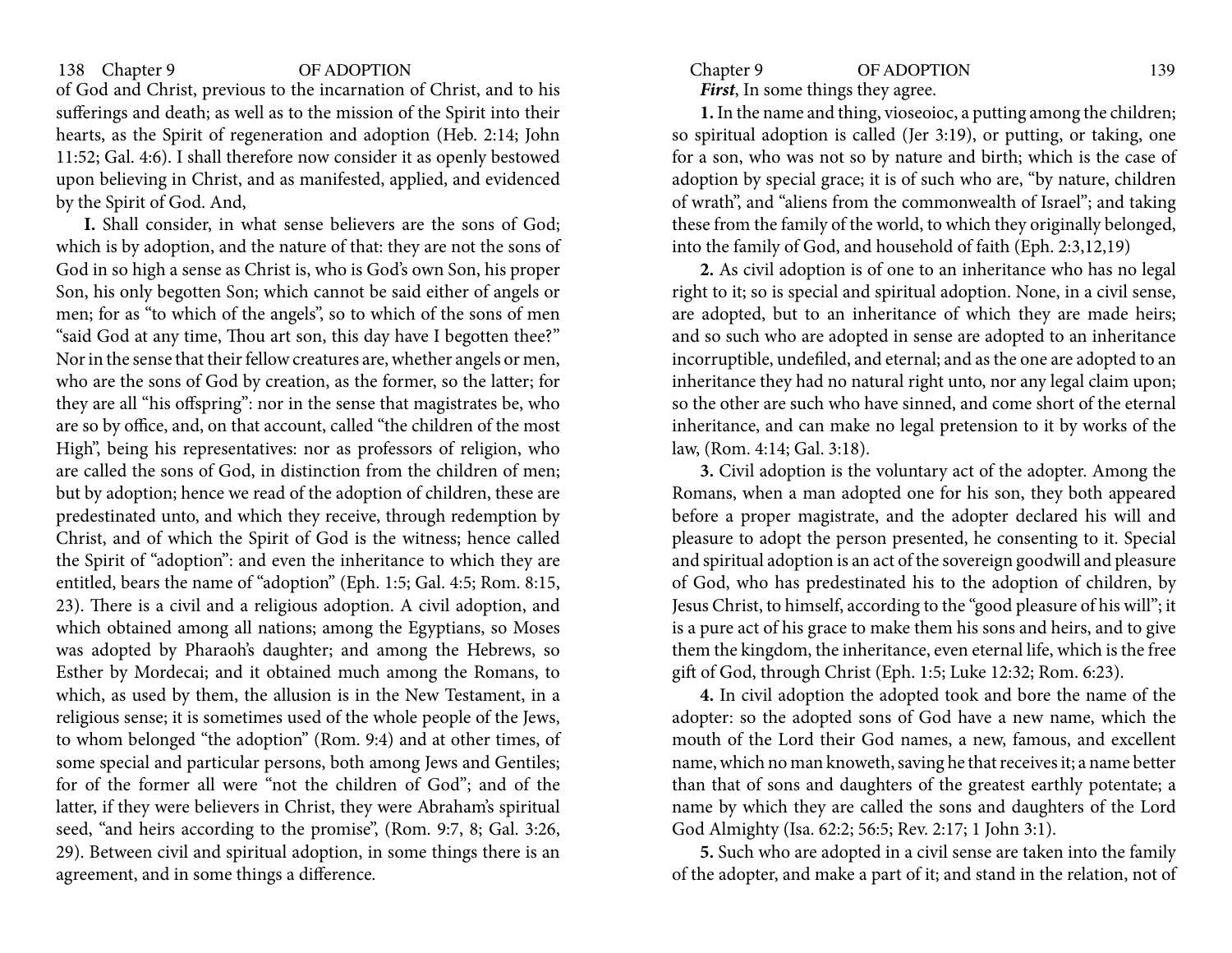servants, but sons; so those who are adopted of God, are taken into that family, which is named of him in heaven and in earth, and are of his household; in which they are not as servants, nor merely as friends, but as the children of God and household of faith (Eph. 3:15, 19; John 15:15,16; Gal. 3:26; 6:10).

**6.** Persons adopted in a civil sense, as they are considered as children, they are provided for as such: provision is made for their education, their food, their clothing, their protection, and attendance, and for an inheritance and portion for them: all the children of God, his adopted ones, they are taught of God, by his Spirit, his ministers, his word and ordinances; they are trained up in the school of the church, and under the ministry of the word, and are instructed by the preaching of the gospel, and by precepts, promises, and providences; as for food, they are continually supplied with what is suitable for them, the sincere milk of the word for babes, and meat for strong men; they are fed with hidden manna, with marrow and fatness, with the finest of the wheat, with the richest dainties of the gospel feast: as for their clothing, it is change of raiment, clothing of wrought gold, raiment of needlework, a robe of righteousness, and garments of salvation; fine linen, clean and white, which is the righteousness of the saints: for their protection, they have angels to wait upon them and guard them, who encamp about them, to preserve them from their enemies, and have the care and charge of them, to keep them in their ways; yea, they are kept by the Lord himself, as the apple of his eye, being his dear sons and pleasant children: and the inheritance he has prepared for them, of which they are heirs, is among the saints in light; is incorruptible, undefiled, never fading, and eternal, and is even a kingdom and glory.

**7.** Such as are adopted by men, come under the power, and are at the command of the adopter, and are under obligation to perform all the duties of a son to a parent; as to honour, reverence, and obey, and be subject to his will in all things. All which are due from the adopted sons of God, to him, their heavenly Father; honour is what God claims as his due from his children; "a son honoureth his father; if I then be a father, where is mine honour?" (Mai, 1:60, obedience to all his commands highly becomes, and is obligatory on them; they

140 Chapter 9 OF ADOPTION Chapter 9 OF ADOPTION 141 ought to be obedient children, and imitate God in all his immutable perfections, particularly in holiness, benevolence, kindness, and goodness; and even should be subject to his corrections and chastisements, which are not merely for his pleasure, but for their profit and good (1

> Pet. 1:14-16; Eph. 5:1; Matthew 5:45, 48; Luke 6:35, 36; Heb. 12:9,10)

*Secondly,* In some things civil and spiritual adoption differ.

**1.** Civil adoption could not be done without the consent of the adopted, his will was necessary to it. Among the Romans the adopter, and the person to be adopted, came before a proper magistrate, and in his presence the adopter asked the person to be adopted, whether he was willing to be his son; and he answered, I am willing; and so the thing was agreed and finished. But in spiritual adoption, though the believer, when he comes to be acquainted with the privilege of adoption he is favored with, and is highly delighted and pleased with it, and admires and adores the grace that has brought him into the relation; yet his will and consent were not necessary to the constitution of the act of adoption; it may be said of that as of every other blessing of grace, that "it is not of him that willeth"; such was the grace of God that he did not wait for the will of the creature to complete this act, but previous to it put him among the children; and such is his sovereign power, that he had an uncontrollable right to take whom he would, and make his sons and daughters; and such the influence and efficacy of his grace, as to make them willing in the day of his power to acknowledge the relation with the greatest wonder and thankfulness, and to behave according to it.

**2.** Civil adoption was allowed of, and provided for the relief and comfort of such who had no children, and to supply that defect in nature; but in spiritual adoption this reason does not appear: God did not adopt any of the sons of men for want of a son and heir; he had one, and in a higher class of sonship than creatures can be; more excellent and divine, and suitable to the divine nature; his own proper Son, begotten of him, was as one brought up with him, and his daily delight; the dear Son of his love, in whom he was well pleased; and who always did the things that were pleasing to him,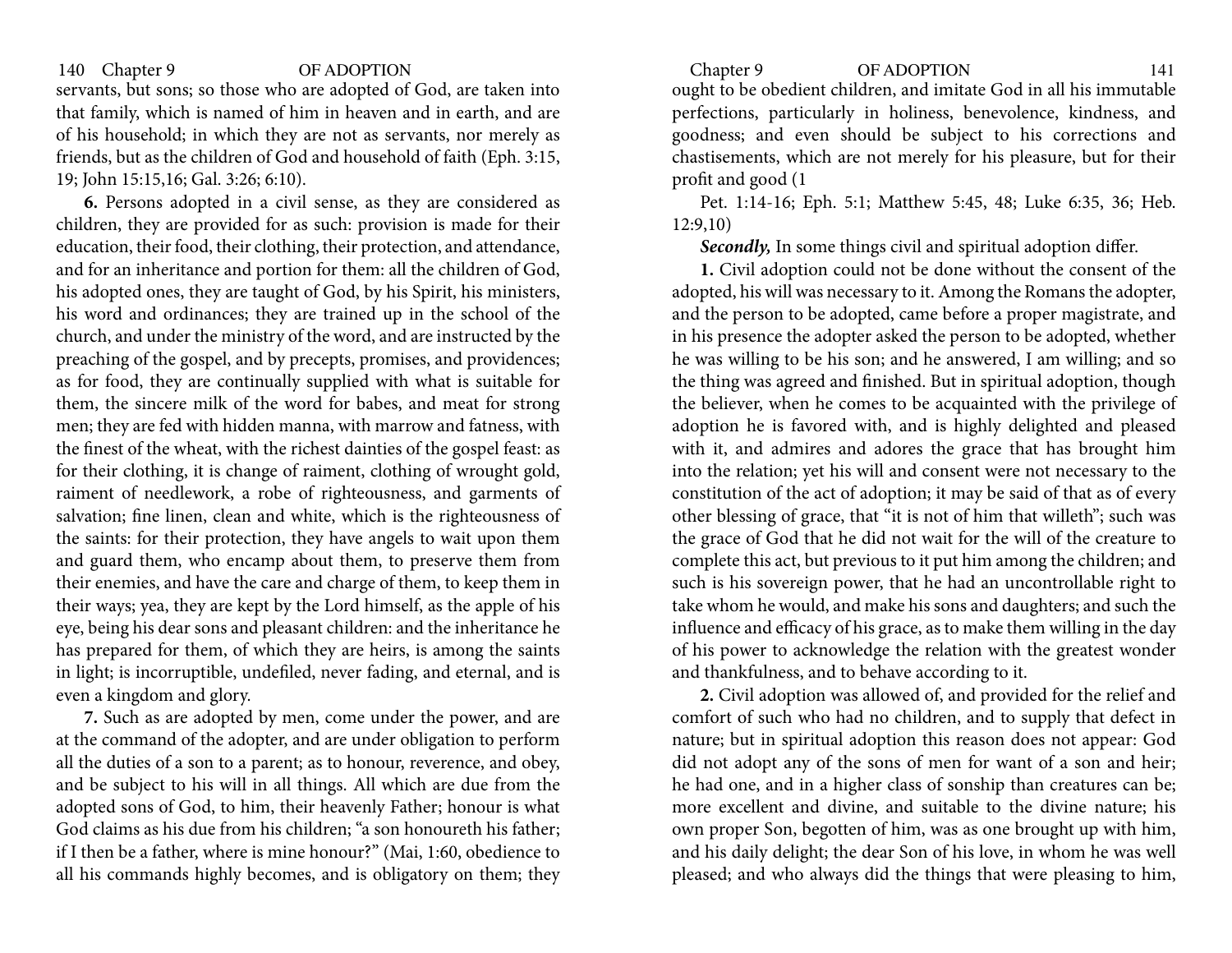142 Chapter 9 OF ADOPTION Chapter 9 OF ADOPTION 143 and who inherited all his perfections and glory.

**3.** In civil adoption there are generally some causes and reasons in the adopted which influence and move the adopter to take the step he does. There are two instances of adoption in scripture, the one of Moses, the other of Esther; in both there were some things that wrought upon the adopters to do what they did. Moses was a goodly child, exceeding fair, and lovely to look upon, which, with other things, moved the daughter of Pharaoh to take him up out of the water, to take care of him, and adopt him for her son; Esther was also a fair and beautiful maid, and besides was related to Mordecai, which were the reasons why he took her to be his daughter: but in divine adoption, there is nothing in the adopted that could move the adopter to bestow such a favour; no worth nor worthiness, no love nor loveliness, nothing attracting in them; children of wrath by nature, as others; transgressors from the womb, and rebels against God. There were so many objections to their adoption, and so many arguments against it, and none for it in themselves, that the Lord is represented as making a difficulty of it, and saying, "How shall I put them among the children?" (Jer. 3:19), such blackamoors and Ethiopians as these are? so abominable and so disobedient, enemies in their minds by wicked works, hateful and hating one another?

4. In civil adoption, the adopter, though he takes one into his family, and makes him his son and heir, and gives him the name and title of a son, and a right to an inheritance designed for him; he cannot give him the nature of a son, nor qualifications fitting him for the use and enjoyment of the estate he is adopted to; he cannot give him a suitable disposition and temper of mind, nor communicate goodness, wisdom, and prudence for the management of it; he may turn out a fool, or a prodigal: but the divine adopter makes his sons partakers of the divine nature, and makes them meet for the inheritance with the saints in light.

**5.** Persons adopted in a civil sense cannot enjoy the inheritance while the adoptive father is living, not till after his death: but in spiritual adoption the adopted enjoy the inheritance, though their father is the everlasting and ever living God; and Christ, the firstborn, lives for ever, with whom they are joint heirs.

**6.** In some cases civil adoption might be made null and void; as among the Romans, when against the right of the pontifex, and without the decree of the college; but spiritual adoption is never made void on any account.

There is a difference also between adoption and regeneration, though, divines usually confound these two together. They both have the same author; the same God and Father adopts and regenerates; they flow from the same love and grace; and the same persons that are adopted are regenerated; and they are adopted and begotten again unto the same inheritance: but adoption is before regeneration; the one is an act of God's will in eternity, the other is an act and work of his grace in time; the one is the cause, the other the effect; men are not adopted because regenerated, which would seem unnecessary; but they are regenerated because adopted; "because ye are sons, God hath sent forth the Spirit of his Son into your hearts"; to regenerate, to sanctify, and testify their adoption (Gal. 4:6), regeneration is the fruit and effect of adoption, and the evidence of it (John 1:12, 13), adoption gives the name of sons, and a title to the inheritance; and regeneration gives the nature of sons, and a meetness for the inheritance.

**II**. The causes of adoption.

*First*, The efficient cause, God; none can adopt any into the family of God but God himself; none can put any among the children of God but he himself; none but he can do it, who says, "I will be his God, and he shall be my Son" (Rev. 21:7). God, Father, Son, and Spirit, are concerned in the affair of adoption.

**1.** God the Father; "What manner of love the Father hath bestowed upon us"; the Father of Christ, the one God and Father of us all; "that we should be called the sons of God" (1 John 3:2). The God and Father of Christ, who blessed and chose his people in him, he predestinated them to the adoption of children by him; both to the grace of adoption, and to the inheritance they are adopted to, and obtain in Christ, in virtue thereof (Eph. 1:3-5, 11), he also predestinated them "to be conformed to the image of his Son, that he might be the firstborn among many brethren"; he set him up as the pattern of their sonship, that as he partook of their nature, they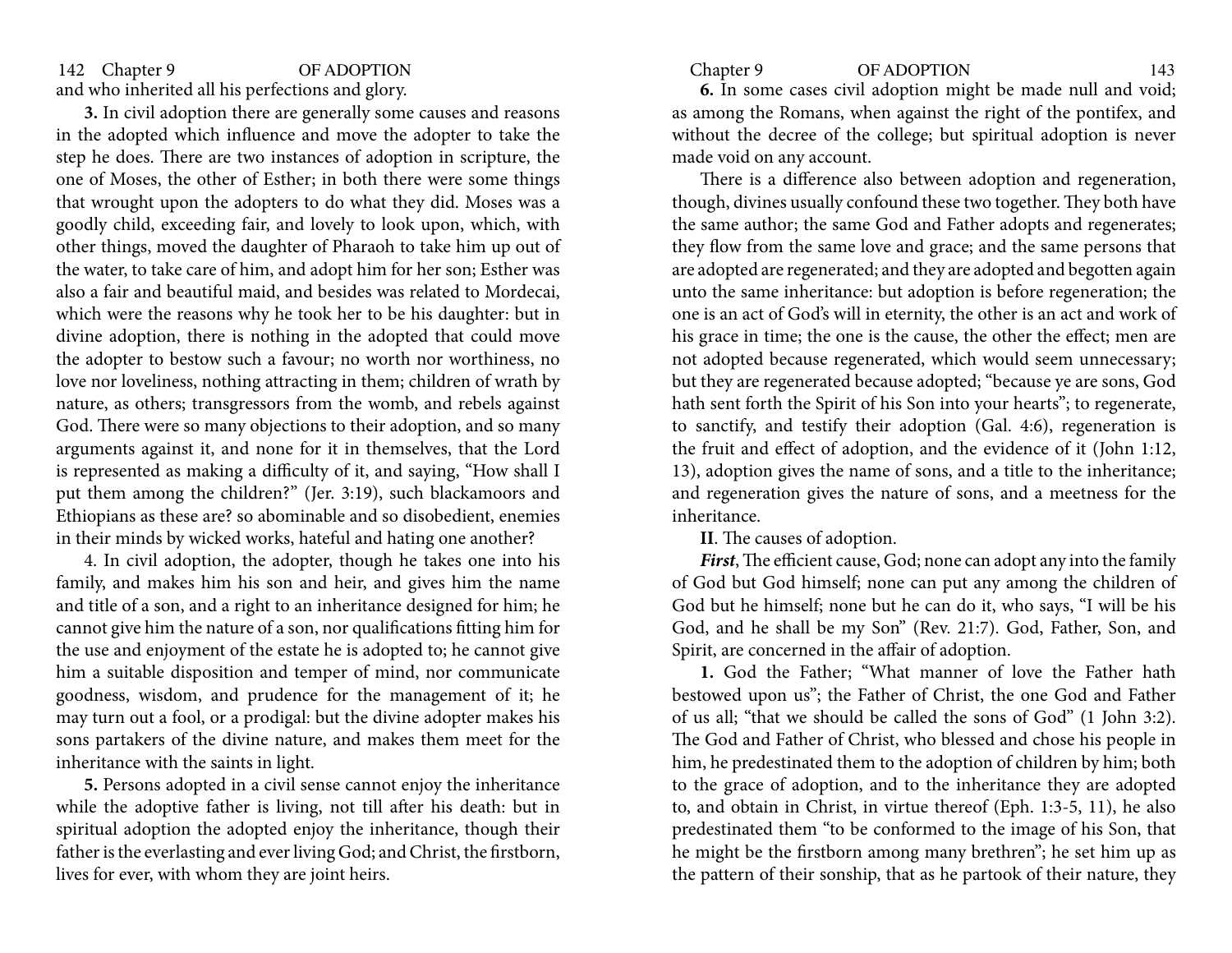should be partakers of the divine nature; and that as he was a Son and Heir of all things, they should be likewise; and which will more manifestly be seen when they shall appear to be what they are, as sons, and be like unto him (Rom. 8:29; 1 John 3:2). Besides, God the Father has not only determined upon their adoption, and all things relative to it; but he has provided this blessing in covenant for them, and secured it there; this is one of the "all things" in which "it is ordered" and sure; it is one of the spiritual blessings of the covenant, which he has blessed his people with in Christ; which covenant runs thus; "I will be a Father unto you, and ye shall be my sons and daughters, saith the Lord Almighty" (2 Cor. 6:18), yea, the act of adoption itself, or putting among the children, is his act; for though he says, "How shall I put thee among the children?" there being no difference between them and others by nature, they are as bad and as black as others; yet he did do it.

**2.** The Son of God has a concern in adoption; and there are several connections and relations he stands in to his people, which serve greatly to illustrate and confirm it. There is an union between them, a very near and mysterious one (1 John 17:21), and from this union flow all the blessings of grace to the saints; they are first of God in Christ, and then he is everything to them, and they have everything through him to make them comfortable and happy; and particularly, he and they being one, his God is their God, and his Father is their Father; he is a Son, and they are sons; he is an heir, and they are joint heirs with him. There is a marriage relation between Christ and his people; he has betrothed them to himself in righteousness, and that for ever; he is their husband, and they are his spouse and bride; and as when a man marries a king's daughter, he is his son-in-law, as David was to Saul; so one that marries a king's son becomes his daughter: and thus the church being married to Christ, the Son of God, becomes the King's daughter (Ps. 45:13), through the incarnation of Christ, he not only became the "Goel", the near kinsman, but even a brother to those whose flesh and blood he partook of; and because he and they are "of one", of one and the same nature, "he is not ashamed to call them brethren"; and if his brethren, then, as he is the Son of God, they must be sons of God

144 Chapter 9 OF ADOPTION Chapter 9 OF ADOPTION 145 too: and through the redemption wrought out by him, they come "to receive the adoption" of children, the blessing before prepared for them, in the purpose and covenant of God; yea, the actual donation of the blessing of adoption is bestowed by Christ; for "as many as received him, to them gave he power to become the sons of God" (John 1:12). It is "the Son who makes free"; that is, by making them children; for the children only are free; not servants (John 8:36).

> **3.** The Spirit of God has also a concern in adoption; he is the author of regeneration; which, though it is not adoption, it is the evidence of it; the sons of God are described as "born of God" (John 1:13) and this spiritual birth, which makes men appear to be the sons of God, is owing to the Spirit of God; for "except a man be born of water and of the Spirit", that is, of the grace of the Spirit, comparable to water, "he cannot enter into the kingdom of God" (John 3:5). It is by faith in Christ that men receive the adoption of children; hence believers are said to be "the children of God by faith in Christ Jesus"; this receives and claims the privilege and blessing; which faith is of the operation of the Spirit of God, who is therefore called "the Spirit of faith" (Gal. 3:26; 2 Cor 4:13). Moreover, it is the Spirit who witnesses the truth of adoption; he bears witness to the spirits of believers that they are the children of God; they receiving him as the Spirit of adoption, who is sent into their hearts for that purpose; "for because ye are sons, God hath sent forth the Spirit of his Son into your hearts, crying, Abba, Father" (Rom. 8:15, 16; Gal. 4:6), to all which may be added, that the several operations of the Spirit on the souls of men, such as his leadings and teachings, confirm unto them the truth of their sonship; "for as many as are led by the Spirit of God, they are the sons of God" (Rom. 8:14), who are led out of themselves, and off of themselves, to Christ and his righteousness; who are led into all truth as it is in Jesus, and to the fulness of Christ; and who are led through him, the Mediator, by the Spirit, unto God, as their Father; and which Spirit is given, and abides, as an earnest in their hearts; even "the earnest of the inheritance" they are adopted to, "until the redemption of the purchased possession" (2 Cor. 5:5; Eph 1:14).

*Secondly,* The moving cause of adoption, is the love, grace, free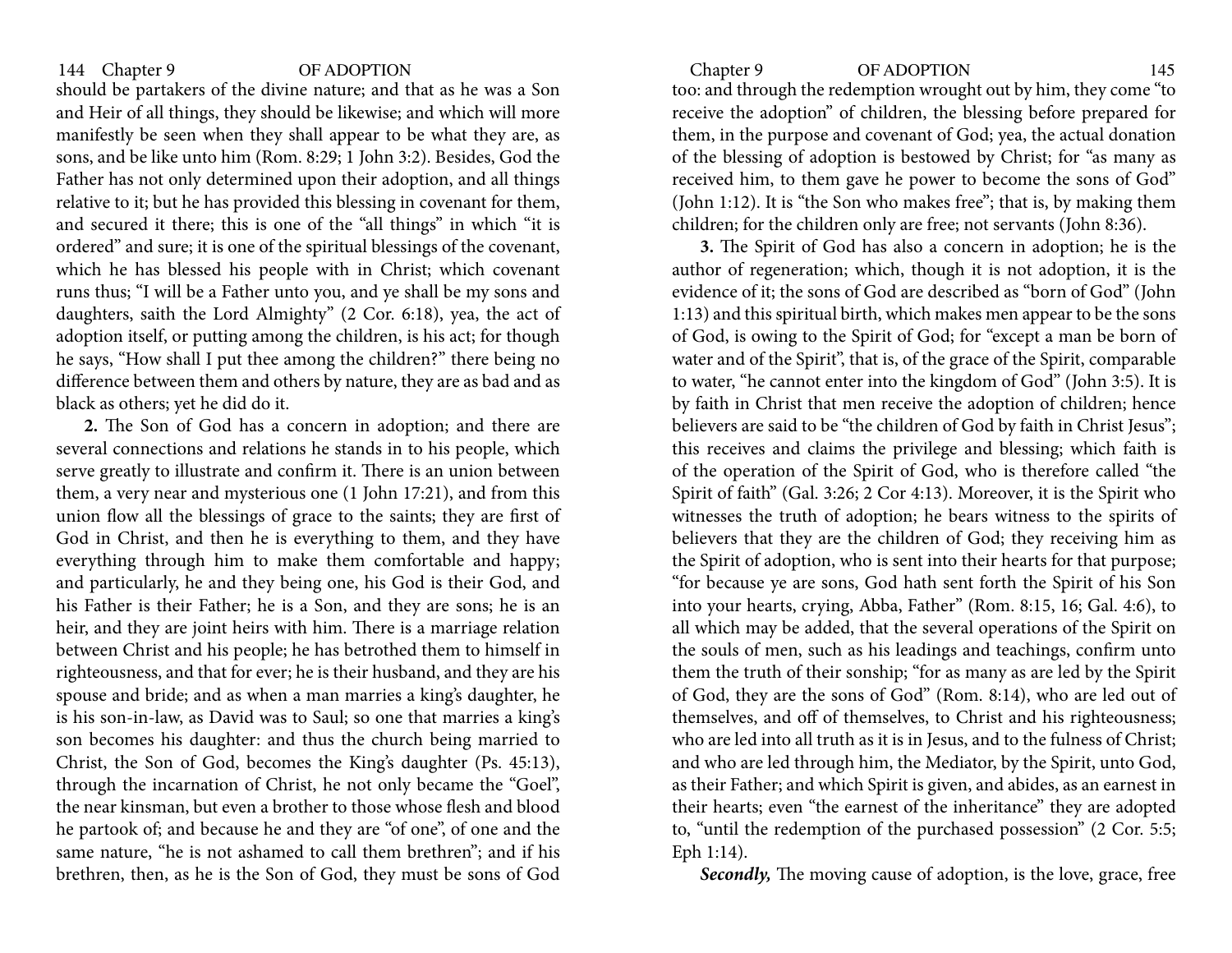favour, and goodwill of God. There was nothing in the creature that could move him to it; no agreeable disposition in them, no amiableness in their persons, nor anything engaging in their conduct and behavior; but all the reverse, as before observed: wherefore, considering these things, the apostle breaks forth in this pathetic expression, "What manner of love the Father has bestowed upon us, that we should be called the sons of God" (1 John 3:1), in which he points out the source and spring of this blessing of grace, the amazing love of God.

**III.** The objects of adoption. And they are such who are the objects of the love of God; for since adoption flows from the love of God, such who are the children of God must be interested in it; and they are "dear children", strongly interested in his affections, like Ephraim, dear sons and pleasant children, whom God loves dearly, and loves with a love of complacency and delight; they are the chosen of God; for such that are chosen of God in Christ, they are predestinated to the adoption of children by him; hence sons before calling. They are also redeemed from among men, out of every kindred, tongue, people, and nation, being the children of God scattered abroad, Christ came to gather together; and who, through redemption by him, receive the adoption of children, previously provided for them; though, in their natural state, they are rebellious children, children that are corrupt, and that are corrupters; children of wrath by nature, as others, and in no wise better than others; but are only openly and manifestly the children of God, when they commence believers in Christ: till then they cannot be called the children of God by themselves, or by others; till then they have no claim to the blessing, nor have they the power, the privilege, the dignity, and honour, to become the sons of God. These are the characters of the adopted ones, both secretly and openly.

**IV.** The nature and excellency of this privilege.

**1.** It is an act of surprising and distinguishing grace; it is an act of God's free grace to predestinate to the adoption of children; it is part of the grace of the covenant, and of the grace given in Christ before the world began; it is owing to the grace of God that Christ was sent to redeem any of the sons of men, that they might receive

146 Chapter 9 OF ADOPTION Chapter 9 OF ADOPTION 147 the adoption of children: it is an instance of grace in God to send his Spirit to manifest it, and bear witness of it; and everyone that has seen his own sinfulness and vileness by nature, must say, that if he is a child of God, it is by the grace of God: and it is an act of marvelous grace (1 John 3:1), considering all things; and it will appear so, when the adopter and the adopted are put in a contrast; the adopter is the King of kings and Lord of lords, the most high God; hence these his children are called, "the children of the Highest"; and they are, by nature, in the lowest and meanest circumstances that can be imagined; lost and undone, poor and miserable, beggars and bankrupts, the foolish things of this world, and things that are not; and yet such God is pleased to adopt and take into his family: and it is an act of distinguishing grace, both with respect to angels and men; for they are men, the posterity of fallen Adam, that become the sons of God; and not angels, who are ministering spirits, or servants, but not sons; and of men, not all, only some, are the children of God; who are distinguished from the world who are not so, and who know not them that are the children of God (1 John 3:1).

**2.** It is a blessing of grace, which exceeds other blessings; as redemption, pardon, justification, and sanctification; a man may be redeemed out of a state of slavery by a king's ransom, may be pardoned by his prince, though he has been a rebel and traitor to him, and may be acquitted from high crimes laid to his charge, and yet not be a king's son; if adopted, and taken into his family, it must be by another and distinct act of royal favour and it is more to be a son than to be a saint, as Zanchy [3] observes; who thinks, that to be predestinated to the adoption of children is something over and above, and what exceeds being chosen to be holy, and without blame: to which may be added, that angels are saints, or holy ones, even perfectly holy; "he came with ten thousands of his saints" (Deut. 33:2), but they are not sons, at least in the sense that some of the sons of men are.

**3.** It is a blessing of grace, which makes men exceeding honorable. David observed, that it was "no light thing to be a king's son-in-law"; it certainly cannot be, to be a son of the King of kings; the name of a son of God is a new name, a renowned and excellent one; a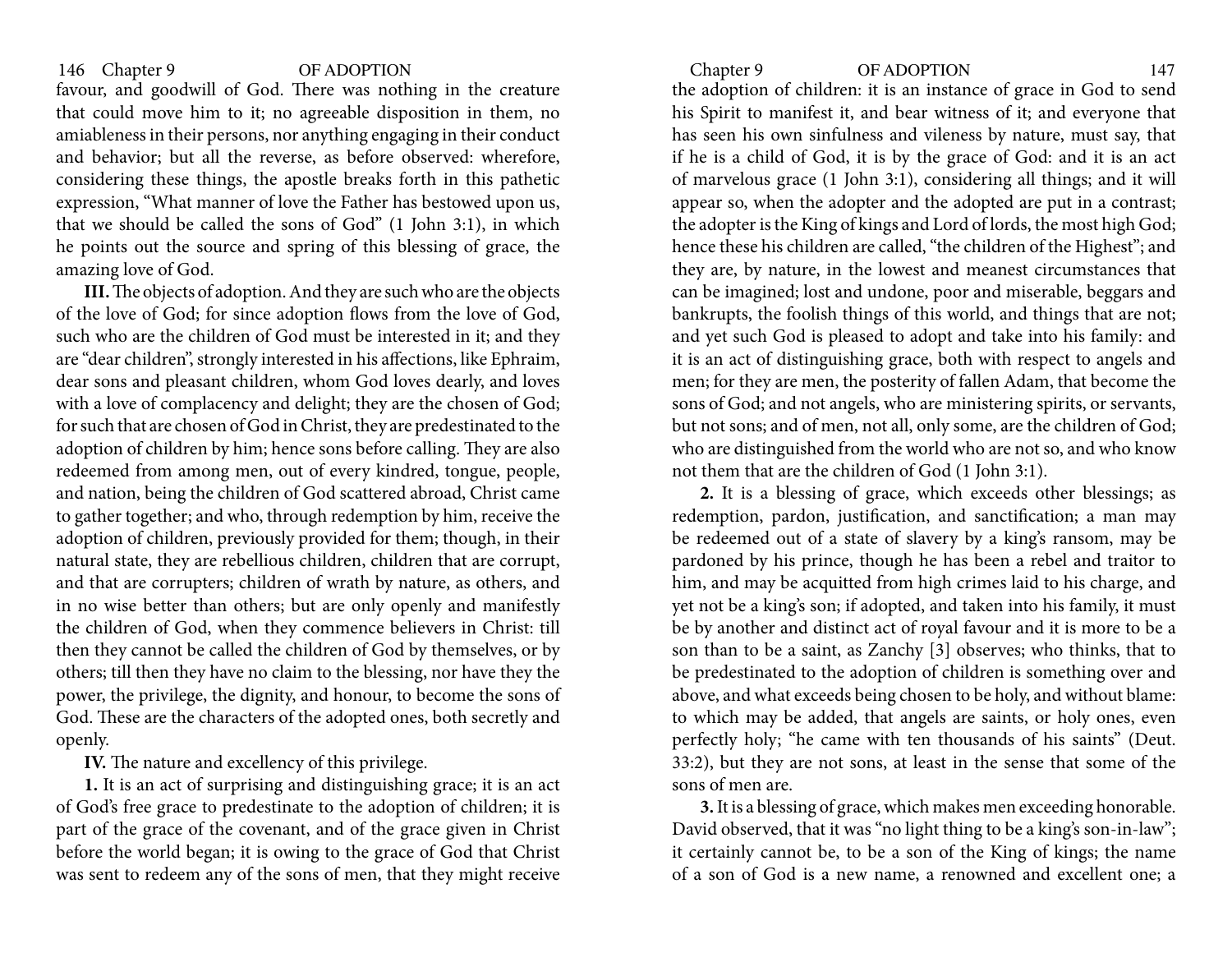name which no man knows the grandeur and dignity of but he that receives it; it makes a man more honorable than Adam was in his state of honour, and than the angels are in their high estate in heaven; since, though these are sons, yet only by creation, not by adoption, as saints are.

**4.** It brings men into the highest connections, alliances, relations, and offices; such are not only the sons and daughters of the Lord God Almighty; but they are the brethren of Christ, the Son of God, are fellow citizens with the saints, and of the household of God; yea, they become kings and priests unto God.

**5.** The inheritance they are adopted to exceeds all others: it is a most comprehensive one, it includes all things; "he that overcometh shall inherit all things"; the ground and foundation of which, lies in the relation between God and such persons, as follows; "and I will be his God, and he shall be my son" (Rev. 21:7), all things are theirs, civil, ecclesiastic, spiritual, and eternal; they are heirs of the grace of life, and possess the blessings of it; and they are heirs of everlasting salvation, and shall certainly enjoy it (1 Cor. 3:22, 23; 1 Pet. 3:7; Heb. 1:14), yea, they are heirs "of God" himself; he is their portion, and their exceeding great reward, both in this life and that to come; they, in some sort or other, enjoy the benefit of all the perfections of God, and of his purposes, promises, and providences; the heavenly state, particularly, is their inheritance, which is sometimes called "glory, substance", and the "inheritance of the saints in light" (Prov. 3:35; 8:21; Col. 1:12), and has such epithets given it, as show it to be superior to all other inheritances (1 Pet. 1:4).

**6.** All other inheritances are subject to corruption, and have pollution written upon them, are fading things, and liable to be lost, and often are; but this is an incorruptible crown, a crown of glory, that fadeth not away; a crown of righteousness laid up in heaven, in the covenant of grace, and in the hands of Christ, the Surety of it; and who is the saints feoffee in trust, and so it is sure to all the seed.

**7.** Adoption is a blessing and privilege that always continues. The love of God, which is the source of it, always remains; predestination, which gives birth to it, is the purpose of God, that stands sure, which is never revoked nor repented of; and therefore adoption is one of

148 Chapter 9 OF ADOPTION Chapter 9 OF ADOPTION 149 those gifts of grace of his which are without repentance; the covenant of grace, in which it is secured, is sure, can never be broken, nor will ever be removed: union with Christ is indissoluble, the bond of which is everlasting love; the marriage knot can never be untied; saints are members of his body, and one spirit with him; and the relation between them as husband and wife, as children and brethren, will ever remain. The Spirit, as a spirit of adoption, abides for ever; and he is the never failing earnest of the heavenly inheritance, and by whom the saints are sealed up to the day of redemption: the children of God may be corrected for their faults, and chastised by their heavenly Father; but never turned out of doors, nor disinherited, much less disowned, which is impossible; the son abides in the house for ever; and such that are sons are never more servants; once a child of God and always so (John 8:35; Gal. 4:7), such who are the sons of God may judge themselves unworthy of the relation, as the prodigal did; and who proposed within himself to desire his father to make him one of his hired servants; but he was not suffered to ask it, because it was what could not be done (Luke 15:19, 21), yea, they may conclude they are not the sons of God; because they may imagine their spots are not the spots of God's children, and yet they are in such a relation in which they shall always continue.

**V.** The effects of adoption.

**1.** A share in the pity, compassion, and care of God, their heavenly Father; who, as a father pities his children, so he pities them that fear him, and reverence him as their Father; in all their afflictions he is afflicted, and sympathizes with them, and delivers them out of all their troubles; when they are in want of whatsoever kind, and particularly of food, he supplies them, and for which they are encouraged to ask it of him, as children of their parents; so our Lord reasons, "If a son", &c. (Luke 11:11-13).

**2.** Access to God with boldness; they can come to him as children to a father, use freedom with him, tell him all their complaints and wants, and come boldly to the throne of grace, and ask grace and mercy to help them in their times of need.

**3.** Conformity to the image of Christ, the firstborn among many brethren; which is begun in this life, and will be perfected in that to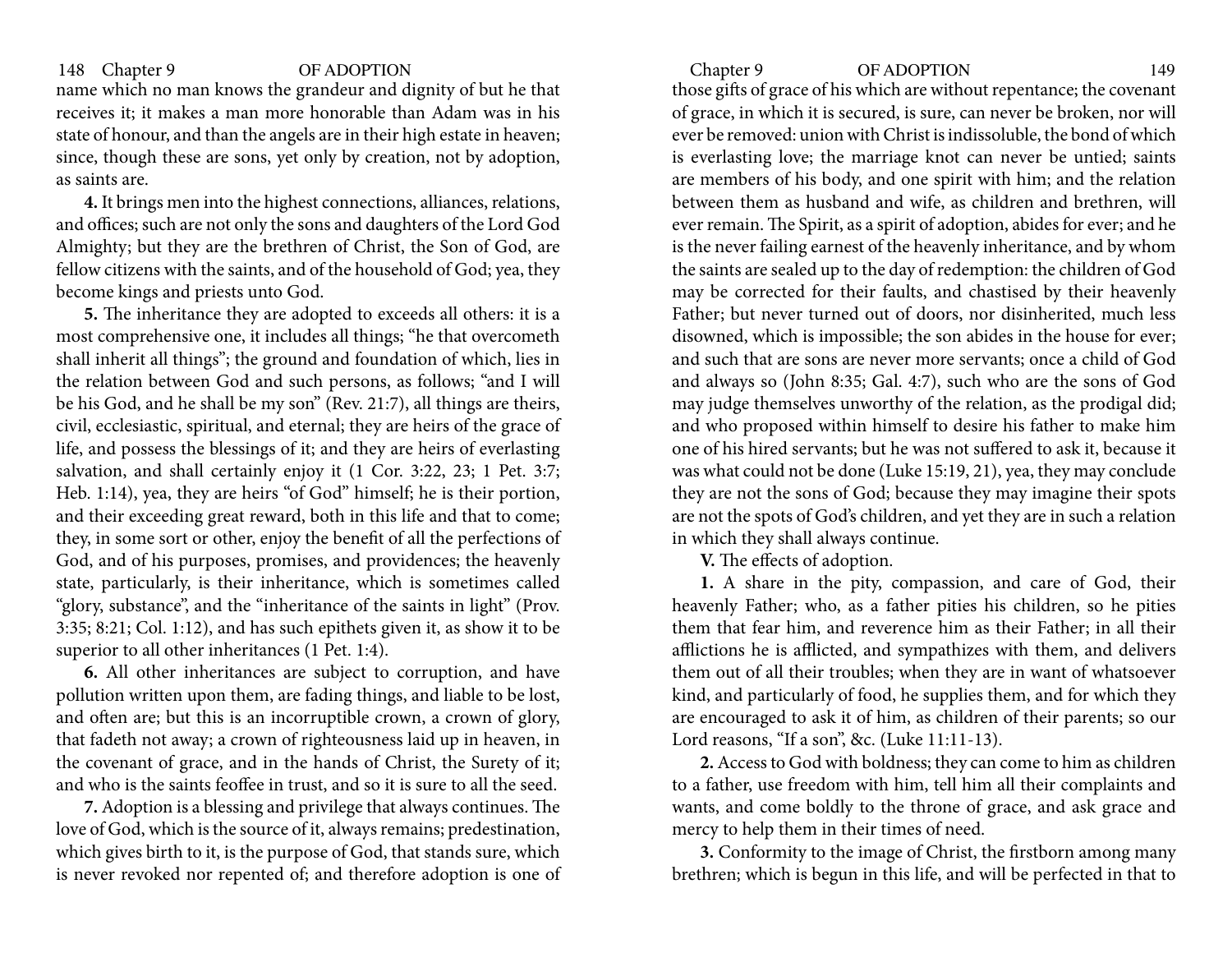come; when the sons of God shall be like him, and see him as he is.

**4.** The Spirit of adoption, given to testify their sonship to them; for "because they are sons, God sends forth the Spirit of his Son into their hearts, crying, Abba, Father" (Gal. 4:6).

**5.** Heirship; for "if children, then heirs, heirs of God, and joint heirs with Christ" (Rom. 8:17), heirs of the grace of life, heirs of a kingdom, of an inheritance most glorious, to which they are entitled, and for which they are made meet by the grace of God.

## **Chapter 10**

### **OF THE LIBERTY OF THE SONS OF GOD**

Among the several effects, or privileges of adoption, liberty is one, and a principal one; and requires to be treated of particularly and distinctly. "Then are the children free", as our Lord says in another case; such are so, who are made free by him; "If the Son shall make you free, ye shall be free indeed" (John 8:36). And as it is the Son that makes free, they are sons only who are made free. Freedom is the fruit and effect of sonship, and follows upon it; "Wherefore thou art no more a servant, but a son; and if a son, then an heir of God, through Christ" (Gal. 4:6, 7), sonship and servitude, a son and a servant, are opposed to each other, and a spirit of adoption and a spirit of bondage; where the one is, the other is not (John 8:35; Rom. 8:15), hence this liberty is called, "the glorious liberty of the children of God" (Rom. 8:21), being proper and peculiar to them; and is twofold, a liberty of grace, and a liberty of glory; the one is enjoyed in this life, and the other in that to come.

*First*, The liberty of grace; which lies,

**l.** In a freedom from sin, Satan, and the law.

**(l).** From sin; it is a liberty not to sin, but from it; liberty to sin is licentiousness, and cannot be that liberty wherewith Christ makes free; for it is contrary to his nature, who loves righteousness and hates iniquity; to his gospel, the truth of which makes free, for that is a doctrine according to godliness; and contrary to the Spirit of Christ, who, as he is a free Spirit, so he is the Spirit of holiness; and contrary to the principle of grace in the saints, and is confuted and condemned by the holy lives of the children of God in all ages:

but it is a freedom from sin; not from the being of it; for the most eminent saints that have been in the world, have not been free from the indwelling of sin, and acts of it; but from the guilt of it, through the blood and righteousness of Christ applied to them; and from condemnation by it, as well as from the dominion of it, through the grace of God in conversion; when, though sin has reigned in them, in a very powerful and tyrannical manner; yet shall no more have dominion over them, because not under the law, but under grace (Rom. 6:14,

17,18)

**(2).** From the power of Satan, who has usurped a dominion over the sons of men, and leads them captive at his will, until the Spirit of God comes and dispossesses him, and turns men from the power of Satan to God, and translates them from the power of darkness into the kingdom of his dear Son; when they are no more slaves and vassals to him, nor do his works and lusts; but the will of their heavenly Father: though they are not freed from his temptations, which the best of men have been beset with; yet they are not overcome by them, nor shall be destroyed through them.

**(3).** From the law, and the bondage of it. From the moral law, as a covenant of works, obliging to work for life; but not from it as a rule of life, walk, and conversation; from it as the ministration of Moses; but not from it as in the hands of Christ: from it, so as not to be obliged to seek for justification by it, which is not to be had by the works of it; and from the curses and condemnation of it, Christ being made a curse for them; and from the rigorous exaction of it, requiring perfect and sinless obedience; and from that bondage of spirit, which, for want of it, it leads into: and from the ceremonial law, as a sign of guilt, that handwriting of ordinances being taken away, and nailed to the cross of Christ; and as a type of Christ, and its ordinances, as shadows of good things to come; which are all done away, Christ, the substance, being come; and as a severe, rigid schoolmaster, as it was, till Christ, the object of faith, came; and as a partition wall between Jew and Gentile, which is now broken down, and all are one in Christ: and from the judicial law, so far as any of the statutes of it were peculiar to the Jewish nation; but such as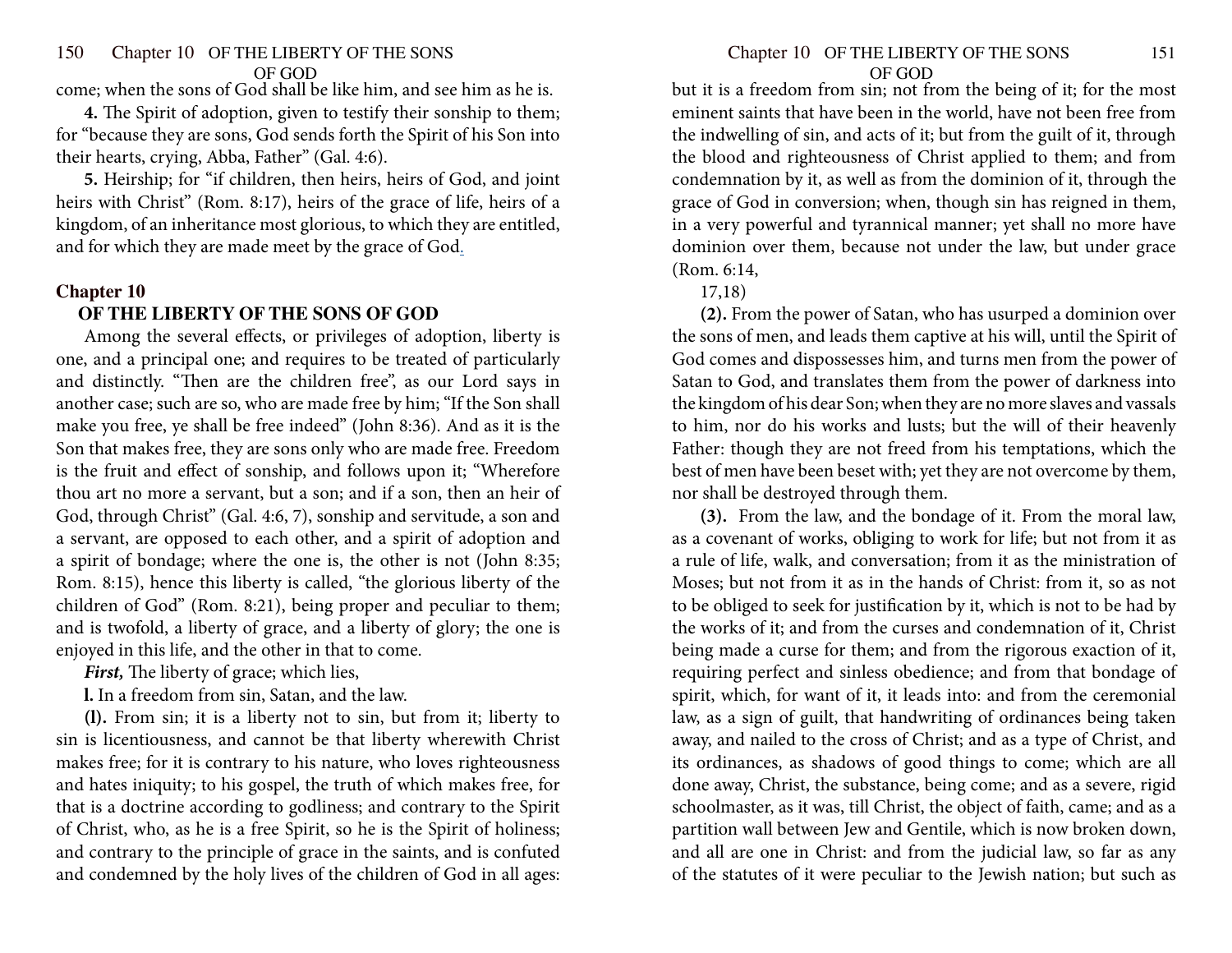are founded on nature, reason, justice, and equity, are still binding. Nor are the sons of God, by their Christian liberty, freed from the laws of nations, which are not contrary to religion and conscience; subjection to civil magistrates is not inconsistent with Christian liberty; and which is inculcated by the apostles, in their epistles to the churches, and others (Rom. 13:1-4; Titus 3:1; 1 Pet. 2:13,14)

**2.** Christian liberty consists in a freedom from all traditions of men; such as those of the Pharisees, among the Jews, which were before the times of Christ, and were risen to a very great bulk in his time; and which were imposed as a heavy burden on the consciences of men, and by which the word and commandments of God were transgressed, and made of none effect (Matthew 15:1-6), and such as among heathens, heretics, and false teachers, which the apostle exhorts to beware of, and not conform unto; which he calls philosophy and vain deceit, the tradition of men, the rudiments of the world; ordinances and commandments of men, which forbid the touching, tasting, and handling of some things (Col. 2:8, 20-23) and such as the unwritten traditions of the Papists, respecting their hierarchy, doctrines, and practices, which have no foundation in the word of God; as the several orders, offices, and sacraments, not to be found in scripture, the doctrines of transubstantiation, purgatory, &c. rites and customs, as the observance of fasts and festivals, on certain days, and at certain times of the year; baptism of infants, signing with the sign of the cross, &c, such like things Christian liberty sets us free from, and our consciences are not bound to pay any regard to them.

**3.** Christian liberty lies in the free use of the creatures, which God has provided for food and nourishment, and which were granted to men originally, without any distinction; for though there was very early a distinction of creatures into clean and unclean, with respect to sacrifice, yet not with respect to food, until the Levitical law took place, which made the use of some creatures unlawful; but now, under the gospel dispensation, we are at full liberty to eat of every kind, that is fit, proper, and convenient for food: as Peter, by the vision, was taught to call nothing common and unclean; so we may be persuaded, with the apostle Paul, that there is nothing common and unclean of itself; but that every creature of God is

good, and nothing to be refused, if it be received with thanksgiving; and provided it is used with moderation, and not indulged to excess, to luxury and intemperance; or used as an occasion to the flesh, to pamper that, and fulfil the lusts of it (Acts 10:14, 15; Rom. 14:14; 1 Tim. 4:3, 4). The injunction by the synod at Jerusalem, to abstain from blood, and things strangled, was only "pro tempore", for the peace of the churches, till things could be settled in them, between Jews and Gentiles, to mutual satisfaction.

**4.** Another part of Christian liberty respects things indifferent; things which are neither commanded nor forbidden of God, and which may be used and abstained from at pleasure; and which, in the first times of the gospel, chiefly concerned the eating, or not eating, some certain things (Rom. 14:2, 3), which might be made use of by those who thought fit to use them, provided they did it in faith; for if they made use of them, doubting whether they should or not, they sinned (Rom. 14:22, 23), and that they did not lay a stumbling block in the way of weak Christians, and so offend, grieve, and wound them, and destroy their peace (Rom. 14:13,15, 20, 21; 1 Cor. 8:9- 13), and such that abstained from the use of them, were not to reckon it as a point of merit, thereby obtaining the favour of God, and the remission of their sins, and becoming more holy and more perfect; nor as a part of religious worship, and as necessary for the peace of conscience, and continuance in the divine favour; for the "kingdom of God", true, real religion, and godliness, "is not meat and drink"; it does not lie in what a man eats or drinks, or wears, provided moderation, decency, and circumstances, are attended to (Rom. 14:17), and care should be taken, on the one hand, lest such things should be reckoned indifferent, which are not indifferent, and so any precept, or ordinance of God, be neglected; and on the other hand, such as are indifferent, should not be imposed as necessary, which may lead to superstition and will worship.

**5.** Christian liberty lies in the use of ordinances, which God has enjoined; it is a privilege to come to mount Zion, the city of the living God; to have a place and a name in the church of Christ; to be of the family and household of God, and partake of the provisions which are there made for spiritual refreshment. Subjection to gospel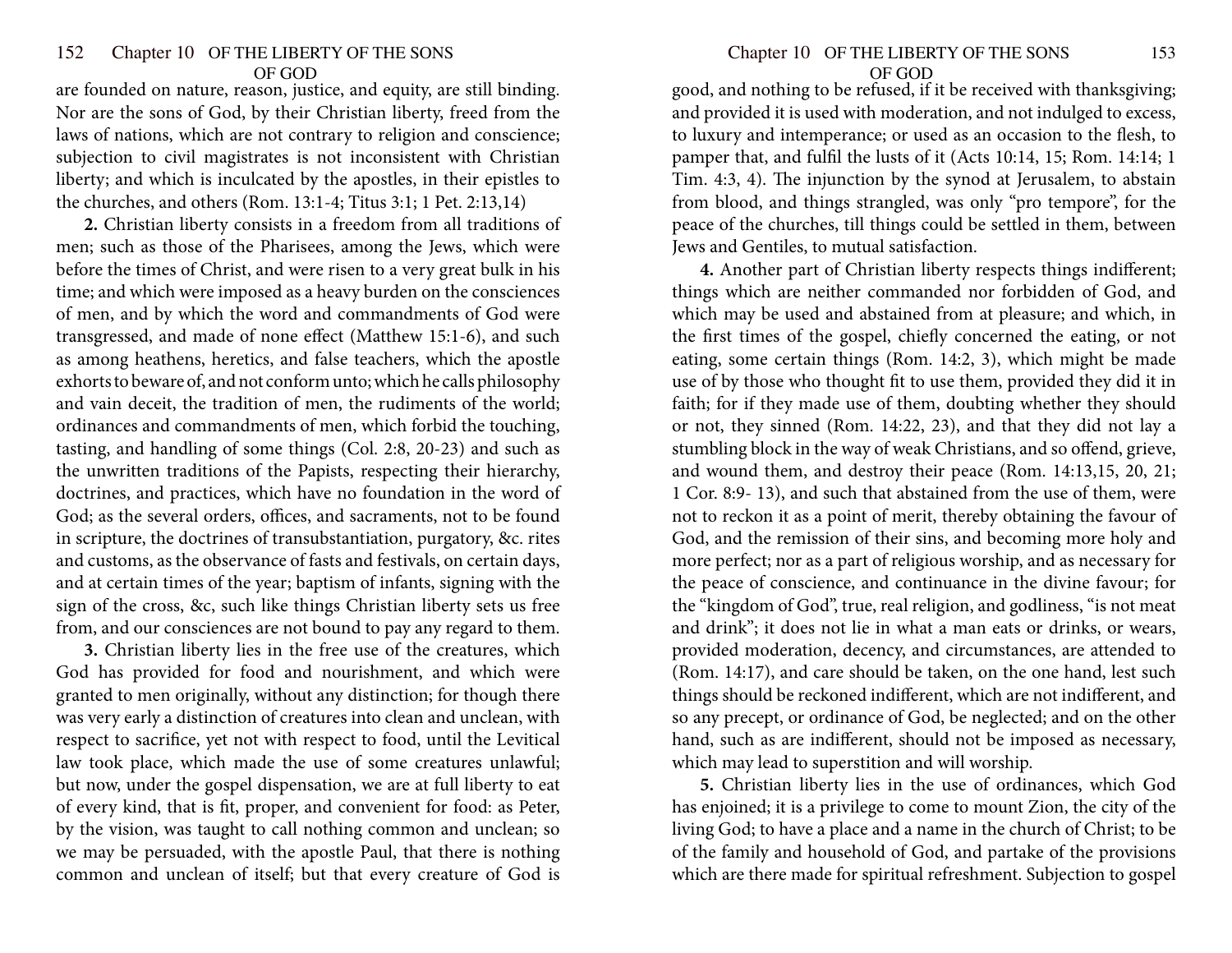ordinances is not contrary to Christian liberty; but accords with it, and, indeed, is a part of it; but to be subject to the ordinances and commandments of men is contrary to it; but not subjection to the ordinances of God. Carnal men may reckon them bonds and cords, and be for breaking and casting them away; but spiritual men account them their privileges, and receive Christ's "yoke" as "easy", and his "burden" as "light"; and they yield subjection to them, not with a mercenary and servile spirit, but under the influence, and by the assistance, of the Spirit of God, who is a free spirit; they act from a principle of love; they love the house and worship of God, his word and ordinances, and in love observe them (John 14:15, 21, 23). Christian liberty does not lie in a neglect of gospel ordinances, or in an attendance on them at will and pleasure; men are not to come into a church, and go out when they please, or attend an ordinance now and then, or when they think well: this is not liberty, but licentiousness. The ordinances of Christ, particularly the supper, are perpetual things, to be observed frequently and constantly, unto the second coming of Christ; and it is both well pleasing to God, to keep the ordinances, as they were delivered; and it is profitable to the saints; since these are for the perfecting of the saints, for the edifying of the body of Christ, till they come to be perfect men, and arrive to the measure of the stature of the fullness of Christ.

**6.** Christian liberty lies in worshipping God according to his word, and the dictates of conscience, without the fear of men, which indulged to, brings a snare, and leads to idolatry, superstition, and will worship: though Christians are obliged to regard the laws of men, respecting civil matters, yet not what regard religion and conscience, and are contrary thereunto; by such they are not bound, but should serve God rather than men; as the cases of the three companions of Daniel, of Daniel himself, and of the apostles, and of the martyrs and confessors in all ages, show; who chose rather to suffer imprisonment, confiscation of goods, and death itself, than part with this branch of Christian liberty, to serve God, according to his word, and that light which they had in it. Nor does it become rulers and governors to infringe this liberty of theirs.

**7.** Another glorious part of Christian liberty is freedom of access

## Chapter 10 OF THE LIBERTY OF THE SONS 155 OF GOD

to God, through Christ the Mediator, under the influence of the blessed Spirit (Eph. 2:18), this is a great privilege the sons of God have, that they can come to God as their Father; not as on a throne of justice, requiring at their hands satisfaction for their sins; but as on a throne of grace, communicating pardoning grace and mercy, and all supplies of grace to them, as the God of all grace; and this access they have through Christ, the Mediator between God and man, through his blood, righteousness, and sacrifice; and by the Spirit, who is a Spirit of grace and supplication, under whose influence saints can pour out their souls to God with great freedom, and make known their requests to him with thankfulness.

**8.** It also lies in a freedom from the fear of death, both corporal and eternal; Christ, through his incarnation, sufferings, and death, has delivered them, who, through fear of death, were all their lifetime subject to bondage: death, as formidable as it is, is no king of terrors to them; in a view of interest in Christ, and in the exercise of faith, and hope of being for ever with him, they choose to depart; knowing, that to die is gain; and in a prospect of death and eternity, can sit and sing, and say, "O death, where is thy sting! O grave, where is thy victory!" And as to an eternal death, they are comfortably assured, they shall not be hurt by it; that shall have no power over them, though it is the just desert of sin; yet being justified by Christ, and having access, through him, into a state of grace, they rejoice in hope of the glory of God; and being made spiritually alive, they believe they shall never die, neither a spiritual nor an eternal death.

*Secondly,* The liberty of glory, or that which the sons of God will be possessed of in the world to come; and this will be entirely perfect; the soul, in its separate state, will be perfectly free from sin, be with the spirits of just men made perfect; free from all corruption and defilement, from the very being of sin, and any consequences of it; from all unbelief, doubts, fears, and distresses of mind; from all evil thoughts and vain desires; and from all the temptations of Satan: and at the resurrection their bodies will be no more subject to pains, griefs, disorders, and diseases of any kind; but be entirely free from corruption, and mortality, and death; and be, both in soul and body, perfectly pure and holy, and live for ever in the enjoyment of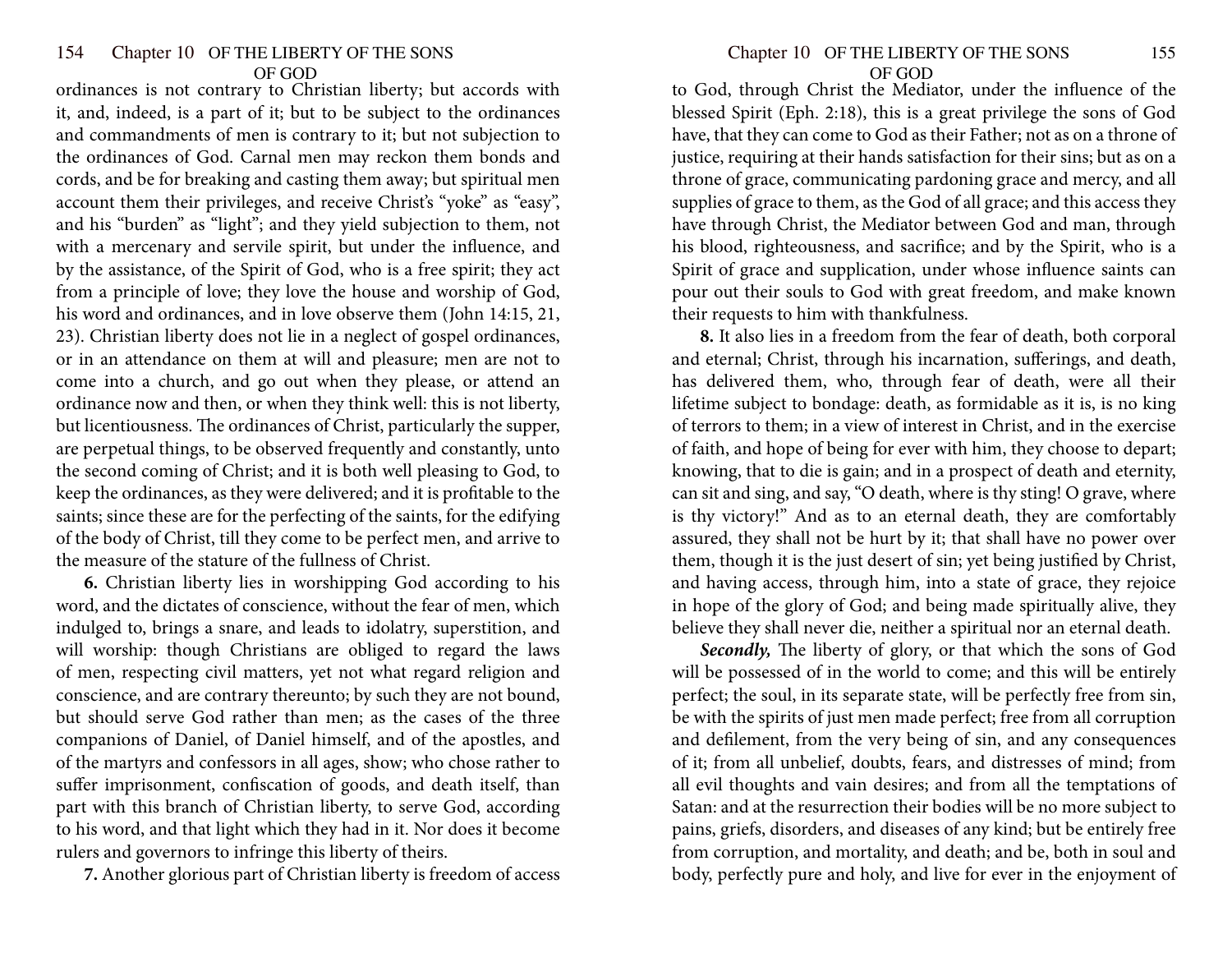God, and in the company of angels and saints; and be in no danger of ever being brought into bondage in any sense: and as this state is called the adoption, so it may be said to be "the glorious liberty of the children of God" (Rom. 8:21, 23).

The author, or "efficient cause", of this liberty, is Christ; it is a liberty with which Christ has made his people free, (Gal. 5:1) it is of his procuring, he has obtained it with the price of his blood, by which he has redeemed them from sin, Satan, and the law: and it is his proclaiming; for he was anointed with the Holy Spirit, to proclaim liberty to the captives, and the opening of the prison to them that are bound; and it is by his Spirit that they are put into the possession of it, who is a spirit of liberty, being the Spirit of adoption, and so opposed to the Spirit of bondage; and Christ is the author and finisher of faith, by which they receive this privilege; so that it may be truly called, as it sometimes is, by divines, "Christian liberty"; both from Christ, the author of it, and from the subjects of it, Christians, such as truly believe in Christ.

The "instrumental cause", or the means by which liberty is conveyed to the sons of God, is the word of God, the truth of the gospel; which is not only a proclamation of this liberty, made by Christ, the great Prophet, in the church, and by his apostles and ministering servants; and was prefigured by the jubilee trumpet, which proclaimed liberty throughout the land; but is the means, attended with the Spirit and power of God, of freeing souls from the bondage they are in by nature, and when first under a work of the law; "ye shall know the truth, and the truth shall make you free" (John 8:32), and the clearer knowledge men have of the gospel, and the truths of it; and the more they are evangelized, or cast into a gospel mould by it, the farther off they are from a spirit of bondage again to fear. So that this liberty may be rightly called "gospel liberty"; which, though not restrained entirely to the gospel dispensation, yet is more peculiar to that; since the saints under the former dispensation were as children in bondage, under the elements of the world, the law, which gendered to bondage, and brought upon them that servile bondage spirit which prevailed in them.

Both from the nature of this liberty, and from the influence the

## Chapter 10 OF THE LIBERTY OF THE SONS 157 OF GOD

Spirit of God has in it, it may be, with great propriety, called "spiritual liberty"; as well as from its having its seat in the spirits, or souls of men; and may be distinguished from corporal liberty, and from civil liberty. Nor does it at all interfere with the latter; it does not dissolve the ties, obligations, connections, and dependencies of men, one with, and on, another; nor free from subjection to parents, masters, and civil magistrates. It is in its nature, pure, holy, and spiritual; it is not a liberty to sin, as has been observed; but a liberty from sin. It is a real liberty, and not a shadow, an appearance of one; "If the Son make you free, ye shall be free indeed": and it is perpetual; such who are once made free, shall never more be servants, or come into a state of bondage; they shall never be disfranchised, or lose their freedom; and the fruits and effects of it are, peace, joy, and comfort, and a capacity and disposition of worshipping and serving the Lord, in the most spiritual, evangelical, and acceptable manner!

## **Chapter 11**

## **OF REGENERATION**

Regeneration follows adoption, being the evidence of it; regeneration describes the persons who have received the power to become the sons of God (John 1:12,13), and though these are distinct things, yet they are closely connected together; where the one is, the other is also, as to enjoyment and experience; and they bear a similarity to each other. Regeneration may be considered either more largely, and then it includes with it effectual calling, conversion, and sanctification: or more strictly, and then it designs the first principle of grace infused into the soul; which makes it a fit object of the effectual calling, a proper subject of conversion, and is the source and spring of that holiness which is gradually carried on in sanctification, and perfected in heaven. Concerning regeneration, the following things may be enquired into:

**I.** What regeneration is, or what is meant by it, the nature of it; which is so mysterious, unknown, and unaccountable to a natural man, as it was to Nicodemus, though a master in Israel; now it may be the better understood by observing the phrases and terms by which it is expressed.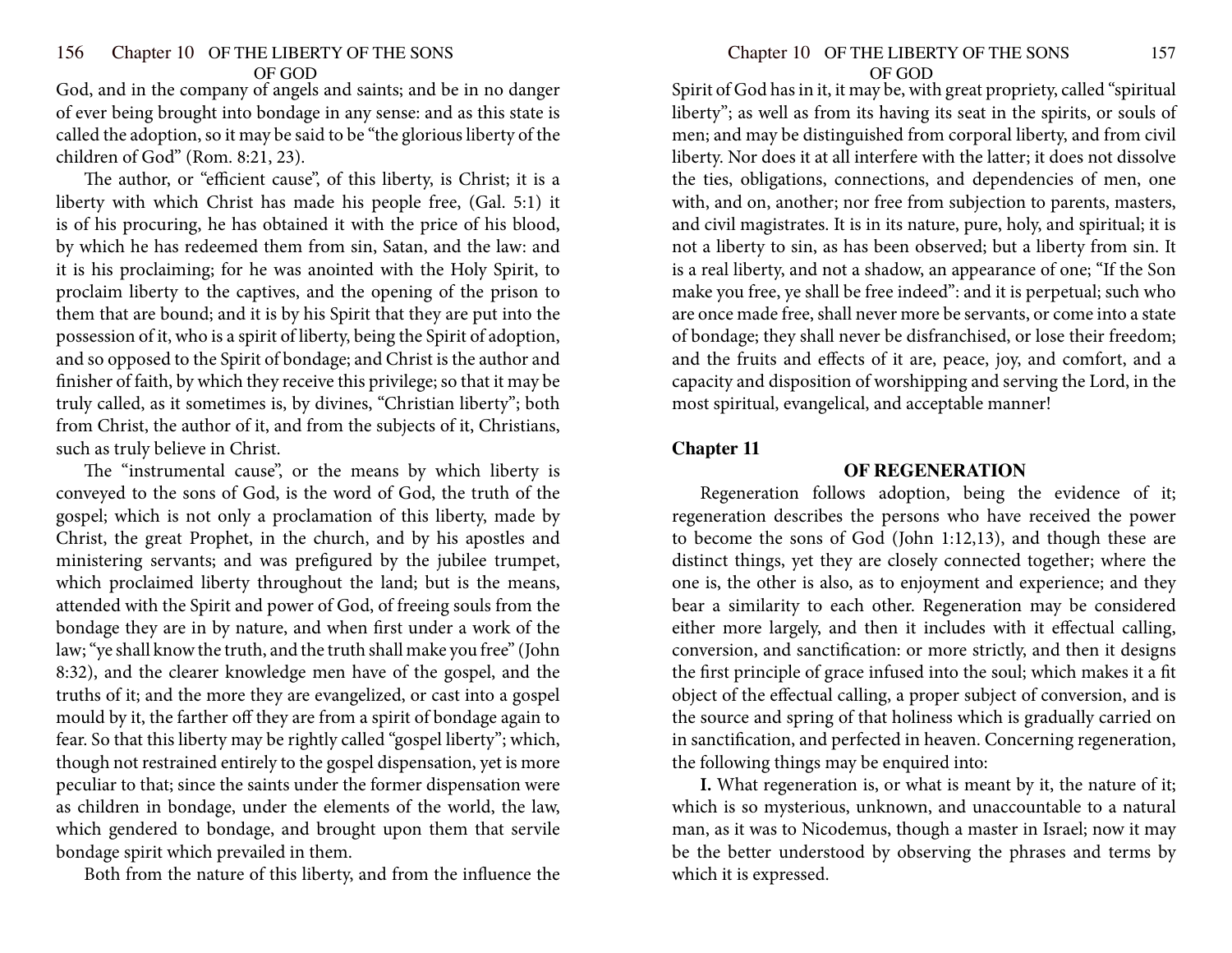**1.** It is expressed by being "born again", which regeneration properly signifies; (see John 3:3, 7; 1 Pet. 1:3, 23 and this supposes a prior birth, a first birth, to which regeneration is the second; and which may receive some light by observing the contrast between the two births, they being the reverse of each other: the first birth is of sinful parents, and in their image; the second birth is of God, and in his image; the first birth is of corruptible, the second birth of incorruptible seed; the first birth is in sin, the second birth is in holiness and righteousness; by the first birth men are polluted and unclean, by the second birth they become holy and commence to be saints; the first birth is of the flesh and is carnal, the second birth is of the Spirit and is spiritual, and makes men spiritual men; by the first birth men are foolish and unwise, being born like a wild ass's colt; by the second birth they become knowing and wise unto salvation: by the first birth they are slaves to sin and the lusts of the flesh, are home born slaves; by the second birth they become Christ's free men: from their first birth they are transgressors, and go on in a course of sin, till stopped by grace; in the second birth they cease to commit sin, to go on in a course of sinning, but live a life of holiness, yea he that is born of God cannot sin; by the first birth men are children of wrath, and under tokens of divine displeasure; at the second birth they appear to be the objects of the love of God; regeneration being the fruit and effect of it, and gives evidence of it; a time of life is a time of open love.

**2.** It is called a being "born from above", for so the phrase in John 3:3, 7 may be rendered; the apostle James says in general, that "every good and every perfect gift is from above"; and regeneration being such a gift, must be from above; and indeed he particularly instances in it, for it follows, "of his own will begat he us with the word of truth" (James 1:17, 18). The author of this birth is from above; those that are born again are born of God their Father who is in heaven; the grace given in regeneration is from above, (John 3:27) truth in the inward part, and wisdom in the hidden part, or the grace of God in the heart produced in regeneration, is that "wisdom that is from above", (James 3:17) such that are born again, as they are of high and noble birth, they are partakers of the heavenly and high calling of

God in Christ Jesus, and shall most certainly possess it (1 Pet. 1:3, 4; Heb. 3:1; Phil. 3:14).

**3**. It is commonly called the new birth, and with great propriety; since the washing of regeneration and the renewing of the Holy Ghost, are joined together as meaning the same thing; and what is produced in regeneration is called the new creature, and the new man; and those who are born again are said to be new born babes (Titus 3:5; 2 Cor. 5:17; Eph 4:24; 1 Pet. 2:2), it is a new man, in distinction from the old man, or the principle of corrupt nature, which is as old as a man is; but the principle of grace infused in regeneration is quite new; it is something "de novo", anew implanted in the heart, which never was before in human nature, no not in Adam in his state of innocence; it is not a working upon the old principles of nature, nor a working them up to an higher pitch: it is not an improvement of them, nor a repairing of the broken, ruined image of God in man. But it is altogether a new work; it is called a creature, being a work of almighty power; and a new creature, and a new man, consisting of various parts, and these all new: there are in it a "new heart", and a "new spirit", a new understanding, to know and understand things, never known nor understood before: a new heart, to know God; not as the God of nature and providence; but as the God of Grace, God in Christ, God in a Mediator; the love of God in him, the covenant of grace, and the blessings of it made with him; Christ, and the fullness of grace in him, pardon of sin through his blood, justification by his righteousness, atonement by his sacrifice, and acceptance with God through him, and complete salvation by him; things which Adam knew nothing of in Paradise: in this new heart are new desires after these objects, to know more of them, new affections, which are placed upon them, new delights in them, and new joys, which arise from them (Ezek. 36:26; 1 John 5:20; 1 Cor. 2:9). In this new man, are "new eyes" to see with; to some God does not give eyes to see divine and spiritual things; but to regenerated ones he does; they have a seeing eye, made by the Lord (Deut. 29:4; Prov. 20:12), by which they see their lost state and condition by nature, the exceeding sinfulness of sin, their own ability to make atonement by anything that can be done by them; the insufficiency of their own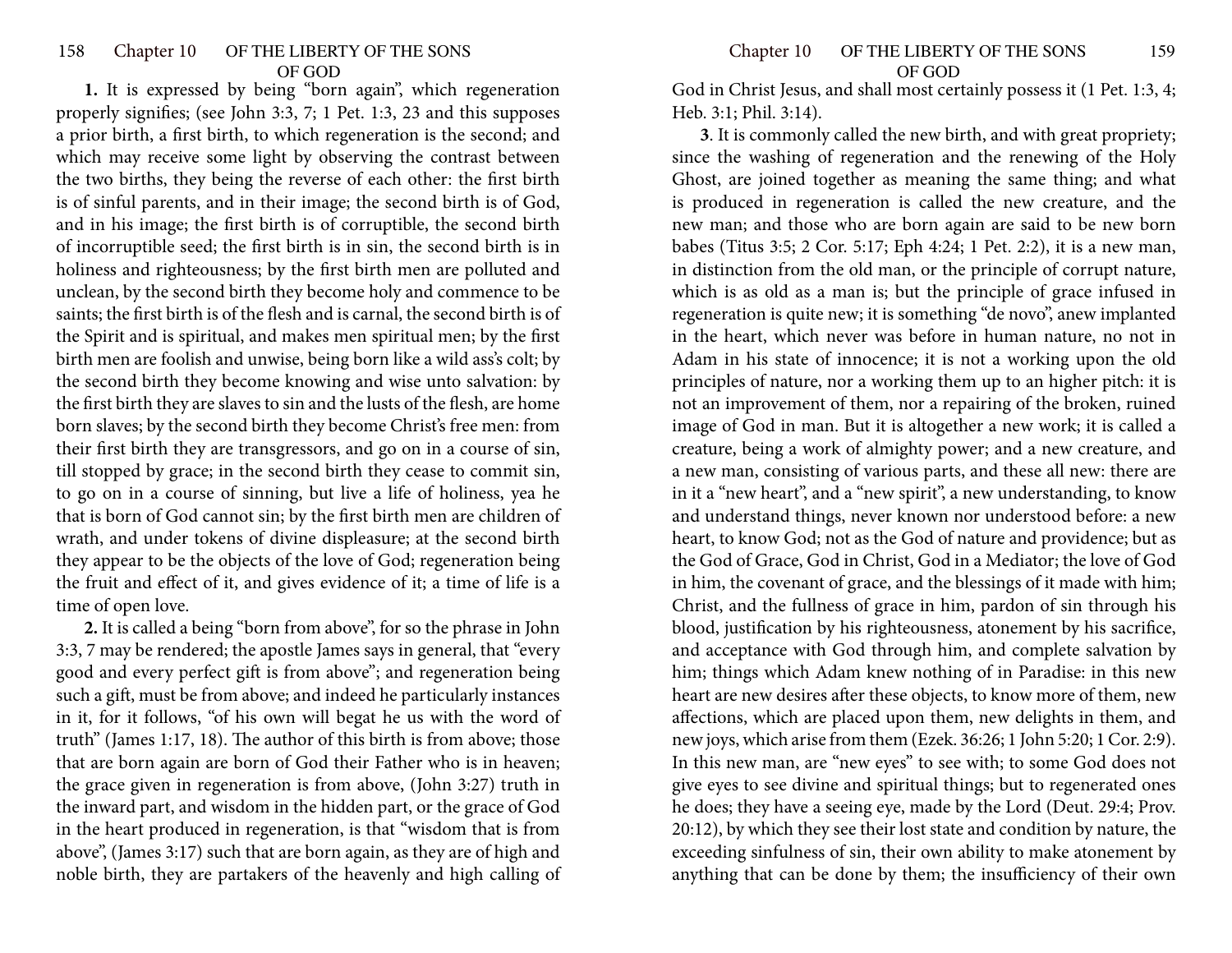righteousness; their impotence to every good work, and want of strength to help themselves out of the state and condition in which they are, and the need they are in of the blood, righteousness, and sacrifice of Christ, and of salvation by him. They have the eye of faith, by which they behold the glories of Christ's Person, the fullness of his grace, the excellency of his righteousness, the virtue of his blood and sacrifice, and the suitableness and completeness of his salvation: and regeneration, in this view of it, is no other than spiritual light in the understanding. Moreover, in the new man are new ears to hear with; all have not ears to hear; some have, and they have them from the Lord, and blessed are they! (Rev. 2:11; Deut. 29:4; Prov. 20:12; Matthew 13:16,17), they hear the word in a manner they never heard before; they hear it as to understand it, and receive the love of it; so as to distinguish the voice of Christ in it, from the voice of a stranger; so as to feel it work effectually in them, and become the power of God unto salvation to them; they know the joyful sound, and rejoice to hear it. The new man has also "new hands", to handle and to work with; the hand of faith, to receive Christ as the Saviour and Redeemer, to lay hold on him for life and salvation, to embrace him, hold him fast, and not let him go; to handle him, the Word of life, and receive from him grace for grace: and they have hands to work with, and do work from better principles, and to better purposes than before. And they have "new feet" to walk with, to flee to Christ, the City of refuge; to walk by faith in him; and to walk on in him, as they have received him; to run with cheerfulness the ways of his commandments; to follow hard after him, and to follow on to know him; and even to run, and not be weary, and to walk, and not faint.

**4.** Regeneration is expressed by being quickened. As there is a quickening time in natural generation; so there is in regeneration; "You hath he quickened" (Eph. 2:1). Previous to regeneration, men are dead while they live; though corporally alive, are morally dead, dead in a moral sense, as to spiritual things, in all the powers and faculties of their souls; they have no more knowledge of them, affection for them, will to them, or power to perform them, than a dead man has with respect to things natural; but in regeneration, a principle of spiritual life is infused; that is a time of life when the Lord speaks life

### Chapter 10 OF THE LIBERTY OF THE SONS 161 OF GOD

into them, and produces it in them. Christ is the resurrection and life unto them, or raises them from a death of sin to a life of grace; and the spirit of life, from Christ, enters into them. Regeneration is a passing from death to life; it is a principle of spiritual life implanted in the heart; in consequence of which, a man breathes, in a spiritual sense; where there is breath, there is life. God breathed into Adam the breath of life, and he became a living soul, or a living person, and breathed again: so the Spirit of God breathes on dry bones, and they live, and breathe again. Prayer is the spiritual breath of a regenerate man; "Behold, he prayeth!" is observed of Saul when regenerated; who, just before, had been breathing out threatenings and slaughter against the disciples of Christ. A regenerate man breathes in prayer to God, and pants after him; after more knowledge of him in Christ, after communion with him, after the discoveries of his love; particularly after pardoning grace and mercy: and sometimes these breathings and desires are only expressed by sighs and groans, yet these are a sign of life; if a man groans, it is plain he is alive. There are, in a regenerated man, which shows that he is made alive, cravings after spiritual food: as soon as an infant is born, it shows motions for its mother's milk, after the breast: so newborn babes desire the sincere milk of the word, that they may grow thereby. They have their spiritual senses exercised about spiritual objects; they have what answer to the senses in animal life, their seeing and hearing, as before observed, and also their feeling; they feel the burden of sin on their consciences; the workings of the Spirit of God in their hearts; as well as handle Christ, the Word of life; which makes it a plain case that they are alive; a dead man feels nothing. They have a spiritual taste, a gust for spiritual things; the word of Christ is sweeter to their taste than honey, or the honeycomb; they sit under his shadow with pleasure, and his fruit, the blessings of his grace, are sweet unto their taste; they taste that the Lord is gracious, and invite others to taste and see also how good he is; they savour the things which be of God, and not of men; Christ, and his grace, are savoury to them; his robe of righteousness, and garments of salvation, smell delightfully as myrrh, &c. (Song of Sol. 1:3; Ps. 45:8) and these spiritual senses, and the exercise of them in them, show them to be alive, or born again;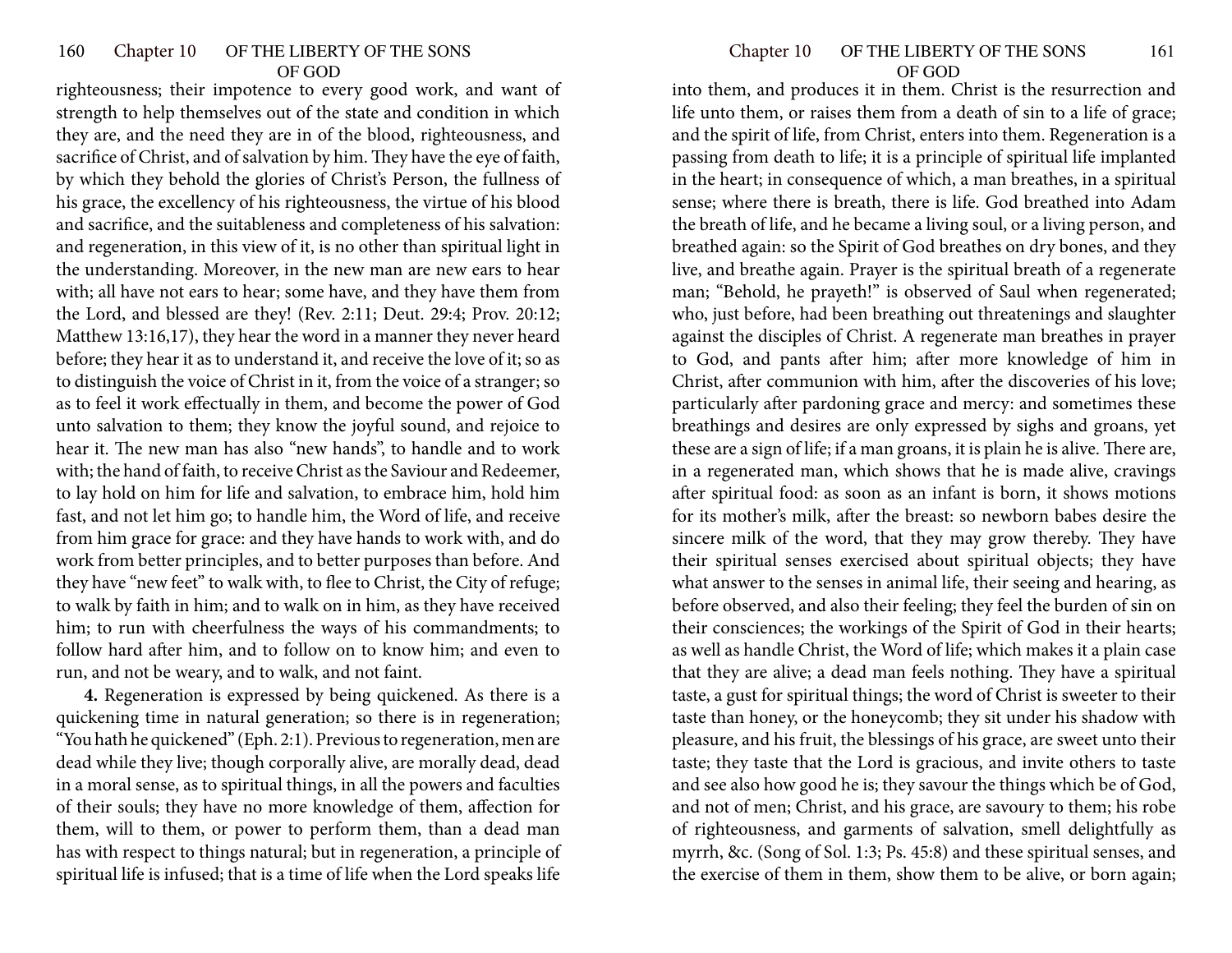such persons live a life of faith; they live by faith; not upon it, but on Christ, the object of it; and they grow up into him their Head, from whom they receive nourishment; and so increase with the increase of God; which is an evidence of life. In a word, they live a new and another life than they did before; not to themselves, nor to the lusts of men; but to God, and to Christ who died for them, and rose again; they walk in newness of life.

**5.** Regeneration is signified by "Christ being formed in the heart" (Gal. 4:19), his image is stamped in regeneration; not the image of the first Adam, but of the second Adam; for the new man is after the image of him who has anew created it, which is the image of Christ; to be conformed to which God's elect are predestinated, and which takes place in regeneration (Rom. 8:29; Col. 3:10). The graces of Christ, as faith, and hope, and love, are wrought in the hearts of regenerate persons, and soon appear there; yea, Christ himself lives in them; "Not I", says the apostle, "but Christ lives in me"; he dwells by faith there; Christ, and the believer, mutually dwell in each other.

**6.** Regeneration is said to be "a partaking of the divine nature" (2 Pet. 1:4), not of the nature of God essentially considered: a creature cannot partake of the divine essence, or have that communicated to it; this would be to deify men: the divine perfections, many of them, are utterly incommunicable, as eternity, immensity, &c. nor of the divine nature, or of it in such sense as Christ is a partaker of it, by the personal, or hypostatical union of the two natures in him; so that the fullness of the Godhead dwells bodily in him. But in regeneration there is that wrought in the soul, which bears a resemblance to the divine nature, in spirituality, holiness, goodness, kindness, &c. and therefore is so called.

**7.** There are also several terms, or words, by which the grace of regeneration is expressed; as by grace itself; not as that signifies the love and favour of God towards his people, or the blessings of grace bestowed upon them; but internal grace, the work of grace in the heart; and which consists of the various graces of the Spirit implanted there; as faith, hope, and love: such as are begotten again, are begotten to a lively hope, and have it, and believe in the Son of God; and love him that begot, and him that is begotten (1 Pet. 1:3; 1

John 5:1). It is called "spirit" (John 3:6) from its author, the Spirit of God; and from its seat, the spirit of man; and from its nature, which is spiritual, and denominates men spiritual men. It is also signified by "seed" (1 John 3:9). "Whosoever is born of God—his seed remaineth in him"; which is the principle of grace infused in regeneration; and as seed contains in it virtually, all that after proceeds from it, the blade, stalk, ear, and full corn in the ear; so the first principle of grace implanted in the heart, seminally contains all the grace which afterwards appears, and all the fruits, effects, acts, and exercises of it.

**II.** The springs and causes of regeneration; efficient, moving, meritorious, and instrumental.

First, The efficient cause of it; who is not man, but God.

*First,* Not man; he cannot regenerate himself; his case, and the nature of the thing itself, show it; and it is indeed denied of him. The case in which men before regeneration are, plainly shows that it is not, and cannot be of themselves; they are quite ignorant of the thing itself. Regeneration is one, and a principal one, of the things of the Spirit of God, and which a natural man cannot discern and understand; let him have what share he may of natural knowledge; as Nicodemus, a master in Israel, and yet said, how can these things be? and a man cannot be the author of that of which he has no knowledge: nor do men, previous to regeneration, see any need of it; as those who think themselves whole, see no need of a physician, nor make use of any; and who reckon themselves rich, and stand in need of nothing; as not of righteousness, so not of repentance; and if not of repentance, then not of regeneration. And whatsoever notion they may have of it, from what others say concerning it; they have no inclination, nor desire, nor will to it, till God works in them both to will and to do; the bias of their minds is another way; yea, their carnal minds are enmity to it; they mock at it, and count it all dream and enthusiasm. And had they any disposition of mind to it, which they have not, they have no power to effect it; they can do nothing, not the least thing of a spiritual kind; and much less perform such a work as this: this is not by might or power of men, but by the Spirit of the Lord of hosts; to all which may be added, and which makes it impracticable, is, that men are dead in trespasses and sins; and can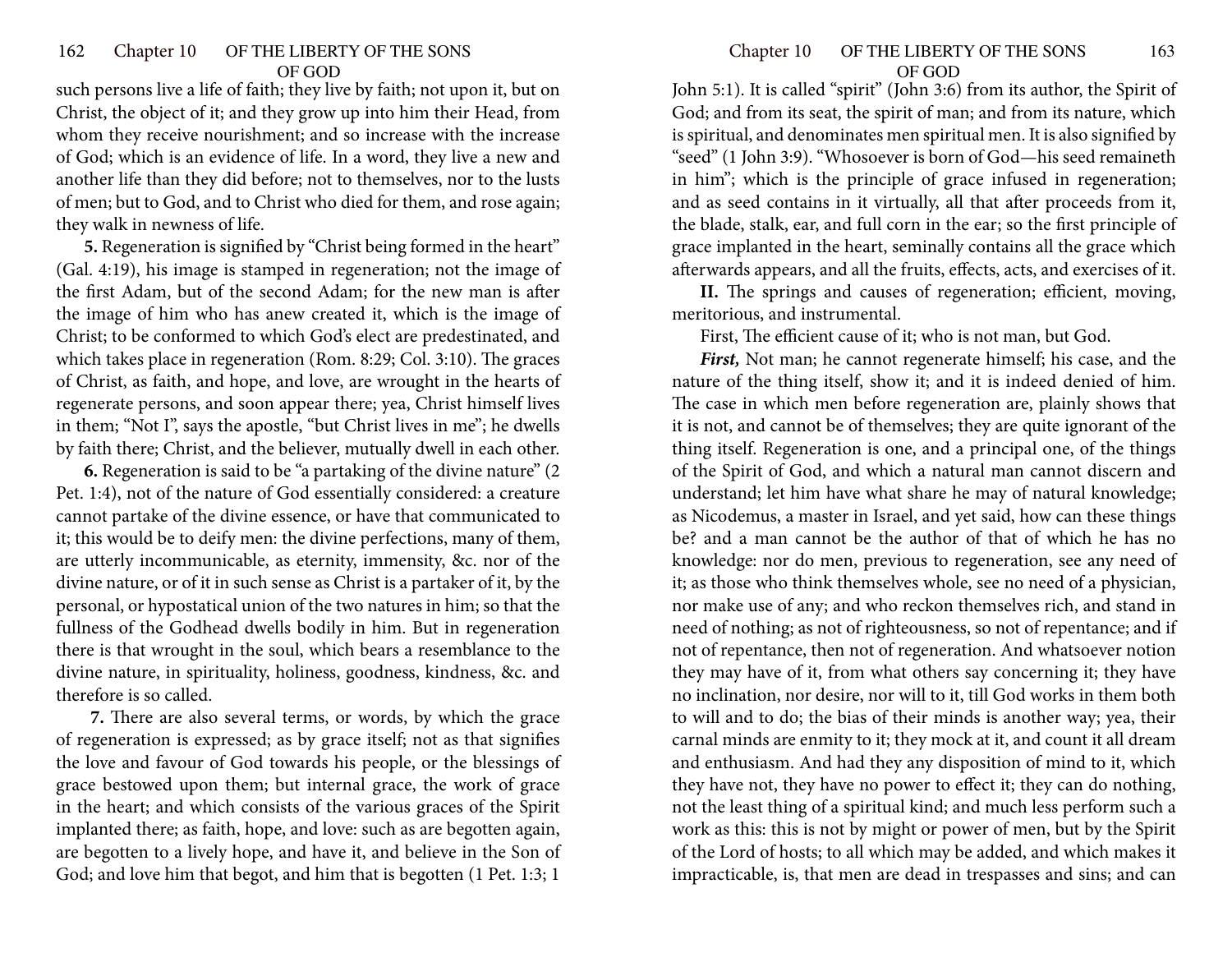no more quicken themselves than a dead man can; as soon might Lazarus have raised himself from the dead, and the dry bones in Ezekiel's vision, have quickened themselves and lived.

**2.** The nature of the work clearly shows that it is not in the power of men to do it; it is represented as a creation; it is called a new creature, the workmanship of God created in Christ, the new man after God, created in righteousness. Now creation is a work of almighty Power; a creature cannot create the least thing, not a fly, as soon might he create a world; and as soon may a man create a world out of nothing, as create a clean heart, and renew a right spirit within him. It is spoken of as a "resurrection" from the dead; and as soon might dead bodies quicken themselves, as men, dead in sin, raise themselves up to a spiritual life; this requires a power equal to that which raised Christ from the dead; and is done by the same. Its very name, "regeneration", shows the nature of it; and clearly suggests, that it is out of the power of man to effect it: as men contribute nothing to their first birth, so neither to the second; as no man generates himself, so neither can he regenerate himself; as an infant is passive in its natural generation, and has no concern in it; so passive is a man in his spiritual generation, and is no more assisting in it. It is an "implantation" of that grace in the hearts of men which was not there before; faith is one part of it, said to be "not of ourselves", but the gift of God; and hope is another, without which men are, while in a state of unregeneracy; and love is of such a nature, that if a man would give all he has for it, it would utterly be contemned; it is a maxim that will hold, "nil dat quod non habet", nothing can give that which it has not: a man destitute of grace, cannot give grace, neither to himself nor to another. This work lies in taking away "the heart of stone", and giving an "heart of flesh"; even "a new heart" and "a new spirit": and none can do this but he who sits upon the throne, and says, "Behold, I make all things new". To say no more, it is a "transforming" of men by the renewing of their minds, making them other men than they were before, as Saul was, and more so; the change of an Ethiopian's skin, and of the leopard's spots, is not greater, nor so great, as the change of a man's heart and nature; and which, indeed, is not a change of the old man, or corruption of nature, which remains the

same; but the production of the new man, or of a new principle, which was not before.

**3.** Regeneration is expressly denied to be of men; it is said to be "not of blood", the blood of circumcision, "which availeth not anything; but a new creature" is of avail, when that is not; nor of the blood of ancestors, of the best of men, the most holy and most eminent for grace; the blood of such may run in the veins of men, and yet they be destitute of regenerating grace; as was the case of the Jews, of multitudes of them, who boasted of being of Abraham's seed, and of his blood: none need value themselves upon their blood on any account, and much less on a religious one; since all nations of the earth are made of one man's blood, and that is tainted with sin, and conveys corruption; sin is propagated that way, but not grace: nor are men born "of the will of the flesh", which is carnal and corrupt; impotent to that which is good, and enmity to it: regeneration is not of him that willeth; God, of his own will, begets men again, and not of theirs: nor are they born of "the will of men", of the greatest and best of men, who are regenerated persons themselves; these, of their will, cannot convey regenerating grace to others; if they could, a good master would regenerate every servant in his family; a good parent would regenerate every child of his; and a minister of the gospel would regenerate all that sit under his ministry; they can only pray and use the means; God only can do the work. Wherefore,

 *Secondly,* the efficient cause of regeneration is God only; hence we so often read, "which were born of God", and "whosoever and whatsoever is born of God" (John 1:13; 1 John 3:9; 1 John 5:1, 4), and this is true of God, Father, Son, and Spirit, who have each a concern in regeneration.

**1.** God the Father, who is the Father of Christ; he as such begets men again according to his abundant mercy (1 Pet. 1:3), and as the Father of lights, of his own sovereign will and pleasure, regenerates with the word of truth; and as light was one of the first things in the old creation, so in the new creation, or regeneration, light is the first thing sprung in the heart by the Father and fountain of light (James 1:17,18), and as the Father of men by adoption he regenerates; it is of him they are born again, who is their covenant God and Father in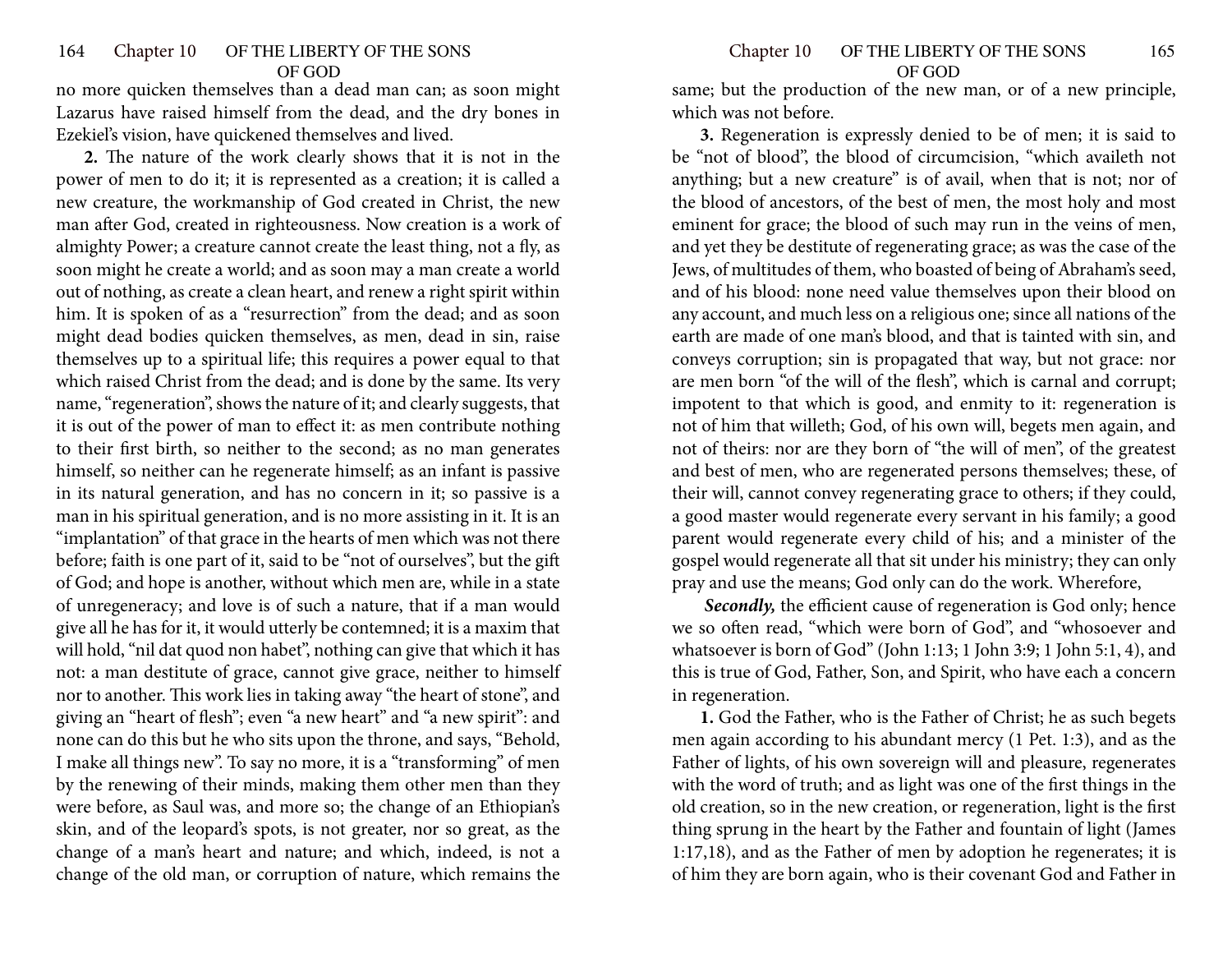Christ; he has chose them unto holiness, of which regeneration is the root, seed, and principle; he has predestinated them to be conformed to the image of his Son, which is done in regeneration; and it is by the washing of regeneration, and renewing of the Holy Ghost, which he sheds abundantly through Christ the Saviour, that he saves his elect ones.

**2.** God the Son has also a concern in regeneration, and so great a concern, that they who am born again are said to be "born of him", that is, Christ; for no other is spoken of in the context (1 John 2:29), he is the "resurrection and the life"; the author of the spiritual resurrection to a spiritual life, which is no other than regeneration; he quickens whom he will, as the Father does; and it is through his powerful voice in the gospel, that the dead in sin hear and live; it is his Spirit which is sent down into the hearts of his people, as to bear witness to their adoption, so to regenerate them; his grace is given to them, yea he himself is formed in them; his image is stamped upon them; and it is by virtue of his resurrection that "they are begotten" to a lively hope of the heavenly inheritance (John 11:25; 5:21, 25; Gal. 4:6,19; 1 Pet. 1:3, 4).

**3.** The Holy Spirit of God is the author of regeneration, and to him it is ascribed by our Lord; "Except a man be born of water and of the Spirit" (John 3:5), by "water", is not meant the ordinance of water baptism, that is never expressed by water only, without some other word with it in the text or context which determines the sense; nor is regeneration by it; Simon Magus was baptized, but not regenerated: regeneration ought to precede baptism; faith and repentance, which are graces given in regeneration, are required previous to baptism; nor is water baptism absolutely necessary to salvation; whereas without regeneration no man can neither see nor enter into the kingdom of heaven; but the grace of the Spirit is meant by water, so called from its cleansing and purifying use, as it has to do with the blood of Jesus, hence called the washing of regeneration; of this grace the Spirit is the author, whence it bears his name, is called "Spirit"; it is the renewing of the Holy Ghost, or the new creature is his workmanship; quickening grace is from him; it is the Spirit that quickens and gives life, and frees from the law of sin and death (Titus

3:5; John 3:6; 6:63).

 *Secondly,* The impulsive, or moving cause, is the free grace, love and mercy of God; "God, who is rich in mercy, for his great love wherewith he loved us, hath quickened us" (Eph 2:4, 5). Regeneration, as it is a time of life when men are quickened, it is a time of love, of open love; it springs from love, which moves mercy to exert itself in this way; it is "according to his abundant mercy God hath begotten us again unto a lively hope" (1 Pet. 1:3), and this was sovereign grace and mercy, not excited by any motives or conditions in men, or by any preparatory works in them; what were there in the three thousand, some of whom had been concerned in the death of Christ, converted under Peter's sermon? what were in the jailor, who had just before used the apostles in a cruel manner? what were there in Saul, the blasphemer, persecutor, and injurious person, between these characters and his obtaining mercy? no, it is not according to the will and works, of men that they are regenerated, but God, "of his own will begat he us" (James 1:18), his own sovereign will and pleasure; and this grace and mercy is abundant; it is richly and plentifully displayed; it is "exceeding abundant", it flows and overflows; there is a pleonasm, a redundancy of it (1 Tim. 1:14), and to this, as a moving cause, regeneration is owing.

*Thirdly*, the resurrection of Christ from the dead is the virtual or procuring cause of it; there is a power or virtue in Christ's resurrection, which has an influence on many things; as on our justification, for which he rose again, so on our regeneration; for men are said to be "begotten again unto a lively hope by the resurrection of Christ from the dead" (1 Pet. 1:3), and which also may be considered as the exemplary cause of it; for as there is a planting together "in the likeness of his death, so in the likeness of his resurrection from the dead"; as Christ's resurrection was a declaration of his being the Son of God, so regeneration is an evidence of interest in the adoption of children; and as the resurrection of Christ was by the mighty power of God, so is the regeneration and quickening of a dead sinner; and as Christ's resurrection was his first step to his glorification, so is regeneration to seeing and entering into the kingdom of God.

*Fourthly,* The instrumental cause of regeneration, if it may be so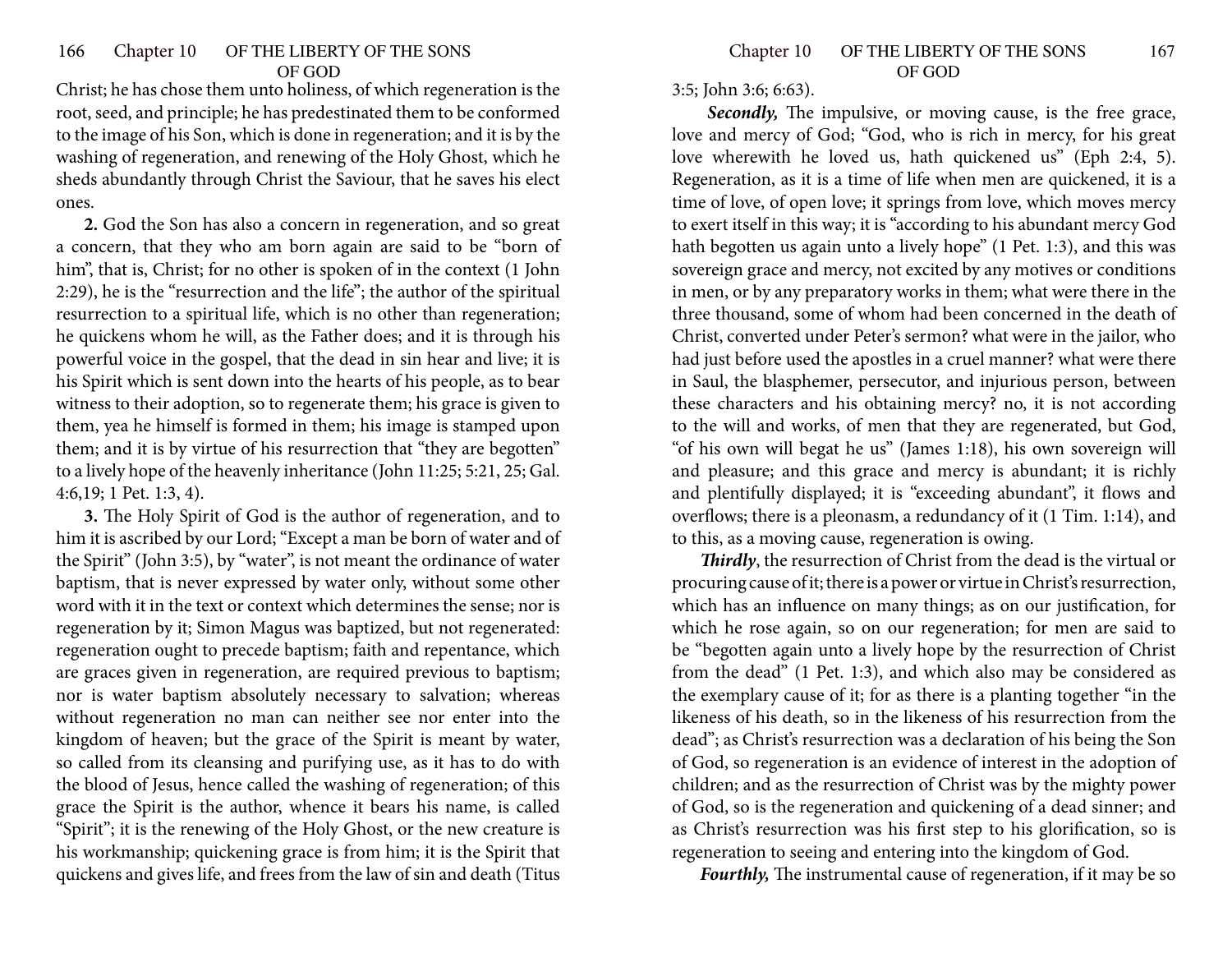called, are the word of God, and the ministers of it; hence regenerate persons are said to be "born again by the word of God, which liveth and abideth for ever" (1 Pet. 1:23), and again, "of his own will begat he us with the word of truth" (James 1:18), unless by the Word in these passages should be meant the Eternal Logos, or essential Word of God, Christ Jesus, since Xoyoc, is used in both places; though ministers of the gospel are not only represented as ministers and instruments by whom others believe, but as spiritual fathers; "though you have ten thousand instructors in Christ", says the apostle to the Corinthians (1 Cor. 4:15), "yet have ye not many fathers, for in Christ Jesus I have begotten you through the gospel"; so he speaks of his son Onesimus, whom he had "begotten in his bonds" (Philemon 1:10) yet this instrumentality of the word in regeneration seems not so agreeable to the principle of grace implanted in the soul in regeneration, and to be understood with respect to that; since that is done by immediate infusion, and is represented as a creation; and now as God made no use of any instrument in the first and old creation, so neither does it seem so agreeable that he should use any in the new creation: wherefore this is rather to be understood of the exertion of the principle of grace, and the drawing it forth into act and exercise; which is excited and encouraged by the ministry of the word, by which it appears that a man is born again; so the three thousand first converts, and the jailor, were first regenerated, or had the principle of grace wrought in their souls by the Spirit of God, and then were directed and encouraged by the ministry of the apostles to repent and believe in Christ: whereby it became manifest that they were born again. Though after all it seems plain, that the ministry of the word is the vehicle in which the Spirit of God conveys himself and his grace into the hearts of men; which is done when the word comes not in word only, but in power, and in the Holy Ghost; and works effectually, and is the power of God unto salvation; then faith comes by hearing, and ministers are instruments by whom, at least, men are encouraged to believe: "received ye the Spirit", says the apostle, "by the works of the law, or by the hearing of faith": (Gal. 3:2), that is, by the preaching of the law, or by the preaching of the gospel? by the latter, no doubt.

### Chapter 10 OF THE LIBERTY OF THE SONS 169 OF GOD

**III.** The subjects of regeneration are next to be inquired into, or who they are God is pleased to bestow this grace upon. These are men, and not angels; good angels have no need of regeneration; they are holy angels, and continue in that state of holiness in which they were created, and are confirmed therein; they have no need of it to make them meet for heaven, they are there already; they are the angels of heaven, and always behold the face of our heavenly Father there: as for the evil angels, none of them ever had, nor never will have any share in regenerating grace; they believe indeed, but they have not the faith of regenerate ones, or that faith which worketh by love; they believe there is a God, but they do not, nor can they love him; they believe he is, and tremble at his wrath; they have no hope as regenerate ones have, but live in black despair, and ever will. They are men God regenerates, and not brutes, nor stocks nor stones; these are not subjects capable of regeneration; God could raise up children out of these, but it is not his way and work; they are rational creatures he thus operates upon, and he treats them as such in the ministry of his word; though he is represented as dealing otherwise by the adversaries of the grace of God: but though they are men, and men only, whom God regenerates, yet not all men; all men have not faith, and hope, and love; they are a kind of first fruits of his creatures, whom of his own will he begets with the word of truth; they are such who are called out and separated from the rest of the world; they are such who are the peculiar objects of his love; for regeneration is the fruit and effect of love, and the evidence of it; they are such whom God has predestinated to be conformed to the image of his Son, in which image they are created in regeneration; those whom the apostle speaks of as "begotten again unto a lively hope, are first described as elect according to the foreknowledge of God" (1 Pet. 1:2, 3), and they are such who are redeemed by Christ, for they that are chosen in him, have redemption through his blood; and those are quickened by his Spirit and grace, when dead in trespasses and sins, for such is their state and condition before they are born again; they are such who are the sons of God by adopting grace, who because they are sons the Spirit of God is sent into them, as to witness their adoption, so to regenerate them, which gives evidence of it; and thus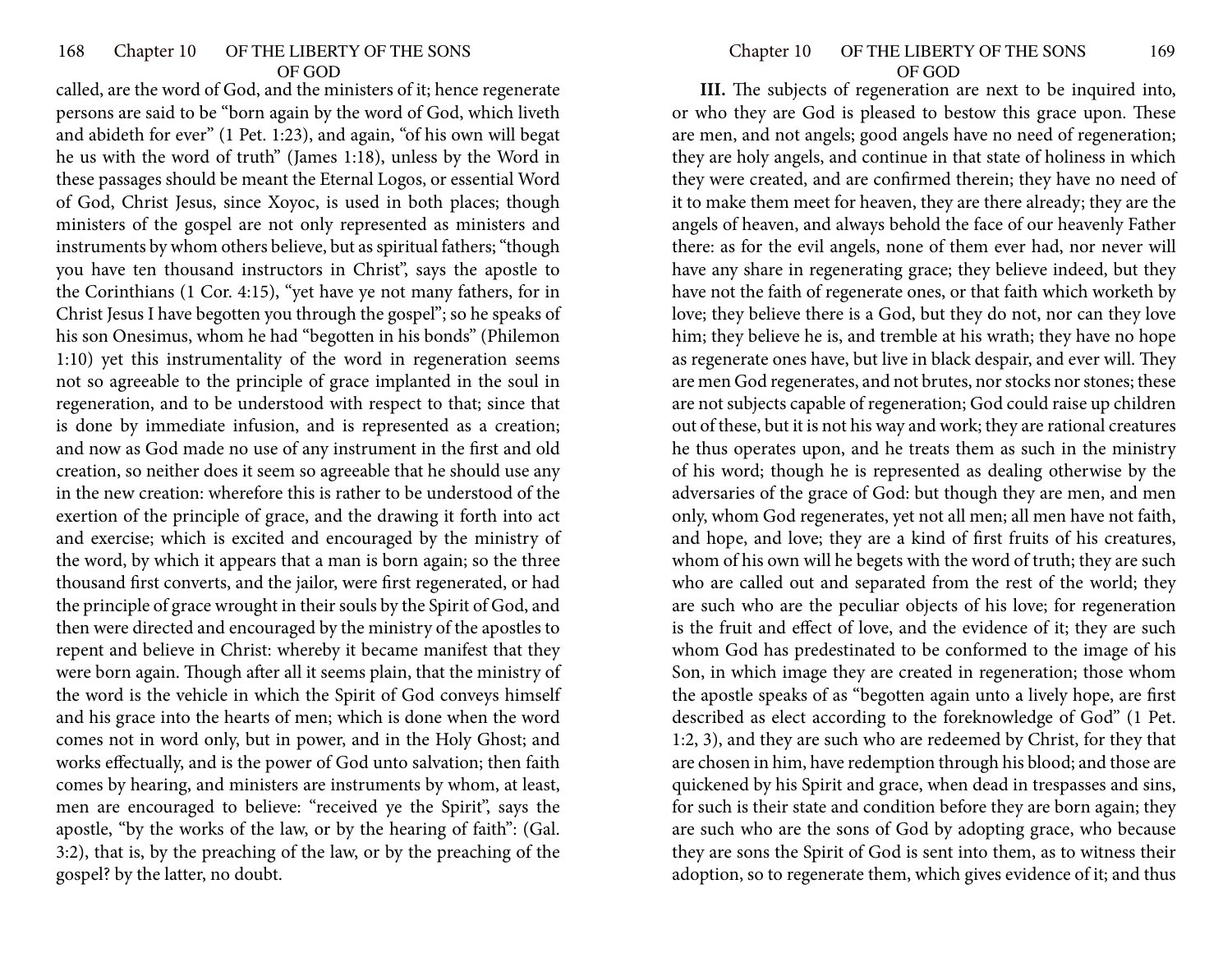they become openly the children of God by faith in Christ Jesus. Let it be further observed, that though the chief and principal seat of regeneration is the spirit or soul of man, yet it extends its influence to the body and the member's thereof; whereby they are restrained from the lusts of the flesh, as to yield a ready, constant, and universal obedience to them; or so as to "yield their members as instruments of unrighteousness unto sin"; but, on the contrary, are so under the power of the reigning principle of grace, implanted in them in regeneration, that they, "through the Spirit, mortify the deeds of the body, and live" (Rom. 6:12,13; 8:13).

**IV.** The effects of regeneration, or the ends to be answered, and which are answered by it, and which show the importance and necessity of it.

**1**. A principal effect of it; or, if you will, a concomitant of it, is a participation of every grace of the Spirit. Regenerate ones have not only the promise of life made to them, but they have the grace of life given them; they live a new life, and walk in newness of life: they partake of the grace of spiritual light; before, their understandings were darkened; but now they are enlightened by the Spirit of wisdom and revelation, in the knowledge of divine things; they were before, darkness itself; but now are made light in the Lord. In regeneration is laid the beginning of sanctification, which is carried on till completed, without which no man shall see the Lord; for the new man is created in righteousness and true holiness; the principle of holiness is then formed, from whence holy actions spring. The grace of repentance then appears; the stony, hard, obdurate, and impenitent heart being taken away, and an heart of flesh, susceptible of divine impressions, being given; on which follow, a sense of sin, sorrow for it after a godly sort, and repentance unto life and unto salvation, which is not to be repented of: faith in Christ, which is not of a man's self, but the gift of God, and the operation of the Spirit of God, is now given and brought into exercise; which being an effect, is an evidence of regeneration; for "whosoever believeth that Jesus is the Christ", and especially that believes in Christ, as his Saviour and Redeemer, "is born of God" (1 John 5:1), and such have hope of eternal life by Christ; while unregenerate men are without hope,

without a true, solid, and well grounded hope; but in regeneration, they are begotten to a "lively hope", and have it; a good hope, through grace, founded upon the person, blood, and righteousness of Christ, which is of use to them both in life and death. Regenerated persons have their "hearts circumcised", which is but another phrase for regenerating grace, "to love the Lord their God with all their heart and soul" (Deut. 30:6), and though before, their carnal minds were enmity to God, and all that is good; now they love him, and all that belong to him, his word, worship, ordinances, and people; and by this it is known, that they "have passed from death to life", which is no other than regeneration, "because they love the brethren" (1 John 3:14). In short, regenerate persons are partakers of all the fruits of the Spirit; of all other graces, besides those mentioned; as humility, patience, self-denial, and resignation to the will of God. And they are blessed with such measures of grace and spiritual strength, as to be able to resist sin and Satan, and to overcome the world, and every spiritual enemy; "For whatsoever is born of God, overcometh the world", the god of it, the men in it, and the lusts thereof; "Whosoever is born of God, sinneth not", does not live in sin, nor is he overcome by it; "but he that is begotten of God, keepeth himself" from Satan, and his temptations, from being overcome with them; "and that wicked one toucheth him not": being clothed with the whole armour of God, which he has skill to wield; he keeps him off, and at bay, so that he cannot come in with him; he holds up the shield of faith to him, whereby he quenches all his fiery darts (1 John 5:4,18)

**2.** Knowledge, and actual enjoyment of the several blessings of grace, follow upon regeneration. The covenant of grace is "ordered in all things", and is full of all spiritual blessings; and a grant of all the blessings of grace was made to Christ, and to the elect in him, before the world began, and they were secretly blessed with them in him as early; but then till the Spirit of God is sent down into their hearts in regeneration, to make known unto them the things which God has freely given them, they are strangers to them, and have no knowledge of them, cannot claim their interest in them, nor are they actually possessed of them. They are loved of God with an everlasting love; but then the first open display of it to them is in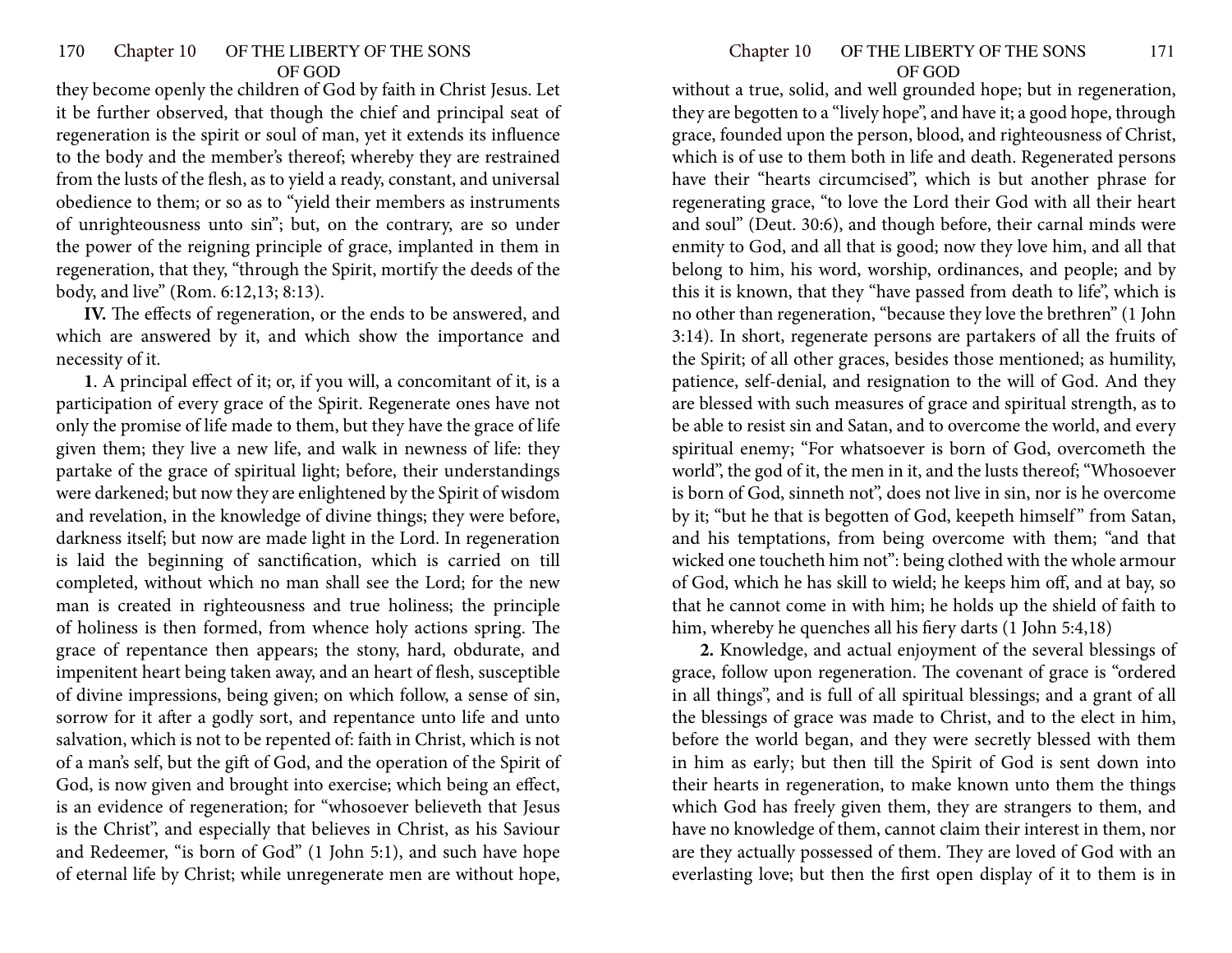regeneration, when God draws them with lovingkindness to himself, as a fruit and effect, and so an evidence of his ancient love to them. They are chosen in Christ before the foundation of the world; but this is not known by them till the gospel comes, not in word only, but in power, and in the Holy Ghost; working powerfully in them, regenerating, quickening, and sanctifying them; when that holiness to which they are chosen, is implanted, and that image of Christ, to which they are predestinated, is stamped: there is an union with Christ, which election in him gives; and there is a legal union between him and the elect, as between a surety and debtor, in virtue of suretyship engagements for them; and there is a mystical union, as between head and members; and a conjugal one, as between man and wife: but before regeneration there is no vital union, or such an union as between vine and branches, by which they actually receive life, and grace, and nourishment, and bear, and bring forth fruit. They are the sons of God by predestination; and in covenant, the adoption of children belongs, unto them; but this does not appear till regeneration takes place, when they receive in person the power and privilege of it, and are manifestly the sons of God by faith in Christ. Justification was a sentence conceived in the mind of God from eternity; was pronounced on Christ, and his people in him, when he rose from the dead; but is not known to those interested in it, till the Spirit of God reveals the righteousness of Christ from faith to faith, and pronounces upon it the sentence of justification in the conscience of the believer; until he is born again, he has no knowledge of this blessing, no comfortable perception of it; nor can he claim his interest in it, nor have that peace and joy which flow from it. And now it is that an awakened sinner has the application of pardoning grace and mercy; for though pardon of sin is provided in covenant, and the blood of Christ is shed for it, and he is exalted to give it; yet it is not actually given, applied, and enjoyed, until repentance is given also; for they are both in Christ's gift together; and when also it is that God blesses his people with peace, with peace of conscience, flowing from the blood, righteousness, and sacrifice of Christ.

**3.** Another effect of regeneration is, a fitness and capacity for

### Chapter 10 OF THE LIBERTY OF THE SONS 173 OF GOD

the performance of good works. In regeneration men are "created in Christ Jesus unto good works"; and by their new creation, become fit for, and capable of, performing them; the new man is formed in them "unto righteousness and true holiness", to the acts and exercises of righteousness and holiness (Eph 2:10; 4:24), such who are born again, are "sanctified and meet for the Master's use, and prepared unto every good work" (2 Tim. 2:21), whereas, an unregenerate man is "to every good work reprobate"; he has neither will nor power to perform that which is good, till God "works in him both to will and to do". The principal ingredients in good works are wanting in them, wherefore they cannot be acceptable to God: and, indeed, "without faith", as these are without it, "it is impossible to please God"; nor can they that are "in the flesh", who are carnal and unregenerate, "please God"; that is, do those things which are pleasing to him (Heb. 11:6; Rom. 8:8), without the Spirit of God, and the grace and strength of Christ, nothing of this kind can he performed; wherefore God has promised to put his "Spirit" in his people, which he does in regeneration, to "cause them to walk in his statutes, and to keep his judgments, and do them": so though they can do nothing of themselves, yet, through the Spirit, grace, and strength of Christ, they can do all things (Ezek. 36:27; Phil. 4:13) to which they must be referred; even a very heathen could say, "Whatever good thing thou dost, ascribe it to God.)''

**4.** Regeneration gives a meetness for the kingdom of God; without this, no man can see, nor enter into it (John 3:3, 5), whether by "the kingdom of God" is meant, a gospel church state, and a participation of the privileges and ordinances of it, or the ultimate state of glory and happiness: the former may be meant, into which publicans and harlots went before the Pharisees; and which they would neither enter into themselves, nor suffer others to go in who were entering; and a removal of which from them, Christ threatens them with (Matt. 23:13; 21:31, 43). Unregenerate men may indeed, in a sense, see and enter into this kingdom of God; they may attend the word, and embrace the truths of it, make a profession of faith, submit to gospel ordinances, and become members of a gospel church; this they may do in fact, but not of right; they are such as do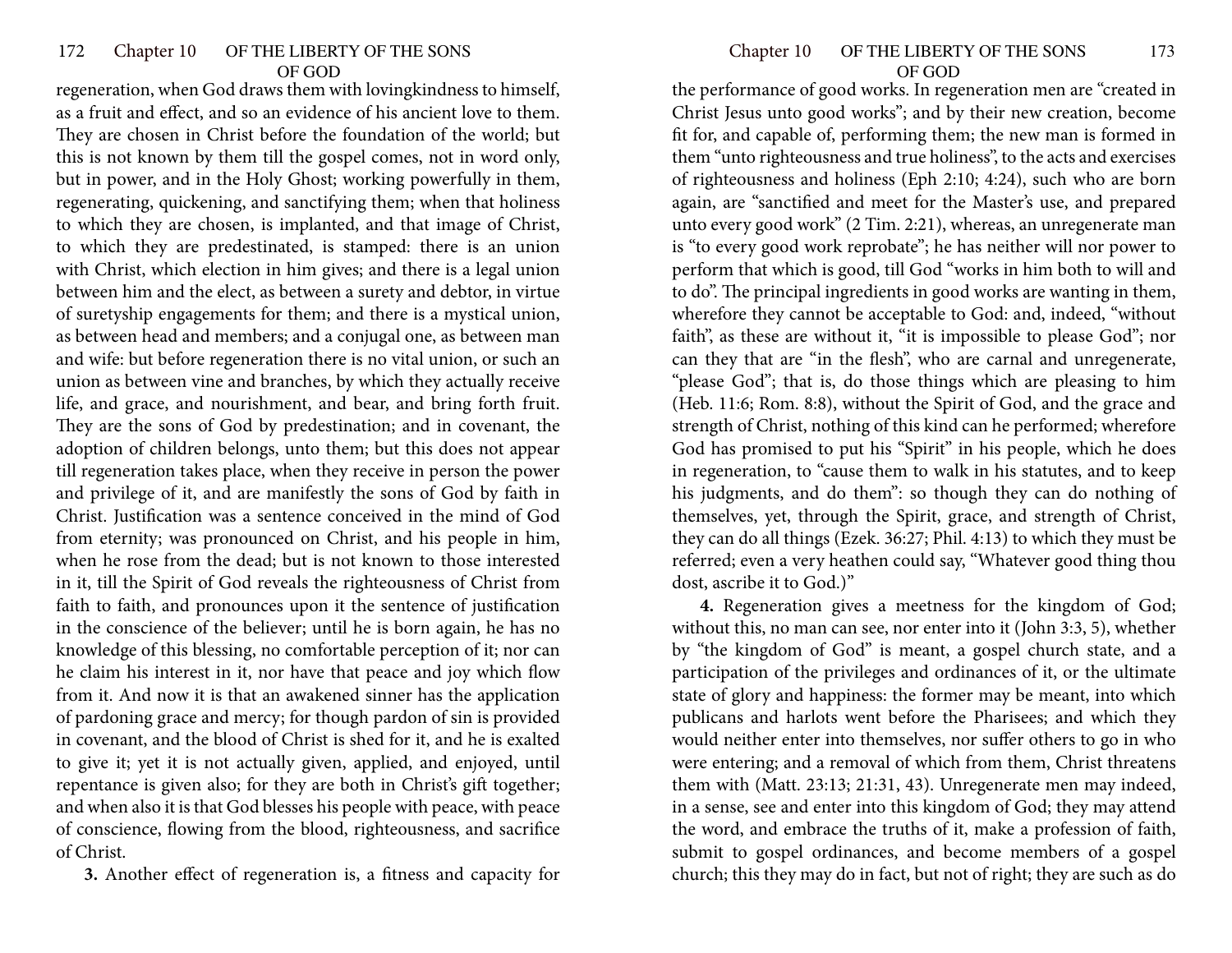not come in at the right door, Christ, and true faith in him; but climb up another way, and are thieves and robbers; hypocrites in Zion, tares in Christ's field, and foolish virgins among the wise; to whom the kingdom of God is compared. Unregenerate men have not the proper qualifications for the church of God, and the ordinances of it; these particularly, are faith and repentance; these are required to a person's admission to baptism (Matthew 3:2, 8; Acts 2:38; 8:12, 37), and so to the ordinance of the Lord's Supper; "Let a man examine himself, and so let him eat" (1 Cor. 11:28), whether he has true repentance towards God, and faith in our Lord Jesus Christ; and if such a man, devoid of these, which attend or flow from regeneration, gets admitted to these ordinances, and into a church state, of what avail is it to him here or hereafter? what does it signify now to have the form of godliness, without the power? a name to live, and yet be dead? or hereafter; for "what is the hope of the hypocrite" of what use is it to him? "though he hath gained" the name of a professor, of a religious man, and a place in the house of God, "when God takes away his soul", these will be of no service to him? Though may be the ultimate state of glory may be meant by the kingdom of God, in the above passages; as in (1 Cor. 6:9; Luke 12:32; Matt. 25:34). An unregenerate man has no apparent right unto it; nor meetness for it. The proper right unto it lies in adoption; "If children, then heirs". But this right, so founded, does not appear till a man is born again, which is the evidence of adoption; nor can he be meet and fit for it, without this grace of God regenerating, quickening, and sanctifying; for without holiness man shall see the Lord; and nothing shall enter into the heavenly state that defiles or makes an abomination; but when men are born again, they are, heirs apparent to the heavenly inheritance; they are rich faith, and heirs of a kingdom; and are meet to be partakers of the inheritance with the saints in light.

**V.** The properties of regeneration; and which may serve to throw more light on the nature of it.

**1.** Regeneration is a passive work, or rather, men are passive in it; as they must needs be, in the first infusion and implantation of grace, and the quickening of them; even as passive as the first matter created was, out of which all things were made; and as a dead man, when

## Chapter 10 OF THE LIBERTY OF THE SONS 175 OF GOD

raised from the dead is; or as the dry bones in Ezekiel's vision were, while the Spirit of God breathed upon them, and then they became active; and as infants are in the natural generation of them; for men no more contribute to their spiritual birth, than infants do to their natural birth; all this appears from regeneration being a creation, a resurrection from the dead, and a being begotten and born again.

**2.** It is an irresistible act of God's grace; no more resistance can be made unto it, than there could be in the first matter to its creation; or in a dead man to his resurrection; or in an infant to its generation. Regeneration is of the will of God, which cannot be resisted; the Spirit, in regeneration, is like "the wind", which "bloweth where it listeth", and none can hinder it "so is everyone that is born of the Spirit" (John 3:8), it is done by the power of God, which is uncontrollable; whatever aversion, contrariety, and opposition there may be in the corrupt nature of men unto it, that is soon and easily overcome by the power of divine grace; when the stony heart is taken away, and an heart of flesh is given. When God works, nothing can let; an unwilling people are made willing in the day of his power; high thoughts, reasonings, and imaginations of the carnal mind, are cast down by him.

**3.** It is an act that is instantaneously done, at once; it is not like sanctification it gives rise to; which is but a begun work, and is carried on gradually; faith grows, hope and love abound more and more, and spiritual light and knowledge increase by degrees, till they come to the perfect day: but regeneration is at once; as an infant in nature is generated at once, and is also born at once, and not by degrees; so it is in spiritual generation; one man cannot be said to he more regenerated than another, though he may be more sanctified; and the same man cannot be said to be more regenerated at one time than at another.

**4.** As it is done at once, so it is perfect; some persons speak of a regenerate and an unregenerate part in men; and that they are partly regenerate and partly unregenerate. I must confess I do not understand this; since regeneration is a new creature, and perfect in its kind. There are, indeed, two principles in a man that is born again; a principle of corrupt nature, and a principle of grace; the one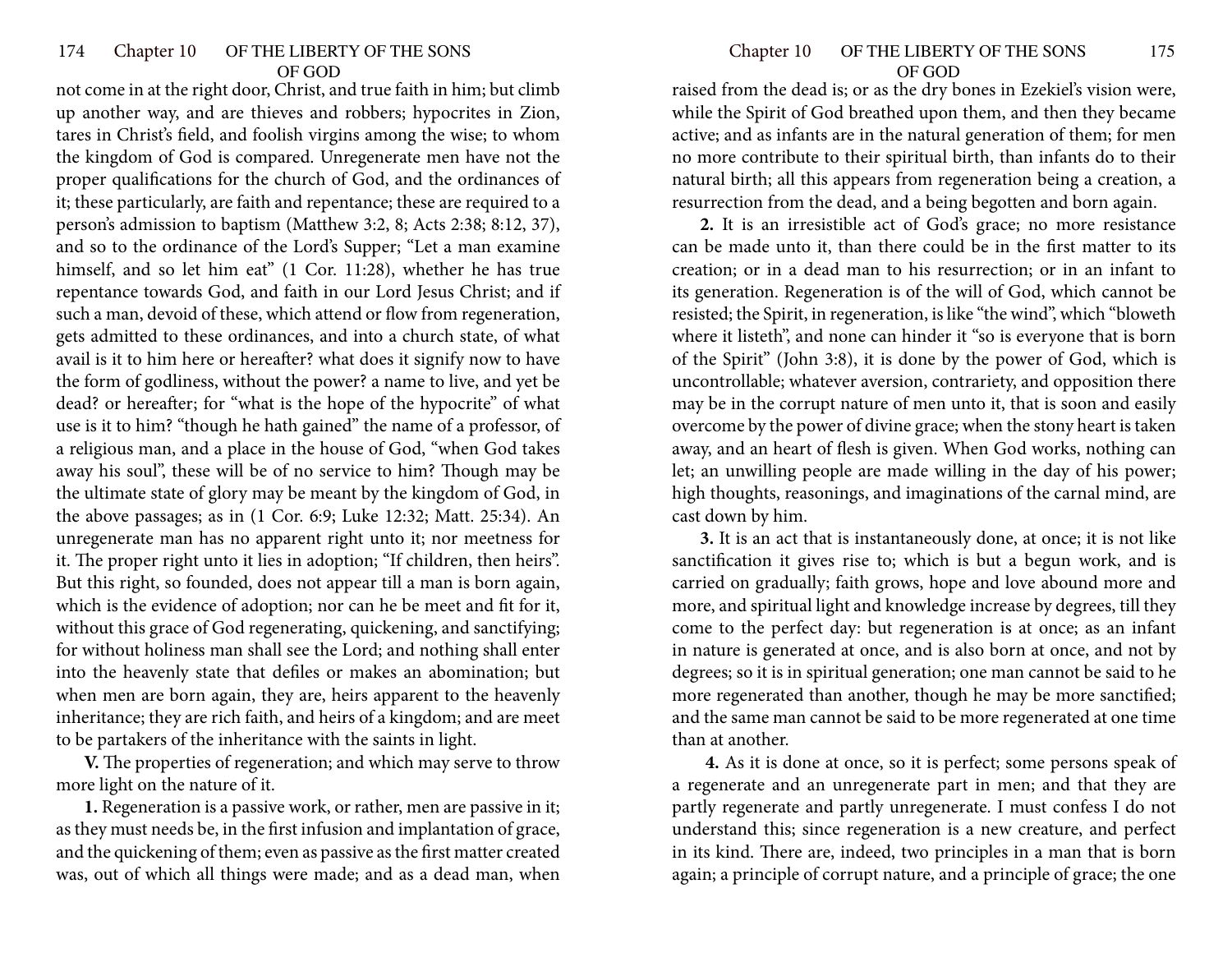is called the old man, and the other the new: the whole old man is unregenerate, no part in him is regenerated; he remains untouched, and is just the same he was, only deprived of his power and dominion; and the new man is wholly regenerate, no unregenerate part in him: there is no sin in him, nor done by him, he cannot commit sin; "the king's daughter is all glorious within": a man child, as soon as born, having all its limbs, is a perfect man, as to parts, though these are not at their full growth and size, as they will be, if it lives: so the new man is a perfect man at once, as to parts, though as yet not arrived to the measure of the stature of the fullness of Christ.

**5.** The grace of regeneration can never be lost; once regenerated, and always so; one that is born in a spiritual sense, can never be unborn again; for he cannot die a spiritual death; he is born of incorruptible and immortal seed; he is born of water and of the Spirit, or of the grace of the Spirit, which is as a well of living water in him, springing up unto everlasting life: and all such who are begotten again unto a lively hope of a glorious inheritance, are kept by the power of God, through faith, unto salvation (1 Pet. 1:3-5, 23). To which may be added,

**6.** An adjunct which always accompanies regeneration, a spiritual warfare between the old and the new man, the principle of sin, and the principle of grace; the flesh lusting against the spirit, and the spirit against the flesh; the law in the members warring against the law of the mind; which are, as it were, a company of two armies engaged in war with each other, which always issues in a victory on the side of the new creature; for whatsoever is born of God overcometh the world; and sin and Satan, and every enemy,

## **Chapter 12**

## **OF EFFECTUAL CALLING**

Though effectual calling may be distinguished from regeneration, taken more strictly, for the first infusion and impartation of grace in the heart; yet it is closely connected with it, and the consideration of it naturally follows upon it. It is, with great propriety, said to be "effectual" calling, to distinguish it from another calling, which is not effectual; at least, which is not attended with any salutary effect to the persons called with it; of which more hereafter. Concerning effectual calling, the following things may be observed.

**1**. What it is, and the nature of it. It is not of a civil kind, of which there are various sorts; as a call to an office in state; so Saul and David were chosen and called to take upon them the government of the people of Israel: likewise a call to do some particular service, which God has appointed men to do; so Bezaleel was called and qualified to devise and do some curious work for the tabernacle, and to teach and direct others in it: so the Medes and Persians were sanctified, or set apart by the Lord, and called by him to the destruction of Babylon; and Cyrus was raised up, and called from a far country, to let the captive Jews go free. Indeed, every ordinary occupation, employment, and business of life, men are brought up in, and exercise, is a calling, and a calling of God; hence the apostle says, "Let every man abide in the same calling wherein he is called" (1 Cor. 7:20, 24). But the calling now to be treated of is of a religious kind; and of which also there are various sorts; as a call to an ecclesiastical office, whether extraordinary or ordinary; so Aaron and his sons were called to officiate in the priesthood; for "no man taketh this honour to himself, but he that is called of God, as was Aaron" (Heb. 5:4), so the twelve disciples of Christ were called to apostleship; and Paul, "a servant of Christ", is said to be "called to be an apostle" (Rom. 1:1), and ordinary ministers of the word, are set apart and called by the Lord, and by his churches, to the work of the ministry they are put into. There is likewise an universal call of all men, to serve and worship the one true and living God; this call is made by the light of nature, displayed in the works of creation, which demonstrate the Being of God; and by the law of nature, written on the hearts of all men; and by the works of providence, and the bounties of it, which all have a share in, and in which God leaves not himself without a witness; and by all which men are called upon, and directed to seek after God, to worship him, and glorify him as God. And besides this, there is a more special and particular call of men, and not so general, and is either external or internal: the "external" call is by the ministry of the word; by the ministry of the prophets under the Old Testament; and of John the Baptist, the forerunner of Christ,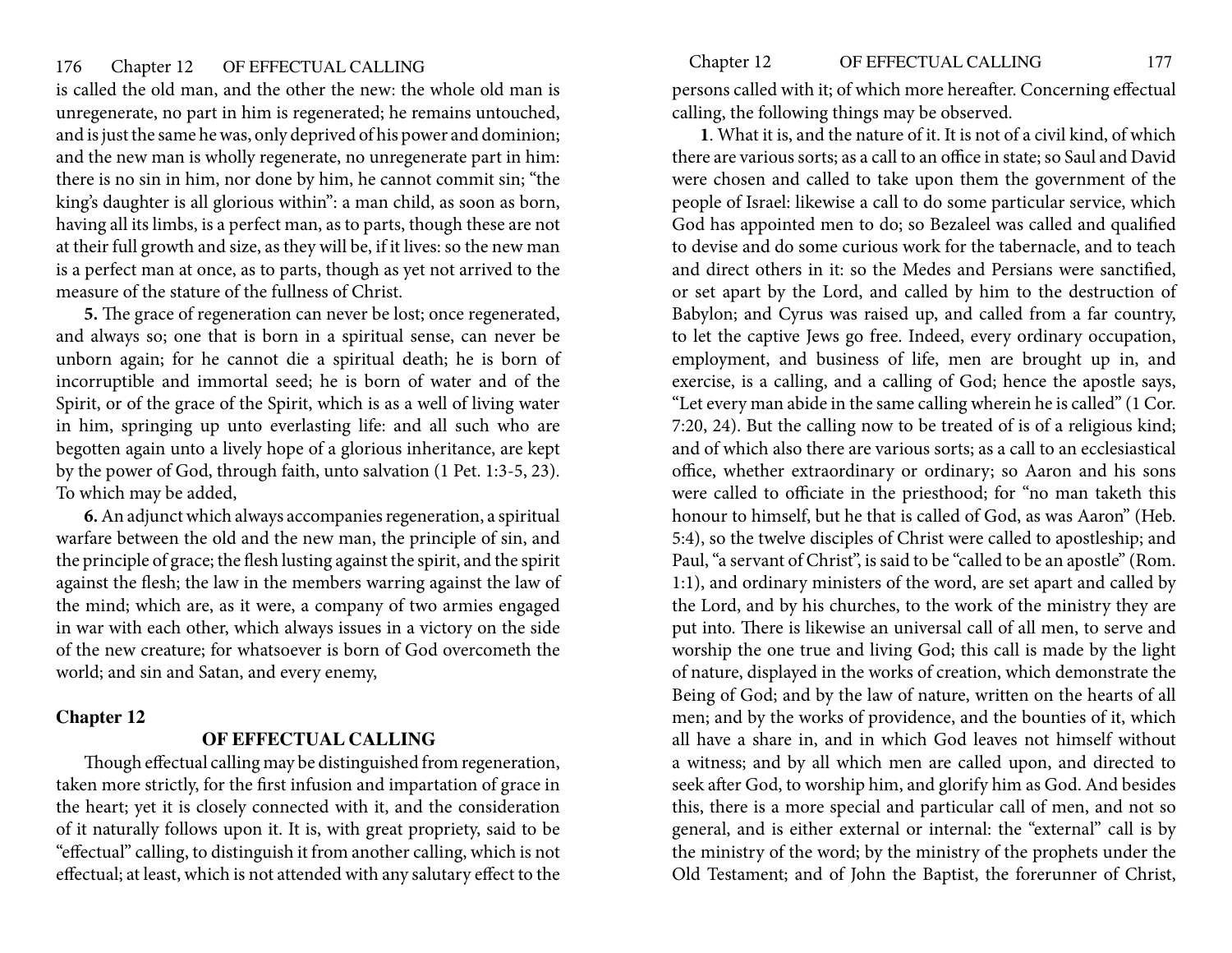and of Christ himself in human nature, and of his apostles under the New; and of all succeeding ministers in all ages. The "internal" call is by the Spirit and grace of God to the hearts and consciences of men; these two sometimes go together, but not always; some are externally called, and not internally called; and of those that are internally called, some are called by and through the ministry of the word, and some without it; though, for the most part, men are called by it; and because it is usually so, and this external call is a matter of moment and importance, it is necessary to be a little more large and explicit upon it. And,

*First,* This may be considered either as a call to saints, to such who have a work of grace already begun in them; and to such it is a call, not only to the means of grace, but to partake of the blessings of grace; to come as thirsty persons, eagerly desirous of spiritual things, "to the waters", the ordinances, and drink at them; to "buy wine and milk", spiritual blessings, signified hereby, without "money, and without price", these being to be had freely: and these are also called as laboring under a sense of sin, and under a spirit of bondage, to "come" to Christ for "rest", peace, pardon, life, and salvation (Isa. 55:1; Matthew 11:28), and these in and by the ministry of the word, are called, excited, and encouraged to the exercise of evangelical graces, wrought in them, and bestowed upon them; as repentance, faith, hope, love, and every other; such were the three thousand converts under Peter's sermon, and the jailor, who were under a previous work of the Spirit of God, when they were called and encouraged to repent and believe in Christ, (Acts 2:37, 38; 16:29-31), and these are also called, and urged, and pressed, in and by the ministry of the word, to a constant attendance on ordinances, and not to forsake the assembly of the saints, and to a diligent performance of every religious duty, and to be ready to every good work in general: or this external call may be considered, as a call of sinners in a state of nature and unregeneracy; but then it is not a call to them to regenerate and convert themselves, of which there is no instance; and which is the pure work of the Spirit of God: nor to make their peace with God, which they cannot make by anything they can do; and which is only made by the blood of Christ: nor to get an interest in Christ, which

is not got, but given: nor to the exercise of evangelical grace, which they have not, and therefore can never exercise: nor to any spiritual vital acts, which they are incapable of, being natural men, and dead in trespasses and sins. Nor is the gospel ministry an offer of Christ, and of his grace and salvation by him, which are not in the power of the ministers of it to give, nor of carnal men to receive; the gospel is not an offer, but a preaching of Christ crucified, a proclamation of the unsearchable riches of his grace, of peace, pardon, righteousness, and life, and salvation by him. Yet there is something in which the ministry of the word, and the call by it, have to do with unregenerate sinners: they may be, and should be called upon, to perform the natural duties of religion; to a natural faith, to give credit to divine revelation, to believe the external report of the gospel, which not to do, is the sin of the deists; to repent of sin committed, which even the light of nature dictates; and God, in his word, commands all men everywhere to repent: to pray to God for forgiveness, as Simon Magus was directed by the apostle: and to pray to God for daily mercies that are needed, is a natural and moral duty; as well as to give him praise, and return thanks for mercies received, which all men that have breath are under obligation to do. They may, and should be called upon to attend the outward means of grace, and to make use of them; to read the Holy Scriptures, which have been the means of the conversion of some; to hear the word, and wait on the ministry of it, which may be blessed unto them, for the effectual calling of them. And it is a part of the ministry of the word to lay before men their fallen, miserable, lost, and undone estate by nature; to open to them the nature of sin, its pollution and guilt, and the sad consequences of it; to inform them of their incapacity to make atonement for it; and of their impotence and inability to do what is spiritually good; and of the insufficiency of their own righteousness to justify them in the sight of God: and they are to be made acquainted, that salvation is alone by Christ, and not other ways; and the fullness, freeness, and suitableness of this salvation, are to be preached before them; and the whole to be left to the Spirit of God, to make application of it as he shall think fit.

*Secondly,* this external call by the ministry is not universal, nor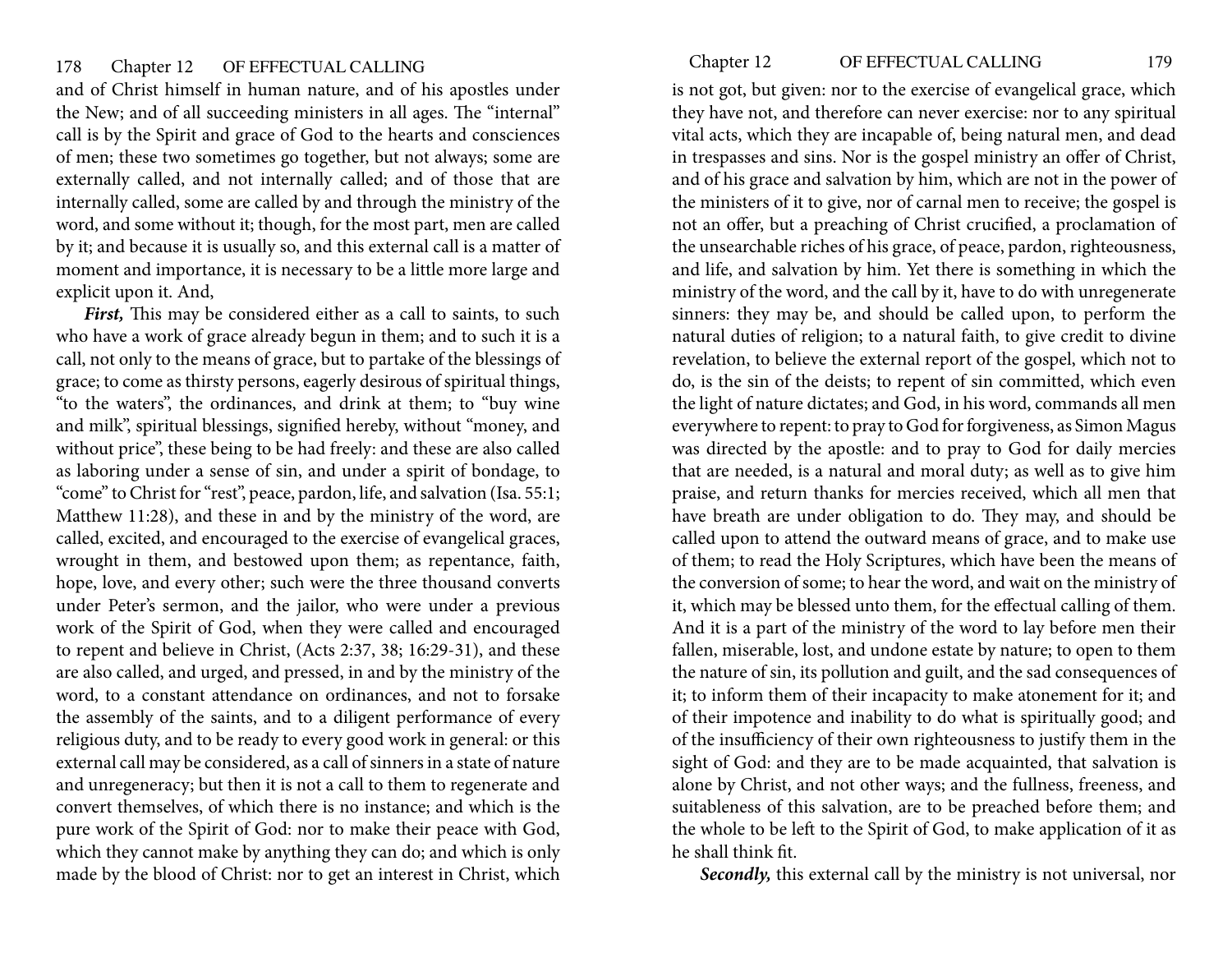ever was: under the former dispensation God sent his word unto Jacob and his statutes unto Israel; as for other nations, they knew them not; God overlooked the heathens in their times of ignorance for hundreds of years together, and sent no prophet nor minister unto them, to acquaint them with his mind and will, and lead them into the knowledge of divine things. When the gospel dispensation took place, the apostles of Christ were forbid, by their first commission, to go to the Gentiles, or to any of the cities of the Samaritans; and though, upon Christ's resurrection from the dead, their commission was enlarged, and they were sent to preach to all nations of the world; yet before they could reach to the extent of their commission, multitudes must be dead, to whom the gospel call, or the sound of it, never reached. To say nothing of the new world, or America, supposed not then to be discovered; in succeeding ages, many parts of the world have been without the preaching of the word, and are at this day; and, indeed, it is confined to a very small part of it; and where it is, though many may be externally called by it, yet few are chosen, and internally called by the Spirit and grace of God: and as this call is of many who are not chosen, so of many who are not sanctified, or that are not called with an holy calling; and so of many who are not saved; for it is to some the savour of death unto death.

*Thirdly,* the external call is frequently rejected, and for the most part, and by the greater numbers of those that hear it; "I have called, and ye have refused: I have spread out my hands all the day unto a rebellious people"; and to these it must be useless, as to any salutary effects; many that are called and invited to attend the gospel ministry refuse to come; such were they that were bidden and called to the marriage feast; but they made light of it, and some went to their farms, and others to their merchandise; such were the Scribes and Pharisees, who would neither go into the kingdom of heaven themselves, nor suffer others that were entering to go in but shut it up against them; that is, would neither attend the ministry of Christ and his apostles themselves, nor suffer others, but discouraged them from it, by their reproaches, threats, and persecutions, as our Lord complains (Matthew 23:13,37). Others that attend the ministry of the word, do it in a careless and negligent manner, not minding what

they hear, but like leaking vessels, let it slip, or run out; or stop their ears to the voice of the charmer, charming ever so wisely; many that hear have an aversion to what they hear; the gospel is an hard saying to them, foolishness to some, and a stumblingblock to others; some mock and scoff at it, as the Athenians did; and others, as the Jews, contradict and blaspheme it, putting it away from them, judging themselves unworthy of eternal life; and therefore it is no wonder it becomes of no saving effect to either of these sort of persons: and, indeed, it is always insufficient and ineffectual of itself unto real conversion, without the powerful and efficacious grace of God; when God goes forth with his ministers, working with them, then work is done, but not otherwise; when the hand of the Lord is upon them, or his power attends their ministry, many believe and turn to the Lord; but unless his arm is revealed, the report of the gospel will not be believed, nor the call of it be attended to. Yet,

*Fourthly*, the external ministry of the word, or the outward call by it, is not in vain; it has its usefulness, and various ends are answered by it. All things are for the elect's sake, and particularly the ministration of the gospel, which to them is the savour of life unto life; as it is the will of God that his chosen people, and others, should promiscuously dwell together, so he sends his gospel to them in general, and by it takes out a people for his name; calls them by his grace effectually, out of the world, and separates them from the men of it, to be a peculiar people to himself; and the rest are thereby left inexcusable; for if the light of nature leaves men so, much more the light of the gospel; the condemnation of men is aggravated by it; inasmuch, as though they are surrounded with light, they love darkness rather than light. Moreover, by the external ministry of the word, many, though not effectually called, become more civilized and more moral in their conversation; are reformed, as to their outward manners; and through a speculative knowledge of the gospel, escape the grossest pollutions of the world: and others are brought by it to a temporary faith, to believe for awhile, to embrace the gospel notionally, to submit to the ordinances of it, make a profession of religion, by which means they become serviceable to support the interest of it. So that it comports with the wisdom of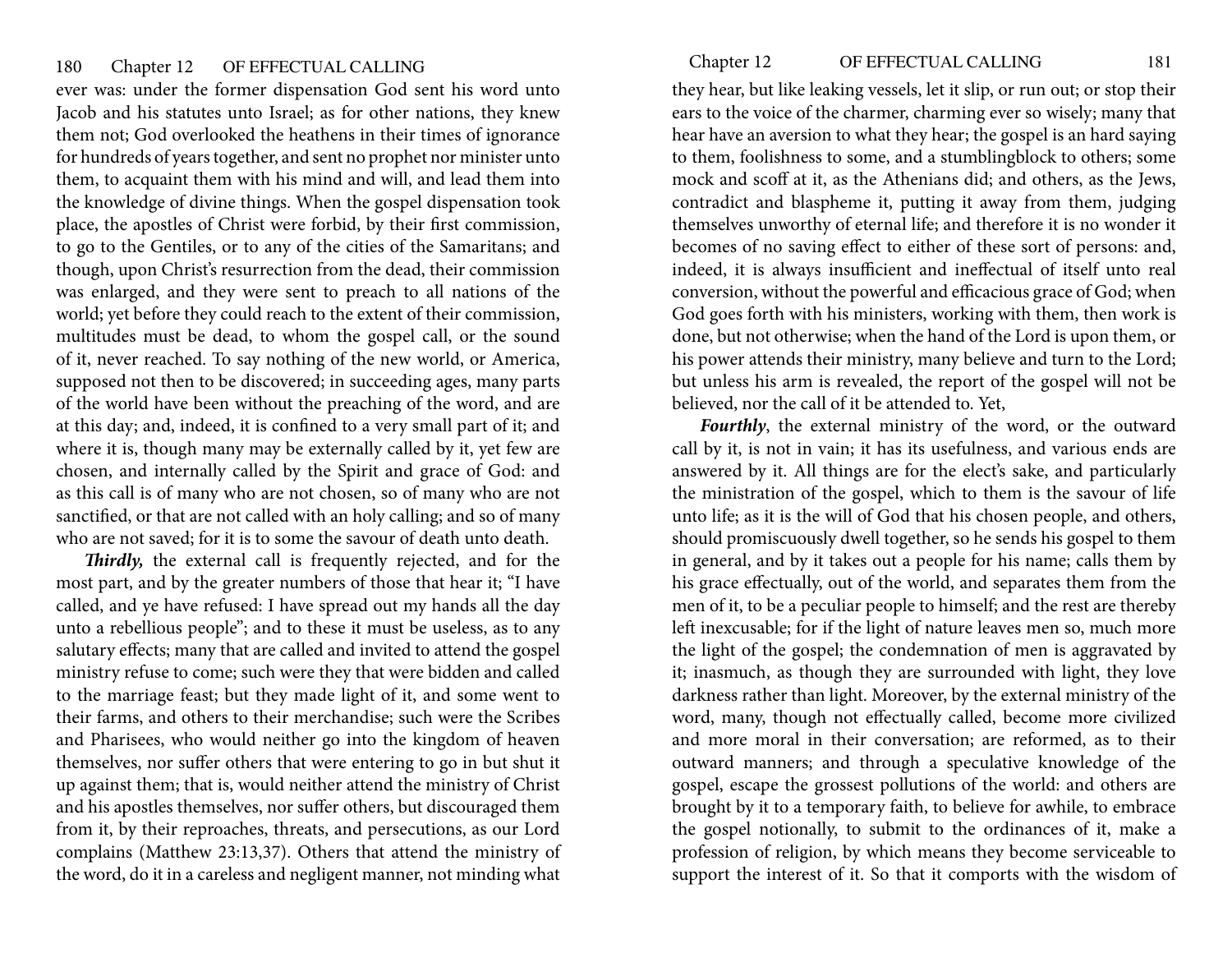God that there should be such an outward call of many who are not internally called: nor is he to be charged for it with dissimulation and insincerity; since by it he declares what is his good, perfect, and acceptable will, and what would be grateful and well pleasing to him was it complied with and done. Should it be said, that that is called for and required which man has not power to perform; be it so, which yet may be questioned, it should be observed, that though man by sin has lost his power to comply with the will of God by an obedience to it; God has not lost his power, right, and authority to command. Wherefore, when the ministry of the word is slighted, and the gospel call rejected, it is most righteously resented by the Lord; see Proverbs 1:24-28 and such are justly punished with everlasting destruction by him (1 Peter 4:17; 2 Thess. 1:8, 9).

The "internal" call is next to be considered, which is sometimes immediately, and without the ministry of the word; as seems to be the case of the disciples of Christ, of the apostle Paul, and of Zacchaeus, and others: and sometimes mediately by the word; for faith comes by hearing, and bearing by the word; so the three thousand under Peter's sermon, and those in the family of Cornelius, on whom the Holy Spirit fell while the apostle was preaching; and this is the ordinary way in which God calls men by his grace; and which call is,

**l.** Out of great and gross darkness, into marvelous and surprising light (1 Pet. 2:9). God's elect, while in a state of nature, are in a state of darkness and ignorance; they are in the dark about God, his perfections, purposes, counsels, and methods of grace; about themselves, the state and condition they are in; about sin, the nature of it, and its sad consequences; about the Person of Christ, his offices, and the way of salvation by him; about the Spirit, his work and operations on the souls of men; and about the scriptures, and the doctrines of the gospel contained in them: but in effectual calling the eyes of their understandings are opened and enlightened, and they are made light in the Lord. When the apostle Paul was called by grace, a light surrounded him, as an emblem of that internal light which was sprung in him; and after that there fell from his eyes, as it had been scales, as a token of the removal of his former darkness and ignorance: as God, in the first creation, commanded

light to shine out of darkness; so in the new creation, and at effectual calling, he irradiates the minds of his called ones with a divine light, in which they see light; see what sin is, what an evil thing it is, and the exceeding sinfulness of it; see themselves lost and undone by it, and just ready to perish; see their incapacity to save themselves, and the insufficiency of their own righteousness to justify them before God; see the glory, fulness, and grace of Christ, the completeness and suitableness of him as a Saviour; and see the truths and promises of the gospel, the great doctrines of it, in another light than they did before; so as to understand them, receive the love of them, believe them with the heart, and distinguish them from those that differ, and rejoice at them, as bringing good news and glad tidings of good things.

**2**. The internal call, is a call of men out of bondage, out of worse than Egyptian bondage, into liberty, even the glorious liberty of the children of God; "Brethren, ye have been called unto liberty" (Gal. 5:13), while in a state of nature, they are, as they were by nature, home born slaves, slaves to their sinful lusts and pleasures, and are brought into bondage by them, and held under the power of them, as in a prison; but in the effectual calling, the fetters and shackles of sin are broken off, and the prison doors opened, and they are bid to go forth and show themselves; they become free from the tyranny of sin, and sin has no more dominion over them: in their state before calling, they are under the power and influence of Satan, the strong man armed who keeps possession of them, by whom they are kept in bondage, and led captive by him at his will; but when effectually called, they are taken out of his hands, and are turned from the power of Satan unto God, and are delivered from the power of darkness, and are translated into the kingdom of God's dear Son, where they are Christ's free men. While they are seeking righteousness and life by the works of the law, they are brought into bondage, for that genders to bondage, and brings on a spirit of bondage upon those that are under it; but in effectual calling they are delivered from it, by the Spirit of God, as a free spirit; and are called to stand fast in the liberty with which Christ has made them free, and not be entangled again with the yoke of bondage; they are called and allowed to make use of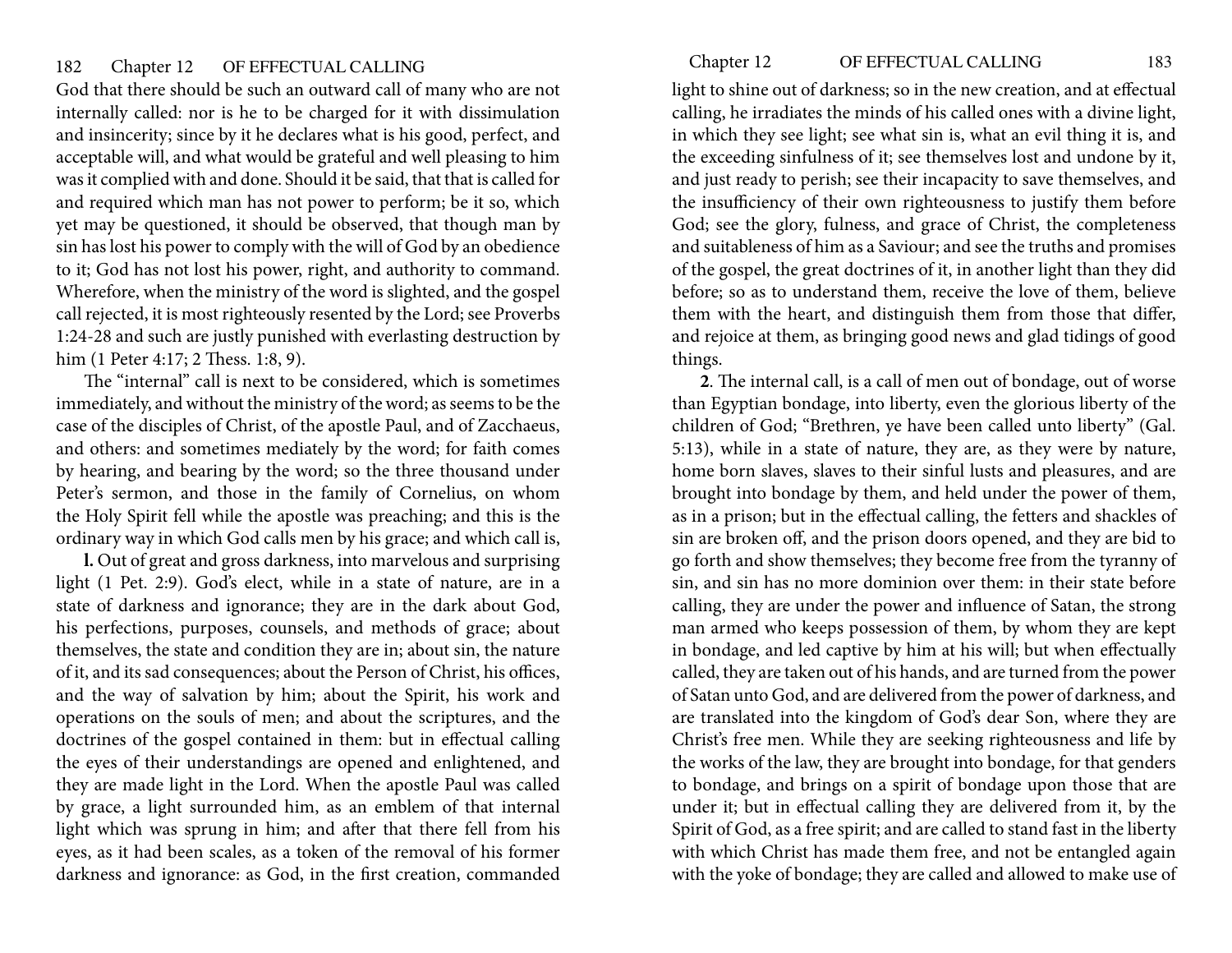a liberty of access to God, through Christ, by one Spirit, and to enjoy all the privileges of the gospel, and the immunities of a gospel church state, being fellow citizens with the saints, and of the household of God.

**3.** The internal call, is a call of persons from fellowship with the men of the world, to fellowship with Christ; "God is faithful, by whom ye were called unto the fellowship of Christ Jesus our Lord" (1 Cor. 1:9), it is like that of the call of Christ to his church (Song of Sol. 4:8). "Come with me from Lebanon", &c. a call to forsake the vanities, pleasures, and profits of the world, and the company of the men of it, and go along with him, and enjoy communion with him: as Abraham was called out of his country, from his kindred, and his father's house; so saints are called to forsake their own people, and their father's house; to relinquish the society of their former companions, and to have no fellowship with ungodly men: not that they are to have no civil correspondence, commerce, and society with the men of the world; for then, as the apostle says, they must needs go out of it; but not to join with them in superstitious worship, in acts of idolatry, in a false religion, and in the observance of the commandments of men; nor in any sinful, profane, and immoral practices; and as much as may be, should shun and avoid all unnecessary company, and conversation with them; for evil communications corrupt good manners; and it is a grief to the people of God, to be obliged to dwell among them, and with them, as it was to Lot, to Isaac and Rebekah, to David, Isaiah, and others: the people of God, in the effectual calling, are called to better company, to communion with God, Father, Son, and Spirit; to fellowship with one another; to converse with saints, the excellent in the earth, in whom is all their delight.

**4.** Such as are effectually called by the Spirit and grace of God, are called to peace; "God hath called us to peace" (1 Cor. 7:15), to internal peace, to peace of mind and conscience; which men, in a state of nature, are strangers to; for there is no peace to the wicked: but God calls his people to it, and blesses them with it; with a peace which passes all understanding; with peace in the midst of the tribulations of the world; with a peace which the world can neither give nor take away; and which arises from the blood and righteousness of Christ,

184 Chapter 12 OF EFFECTUAL CALLING Chapter 12 OF EFFECTUAL CALLING 185

and is part of that kingdom of God which is within them, into which they are brought at effectual calling. They are likewise called to peace among themselves, and with all men as much as possible; "Let the peace of God rule in your hearts, to the which also ye are called in one body" (Col. 3:15).

**5.** They are called out of a state of unholiness and sinfulness, into a state of holiness and righteousness; for being created anew in righteousness and true holiness, and created in Christ Jesus to good works, they are called to the exercise of them; to live holily, soberly, righteously, and godly, in this present evil world; "God hath not called us unto uncleanness, but unto holiness" (1 Thess. 4:7), and "hath called us to glory and virtue" (2 Pet. 1:3), to glorious acts of virtue and goodness, becoming the nature of their call, and of him that has called them; "As he which hath called you is holy" &c. (1 Pet. 1:15).

**6.** The internal call, is a call of persons "into the grace of Christ" (Gal. 1:6), into the gospel of the grace of Christ, as appears by what follows, to receive it, embrace it, profess it, and stand fast in it; and into the fullness of grace in Christ, to receive out of it, to be strong in it, to exercise faith on it: and to the blessings of grace in his hands, and which are given forth by him; to lay hold upon them, take them to themselves, and claim their interest in them; all being theirs, they being Christ's, his chosen, redeemed, and called ones; and by whom they have access into the state of grace in which they stand.

**7**. It is a call of them to a grate of happiness and bliss in another world; "Who hath called you unto his kingdom and glory" (1 Thess 2:12), to a glory, which is a kingdom; to possess a kingdom of grace now, which cannot be removed; and to inherit the kingdom of glory hereafter, which is au everlasting one; to a glory which is given to Christ; "To the obtaining of the glory of the Lord Jesus Christ" (2 Thess. 2:14; John 17:22; Col. 3:4), and to eternal glory by Christ Jesus (1 Pet. 5:10), and to "lay hold on eternal life" (1 Tim. 6:12), and to an eternal inheritance; and "they which are called, receive the promise of it", and shall certainly enjoy it; having a meetness for it, through the grace of God, and a right unto it, through the righteousness of Christ (1 Pet. 1:3,4; Heb. 9:15), and they are all "called in one hope of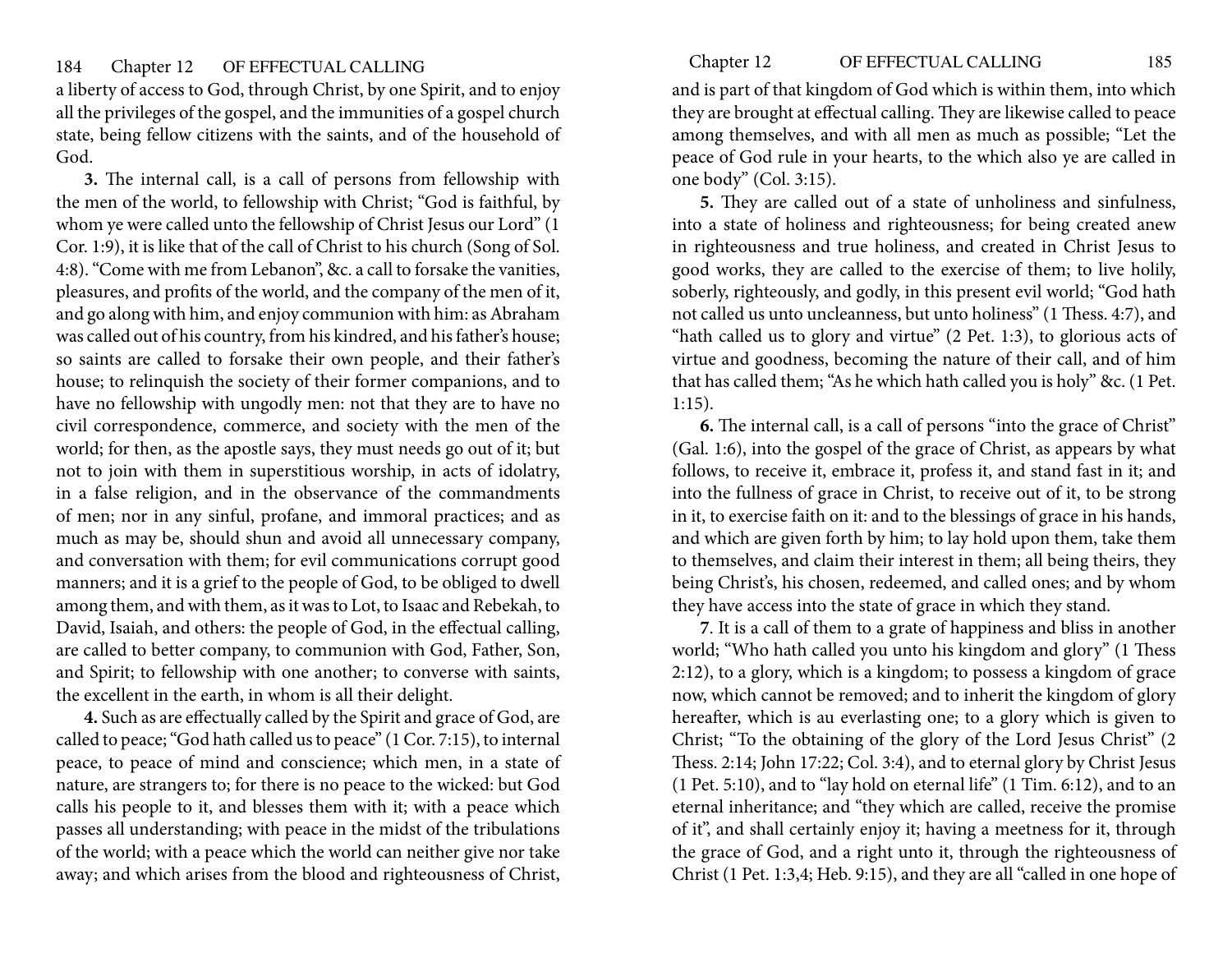their calling" (Eph. 4:4) to partake of the same inheritance with the saints in light; and to enjoy the same blessed hope laid up for them in heaven; and for which hope of righteousness they wait by faith, through the holy Spirit.

**II.** The author and causes of effectual calling, efficient, impulsive, instrumental, and final.

**1.** The efficient cause is God; "Walk worthy of God, who hath called you; God hath not called us unto uncleanliness, but unto holiness" (1 Thess. 2:12; 4:7; 2 Tim. 1:8, 9). Sometimes it is ascribed to God personally, to the three divine Persons in the Godhead, to Father, Son, and Spirit; to the Father, when he is said to call by his grace, and reveal his Son; and to call unto the fellowship of his Son; and to call men by Jesus Christ (Gal. 1:15, 16; 1 Cor. 1:9; 1 Pet. 5:10), in which places, God that calls, is distinguished from his Son Jesus Christ. Sometimes calling is ascribed to the Son; so Wisdom, the eternal Logos, Word, and Son of God, is represented as calling both externally and internally (Prov. 1:20 &c; Prov. 8:1-4), and saints are said to be the called of Jesus Christ, whom he has a property in, as called ones, being efficiently called by him. And sometimes it is ascribed to the Holy Spirit; "There is one body and one spirit, even as ye are called in one hope of your calling"; that is, by the one Spirit, the Holy Spirit of God; and to him are owing that illumination, and that freedom from bondage, and that fellowship with Christ, which make a principal part of what men in the effectual calling are called into; and it is he that leads to peace and holiness, and into the grace of Christ, and encourages to hope and wait for glory: so that effectual calling is a divine work, and not human.

**2.** The impulsive, or moving cause of effectual calling, are not the works of men, but the sovereign will, pleasure, purpose, and grace of God; as in 2 Timothy 1:9.

**(1)** 1. The works of men are not the moving or impulsive cause of their being called of God; for those must be either such as are done before calling, or after it: not before calling; for works done then are not properly good works; they are not subjectively good; the doers of them are not good men; and a man must be a good man, before he can perform good works; and though some works done

by bad men, may have the show and appearance of good, and be materially, or as to the matter of them, good actions; yet are not such circumstantially: the requisites and circumstances of a good work, being wanting in them; as riot being done according to the will of God, and in obedience to it; nor in faith, and so sin; nor proceeding from a principle of love to God, nor directed to his glory: and such works can never be moving causes of men being called. Nor can good works after calling be such; for they are fruits and effects of the effectual calling; and therefore cannot be ranked among the causes of it. Men, in and by effectual calling, are sanctified, and become meet for their master's use, and ready to every good work.

**(2).** The sovereign will, pleasure, and purpose of God, are what move and determine him to call, by his grace, any of the sons of men: not their wills; for "it is not of him that willeth", but of his own good will and pleasure; they that are called, are "called according to his purpose" (Rom. 8:28), he has, in his eternal purpose, fixed upon the particular persons whom he will call, and the time when he will call them; for there is a time for every purpose, and so for this, called the time of life and of love; and the place where they shall be called; in this and that place; as at Corinth, Philippi, &c. the means and occasion of their calling, with the several circumstances thereof, are all according to a divine purpose; and show that the whole is owing to the sovereign will and pleasure of God, who does all things after the counsel of his own will.

**(3)**. The free grace of God, in a sovereign, distinguishing way and manner, may truly be said to be the grand, impulsive, moving cause of the effectual calling; to this the apostle ascribed his own; "And called me by his grace": that is, of his pure grace, and according to it. God, as the God of all grace, calls men to grace and glory by Christ; and an abundance of grace is displayed in calling; yea, the first open display of grace, and discovery of love, to a sinner himself, is then made; then is he drawn with loving kindness, as a frail and evidence of everlasting love; and therefore the time of calling, is called a time of love (Jer. 31:3; Ezek. 16:8), and it being of some particular persons, and not of all, shows it to be the effect of distinguishing grace, and of sovereign good will; and, indeed, nothing out of God could move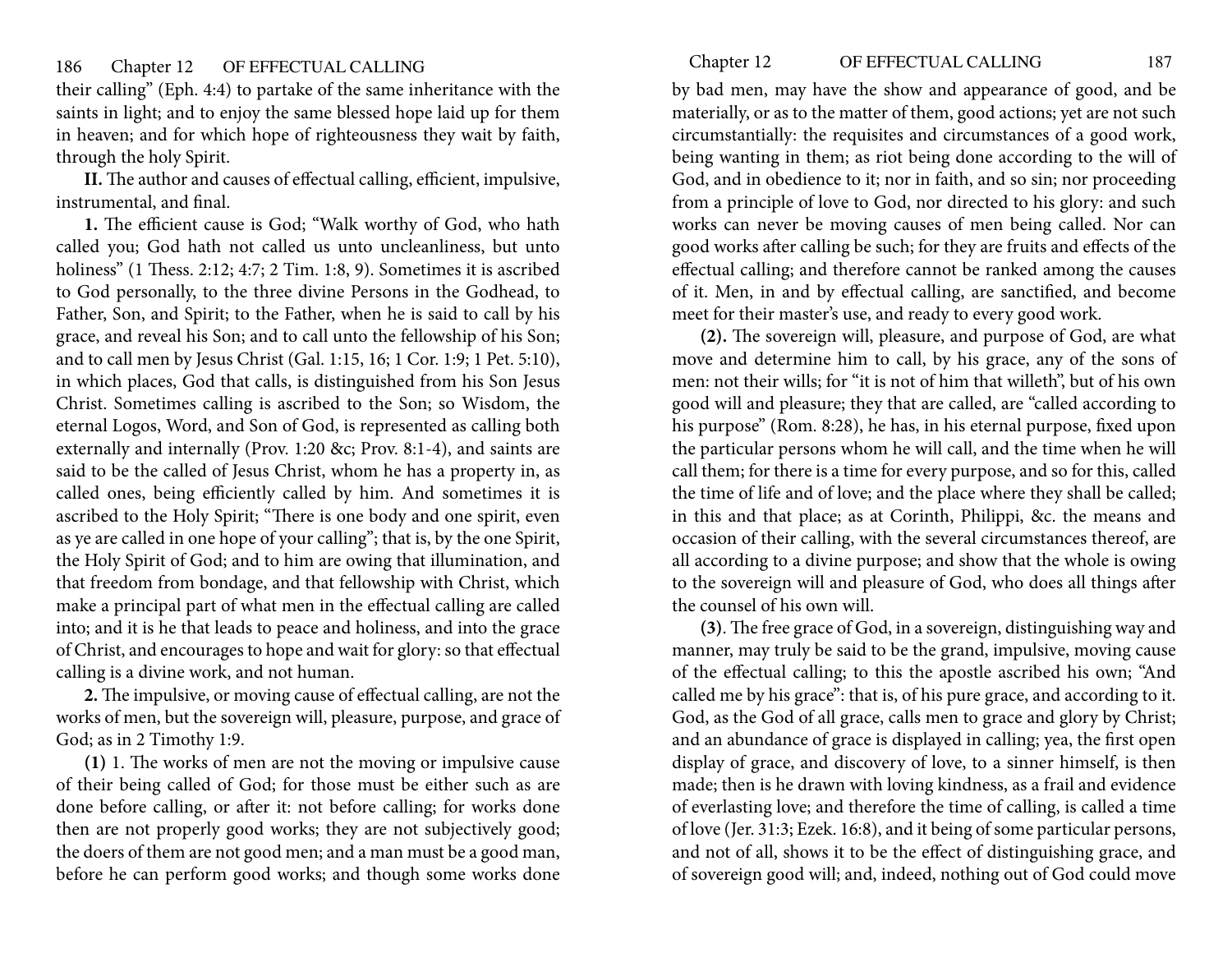him to such an act as this; and as his grace is his own, he may call by it, and to it, and bestow it on whom he pleases.

**3.** The instrumental cause, or rather means of the effectual calling, is the ministry of the word. Sometimes, indeed, it is brought about by some remarkable providence, and without the word; but generally it is by it; "Faith comes by hearing, and hearing by the word of God". Christ stands in the gospel ministry, at the door of men's hearts, and knocks and calls; and having the key of the house of David, he opens the heart by his power and grace, and lets himself in; and in this way, and by this means, the Spirit, and his graces, are received; men are called both to grace and glory by the gospel (Gal. 1:6; 2 Thess. 2:14).

**4.** The final causes, or rather the ends of the effectual calling, which are subordinate and ultimate: the subordinate end, is the salvation of God's elect, that they may possess the blessings of grace, and eternal glory; to both which they are called. And the ultimate end is the glory of the grace of God; for this end God forms his people in regeneration and the effectual calling; namely, to show forth his praise: and this end is answered, in part, in this life, they ascribing all they have, and expect to have, solely to the free grace of God; and it will be consummately answered in the world to come, when all their work will be praise; attributing the whole of their salvation to the sovereign will and pleasure, grace and goodness, of God.

**III.** The subjects of the effectual calling, or who they are whom God calls by his grace.

**1.** They are such whom God has chosen to grace and glory; "Whom he did predestinate, them he also called" (Rom. 8:30). Election and calling are of equal extent; the objects are the same, neither more nor fewer; they that were chosen from eternity, are called in time; and they that are called in time, were chosen in Christ before the foundation of the world; the "vessels of mercy, afore prepared unto glory", are explained and described by such "whom God hath called; not of the Jews only, but also of the Gentiles" (Rom. 9:23, 24).

**2.** They are such who are in Christ, and secured in him; for they are "called according to grace given them, in Christ Jesus before the world began"; and as grace was given them in him so early, they themselves, in some sense, must then have a being in him; which

they have, through being chosen in him, and thereby coming into his hands, they are secured and preserved in him, in consequence of which they are called by grace; thus stands the order of things, as put by the apostle Jude 1:1. "To them that are sanctified by God the Father"; that is, set apart by him in eternal election; and preserved in Christ Jesus, being put into his hands by that act of grace; and called, in virtue of the foregoing acts of grace.

**3.** They are such who are redeemed by Christ; calling, follows redemption, and is the certain consequent of it; "I have redeemed thee; I have called thee by thy name; thou art mine" (Isa. 43:1). Election, redemption, and calling, are of the same persons; those whom God has chosen in Christ, are redeemed by Christ; and who are chosen and redeemed, are, sooner or later, called; and the reason of their being called, is because they are redeemed; "I will hiss for them, and gather them; for I have redeemed them" (Zech. 10:8).

**4.** Those that are called, are, for the most part, either the meanest, or the vilest, among men; the meanest, as to their outward circumstances; "Not many mighty, not many noble are called"; and the meanest, as to their internal capacities; "Not many wise men after the flesh"; the things of the gospel, and of the grace of God, are "hid from the wise and prudent, and revealed to babes" (1 Cor. 1:26; Jas. 2:5; Matthew 11:25), and oftentimes some of the worst arid vilest of sinners are called by grace; publicans and harlots went into the kingdom of God, when scribes and Pharisees did not; attended the ministry of the word, and were called by it, when they were not; and Christ came, as he himself says, "not to call the righteous, but sinners, to repentance", (Matthew 21:31, 32; 9:13; 1 Cor 6:11).

**IV.** The properties of effectual calling; which may lead more clearly and fully into the nature of it; though they may be, in general, collected from what has been observed.

**1**. It is a fruit of the love of God; because he has loved them with an everlasting love, therefore "with loving kindness he draws" them to himself, and to his Son, in the effectual calling (Jer. 31:3), and as it is only of as many as the Lord our God thinks fit to call, it appears to be an act of special and distinguishing grace; it is of special and particular persons, by special grace, and to the special blessings of it.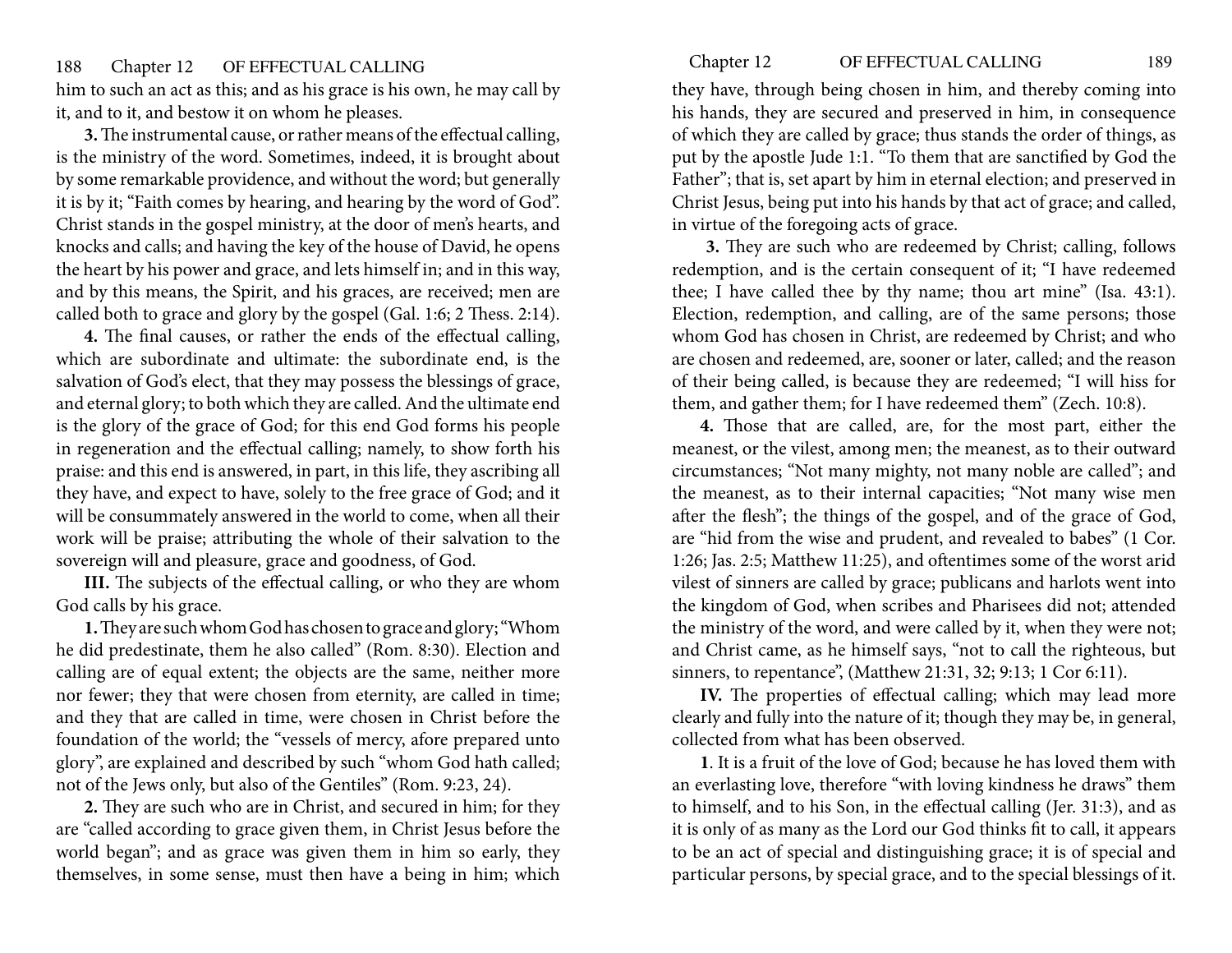**2.** It is an act of efficacious and irresistible grace. The external call may be, and often is, resisted and rejected; but when God calls internally by his Spirit and grace, it is always effectual, and can never be resisted, so as to be ineffectual; for when God works, none can let or hinder; men, dead in trespasses and sins, rise out of their graves of sin, and live, at his all commanding voice; even as Lazarus came forth out of his grave at the call of Christ; nor could that call be resisted; and even the same power that was exerted in raising Christ himself from the dead, is displayed in the effectual calling of a sinner (Eph. 1:18-20).

**3.** This call is an "holy calling" (2 Tim. 1:9), the author of it is the holy God; holy in his nature, and in all his ways and works, and in this; "As he that has called you is holy" (1 Pet. 1:15), and the means by which they are called are holy; whether by reading the scriptures, which has been sometimes the case, they are styled "the holy scriptures"; or whether the first awakenings to a serious concern about divine things, are by the law; that commandment is holy, just, and good; or whether by the pure gospel of Christ; that is a "doctrine according to godliness", and teaches to live an holy life and conversation: and as in the effectual calling, it appears that principles of grace and holiness are wrought in men; so by it they are called to the exercise of holiness and virtue, and of the performance of every good work; they are called into a state of holiness here, and to enjoy an incorruptible and undefiled inheritance hereafter (Rom. 1:7; 1 Thess. 4:7; 2 Pet. 1:3).

**4.** It is an high calling (Phil. 3:14), he that calls is the high and lofty One, who dwells in the high and holy place; and in and by calling grace, he raises men from the dunghill, and sets them among princes, that they may inherit the throne of glory; however poor they may be with respect to the things of this world, yet by effectual calling they become rich in faith, and heirs of a kingdom, and of an inheritance reserved for them in the highest heavens, to which they will be admitted. Wherefore,

**5.** This call is styled an "heavenly calling" (Heb. 3:1), it is a call out of this earthly country, to seek a better country, even an heavenly one; and those that are called, have their citizenship in heaven, and are free denizens of it; and shall enjoy the hope, the hoped for blessedness laid up for them there. For,

**6.** This is one of the gifts of God's special grace, and that "calling" of his, which is without "repentance" (Rom. 11:29), it is unchangeable, irreversible, and irrevocable; such shall be preserved safe to the kingdom and glory of God, to which they are called, and shall most certainly enjoy it; for "faithful is he that has called them, who also will do it" (1 Thess. 5:23, 24), wherefore such are most happy persons; for they may be comfortably assured of their election; for "whom he did predestinate, them he also called": election and calling are put together; the one as the fruit, effect, and evidence, of the other (2 Pet. 1:10), and election is to be known by the internal call of the Spirit, through the ministry of the word; (1 Thess. 1:4, 5), and they may also be comfortably assured of their justification; for "whom he called, them he also justified"; and such may conclude themselves safe from all charges, from all condemnation, and from wrath to come: and they may most certainly expect eternal glory; for whom God calls and justifies, "them he also glorifies": between calling grace and eternal happiness, there is a sure and an inseparable connection **Chapter 13**

### **OF CONVERSION**

Conversion, though it may seem, in some respects, to fall in with regeneration and the effectual calling, yet may be distinguished from them both. Regeneration is the sole act of God; conversion consists both of God's act upon men, in turning them, and of acts done by men under the influence of converting grace; they turn, being turned. Regeneration is the motion of God towards and upon the heart of a sinner; conversion is the motion of a sinner towards God, as one (Charnock) expresses it. In regeneration men are wholly passive, as they also are in the first moment of conversion; but by it become active: it is therefore sometimes expressed passively; "ye are returned", or converted (1 Pet. 2:25), and sometimes actively; "a great number believed and turned to the Lord" (Acts 11:21), and "when it", the body of the people of the Jews, "shall turn to the Lord", which has respect to their conversion in the latter day (2 Cor 3:16). The effectual calling is the call of men out of darkness to light; and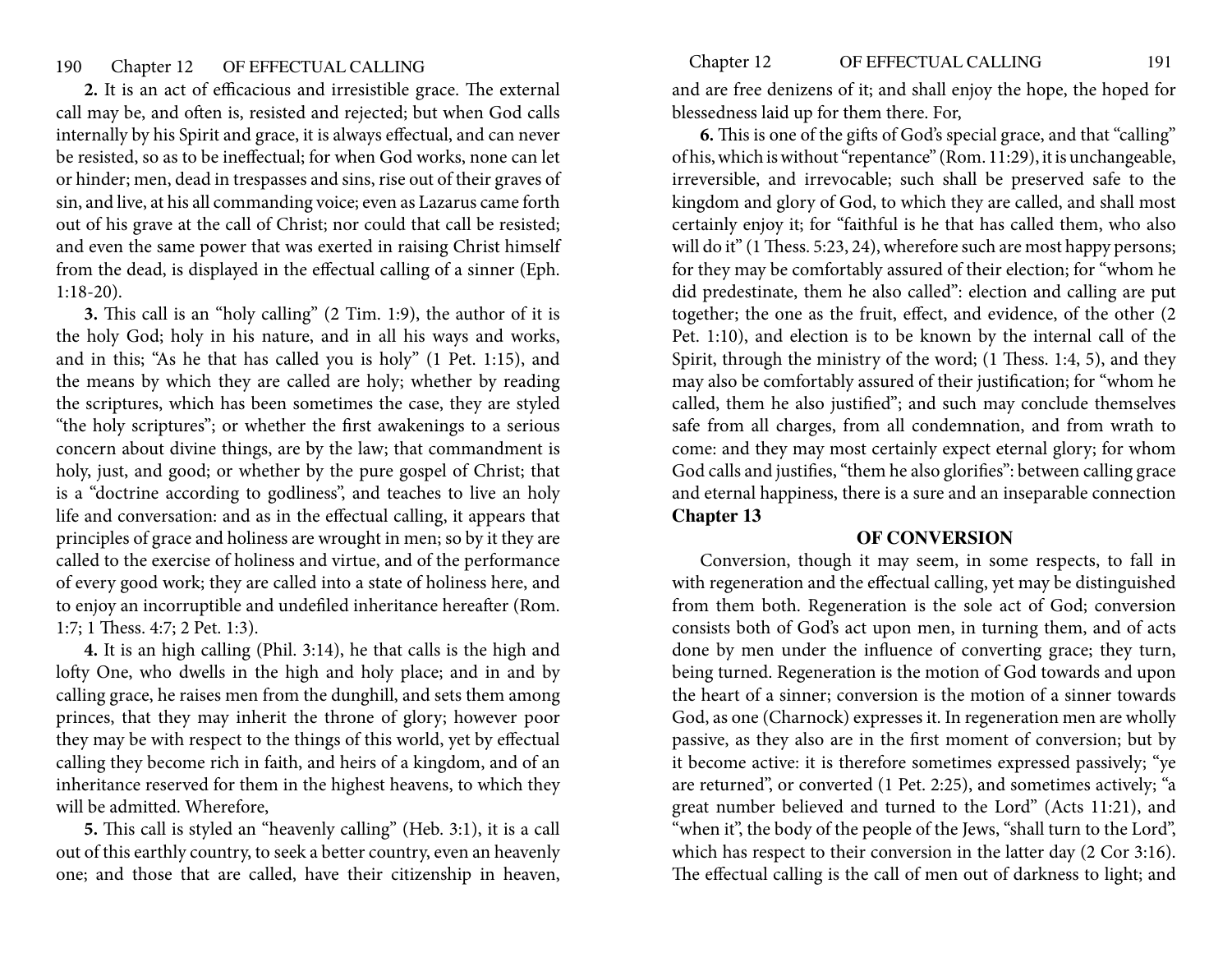### 192 Chapter 13 OF CONVERSION 193

conversion answers to that call, and is the actual "turning" of men from the one to the other; so that, with propriety, conversion may be considered as distinct from regeneration and the effectual calling. Concerning which may be observed,

**First,** what conversion is, and wherein it lies. The conversion to be treated of is not,

**l.** An external one, or what lies only in an outward reformation of life and manners, such as that of the Ninevites; for this may be where internal conversion is not, as in the Scribes and Pharisees; and is what persons may depart from, and return to their former course of life again; and where it is right and genuine, it is the fruit and effect of true conversion, but not that itself.

**2.** Nor is it a mere doctrinal one, or a conversion from false notions before imbibed to a set of doctrines and truths which are according to the Scriptures; so men of old were converted from Judaism and heathenism to Christianity: but not all that were so converted in a doctrinal sense were true and real converts; some had the form of godliness without the power of it, had a name to live, and be called Christians, but were dead, and so not converted; thus the recovery of professors of religion from errors fallen into, to the acknowledgement of the truth, is called a conversion of them (Jas. 5:19, 20).

**3.** Nor the restoration of the people of God from backslidings to which they are subject, when they are in a very affecting and importunate manner called upon to return to the Lord (Jer. 3:12, 14, 22; Hosea 14:1-4), so Peter, when he fell through temptation, and denied his Lord, and was recovered from it by a look from Christ, it is called his conversion (Luke 22:32). But,

**4.** The conversion under consideration is a true, real, internal work of God upon the souls of men; there is a counterfeit of it, or there is that in some men who are not really converted, which is somewhat similar to that which is always found in those that are truly converted; as, a sense of sin, and an acknowledgment of it; an apprehension of the divine displeasure at it; great distress about it, a sorrow for it, humiliation on account of it, and an abstinence from it; and something that bears a resemblance to each of these may be

found in unconverted persons; though their concern about sin is chiefly for the evil that comes by it, or like to come by it, and not for the evil that is in it; so in converted persons there is sooner or later light into the gospel and the doctrines of it: particularly the doctrine of salvation by Christ, which yield relief and comfort to them under a sense of sin, and encourage faith and hope in God; and there is something like this to be observed in some who are not truly converted, who are said to be "enlightened", that is, in a notional and doctrinal way; and to "taste" the good word of God, though it is only in a superficial manner; and to "receive it with joy", with a flash of natural affection, which lasts for a while; and to believe it with a temporary faith, historically, and become subject to the ordinances; but yet in all this there is no heart work, whereas true genuine conversion lies,

**(1).** In the turn of the heart to God, of the thoughts of the heart; which are only evil, and that continually, and about evil things, not about God, and the things of God; "God is not in all their thoughts", nor in any of the thoughts of wicked men; but when converted, their thoughts are about their state and condition by nature, about their souls, and the eternal welfare of them; and about God, and the methods of his grace in the salvation of men: it is a turn of the "desires" of the heart, which before were after vain, carnal, worldly, sinful lusts and pleasures; but now after God and communion with him, after Christ and salvation by him, after the Spirit and the things of the Spirit: it is a turn of the "affections" of the heart, which before were "inordinate", and ran in a wrong channel; before they were fleshly, after the things of the world, the lust of the flesh, the lust of the eye, and the pride of life: but now they are checked, and turned towards God, their hearts being circumcised to love him; and whom they love with their whole hearts and souls, because he first loved them; though before their carnal minds were enmity to him; and towards Christ, whom they now love affectionately, fervently, superlatively, and sincerely; and towards the saints, who are now the excellent in the earth, in whose conversation is all their delight, though before hateful to them; and towards the word, worship, and ordinances of God, which they take pleasure in attending on, though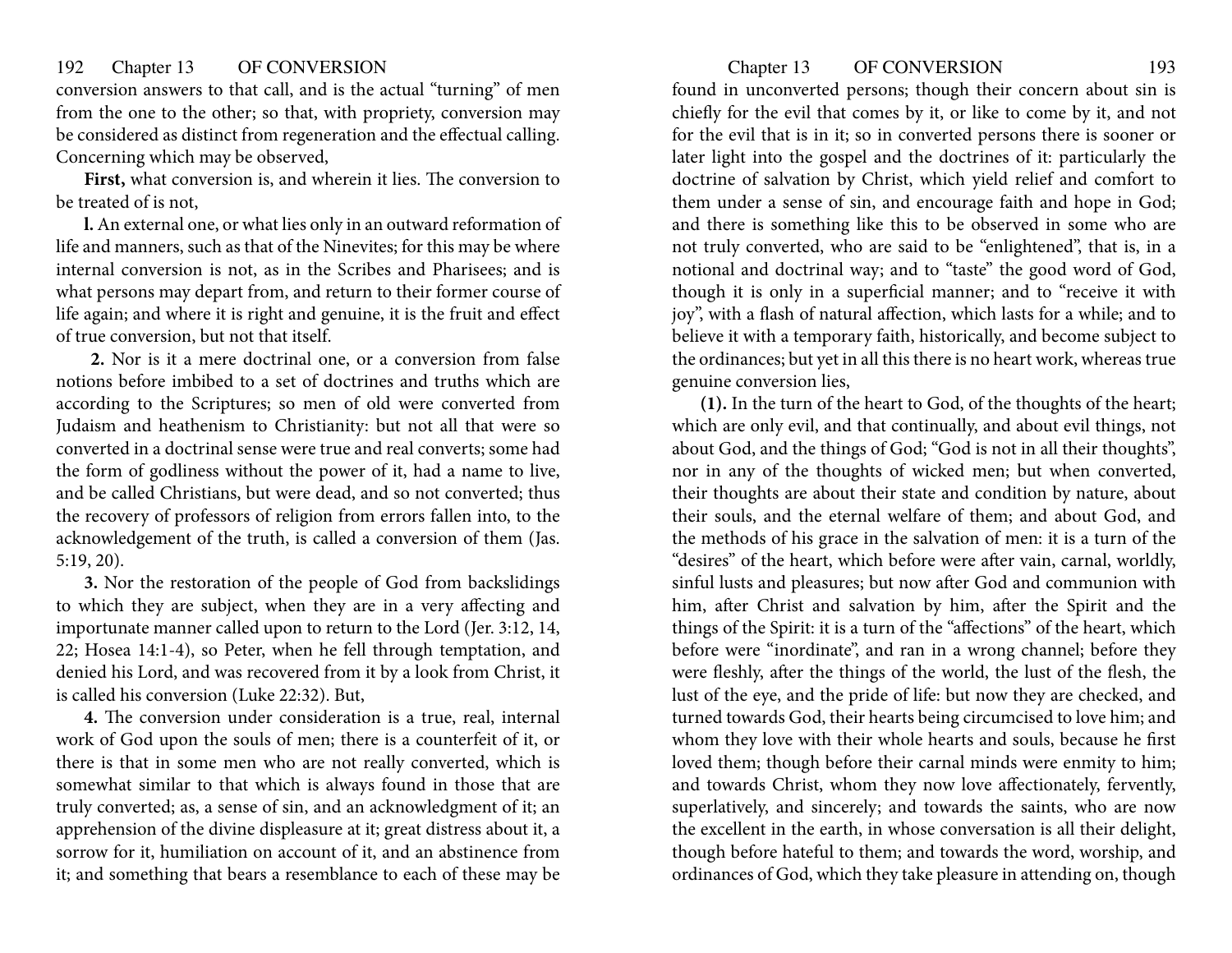before a weariness to them. Conversion is a turn of the "mind" from carnal things to spiritual ones, and from earthly things to heavenly ones; yea it is a turn of the "will", which before conversion is in a very bad state, is stubborn and inflexible, biased to and bent upon that which is evil, and averse to all that is good; but in conversion God "works in" men "both to will and to do of his good pleasure"; he gives them another will, or however a turn to their will, so that of an unwilling people, they are made a willing people in the day of his power on them; whereas they were unwilling to come to Christ for salvation, and take him alone to be their Saviour; "ye will not come unto me that ye might have life", says Christ (John 5:40), that is, ye have no will to come to me at all for life and salvation; they chose rather to go anywhere than to him for it; but now they are willing to be saved by him, and resolve to have no other Saviour but him; yea though he slay them they will trust in him, and say he shall be our salvation; and though before they went about to establish their own righteousness, and did not and would not submit to the righteousness of Christ; now their stout hearts, which were far from righteousness, are brought down, and they become willing to be found in Christ, and in his righteousness only; and inasmuch as before they would not have Christ to reign over them, and chose not to be subject to his laws and ordinances, now they are ready to acknowledge him as their king and governor, and turn their feet to his testimonies, and esteem his precepts concerning all things to be right.

**(2)**. Conversion lies in a man's being turned from darkness to light; the apostle says, he was sent by Christ to the Gentiles, as a minister of the gospel, "to turn them from darkness to light" (Acts 26:18), that is, to be the instrument or means of their conversion, by preaching the gospel to them. In this conversion may seem to coincide with the effectual calling; but it may be observed, that the effectual calling is a call to, but conversion is a turning of, men from darkness to light; God not only calls unto light, but turns them to light in every sense; to God who is light itself, and in whom is no darkness at all; to Christ, who is the light of the world; to the gospel, which is the great light that shines on men who sit in darkness; and to the light of grace, which is a shining light, that shines more and

## 194 Chapter 13 OF CONVERSION Chapter 13 OF CONVERSION 195 more unto the perfect day.

**(3).** Conversion lies in the turning of men "from the power of Satan unto God", as in the above place (Acts 26:18). Satan has great power over men in an unconverted state, his seat is in their hearts, which are the palace in which he rules; he works effectually with great power and energy in the children of disobedience, by stirring up their lusts and corruptions, suggesting evil things to their minds, and tempting them to them; he does all he can to keep them in their native blindness and ignorance, and to increase it, and to prevent them from hearing the gospel, and from its being beneficial to them, lest the light of it should shine into their minds; he captivates them, and leads them captive at his will; and they are willingly led by him, the lusts of their father they will do; but now in conversion they are turned from his power; he is dispossessed of them, and his armor taken from him in which he trusted; the prey is taken out of the hands of the mighty, and the lawful captive is delivered; men are translated from the power of darkness into the kingdom of God's dear Son; and though they are not freed from his temptations, yet they have grace sufficient given them to bear up under them till it is the pleasure of God to save them from them, who will shortly bruise him under them; and as they are in conversion turned from him, they are turned to God; who before were without him, and alienated from the life of him, and strangers to him; but now they are turned to the knowledge of him, to love to him, to faith in him, and to communion with him.

**(4).** Conversion lies in turning men from idols to serve the living God; not merely from idols of silver and gold, of wood and stone, as formerly, but from the idols of a man's own heart, his lusts and corruptions; with respect to which the language of a converted sinner is, "What have I to do any more with idols?" this is a blessing bestowed in conversion, "Unto you first, God having raised up his son Jesus, sent him to bless you", in "turning away everyone of you from his iniquities". In redemption Christ turns away iniquities from his people by bearing them and making satisfaction for them; and in conversion, he by his Spirit and grace turns them from their iniquities; he turns them from the love of them to an hatred of them,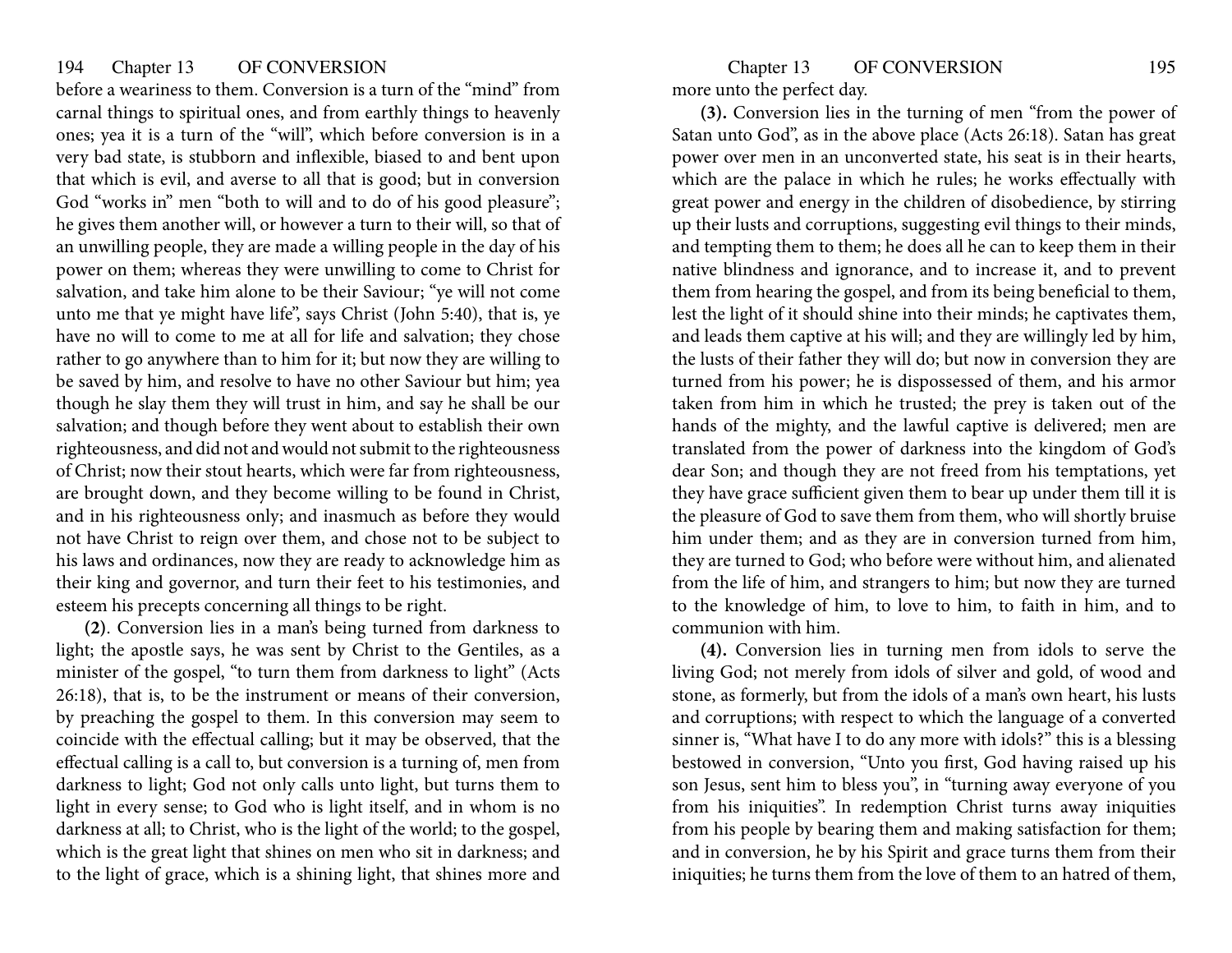### 196 Chapter 13 OF CONVERSION Chapter 13 OF CONVERSION 197

even of vain thoughts, as well as of sinful actions; from the service and drudgery of them to the service of righteousness; from the power and dominion of them and subjection to them, and from a course of living in them to a life of holiness; and from the paths of sin to the paths of truth and uprightness.

**(5).** Conversion lies in turning men from their own righteousness to the righteousness of Christ; not from doing works of righteousness, for such converted persons are most fit for, and most capable of, and are under the greatest obligations to perform; but from depending upon them for justification before God and acceptance with him; in order to which they must be convinced by the Spirit of God of the insufficiency of their own righteousness to justify them, being imperfect; and of the necessity, perfection, and fullness of Christ's righteousness, which being turned unto, they receive, embrace, lay hold on, and plead as their justifying righteousness before God; and this requires more than human teachings: for though ministers are said to "turn many to righteousness", that is, to the righteousness of Christ, yet only instrumentally, and as the means of it, through preaching the gospel, in which there is a revelation of it; for God is the efficient cause of the turn of them to it; for though the gospel is the ministration of it, yet it is the Lord that must bring it near to stouthearted ones far from righteousness, and make them willing to submit unto it, and to be desirous of being found in it; for men naturally do not care to part with their own righteousness; it is their own, and what they have been a long time and with great labour rearing up, and to have it demolished, they cannot bear it; they would fain hold it fast, and lean upon it, though it shall not stand; it is their idol, in which they place their trust and confidence, and to take this away from them is to take away their god; as Micah said, when his idol was stolen from him, "Ye have taken away my gods, and what have I more?" Wherefore the conversion of a self-righteous person is more rare and difficult than the conversion of a profligate sinner; hence our Lord says to the Scribes and Pharisees, that "the publicans and harlots go into the kingdom of God before them"; and that he himself "came not to call the righteous, but sinners to repentance" (Matthew 21:31; 9:13).

(**6).** Conversion lies in a man's turning to the Lord actively, under the influence of divine grace; and by this phrase it is often expressed in scripture, as in Isaiah 10:21; Acts 11:21; 2 Corinthians 3:16, men being thoroughly convinced that there is salvation in no other but in Christ, that it is in vain to expect it elsewhere; after they have made many inquiries and searches to no purpose, turn to the Lord Jesus Christ, and look to him alone for salvation; being apprized of their danger, they turn as they are directed, encouraged and enabled to Christ the stronghold, where they are safe from all danger, and from every enemy; being made sensible of the insufficiency of their own righteousness and of the suitableness of the righteousness of Christ for them, they turn to him as the Lord their righteousness, in whom all the seed of Israel are justified and shall glory; and being fully satisfied with the equity of the laws, rules, and ordinances of Christ, they turn to him as their Lord and Lawgiver, and submit to his commands, renouncing all other lords and their dominion over them; and though in their natural state they are like sheep going astray, in conversion they are returned to Christ, as the great Shepherd and bishop of souls: the parable of seeking and finding, and bringing home the lost sheep, is a fit representation of the conversion of a sinner: Christ's people are his sheep before conversion, but they are lost sheep, straying in the wilderness; and as sheep never return to the fold, shepherd and pasture of themselves, unless looked up and are returned; so neither do they, till they are sought for and found, and brought home by Christ, the proprietor of them, with joy; and the parables following represent the same thing; as that of the lost piece of silver, for finding which the woman lights a candle and sweeps the house, and searches every corner till she finds it, which gives her joy; this sets forth the high esteem and value the elect are in with Christ, comparable to silver, yea to line gold and precious stones; and the passiveness of men in first conversion, who no more contribute to it than the piece of silver to its being found; and the means and methods made use of in conversion, the light of the gospel ministry, and the stir and bustle on that occasion: so the parable of the prodigal son, and his return to his father, is expressive of the same; his manner of living before his return is a lively picture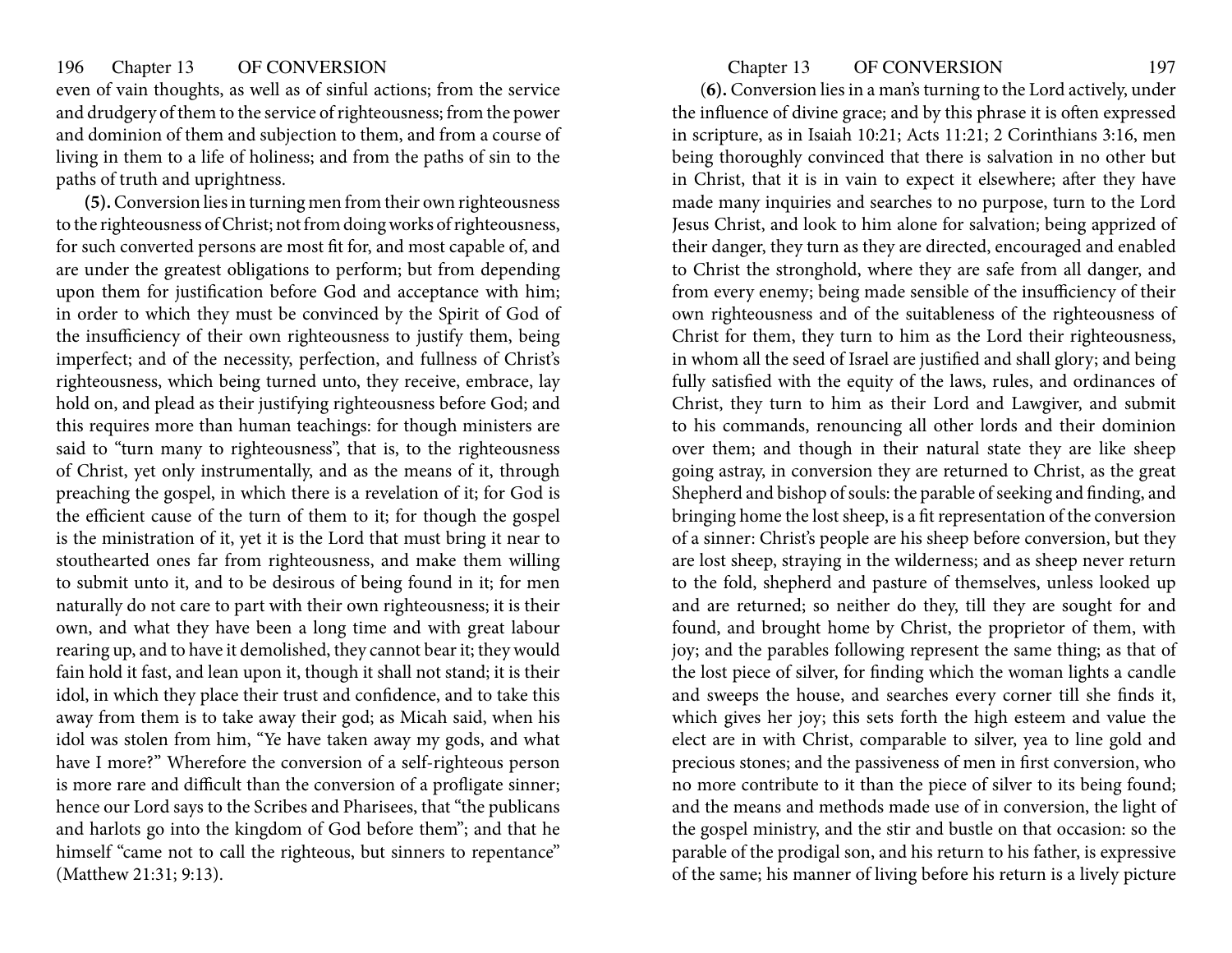### 198 199

of the state of unconverted men, living in their lusts, and pursuing the desires of the flesh and of the mind; in his return there are all the symptoms of a true and real conversion; as a sense of his starving, famishing, and perishing state by nature; his coming to his right mind, his sense of sin, confession of it, and repentance for it; his faith and hope of meeting with a favourable reception by his father, which encouraged him to return, and which he met with; (see Isa. 55:7).

*Secondly,* The causes of conversion, efficient, moving, and instrumental.

*First,* The efficient cause, which is not man but God.

**1.** Not man, it is neither by the power nor will of man.

**2.** Not by the power of man; what is said of the conversion or turning of the Jews from their captivity, is true of the conversion of a sinner, that it is "not by might nor by power", that is not of man, "but by my Spirit, as saith the Lord of hosts" (Zech. 4:6). Men are dead in a moral sense while unconverted, they are dead in trespasses and sins, which are the cause of their death; and their very living in them is no other than a moral death; nor can they quicken themselves, and unless they are quickened they cannot be converted; and being in a moral sense dead they are "strengthless"; they are not only "weak through the flesh", the corruption of nature, but they are "without strength"; without any strength at all to perform that which is good, and much less a work of so great importance as their own conversion; they have not the command of themselves, nor any power over their hearts, the thoughts, desires, and affections of them; they cannot check them and control them at pleasure; they cannot think anything as of themselves, much less think a good thought; they cannot turn the streams of their desires and affections to proper objects; they cannot move their minds, nor bend their wills, even to that which is to their own advantage. Conversion is such an alteration in a man as is not in his power to effect: it is like that of an Ethiopian changing his skin, and a leopard his spots; such things are never heard of, as a blackamoor becoming white, and a leopard becoming clear of his spots; and as unlikely is it that a man should convert himself (Jer. 13:23), a tree must first be made good, so as to bring forth good fruit; "Make the tree good", says our Lord; but the tree cannot make itself good; another hand must be employed about it, to engraft it, cultivate and improve it: a thorn bush cannot turn itself into a vine tree, and so bring forth grapes; nor a thistle into a fig tree, to bring forth figs; but as soon may these things be done as a man to convert himself and bring forth the good fruits of righteousness (Matthew 12:33; 7:16-18). Conversion is the motion of the soul towards God; but as this cannot be in a dead man, and unless he is quickened, so not unless he is drawn by efficacious grace; wherefore God, in conversion, draws men with lovingkindness to himself; and, with the cords of love, to his Son; for "no man", says Christ, "can come unto me, except the Father, which hath sent me, draw him" (John 6:44), and even converted persons themselves are so sensible of this, that they pray, as the church did, "Draw me, we will run after thee" (Song of Sol. 1:4), the thing speaks for itself, and shows that it cannot be done by the power of man; for it is no other than a "creation", which requires creation power to effect it, which a creature has not; for if the restoration, or conversion, of a backslidden saint is a creation, and requires the power of the Creator to do it; of which David, when backslidden, was sensible, and therefore prayed, "Create in me a clean heart, O God!" then much more is the first conversion of a sinner, and requires like power; it is a resurrection from the dead, and is not to be effected but by the exceeding greatness of God's power, even such as was put forth in raising Christ from the dead (Eph. 1:19).

**(2).** Nor is conversion owing to the will of men; the will of man, before conversion, is in a bad state, it chooses its own ways, and delights in its abominations; it is in high pursuit after the desires of the flesh and of the mind; it is resolved to go after its lovers, its lusts, which feed its appetite, and furnish with things agreeable to the carnal mind; the will is become a slave to carnal lusts and pleasures; though the natural liberty of the will is not lost by sin, it can freely will natural things, as to eat or drink, sit, or stand, or walk, at pleasure; yet its moral liberty is lost, it is shackled with the fetters of sinful lusts, by which it is overcome and brought into bondage; and notwithstanding its boasted liberty, it is an home born slave; and therefore Luther rightly called it "servum arbitrium": man has no will to that which is good till God works it in him, and of unwilling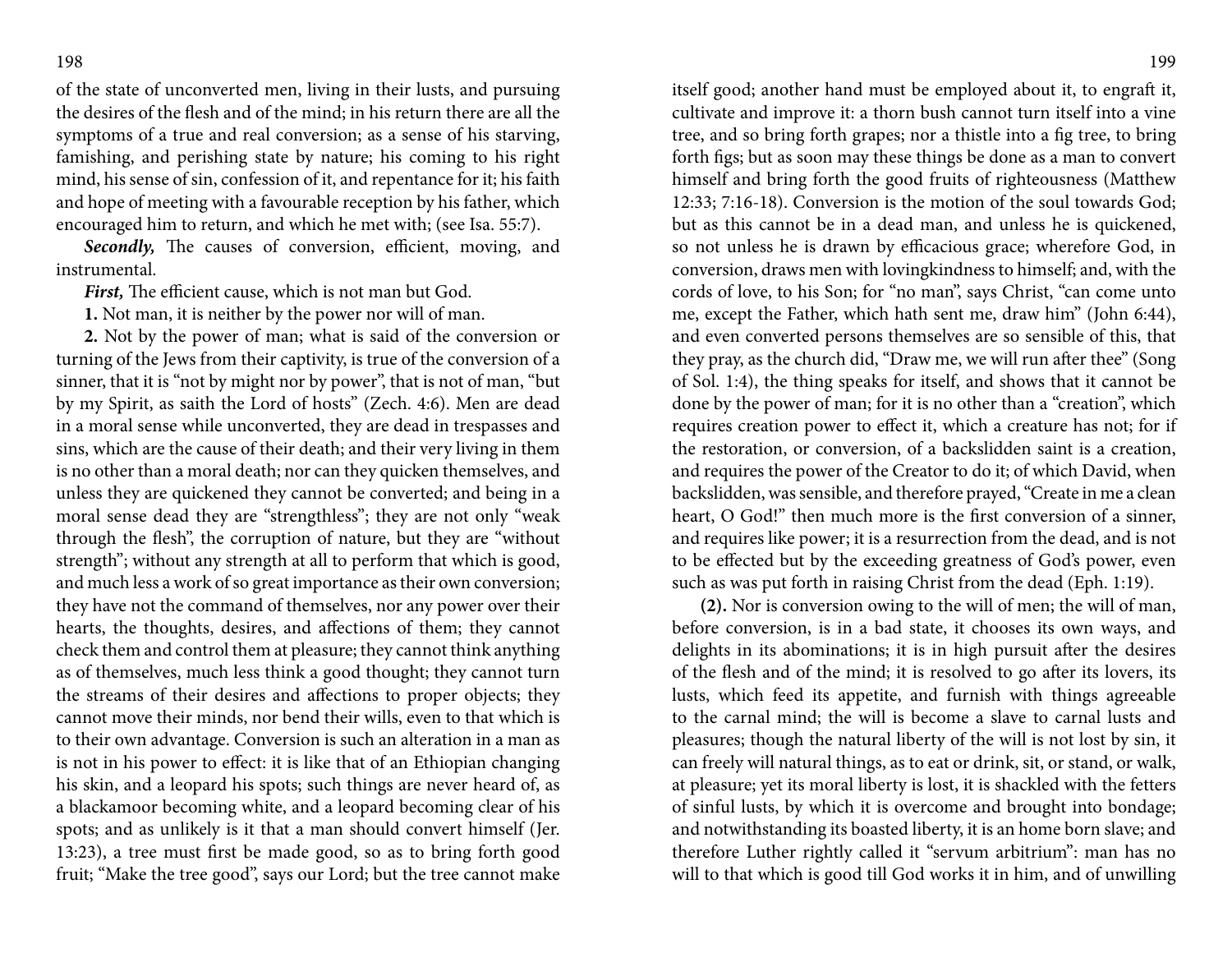### 200 Chapter 13 OF CONVERSION 201

makes him willing in the day of his power: he has no will to come to Christ, to be saved by him; nor to submit to his righteousness; nor to be subject to his laws and ordinances, until such a will is worked in him by efficacious grace. Conversion is denied to be of the will of men; as the whole of salvation is "not of him that willeth"; so this part of it in particular, regeneration, with which conversion, in the first moment of it, agrees; "is not of the will of the flesh, nor of the will of man, but of God" (Rom. 9:16; John 1:13).

But it may be said, if conversion is not in the power and will of men, to what purpose are such exhortations as these; "Repent, and turn yourselves from all your transgressions; turn yourselves, and live ye?" and again, "Repent ye therefore, and be converted?" Ezekiel 18:30, 32 and Acts 3:19 to which it may be replied, That these passages have no respect to spiritual and internal conversion, but to an external reformation of life and manners. In the first instance the Jews were then in a state of captivity, which was a kind of death, as sometimes sore afflictions are said to be (2 Cor. 1:10), and into which they were brought through their sins: now the Lord declares, that he took no pleasure in this their uncomfortable state and condition; it was more desirable to him, and therefore he exhorts them to it, to reform from their evil practices; then they would be returned from their captivity, and live comfortably in their own land, as they had formerly done. But what has this to do with the spiritual and internal conversion of a sinner unto

God? with respect to the latter case, the Jews were threatened with the destruction of their city and nation, for their rejection of Jesus the Messiah, and other sins they were guilty of; and now the apostle advises those to whom he directs his discourse, to relinquish their wrong notions of Christ, and repent of their ill usage of him and his followers, and of their other sins, in an external way, that so they might escape the calamities coming upon their nation and people. But supposing these, and such like exhortations, respected internal conversion of the heart to God; such exhortations may be only designed to show men the necessity of such conversion in order to salvation; as our Lord said, "Except ye be converted, ye shall not enter into the kingdom of heaven"; and when men are convinced

of this, they will soon be sensible of their impotence to convert themselves, and will pray, as Ephraim did "Turn thou me, and I shall be turned", immediately and effectually; for,

**2.** God only is the author and efficient cause of conversion. He that made man's heart, and formed the spirit of man within him, he only can turn their hearts, and frame and mould their spirits, as he pleases; the heart of a king, and so of every other man, is in the hand of the Lord, and he can turn them as the rivers of water are turned; he, and he only, can give a check unto, and turn the thoughts, desires, and affections of the heart into another channel, and the mind and will to other objects; he can remove the stubbornness of the will, and bend it at his pleasure, and make it pliable and conformable to his own will; he can take away the hardness of the heart, though it is like an adamant stone, he can make it soft, and susceptible of the best impressions; he can break the rocky heart in pieces; yea, take away the stony heart, and give an heart of flesh; as he can take what he pleases out of it, so he can put into it what he will, as he does in conversion, his laws, the fear of him, and his Spirit; he can and does draw them, by the powerful influence of his grace upon them, to himself and to his Son; and this he does without forcing their wills; he sweetly allures, by his grace, to come to Christ and his ordinances; he powerfully persuades Japheth to dwell in the tents of Shem; he makes his people willing, in the day of his power, to do what they had before no will nor inclination to; and yet they act most freely; the manslayer did not more willingly flee to a city of refuge, to shelter him from the avenger of blood, than a sinner, sensible of his danger, flees to Christ for refuge, and lays hold on the hope set before him.

The power of divine grace, put forth in conversion, is irresistible; that is, so irresistible, as that a stop cannot be put to the work, and that become of no effect, through opposition made unto it from within and from without. Conversion is according to the will of God, his will of purpose, which can never be frustrated; "Who hath resisted his will?" his counsel shall stand, and he will do all his pleasure; it is wrought by his almighty power; the work of faith, which is a principal part of the work of conversion, is begun, carried on, and performed with power; nor can a sinner any more resist, so as to make of none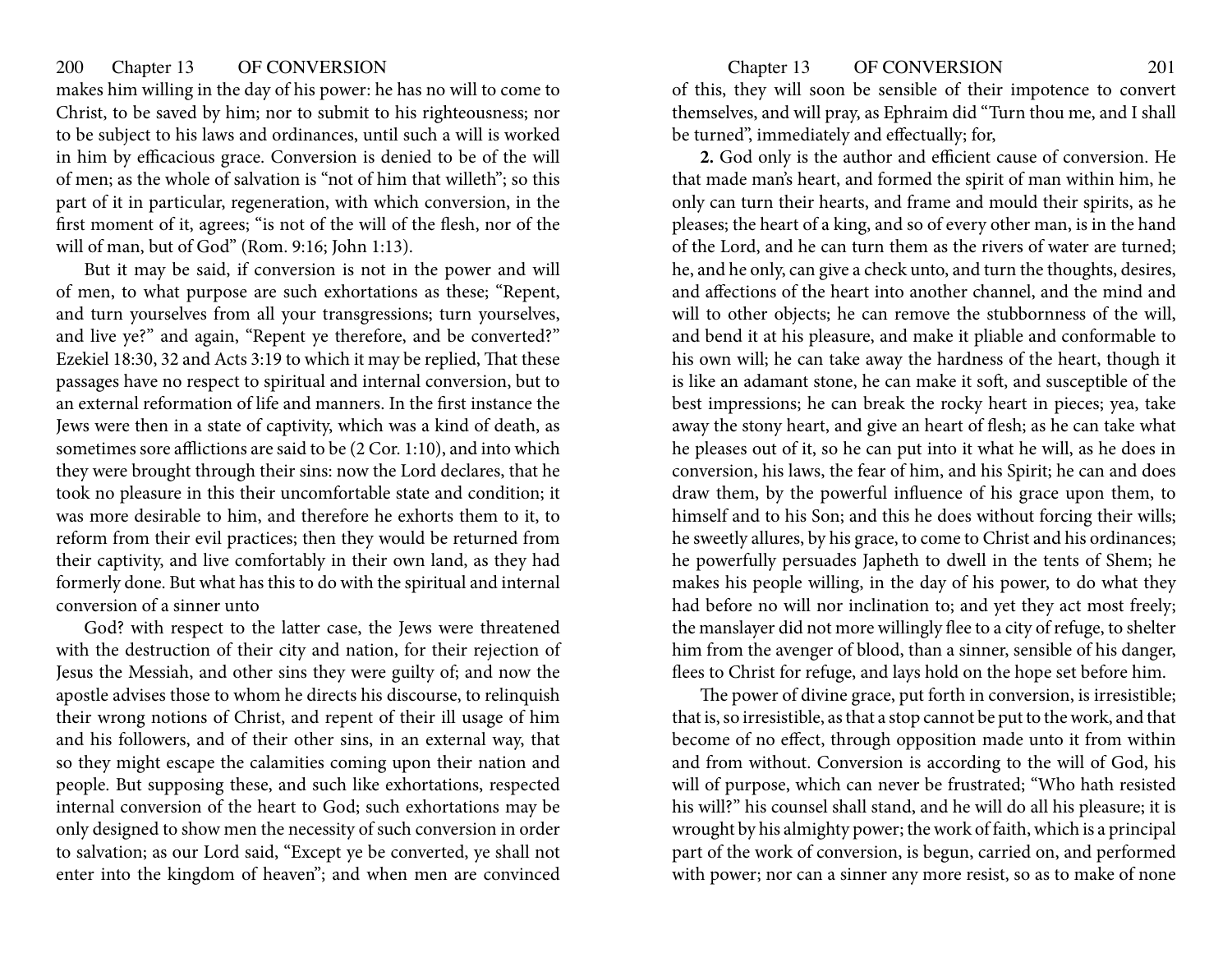effect, the power of God in conversion, than Lazarus could resist the power of Christ in calling him out of his grave. If it was in the power of the will of men to hinder the work of conversion, so as that it should not take place, when it is the design of God it should; then God might be disappointed of his end, which must not be said; for there is no counsel nor might against him; whatever devices may be in a man's heart, the counsels of God can never be disappointed; when God has purposed to convert a sinner, who can disannul it? and when his mighty hand of grace is stretched out, to put that purpose into execution, who can turn it back? when he works in any way, and so in this, there is none can let. Besides, if conversion was to stand or fall according to the will of men; or if that had the turning point in man's conversion, it would rather he ascribed to the will of men than to the will of God; and it would not be true what is said, "It is not of him that willeth": yea, as the will of men then would have the greatest stroke in conversion, in answer to that question, "Who maketh thee to differ from another?" it might be said, as it has been said by a proud and haughty free wilier Grevinchovius, I have made myself to differ.

To all this may be objected the words of Christ; "How often would I have gathered thy children together, and ye would not!"(Matthew 23:37) but it should be observed, that this gathering is not to be understood of conversion; but of attendance on the ministry of the word under John the Baptist, Christ himself, and his apostles; to which Christ had affectionately and importunately exhorted them; which, had it been regarded, would have preserved them from the vengeance coming upon Jerusalem: and it should also be observed, that they are not the same persons whom Christ would have gathered, and those of whom he says, "and ye would not"; by whom are meant, the rulers and governors of the people, who would not allow them to attend the gospel ministry, but threatened them with putting them out of the synagogue if they did; (see Matthew 23:13).

*Secondly,* The moving, or impulsive cause of conversion, is the love, grace, mercy, favour, and goodwill of God; the same as are the moving cause of regeneration and effectual calling, and not the merits of men; for what is there in men before conversion to move

202 Chapter 13 OF CONVERSION 203 God to take such a step in their favour? (see 1 Cor. 6:9-11; Eph. 2:2- 4).

> *Thirdly,* The instrumental cause, or means of conversion, is usually the ministry of the word; sometimes, indeed, it is wrought without the word, by some remarkable awakening providence or another, and sometimes by reading the scriptures; but, for the most part, it is through the preaching of the word; hence ministers are said to "turn many to righteousness"; and the apostle Paul says, he was sent by Christ into the Gentile world, to "turn men from darkness to light, and from the power of Satan to God"; and this is done both by the preaching of the law and of the gospel; "the law of the Lord is perfect, converting the soul" (Ps. 19:7), though perhaps not the law, strictly taken, but the whole doctrine of the word is there meant; however, the preaching of the law is made use of by the Spirit of God to convince of sin; for "by the law is the knowledge of sin"; and by means of it, when it enters into the heart and conscience, under his influence, sin is made to appear exceeding sinful, and the soul is filled with great distress on account of it; for the "law worketh wrath"; though some take this to be rather preparatory to conversion than conversion itself, which may be better ascribed to the gospel; and, indeed, the receiving of the Spirit, and his graces, and particularly faith, are attributed to the preaching of the gospel, and not to the law, as the means thereof; "Received ye the Spirit by the works of the law?" that is, by preaching the doctrine of obedience to it; "or by the hearing of faith?" that is, by the doctrine of the gospel, preaching faith in Christ; which is therefore called "the word of faith", and by which it comes; for "faith comes by hearing, and hearing by the word of God" (Gal. 3:2; Rom. 10:8,17), but then the preaching of the word of the gospel is not sufficient of itself to produce the work of conversion in the heart; men may hear it, and not be converted by it; nor receive any benefit, profit, and advantage through it; if it comes in word only, and not with the demonstration of the Spirit, and of power; and when it is accompanied with the power of God; or is made the power of God unto salvation, even then it is only an instrument, and not an efficient; for "who is Paul, or who is Apollos, but ministers, or instruments, by whom ye believed?" (1 Cor. 3:5).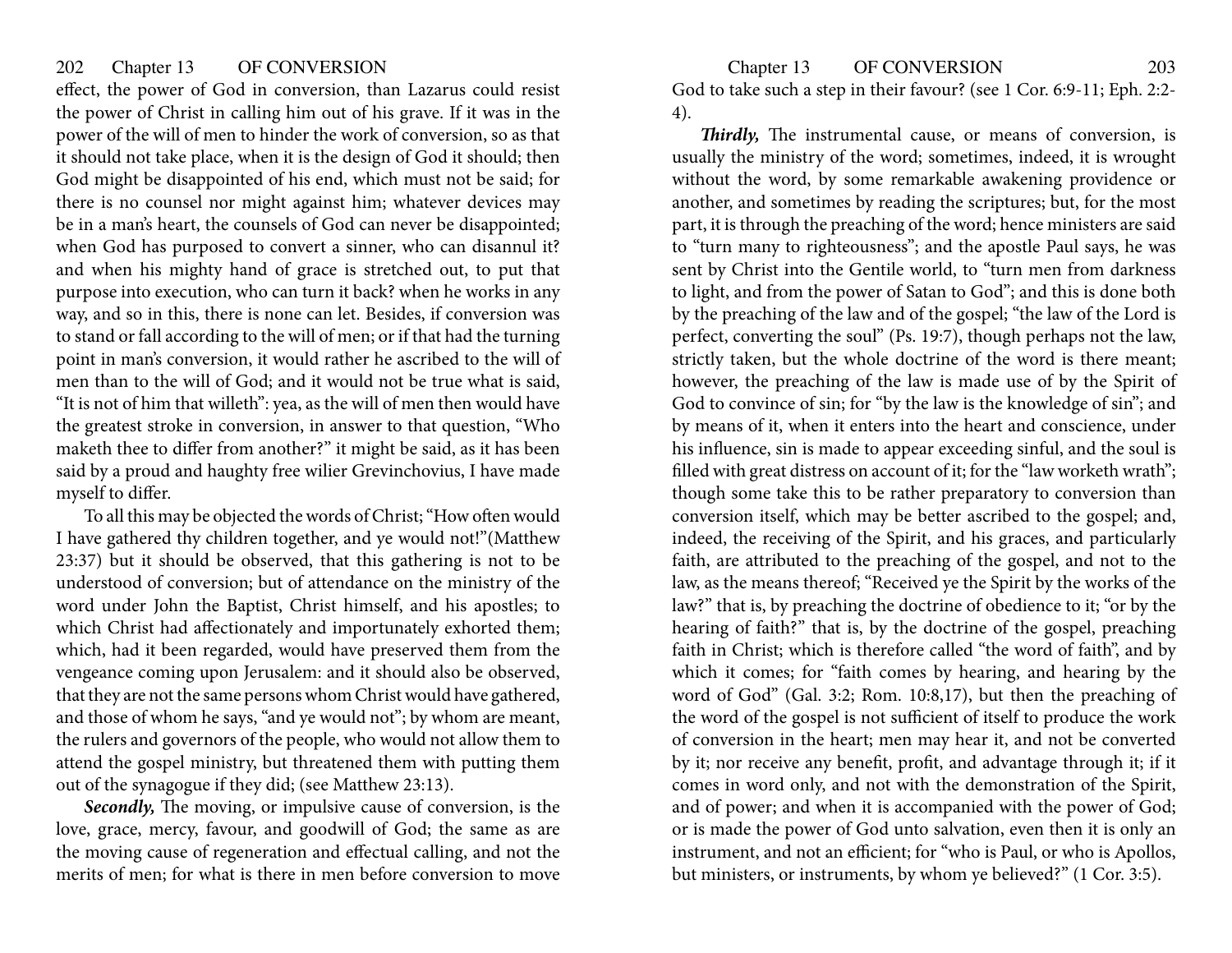# 204 Chapter 13 OF CONVERSION 205

**Thirdly,** The subjects of conversion; these are not all men, for all, in fact, are not converted; nor does it appear to be the design and purpose of God to convert all men; nor does he give sufficient grace to all men to convert themselves if they will; for he does not so much as give to all men the means of grace, the outward ministry o the word: this was not vouchsafed to the Gentiles for hundreds of years before the coming of Christ; and since, millions have never been favored with it; nor are multitudes at this day; and those who have the scripture to read, to many it is a sealed book, and to all, unless opened by the Spirit of God; and to whom the gospel is preached, it is hid, unless it is given them to know the mysteries of the kingdom, which is not the case of all; the persons converted are the "elect" of God, both among Jews and Gentiles: in the first ages of the gospel, many among the Gentiles were converted, and churches formed of them; and ever since there have been conversions among them, and even to this day, and in the latter day an abundance of them will be converted; and when the fulness of the Gentiles is brought in, then the Jews, of whom only now and then one are converted, they will be all as a nation born again, converted and saved. They are "redeemed" ones who are converted; and the reason why they are converted is, because they are redeemed; "I will hiss for them", by the ministry of the word, and "gather them", which is another phrase for conversion, "because I have redeemed them" (Zech. 10:8), they whom God converts are the same persons for whom he has provided forgiveness of sins in the covenant of his grace, and an eternal inheritance in his divine purpose; for the apostle says, he was sent by Christ "to turn men unto God, that they may receive the forgiveness of sins, and inheritance among them which are sanctified by faith in Christ" (Acts 26:18). In a word, they are described as "sinners"; "Sinners shall be converted unto thee" (Ps. 51:13), sinners by nature and by practice, and some of them the worst and chief of sinners; and therefore the wonderful grace of God is the more displayed in their conversion, (1 Cor. 6:11; 1 Tim. 1:3,14,15).

## **OF SANCTIFICATION**

The foundation of "sanctification" is laid in "regeneration"; as it is a holy principle, it is first formed in that; the new creature, or new man, is created in righteousness and true holiness; and it appears in "effectual calling", which is an "holy calling"; and is to be seen in conversion, which is a turning of men "from their iniquities": and that holiness which is begun in regeneration, and is manifest in effectual calling and conversion, is carried on in sanctification, which is a gradual and progressive work, and issues and is finished in glorification; so that it may, with propriety, be distinguished from regeneration, effectual calling, and conversion, and be separately treated of.

There is a sanctification which is more peculiarly ascribed to God the Father; and which is no other than his eternal election of men to it: under the law, persons and things separated and devoted to holy uses, are said to be "sanctified"; hence those who are set apart by God for his use and service, and are chosen by him to holiness here and hereafter, are said "to be sanctified by God the Father" (Jude 1:1). There is a sanctification also that is more peculiar to Christ the Son of God; not only as he is the representative of his people, and is "holiness to the Lord" for them; which the high priest had upon his forehead, who was a type of him, and the representative of Israel; and as he has the whole stock of grace and holiness in his hands, which is communicated to the saints as is necessary; and as the holiness of his human nature, is, with his active and passive obedience, imputed to their justification, and so makes a part of that; hence he is said to be made to them "sanctification" (1 Cor. 1:30), but as the expiation of their sins is made by his blood and sacrifice; this is called a sanctification of them; "Jesus, that he might sanctify the people with his blood, suffered without the gate" (Heb. 13:12). But there is another sanctification, which is more peculiar to the Holy Spirit of God, and is called "the sanctification of the Spirit" (2 Thess. 2:13; 1 Pet. 2:2) and this is the sanctification to be treated of. Concerning which may be inquired,

*First*, what it is, and the nature of it. It is something that is "holy", both in its principle and in its actings; and is superior to anything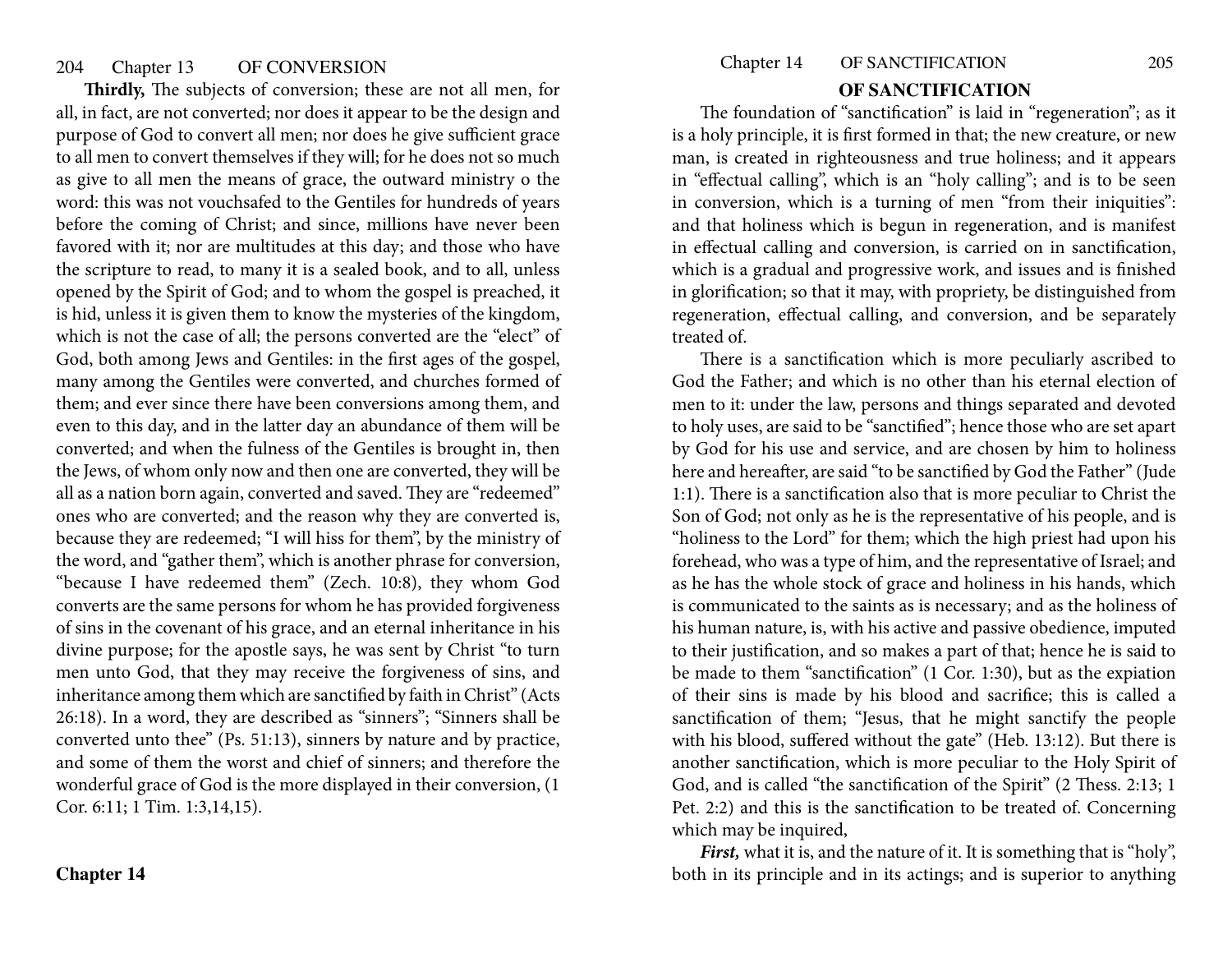that can come from man, or be performed by him of himself. It does not lie in a conformity to the light of nature, and the dictates of it; nor is it what may go by the name of moral virtue, which was exercised by some of the heathen philosophers to a very great degree, and yet they had not a grain of holiness in them; but were full of the lusts of envy, ambition, pride, revenge, &c. nor does it lie in a bare, external conformity to the law of God; or in an "outward reformation" of life and manners; this appeared in the Pharisees, to a great degree, who were pure in their own eyes, and thought themselves holier than others, and disdained them, and yet their hearts were full of all manner of impurity. Nor is what is called "restraining grace", sanctification; persons may be restrained by the injunctions of parents and masters, by the laws of magistrates, and by the ministry of the word, from the grosser sins of life; and be preserved, by the providence of God, from the pollutions of the world, and yet not be sanctified. Nor are "gifts", ordinary or extraordinary, sanctifying grace; Judas Iscariot, no doubt, had both, the ordinary gifts of a preacher, and the extraordinary gifts of an apostle, and yet not a holy man. Gifts are not grace; a man may have all gifts, and all knowledge, and speak with the tongue of men and angels, and not have grace; there may be a silver tongue where there is an unsanctified heart! Nor is sanctification a restoration of the lost image of Adam, or a reparation and an amendment of that image marred by the sin of man; or a new vamping up the old principles of nature: but it is something entirely new; a new creature, a new man, a new heart, and a new spirit; and the conformity of a man to another image, even to the image of the second Adam, the Son of God.

Some make sanctification to lie in the deposition, or putting off, of the old man, and in the putting on of the new man. This has a foundation in the word of God (Eph. 4:22, 24) and belongs to sanctification, and may be admitted, if understood of the actings of it, as these are, which suppose a previous principle from which they arise. By the "old man", is meant corrupt nature; which is as old as a man is in whom it is, and which he brings into the world with him; and by the putting of it off, is not meant the removal of it from him; for it continues with him, even with a sanctified person, as long as

he is in the world; nor any change in the nature of it, which always remains the same; much less a destruction of it, which will not be till this earthly house is dissolved: but a dispossession of it, of its power, a displacing it from its throne, so as not to yield obedience to the lusts of it; nor walk according to the dictates of it; nor have the conversation according to it. By the new man, is meant the new principle of grace and holiness, wrought in the soul in regeneration: and by the putting on of that, the exercise of the several graces of which it consists; see Colossians 3:12,13.

Others distinguish sanctification, into "vivification" and "mortification": and both these are to be observed in sanctification. Sanctification, as a principle, is a holy, living principle, infused; by which a man that was dead in trespasses and sins, is quickened; and from whence flow living acts; such as living by faith on Christ; walking in newness of life; living soberly, righteously, and godly: all which belong to sanctification. And there is such a thing as mortification; not in a literal and natural sense, of the body, by fasting, scourging, &c. Nor is it the abolition of the body of sin, by the sacrifice of Christ; nor the destruction of the principle and being of sin in regenerate and sanctified persons; for though they do not live in sin, yet sin lives in them, and is sometimes very active and powerful: but the weakening of the power of sin, and a mortification of the deeds of the body, and of the members on earth; so that a course of sin is not lived in, but men are dead unto it; and to which the Spirit of God, and his grace, are necessary (Col. 3:5; Rom. 8:13). But leaving these things, I shall more particularly consider sanctification as an holy principle, and the holy actings of it.

**First,** as an holy principle. The first rise of which is in regeneration; there it is first formed, as before observed. And this is no other than the good work of grace begun in the hearts of regenerate ones. It is a "work", not of men; for as regeneration is not of the will of men; nor conversion by might or power of men: so neither is sanctification; none can say, "I have made my heart clean", or have sanctified myself: it is the work of God; "We are his workmanship", and a curious piece of workmanship sanctification is; too curious for a creature to perform; it is done "in the name" of the Lord Jesus, and "by the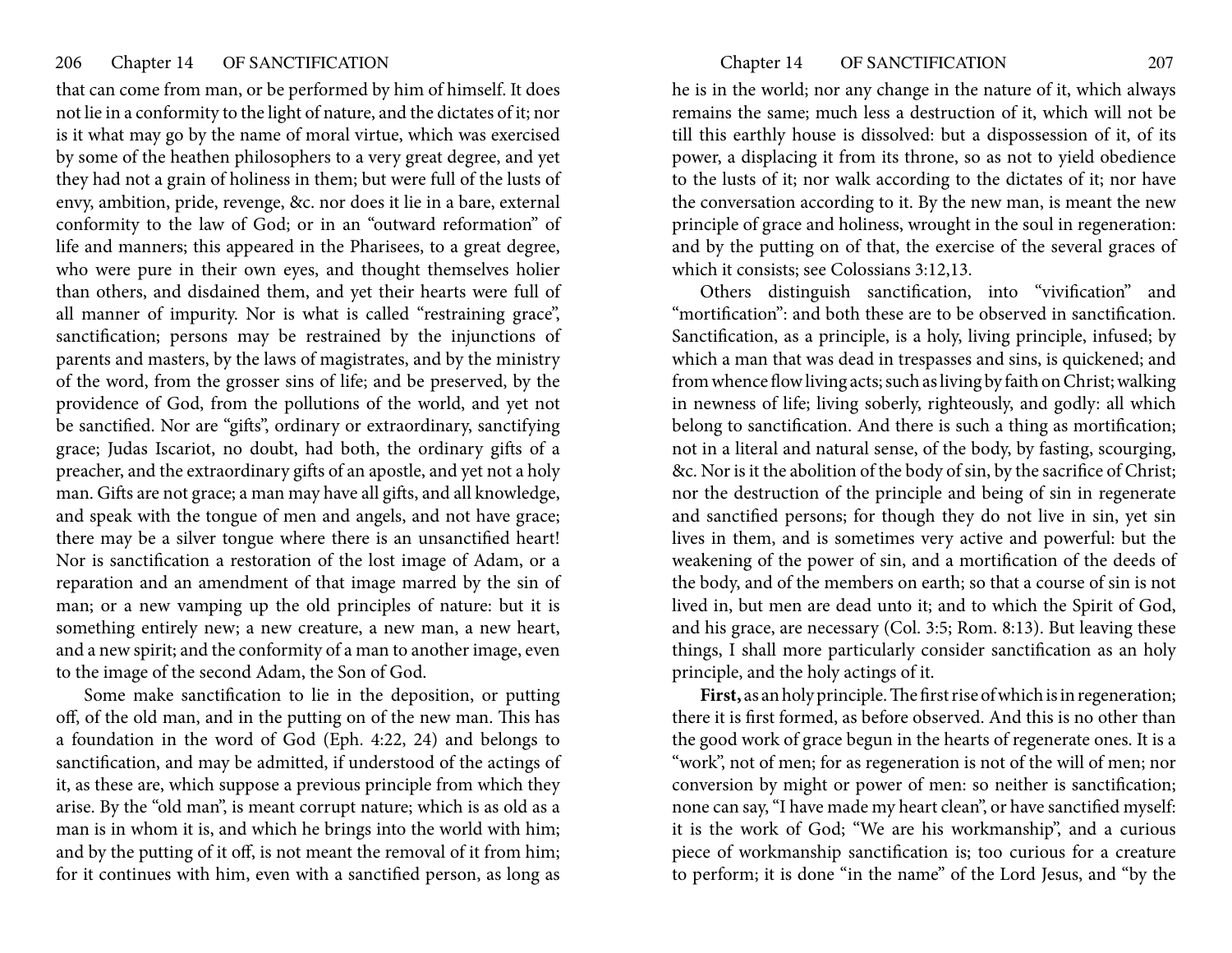Spirit of our God". It is a "good" work; the efficient cause is good, God himself; the moving cause good, his love, grace, kindness, and good will; the matter good, some good thing towards the Lord God of Israel; the instrumental cause or means, the good word of God: and it is good in its effects; it makes a man a good man, and fits him for the performance of good works, and is the source of them. It is commonly called "a work of grace", and with great propriety; since it flows from the free, sovereign, and abundant grace of God in Christ; and is an implantation of all grace in the heart. And in scripture it is called "the work of faith", because faith is a principal part of it; and in the exercise of which sanctification much lies; hence saints are said to be "sanctified by faith, which is in Christ" (Acts 26:18). It is an internal work; it is a work "begun in" the soul, which the Spirit of God works in the hearts of his people, by putting the fear of God, and every other grace, there; hence it goes by various names, which show it to be something within a man, and not anything external; see Romans 2:28, 29. It is called "the inward man, and the hidden man of the heart", which has its place there, and is not obvious to everyone (Rom. 7:22; 1 Pet. 3:4), and not only from the author of it, the Spirit of God; and from the nature of it, being spiritual, and conversant with spiritual things; but from the seat and subject of it, the spirit or soul of man; it is called "spirit", being wrought in the soul by the Spirit of God (John 3:6). It has also the name of "seed", which sometimes signifies the word; which being cast into the heart, and taking place there, becomes the "engrafted word"; and sometimes grace itself, which is like seed sown in the earth, which lies hid in it awhile, and then springs and grows up, a man knows not how; and this is that "seed" which remains in the heart of believers, and is never lost (1 John 3:9). Sometimes it is compared to a "root", which lies under ground, is not seen, and is the cause of fruit being brought forth upwards; and may be what Job calls, "the root of the matter" in him; and which the stony ground hearers being without, withered, and came to nothing (Job 19:28; Matthew 13:21). It is called, "truth in the inward parts"; which is expressive of the integrity and uprightness of the heart, of a true and right spirit created there, and of the truth and reality of grace and holiness, or true holiness, in which the new

man is created (Ps. 50:6, 10; Eph. 4:24). Once more, it is signified by "oil in the vessel" of the heart, had with the "lamp" of an external profession (Matthew 25:4), by "oil" is meant grace, so called for its illuminating nature, grace is spiritual light in the understanding; and for its supple, softening nature, it takes off the hardness of the heart, and the stubbornness of the will; and because it will not mix with other liquids, as grace will not mix with sin; and which is had, held, and retained in the heart, as in a vessel; and from which the lamp of profession is distinct, which is more visible. I proceed,

*Secondly,* To consider sanctification in its holy actings.

**l.** With respect to God; which appear in the disposition of the mind, the motions of the heart Godwards, and in the behavior and conduct of a saint before him, and with regard unto him; and which become manifest,

**(l).** In a holy reverence of him, on account of his nature, perfections, works, and blessings of goodness. In an unsanctified man, there is no fear of God before his eyes; but where a principle of grace and holiness is wrought, the fear of God soon appears; it is the beginning of wisdom; and is one of the first things that appear in a regenerate man; he cannot do what he before did, and others do; "so did not I, because of the fear of God", said Nehemiah (Neh. 5:15), such an one will serve the Lord with reverence and godly fear.

**(2).** Sanctification shows itself in love to God, and delight in him. An unsanctified man cannot love God, who is pure and holy; nor take any delight in him, in his word, his ways, and worship; "The carnal mind is enmity to God", and desires him to depart from him, and chooses not the knowledge of his ways; nay, one that has taken on him the mask of religion, and is not sincere, can have no true affection for God, nor pleasure in the things of God. Job says of the hypocrite, "Will he delight himself in the Almighty? will he always call upon God?" No, he will not (Job 27:10). But in regeneration and sanctification, the Lord circumcises the heart, or regenerates and sanctifies it, "to love the Lord with all the heart and with all the soul!" that is, sincerely and cordially.

**(3).** It appears in submission to the will of God in all things, even in the most adverse dispensations of providence; as the instances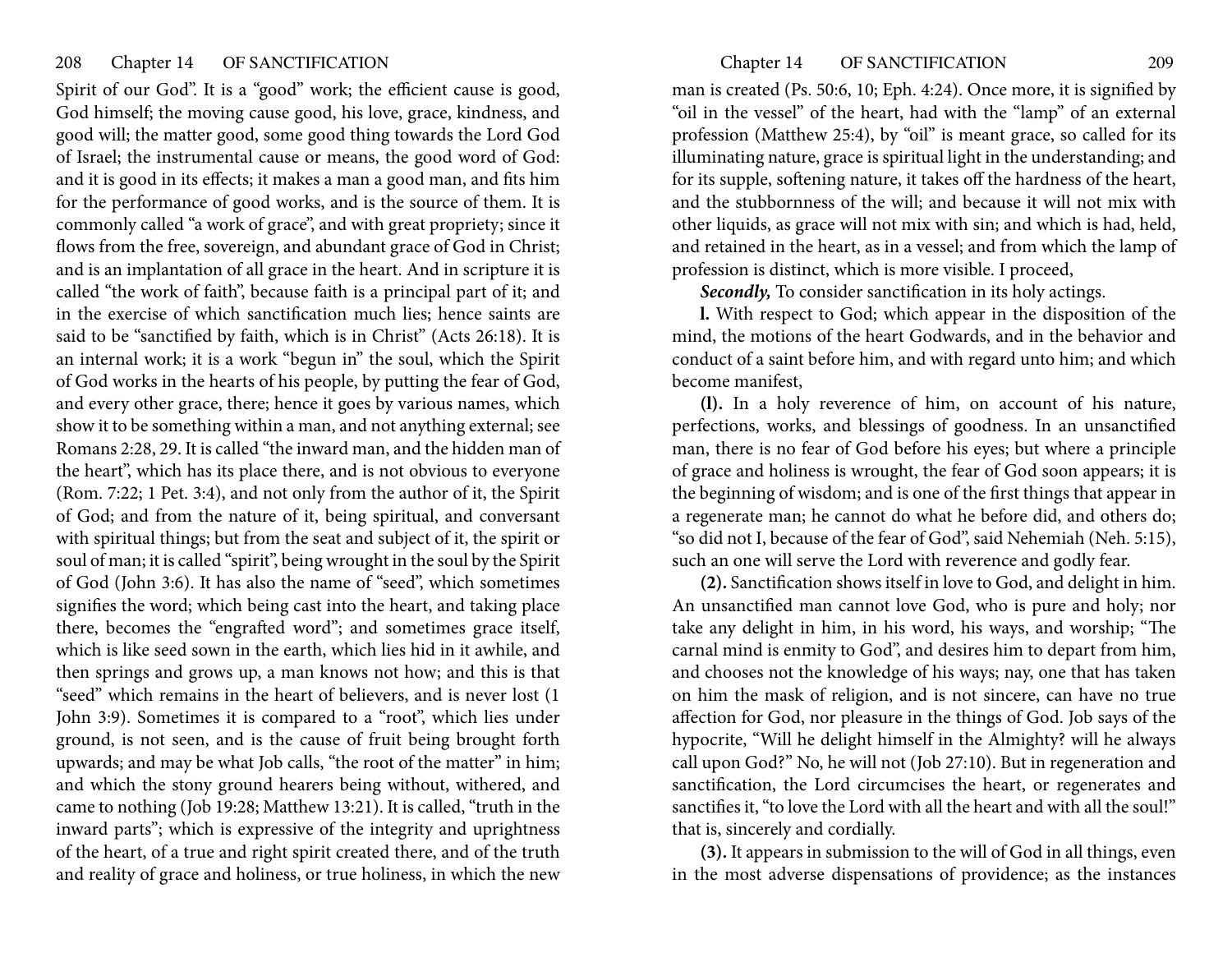of Aaron, Eli, David, and others show; who murmured not, nor complained, but were still and quiet, and resigned to the divine will, under some severe rebukes of providence. Much of sanctification lies in the conformity of our wills to the will of God. That holy man Bishop Usher said of it, "Sanctification is nothing less than for a man to be brought to an entire resignation of his will to the will of God, and to live in the offering up of his soul continually in the flames of love, as a whole burnt offering to Christ."

**(4).** It is to be seen in religious exercises, and in acts of devotion to God, and in the exercise of grace in them as in an affectionate attendance on the ministry of the word, and administration of ordinances; and in fervent prayer, which is the breath of a sanctified soul towards God. Holiness only appears in these things, or is real, when grace is in exercise in them; for otherwise, there may be an outward performance of them, and yet no true holiness.

**(5).** The holy actings of sanctification may be discerned in the earnest pantings and eager desires of the soul after communion with God, both in private and public; when a soul cannot be content with ordinances without enjoying God in them; when it pants after him, as the heart pants after the water brooks; and when without him, seeks everywhere for him, till it finds him, and then exults in its fellowship with the Father, and his Son Jesus Christ.

**(6).** A soul that is sanctified by the Spirit of God, seeks the glory of God in all it does, whether in things civil or religious: one that is unsanctified, and only makes a show of religion, and of good works, he does all to be seen of men, and seeks his own glory therein; whatever show of devotion and holiness may be made by such persons, there is not a grain of holiness in them. Whereas he that seeks the glory of God in all, "the same is true", hearty and sincere, a real saint, "and no unrighteousness is in him", no insincerity and dissimulation (John 7:18).

**(2).** Sanctification discovers itself in its holy actings, with respect to Christ.

**(1).** In applying to him for cleansing; as in a view of its guilt, it applies to blood for pardon; and to his righteousness for justification: so under a sight and sense of its pollution, and of the spreading

leprosy of sin all over it; it goes to him as the leper did, saying, "Lord, if thou wilt, thou canst make me clean!" and such deal with his blood for the purification of their souls, as well as for the remission of their sins; and have their hearts purified by faith in it.

**(2).** In subjection to him, as King of saints; they not only receive him as their Prophet, to teach and instruct them, and embrace his doctrines; and as their Priest, by whose sacrifice their sins are expiated; but as their King, to whose laws and ordinances they cheerfully submit; esteeming his precepts, concerning all things, to be right, none of his commandments grievous; but, from a principle of love to him, keep and observe them.

**(3)**. In setting him always before them, as an example to copy after; being desirous of walking even as he walked; both in the exercise of the graces of faith, love, patience, humility, &c. and in the discharge of duty.

**(4)** In a desire of a greater degree of conformity to the image of Christ, which is what they are predestinated unto; which first appears in regeneration, and is increased by every believing view of Christ and his glory, and will be completed in the future state; hence sanctified souls desire to be with Christ, that they might be perfectly like him, as well as see him as he is.

**3.** Sanctification is discovered in its actings, with respect to the Holy Spirit.

**I.** In minding, savoring, and relishing, the things of the Spirit of God. "They that are after the flesh", carnal, unregenerate, unsanctified ones, "mind the things of the flesh", carnal and sensual lusts and pleasures; "but they that are after the Spirit", who are regenerated and sanctified by the Spirit of God, "mind the things of the Spirit", which he reveals, recommends, and directs to; these they savor, relish, highly value, and esteem (Rom. 8:5).

**2.** In walking after the dictates, directions, leadings, and teachings of the Spirit; so sanctified persons are described as such "who walk not after the flesh, but after the Spirit" (Rom. 8:1).

**3.** In a desire and carefulness not to grieve the Holy Spirit of God, by whom they have their present grace and experience, joy and comfort, and by whom they are sealed to the day of redemption, by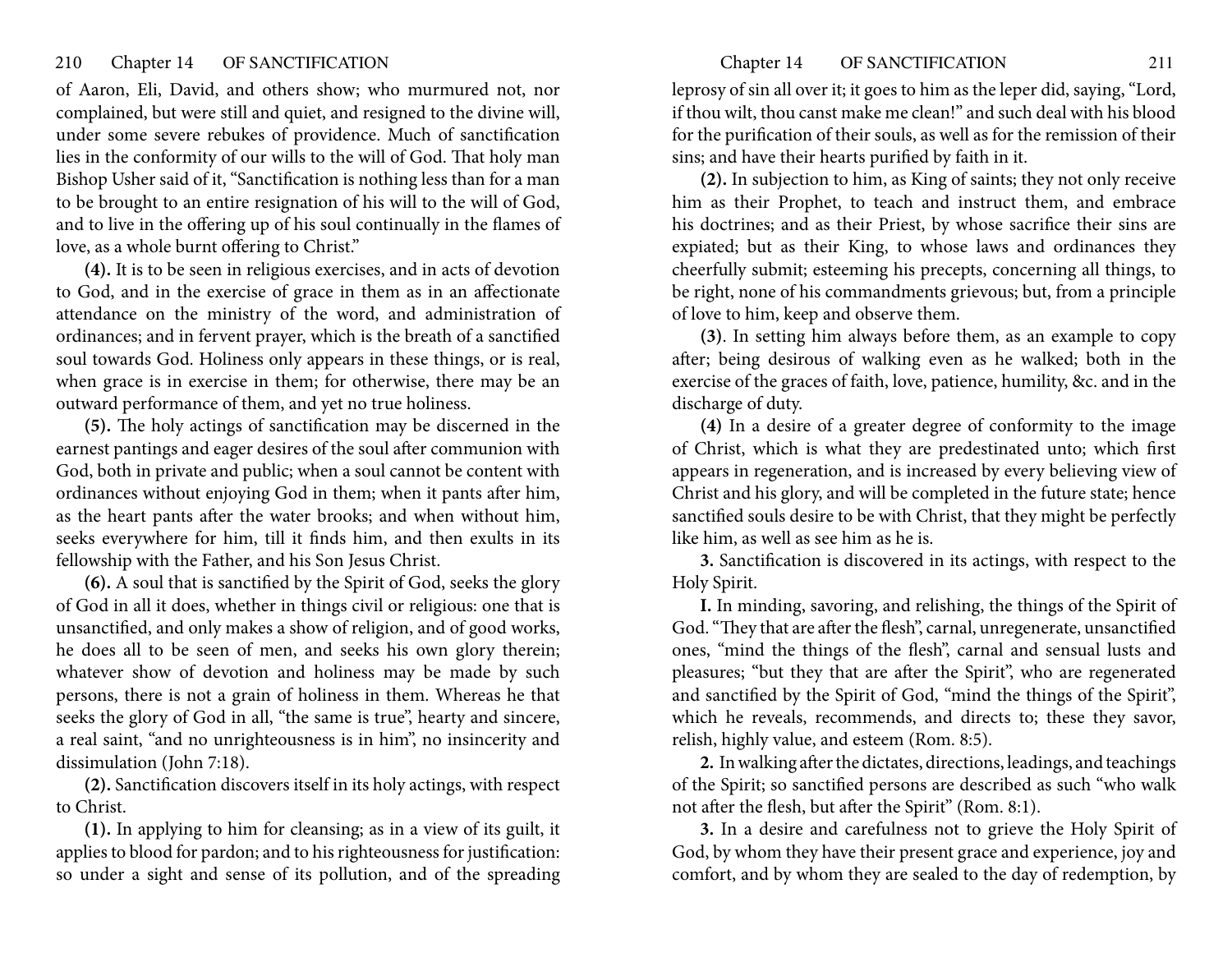any disagreeable behavior to him, to one another, and in the world (Eph. 4:30).

**4.** In a desire "to live and walk in the Spirit"; to live in a spiritual manner, under his influence, to exercise every grace, and abound therein, through his power; to perform every duty by his assistance; and to wait, through him, for the hope of righteousness by faith (Gal. 5:5, 25; Rom. 12:11; 15:13).

**4**. The holy actings of sanctification are apparent, with respect to sin.

**1.** In approving, loving, and delighting in the law of God, which forbids it, and condemns for it. An unsanctified man cannot brook the law of God on this account; he is not subjected to it; nor can he be, without efficacious grace exerted on him; he despises it, and casts it behind his back: whereas, a man sanctified by the Spirit of God, approves of the law of God, as holy, just, and good, and loves it exceedingly; "How love I thy law!" says David; and he delights in it, after the inward man, and serves it with his mind and Spirit (Ps. 119:97; Rom. 7:12, 22, 25).

**2.** In a dislike of sin, and a displicency at it; it is displeasing to him, as it is contrary to the holy nature of God, a breach of his righteous law, and is in its own nature exceeding sinful, as well as disagreeable in its effects and consequences.

**(3).** In a loathing sin, and in an abhorrence of it. An unsanctified man chooses his own ways, and delights in his abominations; he takes pleasure in committing sin himself, and in those that do it; sin is a sweet morsel, which he rolls in his mouth, and keeps under his tongue; but one that has the principle and grace of holiness, loaths his sin, and himself for it; and, with Job, abhors himself, and repents in dust and ashes.

(4). In an hatred of sin; unholy persons, hate the good and love the evil; but an holy man, loves righteousness and hates iniquity: such that love the Lord, cannot but hate evil; it being so extremely opposite to him: he hates, not only sinful actions, and even what he himself does, though he would not do them, but vain thoughts also (Rom. 7:15; Ps. 119:113).

**(5).** In an opposition to sin: a sanctified man, not only does not

make provision for the flesh, to fulfil the lusts of it; does not regard it in his heart, so as to encourage, nourish, and cherish it; but he acts the part of an antagonist to it, "striving against sin; the spirit lusteth against the flesh"; grace opposes sin, upon the first motion of it, and temptation to it; he has that principle within him that argues thus, "How can I do this great wickedness, and sin against God?"

**(6).** In an abstinence from it, even from every appearance of it, a passing by the ways of it, and avoiding every avenue that leads to it, as being what wars against the soul, and is dangerous and hurtful to it. The grace of God implanted in the heart, as well as displayed in the word, "teaches to deny ungodliness and worldly lusts"(Titus 2:11,12)

**(7).** Sanctification appears in lamenting sin, in deploring the corruption of nature, bewailing indwelling sin, as well as all sinful actions, of thought, word, and deed; sanctified persons are like doves of the valley, everyone mourning for his own iniquities, and for those of others, and the sad effects of them.

**(8).** In earnest desires to be wholly freed from sin; uneasy that vain thoughts should so long lodge within them, weary of a body of sin and death, they groan under the burden of it, and cry, O wretched men that we are! who shall deliver us from it? they long to be with Christ, and to be in heaven; for this reason greatly, among others, that they may be entirely free from sin, and be perfectly holy.

Now can such actings in the mind, and in life, spring from nature? must they not arise from a principle of holiness in the heart? can there be such reverence of God, love to him, resignation to his will, affectionate and fervent devotion to him, desires of communion with him, and a concern in all things for his glory, without a supernatural principle of grace and holiness in the soul? Is it possible, that an unsanctified man should ever apply to Christ for cleansing, be subject to him as King, be desirous of walking as he walked, and of being wrought up to a conformity to him? or be concerned to mind the things of the Spirit, and to walk after the Spirit, and to live in him, and be careful not to grieve him? can there be such actings in the mind concerning sin, as to love the law, which forbids it; to dislike sin, abhor it, and hate it; engage in an opposition to it, abstain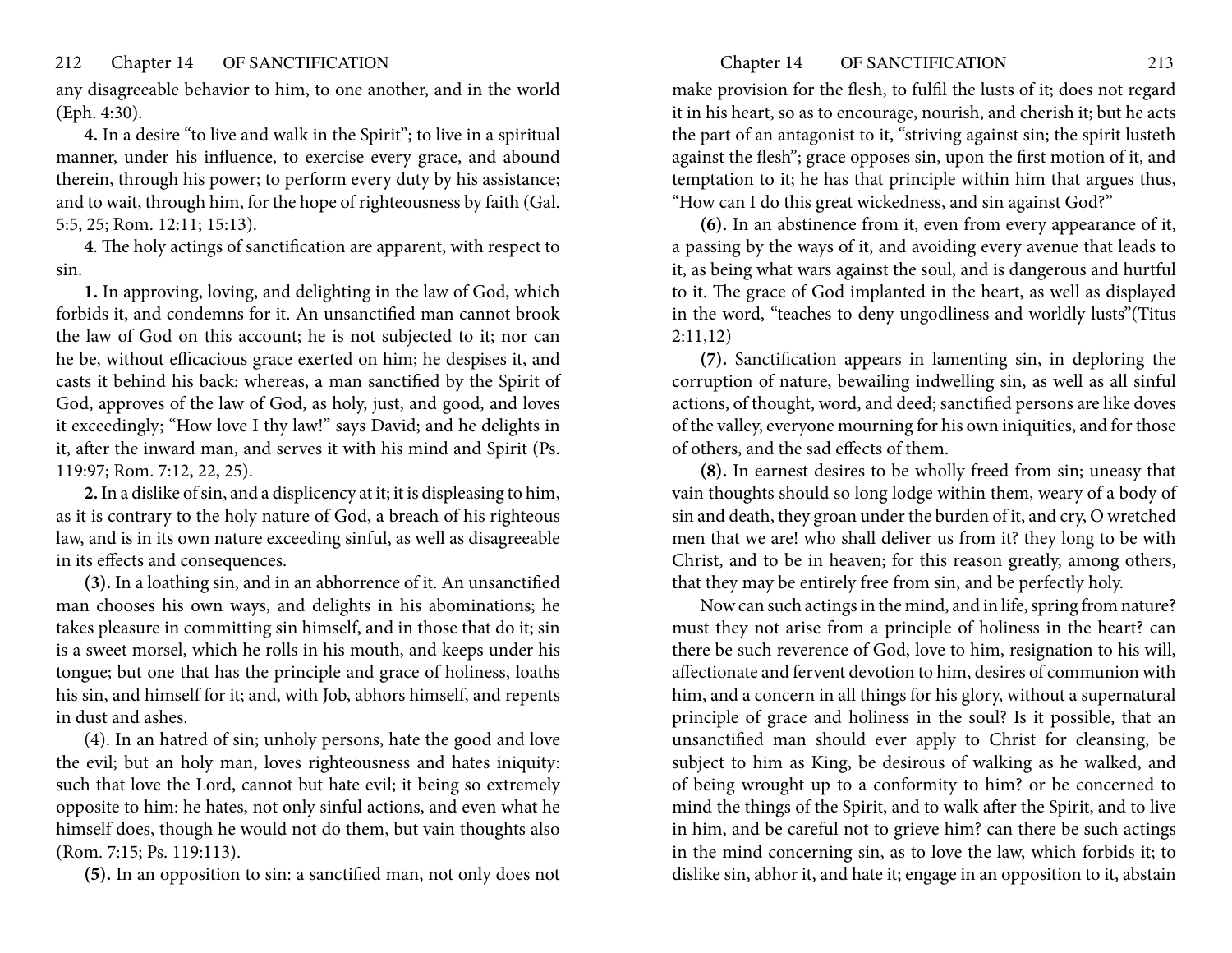from it, lament it, and earnestly desire to be rid of it; can these be the produce of nature? or be without being internally sanctified by the Spirit of God?

*Secondly,* the subjects of sanctification are next to be inquired into; who they are that are sanctified, and what of them.

*First,* who are sanctified? not all men; all men are unholy, and need sanctification; but all are not made holy; some are filthy, and remain filthy still.

**1.** They are the elect of God; and all of them, whom God chose in eternity, he sanctifies in time; those who are a chosen generation, become an holy people; whom God chose, he chose to holiness, as an end which is always answered, and he chose them through sanctification, as a means in order to a further end, salvation; conformity to the image of the Son of God, in which sanctification lies, is what the chosen are predestinated unto; and, in consequence of their predestination, are made partakers of it. Faith, which is a part of sanctification, flows from electing grace, and is insured by it; as many as are ordained to eternal life believe, and are everlastingly glorified, which is their perfect sanctification.

**2.** They are the redeemed ones; the subjects of election, redemption, and sanctification, are the same persons. In order, they are first chosen, then redeemed, and then sanctified; those who are chosen by the Father, and redeemed by the Son, are sanctified by the Spirit. One end of Christ's redemption of them, was to sanctify and purify them, a peculiar people to himself, zealous of good works; and that they being dead to sin, and that to them, through his sacrifice for sin, they might live unto righteousness; hence of the same persons it is said, "They shall call them the holy people, the redeemed of the Lord!" (Isa. 62:12).

*Secondly,* what of those persons is sanctified? The whole of them; "The God of peace sanctify you wholly"; that is, as next explained, in soul, body, and spirit (1 Thess. 5:23).

**1.** The soul, or spirit, is the principal seat, or subject of sanctification, in all the powers and faculties of it; "Be renewed in the spirit of your minds" (Eph. 4:23). It is the heart into which the fear of God is put, and which is circumcised to love the Lord, and

which is purified by faith: it is the understanding that is enlightened, to discern holy and spiritual things; and so to mind them, approve of them, and gaze at them, with wonder and delight: the will is bowed to the will of God, and made willing in the day of his power, to serve him, as well as to be saved by him; and which is resigned to all the dispensations of divine providence: the affections are made spiritual, holy, and heavenly; from whence springs a cheerful obedience to the commands of God and Christ: and the mind and conscience, which were defiled with sin, are purged from dead works to serve the living God.

**2.** The body also is influenced by sanctifying grace. As, though the heart is the principal seat of sin, out of which all manner of wickedness flows, and spreads itself, not only over the powers and faculties of the soul, but also over the members of the body; so that there is no part nor place clean: thus, though the soul is the principal seat of sanctification, yet it diffuses its influence, as over all the powers of the soul, so over all the members of the body; its sensual appetite and carnal lusts are checked and restrained by sanctifying grace; so that sin reigns not in our mortal bodies, as to obey the lusts thereof, and to yield our members, as instruments of unrighteousness, unto sin (Rom. 6:12,13)

*Thirdly,* the causes of sanctification, by whom it is effected, from whence it springs, and by what means it is carried on, and at last finished.

**1.** The efficient cause is God, Father, Son, and Spirit. Sometimes it is ascribed to the Father, the God of all grace, who will make us perfect, perfectly holy; the very God of peace, with whom we have peace, through Christ, will sanctify us wholly; the Father, on whom we call, the Father of Christ, and of us, says, "Be ye holy, as I am holy", and who only can make us so (1 Pet. 1:15, 16; 5:10; 1 Thess. 5:23). And Christ is not only our sanctification, but our sanctifier; "He that sanctifieth" is Christ, "and they who are sanctified" are his chosen and redeemed ones; and these "are all of one" (Heb. 2:11), of one and of the same nature; he partakes of their nature, and they are made partakers of his; all that holiness which they have, they have from him; from that fulness of it which is in him. Though this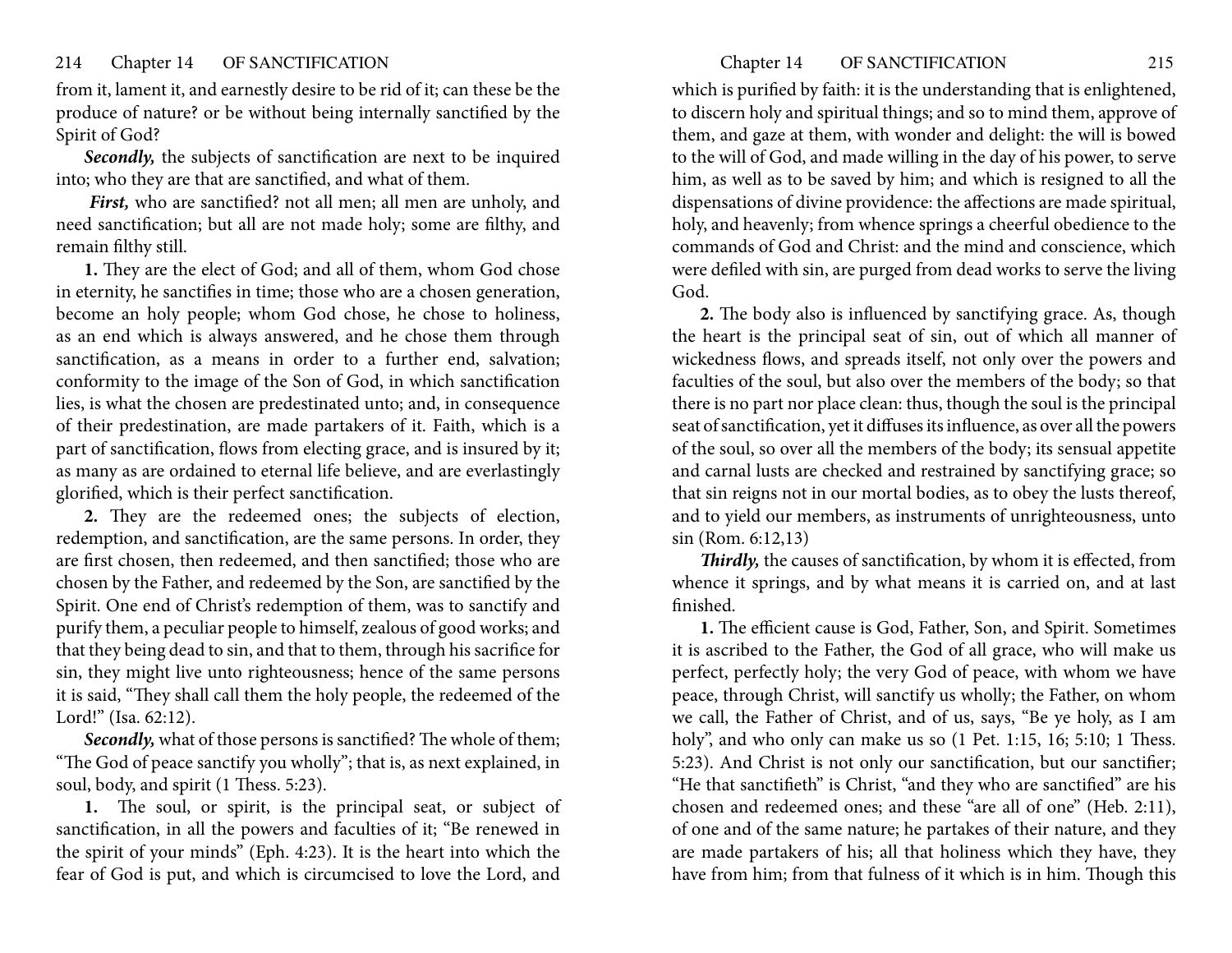## 216 Chapter 14 OF SANCTIFICATION Chapter 14 OF SANCTIFICATION 217

work of sanctification is more commonly ascribed to the Holy Spirit, who is therefore called, "the Spirit of holiness"; not only from his own nature, but from his being the author of holiness in the hearts of God's people, and which is therefore called, "the sanctification of the Spirit"; it is he that begins, and carries on, and finishes this work; every grace is from him, faith, hope, and love, and every other; and which are supported and maintained, and drawn forth into exercise, and brought to perfection by him.

**2.** The moving cause, is the grace and good will of God; the same grace which moved God to choose any to holiness, moves him to work it in them: the same grace which moved him to send his Son into the world to redeem men, moves him to send his Spirit into their hearts to sanctify them: the same great love, and abundant mercy, that moves him to regenerate and quicken them, moves him to sanctify them: as of his own good will he begets them again, it is of his own good will that he sanctifies them; "This is the will of God", not only his will of precept, and his approving will; but the purpose and counsel of his will, what flows from his sovereign will; "Even your sanctification" (1 Thess. 4:3). The state and condition of the people of God, before their sanctification, clearly shows that it must arise, not from any merit or motive in them; but from the free favour and good will of God (1 Cor. 6:9-11).

**3.** The instrumental cause, or means, is the word of God; both the written word, the scriptures, which are holy scriptures; the author holy, the matter holy, and, when attended with a divine power and influence, are the means of making men holy, and of fitting and furnishing them for every good work; and also the word preached, when accompanied with the same power; "Faith comes by hearing", and is increased thereby; the doctrines of the gospel are according to godliness; and with a divine blessing, influence both the heart and life to godliness and holiness; the ordinances are made and continued, for the perfecting of the saints, for the carrying on, and perfecting the work of holiness in them; and various providences of God, even afflictive ones, are designed of God, and are means, in his hand, of making his people more and more "partakers of his holiness" (Heb. 12:10), of this use afflictions were to holy David (Ps. 119:67, 71).

Fourthly, the adjuncts or properties of sanctification.

 **1***st,* it is imperfect in the present state, though it will most certainly be made perfect; where the work is begun it will be performed: sanctification in Christ is perfect, but sanctification in the saints themselves is imperfect; it is perfect with respect to parts, but not with respect to degrees. Sanctification, as a principle, which is the new creature, or new man, has all his parts; though these are not grown up to the measure of the fullness of the stature of Christ, as they will do; where there is one grace, there is every grace, though none perfect; there is a comparative perfection in the saints, when compared with what they themselves once were, and others are; and when compared even with other saints, for one saint may have a greater degree of grace and holiness than another; "let us therefore, as many as be perfect"; and yet the greatest of those was not absolutely perfect, even the apostle himself, who so said (Phil. 3:12, 17), all the saints may be said to be perfect, as perfection denotes sincerity and truth; so their faith, though imperfect, is unfeigned; their hope is without hypocrisy, and their love without dissimulation; but otherwise sanctification in the best of men is imperfect; this appears,

**1.** From the continual wants of the saints; they are always "poor and needy", as David says of himself; which could not be true of him as to things temporal, but as to things spiritual: the best of saints continually stand in need of more grace to oppose sin, resist temptations, perform duty, and persevere in faith and holiness; the grace of God is sufficient for them, but then that must be daily communicated to them; God has promised to supply, and he does supply all their need, as it returns upon them; but then it cannot be said that they are "perfect and entire, wanting nothing"; since they are continually in want of more grace.

**2.** This appears from their disclaiming perfection in themselves, and their desires after it. Job, David, the apostle Paul, and others, have in express words declared they were not perfect, nor thought themselves so, but far from it; and yet expressed strong desires after it, which showed they had it not; the apostle Paul has fully set forth both in those words of his, "Not as though I had already attained, either were already perfect" &c.(Phil. 3:12-14).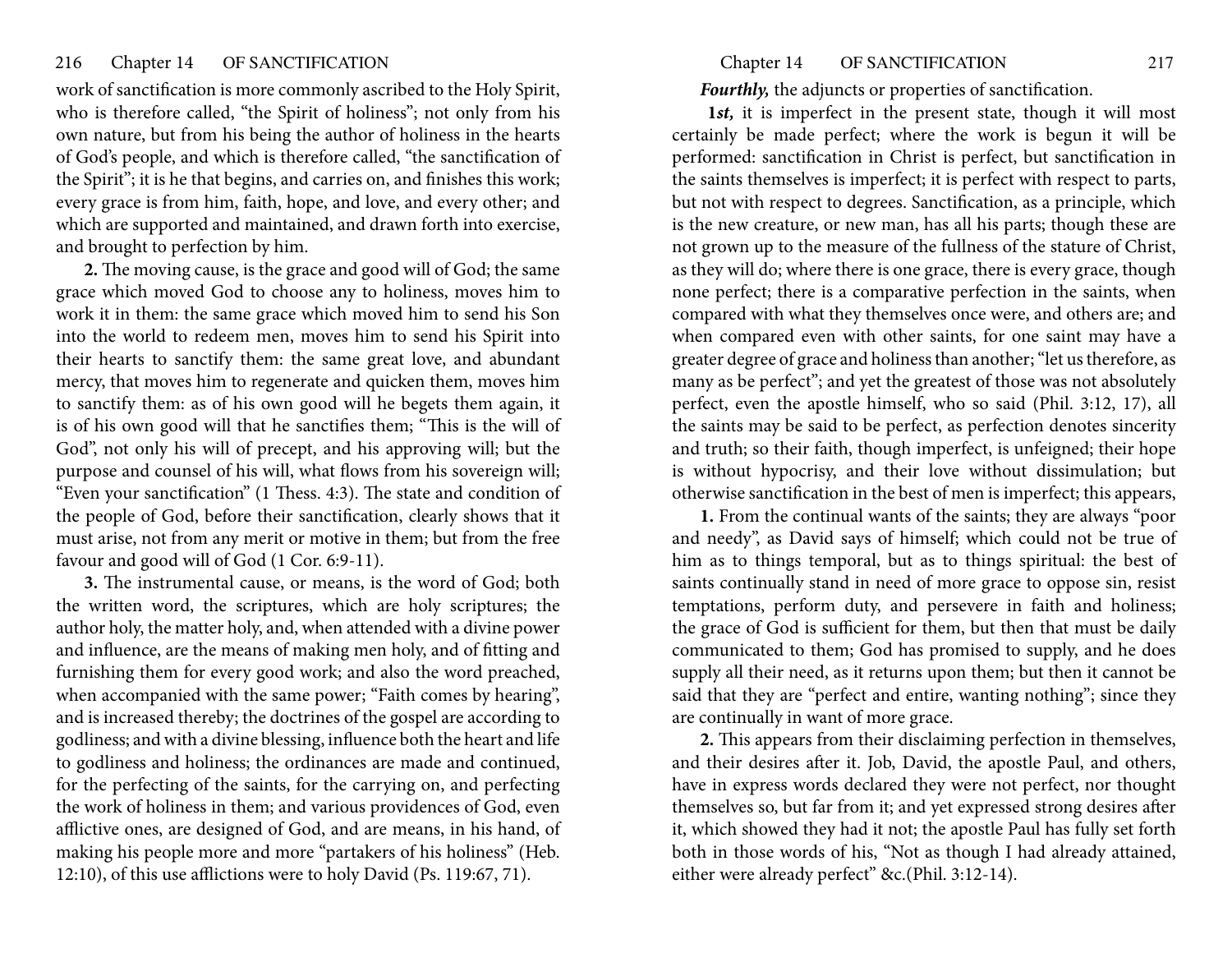## 218 Chapter 14 OF SANCTIFICATION Chapter 14 OF SANCTIFICATION 219

**3.** That sanctification is imperfect, is abundantly manifest from indwelling sin in the saints, and the sad effects of it; the apostle Paul speaks of "sin dwelling in him" (Rom. 7:18, 19), and the apostle John says, "if we say we have no sin, we deceive ourselves" (1 John 1:8), and the experience of the saints in all ages testifies the same: this is clear from their ingenuous confessions of sin, such as made by Jacob, David, Isaiah, Daniel, and others; from their groans and complaints under the weight of sin, as an heavy burden, too heavy to bear; from the continual war in them between flesh and spirit, the law in their members and the law in their minds; from their prayers for the manifestation of the pardon of their sins, and for cleansing from them, and to be kept from the commission of them; from the many slips and falls which the best are subject to in one way or another; and from backwardness to duty, remissness in it, and that coldness and lukewarmness which too often attend it.

**4.** This is also evident from the several parts of sanctification, and the several graces of which it consists, being imperfect. Faith is imperfect; there are deficiencies in faith to be made up; the best of saints have had them, and their failings in the exercise of that grace have been manifest, as in Abraham, Peter, and others; and they have been sensible of their imperfection in it, as the apostles of Christ were when they said, "Lord increase our faith", or "add" to it (Luke 17:5), hope sometimes is so low as that it seems to be "perished from the Lord", and only the mouth is put in the dust with an "if so be there may be hope" (Lam. 3:18, 29). Love, however warm and fervent at first, remits and abates; its ardour is left, though that is not lost; the love of many waxes cold. Spiritual, experimental, sanctified knowledge is but in part, and will remain so until that which is perfect is come.

*Secondly*, though sanctification is imperfect, it is progressive, it is going on gradually till it comes to perfection; this is clear from the characters of the saints, who are first as little children, infants newly born; are in a state of childhood, and by degrees come to be young men, strong and robust, and overcome the evil one, and at length are fathers in Christ (1 John 2:13,14), and from the similies by which the work of grace is illustrated; as that in general by seed sown in

the earth, which springs up first the blade, then the ear, after that the full corn in the ear; and faith in particular by a grain of mustard seed, which when first sown is small, the least of all seeds, but when it grows up, it becomes greater than all herbs, and shoots out great branches (Mark 4:28, 31, 32), so spiritual light and knowledge at first is very dim and obscure, like the sight that the man had whose eyes Christ opened; first he saw men like trees walking, and after that all things clearly; so the path of the just is as the shining light, that shineth more and more unto the perfect day (Mark 8:23; Prov. 4:18), there is such a thing as growing in grace, in the grace of faith, and abounding in hope and love, and increasing in the knowledge of divine things which there would be no room for, if sanctification was perfect. Yet,

2d3. Thirdly, though it is imperfect, it will certainly be perfected; grace in the soul is a well of living water, springing up unto everlasting life; it is always running to, and will issue in eternal life: it is certain, from election and redemption, the ends whereof would not be answered, if this was not completed; and from its being the work of the Holy Spirit, who having begun it, will finish it; he is a rock, and his work is perfect; having undertook it, he will not leave it till it is done; and when he works, none can let; he will perfect that which concerneth his saints, and will fulfil the good pleasure of his will in them, and the work of faith, with power.

Fourthly, sanctification is absolutely "necessary" to salvation. It is necessary for many things; it is necessary to the saints, as an evidence of their election and redemption; this is the closing work of grace, and is the evidence of all that goes before. It is necessary to church fellowship, to the communion of saints in a social manner. Members of churches are described as holy brethren, saints, and faithful in Christ Jesus, and none are meet to be admitted among them but such who are so; for "what fellowship hath righteousness with unrighteousness?" &c. (2 Cor. 6:14- 16). Sanctification is necessary as a meetness for heaven; for the inheritance of the saints in light; without regeneration, in which sanctification is begun, no man shall see, nor enter, into the kingdom of God. It is absolutely necessary for the beatific vision of God in a future state; "Without holiness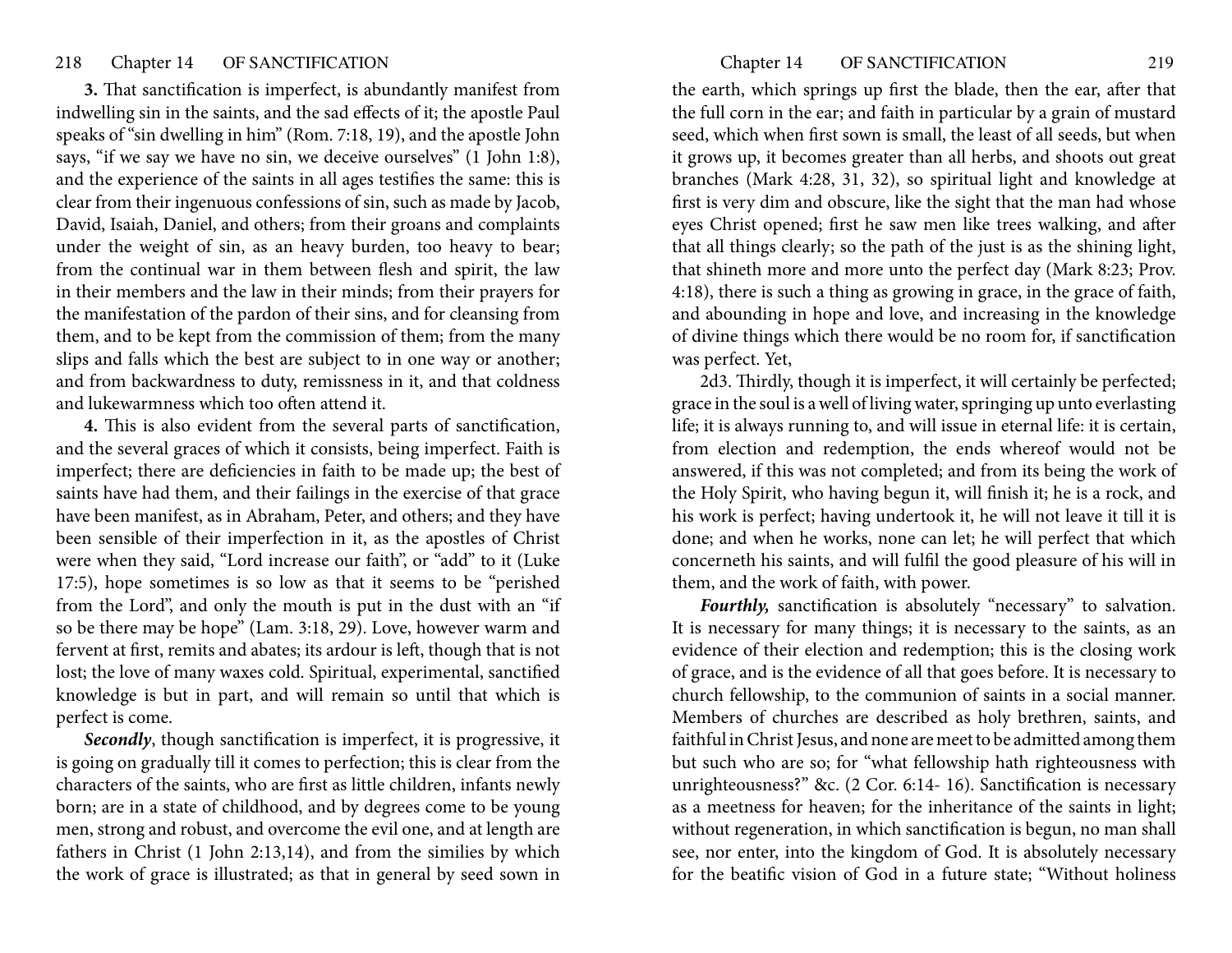220 Chapter 15 OF THE PERSEVERANCE OF THE SAINTS Chapter 15 OF THE PERSEVERANCE OF THE SAINTS 221 no man shall see the Lord"; but being possessed of that, shall see him, and enjoy uninterrupted communion with him for ever (Heb. 12:14; Matthew 5:8; Ps. 17:15). To say no more, it is necessary for the work of heaven, which is singing songs of praise, songs of electing, redeeming, regenerating, calling, and persevering grace; how can unholy persons join with the saints in such work and service as this? yea, it would be irksome and disagreeable to themselves, could they be admitted to it, and were capable of it; neither of which can be allowed.

### **Chapter 15**

### **OF THE PERSEVERANCE OF THE SAINTS**

The doctrine of the saints' final perseverance in grace to glory is next to be considered; which is, that those who are truly regenerated, effectually called, and really converted, and internally sanctified by the Spirit and grace of God, shall persevere in grace to the end, and shall be everlastingly saved; or shall never finally and totally fall, so as to perish everlastingly. This truth may be confirmed,

**1.** From various passages of scripture, which clearly hold it forth and assert it; it is written as with a sunbeam in the sacred writings; to give the whole pass of the proof of it, which they will admit, would be to transcribe great part of the Bible. I shall only therefore select some passages, both out of the Old and New Testament, which fully express it. And shall begin,

*First,* with Job 17:9. "The righteous also shall hold on his way; and he that hath clean hands shall be stronger and stronger". By the righteous man is meant one that is made truly righteous, by the righteousness of Christ imputed to him, and which he receives by faith; in consequence of which he lives soberly and righteously: and by his way is meant, Christ "the way"; in whom he walks as he has received him, as the Lord his Righteousness. And it is promised, he "shall hold on" in this his way; which is opposed to going back, turning aside, and standing still; if he went back, or apostatized, or turned either to the right hand or the left, or was at a full stop, he could not be said to go on; and if he goes on he must persevere; and though he meets with discouragement in the way, from sin, and

Satan, and the world, yet he goes on; and though he may slip, and slide, and stumble, and even fall; yet as the traveller, when this is his case, gets up again and pursues his journey; so the believer rises again in the strength of Christ, in whom he walks, and in the exercise of faith and repentance; and still goes on his way, rejoicing in Christ his righteousness and strength; and to which his going on is owing, and not to his own conduct, power, and strength. As "hands" are an emblem of action, by "clean hands" are meant, a holy, upright walk and conversation, arising from an inward principle of grace in the heart; as appears by comparing Psalm 15:1, 2 with Psalm 24:3, 4 and such a man who walks uprightly, and works righteousness, though he may have but little strength, yet he has some, which is here supposed; and as he wants more, to resist temptations, oppose corruption, exercise grace, and perform duty, he shall have more, be stronger and stronger, as here promised; God will, and does, "give power to the faint, and to them that have no might he increaseth strength, and renews their strength, so that they shall run and not be weary, and they shall walk and not faint", and consequently persevere to the end; yea, the "way" of the Lord itself is "strength" unto them; as they walk in it, they become stronger and stronger, and go "from strength to strength", till they appear before God in Zion above (Isa. 40:29, 31; Prov. 10:29; Ps. 84:5-7). Now if the righteous shall hold on his way, he must persevere; and if the good man shall be stronger and stronger, he must endure to the end, and be saved; or otherwise, he would become weaker and weaker, until he had no strength at all; and then how would this promise be fulfilled?

*Secondly*, another passage of scripture, proving the saints final perseverance, is in Psalm 94:14. "For the Lord will not cast off his people", &c. the Lord's people are his special and peculiar people, whom he has loved, chosen, redeemed, and called, his "foreknown people"; these he never casts off, casts out, nor casts away (Rom. 11:2), though he may seem to do so; and they may think he has, when he does not immediately arise for their help in distress; and when he withdraws his presence, or afflicts them, or suffers them to be afflicted by others, which seems to be their case in this Psalm; and for their comfort these words are said; (see Ps. 94:5, 6, 12, 13; 44:9,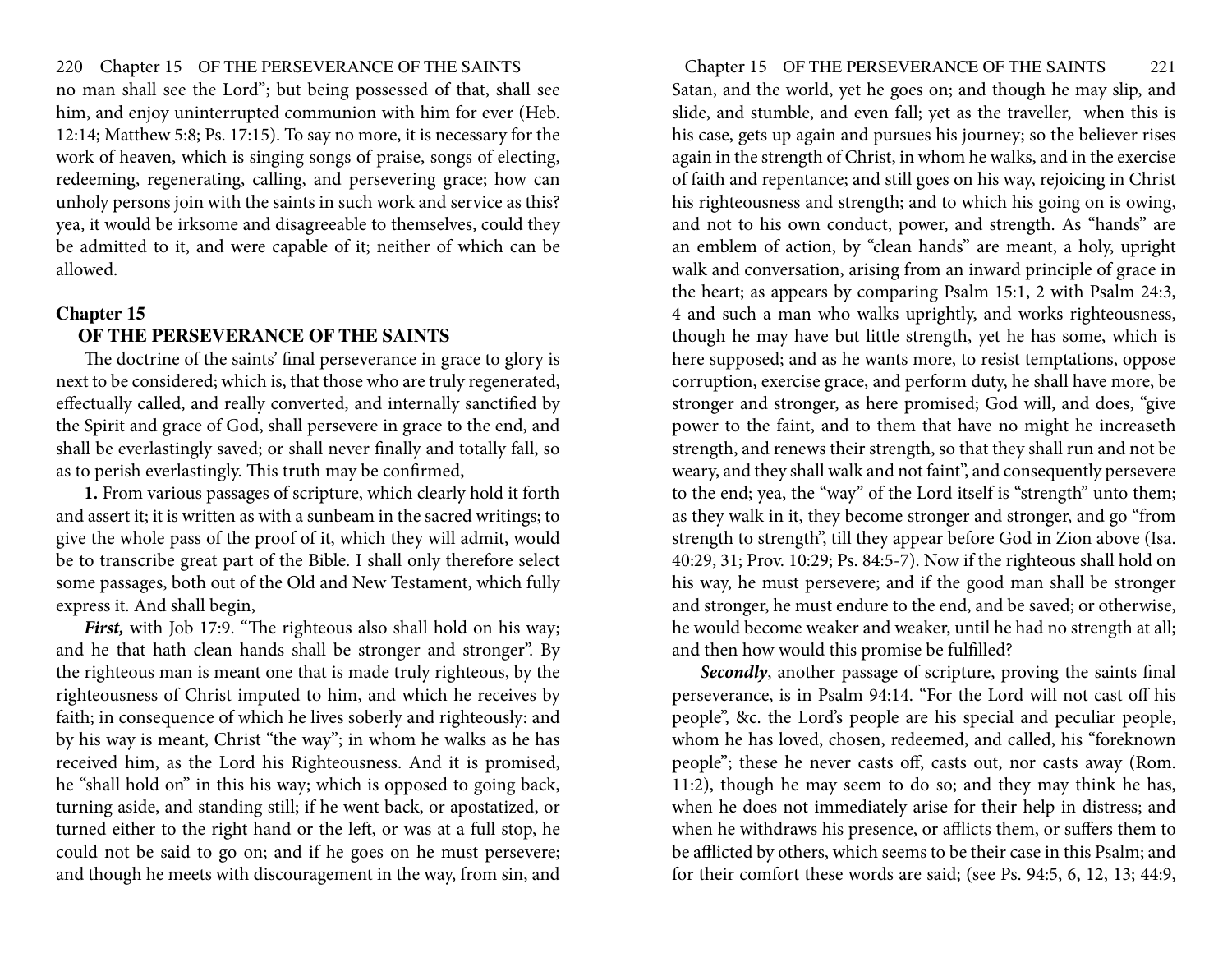222 Chapter 15 OF THE PERSEVERANCE OF THE SAINTS Chapter 15 OF THE PERSEVERANCE OF THE SAINTS 223 23, 24; 88:14) yet, in reality, God does not cast off, at least for ever, as unbelief sometimes suggests; he never casts them off, nor casts them out from being in his sight; for they are engraven on the palms of his hands; nor from being on his heart, for they are set as a seal there; nor from a place in his house, for being sons they always abide there; and whoever casts them off, or casts out their names as evil, he never will; so far from it, that he takes the utmost delight and complacency in them; grants them nearness to himself, and expresses the strongest affection for them, and takes the greatest care of them, even as the apple of his eye: and these are his "inheritance", which he will never "forsake", though he may seem to forsake them for a little while, yet he never does, finally and totally; he has promised he will not, and he is faithful who has promised; he never forsakes their persons, neither in youth nor in old age; nor the work of his hands on them, but fulfils the good pleasure of his goodness in them, and the work of faith with power; and for this reason he will not forsake them, because they are his inheritance, which he has chosen, his jewels, and his peculiar treasure; and therefore will never lose them: if, therefore, he will not cast off his people for ever, nor utterly forsake them, then they shall persevere to the end, and be saved, and not everlastingly perish.

*Thirdly,* this doctrine may be concluded from Psalm 125:1, 2 the persons described are such who "trust in the Lord", and not in the creature, nor in creature services; that trust in him at all times, and for all things; for temporal and spiritual blessings; for grace and glory: these are "like mount Zion", for many things, but especially for its immovableness; for those, like that, cannot be removed; not from the love of God, in which they are rooted and grounded; nor from the covenant of grace, which is as immovable as hills and mountains, yea, more so; they may be removed, but that cannot be removed; nor the Lord's covenant people out of it; nor out of the hands of Christ, out of whose hands none can pluck; nor off of him, the foundation, on which they are laid, which is a sure and everlasting one; nor out of a state of grace, in which they stand; neither of sanctification, which is connected with life everlasting; nor of justification, for those who have passed from death to life, shall never enter into condemnation. These, like mount Zion, abide for ever; they abide on the heart of

God, in the hands of Christ, on him the sure foundation laid in Zion; in the house of God, and in the family of his people. And what makes their safety and security appear still the greater, is, that as Jerusalem was encompassed with mountains, which were a natural and strong fortification to it; "so the Lord is round about his people, even for ever"; he surrounds them with his love, encompasses them with his favors, as with a shield, guards them by his special providence, and watches over them night and day, lest any hurt them; and keeps them by his power as in a garrison, through faith unto salvation. And if all these things are true of them, as they most certainly are, then they shall finally persevere in grace, and be eternally saved.

*Fourthly,* this truth will receive further proof from Jeremiah 32:40. "And I will make an everlasting covenant with them", &c. In which words are more proofs than one of the saints final perseverance. This may be concluded,

**l.** From the perpetuity of the covenant made with them; which is not a covenant of works, promising life on doing; then their perseverance would be precarious; but of grace, sovereign and free; and so is a better covenant, and established on better promises, which are absolute and unconditional, not depending on anything to be performed by them; but which runs thus, "I will", and "they shall"; a covenant "ordered in all things", not one thing wanting in it, conducive to the welfare and happiness of the saints; in all spiritual blessings, for time and eternity, in both grace and glory, which are eternally secured in it, and therefore said to be sure; its blessings are the sure mercies of David; its promises yea and amen, in Christ; and the whole is ratified and confirmed by the blood of Christ, and sure to all the spiritual seed, to all interested in it; a covenant not made with them as considered by themselves, but with Christ, as their head, and with them in him; and it is kept, and stands fast with him for evermore. It is an everlasting covenant, flows from everlasting love, and founded on an everlasting purpose; consists of promises, which God, that cannot lie, made before the world began; and of grace, and blessings of grace, given in Christ so early, who was set up as the Mediator of it from everlasting, from the beginning, or ever the earth was; and the covenant ones, with all their grace, were put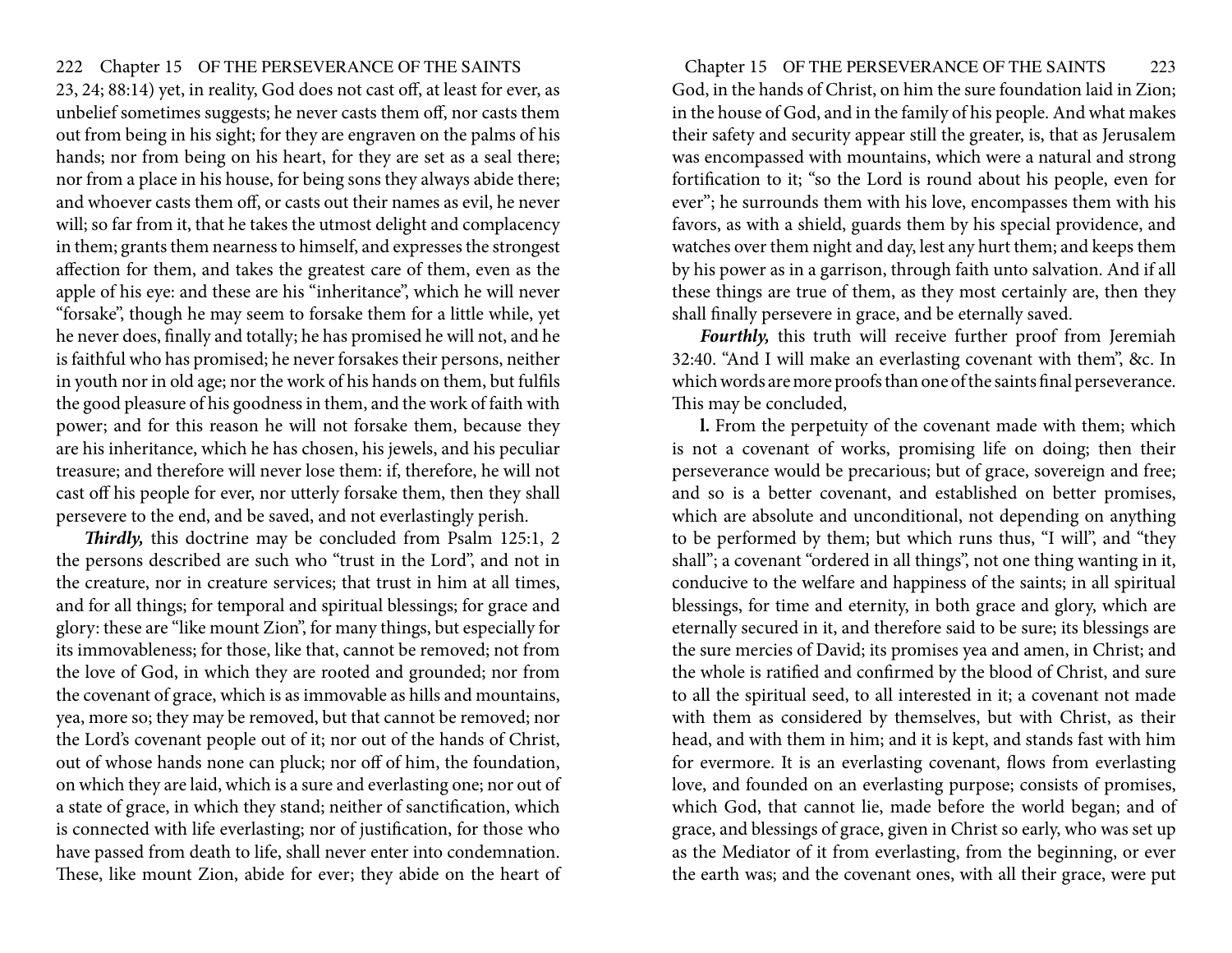224 Chapter 15 OF THE PERSEVERANCE OF THE SAINTS Chapter 15 OF THE PERSEVERANCE OF THE SAINTS 225

into his hands; all which show the certainty of their perseverance; for as God knew so early, when he took them into covenant, and provided for them, what they would be, even transgressors from the womb, and do as evil as they could; and yet this hindered not his taking them into covenant; then it may be depended upon, that none of these things shall ever throw them out of it, for it abides to everlasting; God that made it, has commanded it for ever; he will never break it; it shall never be antiquated and made void, by another covenant succeeding it; its blessings are irreversible, and its promises are always fulfilled; its grace is sufficient for the saints under all their temptations, trials, and exercises, to bear them up, and bear them through time to eternity: covenant interest always continues; he that is their covenant God, will be their God and guide even unto death, and through it, to the world beyond the grave; and therefore they shall most certainly persevere, and be saved.

**2.** This may be confirmed from the promise made in the covenant, that God will "not turn away from them to do them good!" he may withdraw his gracious presence, and return again, which shows that he does not turn away from them for ever; he never turns from his affections to them, which are unalterably fixed on them; nor from his kind purposes concerning them; for he is in one mind, and none can turn him: nor from his gracious promises to them; for he is not a man, that he should lie or repent; but what he has said, he will do, and not alter the thing that is gone out of his lips: nor from his gifts bestowed on them, which are without repentance, and which he never revokes, or calls in again: and he continues to do them good, both in things temporal and spiritual, as they stand in need of them; he has laid up much good for them in covenant, and in the hands of his Son; and he has bestowed much good upon them, given himself to them to be their portion and exceeding great reward; his Son, and all things with him; the Holy Spirit, and his graces; and continues the supplies of his grace, and carries on his good work in them, and makes all things to work together for their good.

**3.** This is further strengthened by what follows; "I will put my fear in their hearts, that they shall not depart from me"; not that they shall cease to sin; every sin being, in a sense, a departure from

his precepts, and his judgments (Dan. 9:5). Nor that they shall not revolt and backslide from God, to which they are prone; and which backslidings are partial departures from him; but then these do not break the relation between God and them, as of father and children, of husband and wife: and besides, he heals their backslidings, and still loves them freely (Jer. 3:14; Hosea 14:4), but they do not wickedly depart from him; as David says, (Ps. 18:22) purposely, obstinately, and with an evil intent, and finally and totally. They do not depart from the word of faith they have received; this, when it has once a place in their hearts, and becomes the engrafted word, and they have a true experience of, can never be utterly departed from, through the sleight of them who lie in wait to deceive: nor from the worship, ordinances, and people of God; having set their hand to the plough, they neither turn back nor look back, so as entirely to leave the good ways, and good people of God; and this the fear of God, put into their hearts, guards them against, and influences them to the contrary (Neh. 5:15). Now if God will not turn away from his people, and will continue to do them good; if he so influences their hearts with his fear that they shall not depart from him, then they shall certainly persevere to the end, and be saved.

*Fifthly,* another passage of scripture, which clearly expresses this truth, is in John 10:28. "I give unto them eternal life, and they shall never perish, neither shall any man pluck them out of my hand!" These words are spoken of the sheep of Christ, which he has a property in, whom the Father has given to him, and he has laid down his life for; whom he knows and calls by name, and they follow him in paths he directs them to: now to these he gives "eternal life", which he has in his hands, and a right to bestow; and which he does give to all his chosen, redeemed, and called cries; and if he gives them eternal life, they must live for ever, or it would not be an eternal life he gives them; they can never die the second death, or be hurt by it; but must persevere in a life of grace, till they come to a life of glory; and if Christ says, "they shall never perish", who dare say they may or shall perish? though they were lost in Adam, with the rest of mankind, yet they were preserved in Christ, and saved by him, who came to seek and to save that which was lost; and though in their nature state they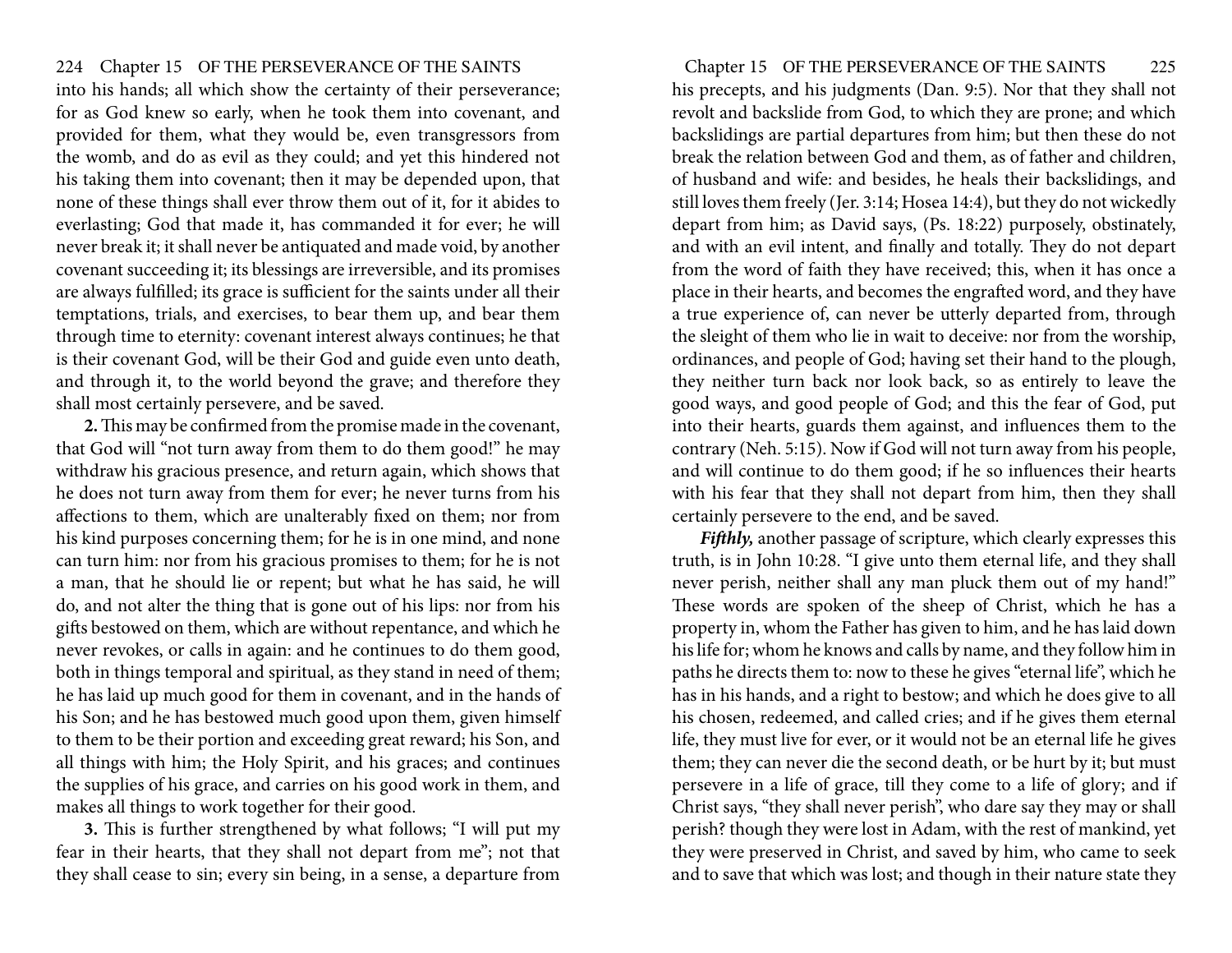226 Chapter 15 OF THE PERSEVERANCE OF THE SAINTS Chapter 15 OF THE PERSEVERANCE OF THE SAINTS 227 seem ready to perish, and see themselves to be in such a condition, and therefore apply to Christ, and say, "Lord, save us, we perish!" yet they never shall really perish; for he is able and willing to save all that come to him; nor will he east out any that are given him, as the sheep in the text are; and though when called by grace, they are liable to many slips and falls; to spiritual decays and declensions; to loss of comfort and peace, and in that sense to perishings (1 Cor. 8:11), and to fears of perishing finally; and to faintings and sinkings of spirit; yet they shall never fail and sink under their burdens, and be lost; and though they die as other men, in which sense the righteous are said to perish (Eccl. 7:15; Isa. 57:1), yet they shall not perish eternally, as the wicked will, who will go into everlasting punishment, when these shall go into eternal life. Besides, they are "in the hands" of Christ, and can never be plucked from thence; being put there by his Father, through his act of choosing them in him, as an instance of his love to them, and care of them, and for their security: and which is expressive of their being in his possession, at his dispose, under his guidance, care, and protection, and therefore must be safe; nor is it in the power of any man, either by force to pluck them, or by fraud to draw them out of Christ's hands; not the most violent persecutor, by the most cruel methods he can practice; nor the most cunning and artful false teacher, by all the wiles and sophistry he is master of; nor xiq, "any one", man or devil; Satan, with all his principalities and powers, can never force anyone from Christ; nor with all his stratagems, can draw anyone from him: and if they are in his hands, who is not only the mighty Saviour, and mighty Mediator, who has all power in heaven and in earth, but is the Lord God Almighty; are in his hands, which made the heavens and the earth; and which hold and uphold all things in being, and who is the Governor of the universe; then they shall never totally and finally fall away, or perish everlastingly.

Sixthly, the words of Christ in his prayer to his Father, are another proof of the preservation of his people by him; and of their final perseverance through that (John 17:12). "While I was with them in the world, I kept them in thy name; those that thou gavest me I have kept, and none of them is lost, but the son of perdition,

that the scripture might be fulfilled"; the persons spoken of, though primarily and more immediately the apostles of Christ, yet not they only; they were not the only persons given to Christ out of the world, and who stand opposed to the world, as these do (John 17:6,9), nor are the words spoken of them as apostles, but as given to him by an act of special grace, as united to him, members of him, and believers in him; and as such, preserved by him: and if the preservation of them as such was secured to them, by being thus given to him; why may not the preservation of all other true believers in him be equally as sure and certain? nor is this said of their preservation from a temporal death; and that this might be fulfilled, he requested what he did (John 18:8, 9), but as the other things Christ speaks of, and prays for in this chapter, are all of a spiritual kind; such as sanctification, union, eternal glory; it is most reasonable to suppose, that this was of the same kind. Besides, if preservation from temporal death is meant, the sense would be, "Those that thou gavest me I have kept" from a temporal death, "and none of them is lost" by a temporal death, "but the son of perdition", he is lost by a temporal death: which last was not true; Judas was not, at this time, lost in such sense; he had not yet betrayed Christ, and it was after his condemnation that he went and destroyed himself. To which may be added, that as Christ had kept those that were given him, he prays his Father would keep them in like manner (John 18:11); now if he prayed they might be kept from a temporal death, he was not heard, and yet he is always heard; for as for his disciples, they all died a violent death, suffered martyrdom for his sake; though they were all, in a spiritual sense, preserved to his kingdom and glory, as all true believers will be. Moreover, as it was from evil that he desires his Father would keep them, it was the same which he kept them from, namely, from the "evil" of the world; not from suffering reproaches, afflictions, and persecutions in it; for such he has given all his followers reason to expect; but from sinking under them, and being overcome by them, so as to drop their profession of him; and from the evil one, Satan, under whose influence the world is; and from the evil of sin in the world. The time of Christ keeping those that were given him, "while I was with them in the world"; the expression does not imply, that he was not then in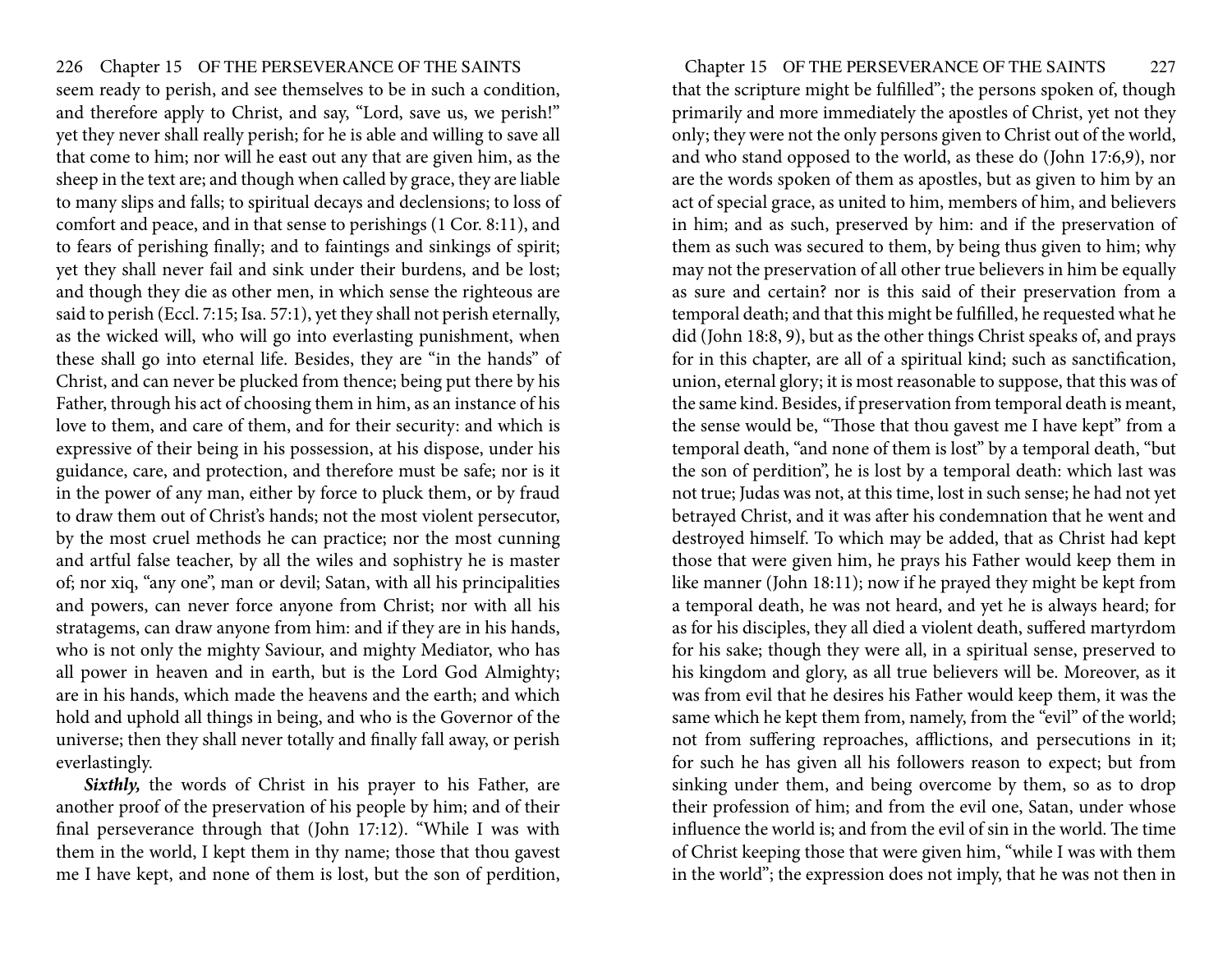the world when he said these words, for he was, though the time of his departure was at hand; nor that he should be no longer with them when removed out of it; for though he would not be with them, as to his bodily presence, yet with respect to his spiritual, powerful, and all preserving presence, he would be with them still, and with all his people, to the end of the world: nor does the expression imply, that Christ's keeping those that were given him was confined to the time he was in the world as to the flesh; for at his death he did not "deliver up the kingdom to the Father", or the care and charge of his elect; this will not be done till his second coming; when he will say, "Lo, I, and the children", even all the children, "thou hast given me"; till then, all the elect remain under the care and keeping of Christ. The manner in which he keeps them is in his Father's "name", in the name of the Majesty of his God; in which he stands and feeds them, as Mediator, through a delegated power and authority committed to him as such; and in his gospel, and the doctrines of it, called his "name" (John 18:6), in the faith of the gospel, and in the profession of it, so as not to relinquish either; and, indeed, so as to be "lost", no, not one of them, that is, to be eternally lost; for it is both his own will, and the will of his Father, that not one of those who truly believe in him, no not the least of them, should ever perish (Matthew 18:14; John 6:39, 40), and whereas it may be said, there is an instance in the text of one that was given to Christ who perished, Judas. The answer is, that though Judas was given to Christ, and chosen by him as an apostle, yet was not given to him by an act of his Father's special grace; nor was he chosen in him, and by him, and united to him, and a member of him, as the rest were; nor does it appear, from all accounts of him, that he ever was a partaker of the true grace of God; and so no instance of the apostasy of a real saint. Judas stands distinguished from the rest of the apostles, in the choice of Christ; "I speak not of you all; I know whom I have chosen", that is, to eternal life; for otherwise, Judas was chosen as an apostle with the rest; "Have I not chosen ye twelve, and one of you is a devil?" (John 13:18; 6:70), and as here, a son of perdition; and was never considered as an object of his, or his Father's love, and so was left to that perdition to which he was appointed, "that the scripture might be fulfilled", which foretold

228 Chapter 15 OF THE PERSEVERANCE OF THE SAINTS Chapter 15 OF THE PERSEVERANCE OF THE SAINTS 229 it; and the particle "but" is not exceptive, but adversative; and does not imply, that he was one of those given to Christ to be kept, but the contrary.

> *Seventhly,* when the apostle says of God (1 Cor. 1:8, 9). "Who shall confirm you to the end, that ye may be blameless in the day of our Lord Jesus Christ; faithful is God", &c. to do it; with other passages of the same kind (1 Cor. 10:13; 1 Thess. 3:13; 5:23, 24; 2 Thess. 3:3). These are so many proofs of the saints final perseverance. The blessing itself promised and assured is confirmation, or establishment, in Christ; in faith in Christ, in the grace of faith, and in the doctrine of faith, and in holiness: the author of it is God; though ministers may be instruments of establishing the saints; God is the efficient: he has promised it; and he, as the God of all grace, is able to do it, and will; "He which establisheth us with you in Christ is God" (2 Cor. 1:21; 1 Pet. 5:10), and the duration of it is to the end; not for a short time, but to the end of life; so that such shall endure to the end, or finally persevere; yea, so confirmed are they, that they shall be "unblameable at", and be "preserved blameless to the coming of our Lord Jesus"; though not in themselves, yet in him, who will then present them to himself glorious, and without spot; and to his Father faultless, before the presence of his glory, with exceeding joy. And to do all this, the faithfulness of God is engaged, which is observed in the several passages; and which faithfulness of his he will never suffer to fail; and therefore the confirmation, and the preservation of the saints to the end, even to the coming of Christ, are sure and certain; and their final perseverance in grace to glory, out of all doubt.

> *Eighthly*, it is said of those who are "elect", and are "begotten again", that they "are kept by the power of God, through faith, unto salvation" (1 Pet. 1:5), they are kept in the love of God, in the covenant of grace, in the hands of Christ, and on his heart; in him, the strong hold, and on him, the foundation; in a state of grace, both of sanctification and of justification; and in the paths of truth and holiness: they are kept from Satan, not from his temptations, but from destruction by him; and from false teachers, and their errors, from being carried away with them, and finally deceived by them: and from sin, not from the indwelling of it in the hearts of believers;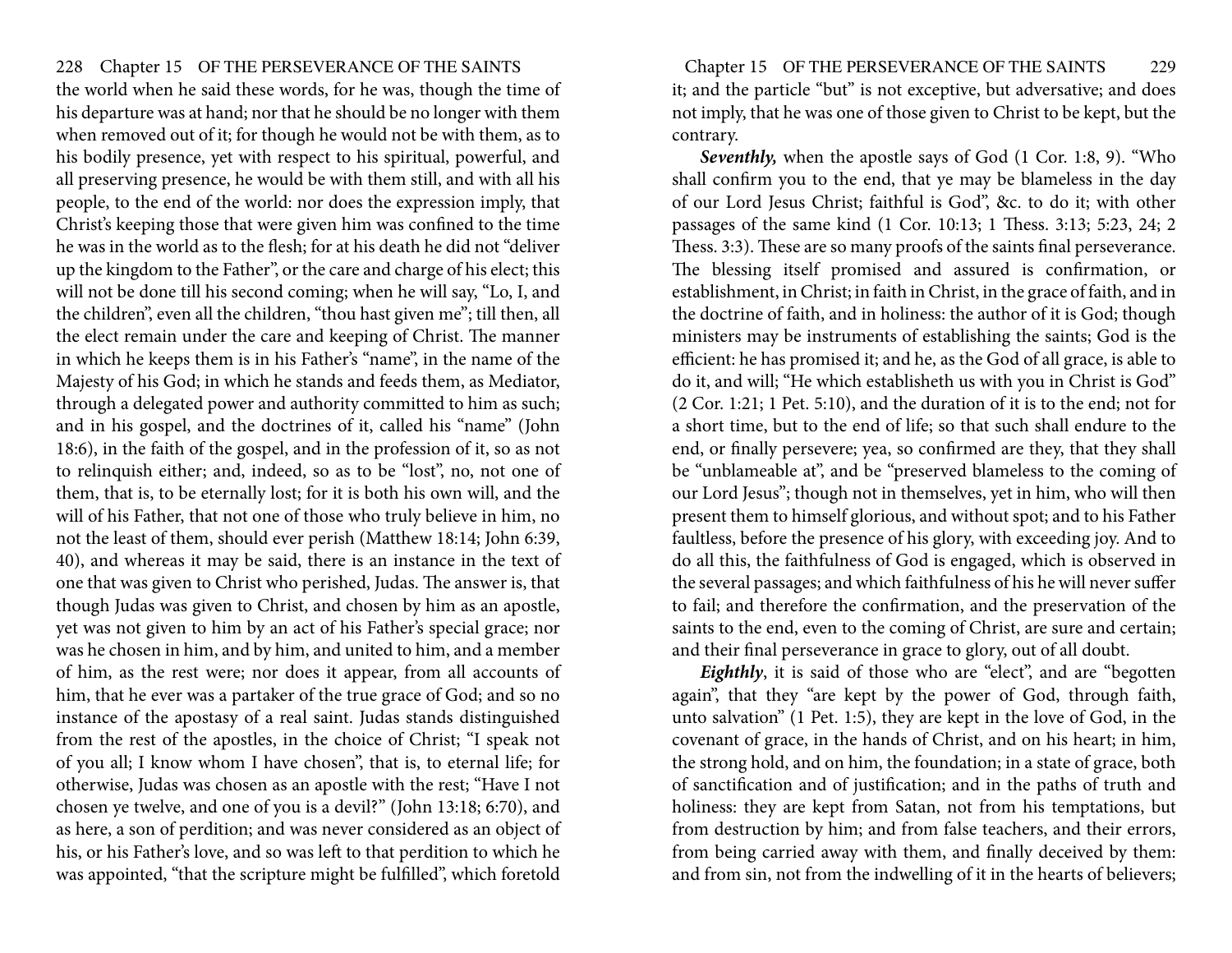230 Chapter 15 OF THE PERSEVERANCE OF THE SAINTS Chapter 15 OF THE PERSEVERANCE OF THE SAINTS 231 nor from all acts of sin in their conversation; but from the dominion, power, and tyranny of it; and from a final and total falling away through it. The means by which they are kept is, "the power of God", which is as a fortress to them, inexpugnable; where they are (|)po'i) po'i)U£VOi, kept, as in a garrison, as the word signifies, and so are safe and secure; there being no might or power of men or devils, that can withstand, break through, or weaken the power of God. Likewise they are kept, "through faith", in the power of God, and in the person and grace of Christ; through faith looking to Christ, living upon him, and leaning on him; through that faith which overcomes the world, and every spiritual enemy; and through the views it has of eternal glory; and so the believer endures, as seeing what is invisible: and what they are kept unto, is "salvation"; the full possession of that salvation which Christ is the author of, and they are heirs of; and which shall be completely enjoyed in a future state; to which, and till they come into it, their perseverance is certain. There are many other passages of scripture, which might be produced in proof of this doctrine; but these are sufficient. I pass on,

**II.** To observe those arguments in proof of the saints final perseverance, taken from various sacred and divine things. As,

*First,* from the perfections of God; whatever is agreeable to them, and made necessary by them, must be true; and whatever is contrary to them, and reflects dishonor on them, must be false. The doctrine of the saints final perseverance is agreeable to, and becomes necessary by them, and therefore must be true; but the contrary to it, that of the apostasy of real saints, so as to perish everlastingly, is repugnant to them, and reflects dishonor on them, and therefore must be false. The perfections of God, which are manifestly displayed in the doctrine of the saints final perseverance, and by which it is confirmed, are the following.

**1.** The immutability of God. God is unchangeable; this is asserted by himself, "I am the Lord; I change not": and he himself drew this inference from it, "Therefore ye sons of Jacob are not consumed"; ye that are Israelites indeed perish not, nor ever shall; and after God himself, we may safely draw the same conclusion: if they are consumed, or perish everlastingly, he must change in his love to

them, which he never does, but rests in it; and in his purposes and designs concerning them. And those whom he has appointed to salvation, he must consign over to damnation; and his promises of grace made to them, and his blessings of grace bestowed on them, must be reversed; and yet he will not alter the thing that is gone out of his lips, nor change his mind; for he is "of one mind, and who can turn him?" The doctrine of the saints final perseverance asserts the unchangeableness of God, and does honour to it; but the contrary doctrine makes him changeable in his nature, will, and grace, and reflects dishonor on him, with whom there is no "variableness nor shadow of turning" (Mai. 3:6; Job 23:13; Jas. 1:17).

**2.** The wisdom of God appears in this doctrine; and whose wisdom is seen in all his works of nature, providence, and grace; and is very conspicuous in the salvation of his people; which it would not be, should they perish. No wise man, who has an end in view, but will devise and make use of proper means; and will, if in his power, make those means effectual to attain the end, or he will not act a wise part. The end which God has in view, and has fixed, with respect to his people, is the salvation of them; and it can never be consistent with his wisdom to appoint insufficient means, or not make those means effectual, which it is in his power to do; which must be the case, if any of those he has appointed to salvation should perish. Now as he has fixed the end, salvation, he has provided his Son to be the author of it, by his obedience, sufferings, and death; and has appointed as means to the enjoyment of this salvation, the sanctification of the Spirit, and the belief of the truth; for which purpose he sends his Spirit to sanctify them, and work faith in them, whereby these means become effectual, and the end is answered; and so the wisdom of God is highly displayed and glorified. But where would be his wisdom to appoint men to salvation, and not save them at last? to send his Son to redeem them, and they be never the better for it? and to send his Spirit into them, to begin a good work of grace, and not finish it? But this is not the case, he has put the work of redemption into the hands of his Son, who has completed it; and assigned the work of sanctification, in its beginning, progress, and issue, to the divine Spirit, who is equal to it, and will perform it: and throughout the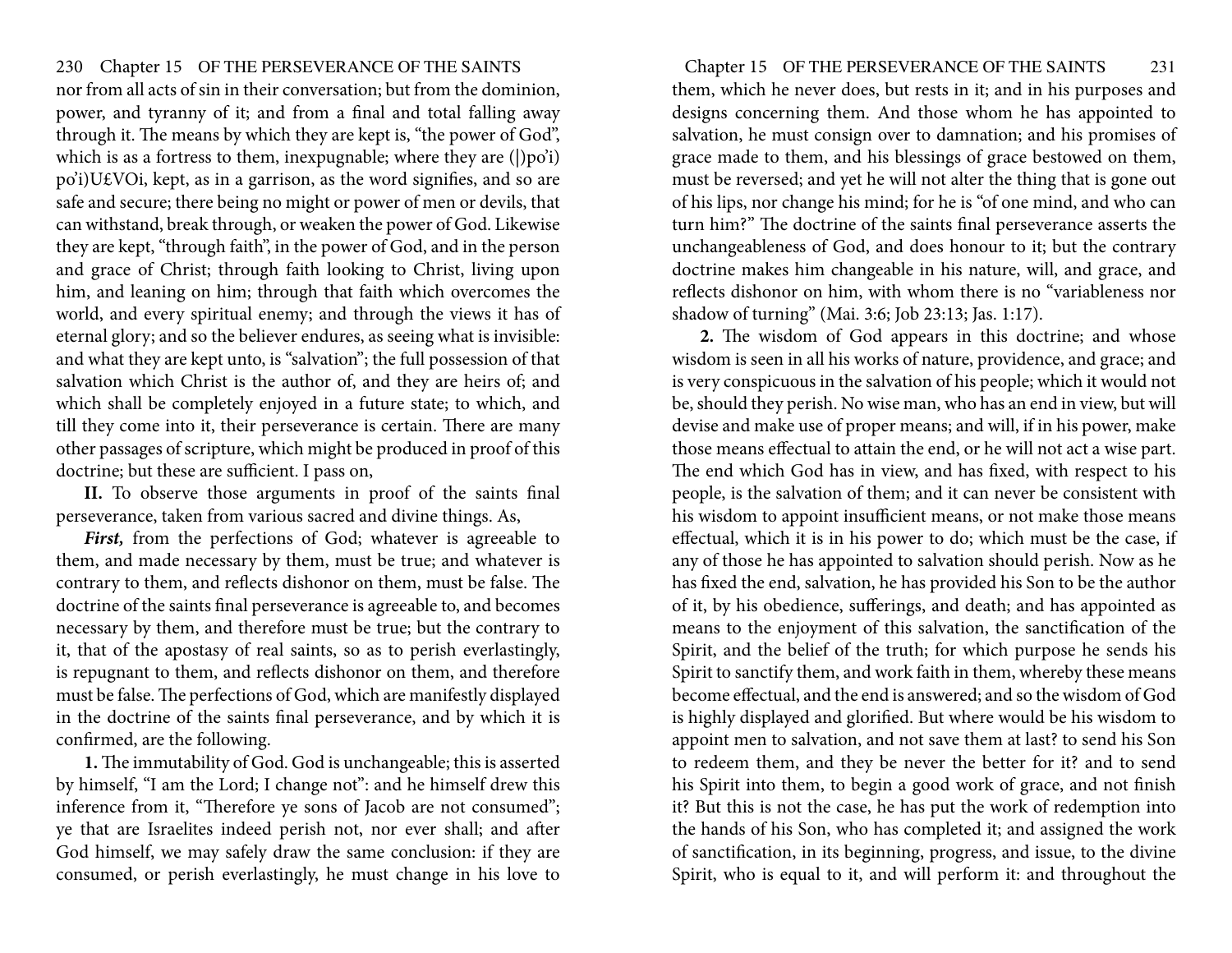232 Chapter 15 OF THE PERSEVERANCE OF THE SAINTS Chapter 15 OF THE PERSEVERANCE OF THE SAINTS 233 whole, God abounds towards his people in all wisdom and prudence.

**3.** The power of God is greatly concerned in this affair. Such who are elect, according to the foreknowledge of God, and are regenerated by his grace, are "kept by his power to salvation", so that they shall never perish, but be everlastingly saved. Not only salvation is appointed as walls and bulwarks to them, which is a sufficient security; but God himself is a wall of fire about them; and no enemy can possibly break through such walls, bulwarks, and fortifications, to destroy them. God is all powerful, his power is irresistible, nothing can withstand it, nor overcome it; nothing in earth and hell is a match for it. And this power of his can never be weakened, nor his hand shortened, that he cannot save; which must be the case, if any of those kept by his power perish.

**4.** The goodness, grace, and mercy of God, confirm this truth. "The mercy of God is from everlasting to everlasting, upon them that fear him"; which it would not be, should any of those that truly fear him perish; "His compassions fail not"; which they would, should any of his be consumed; but because of his tender mercies they are not consumed: nor can it be thought that that God, who is "gracious and merciful, abundant in goodness and truth"; who has, of his "abundant mercy, begotten again his elect"; and because he is "rich in mercy", and for his "great love" to them, has "quickened" them when "dead in trespasses and sins"; will, after all this, suffer them to fall, so as to perish everlastingly; no, "the Lord will perfect that which concerneth" them, his work of grace upon them, and the whole salvation of them: the reason is, "Thy mercy, O Lord, endures for ever!" and then follows a prayer of faith; "Forsake not the work of thine own hands!" which God never will (Ps. 138:8).

**5.** The justice of God makes the perseverance of the saints necessary. God is righteous in all his ways and works, and so in the work of salvation. He is a just God, and a Saviour; his justice is, and must be glorified, in the salvation of men, as the other attributes of his and it is through Christ's making satisfaction for sin, and bringing in everlasting righteousness. And can it be imagined, that God should accept of the righteousness of his Son, and express a well pleasedness in it, because by it his law is magnified and made

honourable; that he should impute it to his people, and give them faith to receive it, and plead it as their justifying righteousness; and yet, after all, suffer them to perish? Nay, where could be his justice, to punish those for whose sins Christ has made satisfaction, and God himself has discharged upon it? It is not consistent with the justice of God to punish sin twice; once in the surety, and again in those he has redeemed; which must be the case, if any for whom Christ suffered should perish eternally; for to perish eternally is the same as to be punished with everlasting destruction.

**6.** The faithfulness of God secures the final perseverance of the saints; God is faithful to his counsels, to his covenant, and to his promises concerning their salvation, and will never suffer his faithfulness to fail; which must fail if they perish. But God is faithful, who has called them by his grace, and will confirm them to the end; will not suffer them to be tempted above what they are able to bear; will establish them, and keep them from evil; and will preserve them blameless to the coming of Christ; faithful is he who has promised, who also will do it.

*Secondly,* the final perseverance of the saints may be concluded from the purposes and decrees of God; which are infrustrable, and are always accomplished; "The Lord of hosts hath purposed, and who shall disannul it?" or make it void, and of no effect? and "his hand is stretched out", to execute his purposes, "and who shall turn it back" from doing the thing he is resolved on? as he has "thought, so shall it come to pass"; and as he has "purposed, it shall stand" (Isa. 14:24, 27), though there may be a thousand devices in the hearts of men and devils, they can never counteract, nor undermine the decrees of God. His "counsel shall stand", every purpose of his, and particularly his "purpose according to election"; which stands not upon the foot of "works", but upon the will "of him that calls", which is unalterable and irreversible. "The election hath obtained", or the elect, in all ages, have obtained righteousness, life, and salvation; it is not possible they should be deceived; nor can any charge be laid against them by law or justice, and therefore must be saved. Election is an ordination of men to eternal life, and therefore they shall never die the second death; it is an appointment of them to salvation, and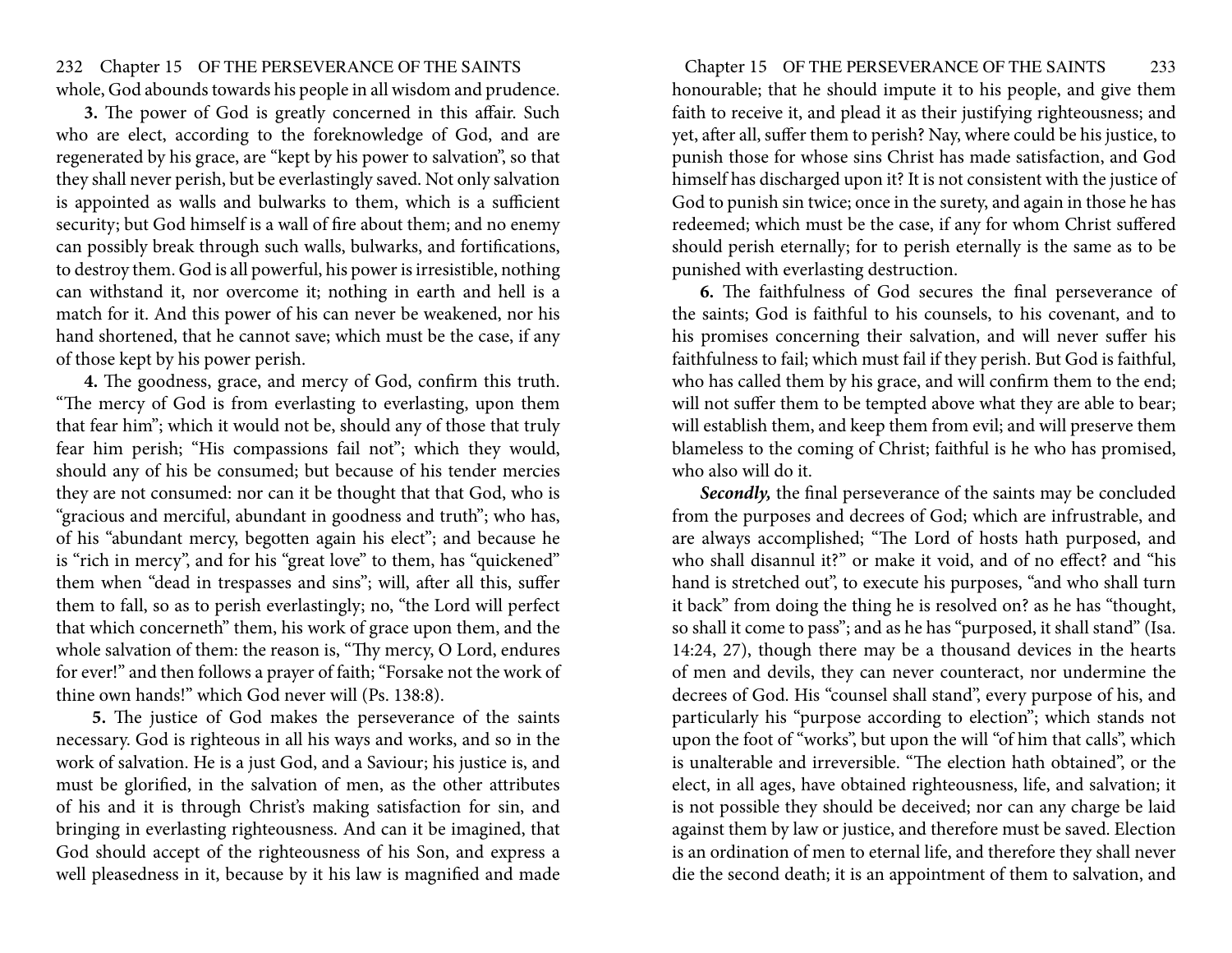234 Chapter 15 OF THE PERSEVERANCE OF THE SAINTS Chapter 15 OF THE PERSEVERANCE OF THE SAINTS 235 therefore they shall be saved; they are chosen to obtain the glory of Christ, through sanctification of the Spirit, and belief of the truth; and accordingly they are sanctified by the Spirit, and do believe in Christ, who is the truth, and shall be glorified; for between their predestination and glorification, there is an inseparable connection; "Whom he did predestinate—them he also glorified" (Rom. 9:12, 13; 11:7; 8:30).

 *Thirdly,* the argument in favour of the saints final perseverance, receives great strength from the promises of God, which are sure, and are all yea and amen in Christ, and are always fulfilled; not one of the good things God has promised has ever failed; and many are his promises, as has been observed, concerning the perseverance of his people; as that they shall hold on their way, and be stronger and stronger; that he will not turn away from them; and they shall never depart from him; with a multitude of others; and, in general, he has promised, he will never leave nor forsake them: and therefore it is impossible they should perish; for then his promises and his faithfulness in them would be of none effect; which ought not to be said.

*Fourthly,* this truth may be further confirmed from the gracious acts of God, flowing from his everlasting and unchangeable love. The love of God to his people is an everlasting love, which it would not be should they perish; for none can perish and remain the objects of his love: but his love always remains, it is never taken away, nor does it ever depart, nor can there be any separation from it; and consequently those interested in it can never be finally and totally lost: and there are many acts of grace arising from this love, which show it; not to take notice of the act of election before observed, which secures their salvation; nor the covenant of grace, from the perpetuity of which this point has been argued; nor the act of putting the elect into Christ's hands, from whence they can never be plucked; there are several others which ascertain the same thing; two or three of which I shall mention.

**1.** The adoption of the children of God into his family; by which he takes them for his sons and daughters; which is a wonderful instance of his love (1 John 3:1), now to this they are predestinated

according to the good pleasure of his will; and this predestination and appointment of them to adoption is his will to adopt them; and his will to adopt them is the adoption of them; this is what is called a putting them among the children (Jer. 3:19), and whom God puts among the children, and accounts as such, it is not in the power of men or devils to put them out; nor can they put out themselves, should they even desire it, or express their contentment to be no longer sons but to be servants; it is impracticable and not to be admitted, as the case of the prodigal shows (Luke 15:19, 21), the blessing is bestowed in the covenant of grace, and is irreversible; Christ by his redemption as made way for the reception of it, which makes his redemption a plenteous one, this with other blessings of grace, being included in it; and to them that receive him, and believe in him, he gives a power to become the sons of God; his Spirit witnesses to theirs that they are so, and by faith it becomes manifest. Now between sonship and heirship there is a close connection: "if a son, no more a servant of sin and Satan, and the world, but an heir of God through Christ; if children, then heirs, heirs of God, and joint heirs with Christ" (Gal. 4:7; Rom. 8:17), and can a child of God become a child of the devil? shall an heir of heaven be seen in the flames of hell? or shall one that is a joint heir with Christ, come short of the incorruptible inheritance? no, that is reserved for them, and they are kept to that by the power of God.

**2.** Justification is another act of God's free grace, and the fruit of his ancient love (Rom. 3:24; 5:17), the sentence is pronounced in the mind of God by himself, and none can reverse it; it is God that justifies, and who shall condemn? such as are justified by him can never come into condemnation and everlastingly perish; otherwise how could he be just, and the justifier of him that believes in Jesus; if, after all, notwithstanding his imputation of the righteousness of his Son to them, and the justification of them by it, and their reception of it by faith, they should be condemned? or how would Christ's righteousness be an everlasting righteousness and answer for his people in a time to come, should they be condemned with the world and excluded from the kingdom of heaven? or how would this righteousness of his be unto justification of life? or what would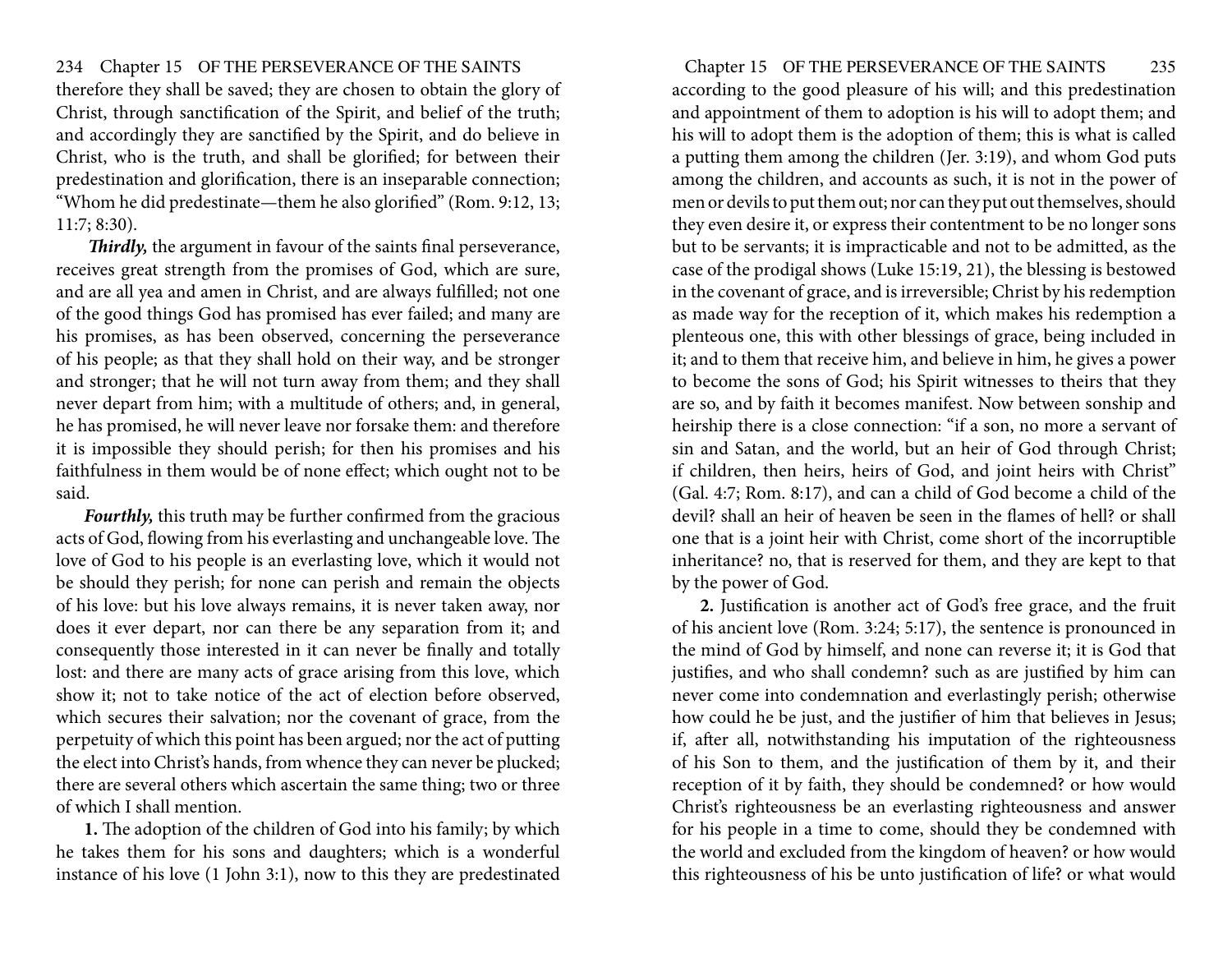236 Chapter 15 OF THE PERSEVERANCE OF THE SAINTS Chapter 15 OF THE PERSEVERANCE OF THE SAINTS 237 signify their being made heirs of eternal life through it? or of what avail would their title to it by it be unto them, if after all they perish eternally? But the connection between justification and glorification is inseparable; "whom he justified them he also glorified" (Rom. 8:30), and most certain it is, that the righteous, who are justified by Christ's righteousness shall go into everlasting life when the wicked will go into eternal punishment (Matthew 25:46).

**3.** Pardon of sin is another act of the riches of divine grace, and flows from unmerited and distinguishing love. Those whom God forgives for Christ's sake, on account of his blood shed for the remission of their sins, and upon the foot of satisfaction made for them by him, he forgives all their iniquities; not one sin is left unforgiven; and if so, how can they be destroyed or perish everlastingly? Is it possible that a man should go to hell with a full and free pardon of all his sins in his hands? Was ever any man executed, having received the king's pardon? and especially can it be thought that any whom the King of kings has pardoned, whose acts can never be made void, should yet suffer everlasting punishment for sin? no, when "the iniquity of Israel shall be sought for, and there shall be none" to be laid to their charge, being cleared of all; and "the sins of Judah, and they shall not be found", nor any bill on account of them be found against them, and that for this reason; "for I will pardon them whom I reserve", that is, for himself; and if reserved for himself, being fully pardoned by his grace, they shall be preserved from everlasting destruction.

*Fifthly,* The saints final perseverance in grace to glory, and security from ruin and destruction, may be concluded from the love of Christ to them, his interest in them, and theirs in him. Christ's love to them was from everlasting, his delights were with those sons of men before the world was, and from it nothing can separate them: "having loved his own, which were in the world, he loves them to the end" (John 13:1), to the end of their lives, and to all eternity; and therefore they can never perish. And they are not only the objects of his love, dear unto him, but they are his care and charge, who are committed to him to be kept by him; and he has undertook the care of them, has eternal life to give them, and does give it to them, and they shall never perish, but have it; yea, they have it already,

a right unto it and earnest of it; and as they are his Father's "gift" to him, to be preserved by him, so they are the "purchase" of his blood, the flock he has purchased with it, and he will not lose one of them; should he, so far his blood would be shed for nought, and his death be in vain. They are "members" of his body, and can never be separated from it; should they, even the least member of them, his body, the church, would not be "the fulness of him that filleth all in all"; if anyone member in a natural body should be wanting, even the least, it would not be a complete body; and this would be the case of Christ's mystical body, should any member in it perish; but as sure as Christ the head lives, so sure shall every member of his body live also, and never die. They are his "children", his spiritual seed and offspring, to whom he stands in the relation of an "everlasting Father"; these are a "seed" that it is promised he shall see and enjoy for ever, and that they shall "endure for ever"; nor shall anyone of them be missing at the great day; but Christ will present them to his Father complete and safe, who gave them to him, saying, "Lo, I, and the children thou hast given me!" They are his "spouse" and bride, whom he has betrothed to himself in lovingkindness, and that for ever, to whom he stands in the relation of an "husband"; and between whom there is a conjugal and indissoluble union; whom he has so loved as to give himself for, to sanctify and cleanse, and make them spotless and glorious in his sight; and after all the cost and pains he has been at to make her so, can it be thought he will suffer this choice one, and beloved spouse of his, or any of them that make up this spiritual body, to perish eternally? They are his "portion, and the lot of his inheritance", his Father has given him, and he is well pleased with; they are his "jewels", and he will never lose any of them; they are a crown of glory, and a royal diadem in his hand; his Hephzibah, in whom he delights; his Beulah, to whom he is married, and he will employ all his power in the preservation and security of them. They are on him the "foundation" laid in Zion, which is sure and everlasting; on which all those who are laid are safe, and from whence they can never be removed by all the winds and waves, storms and tempests, raised by sin, Satan, and the world; they are built upon a rock immovable, against which the gates of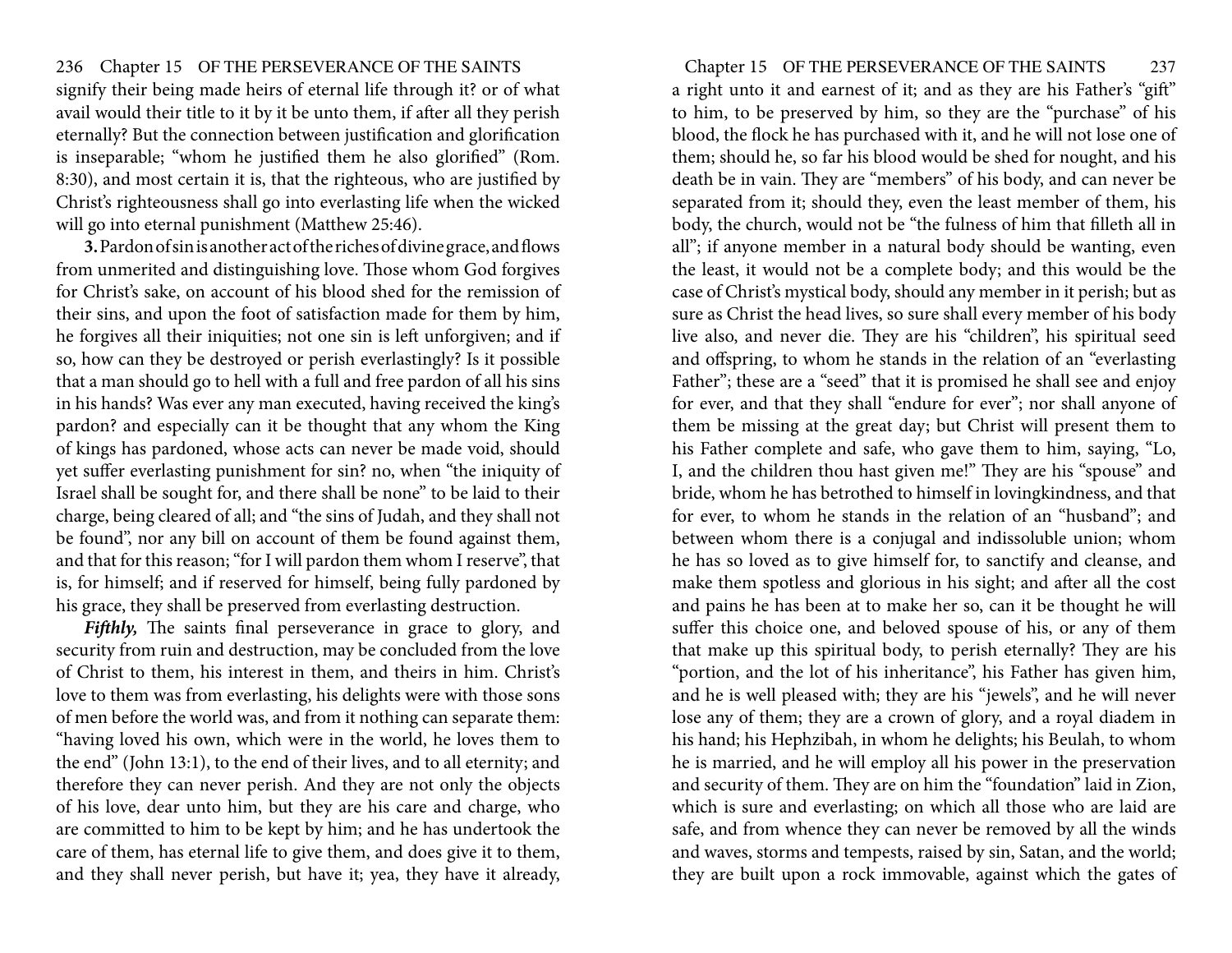238 Chapter 15 OF THE PERSEVERANCE OF THE SAINTS Chapter 15 OF THE PERSEVERANCE OF THE SAINTS 239 hell cannot prevail. They are interested in the intercession of Christ, which is always prevalent; for he is always heard; and he ever lives to make intercession for them; not only for all the necessary supplies of grace, for grace to help them in time of need; but for their eternal glorification (John 17:24). Lastly, Christ is making "preparations" in heaven for them; he is gone beforehand, and entered into heaven as their forerunner, and in their name to take possession for them; he is gone to prepare a place, and fit up mansions of glory for them; and has promised to come and take them to himself, that where he is they may be also (John 14:2, 3). And are these mansions preparing in vain? and shall these seats and dwelling places be empty of those for whom they are designed, or any of them? this would be the case should any perish for whom Christ is gone to prepare a place.

2f. Sixthly, A further proof of this doctrine may be taken from the work of grace, and the nature of it; and from the Spirit's concern in it, as the author of it, in those in whom it is wrought. Grace is an incorruptible seed, that never dies; it always remains, and is the reason why those in whom it is shall not sin unto death, or so sin as to die eternally: it is a well of living water, springing up unto eternal life: grace and glory are inseparably connected; to whom God gives the one, he assuredly gives the other. The several particular graces of which the work consists, are abiding ones, as faith, hope, and love (1 Cor. 13:13). Faith ever remains; it is more precious than gold that perisheth; and for that reason, among others, because it perishes not, when gold does; Christ, who is the author, is the finisher of it; though it may sometimes seem as if it would fill, it shall not fail, through his powerful and prevalent mediation; he that truly believes in Christ, shall be most certainly saved by him, if there is any truth in the gospel of Christ. "Hope", though a lowly grace, is a lively one; however, is always a living one, and is an anchor sure and stedfast; and is of great use to the saint under all his trials and afflictions in life, and will continue with him till death; "For the righteous hath hope in his death"; nor will it ever make ashamed, because it never disappoints, nor is disappointed. Love, though it sometimes waxes cold, and the first love may be left, though not lost; it is of such a nature, that all the floods of afflictions, persecution, and temptations, can never quench.

The church in darkness, and without the presence of Christ, and sight of him, could even then describe him as the Person whom her soul loved. Peter, though he fell so grievously, through the temptations of Satan, yet did not lose his love to Christ; but upon first meeting with him, when asked the question, and that repeated again and again, declared he did love him; yea, he appeals to him, as the omniscient God, that he knew he loved him. The Spirit of God is the author of this work of grace; it is he who begins it, and will perform it, till the day of Christ, and finish what he has begun. He has his residence in the hearts of the Lord's people, and dwells in them, as in his temple; nor does he ever utterly depart from them; he is given to abide with them, and he does. Yea he is given as the earnest and pledge of their glorious inheritance; and having such an earnest, can they doubt, or have any reason to doubt, of their full enjoyment of it, since by him, they are sealed unto the day of redemption? In a word, the glory of the three divine Persons is concerned in the final perseverance of the saints; for should they, or any of them perish, where would be the glory of the Father in choosing them to salvation? and the glory of the Son in redeeming them? and the glory of the Spirit in the sanctification of them? respecting them, their glory would be lost, should they come short of heaven and happiness; but since the doctrine of the saints final perseverance is bound together with this threefold cord, which cannot be broken, the certainty of it may be depended upon. I proceed,

**III.** To answer to, and remove the objections made, to this doctrine.

*First,* from some passages of scripture which may seem to be contrary unto it; or, however, are brought to disprove it.

1. The first passage of scripture, and which is usually set in the front of those that are brought against the saints final perseverance, is Ezekiel 18:24. "But when the righteous turneth away front his righteousness", &c. from whence it is concluded, that a man may be truly just and good, and yet become a very wicked man, and die in his sins, and perish everlastingly.

**(1).** The scope of the chapter should be attended to; which is to vindicate the justice of God in the dispensations of his providence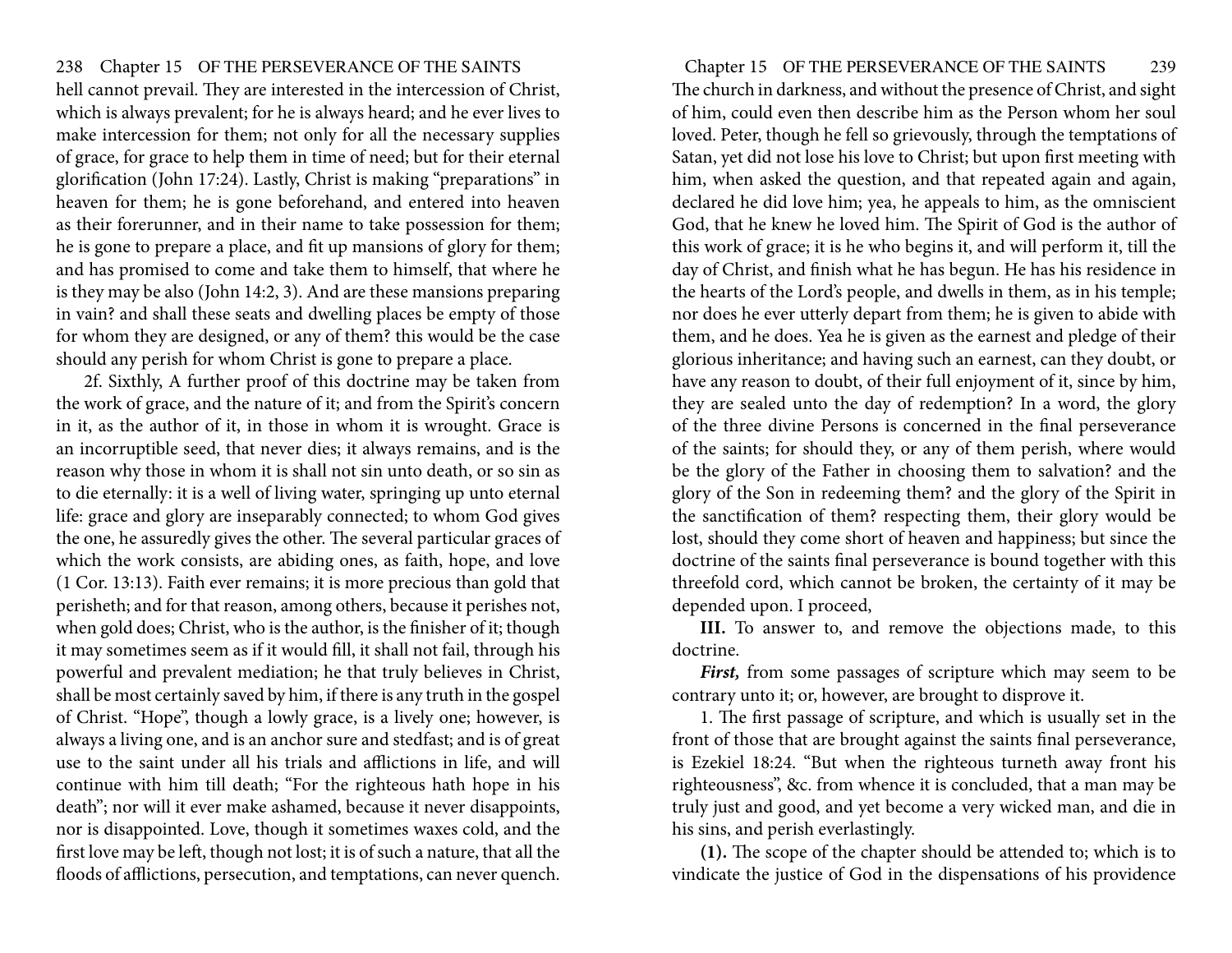240 Chapter 15 OF THE PERSEVERANCE OF THE SAINTS Chapter 15 OF THE PERSEVERANCE OF THE SAINTS 241 towards the people of Israel: they had a proverb much in use among them, "The fathers have eaten sour grapes, and the children's teeth are set on edge": the meaning of which was, their fathers had sinned, and they their children were punished for their sins; upon which they charged the ways of God with inequality and injustice. In answer to which, the Lord says, that whereas all souls were his, as the soul of the father, so the soul of the son, it was the soul that sinned that should die, or be punished with one temporal calamity or another; that if a man was a just man, and behaved well, he should live comfortably and happily in the land; if not, he should die, as to civil enjoyment in it, and be removed from it; for,

**(2).** This chapter, and the context of it, only relate to the land of Israel, and to the house of Israel, the inhabitants of it; who, when first put into the possession of it, had a law given them; and according to their obedience, or disobedience to it, they were to live in the land, or be driven out of it; for they held their tenure by their obedience; if they were willing to serve the Lord, and keep his statutes, and be obedient to them, then they should eat the good of the land and enjoy the benefits of it (Isa. 1:19), but if they were disobedient, they were to be exiled from it, and be captives in another land; which was now their case, and of which they complained. And,

**(3).** By the "righteous man" in the text is not meant one truly righteous; no man is truly righteous by the works of the law in the sight of God, these being imperfect; but he that is made righteous, by the perfect obedience and righteousness of Christ imputed to him, anti received by faith. But there is not a word in the text, nor context, of the obedience and righteousness of Christ, which is an "everlasting righteousness"; from which no man that has it can turn, so as to die and perish eternally; for then it would not be everlasting: nor can a man that has true faith in this righteousness, or that lives by faith upon it, "commit iniquity"; that is, live a sinful course of life, make a trade of sinning, addict himself wholly to it; for such a man is a servant of sin, a slave to it, and of the devil; which can never be said of a truly just and good man; for though there is not a just man that doth good and sinneth not, yet he doth not sin at such a rate as this; the "seed" of grace remains in him, and he cannot sin, as to do "all

the abominations" the wicked man does. Nor can he die spiritually and eternally; the just man lives by faith upon that righteousness by which he becomes just; he lives by the faith of the Son of God; and he that lives and believes in Christ shall never die spiritually; and the righteousness of Christ is upon him, "unto justification of life", and entitles him to eternal life; and therefore he shall never be hurt by the second death; he shall never come into condemnation; but being righteous, shall be "righteous still", and evermore so. But this is to be understood of one that only seemed to be a righteous man, was so in the sight of others, and in his own account, but not really so; one that reckoned himself righteous by his "own righteousness", and "trusted in" that; (Ezek. 33:13) a righteousness that consisted of a few external, moral performances; as appears from Ezekiel 33:5-9 and from such a righteousness, or course of living, a man may turn, and give up himself to all manner of wickedness; and become like the dog and the swine in the proverb; when it would have been better if such a man had not known the way of righteousness, than after to have turned from the holy commandment delivered to him.

**(4).** The death here spoken of, and in other passages in this chapter; as in Ezekiel 33:23, 31, 32 is not an eternal death, or the death of the soul and body in hell; for this was now upon them, of which they were complaining, imagining it was for their fathers sins; but of some severe judgment, or sore calamity, or some great affliction, which is called a "death"; as in Exodus 10:17; 2 Cor. 1:10; 11:23 so here the exile of the Jews from their native country, and captivity in a foreign land, which was a civil death, is here so called; wherefore no argument cast be formed from hence to prove the saints perishing eternally. And,

**(5).** After all the words are only a supposition; "When", or "if, a righteous man, turn from his righteousness"; and a supposition puts nothing in being, proves nothing, is no instance of matter of fact; and all that can be concluded from the whole is, that a just man may sin, and be afflicted for sin, which he may, and yet be everlastingly saved.

**2.** Another passage of scripture brought against the saints final perseverance, and to prove their falling from grace, is the case of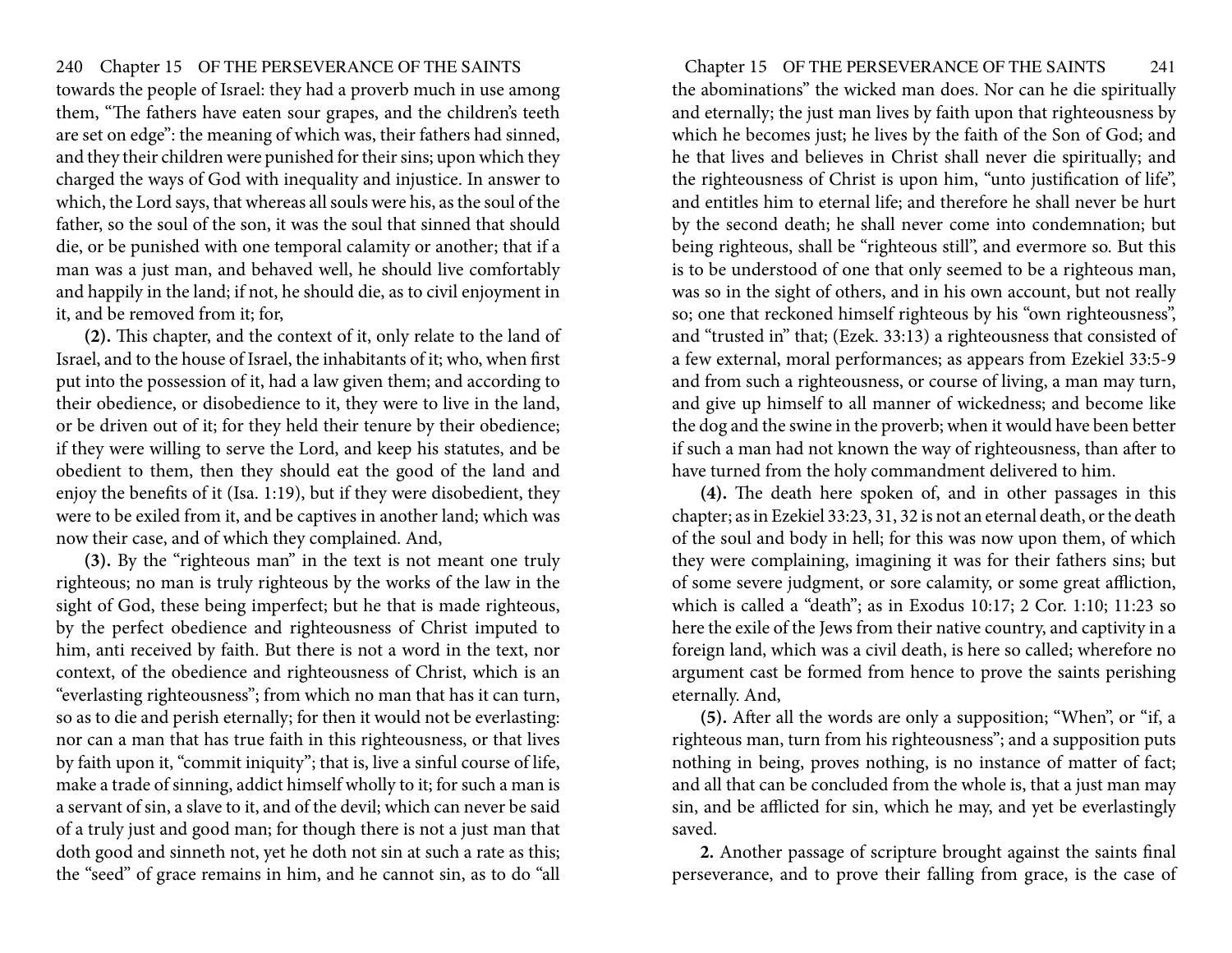the stony ground hearer; who is said to "hear the word, and anon with joy receiveth it; yet hath he not root in himself, but dureth for a while; for when tribulation or persecution ariseth because of the word, by and by he is offended" (Matthew 13:20, 21). Or as in Luke 8:13. "Which for a while believe, and in time of temptation fall away". But it should be observed,

**(1).** That those persons thus described, were not truly good and gracious persons; for though the seed, or word, fell upon them, they were a rock, stony ground still; they were yet in a state of nature, no change or alteration in them; their hearts were as hard as an adamant stone; the stony heart was not taken away from them, nor an heart of flesh given them; otherwise the word would have had a place in them, took root in them, would have sprung up, and brought forth fruit.

3a2b. And though they received the word with "joy", this is what a wicked man, a very wicked man, may do; and Herod did, who heard John "gladly", though he afterwards took off his head; such a man may receive the word with a flash of natural affection, and be pleased with it; being so far enlightened, as to see the truth, the harmony of it, and some interesting things in it; he may flatter himself he shall share in; so that this joy arises only from a principle of self-love: such do not receive it as the Thessalonians did, "in much affliction, with joy of the Holy Ghost"; having been either in great distress of soul, on account of sin, when the gospel of peace and pardon coming to them, was joyfully received as good news and glad tidings; or though they were reproached and persecuted for hearing, receiving, and professing the gospel, they rejoiced at it, and abode by it: but so did not these stony ground hearers; for when tribulation or persecution arose because of the word, they were offended and gone; their joy was the joy of the hypocrite, which is but for a moment.

 **(2).** The faith they had was but "for a while", as it is expressed (Luke 8:13), it was a temporary faith, like that of Simon Magus, who, though he professed to believe, was in the gall of bitterness, and bond of iniquity; their faith was not the faith of God's elect; for that stands sure, upon the same footing as electing grace itself does, from whence it springs; it was not that faith which is the gift of God; for

242 Chapter 15 OF THE PERSEVERANCE OF THE SAINTS Chapter 15 OF THE PERSEVERANCE OF THE SAINTS 243 his gifts of grace are without repentance, and are never revoked, but always abide: not that faith which is the operation of God; for that is maintained and performed with power: not that faith of which Christ is the author; for of that he is the finisher; and though it is sometimes low and languid, he prays for it that it fail not.

> **(3).** Those persons had no root in themselves, and therefore withered; they had not "the root of the matter" in them, as Job calls it, the truth of grace; they were not rooted in the love of God, nor in Christ, and had not the grace of God rooted in them; otherwise they would have been fruitful and established; for "the root of the

righteous yieldeth fruit", and is "not moved" (Prov. 12:3,12)

3a2e. Those persons are manifestly distinguished from the "good ground", into which the seed was received (Matthew 13:23), and from an "honest and good heart", in which they that heard the word kept it (Luke 8:15), and so were not truly good and gracious persons, on whom the good work of grace was begun; were not trees made good, and so they brought forth no good fruit: wherefore the withering and falling away of those are no proofs and instances of the saints so falling as to perish everlastingly.

**3,** Another passage of scripture produced to invalidate the doctrine of the saints final perseverance, is in John 15:2, 6. "Every branch in me that beareth not fruit he taketh away; if man abide not in me he is cast forth as a branch, and is withered, and men gather them, and cast them into the fire, and they are burned". From whence it is inferred, that men may be branches in Christ, the true vine, and yet so fall as to perish everlastingly. Now it should be observed, that there is a twofold being in Christ, and two sorts of branches in him.

**1.** There are some who are truly and really in him through the grace of God; not only secretly by electing grace, being chosen in him; but by powerful and efficacious grace in effectual calling; who are created in Christ, and are new creatures in him, and have a vital union with him, and become fruitful by him: these are rooted and built up in him, and are established in the faith of him; and shall never be rooted up, but always have an abiding in him; and these are fruit bearing branches in him; all their fruit is from him, and they are filled with it by him; and continue so even in old age, to the end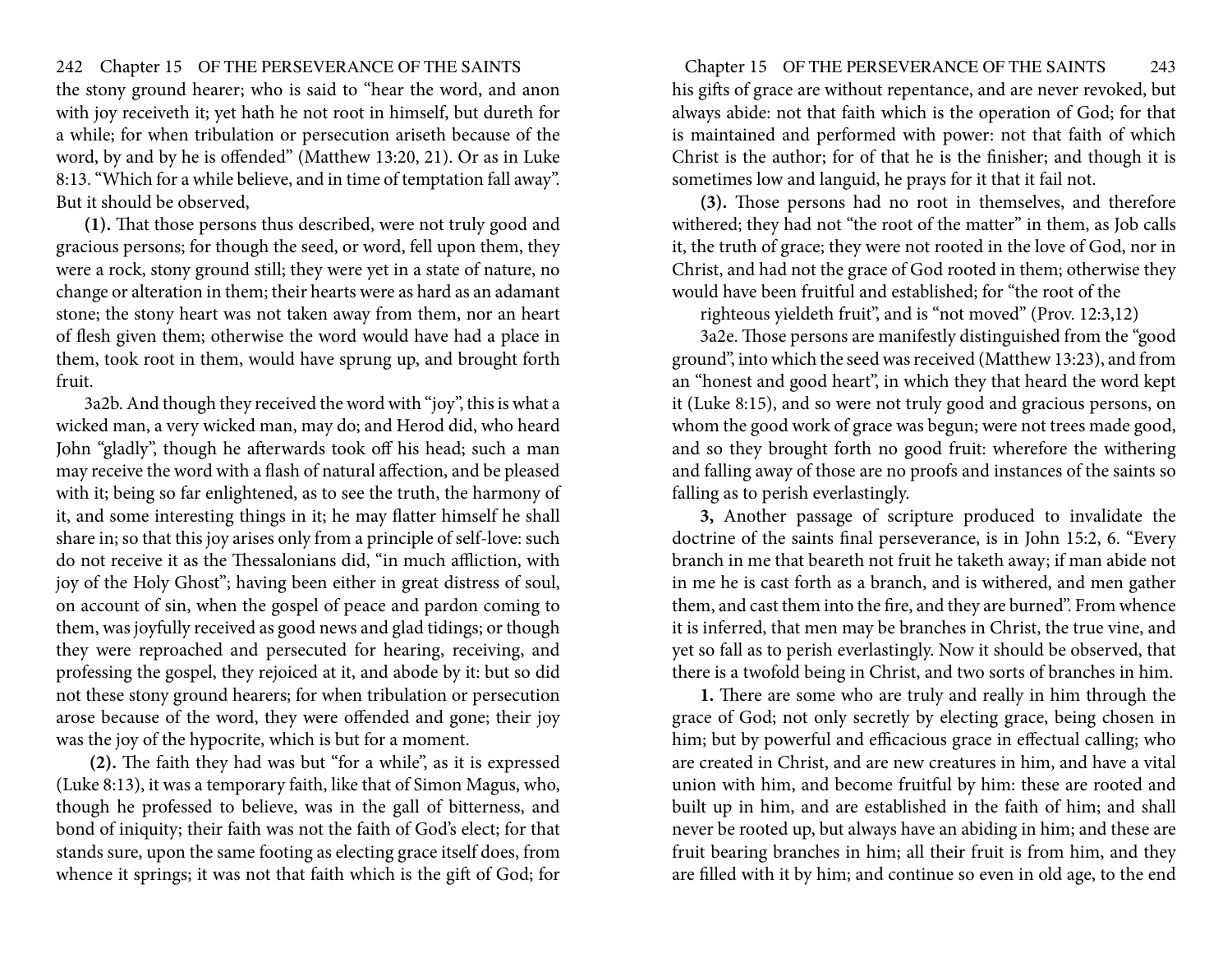244 Chapter 15 OF THE PERSEVERANCE OF THE SAINTS Chapter 15 OF THE PERSEVERANCE OF THE SAINTS 245 of life; being under the constant care and culture of Christ's Father, the Husbandman, who purges and prunes them by his word, and by his Spirit, so that they bring forth much fruit, whereby he is glorified.

**2.** There are others who are in him only by profession; which must be supposed of many of the members of external visible churches, which are said to be "in Christ" (Gal. 1:21; 1 Thess. 1:1), who, in a judgment of charity, are said to be so; though it cannot be thought that every individual member of them were really in Christ, only by profession; and such as these not being truly engrafted into him, though they have a place in his churches; being destitute of the true grace of God, are unfruitful, and wither in their profession; and fall into immoral practices, or unsound principles, and are cast out of the churches; and at last, like withered branches, or chaff, are burnt with unquenchable fire. But what is this to real saints, or true believers in Christ? or what proof of their falling and perishing everlastingly?

**4.** Another instance of saints falling from grace is that of the broken branches from the olive tree; and the threatening of such who are grafted into it with being cut off, if they continue not in goodness (Rom. 11:17-22). From whence it is observed, that such who are grafted in the good olive tree, the spiritual and invisible church, may, nevertheless, so fall from God as to perish everlastingly. But,

**(1).** By the good olive tree is not meant the spiritual and invisible church; that general assembly and church of the firstborn whose names are written in heaven; which consists only of elect men; and whose number will neither be increased nor diminished; that church which Christ gave himself for to sanctify, and does sanctify; and whom he will present to himself a glorious church, not one missing; that church of which he is the head, and that his body and the fulness of him, which it would not be should any member thereof perish. But,

**(2).** This olive tree is to be understood of the outward gospel church state, or the outward visible church, under the gospel dispensation; the national church of the Jews, which is compared to an olive tree (Jer. 11:16), being abolished, and its branches broken off and scattered, a gospel church state was set up in Judea; and therefore called their "own olive tree". Now out of this, the broken branches,

or the unbelieving Jews, were left; not admitted into the church at Jerusalem, nor elsewhere in Judea: and when there was a coalition of believing Jews and Gentiles, which were first made at Antioch, these were left out. So that,

**(3).** Those; who are signified by the broken branches were never true believers in Christ; but because of their unbelief in him, and reflection of him, were broken off, and were never engrafted into, but left out of the gospel church; these were such who did not belong to the election of grace among the Jews; but were the rest, that were blinded; and so no instances of the falling away of true believers.

**(4)**. Though those who are grafted in are threatened to be cut off, in ease they continued not in goodness; meaning, not the goodness, grace, and love of God; but the goodness of the good olive, the gospel church; not abiding in the ordinances of it, and walking worthy of them, in which they were, then they should be cut off; not from the grace and favour of God, nor from an interest in Christ; but from the church, and the privileges of it; and who might be grafted in again, being restored by repentance; which is sometimes the case, and will be the case of the natural branches, the Jews; who, when they are converted, and brought to believe in Christ, will be grafted into their own good olive, and then all Israel shall be saved (Rom. 11:25, 26).

**5.** The passage of the apostle Paul concerning himself is wrested to such a purpose; "I keep under my body, and bring it into subjection; lest that by any means, when I have preached to others, I myself should be a castaway" (1 Cor. 9:27). The word CC8OKIUO<; is not to be rendered "reprobate", as it sometimes is; nor to be understood of such an one as opposed to an elect person; for an elect person, as the apostle was, for he includes himself among such (Eph 1:4), can never be a reprobate in such a sense; for elect persons always obtain righteousness, life, and eternal salvation; though the faith of nominal professors may be subverted, theirs cannot; the foundation stands sure on which they are; and those who are predestinated, or ordained unto eternal life, as they believe, so they shall be glorified, and never be treated as non-elect. The apostle could never fear that he should be a castaway in such a sense as to perish everlastingly; he knew Christ, in whom he had believed, to be an able and complete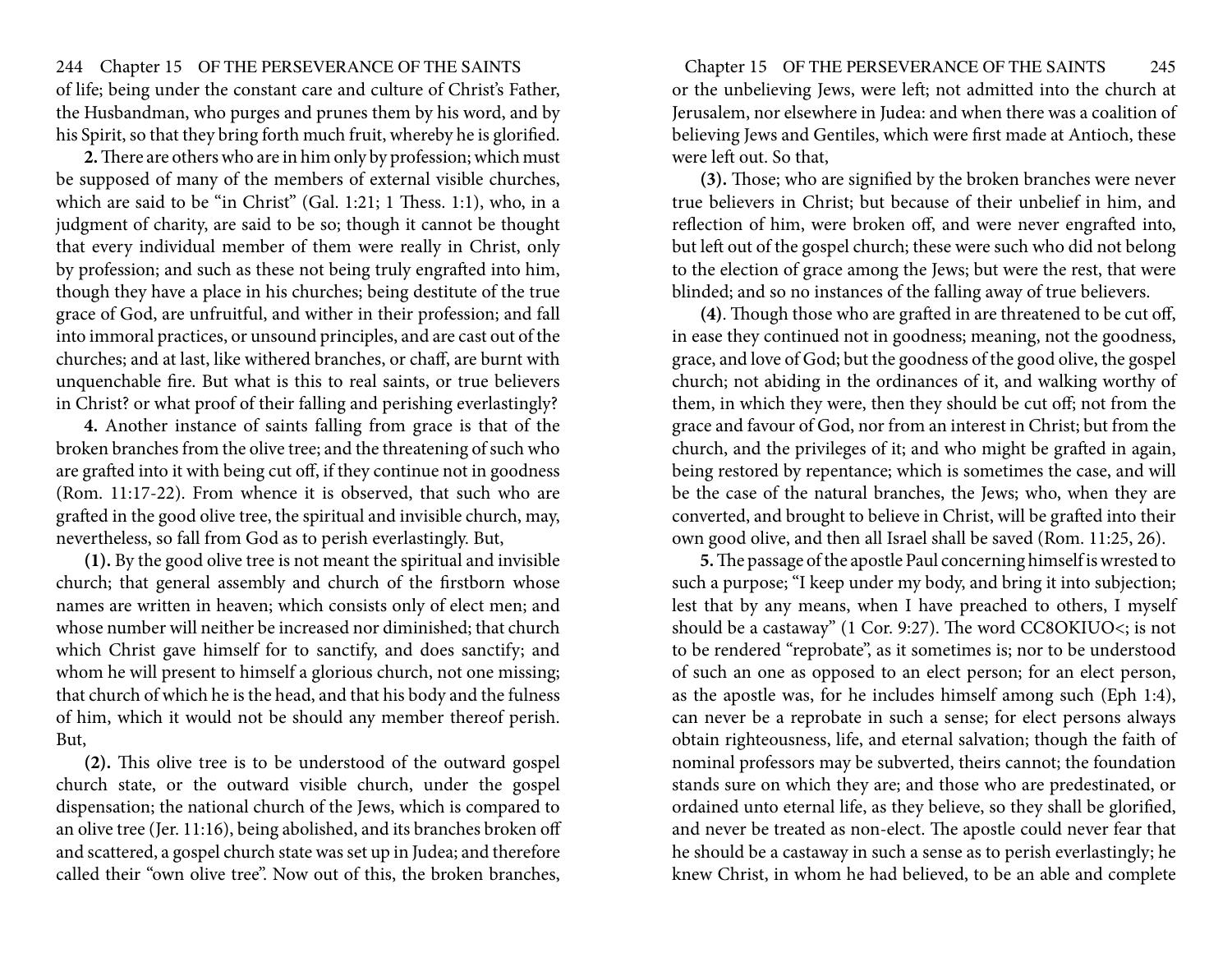246 Chapter 15 OF THE PERSEVERANCE OF THE SAINTS Chapter 15 OF THE PERSEVERANCE OF THE SAINTS 247 Saviour, and that he was his Saviour and would keep what he had committed to him; he knew his interest in the everlasting love of God, and was persuaded nothing should separate him from it: he instances in himself, as a proof that God had not cast away his people, whom he foreknew (Rom. 11:1, 2; 8:38, 39; 2 Tim. 1:12).

But as the Greek word used signifies disapproved, the sense of the apostle seems to be this, that he was careful not to indulge to sensual gratifications; but to keep his body under a due decorum and in subjection to proper rules; and not yield the members of it as instruments of unrighteousness; lest while he preached the gospel of the grace of God to others, he might stand reproved himself, and be disapproved by men, and his ministry become contemptible and useless; (see 2 Cor. 6:3). And the fears and jealousies of the saints over themselves are not inconsistent with their perseverance in grace, much less disprove it; but are means of their perseverance in it. 3a6. When the apostle says, "Whosoever of you are justified by the law, ye are fallen from grace" (Gal. 5:4), it is not meant of falling from the grace, favour, and love of God in his heart; for that is everlasting and unchangeable, as immovable as hills and mountains, and more so; they may depart, but the lovingkindness of God to his people never will depart; there is nothing in heaven, earth, or hell, that can separate from that; and consequently there can be no falling from it: nor of falling from the grace of God wrought in their hearts; for that is an incorruptible seed, which never dies, is never lost, but always remains: but of falling from the doctrine of grace; and particularly that glorious doctrine of free justification by the righteousness of Christ, without the deeds of the law; which some of the Galatians who had formerly embraced it, fell from, seeking for justification by the works of the law. And in like sense are we to understand other similar passages; as when the apostle beseeches "not to receive the grace of God in vain" (2 Cor. 6:1), the love and favour of God cannot be received in vain, being shed abroad in the heart by the Spirit of God; nor the grace of God implanted in the heart, which is an abiding seed there; but the doctrine of grace, when it is either dropped, or denied, or turned into lasciviousness, and men walk unbecoming their profession of it: and so in Hebrews 12:15. "Looking diligently,

lest any man fail of the grace of God"; depart from the gospel, and drop his profession of it, or walk as does not become it. Once more,

**7.** What the apostle says of Hymeneus and Alexander is produced as a proof of the apostasy of real saints; "holding faith and a good conscience; which some having put away, concerning faith, have made shipwreck; of whom is Hymeneus and Alexander" (1 Tim. 1:19). But,

**(1).** It does not appear that these men were ever truly good men; of Hymeneus it is said, that he was a vain babbler, and increased to more and more ungodliness: and of Alexander, who is supposed to be the same with Alexander the coppersmith, that he did the apostle much evil by reproaching and persecuting him; by hindering him in his ministry as much as in him lay, and withstanding and contradicting his doctrines; and so can be no instances of true believers falling from grace; see 2 Timothy 2:16-18; 4:14,15

**(2).** Nor is it manifest that they ever had a good conscience; putting it away does not suppose it: persons may put away that with disdain and contempt, as the word here used signifies, which they never received and had, though presented to them: so the Jews put away the gospel from them, which they never embraced, but despised, contradicted, and blasphemed (Acts 13:45, 46), where the same word is used as here: and so here, when these found the gospel required men should exercise a good conscience, void of offence to God and men; they disliked it, and put it away, and chose rather to relinquish the gospel than to be obliged by it to exercise such a conscience. Besides,

**(3).** Persons may have a conscience good in some sense, in an external show, and as it may appear by their outward behavior among men in general, and with respect to some particular facts; or in comparison of what they may afterwards appear to have: and yet not have a conscience purged by the blood of Christ; or have their evil hearts sprinkled from an evil conscience, and so have a pure conscience. It is said, even of the heathens, that their consciences bore them witness of their actions, accusing of some, and excusing others: and the apostle Paul, before conversion, is said to live in "all good conscience"; when, as yet, he had not the grace of God (Rom.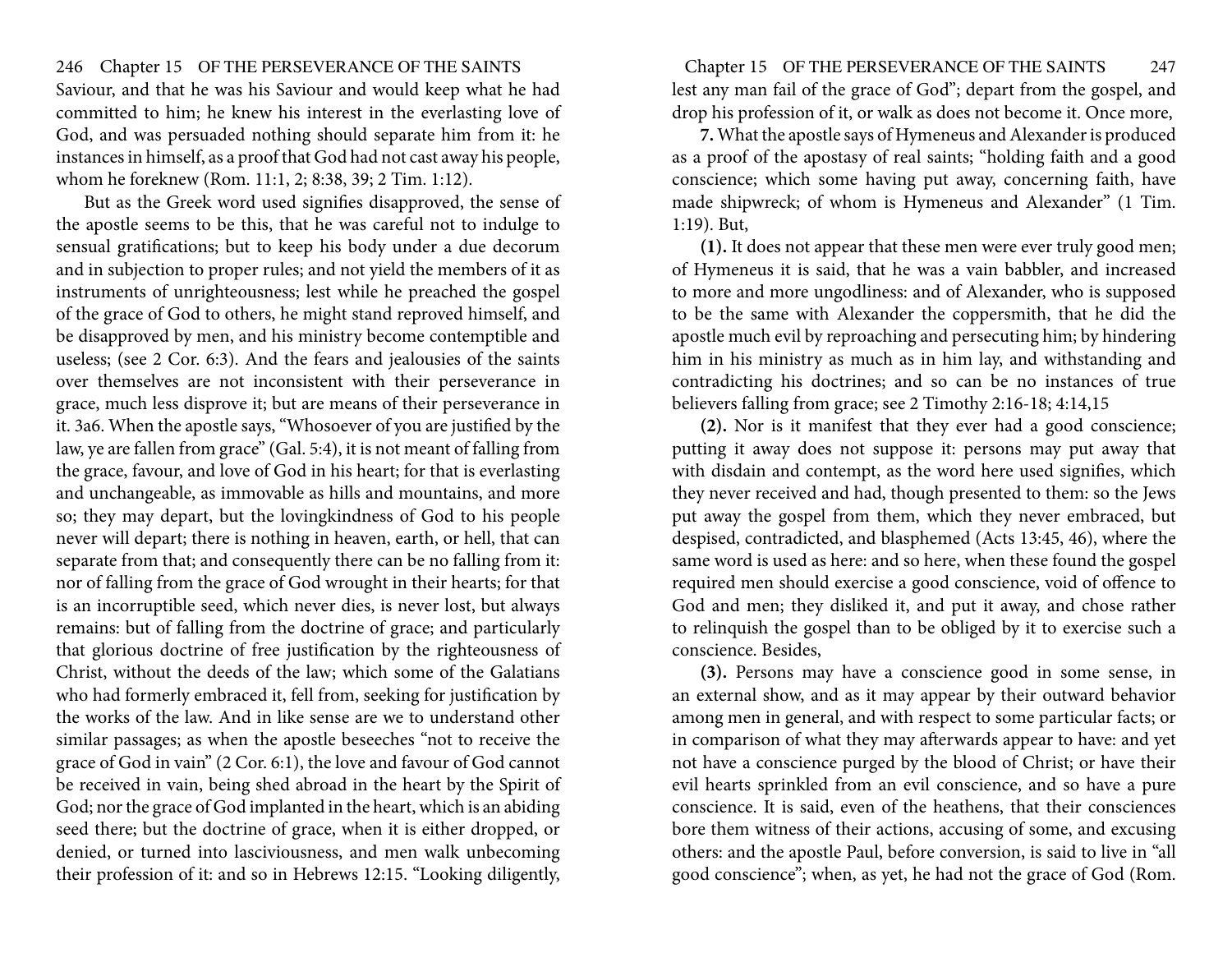2:14,15; Acts 23:1).

**(4).** The faith these men made shipwreck of was not the grace of faith they never had, but the doctrine of faith which they had professed; for this phrase, "concerning the faith", is only used of the doctrine of faith (Acts 24:24), and the particular doctrine made shipwreck of, and which particularly Hymeneus erred concerning, was the doctrine of the resurrection of the dead, which he said was passed already (2 Tim. 2:18).

**(5).** Supposing the grace of faith was meant, the phrase of making shipwreck of it is not strong enough to express the entire loss of it; since a person may be shipwrecked and not lost; the apostle Paul "thrice" suffered shipwreck, and yet was saved each time. Besides, as there is a true and unfeigned faith; so there is a feigned and counterfeit faith, which may be in men who have no true grace, and may be shipwrecked so as to be lost; and such an instance is no proof of the saints falling from grace.

3a8. Another passage usually brought to prove the apostasy of real saints, and against their final perseverance, is Hebrews 6:4-6. But,

**(1).** The persons here spoken of are distinguished from the believing Hebrews, who are compared to the earth that drinks in the rain that comes frequently on it, and brings forth herbs fit for use, and receives the blessing of God; when these are compared to the earth that bears thorns and briers, is rejected, is nigh unto cursing, and its end is to be burnt (Heb. 6:7, 8), and then adds, with respect to the saints he writes to, "But beloved, we are persuaded better things of you, and things that accompany salvation, though we thus speak" (Heb. 6:9), and goes on to take notice of their work and labour of love; and to excite them to diligence and industry; and encourages them, by the promises made unto them, and the immutability of them, and by the firm hope that God has given them; and by the glorious forerunner, who was entered into heaven for them.

**(2).** Admitting true believers are meant, the words are only conditional; if they fall away; and are but a supposition of it, and prove no matter of fact, that ever any did fall away; and at most, only express the danger of their falling; as there may be, through the

248 Chapter 15 OF THE PERSEVERANCE OF THE SAINTS Chapter 15 OF THE PERSEVERANCE OF THE SAINTS 249 power of indwelling sin, the force of temptations, and the frowns and flatteries of the world, and the difficulty of restoring them from a partial fall; a total and final one being prevented by the power and grace of God.

> **(3).** The words are, in some versions, so rendered, as to assert the impossibility of their falling; so the Syriac version, "it is impossible they should sin again"; as to die spiritually, and lose, the grace of God, and stand in need of a new work of grace upon them; which would require the crucifying of Christ again, and a re-exposing him to open shame; things impossible to be done, and so the former; which sense agrees with the words of the apostle (1 John 3:9), "and he cannot sin, because he is born of God": and this is confirmed by the Arabic version; and according to these versions, the several other things mentioned, are connected with the word "impossible"; as that they should be renewed again to repentance; and that they should crucify the Son of God afresh, and put him to open shame.

> **(4).** There is nothing said of them that is peculiar to believers: not a word of their faith in Christ; nor of their being begotten again to a lively hope; nor of then being sanctified by the Spirit of God; nor of their being justified by the righteousness of Christ; nor of their being the sons of God by faith in Christ; nor of their being sealed by the Holy Spirit of God; nor of their being made meet to be partakers of the heavenly inheritance.

> **(5).** What is said of them are what may be found in persons destitute of the grace of God. As,

> **1.** That they were "enlightened"; the Syriac and Ethiopic versions render it "baptized"; and it will not be denied, that some such, as Simon Magus, may totally and finally fall away: but not to insist on this sense, there are two sorts of enlightened persons: some are savingly enlightened by the Spirit of God to see their lost state and condition, and salvation by Christ, and their interest in it, and who shall never perish: others are only enlightened into the doctrines of the gospel; though some to such a degree as to be able to preach them to others; and yet be strangers to the true grace of God. And when such fall away, they are no proofs nor instances of the apostasy of real saints.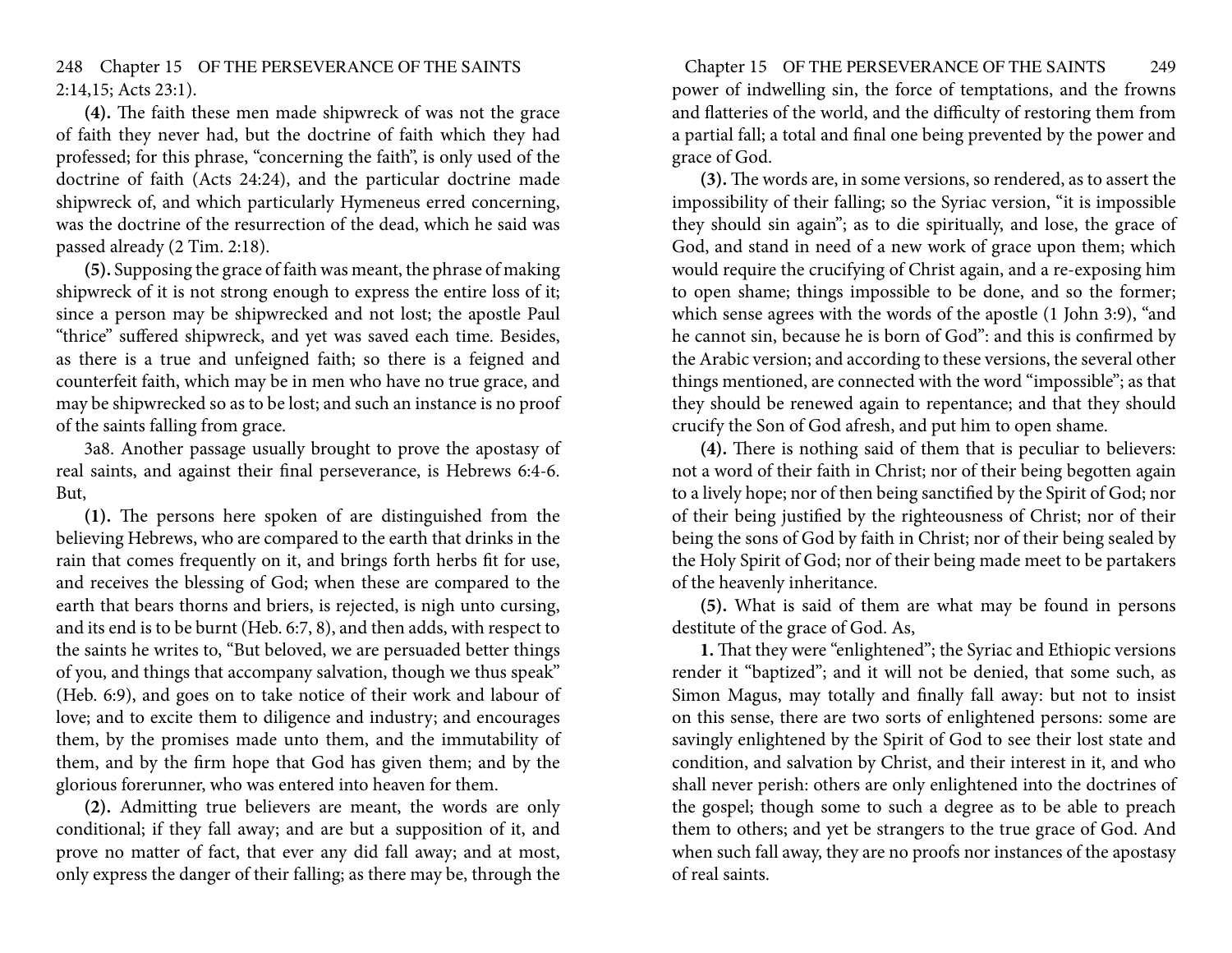**2.** That they "tasted of the heavenly gift"; whether by it is meant the gift of a justifying righteousness, or of remission of sins, or of eternal life; men destitute of the grace of God may have some speculative notions about them, and desires after them, arising from a principle of self-love: or if Christ, the gift of God himself, is meant, "tasting" may stand opposed to eating his flesh and drinking his blood; which is proper to true believers, who feed upon him and are nourished by him; while hypocrites and formal professors only taste of him, have a superficial knowledge of him, and gust for him.

**3.** That they "were made partakers of the Holy Ghost"; not of the Person of the Spirit, and of his indwelling in their hearts, as in his temple, and as the earnest of the heavenly inheritance; nor of his grace, as implanted in them, which are connected with eternal life: but of his gifts, whether ordinary or extraordinary, both of which Judas was made a partaker, and yet devoid of true grace.

**4.** That they "tasted the good word of God"; had a superficial knowledge of it, had the bare form, without the power of it; were pleased with it for awhile, as Herod was with the ministry of John the Baptist; and Christ's hearers were with his doctrines at first, though they presently sought to kill him.

**5.** That they tasted, also "the powers of the world to come"; meaning either the miracles and mighty works done in the former part of the gospel dispensation; which some were able to perform, who were not true believers in Christ, as Judas and others; see Matthew 7:22, 23 or the joys and glories of heaven; which natural men may have some self-pleasing notions of and desires after, as Balaam had (Num. 23:10). Now when such persons as these fall away from a profession of religion, and into sin, they are no instances of true believers falling from real grace.

**9.** Another scripture brought as a proof of falling from grace, is Hebrews 10:26,29. "For if we sin wilfully", &c. From whence it is inferred, that one that has the knowledge of the truth may in such sort sin as that there remains no sacrifice for it; and one that is sanctified by the blood of the covenant may so fall away as to perish everlastingly. But,

**1.** These words are not said of true believers; for though the

250 Chapter 15 OF THE PERSEVERANCE OF THE SAINTS Chapter 15 OF THE PERSEVERANCE OF THE SAINTS 251 persons described are such who,

> **(l).** Had knowledge of the truth; yet whether we understand this of Christ, who is the truth; or of the gospel, the word of truth, and of the several truths in it; as salvation by Christ, justification by his righteousness, &c. persons may have a notional and not a saving knowledge of these things; the devils know much of Christ, and so do many natural men; yea, the apostle says, men may have "all knowledge", or knowledge of all truths, that which is notional and speculative; and "all faith", which is historical, and yet be without grace (1 Cor. 13:2).

> **(2).** Though said to be "sanctified by the blood of the covenant", this is not to be understood of the expiation of their sins, and of their justification from them by the blood of Christ; for such are most certainly saved from wrath to come, and shall never enter into condemnation or perish eternally; but of their profession of their being thus sanctified; they were thought to be so by themselves and others when they really were not; and by their profession of religion were externally sanctified and separated from others, submitting to baptism, and partaking of the Lord's Supper; when they outwardly eat the bread and drank of the cup, the external symbol of the blood of the New Testament, or covenant, though they did not spiritually discern the body and blood of Christ, but counted these symbols as common things. Though after all, it is the "Son of God" himself that is intended, and not the apostate; for the immediate antecedent to the relative "he", is the "Son of God"; who was sanctified, or set apart, by the blood and sacrifice of himself, for the discharge of the other part of his priestly office, his intercession for his people in heaven; which is mentioned as an aggravation of the sin of such a person, who counted his blood an unholy thing.

> **2.** The sins ascribed to the persons spoken of are such as are never committed by true believers; such as,

> **(1).** To "sin wilfully", after the knowledge o the truth is received; for this is not to be understood of common infirmities, or of grosser sins, which may be voluntarily committed by the saints after regeneration, as were by Lot, David, and others; but of a denial of that great and fundamental truth of the gospel, the atonement of sin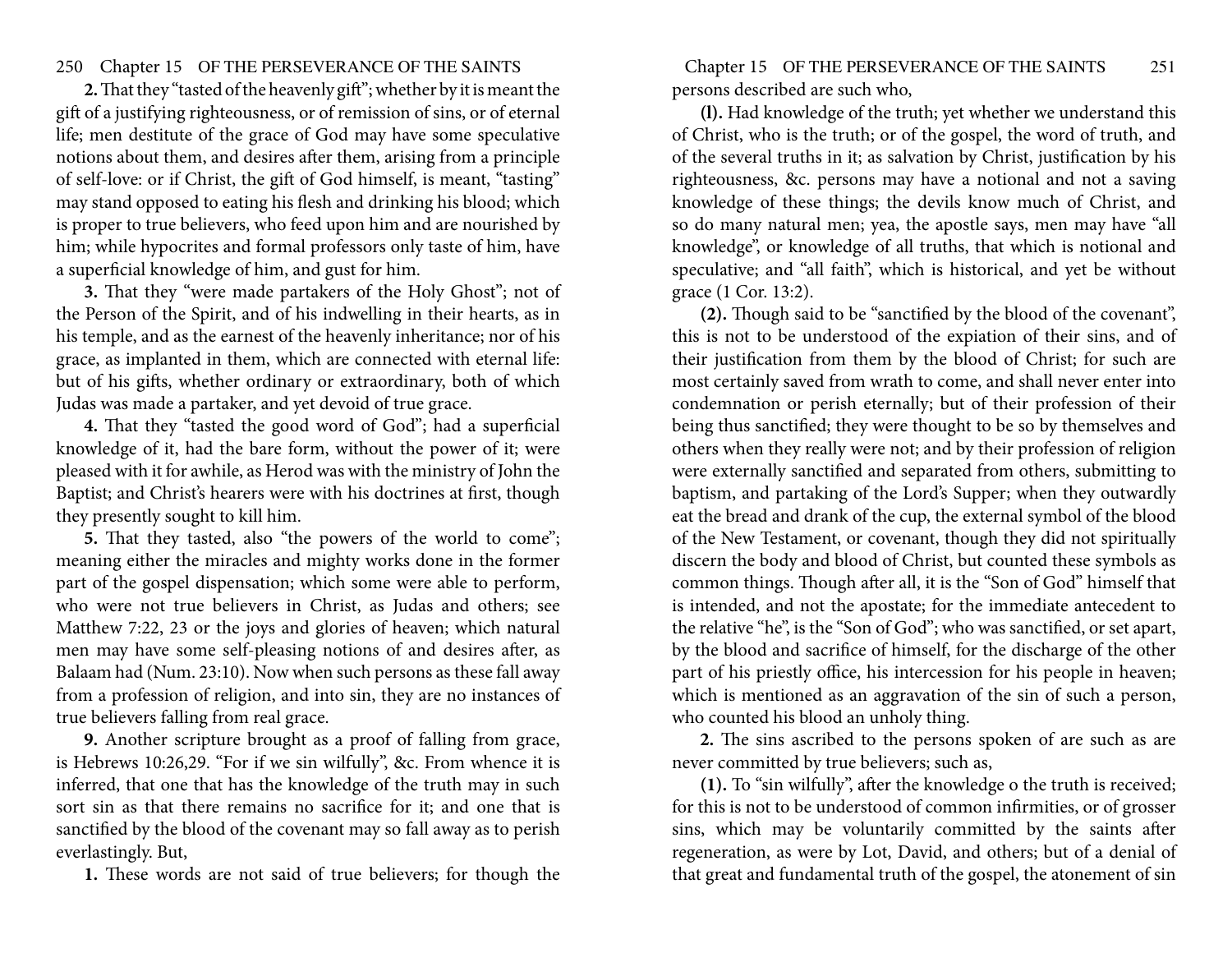252 Chapter 15 OF THE PERSEVERANCE OF THE SAINTS Chapter 15 OF THE PERSEVERANCE OF THE SAINTS 253 by the blood, sacrifice, and death of Christ, after a man has known it and professed it: this is never done by one that has tasted that the Lord is gracious, and to whom his blood is precious; nor can it be: Peter denied his Master, and that he knew him; but he did not deny him to be his Saviour; nor deny the virtue of his blood and sacrifice for the atonement of sin; when, and by whom, this is done knowingly and wilfully, there "remains no more", there is no other "sacrifice for sin"; and therefore such a man must be eternally lost.

**(2).** To "tread underfoot the Son of God"; doing as much as in them lies to strip him of his equality with God, and to reduce him to the class of a mere creature, and deny him to be the eternal Son of God: this can never be done by such who have once believed, and are sure that he is "the Son of the living God"; for "whosoever denieth the Son, the same hath not the Father"; he denies both the one and the other; and in effect says that there are neither (1 John 2:22, 23), he is antichrist.

**(3).** To "count the blood of the covenant an unholy" or "common thing"; as if it was the blood of a mere man, when it is "the blood of Jesus Christ his Son", the Son of God, "which cleanses from all sin"; that blood with which the church of God is purchased; that blood by which it is redeemed from sin, Satan, and the law; that blood by which the covenant of grace is ratified and confirmed; and by virtue of which the covenant ones are delivered from their captive state.

**(4)**. To "do despite unto the Spirit of grace", who has been a Spirit of grace and supplication to them; such who have had such an experience of him, can never do despite unto him, treat him with malice, scorn, and contempt; deny his divine Person, and his special operations of grace; nor deny him to be the Spirit of grace, and reproach him as such; true believers in Christ, who have been sanctified and sealed by him, can never do such things as these.

**3.** Truly sanctified persons are distinguished from the apostates, whose custom had been to forsake the assemblies of the saints (Heb. 10:25), and the apostle declares for himself, and other true believers, who were just men, and lived by faith, that they were not of the number of such men, and to be ranked with them (Heb. 10:38, 39). So that these apostates are no instances of true believers falling from

grace.

**l0.** The passage just referred to, though it makes clearly for the doctrine of the saints final perseverance, is brought as an objection to it (Heb. 10:38). "Now the just shall live by faith; but if any man draw back, my soul shall have no pleasure in him". From whence it is inferred, that those who live by faith, and are justified persons, may not endure to the end, may draw back to perdition, and everlastingly perish. But,

**(1)**. He that is truly a just man can never die spiritually and eternally; "Whosoever liveth and believeth in me", says Christ (John 11:26) "shall never die: believest thou this?" It ought to be believed: and if such shall never die, they cannot perish everlastingly; a believer in Christ, and justified by him, can never be condemned; "he hath everlasting life, and shah not come into condemnation, but is passed death to life"; and therefore shall be eternally saved and glorified (John 5:24).

**(2).** The just man, and he that draws back, are not the same; as is clear from the next verse; "but we are not of them that draw back unto perdition; but of them that believe to the saving the soul". There are two sorts of persons mentioned; one that were maxecoq, "of faith", that had true faith in Christ, and lived by faith on him, and did not draw back to perdition, but went on believing till saved; of this number were the apostle, and every truly just and righteous man, included in the word"we": the other were o7100x0AT|;, of the "withdrawing", or separation, who forsook the assembly of the saints (Heb. 10:25), withdrew from their society and communion, and apostatized from the ways and worship of God: by which distinction it appears, that those that truly believe do not draw back to perdition; but continue in the faith of Christ, and in the true worship of God, and are everlastingly saved; and that those that drew back to perdition were not of the faith, or true believers in Christ, nor ever just ones that lived by faith; and so their apostasy is no proof of the falling away of true believers as to perish everlastingly.

**(3).** The passage in Habakkuk 2:4 which is referred to, plainly shows who the man is that draws back, as opposed to the just man that lives by faith: be is one whose "soul is lifted tip, and is not upright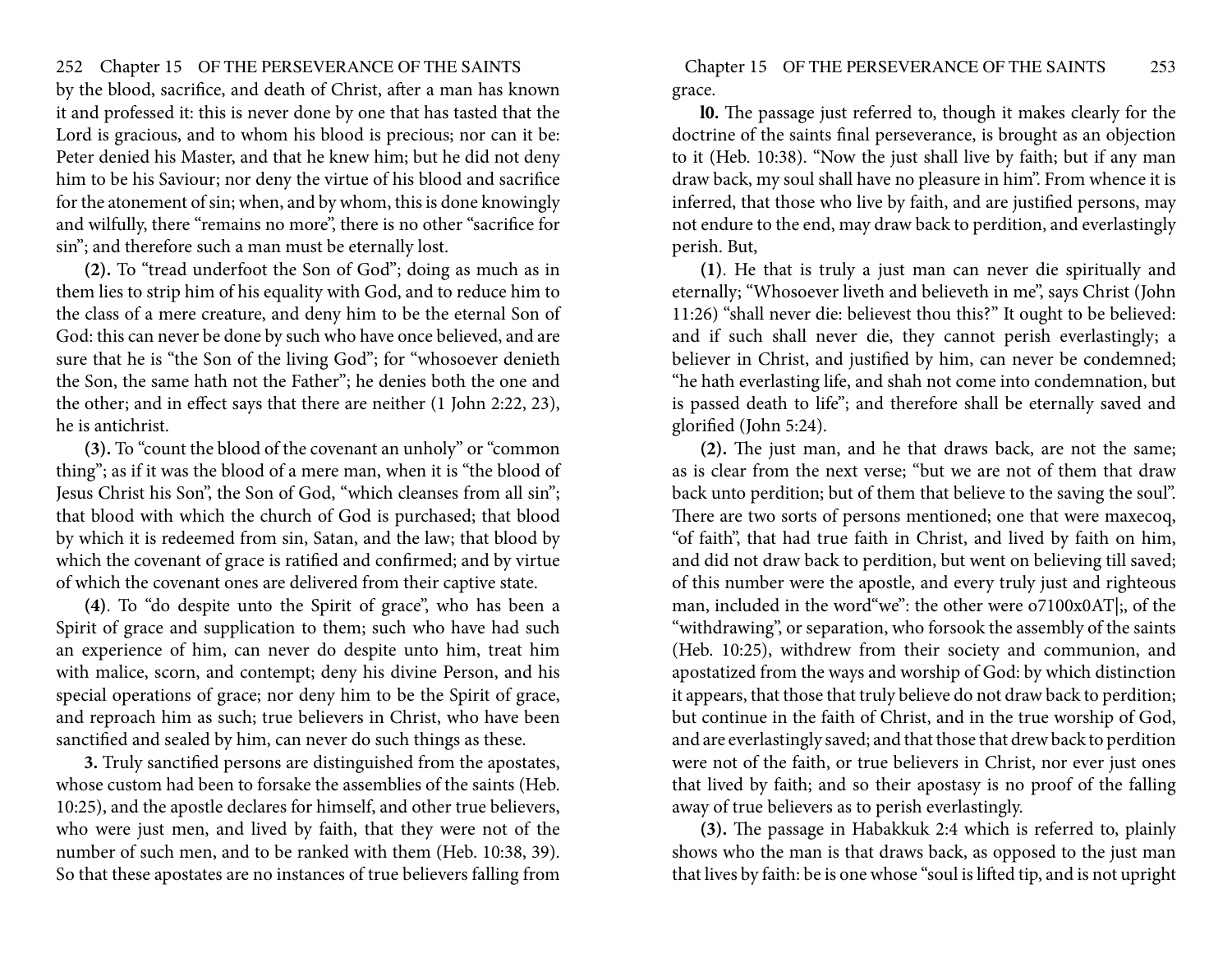in him"; one that is proud and haughty, and is lifted up with a vain conceit of his own righteousness, in which he trusts; to which he betakes himself, as to a tower and fortified place, as the word used signifies, and imagines himself safe; and whose heart is not right with God nor humble before God; and that such a man should withdraw himself from the communion of the saints and apostatize is not to be wondered at.

**(4).** God's taking "no pleasure in him that draws back" does not intimate that he took pleasure in him before his drawing back; since it is not said, "my soul shall have no more, or no further pleasure in him"; but, "shall have no pleasure in him"; which does not necessarily suppose that he had any pleasure in him before; but that he should have none in him hereafter. Besides, such who are the objects of God's delight and pleasure are always so; he "rests in his love towards them, and rejoices over them with singing" (Zeph. 3:17; Ps. 149:4; Rom. 8:38).

**11.** To the doctrine of the saints final perseverance is objected the passage in 2 Peter 2:20-22. But there is nothing said in those words which show that the persons spoken of were true believers; but the reverse.

**(1).** The knowledge they had of the Lord and Saviour Jesus Christ was not a spiritual, experimental, saving knowledge of him; for then they would have followed on to have known him, and to have known more of him, and it would have issued in eternal life (Hosea 6:3; John 17:3), but it was only a speculative notional knowledge of him, such as devils and Christless persons may have.

**(2).** "Escaping the pollutions of the world" through it, designs no other than an external reformation of life and manners, joined with an outward conformity to the commands and ordinances of Christ, and an outward walk for a time in the ways of religion, they professed a knowledge and liking of.

**(3).** Nor does it appear that they ever were any other than dogs and swine; and therefore when they apostatized, it was only a returning to their former state, and they only appeared to be what they always were; their case seems to be the same that is observed by Christ (Matthew 12:43-45).

### 254 Chapter 15 OF THE PERSEVERANCE OF THE SAINTS Chapter 15 OF THE PERSEVERANCE OF THE SAINTS 255

 **l2.** The falling away of real believers is argued, and their perseverance objected to, from various exhortations, cautions, &c. given unto them. As,

**1.** When he that thinks he stands is exhorted "to take heed lest he fall" (1 Cor. 10:12), but supposing a true believer is here meant, which yet is not clear and certain, since it is one o 8OKCOV, who "seemeth" to himself, and others "to stand"; but admitting it, the exhortation is not superfluous; since, though he cannot finally and totally fall away, yet inasmuch as he may so fall as that God may be dishonored by it, the doctrines ways of Christ spoken evil of, the Spirit of God grieved, weak believers stumbled, and the hands of the wicked strengthened, and a man's own peace and comfort broken; there is good reason why he should take care of falling; for though there is no danger of his perishing eternally; yet if he falls to the breaking of his bones, and wounding his own soul, it behooves him to take heed lest he fall.

**2.** When believers arc cautioned "to take heed, lest there be in them an evil heart of unbelief in departing from the living God" (Heb. 3:12), it shows that believers ought to be upon their guard against the sin of unbelief, to expose which is the design of the words; since it is a sin which easily besets good men, bereaves their souls of much comfort and God of much glory; and therefore believers should be careful of giving way to it and encouraging it, since it leads to a partial departure from Christ, the living God; though God has put his fear into the hearts of such persons, "that they shall not depart him" finally and totally.

**3.** When the apostle Peter exhorts those he wrote to, who had obtained like precious faith with him, to "beware, lest being led away with the error of the wicked, they should fall from their own steadfastness" (2 Pet. 3:17), his meaning is not, as though there was a possibility of their falling from the precious grace of "faith" they had "obtained"; but from some degree of the steady exercise of it; or rather from their stedfast adherence to the doctrine of faith, through the sleight and cunning of men who lay in wait to deceive; who might be able to stagger them, though they could not finally and totally deceive them; and therefore it became them to be upon their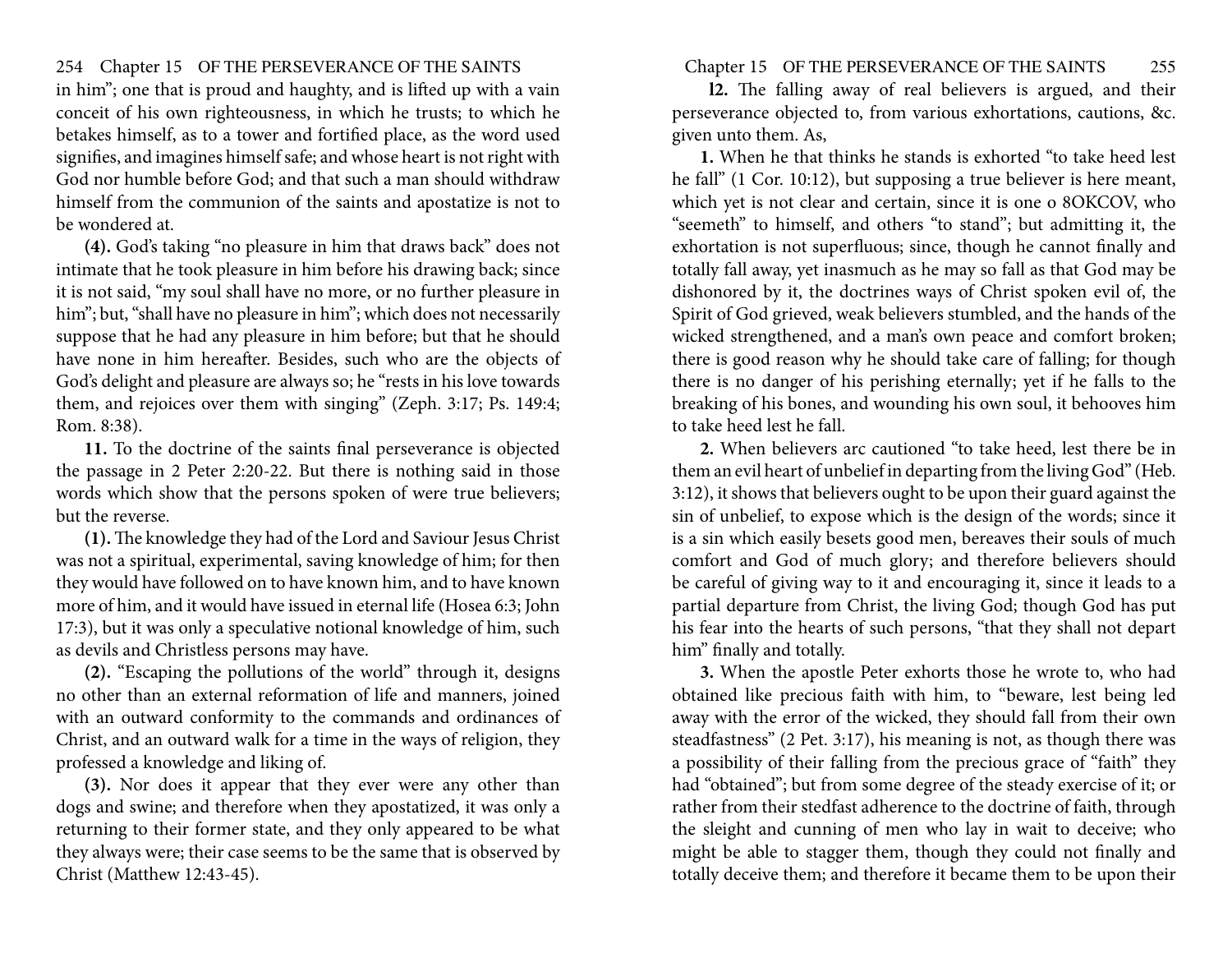guard against them.

**4.** When the apostle John exhorts, saying, "Look to yourselves, that ye lose not those things which we have wrought" (2 John 1:8), he speaks not of what the Spirit of God had wrought in them, as if that could be lost; nor even of what they themselves had wrought, under the influence of divine grace; but what we, the ministers of the gospel, had wrought, by teaching and instructing them, lest their labour in the ministry among them should be in vain, they giving heed to the doctrines of deceivers, mentioned both before and after (2 John 1:7,9,10)

**5.** And when the apostle Jude says, "Keep yourselves in the love of God" (Jude 1:21), it is not to be understood of the love which God has in his heart towards his people, an interest in which can never be lost, and from which there is no separation; but rather of the love which they bear to him, the fervour of which sometimes abates; and therefore they should make use of all means to maintain, increase, and inflame it, in themselves and others; "keep" EOUTO'UO, "one another" in it, by the means directed to in the preceding verse: or it may chiefly respect, love, peace, and concord among themselves; called "the love of God", as it is "the peace of God" (Col. 3:15), which is of him, taught by him, and he calls unto; and so is of the same import with Ephesians 4:3. Or, admitting that the love of God, in the first sense, is meant; it may design exercise of faith on it, meditation upon it, a constant keeping of it in view, in order to preserve themselves by the love of God from Satan's temptations, the snares of the world, and the lusts of the flesh; against complying with which, the love of God, shown in what he has done for his people, is a strong argument (Gen. 39:9), and that the apostle could have no thought of the possibility of the saints falling totally and finally, appears from what he says of Christ with respect to them (Jude 1:24). "Now unto him that is able to keep you from falling", &c. And in like manner other cautions and exhortations, similar to these, may be understood; and it should be observed, that such cautions and exhortations as these are used and blessed as means of the perseverance of the saints, and are not to be improved against the doctrine of it.

*Secondly*, objections are raised against the doctrine of the saints

256 Chapter 15 OF THE PERSEVERANCE OF THE SAINTS Chapter 15 OF THE PERSEVERANCE OF THE SAINTS 257 final perseverance from the sins and failures of persons eminent for faith and holiness; as Noah, Lot, David, Solomon, Peter, and others. But these are no proofs of their final and total falling away. As to Noah and Lot, though guilty of great sins, they have after this the character of truly good and righteous men. As for David, though by his fall his bones were broken, and the joy of his salvation was taken from him, and grace lay some time unexercised by him; yet the Spirit of God was not taken from him, as appears from his own words, when most sensible of his case (Ps. 51:11, 12). As for Solomon, though his backsliding was great, attended with aggravated circumstances, yet not total, see 1 Kings 11:4, 6 nor final, as to perish everlastingly; which would have been contrary to the promise of God, that his mercy should not depart from him (2 Sam. 7:14,15). Besides, he was restored by repentance; and the book of Ecclesiastes was penned by him in his old age, as an acknowledgment and retractation of his former follies; and some persons, after his death, are spoken of with commendation, for walking in the way of Solomon, as well as in the way of David (2 Chron. 11:17). As for Peter, his fall was not total; Christ prayed for him, that his faith failed not; nor final; for he was quickly restored by repentance. And these various instances are recorded in scripture, not as instances of final and total apostasy, but of the weakness of the best of men in themselves; and for our caution and instruction, "to take heed lest we fall": Demas is sometimes mentioned as an instance of apostasy; who, very probably, was a good man, since he is mentioned with such who were so (Col. 4:14; Philem. 1:24), and what the apostle says of him, that he had "forsaken him, having loved this present world", is not sufficient to prove him an apostate, any more than Mark's departure from the apostle Paul, and others at Pamphylia; for his too much love of the world, which is to be observed in many, otherwise good and valuable men, would prove them to be so. As for Hymeneus, Alexander, and Philetus, they do not appear to have been good men, as before observed; and so no instances of the apostasy of real saints.

> *Thirdly,* some ill consequences, supposed to follow the doctrine of the saints final perseverance, are urged against it. As,

**l.** That it tends to make persons secure and indifferent, as to the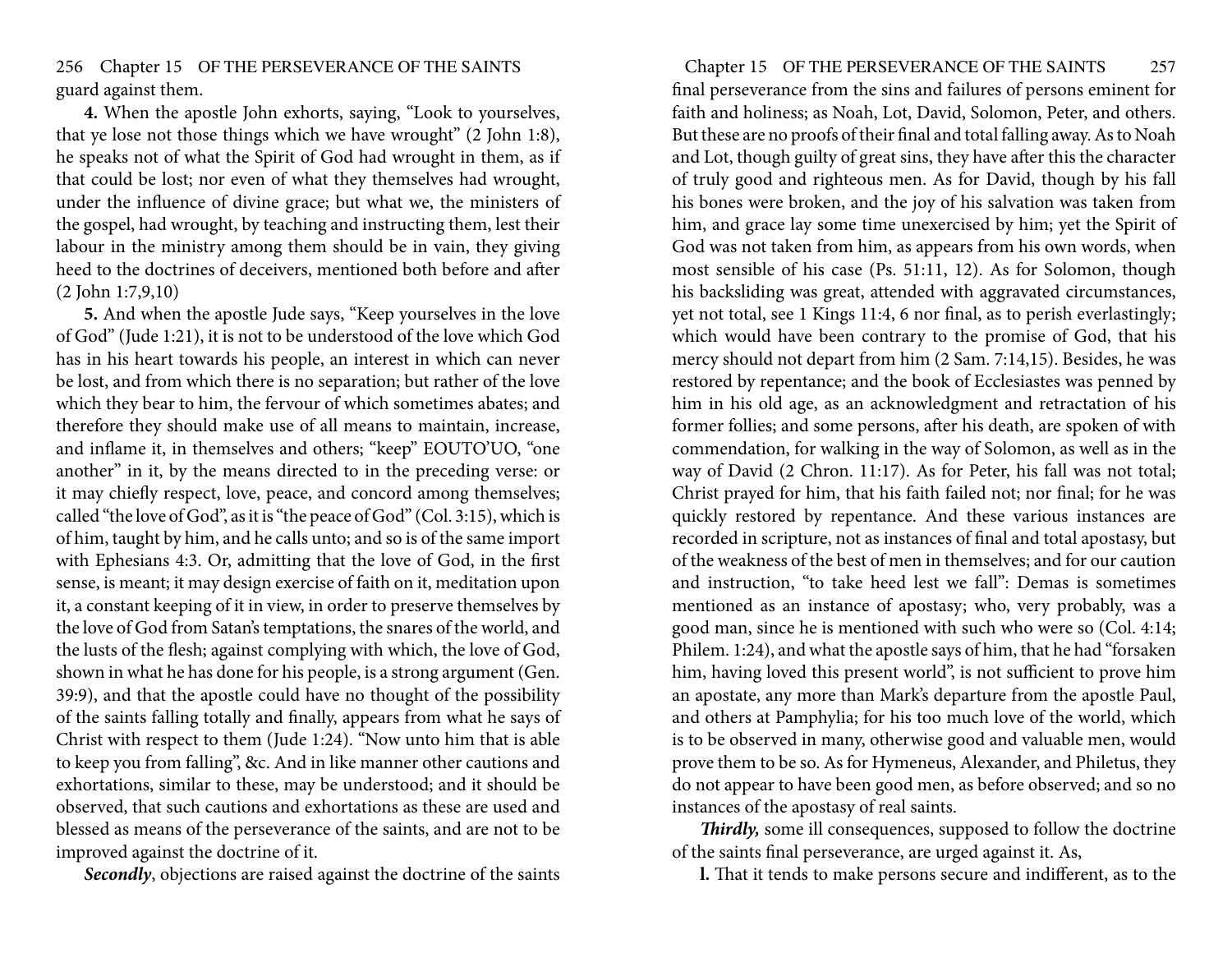258 Chapter 15 OF THE PERSEVERANCE OF THE SAINTS Chapter 15 OF THE PERSEVERANCE OF THE SAINTS 259 use of means to preserve them from sin and apostasy. But this is not true in fact, any more than in other cases similar to it; but is rather an encouragement to the use of them: Joshua, though he was assured that not a man should be able to stand before him, but all his enemies should be conquered by him; this did not make him secure, nor hinder him from taking all the proper precautions against his enemies; and of making use of all means to obtain a victory over them. Hezekiah, though he was assured of his restoration from his disorder; yet this did not hinder him, nor the prophet, who assured him of it, from making use of proper means for the cure of it: and though the apostle Paul had a certainty of the saving of the lives of all that were in the ship, yet he directed them to the proper means of their preservation; and told them, that except they abode in the ship they could not be saved; and taking this his advice, though shipwrecked, they all came safe to shore.

**2.** It is said, that this doctrine gives encouragement to indulge to sin, and to commit such gross sins as Lot, David, and others; upon an opinion that they are the children of God; and upon a presumption, that they cannot so fall as to perish everlastingly. To which it may be replied, that such sins mentioned, committed without repentance towards God, and faith in the blood and sacrifice of Christ, those who are guilty of them shall not inherit the kingdom of God; but, according to the law, die without mercy; and even those good men who did commit such sins, though they had true faith, and genuine repentance, their sins were so displeasing to God, and resented by him, that lie visited their transgressions with a rod, and their iniquities with stripes; though his lovingkindness was not taken away from them. And the above instances of sin are recorded, not to encourage sin; but to caution against it; and to show the weakness of the best of men, and to set forth the pardoning grace and mercy of God to such offenders; in order to relieve souls distressed with sin, and to give them hope of the pardon of it. And whatsoever ill use such persons may make of these instances, who have only an "opinion" of their being the children of God; such who are really so by faith in Christ, neither can nor will make such an use of them.

**3.** It is objected, that this doctrine lessens the force of the

prohibitions of sin, and of exhortations to avoid it; and of motives offered to persevere in righteousness and holiness. But these prohibitions of sin, and motives to holiness, are used by the Spirit of God as means of perseverance; and so they are considered by good men. And it would be absurd and irrational to judge otherwise; for can a man believe he shall persevere to the end, and yet indulge himself in sin, as if he was resolved not to persevere? and nothing can be more stronger motives to holiness and righteousness, than the absolute and unconditional promises of God to his people; and the firm assurance given them of their being the children of God, and the redeemed of the Lamb; see 2 Corinthians 6:18; 7:1; 1 Peter 1:17-19.

**4.** Whereas we argue, that the doctrine of the saints apostasy, obstructs the peace and comfort of believers; it is objected to that of their perseverance, that it is not therefore true, because it is comfortable to carnal minds, which are opposite to the doctrine according to godliness. To which it may be answered, that our argument does not proceed upon the comfortableness of the doctrine we plead for; but upon the uncomfortableness of the opposite to it; for though a doctrine may not be true which is seemingly comfortable to a carnal mind; yet that doctrine is certainly not true, which is really uncomfortable to a sanctified heart; or which manifestly breaks in upon the true peace and comfort of a believer; as the doctrine of the saints apostasy does; since the whole scripture, and all the doctrines of it, are calculated for the comfort, as well as for the instruction and edification of the saints: and though their perseverance does not depend upon their comfort; for if they believe not, and are without comfort, God is faithful to his counsel, covenant and promises, and will preserve and save them.

However, this is certain, that the doctrine of the saints falling away from grace finally and totally, is a very uncomfortable one, and therefore to be rejected.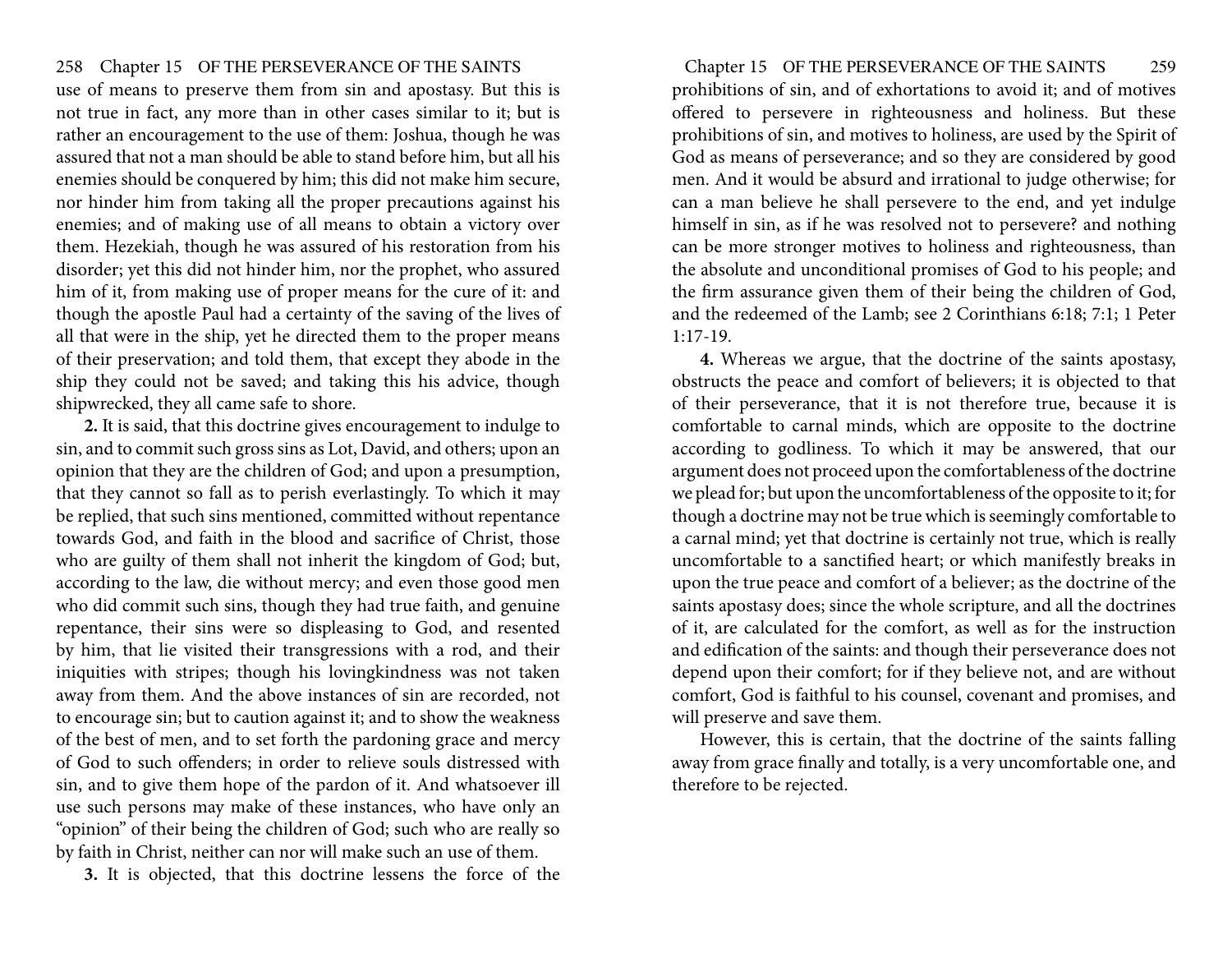# 260 FURTHER PUBLICATIONS FURTHER PUBLICATIONS 261 **FURTHER PUBLICATIONS**

All our books are availble from our Office in the UK and Amazon.co.uk and Amazon.com

# **A BODY OF DOCTRINAL DIVINITY**



**A System of Practical Truths** Authored by Dr John Gill DD, Created by David Clarke CertEd List Price: \$8.99 8.5" x 11" (21.59 x 27.94 cm) Black & White on White paper 176 pages ISBN-13: 978-1543085945 ISBN-10: 1543085946

# **THE FULL SET OF DR. JOHN GILL'S BODY OF DOCTRINAL DIVINITY IS IN SEVEN BOOKS. Available form our Office in the uK or Amazon.co.uk or Amazon.com Or Isuu.com**

BOOK I Of God, His Works, Names, Nature, Perfections And Persons.

BOOK II Of The Acts And Works Of God

BOOK III Of The External Works Of God

BOOk IV Of The Acts Of The Grace Of God Towards And Upon His Elect In Time.

BOOK V Of The Grace Of Christ In His States Of Humiliation And Exaltation, And In The Offices Exercised By Jim In Them.

BOOK VI Of The Blessings Of Grace, And The Doctrines Of It.

BOOK VII Of The Final State Of Man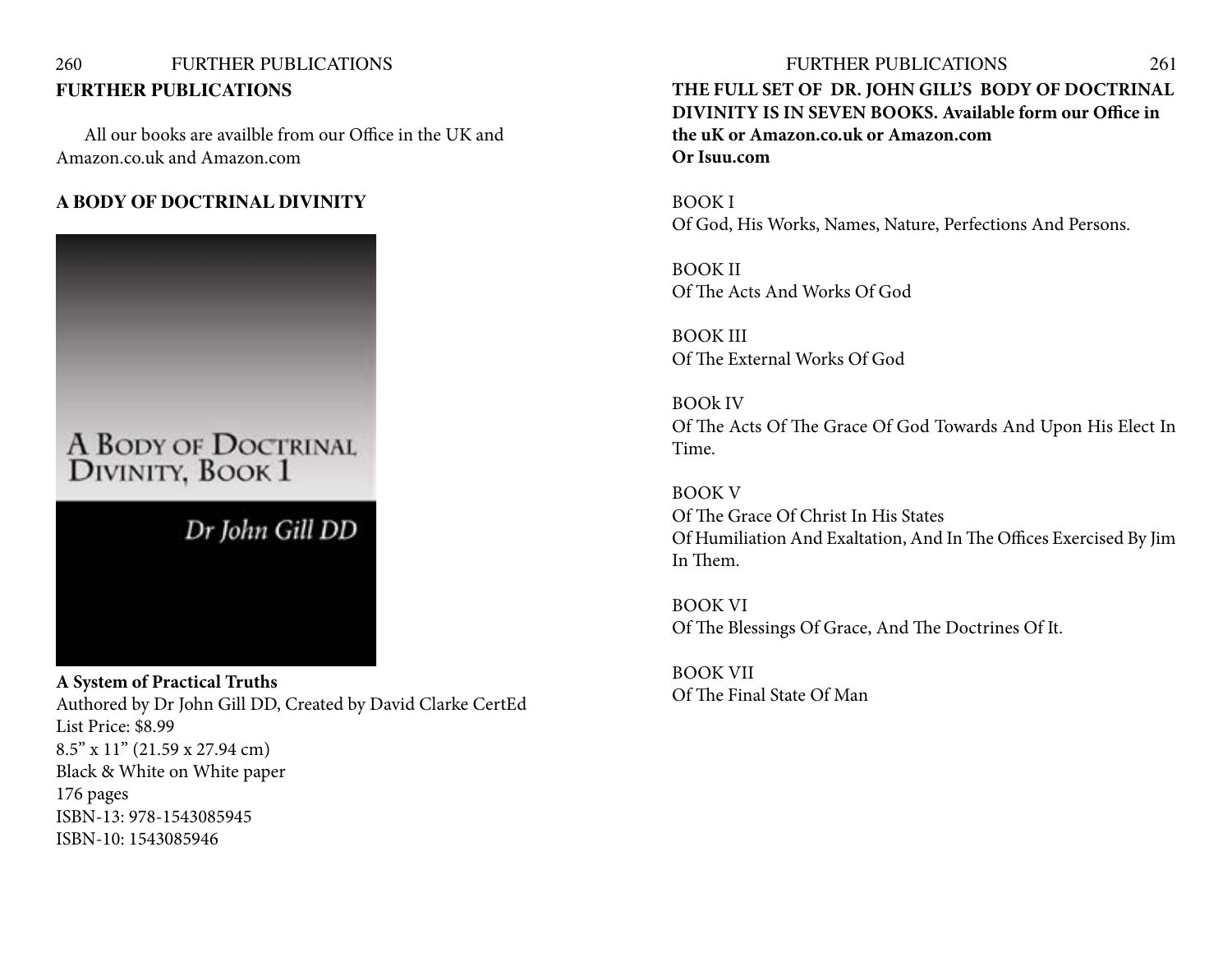# 262 FURTHER PUBLICATIONS FURTHER PUBLICATIONS 263 **THE BIERTON CRISIS**



The Bierton Crisis is the personal story of David Clarke a member of the Bierton Strict and Particular Baptist church. He was also the church secretary and minister sent by the church to preach the gospel in 1982.

The Bierton Church was formed in 1832 and was a Gospel Standard cause who's rules of membership are such that only the church can terminate ones membership.

This tells of a crisis that took place in the church in 1984, which led to some members withdrawing support. David, the author, was one of the members who withdrew but the church did not terminate his membership as they wished him return.

This story tells in detail about those errors in doctrine and practices that had crept into the Bierton church and of the lengths taken to put matters right. David maintained and taught Particular Redemption and that the gospel was the rule of life for the believer and not the law of Moses as some church members maintained.

This story tells of the closure of the Bierton chapel when David was on mission work in the Philippines in December 2002 and when the remaining church members died. It tells how David was

encouraged by the church overseer to return to Bierton and re-open the chapel.

On David's return to the UK he learned a newly unelected set of trustees had take over the responsibility for the chapel and were seeking to sell it. The story tells how he was refused permission to re open or use the chapel and they sold it as a domestic dwelling, in 2006.

These trustees held doctrinal views that opposed the Bierton church and they denied David's continued membership of the church in order to lay claim too and sell the chapel, using the money from the sale of the chapel for their own purposes.

David hopes that his testimony will promote the gospel of the Lord Jesus Christ, as set out in the doctrines of grace, especially Particular Redemption and the rule of life for the believer being the gospel of Christ, the royal law of liberty, and not the law of Moses as some reformed Calvinists teach, will be realized by the reader.

His desire is that any who are called to preach the gospel should examine their own standing and ensure that they can derive from scripture the doctrines and practices they teach and advance and that they can derived the truths they teach from scripture alone and not from the traditions of men or their opinions however well they may be thought of.

List Price: \$11.99 5.25" x 8" (13.335 x 20.32 cm) Black & White on White paper 256 pages ISBN-13: 978-1508465959 ISBN-10: 1508465959 BISAC: Religion / Christian Theology / Apologetics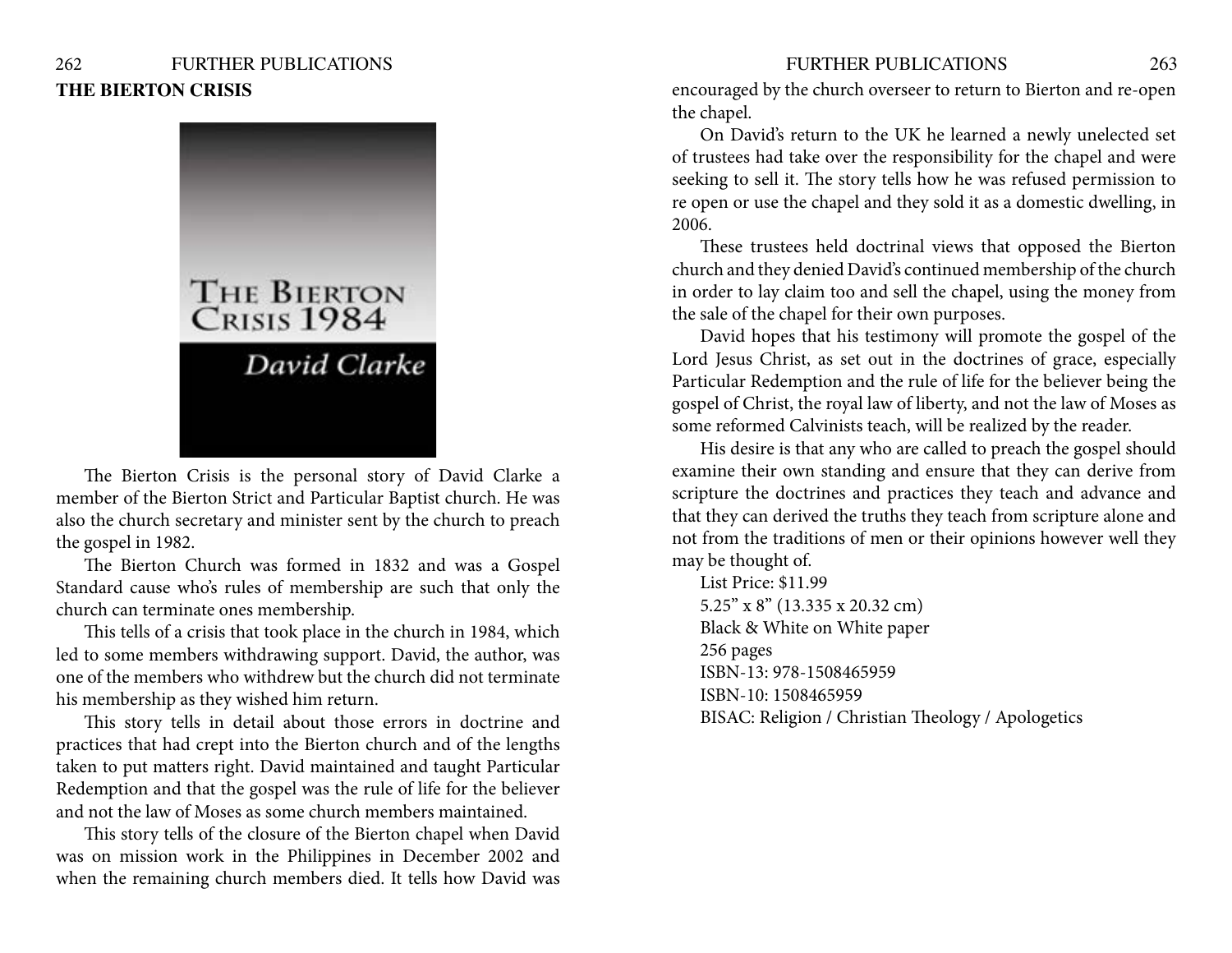# 264 FURTHER PUBLICATIONS FURTHER PUBLICATIONS 265 **DIFFICULTIES ASSOCIATED WITH ARTICLES OF RELIGION AMONG PARTICULAR BAPTISTS**



Articles of Religion are important when dealing with matters of the Christian Religion, however problems occur when churches fail to recognize there is a growth in grace and knowledge of the Lord Jesus Christ in any believer. When a person first believes in the Lord Jesus Christ they cannot possibly have a comprehensive knowledge of a churches constitution or its articles of religion, before solemnly subscribing to them. The author David Clarke has introduced the Doctrines of Grace to Bierton Particular Baptists Pakistan, situated in Rahim Yar Khan, Pakistan and bearing in mind his own experience with articles of religion he has compiled Bierton Particular Baptists Pakistan articles of religion from the first Bierton Particular Baptists of 1831,of which he is the sole surviving member, the First London Baptist Confession, 2nd edition 1646, and those of Dr John Gill, in order to avoid some of the difficulties encounter by Particular Baptist during the later part of the 19 century and since. This booklet highlights the problem and suggests the Bierton Particular Baptists Pakistan is as step in the right direction.

**Isaiah 52:8 Thy watchmen shall lift up the voice; with the voice** 

**together shall they sing: for they shall see eye to eye, when the LORD shall bring again Zion.** ISBN-13: 978-1532953446 BISAC: Religion / Christianity / Baptist **Contents** Introduction Articles of Religion Important Authors Testimony Bierton Particular Baptist Church A Difficulty Over Articles Of Religion Written From Experience Bierton Particular Baptists History 1 First London Particular Baptists Confession 1646, 2nd Edition The Development of Articles Of Religion Act of Toleration 14 Additions That Are Wrong 2 London Baptist Confession 1689 Notes on The London Baptists Confession 1689 3 Bierton Particular Baptists Articles of Religion, 1831 Difficulties Over Articles of Religion Notes on Bierton Particular Baptists 1831 4 The Gospel Standard Articles of Religion 1878 Observations of the Gospel Standard Articles of religion Letter to Mr Role's of Luton Added Articles My comments Article 32 The Difficulties Of these Articles Proved Serious Doctrinal Errors Held Recommendation for Serious Minded 5 Bierton Particular Baptists Pakistan 2016 6 Appendix 60 Gospel Standard 31 Articles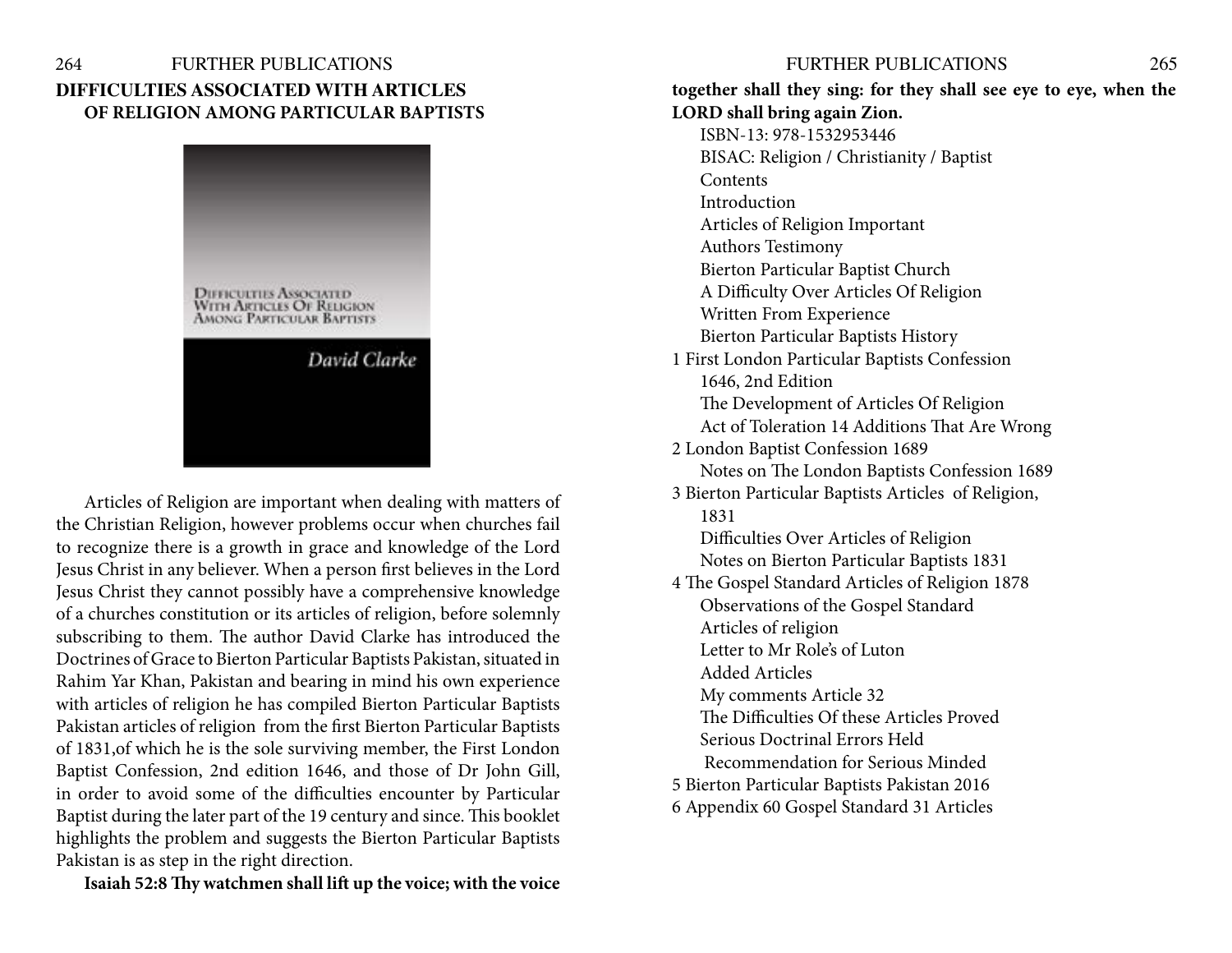# 266 FURTHER PUBLICATIONS FURTHER PUBLICATIONS 267 **WHAT VERSION AUTHORISED OR REVISED**



### **Philip Mauro**

The book discusses the issues relating to the reliably of the Authorised Version of the Bible and the failings of the so-called Revised Versions. It reminds the reader the greek printed text, produced by Erasmus in 1516, was derived from a broad set of 8 extant Greek manuscripts available to him in his day and in constant use by Christians to that day and not Latin bibles. Since1861 there has arisen those who claim the Authorised Version is not accurate and Wescott and Hort produced a new compiled Greek Printed text manuscript, derived from, and base upon, two 4th C handwritten extant manuscripts. Codex Sinaiticus, written in Greek and Codec's Vaticanus, written in Latin. They claimed that since these manuscripts were the oldest extant manuscripts in the world (400 years after the original writing of the new testament scriptures) they were far superior and more reliable than the text underlying the Authorised version of the bible.And since 1945 all Bible translations are based

upon the New Greek manuscript text of Wescott and Hort published in 1861.

This is an eclectic text and not the Received Text used by the translator of the Authorised Version of the Bible and know by Christians, throughout the Christian age, as the Word of God.It has been republished by Bierton Particular Baptist to educate serious minded people about the subject of Bible translations and support the Authorised version of the Bible.Philip Mauro was a lawyer in America, who practiced before the Supreme Court.He prepared briefs NOTES for the Scopes Trial WHICH was an American legal case in July 1925 THAT had made it unlawful to teach human evolution in any state-funded school.[1] The trial publicized the Fundamentalist-Modernist controversy, which set Modernists, who said evolution was not inconsistent with religion,[4] against Fundamentalists, who said the word of God as revealed in the Bible took priority over all human knowledge. The case was thus seen as both a theological contest and a trial on whether "modern science" should be taught in schools. Mauro was ALSO passenger on the British ocean liner RMS Carpathia when it rescued the passengers of the Titanic in April 1912. It is hoped that this book will rescue any that are sinking in the sea of the natural Modern man's opinion as to the reliability of the Authorised Version the bible.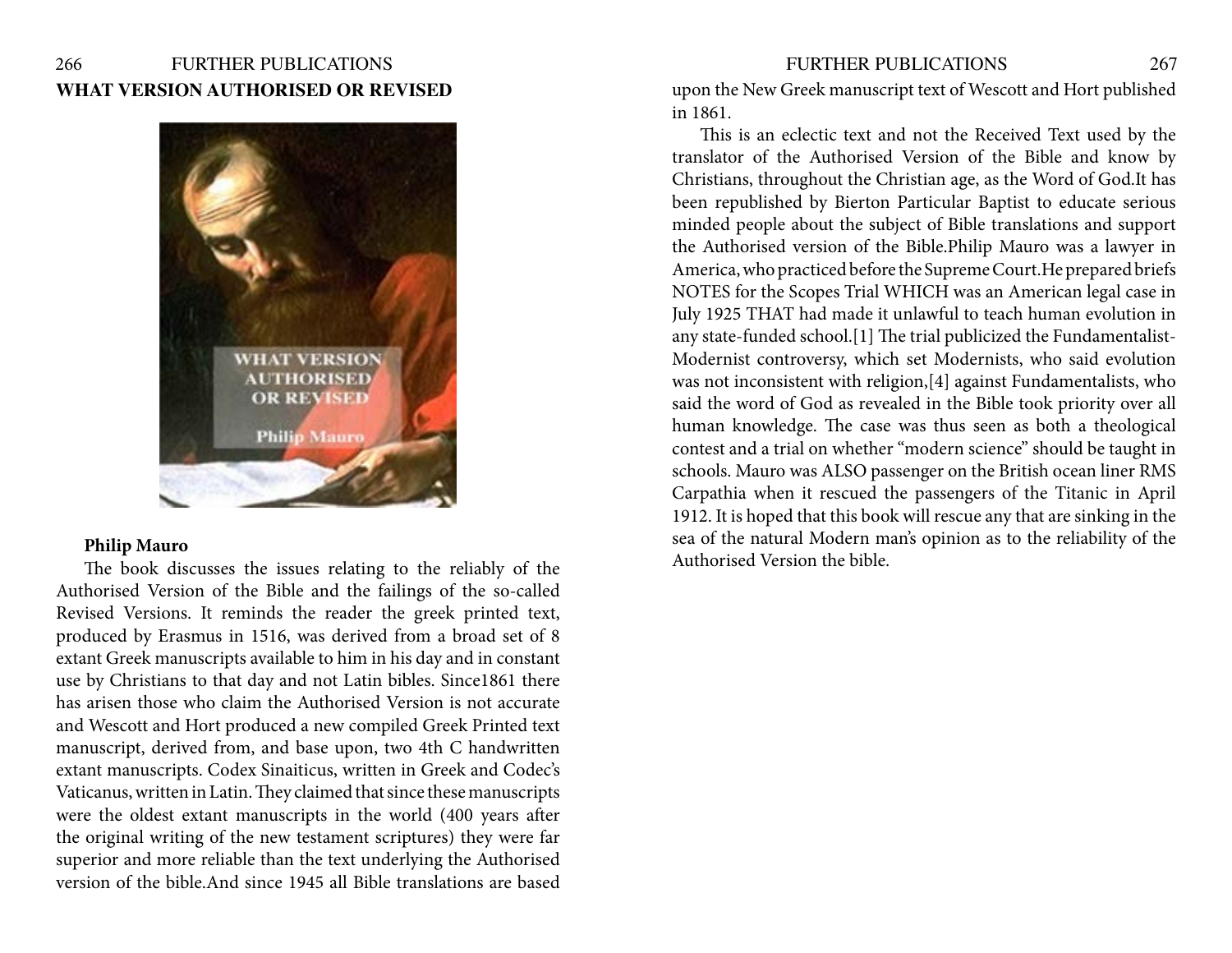## **A COMMENTARY ON THE GOSPEL OF MATTHEW**



By John Gill

The Gospel According to Matthew was the first written gospel and published sometime between (AD 31-38). It was written before Mark's (AD 38-44) and Luke's Gospel (AD-61).

Matthew was a Jew and one of the 12 Apostles of the Lord Jesus Christ and named Levi. He was a tax collector for the Romans. There are two strong traditions that Matthew made a personal copy of his gospel and gave it to Barnabas, a companion of the Apostle Paul.

Matthew tells of the birth and lineage of Jesus. The life death, resurrection of the Lord Jesus Christ and the final words of Jesus before his ascension into heaven.

This publication is presented knowing that Matthew penned his gospel that contains all those things the Lord Jesus wanted him to publish.

Matthew records the Olivet prophesy of Jesus concerning those fearful things that were to come to pass within the period of that generation and after his ascension.

# 268 FURTHER PUBLICATIONS 269

It is the intention of the publisher that this will assist in making the gospel known to all people and is published in two parts PART 1 chapter 1 to 16. And PART 2 chapter 17 to 28.

# **WHAT HAPPENED IN A.D. 70**



Ed. Stevens

This book introduces a view of Bible prophecy which many have found extremely helpful in their Bible study. It explains the end time riddles which have always bothered students of Bible prophecy. It is a consistent view which makes the book of Revelation much easier to understand. It establishes when the New Testament canon of scripture was completed, demolishes the liberal attack on the inspiration of the New Testament, and is more conservative on most other issues than traditional views. And there is no compromise of any essential Biblical doctrine of the Christian faith.

The key to understand any passage of scripture has always been a good grasp of the historical setting in which it was originally written {audience relevance). Two thousand yeas from now our history, culture, politics and language will have changed dramatically.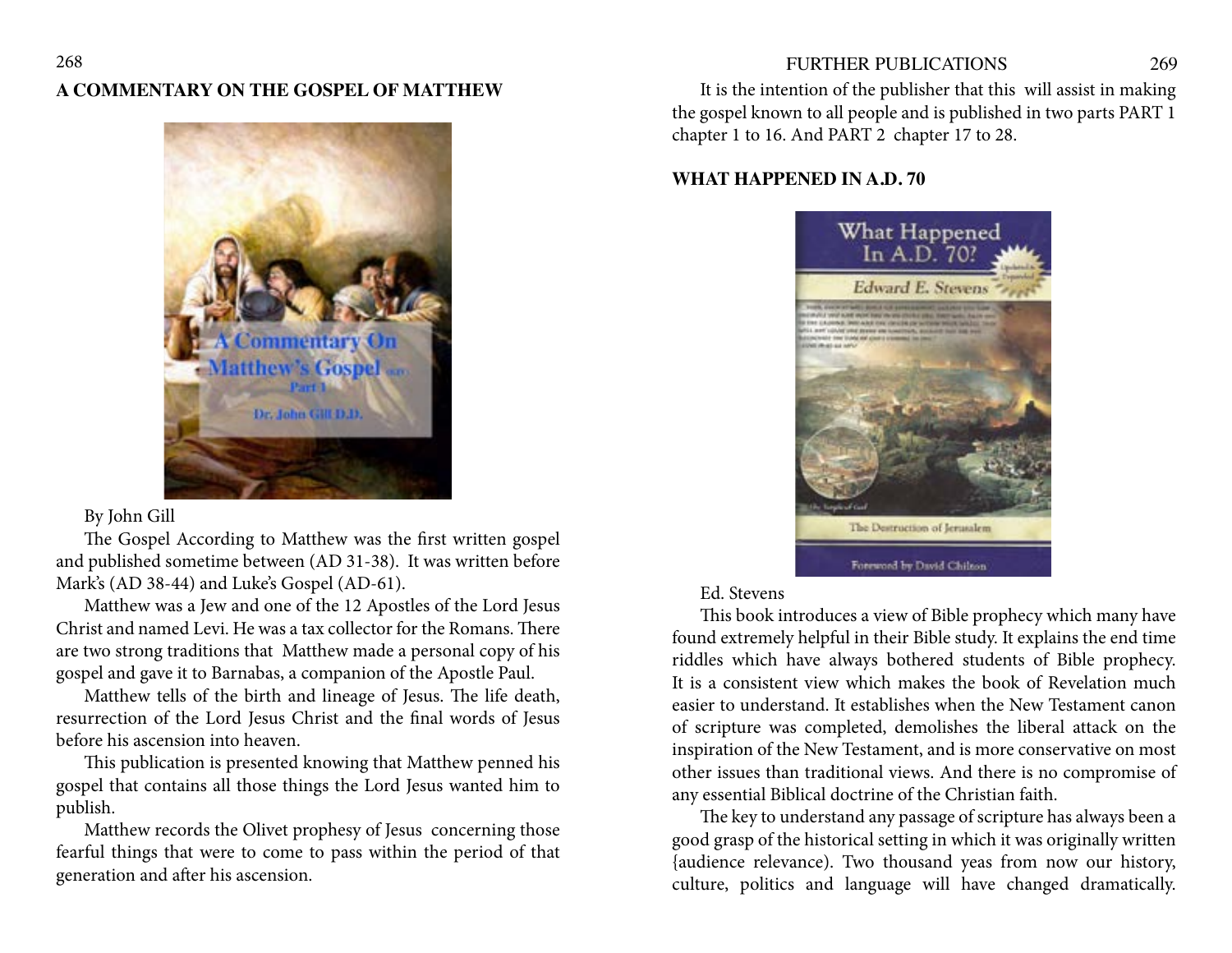## 270 FURTHER PUBLICATIONS FURTHER PUBLICATIONS 271

Imagine someone then having to learn the ancient language of "American English" to read our USA newspapers! If they saw one of our political cartoons with a donkey and elephant, what would they think? How would they go about understanding it? Not only would they have to study the language, but also our culture, history, politics and economics. The same applies to Bible study. If we are really going to understand what all the "donkeys and elephants" (beasts, harlots, dragons, etc.) Symbolize in the book of Revelation, we will have to seriously and carefully study the language, history, culture and politics of the First Century. Of course, the truths essential for salvation are couched in simple language that everyone can grasp. But there are numerous scriptures in the Bible which are "hard to understand" (cf. 2 Pet 3:16), and Bible prophecy is one of those things which must be approached with much more focus on the original historical art cultural context (audience relevance)

One of the main purposes of this book is to provide a closer look at the historical framework behind the New Testament. Many hove found it helpful to lay aside (at least temporarily) the legion of speculative opinions about the book of Revelation, and look at a more historical alternative, which is that the book of Revelation was written to the first century church and had primary relevance to them. It warned of events that were about to happen in their lifetime, and prepared them for the tribulation and other events associated with the End of the Jewish Age.

Atheists, skeptics, Jew, Muslims, and liberal critics of the bible use the supposed failure of those end times events to occur in the First Century to undermine the integrity of Christs and the inspired NT writings.

Non-Christian Jews laugh at this supposed non-occurrence, and use it as evidence that Jesus is not the Messiah. Their forefathers in the flesh rejected Jesus in His first coming because He did not fulfill the Old Testament prophecies in the materialistic and nationalistic way that they were expecting, even though Jesus told them that His Kingdom was not of this world, and that it would be within them instead. Yet it seems that many futurists today are expecting that same kind of materialistic and nationalistic kingdom to arrive at a

future return of Christ Are they making the same mistake about the Second Coming that the Jews made about His first coming? Jesus repeatedly said His Kingdom is "not of this world" and that it would "not come with observation." It is a spiritual entity, and it has arrived We live in it. Both futurist Christians and non-Christian Jews need to realize this.

Christians are finally beginning to seek alternatives to the fatally flawed futurist interpretation. This book introduces the Preterist view.

"Preterist" simply means past in fulfillment It means that Christ has already fulfilled His promise to return and consummate redemption in Himself and His ongoing spiritual kingdom (the church). We should be like the noble-minded Bereans and "search the scriptures daily to see whether these things are true'' You might want to have your Bible open alongside as you read.

Edward E. Stevens 17, 2017 INTERNATIONAL PRETERIST ASSOCIATION **<https://www.preterist.org>** Bradford, Pennsylvania

## **THE FINAL DECADE BEFORE THE END**



Ed. Stevens Ever since the booklet, **What Happened In AD 70**? was published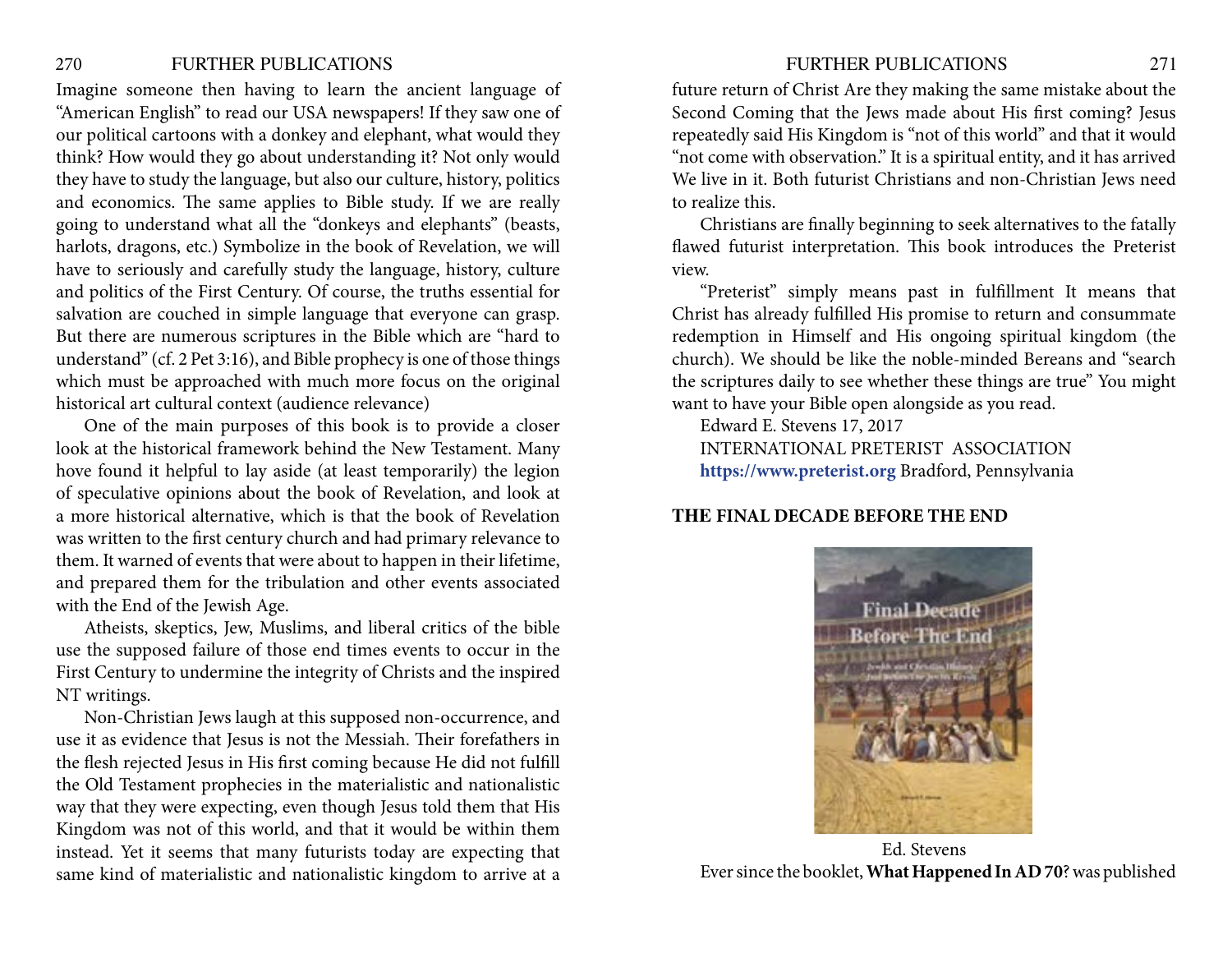### 272 FURTHER PUBLICATIONS FURTHER PUBLICATIONS 273

in 1980, there have been constant requests for more detailed information about the Destruction of Jerusalem and the Jewish, Roman, and Christian history associated with it. Over the years since then I have studied Josephus, Yosippon, Hegesippus, Tacitus, Suetonius, Eusebius, the Talmud, Midrash, Zohar, Pseudepigrapha, Church Fathers, Apocrypha, Dead Sea Scrolls and other Jewish/ Christian writings, trying to determine exactly what happened, when it happened, and the effect it had upon the Church.

Then in 2002, after I began to promote J. S. Russell's view of a literal rapture, the demand for historical documentation of the fulfillment of all eschatological events dramatically increased. That forced me to dig much deeper. So in 2007 I put together a 21-page chronology of first century events. Two years later in 2009, we published a more substantial 73-page manuscript entitled, First Century Events in Chronological Order. That helped fill the void, but it did not go far enough. It only increased the appetite for a more detailed and documented historical reconstruction of first century events.

The book of Acts does not give a lot of details about the other Roman and Jewish events that were happening while Paul was on his various missionary journeys. For those events, we have to go to the other contemporary Jewish and Roman historians such as Josephus and Tacitus. The closer we get to AD 70, the more important all of those Jewish and Roman events become. They form an important backdrop behind the Christian events, and show how all the predictions made by Jesus were literally fulfilled. Every High Priest and Zealot leader that we encounter from AD 52 onwards are directly connected with the events of the Last Days. Things are heating up, not only for the Christians, but also for the Jews and the Romans.

Paul on his missionary journeys was clearly following a plan which was providentially arranged for him by Christ: (1) to plant new churches among all nations and not just Jews, (2) appoint elders and deacons in every church (Acts 14:23; 1 Cor. 4:17), (3) write inspired epistles to guide them, (4) instruct his fellow workers to "teach these things to faithful men who would be able to teach others also" (2 Tim. 2:2), and (5) establish the Gentiles in the Church and make them one united body with the Jews (Eph 4). Everywhere Paul went,

he followed this pattern. We see this clearly as we study the historical narrative in Acts and Paul's other epistles that were written during this time. These are essential patterns that the apostles evidently bound upon both Gentile and Jewish Christians, and which were intended to be the pattern for all future generations of the eternal Church (Eph 3:21; 2Tim 2:2).

We begin our study by looking at the most likely dates for Matthew (AD 31-38) and Mark (AD 38- 44), and then proceed to the first three epistles of Paul (Galatians, 1 & 2 Thessalonians), which were written on his second missionary journey (AD 51-53). Including these five books in our study allows us to date all twentyseven books of our New Testament, and show how the NT canon was formed and completed before the outbreak of the Jewish War in AD 66. The study of New Testament canonization in itself is a good reason for reading this work, without even looking at the historical fulfillment of all of the endtime prophecies that we document here.

After looking at the dates for those first five books, we then move on into the third missionary journey of Apostle Paul which began in AD 54. It was during this final dozen years (from AD 54 until AD 66) when the birth pangs and signs of the end started increasing in both intensity and frequency, along with a quickening pace of NT books being written. We show how 19 of our 27 NT books (70 percent) were written during those last five years just before the Neronic persecution (AD 60-64). The Great Commission was finished, and the rest of the endtime events predicted in the Olivet Discourse were fulfilled during that time of "tribulation" upon the church and the "days of vengeance" upon the unbelieving Jews (Luke 21:22).

Edward E. Stevens INTERNATIONAL PRETERIST ASSOCIATION *<https://www.preterist.org>* Bradford, Pennsylvania April 17,2010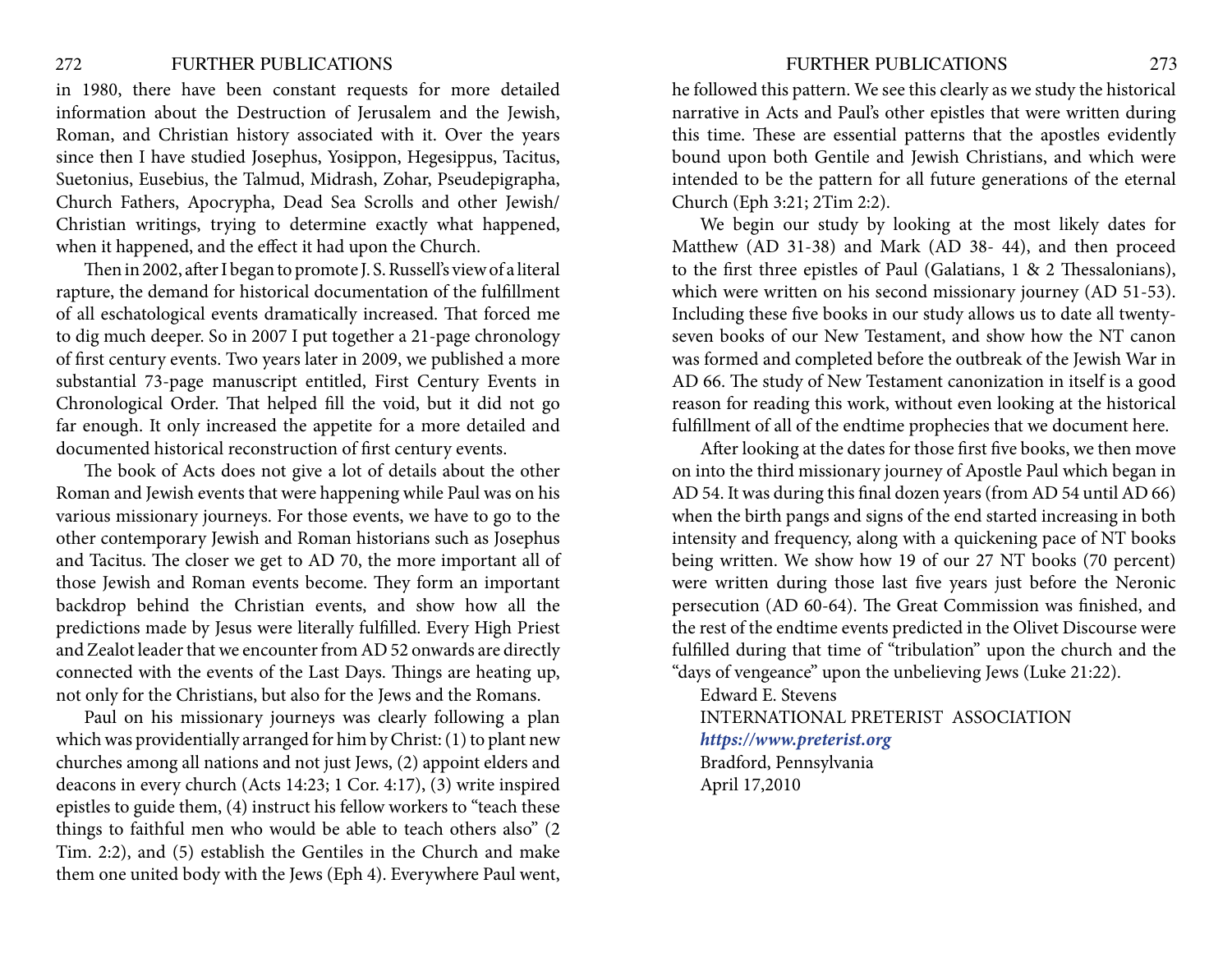# 274 FURTHER PUBLICATIONS FURTHER PUBLICATIONS 275 **THE PAROUSIA 2ND EDITION**



The Second Coming Of Christ Authored by James Stuart Russell, Preface by Mr David Clarke, Preface by Dr Don K Preston DD List Price: \$17.85 7" x 10" (17.78 x 25.4 cm) Black & White on White paper 404 pages ISBN-13: 978-1519610942 (CreateSpace-Assigned) ISBN-10: 1519610947 BISAC: Religion / Theology

A reformation – indeed – a revolution of sorts is taking place in modern evangelical Christianity. And while many who are joining in and helping promote this movement are not even aware of it, the book you hold in your hand has contributed greatly to initiating this new reformation. This "new" movement is sometimes called full preterism, (Also, and preferably by this writer, Covenant Eschatology). It is the belief that all Bible prophecy is fulfilled.

The famous evangelist Charles H. Spurgeon was deeply impressed with the scholarly, solid research in the book, although he

did not accept the "final" conclusions reached by Russell. In modern times, this work has, and continues to impress those who read it. The reason is simple, the New Testament is emphatic and unambiguous in positing Christ's coming and the end of the age for the first century generation. To say this has troubled both scholars and laymen alike is an understatement of massive proportions.

This book first appeared in 1878 (anonymously), and again in 1887 with author attribution. The book was well known in scholarly circles primarily and attracted a good bit of attention, both positive and negative. The public, however, seemed almost unaware of the stunning conclusions and the research supporting those conclusions, until or unless they read of Russell's work in the footnotes of the commentaries.

Scholars have recognized and grappled with this imminence element, that is the stated nearness of the day of the Lord, seldom finding satisfactory answers. Scholars such as David Strauss accused Jesus of failure. Later, Bultmann said that every school boy knows that Jesus predicted his coming and the end of the world for his generation, and every school boy knows it did not happen. C.S. Lewis also could not resolve the apparent failed eschatology. Bertrand Russell rejected Christianity due to the failed eschatology as he perceived it - of Jesus and the Bible writers. As a result of these "skeptical" authors, modern Bible scholarship has followed in their path and Bible commentaries today almost casually assert the failure of the Bible writers - and Jesus - in their eschatological predictions.

This is where Russell's work is of such importance. While Russell was not totally consistent with his own arguments and conclusions, nonetheless, his work is of tremendous importance and laid the groundwork for the modern revolution known as the preterist movement.

Russell systematically addressed virtually every New Testament prediction of the eschaton. With incisive clarity and logical acumen, he sweeps aside the almost trite objections to the objective nature of the Biblical language of imminence. With excellent linguistic analysis, solid hermeneutic and powerful exegetical skills, Russell shows that there is no way to deny that Jesus and his followers not